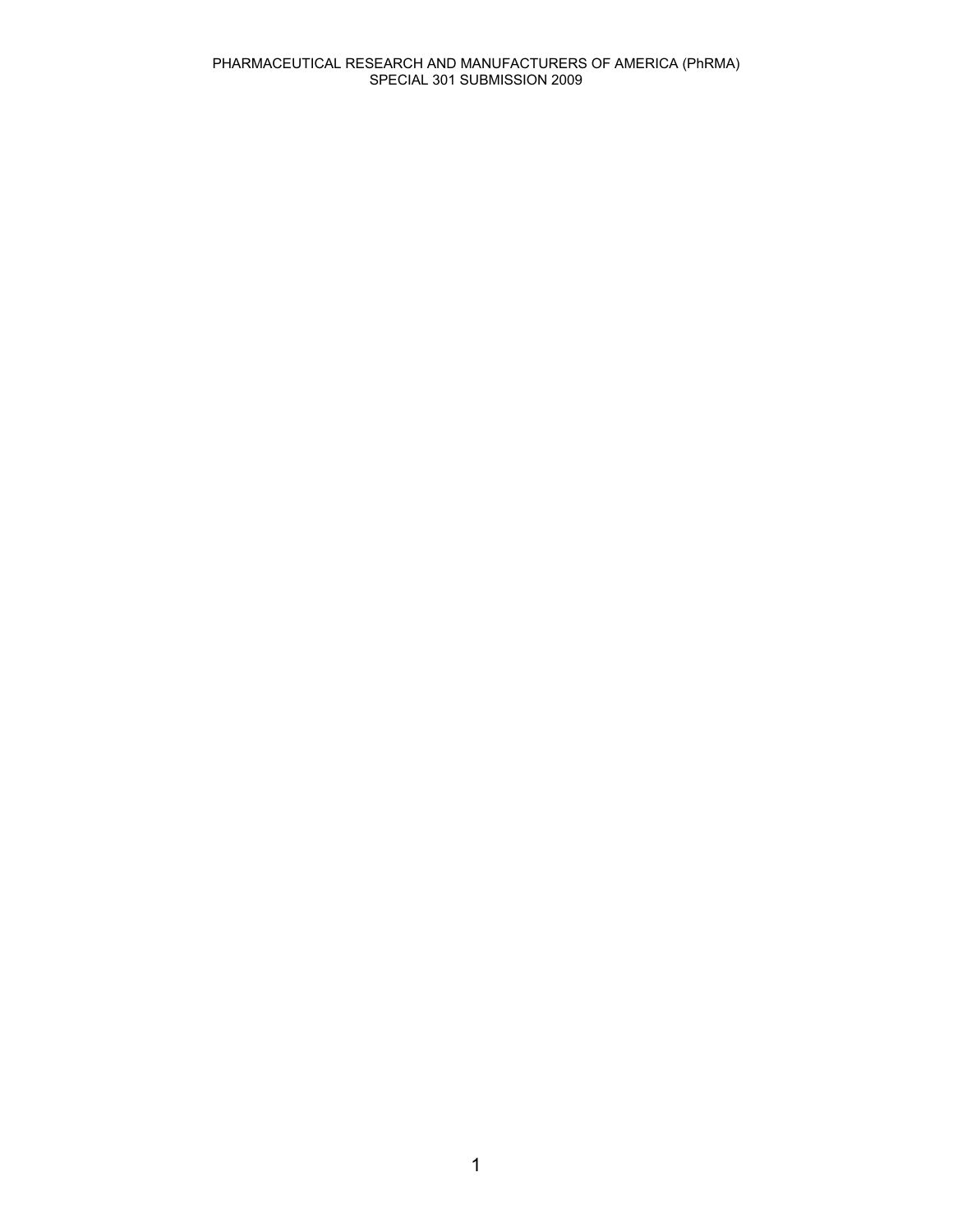### **TABLE OF CONTENTS**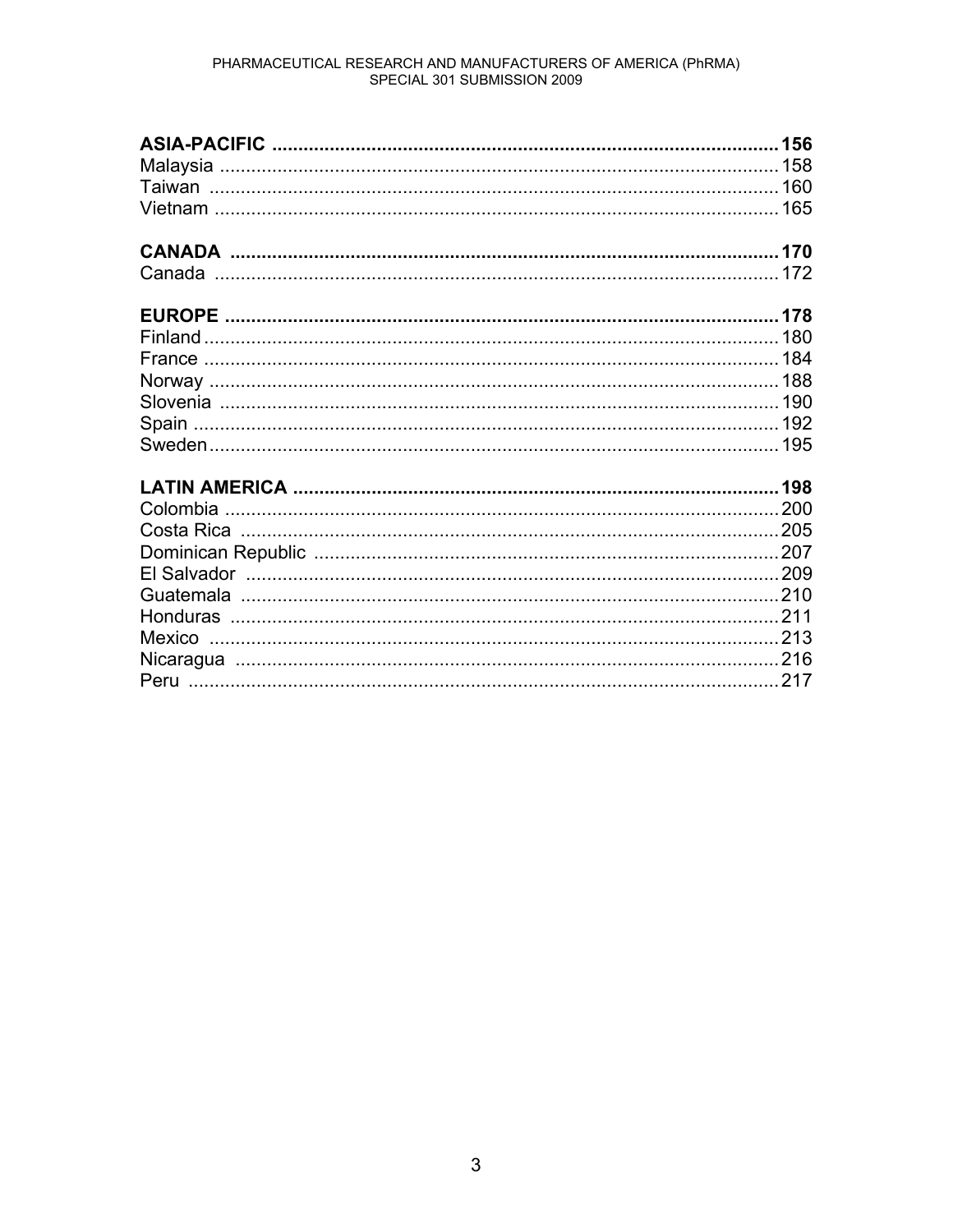# **PhRMA SPECIAL 301 SUBMISSION 2009 OVERVIEW**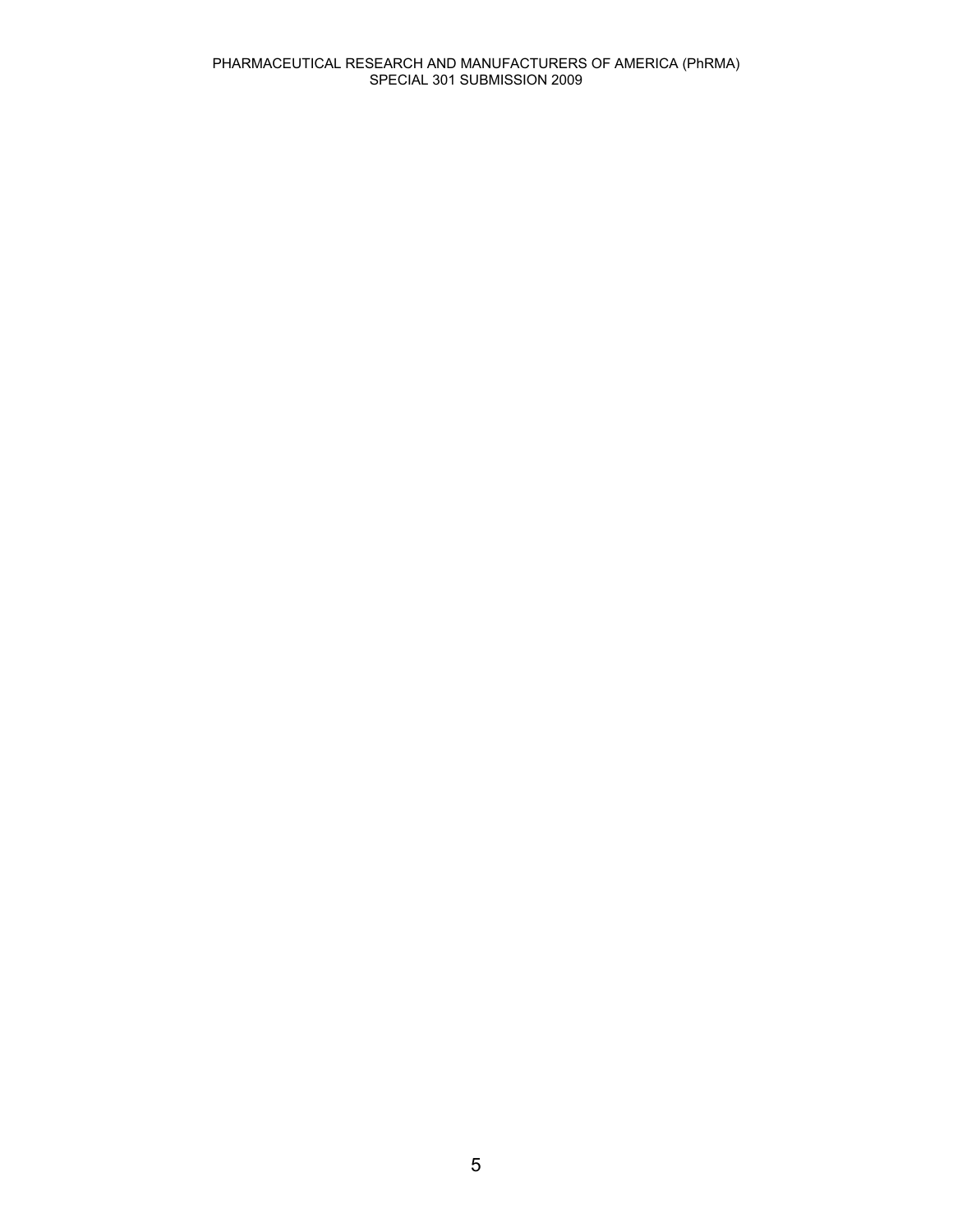#### **PhRMA SPECIAL 301 SUBMISSION 2009 OVERVIEW**

#### **I. Importance of Special 301 and Effective Intellectual Property Protection**

During the Uruguay Round negotiations that produced the World Trade Organization (WTO), the United States made significant progress toward more consistent and effective intellectual property (IP) protection globally. The result of this effort was the Agreement on Trade-Related Aspects of Intellectual Property Rights (TRIPS). The TRIPS Agreement requires all WTO Members to establish functional intellectual property systems. Its obligations extend to rights such as patents, undisclosed information, trademarks and copyrights. It also requires efficient registration procedures and effective enforcement regimes. Under the TRIPS Agreement, intellectual property owners must be given rights promptly, must gain certain minimum assurances of the characteristics of the rights, and must have recourse to effective means for enforcing those rights. All of these obligations must be implemented in practice, as well as through laws and regulations.

 The TRIPS Agreement was a major achievement in strengthening the worldwide protection and enforcement of intellectual property rights by creating an international minimum standard, rather than an optimal level of protection for intellectual property rights. The Agreement was premised on the view that its obligations, if faithfully implemented by the diverse WTO Membership, would create the policy and legal framework necessary for innovation-based economic development of WTO Members by rewarding innovation with reliable rightsbased systems and permitting the flow of its attendant commercial benefits. We believe that this has been borne out by improvements in public health and in the general economic performance of a number of middle income developing countries in every region of the world that have met or exceeded their WTO TRIPS obligations. Because it concerns both the definition and enforcement of rights, the TRIPS Agreement is an important step toward effective protection of intellectual property globally.

One of the concessions made by the United States in the TRIPS Agreement was to provide developing countries with a number of extended transition periods to implement it. The developing country WTO Members were given a five-year grace period to implement most of their obligations, while the least developed WTO Members were given an eleven-year transition period. Additional concessions were made to developing countries to allow delay of product patent protection for biopharmaceutical products, and more recently to least developed countries to allow a further transition for patent protection until the year 2016. The first of these transition periods ended on January 1, 2000, and as of January 1, 2005, all but the least developed countries were subject to all provisions of the TRIPS Agreement. These trading partners have benefited tremendously from the trade liberalizations of the Uruguay Round, many of which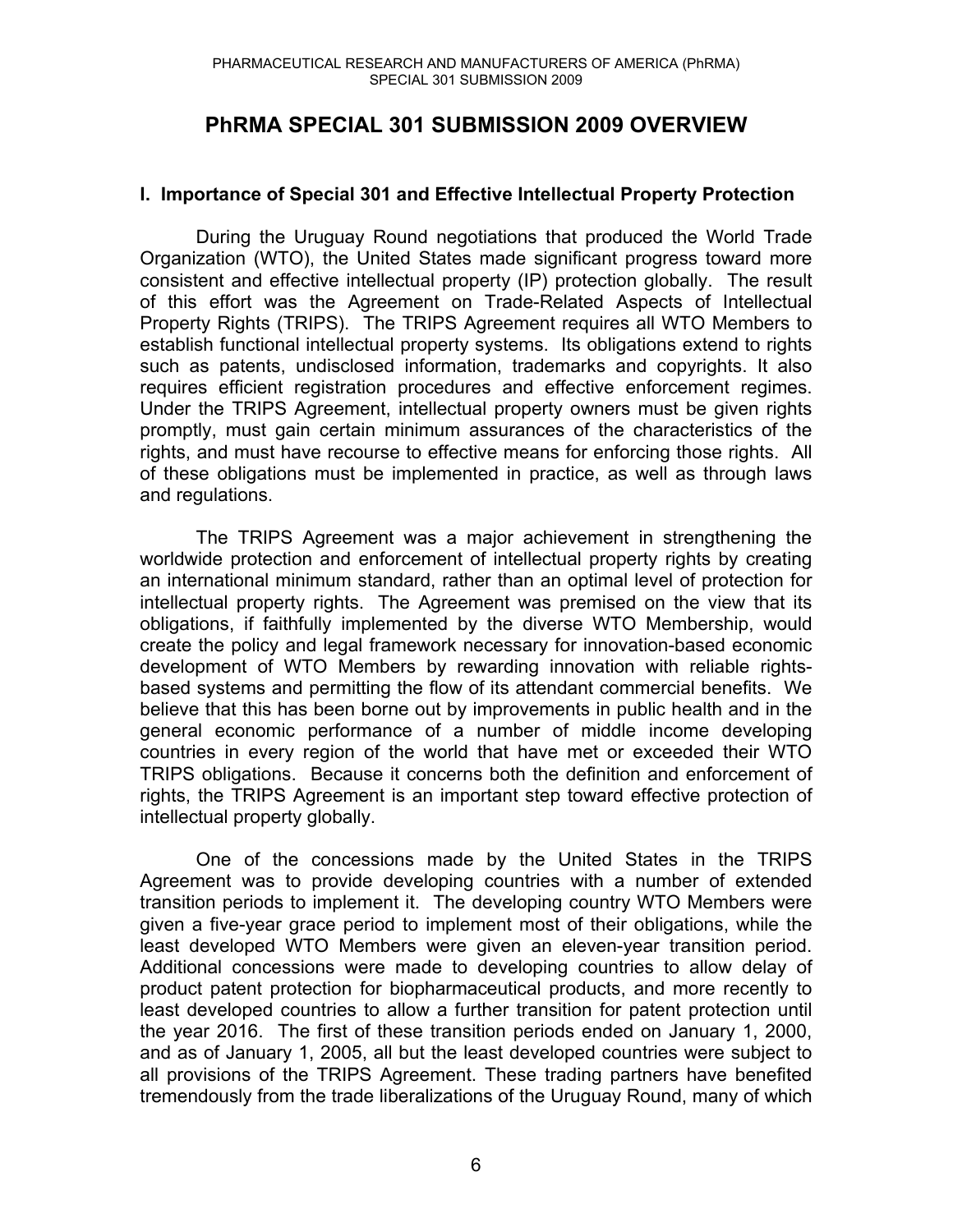represented significant U.S. concessions. These countries are also home to industries that aggressively compete with U.S. industries dependent on effective intellectual property protection – particularly in the biopharmaceutical sector.

 Despite the end of the transition period on January 1, 2005, for the full implementation of the TRIPS Agreement by most WTO Members, a review of PhRMA's individual country submissions demonstrates that many countries have significantly failed to meet their obligations to provide effective intellectual property protection for biopharmaceutical products. The actual protection and enforcement of intellectual property rights on the ground in those countries falls far short of the standards contained in TRIPS. Especially troubling is the failure of almost all the developing countries on which we report to implement their TRIPS Article 39.3 obligation to prevent unfair commercial use of undisclosed test data. PhRMA member companies believe it is now time to refocus government efforts on core commercial priorities, and that U.S. commercial interests would be best served by a strong high-level and consistent commitment to full implementation of TRIPS, including those provisions concerning protection of undisclosed data.

 An important area of concern is counterfeit drugs. Weak regulatory and IP enforcement regimes in some countries contribute to this problem, which increases health risks to patients, particularly those in poor populations. PhRMA believes this problem may increase in significance, and that the assistance of the United States throughout the Special 301 process and through other forums will be essential to ensuring delivery of safe medicines to patients. Counterfeiting is further discussed in both this introductory chapter as well as individual country chapters.

 In addition, ensuring meaningful implementation of FTA obligations is an increasing need. The Special 301 process is an important tool in facilitating compliance with these important agreements.

 While proper implementation and enforcement of national IP legislation and regulations are a key focus of this report, it is also important to recognize that activities a particular country may take can be viewed as an international role model. Often countries will take active positions on IP issues within international fora such as the UN system including WIPO, the WTO, and WHO or as a regional expert willing to share guidance with allied governments. While this is beneficial when sharing best practices for strengthening IP regimes, it can also pose a threat when countries actively advocate the widespread adoption of positions that could erode IP. Thus, it is important to recognize both a country's domestic activity concerning IP regime implementation and enforcement, as well as their role in purveying their positions through international advocacy activity.

 In late 2004, the Milken Institute released a study entitled Biopharmaceutical Industry Contributions to State and U.S. Economies, which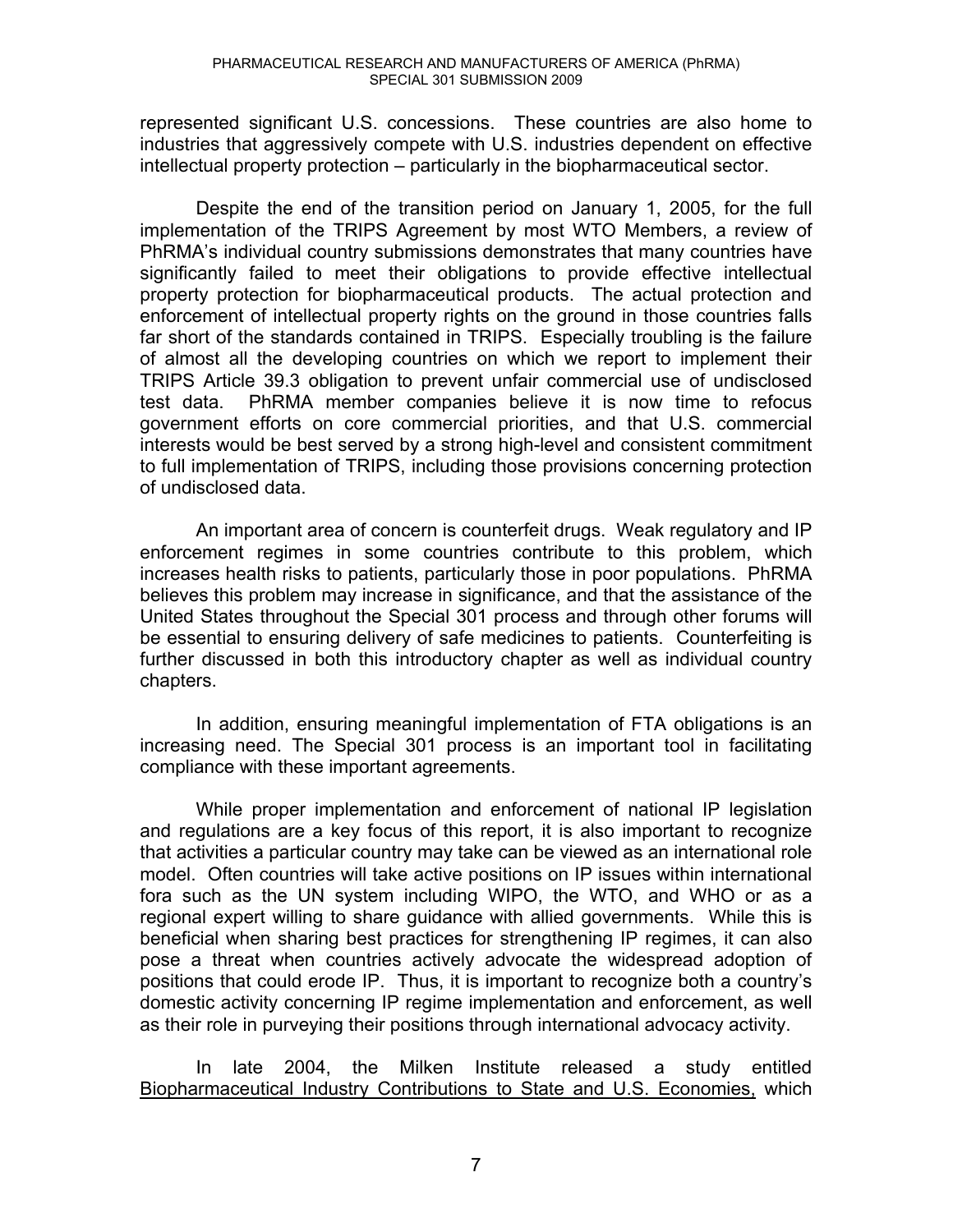underscores the importance of advocacy on behalf of one of America's leading edge high-technology industries. According to this study, in 2003 America's biopharmaceutical companies are responsible for creating over 2.7 million jobs across the United States and \$172 billion in total output. The report contains a state-by-state breakdown of these figures, demonstrating why so many U.S. states are actively competing to attract biopharmaceutical companies. These figures highlight the critical importance of the work of U.S. trade negotiators to open foreign markets, encourage the adoption of policies that do not discriminate against foreign-based companies and promote innovation in the global trading regime. High technology industries such as the biopharmaceutical industry are the engine of U.S. growth, and it is more critical than ever that the United States takes a strong stand in favor of the open trading rules that will allow such growth to continue.

#### **II. Counterfeit Medicines**

The increasing prevalence of counterfeit medicines is an area of particular concern and one that demands an aggressive, coordinated response among all U.S. trading partners. Counterfeit drugs are manufactured, marketed and distributed with the deliberate intent to deceive patients and healthcare providers as to the source or nature of the product. As a result, these illicit products threaten the health and safety of consumers throughout the world.

Although the prevalence of counterfeit medicines appears to be greatest in developing and least-developed markets, the counterfeit supply chain has no geographic boundaries, threatening every drug distribution channel in the world, including that of the United States. Recent estimates indicate that between 10 to 30 percent of medicines sold in developing markets are believed to be counterfeit.<sup>1</sup> Not surprisingly, countries that lack adequate drug safety controls tend to be most vulnerable to counterfeit medicines. Moreover, in China, India and other countries with drug manufacturing capabilities, lax oversight not only leads to domestic sales of counterfeits, but also to significant exports. In fact, China is believed to be the world's leading supplier of unregulated bulk chemicals and active pharmaceutical ingredient.

The World Health Organization defines a "counterfeit medicine" as "one which is deliberately and fraudulently mislabeled with respect to identity and/or source. $P^2$  This definition recognizes that any deceptively labeled pharmaceutical poses a significant danger to consumers, regardless of whether the product bears a counterfeit trademark or is substandard in any respect. Of course, many counterfeit medicines are of inferior quality or even toxic, evidencing a complete

 $\overline{a}$ <sup>1</sup> The World Health Organization. IMPACT. www.who.org 2008.

 $2$  See the World Health Organization definition of "counterfeit medicines" at http://www.who.int/medicines/services/counterfeit/overview/en.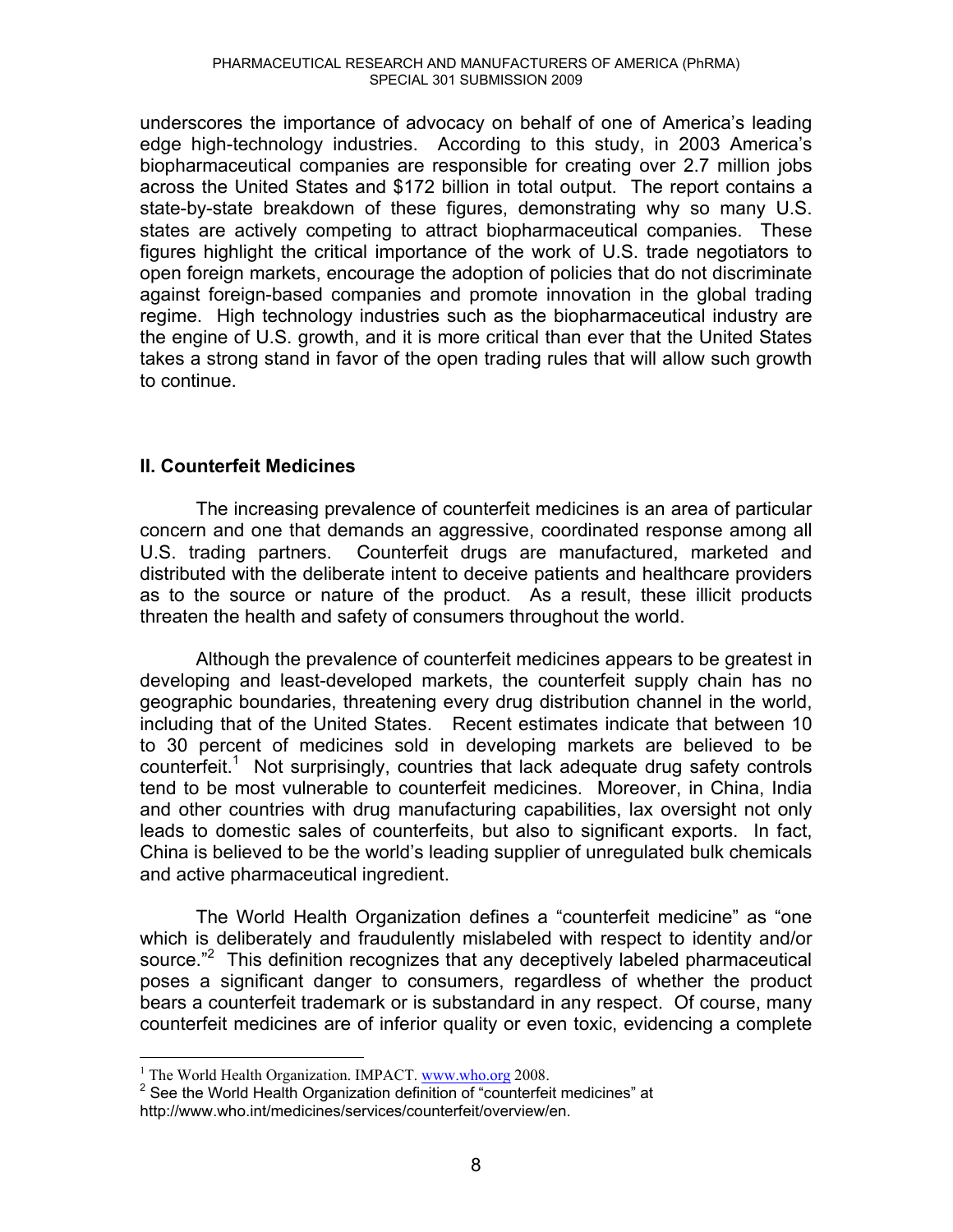disregard for drug safety standards; and most counterfeit drugs violate important intellectual property rights. But the essential characteristic of a counterfeit medicine is deception as to identity or source, no matter what form that deception may take. Participants in the WHO's IMPACT are taking important steps to better understand and address the threat of counterfeits. PhRMA's member companies support the work of IMPACT.

 In a recent study, U.S. Customs announced the following statistics on seizures of goods entering the U.S.:

- $\circ$  China is the country of origin for 80% of all counterfeit goods seized while entering the  $US^3$
- o Seizures of pharmaceuticals increased more than 100% in domestic value in FY 2008 over FY 2007.
- $\circ$  Pharmaceuticals, the top safety commodity, products seized due to safety concerns, seized in FY 2008, accounted for almost 45% of all safety and security IPR seizures by value.
- $\circ$  India's \$16.2M in seized value makes it the second most significant trading partner by value for IPR seizures.
- o Pharmaceuticals accounted for 99% of the total domestic value of IPR seizures from India.

 Although most countries recognize counterfeit medicines as a threat to consumer health and safety, many lack the comprehensive framework of laws and controls necessary to safeguard the drug supply chain against counterfeit sales and exports. In countries like China, India, Russia, Brazil and Mexico (i.e., markets where pharmaceutical counterfeiting is believed to be a growing threat), several common deficiencies contribute to the growing prevalence of pharmaceutical counterfeiting in worldwide markets. Weak enforcement due to inadequate remedies, penalties, resources and commitment, is the most significant problem, and one that undermines the effectiveness of all relevant laws, including prohibitions against trademark counterfeiting, as well as drug regulatory controls. Law enforcers and regulators simply do not prioritize drug counterfeiting as a serious crime, despite its potential dangers to consumers both in the U.S. and worldwide.

 Another contributing factor is the failure of drug safety regimes to address directly and fully the inherently pernicious nature of counterfeit medicines and to differentiate drug counterfeiting from other regulatory violations. In Brazil, for example, drug regulatory authorities lack the investigative and enforcement powers necessary to penetrate and attack organized counterfeit drug rings. As a result, regulatory authorities must refer pharmaceutical counterfeiting cases to

 $\overline{a}$ <sup>3</sup> *Intellectual Property Rights, Seizures and Statistic FY 2008*. U.S. Customs and Boarder Protection Published January 2009.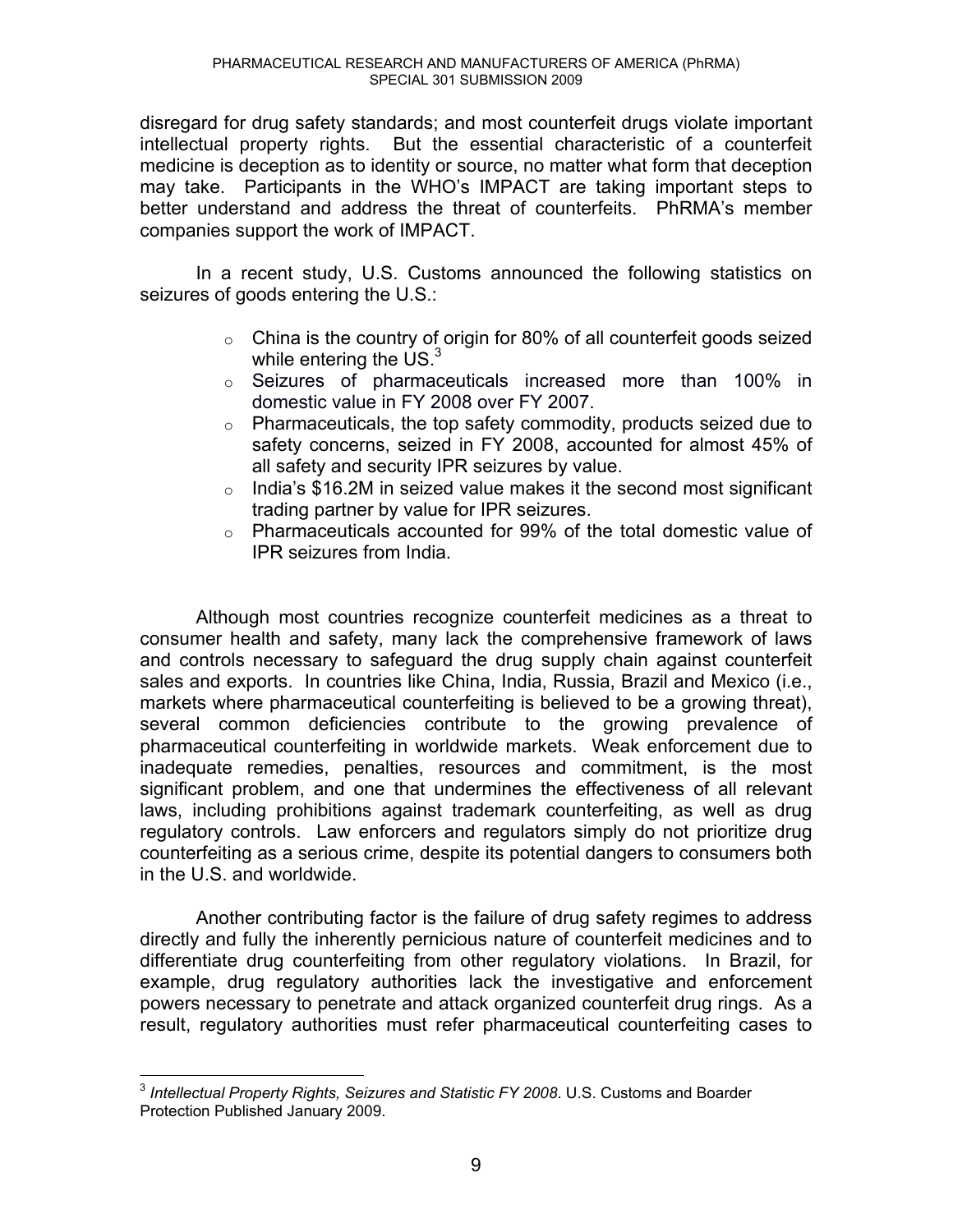criminal law enforcement officials, who often lack the expertise, resources and commitment to prosecute such offenses.

 Also problematic is the fact that many countries, including China, India and Brazil, limit administrative and/or criminal remedies to "substandard", "adulterated" or "harmful" drugs. These evidentiary hurdles significantly slow, and in many cases prevent, effective enforcement against pharmaceutical counterfeiters. Moreover, they ignore the inherently dangerous nature of all deceptively labeled medicines. Under Russian law, in contrast, all falsely labeled drugs are treated as counterfeits. However, drug counterfeiting offenses carry *no* administrative or criminal remedies -- an inexplicable omission that obviously facilitates counterfeiting activity.

Where counterfeit medicines utilize an unauthorized trademark, weaknesses in drug safety controls are exacerbated by inadequate IP remedies and enforcement. In Brazil, for example, trademark counterfeiting is generally viewed as a non-serious crime; thus, law enforcement authorities lack *ex officio* powers to investigate such offenses. And in Russia, criminal enforcement for trademark offenses is crippled by excessive evidentiary requirements and nondeterrent penalties, among other deficiencies.

However, even in countries with stronger IP regimes, trademark laws are inherently incapable of single-handedly protecting drug distribution channels against the various upstream and downstream activities that contribute to the proliferation of counterfeit medicines. For example, intellectual property laws offer little defense against sales of bulk active pharmaceutical ingredients (APIs) - the chemicals used to produce counterfeit medicines - which typically do not bear a counterfeit mark. Thus, to attack this link in the counterfeit supply chain, it is imperative that drug safety laws subject bulk APIs to the same controls as other pharmaceutical products. Unfortunately, in many countries, including China and Russia, the law is ambiguous as to whether bulk APIs are regulated pharmaceuticals; thus, oversight and enforcement is virtually non-existent. Similarly, there is very little oversight of the downstream wholesalers and pharmacies that contribute to the global manufacture and flow of counterfeit medicines, particularly as these distribution networks move online. Nor is there any meaningful effort in China or other key source countries to more effectively regulate exports of bulk chemicals and prevent counterfeit medicines, whether at the border or through the Internet.

 To address these deficiencies, a comprehensive regulatory and enforcement framework is needed, one that: (i) subjects drug counterfeiting activity to effective administrative and criminal remedies and deterrent penalties; (ii) adequately regulates and controls each link in the counterfeiting supply chain; (iii) trains, empowers and directs drug regulators, law enforcement authorities and customs to take effective and coordinated action, including against exports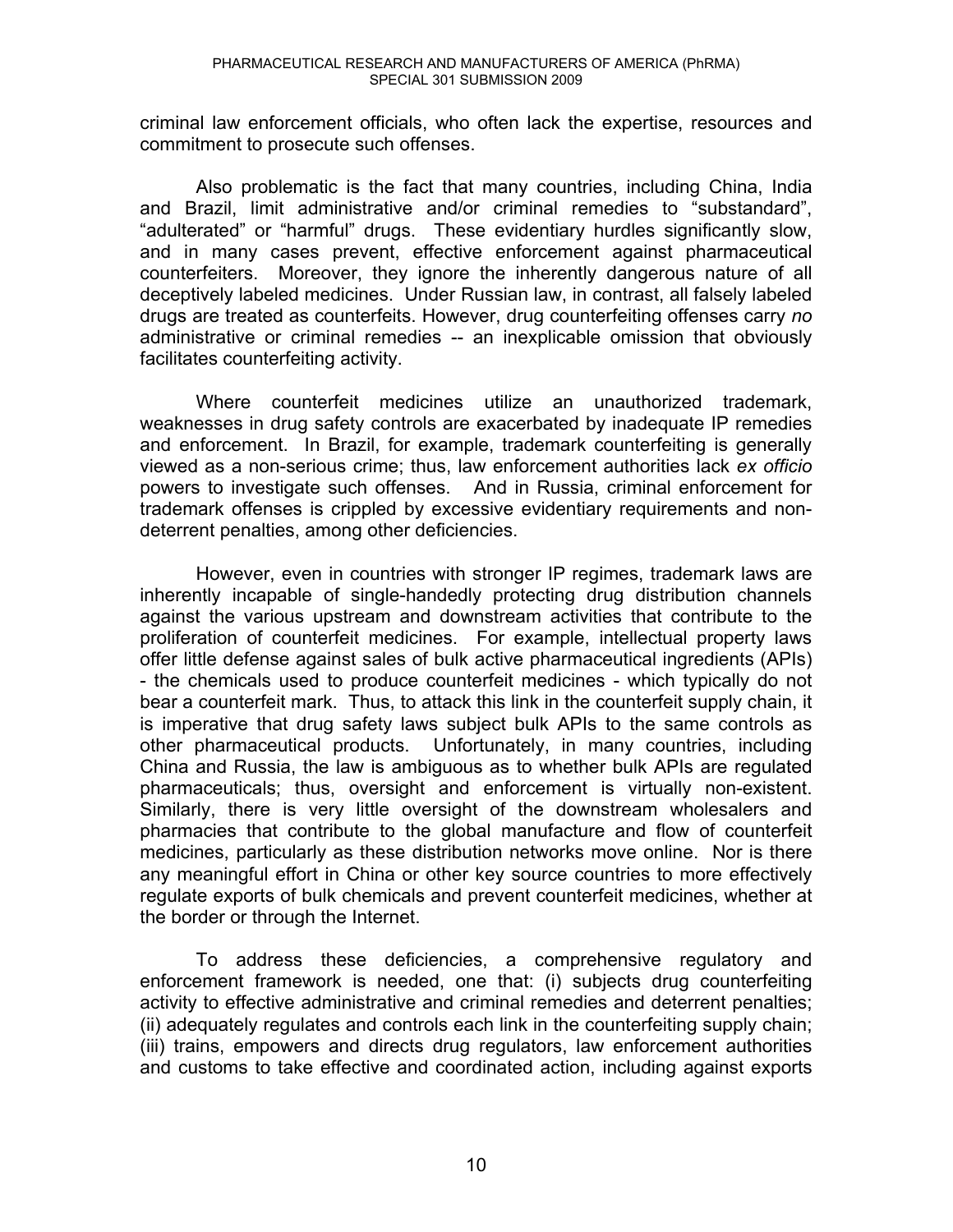and online activity; and (iv) educates all stakeholders about the inherent dangers of counterfeit medicines.

#### **III. Market Access Barriers**

In addition to seeking improvements in IP protection around the globe, we seek to diminish barriers which impede access to innovative medicines, discriminate against foreign-based companies, and undermine IP rights. Designed to achieve near-term cost-containment, these market access barriers abroad have the long term impact of harming American citizens by costing American jobs and undermining sustainable innovation.

These concerns have been underscored in high profile studies and have received strong bi-partisan Congressional support. However, it will be critical for the U.S. Government to take action, and PhRMA members believe that the Special 301 review process can be a particularly useful trade tool which can be utilized to address the use of market access barriers in priority markets.

#### *Market Access Barriers Abroad Threaten American Jobs and Vitality*

 The effects of market access barriers abroad undoubtedly threaten the U.S. economy in the form of reduced exports, less employment and direct harm to the American pharmaceutical industry. The pharmaceutical industry is a cornerstone of America's high-tech economy, and depends on continued innovation and market access for growth.

The biopharmaceutical industry is a major contributor to U.S. economic growth. Activity of the industry encompasses research, development, manufacturing, and more.

- Total economic impact of industry =  $$172B<sup>4</sup>$
- Total industry exports =  $$29B^5$
- Industry expands the U.S. GDP by at least \$27 billion annually, on a permanent basis, for every one-time R&D investment of \$15 billion<sup>6</sup>

The biopharmaceutical industry is characterized by substantial and growing investment in R&D infrastructure, which has given the U.S. a competitive advantage in innovation. In fact, according to a 2006 Congressional Budget Office report, the U.S. biopharmaceutical industry continues to lead the nation in research and development and, as the most research-intensive industry in the U.S., invests five times more in research and development relative to sales than other industries.<sup>7</sup> In 2007 alone, the biopharmaceutical industry spent \$58.8

 $7$  Ibid

 $\overline{a}$ <sup>4</sup> Milken Institute. "Biopharmaceutical Industry Contributions to State and US Economies" (October 2004).

<sup>&</sup>lt;sup>4</sup> Milken Institute, "Biopharmaceutical Industry Contributions to State and US Economies" (October 2004).<br><sup>5</sup> U.S. Department of Commerce, Bureau of the Census. Foreign Trade Division, Trade Stats Express, 2008 [Computer File].

<sup>&</sup>lt;sup>6</sup> R. Shapiro, et al., Economic Effects of Intellectual Property-Intensive Manufacturing in the United States, July 2007.<br><sup>7</sup> Ibid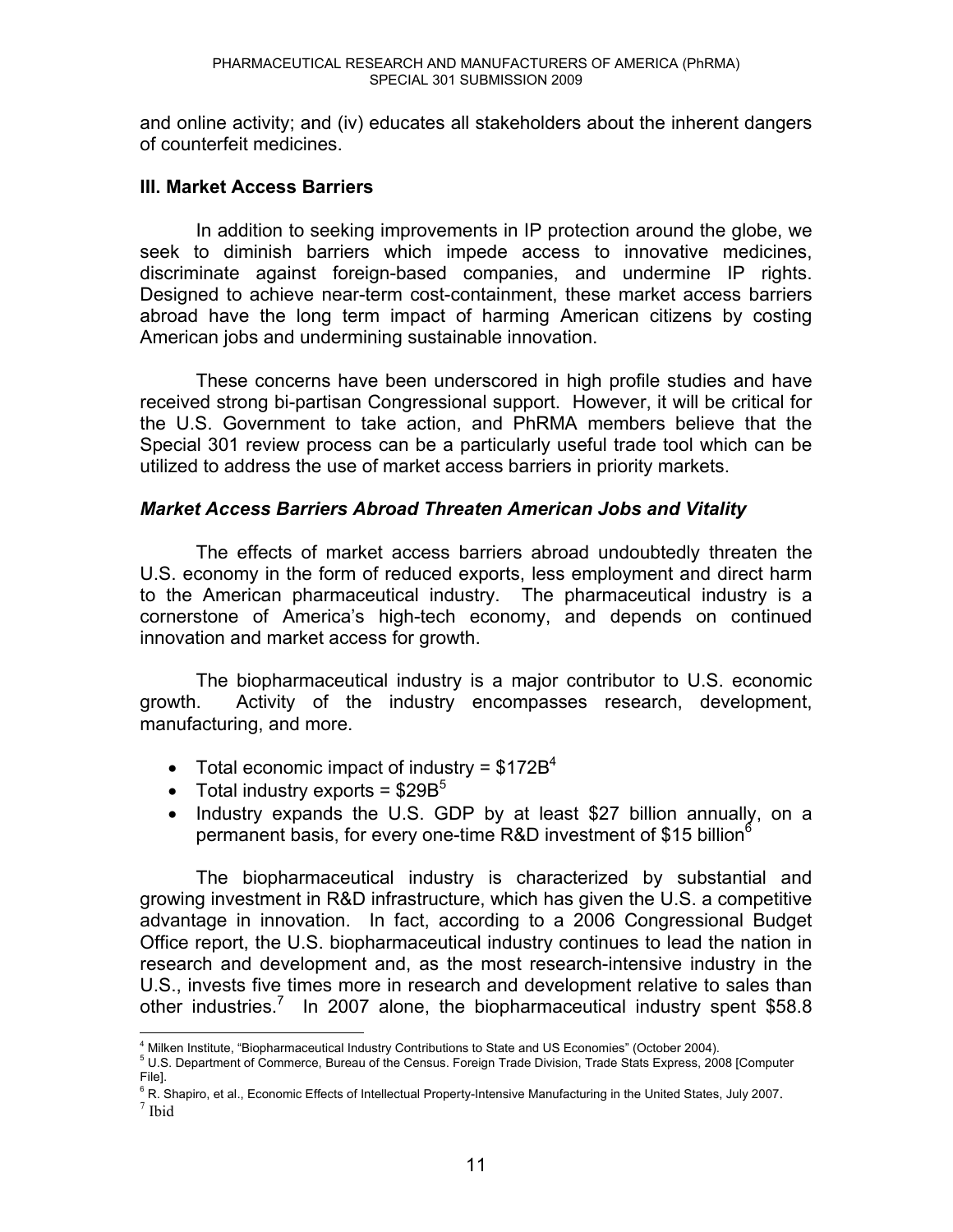billion in discovering and developing new medicines. $8$  In fact, nearly one in five dollars in U.S. sales goes toward  $R&D.9$ 

Although the economic downturn affects American companies across sectors, the biopharmaceutical sector remains a source of high-quality jobs that boost employment and the tax base. It also achieves an unusually high rate of annual growth in output and net impact on the economy. This includes ripple effects that indirectly create jobs and businesses through supplying services to the industry and its employees.

The biopharmaceutical sector comprises an extensive and diverse group of companies that research, develop, and manufacture medicines. These companies range in size from small 10-person firms to large multi-billion dollar, multi-national corporations. According to a study by the Milken Institute<sup>10</sup>, together they directly offer more than 400,000 Americans well-paying jobs with benefits. According to the study, total sector employment, including direct, indirect, and induced jobs, was 2.7 million, which means that for each direct job an additional 5.7 jobs were created in the overall economy including healthcare, retail, wholesale trade, real estate, and many more.

#### *Market Access Barriers Abroad Undermine Sustainable Innovation*

The risks inherent in pharmaceutical innovation are staggering and access barriers abroad exacerbate the intensity around these risks. For every 5,000 to 10,000 compounds screened, only 250 enter preclinical testing, five enter human clinical trials, and one is approved by the Food and Drug Administration. Only two in ten drugs brings in enough revenue to recoup their research and development costs<sup>11</sup>.

A Report by the U.S. Department of Commerce<sup>12</sup> provides evidence that access barriers abroad suppress revenues, in turn reducing worldwide private R&D investment by 11 to 16 percent (i.e., \$5-8 billion) annually. This reduction in global R&D means that up to four fewer new drugs are launched each year, reducing worldwide patient access to innovative medicines. Given that the FDA approved only 18 new drugs in 2007, a reduction of four new drugs in a year (or more than 20% of those approved by FDA that year) is a significant setback in innovation and potential patient care.

Despite the risks of R&D, PhRMA's member companies have made tremendous strides in research and development to date, enhancing the quality and quantity of life, enhancing productivity of workers, and reducing the need for other health services. Some key examples are as follows:

<sup>&</sup>lt;sup>8</sup> PhRMA 2008 Industry Profile

<sup>&</sup>lt;sup>9</sup> Ibid

<sup>&</sup>lt;sup>10</sup> Milken Institute, "Biopharmaceutical Industry Contributions to State and US Economies" (October 2004).<br><sup>11</sup> Pharmaceutical Research and Manufacturers of America, New Drug Approval Reports, 1997–2006.<br><sup>12</sup> U.S. Departm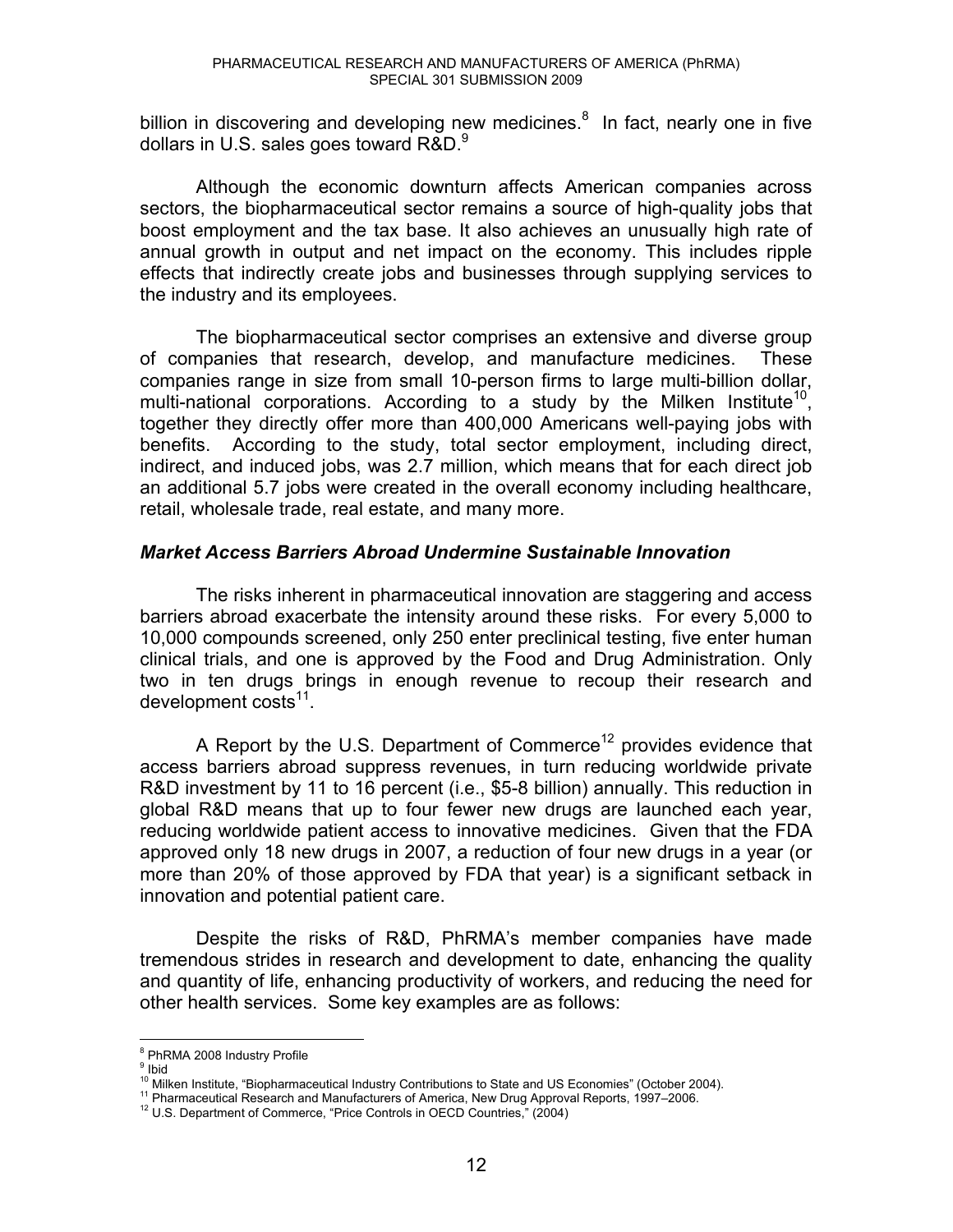- Cancer. Since 1980 life expectancy for cancer patients has increased about 3 years, and 83% of those gains are attributable to new treatments, including medicines. Another study found that medicines have accounted for 50-60% of increases in survival rates since  $1975^{13}$ .
- Cardiovascular Disease. Death rates for cardiovascular disease fell a dramatic 26.4% between 1999 and 2005 according to a recent report by the American Heart Association. According to the lead researcher, Dr. Donald Lloyd-Jones, there would have been an additional 190,000 deaths in 2006 if death rates had remained at 1999 levels<sup>14</sup>.[
- HIV/AIDS. Since the approval of highly active anti-retroviral treatments in 1995 the annual number of AIDS deaths has dropped by over 70%. Today, patients have a range of treatment options, including different combinations of drugs that often keep them symptom-free for years. Hospitalizations have also decreased between 1996 and 2000 with increasing use of antiretroviral medicines, despite increases in the number of people infected with HIV/AIDS<sup>15</sup>.
- Alzheimer's Disease. Patients taking cholinesterase inhibitors were 2.5 times more likely to progress slowly after two years compared to untreated patients and after five years they were only 1/5 as likely to be placed in a nursing home<sup>16</sup>.

 Nevertheless, there continue to be considerable unmet needs which pharmaceutical companies are working tirelessly and committing tremendous resources to solve. In 2008, the U.S. biopharmaceutical pipeline contained 2888 medicines in clinical trials or awaiting regulatory review<sup>17</sup>. The U.S. biopharmaceutical industry has consistently had more compounds in development than the rest of the world combined in recent years. Among the compounds in the pipeline are:

- 300 potential medicines for rare diseases such as chronic sarcoidosis, an immune system disorder; Lennox-Gastaut syndrome, a severe form of epilepsy; and cystic fibrosis
- 750 possible treatments for cancers, particularly lung cancer and breast cancer
- 277 new approaches for heart disease and stroke

 $\overline{a}$  $13$  F. Lichtenberg, "The Expanding Pharmaceutical Arsenal in the War on Cancer," NBER Working Paper 10328, February,

<sup>2004.&</sup>lt;br><sup>14</sup> W. Dunham, "Progress Seen in Heart Disease, Stroke Deaths, However, Obesity Epidemic May Offset Decline in Deaths this Decade,<sup>"</sup> Reuters, 15 December 2008.<br><sup>15</sup> CDC, National Center for Health Statistics, *Health, United States, 2006 With Chartbook on Trends in the Health of* 

*Americans,* 2006.

 $16$  O.L. Lopez et al., "Alteration of a Clinically Meaningful Outcome in the Natural History of Alzheimer's Disease by Cholinesterase Inhibition,f *Journal of the American Geriatric Society*, 2005. 17 Adis R&D Insight database, November 2008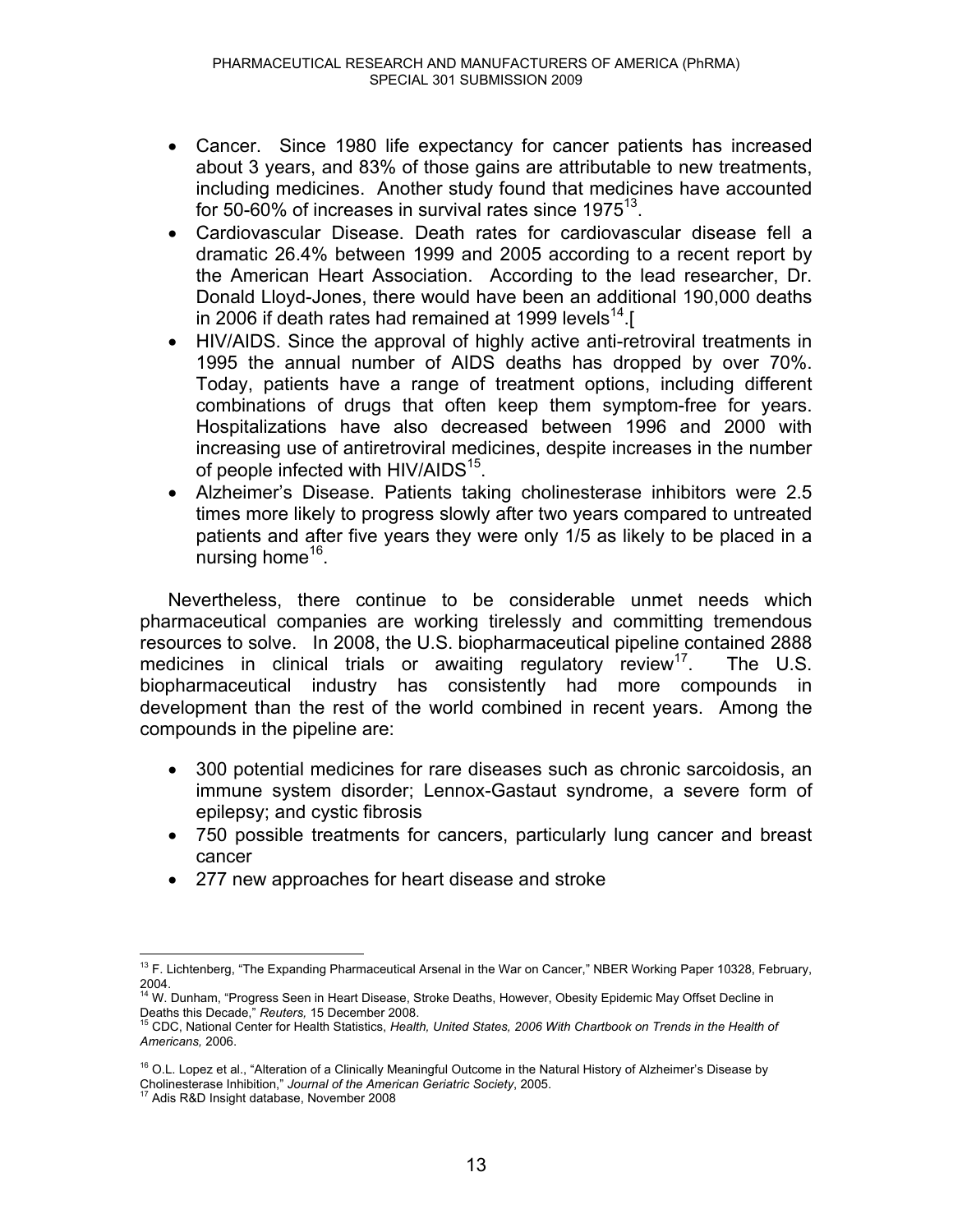$\bullet$  109 new treatments to fight and prevent HIV/AIDS<sup>18</sup>

Today's scientific opportunities offer enormous potential for patients and society. Scientists are delving deeper into the molecular basis of disease than ever before. They are gaining a better understanding of genomics (the study of collections of genes and their role in the body and disease), proteomics (the study of the structure and function of proteins), and biomarkers (molecular, biological or physical characteristics that can help identify risk for disease, make a diagnosis, or guide treatment). One particularly promising trend that is coming out of researchers' increasing knowledge of these molecular underpinnings of disease is personalized medicine.

While considerable progress has been made toward diminishing the impact that diseases cause today, the pharmaceutical industry is on the cusp of breakthrough discoveries that will revolutionize the way these diseases are treated tomorrow. However, access barriers abroad restrict the ability of American pharmaceutical companies to recoup research and development costs to reinvest in future research and development, thereby harming sustainable innovation that will bring us these medicines of tomorrow at a highly critical point in the history of research and development.

#### *Market Access Delays Abroad are a Barrier to Trade*

 Policies that impose market access barriers by foreign governments adversely affect research-based pharmaceutical companies' ability to market or sell their products in many countries. These barriers usually delay, deny, or inhibit the availability of new products to patients, often in favor of generic drugs produced domestically. Given that national health insurance schemes typically dominate country markets for pharmaceuticals, a product effectively cannot be marketed in a country until the national authorities have determined its reimbursement price, a process which can be cleverly used to delay a drug's market entry for years. Moreover, because governments know that developers of new drugs face a ticking patent clock, they routinely confront them with the Hobson's choice of either accepting a lower price or a delay in launch.

 The government entities responsible for pricing and reimbursement in most countries tend to be highly opaque bureaucracies, and the process of obtaining a government-approved price can be lengthy. Sometimes these delays become so lengthy that they act as effective denials of market access. Governments often delay adding new products to national reimbursement lists merely to avoid the cost of providing treatment options to patients or to benefit domestic generic drug makers. It is not uncommon for some foreign governments to make a policy decision to close reimbursement lists altogether to

 $\overline{a}$  $18$  Pharmaceutical Research and Manufacturers of America, "Medicines in Development for HIV/AIDS," December 2008, http://www.phrma.org/files/New%20Meds%20for%20HIV-AIDS%20report.pdf (accessed 12 January 2009).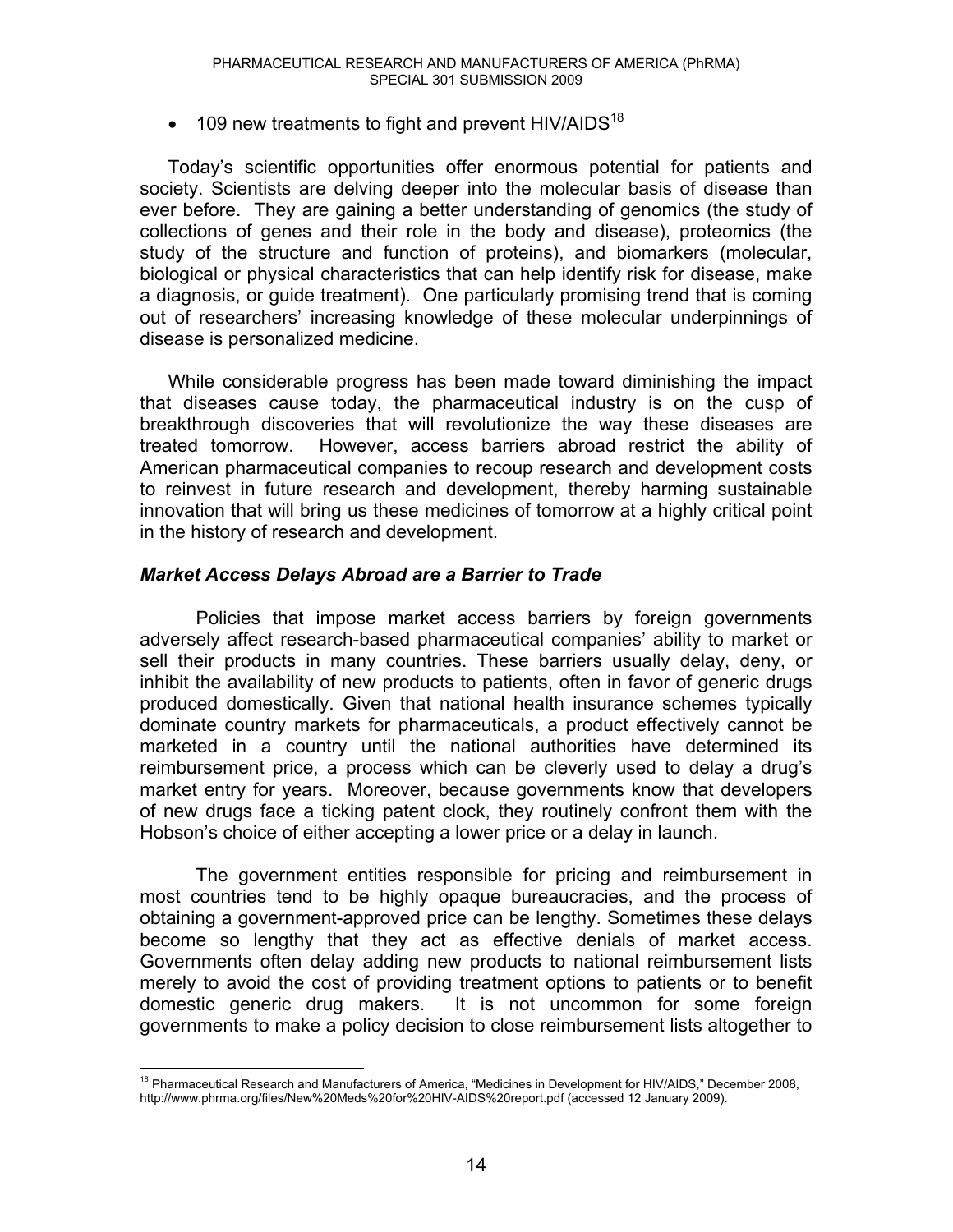innovative pharmaceuticals. These processes all operate to delay market access (and to diminish the effective patent term) for many U.S. medicines.

#### *Market Access Barriers Abroad Discriminate Against Imports and/or Foreign Innovative Producers*

 Foreign governments often use market access barriers for pharmaceuticals to favor domestic producers, which tend to be manufacturers of non-innovative pharmaceuticals (i.e., generic drugs) and other local players in the health care system. Countries without a domestic innovative industry tend to rely heavily on market access barriers on patented pharmaceuticals to balance their health care budgets. Local interests -- such as generic producers, wholesalers and pharmacists -- generally occupy a politically-favored position within these systems and have significant sway in the policy decisions of the domestic health system.

 It should be further noted that policies creating market access barriers typically result in market distortion that makes the cost of generic pharmaceuticals -- often produced primarily by domestic companies -- quite high. Many foreign generics markets are characterized by a lack of true market competition, which tends to raise prices of those pharmaceuticals above what they would be in free market. Indeed, many foreign systems actually mandate high prices for generics products, requiring that they be reimbursed at rates as high has 70% or even 90% of the price of original branded products. In the United States, where there is price competition in the generics market, prices of generic pharmaceuticals tend to be much lower. In a letter to Congress that accompanied the Commerce Study, the Secretaries of Commerce and Health and Human Services asserted that "[i]n fact, U.S. consumers would pay, on average, 50 percent more for their generic medications if they bought them abroad $19$ ."

The country chapters of PhRMA's 2009 submission provide numerous examples of the above government pricing and reimbursement policies and practices.

#### **Lack of Transparency and Procedural Fairness Present Significant Hurdles to Access**

 Recent experience has revealed significant issues relating to the procedural fairness and transparency of systems governing pricing and reimbursement of pharmaceuticals in many countries. These deficiencies can undermine the factual basis for decisions by excluding key stakeholders from effective participation in the decision-making process.

 $\overline{a}$ 

 $19$  U.S. Department of Commerce, "Price Controls in OECD Countries," (2004)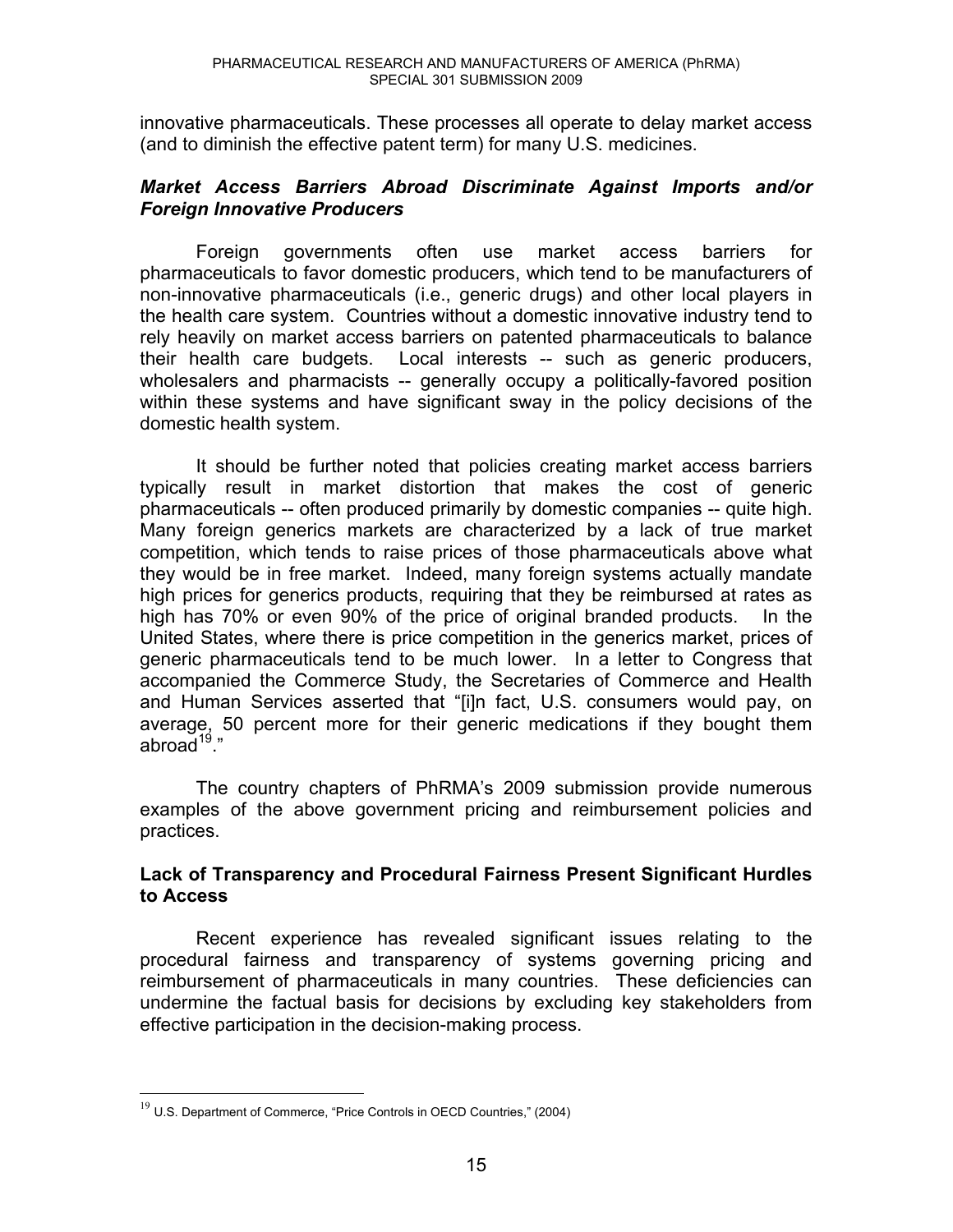Most countries afford manufacturers or sellers some right of participation when making pricing or reimbursement decisions, but there are significant disparities in the openness and accessibility of the decision-making process. In many countries (such as China, Brazil, and India) governments obtain information from manufacturers or sellers that forms part of the basis for a pricing or reimbursement decision, but the decision-making process itself is largely conducted in a non-transparent manner. Compounding the lack of transparency, manufacturers and other stakeholders often face substantial obstacles to challenging adverse decisions, in large part due to the lack of reasoned explanations for final determinations and the unwillingness of courts to scrutinize closely administrative decisions.

 Another key concern relates to the frequent failure to provide rights of participation to all key stakeholders. When decisions are made about access to medicines under healthcare programs (i.e., whether products will be reimbursed and at what level), patients and healthcare providers will often have information that is essential to a fair decision. Yet many governments (including those in highly developed countries such as Australia, France, and Italy) afford patients little or no opportunity to participate in reimbursement decisions.

 The need for effective rights of participation and transparency has been recognized in international agreements. For example, Article III.9 of GATT acknowledges that "internal maximum price control measures . . . can have effects prejudicial to the interests of contracting parties supplying imported products." For that reason, Article III.9 provides that "contracting parties applying such measures shall take account of the interests of exporting contracting parties with a view to avoiding to fullest practicable extent such prejudicial effects." Such a requirement underscores the essential nature of providing pharmaceutical manufacturers adequate rights of participation and taking into account those interests when a government is administering a price control system or related measures.

In this vein, the recently concluded U.S.-Korea Free Trade Agreement builds on the transparency and due process provisions included in prior FTAs, including those addressing pharmaceutical pricing and reimbursement systems in the U.S.-Australia FTA. Under the terms of the FTA, Korea must revise its system to provide, among other things, greater rights of participation to stakeholders, issue full explanations for administrative decisions, and establish an independent review mechanism. These FTA provisions set an important precedent for mechanisms that should be adopted in other countries that place pricing and reimbursement constraints on pharmaceuticals.

While the EU has adopted a Transparency Directive (Council Directive 89/105/EEC) designed to ensure the transparency and procedural fairness of Member State pharmaceutical price and reimbursement regulations, the Directive has not lived up to its important objective. Many Member States do not fully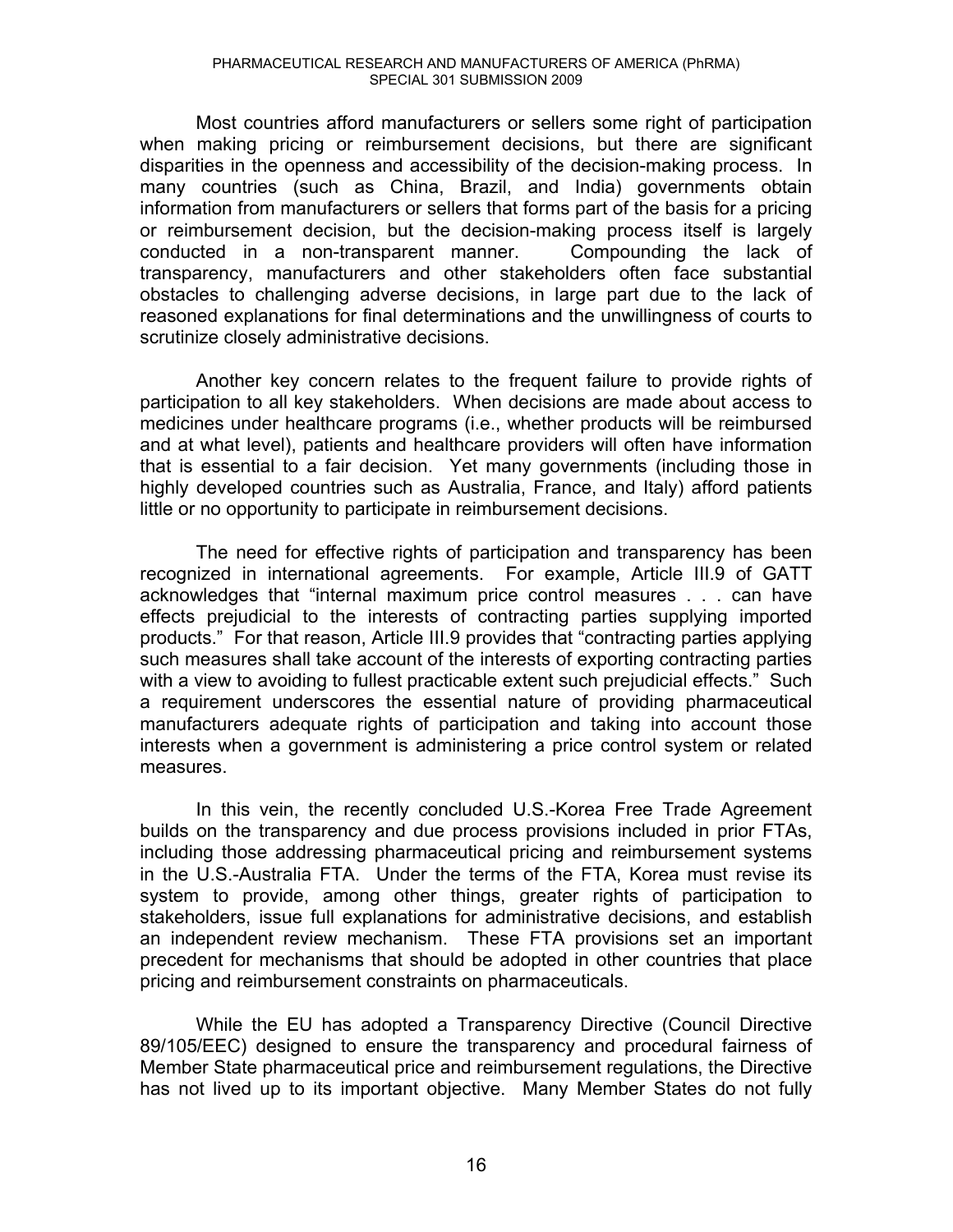comply with the Directive, and manufacturers and sellers often find that key stages of the decision-making process are not transparent. The Directive also does not go far enough in addressing certain core problems, such as lack of a meaningful and independent review mechanism.

As detailed further in the country chapters that follow, transparency and procedural fairness concerns course throughout a broad range of countries administering pharmaceutical price and reimbursement controls. U.S. government advocacy in this area would, therefore, address fertile ground for significant improvements. Basic elements of any system for participation - lacking in many countries -- include:

- An opportunity to take part in key stages of the process, including, where relevant, shaping the questions to be answered and appearing before expert bodies before decisions are made.
- Full explanations of public decisions affecting access to medicines.
- Access to the underlying record on which decisions are made.
- An opportunity for review within the administrative system by an independent expert body with the power to revise or nullify unsound decisions. This is fundamental, because courts in most countries are reluctant to second-guess decisions based on scientific and technical data. In the absence of an independent expert appeal process, decisions are largely insulated from external review.
- Effective judicial review, especially to ensure that administrative appeals are conducted fairly and that stakeholders are provided a right to effective participation.

#### **Special 301 Covers Market Access Barriers**

The Special 301 statute calls upon the USTR to address in its review foreign country practices that deny fair and equitable market access to U.S. persons that rely upon intellectual property protection. A country cannot be said to adequately and effectively protect intellectual property rights within the meaning of the trade statutes if that country puts in place regulations that effectively nullify the value of the patent rights granted. A patent gives the patent holder the exclusive right to sell his invention in a market, but that right can be effectively undermined by over-burdensome and discriminatory market access restrictions.

 In these circumstances, the Special 301 statute calls upon USTR to designate a trading partner as a priority foreign country *even if* there were no apparent clear-cut violations of the country's TRIPS Agreement obligations in the operation or enforcement of its intellectual property rights laws. Section 182(b)(4) of the Trade Act of 1974, as amended, requires USTR, in making a Priority Foreign Country designation, to take into account whether a country is providing "adequate and effective protection  $\ldots$  of intellectual property rights." A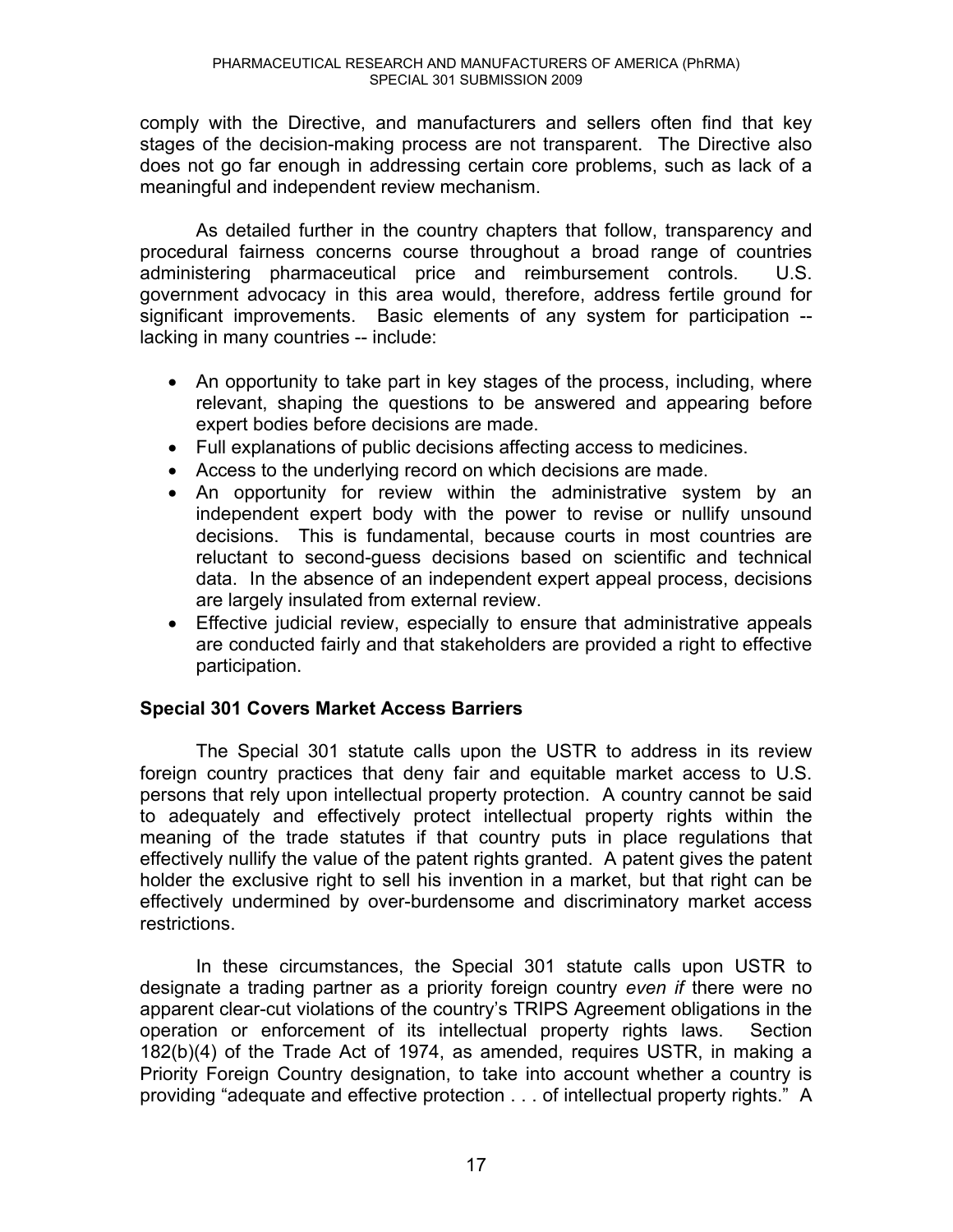country that maintains IPR laws on the books but eviscerates the value of patented inventions through other regulations cannot be said to provide "adequate and effective protection." This is further reinforced in section  $301(d)(3)(F)(ii)$  of the Trade Act of 1974, as amended, which "includes restrictions on market access related to the use, exploitation, or enjoyment of commercial benefits derived from exercising intellectual property rights . . . ."

 The Special 301 statute is designed to identify and address intellectual property rights practices and enforcement measures that injure American companies and workers, including those that impede market access for IPintensive products. The very concept of intellectual property rights breaks down if a patent holder loses the ability to sell his or her product at a marketdetermined price. Instead, the patent holder must sell the patented product at a government-prescribed price or under government-prescribed conditions which impact price, which government monopsonist purchasers have an incentive to drive down toward a product's marginal cost of production  $-$  which, in effect, ignores the value of innovation inherent in new products. Such a scheme takes value away from the patent and is the equivalent of expropriating intellectual property.

 When such schemes are in place, a patent holder loses the ability to gain a reasonable, market-based return on investment for the risks assumed in the course of innovation. Market access barriers that discriminate in favor of domestic manufacturers can also harm patent holders that import their products. Moreover, a country that utilizes such schemes cannot be said to adequately and effectively protect intellectual property rights as defined in the applicable trade statutes. Accordingly, it is important that the Special 301 Report highlight those countries that engage in such policies that effectively deny, delay, or otherwise impede the rights of companies and workers to benefit from their intellectual property.

 For more than two decades, the United States has routinely treated weak foreign intellectual property laws as a major trade issue. It is commonly accepted that widespread piracy and counterfeiting of products like sound or movie recordings, software or pharmaceuticals undermines the longevity and economic strength of those American industries. Foreign laws that diminish U.S. intellectual property value through other means -- *i.e*., price and volume controls or policies that force manufacturers to forgo fair profits -- equally diminish the value of U.S. intellectual property rights and hurt U.S. exporters that rely on intellectual property protection.

Concerns outlined in this submission underscore the dangerous and detrimental nature of market access barriers abroad. PhRMA looks to the Administration, and USTR specifically, to take action by continuing to develop its strategy to address such practices. Such a move would be consistent with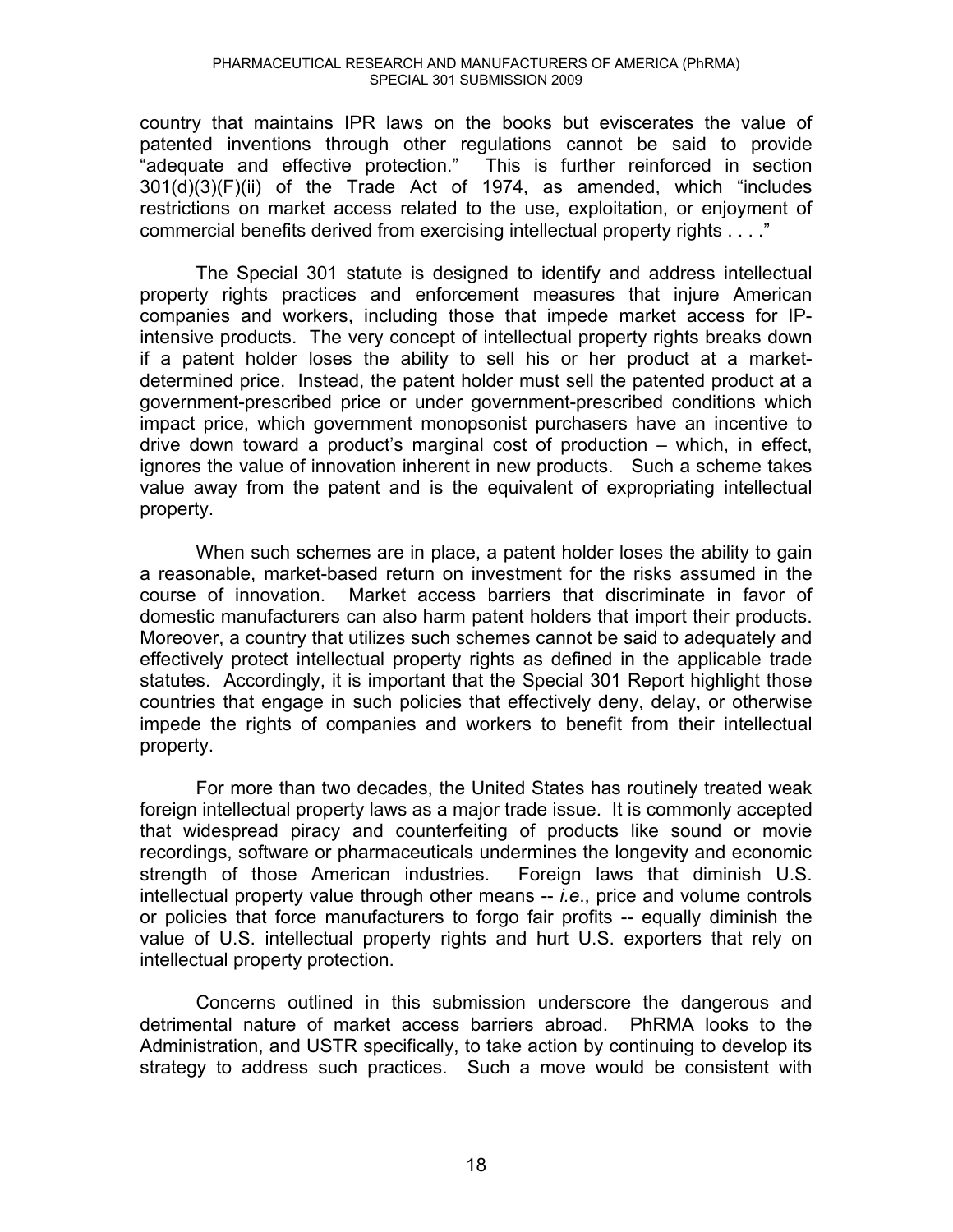Congressional directives found in the Medicare Modernization Act and the Trade Promotion Authority Act of 2002.

 The conference report accompanying the Medicare Modernization Act of 2003 recognized the negative impact of market access barriers abroad and directed that "[t]he United States Trade Representative, the Secretary of Commerce, and the Secretary of Health and Human Services ... shall develop a strategy to address such issues in appropriate negotiations." Congress provided a similar policy direction in the Trade Promotion Authority Act of 2002 by directing USTR to seek "the elimination of government measures such as price controls and reference pricing which deny full market access for United States products."

 In light of these directives, PhRMA continues to call on the Administration to use the Special 301 process to advance a multi-front strategy. First, as recognized in USTR's 2008 Special 301 Report, bilateral consultations should be pursued to promote sustainable innovation by addressing market access barriers abroad. The 2008 Report stated that:

The United States also is seeking to establish or continue dialogues with OECD and other countries to address concerns and encourage a common understanding between developed countries on questions related to innovation in the pharmaceutical sector. The United States already has had such dialogues with Japan and Germany, and is seeking to establish ones with other countries. It also has established a dialogue on pharmaceutical issues with China.<sup>20</sup>

We would like to see the USTR, HHS, the Commerce Department and other agencies move rapidly to advance the bilateral dialogue with Germany, one of PhRMA's highest priority countries. As detailed in our submission, Germany's approach to regulating innovative products represents a substantial impediment to innovation in one of the biggest and most developed pharmaceutical markets in the world. For that reason, we have included Germany in the Priority Watch List category to underscore the importance of advancing the dialogue in the near term. In structuring these bilateral consultations, the U.S. Government dialogue with Japan on pharmaceuticals under the 1998 "Birmingham Agreement" provides an important example of how such talks might be structured.

We would also like to see bilateral consultations pursued in other OECD countries (such as France, Italy, and Canada) to address government-imposed market access barriers and other trade distorting measures. Similar to the situation in Germany, the market access barriers maintained in these developed countries undermine intellectual property rights, deny patients access to the most innovative medicines, and undermine sustainable innovation.

 $\overline{a}$  $^{20}$  United States Trade Representative Special 301 Report 2008.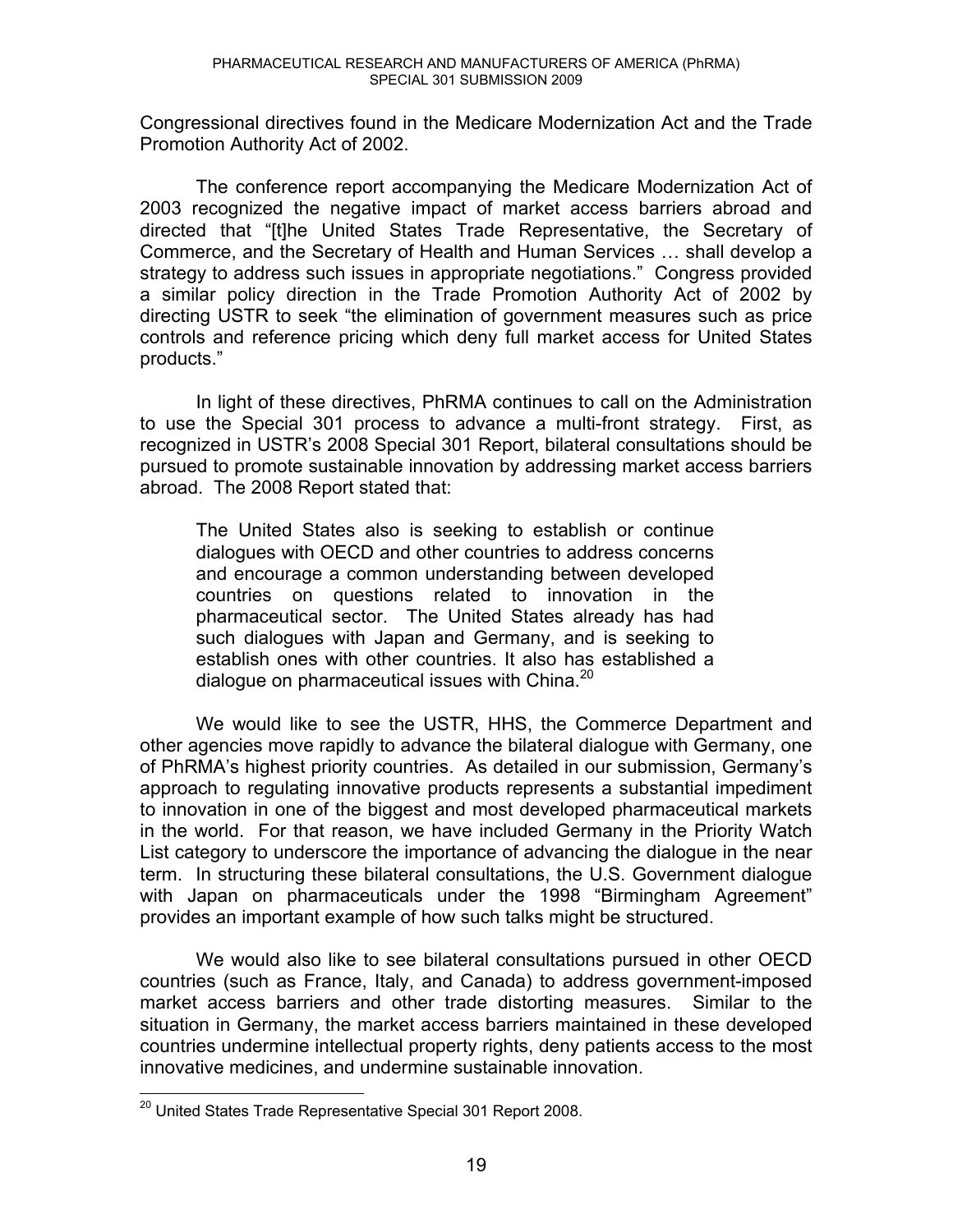Second, we would like to see the Administration use ongoing and new bilateral and multilateral trade negotiations to pursue a positive agenda on pharmaceutical market access issues. For example, the outcome of the U.S.  $-$ Korea FTA negotiations benefited from a two-way discussion on Korea's complex and discriminatory listing system. The outcome was a negotiated text that included provisions on pharmaceuticals and specific steps to improve the transparency and accountability of the pricing and reimbursement listing process. The Korean Government agreed to an independent review of pricing and reimbursement decisions, which is intended to enhance the accountability of the process.

 Third, we would like to see the Administration ensure that U.S. trading partners are abiding by national and international commitments in the area of pharmaceuticals. PhRMA commends USTR's work thus far to ensure that countries adhere to Article III of the GATT 1994, as well as the TRIPS Agreement and the WTO Agreement on Technical Barriers to Trade (TBT). In recent years, USTR invoked paragraph 9 of Article III in requesting, in the context of the WTO Trade Policy Review of the European Union, that the EU identify the steps being taken at the supra-national and Member State levels to ensure that government price control regimes "avoid to the fullest practicable extent effects prejudicial to the United States," as required by GATT Article III. PhRMA strongly encourages USTR to remain vigilant in pressing the EU and its Member States to fully comply with WTO commitments and the EU's Transparency Directive, none of which have been fully followed in key EU markets. Similarly, we would like to see countries in other regions that do not abide by their international obligations be held accountable for the failure to do so.

#### **IV. Summary of Selected Countries and Issues**

To emphasize priorities of PhRMA members for this collaboration, we provide in the following paragraphs summaries of the issues in selected countries from our more detailed reports.

#### **Priority Foreign Countries**

PhRMA recommends that the Philippines and Thailand be designated Priority Foreign Countries under "Special 301" for 2009 and The Peoples Republic of China continue to be designated under Section 306, in accordance with relevant provisions of the Trade Act of 1974, as amended:

**Philippines:** PhRMA and its member companies operating in the Philippines are increasingly concerned about the deterioration of the intellectual property protection environment and the failure of the Philippine Government to address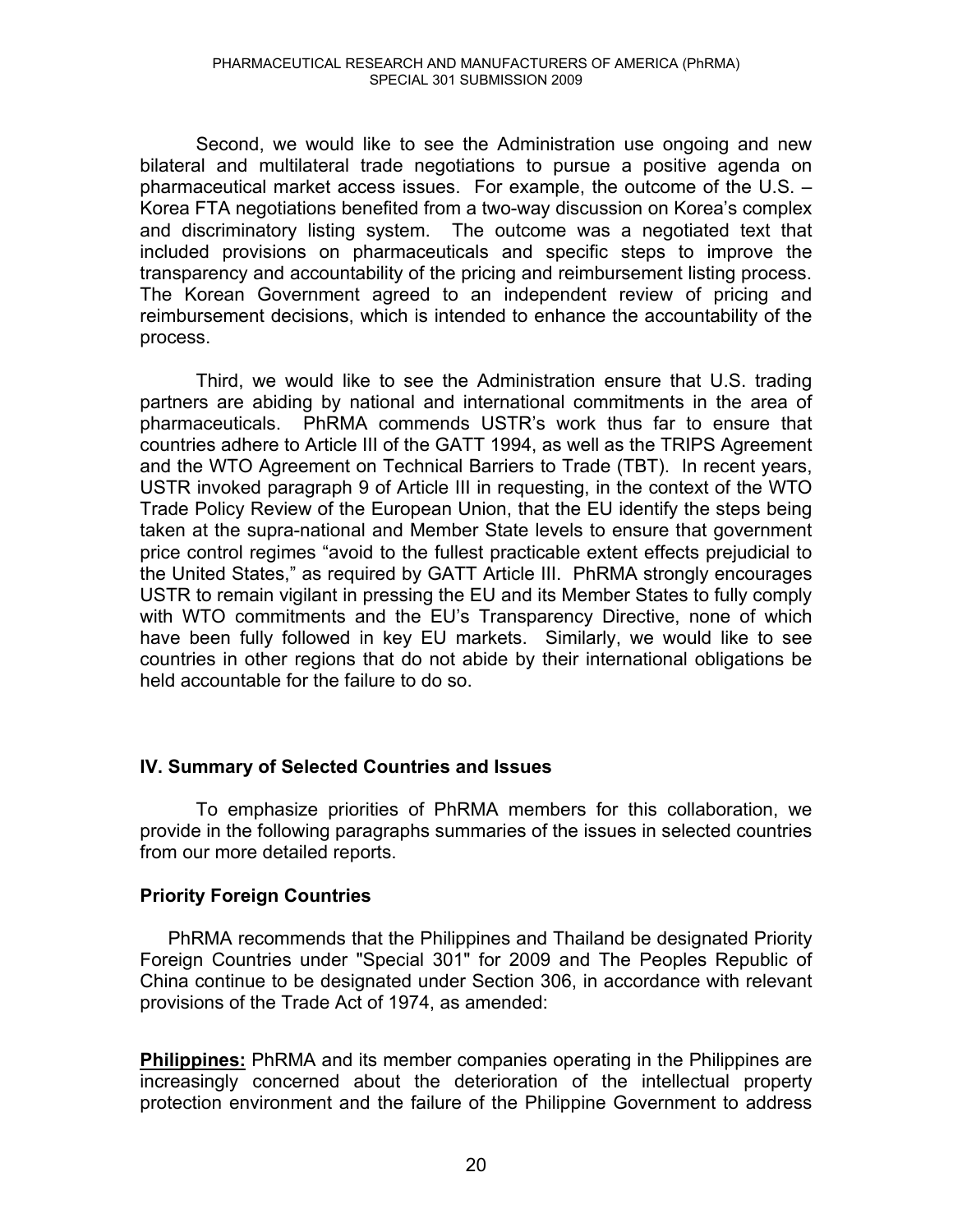PhRMA's long-standing issues. PhRMA's members' most pressing concerns relate to the implementation of the Universally Accessible Cheaper and Quality Medicines Act of 2008 ("the Act"). PhRMA's concerns regarding the drafting of this Act and its implementing rules and regulations (IRRs) were not considered or addressed by the Government, and the IRRs contain several provisions that are inconsistent with the Philippines' obligations under the WTO Agreement on Trade-Related Aspects of Intellectual Property Rights (TRIPS). In addition, PhRMA's member companies continue to face numerous issues related to patent linkage, parallel importation, data protection, counterfeit drug enforcement, regulation of drug prices, and the labeling of unbranded generics. For these reasons, PhRMA requests that the Philippines be designated as a **Priority Foreign Country** for the 2009 Special 301 Report and that the U.S. Government continue to seek assurances that the problems described herein are quickly and effectively resolved.

**Thailand:** PhRMA and its member companies operating in Thailand are very concerned that Thailand has made no progress in addressing PhRMA's concerns over the past year, and fear that the Government is backsliding in its protection of intellectual property rights. Despite previous assurances by the Thai Government that a constructive healthcare dialogue between PhRMA's member companies and Thailand Government officials would be convened, numerous good faith attempts by member companies to start this process have been rebuffed. Specifically, PhRMA's member companies continue to have major concerns related to counterfeit medicines, patent linkage, data exclusivity, patent delays, government procurement, and safety monitoring period requirements. For these reasons, PhRMA requests that Thailand be designated a **Priority Foreign Country** for the 2009 Special 301 Report and that the U.S. Government continue to seek assurances that the problems described herein are quickly and effectively resolved.

#### **Section 306 Monitoring**

**China:** PhRMA and its member companies operating in the People's Republic of China remain concerned over inadequate intellectual property protections, including a lack of effective data protection and poor enforcement against counterfeit pharmaceuticals. Likewise, PhRMA is concerned about several market access barriers, including: (1) a deteriorating government pricing policy for innovative products; (2) an absence of update of drug reimbursement list for over four years; and (3) a lengthy requirement for clinical trial applications. For these reasons, PhRMA requests that the People's Republic of China remain under **Section 306** monitoring for the 2009 Special 301 Report and that the U.S. Government continue to seek assurances that the problems described herein are quickly and effectively resolved.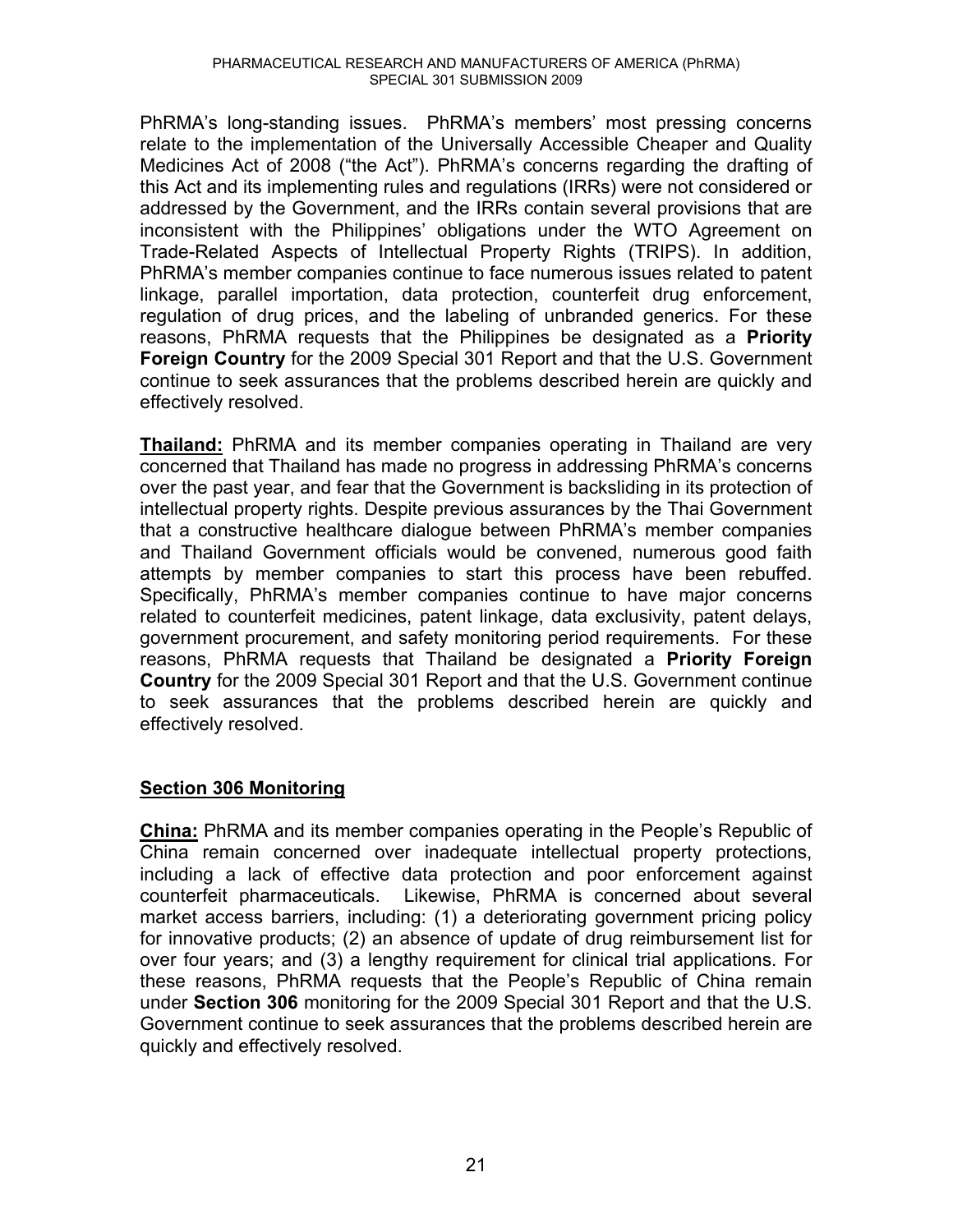#### **Priority Watch List Countries**

 PhRMA believes that 21 countries should be included in the 2009 Priority Watch List. PhRMA urges USTR to take aggressive action to remedy these violations which undermine IP rights, including the consideration of WTO dispute settlement, as necessary. The following paragraphs provide summaries of issues in selected countries in this category.

#### **ASIA-PACIFIC**

- Australia
- $\bullet$  India (with OCR)
- Indonesia
- $\bullet$  Korea
- New Zealand

#### **EUROPE**

- Czech Republic
- Germany
- Hungary
- Italy
- Poland
- Russia
- $\bullet$  Turkey

#### **LATIN AMERICA**

- Argentina
- $\bullet$  Brazil
- $\bullet$  Chile
- Venezuela

#### **MIDDLE EAST/ AFRICA/ SOUTH ASIA**

- $\bullet$  Algeria
- Israel
- $\bullet$  Lebanon
- Pakistan
- $\bullet$  Saudi Arabia

#### **Watch List Countries**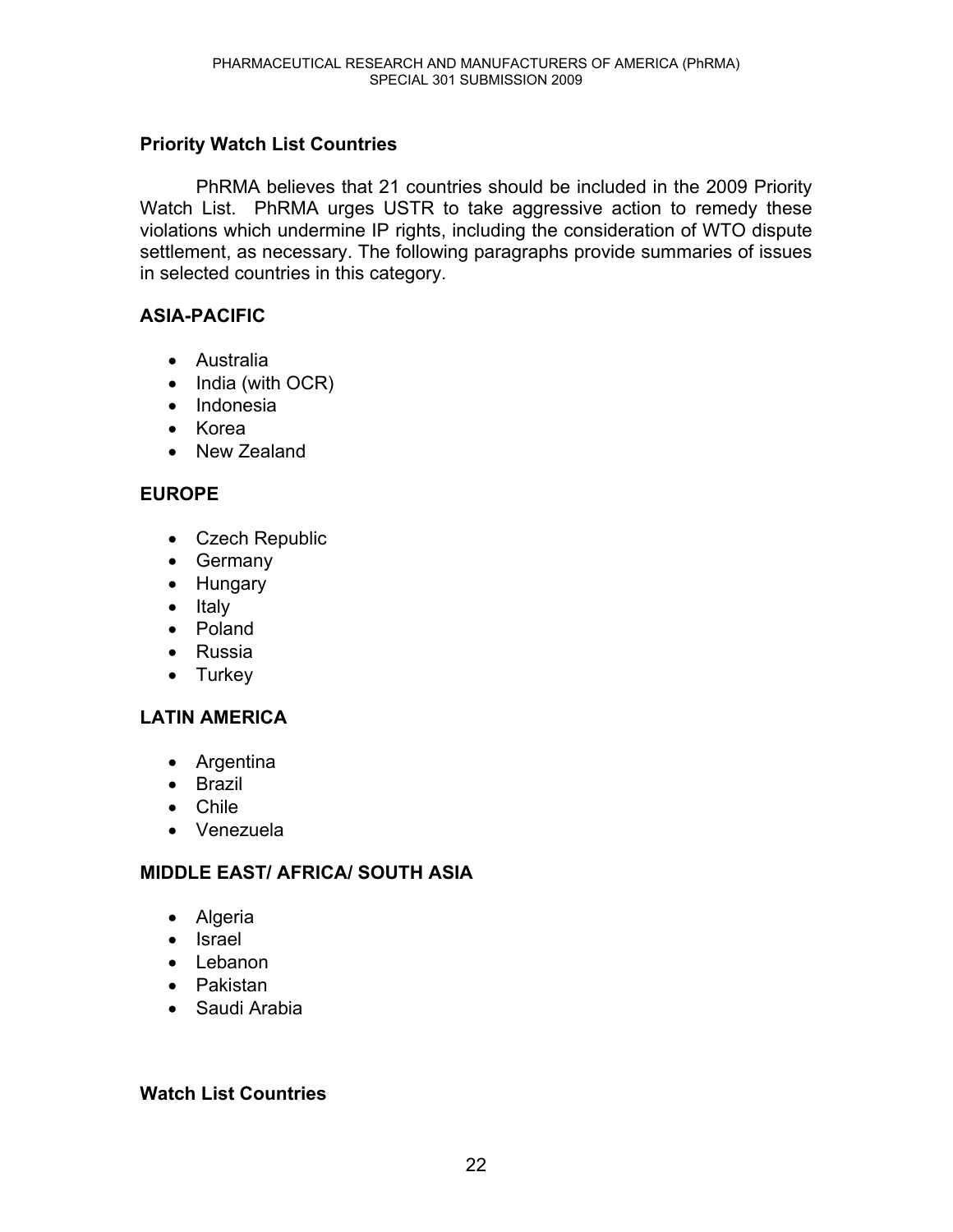The PhRMA submission identifies 19 countries which we believe should be included on the Special 301 Watch List in 2009. These are countries that will require continued or enhanced monitoring by USTR. In this context, the importance of public diplomacy has never been greater. In many cases, we understand that political barriers to legal reforms need to be addressed to provide rule-of-law protections such as data exclusivity. Successful implementation will require a commitment from the U.S. Government to promote successful implementation of IP standards including the WTO TRIPS Agreement and FTA provisions.

#### **ASIA-PACIFIC**

- Malaysia
- Taiwan
- Vietnam

#### **CANADA**

• Canada

#### **EUROPE**

- $\bullet$  Finland
- France
- Norway
- Slovenia
- $\bullet$  Spain
- Sweden

#### **LATIN AMERICA**

- Colombia
- Costa Rica
- Dominican Republic
- El Salvador
- Guatemala
- Honduras
- $\bullet$  Mexico
- Nicaragua
- $\bullet$  Peru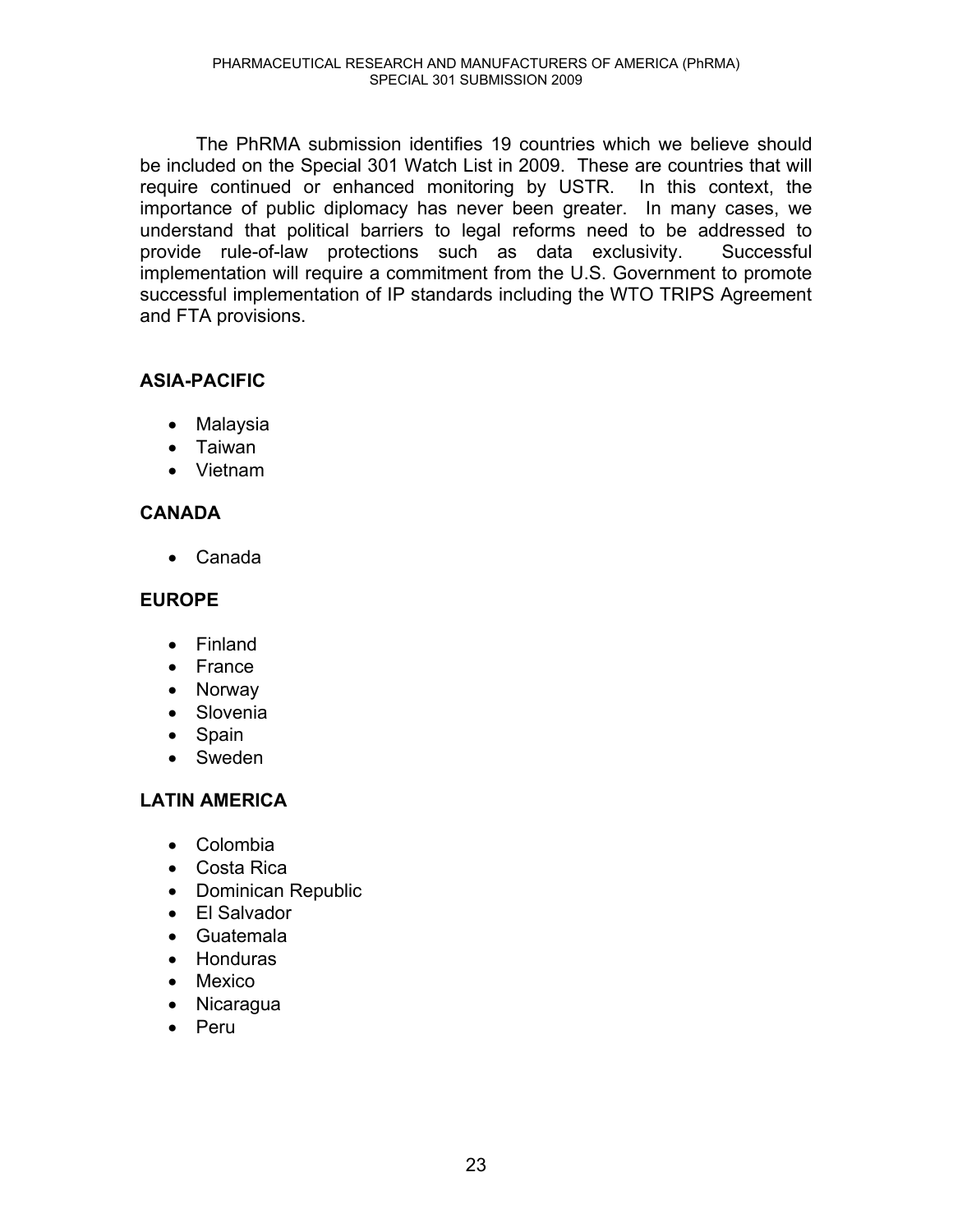# **PRIORITY FOREIGN COUNTRIES**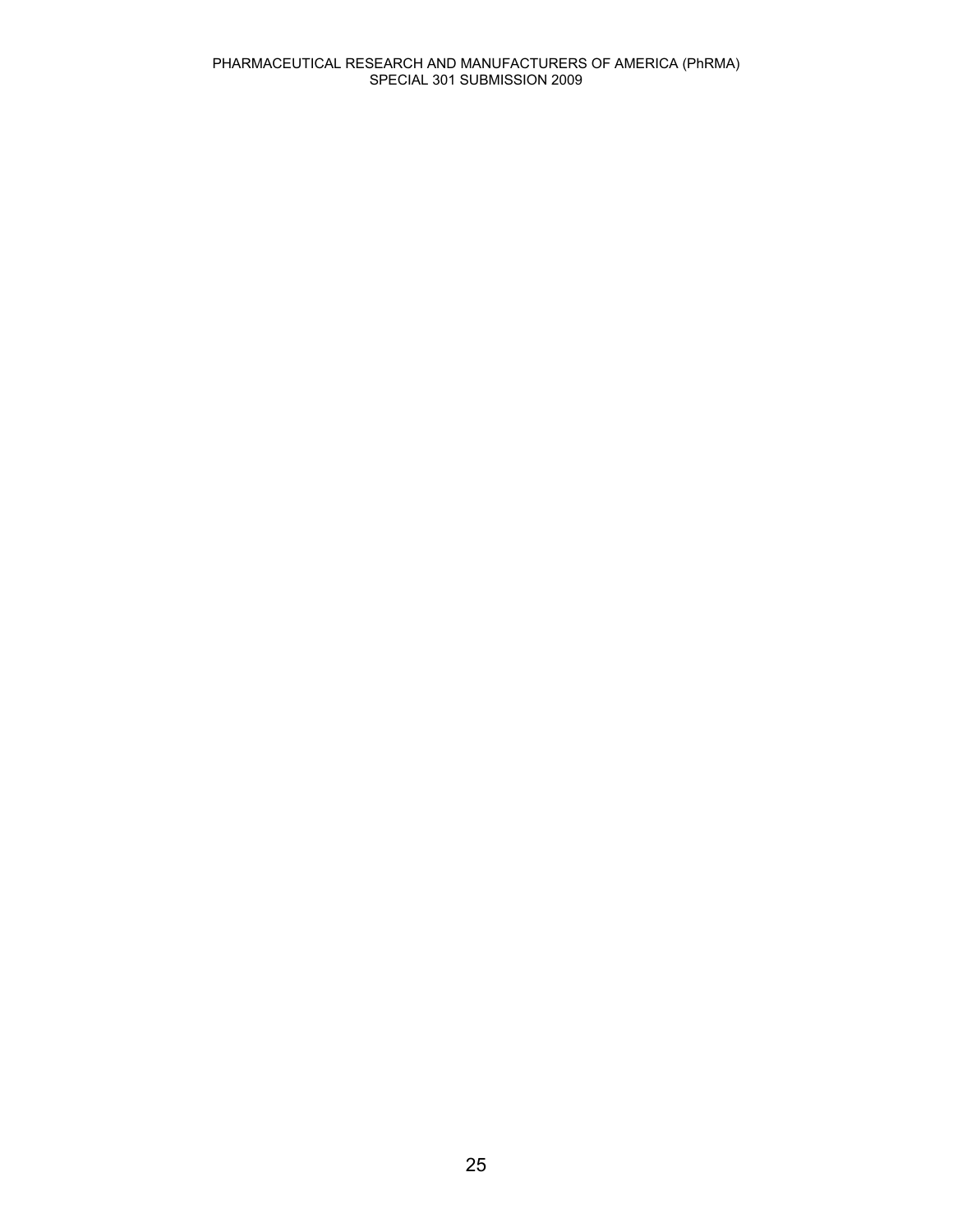#### **PHILIPPINES**

PhRMA and its member companies operating in the Philippines are increasingly concerned about the deterioration of the intellectual property protection environment and the failure of the Philippine Government to address PhRMA's long-standing issues. PhRMA's members' most pressing concerns relate to the implementation of the Universally Accessible Cheaper and Quality Medicines Act of 2008 ("the Act"). PhRMA's concerns regarding the drafting of this Act and its implementing rules and regulations (IRRs) were not considered or addressed by the Government, and the IRRs contain several provisions that are inconsistent with the Philippines' obligations under the WTO Agreement on Trade-Related Aspects of Intellectual Property Rights (TRIPS). In addition, PhRMA's member companies continue to face numerous issues related to patent linkage, parallel importation, data protection, counterfeit drug enforcement, regulation of drug prices, and the labeling of unbranded generics.

 For these reasons, PhRMA requests that the Philippines be designated as a **Priority Foreign Country** for the 2009 Special 301 Report and that the U.S. Government continue to seek assurances that the problems described herein are quickly and effectively resolved.

#### **Intellectual Property Protection**

#### TRIPS-Related Concerns

Of significant concern to PhRMA member companies are IP-related provisions in the Act that amend the Philippines Intellectual Property Code to severely limit the patentability of new forms and uses of drugs and medicines. This limitation on patentability only applies to new forms and uses related to drugs and medicines, and therefore is inconsistent with TRIPS Article 27.1, which requires that patents be made available without discrimination with respect to the field of technology.

The Act creates a new ground for compulsory licensing under existing Philippine law: "Where the demand for patented drugs or medicines is not being met to an adequate extent and on reasonable terms, as determined by the Department of Health." This new ground for compulsory licensing is applicable only to drugs and medicines and, therefore, is also inconsistent with the nondiscrimination requirements of Article 27.1 in TRIPS. In addition, if this new ground is utilized, the Act waives the requirement under the IP Code (and the TRIPS Agreement) that a compulsory license can only be granted after the petitioner for the compulsory license has made efforts to obtain authorization from the patent owner on reasonable commercial terms and conditions over a reasonable period of time.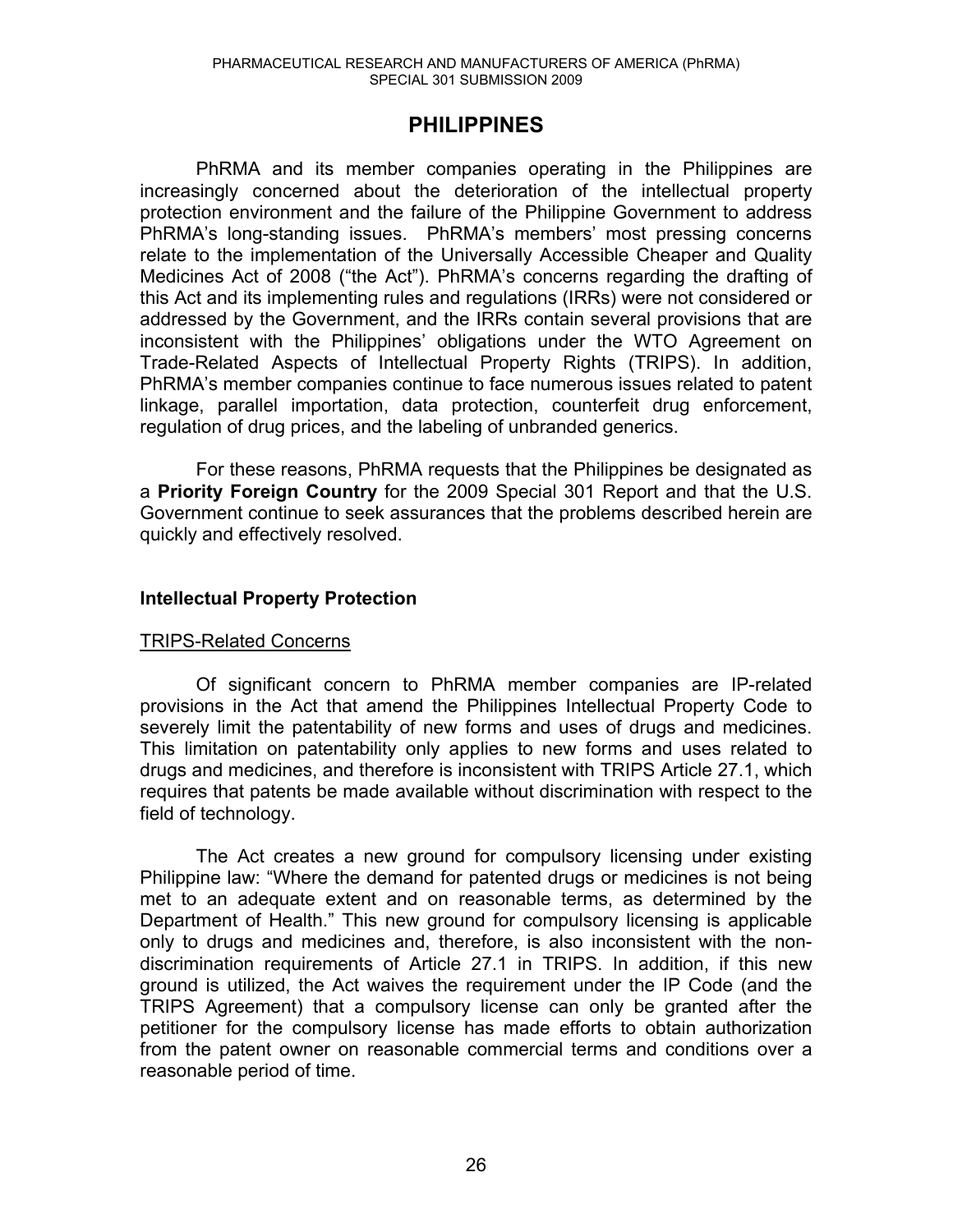Under Article 31 of TRIPS, a WTO member can only waive the requirement to make efforts to obtain authorization from the patent holder on reasonable commercial terms and conditions before issuing a compulsory license in three specific cases: 1) a national emergency or other circumstances of extreme urgency; 2) public non-commercial use; 3) to remedy anti-competitive practices. Because the new basis for a compulsory license is not within the specific and limited exceptions provided under TRIPS Article 31, this amendment is inconsistent with TRIPS. In addition, provisions in the Act suggest that the safeguards related to compulsory licenses required by TRIPS Article 31 would not be preserved. TRIPS-required safeguards have been removed by: 1) deleting the provision in Section 74.2 of the current IP Code which cross-references TRIPS Article 31 safeguards; and 2) enumerating only certain safeguards while specifically excluding other Article 31 safeguards.

#### Patent Linkage

Three years ago, the Philippine Government, through a DOH Administrative Order (A.O. No. 2005-0001) removed the patent linkage system and intellectual property protection, in general, from the responsibilities of the BFAD. The Administrative Order permits the BFAD to accept and process applications for product registration without the need to verify whether or not the pharmaceutical being submitted for registration is under patent protection. Moreover, even if the BFAD is made aware of a valid patent, it is "exempted" from honoring such patent and can grant approval for marketing of the infringing product. As a result, the only available option for PhRMA member companies is to pursue legal remedies to protect their product patents, which in the current legal system can result in great expense, long delays and economic injury before a decision is made. This is especially troubling, as the Philippine courts/judges are hesitant to issue preliminary injunctions to stop the infringing activity. The elimination of this linkage and the subsequent adoption of a Bolar-type exception as provided by the Act may result in more injuries to patent owners, which may not be easily remedied by court actions.

#### Parallel Importation

Under the new Act, all government agencies and third parties now have the authority to parallel import patented drugs and medicines. This broad authority heightens serious concerns related to the lack of adequate infrastructure and monitoring mechanisms in the Philippines to ensure the safety of parallel imports and prevent the importation of counterfeits, as well as concerns over mishandling (which can lead to contamination of the drugs). In addition, PhRMA's member companies have raised concerns regarding the risk of an increased flow of counterfeit drugs into (and out of) the Philippines due to an inadequate monitoring process.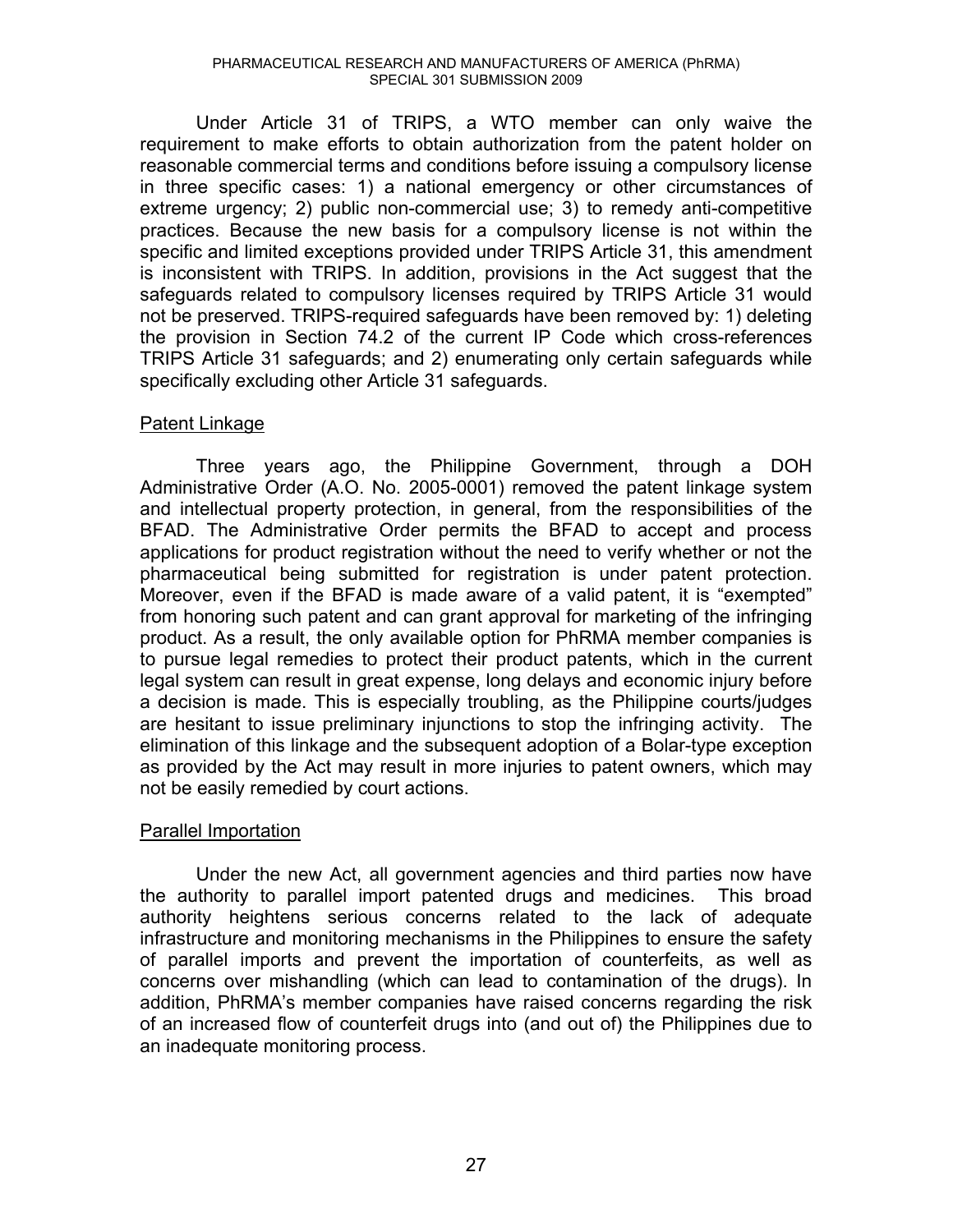The Act fails to address these concerns, which are exacerbated by an administrative order permitting the Philippine International Trading Corporation (PITC) to import pharmaceuticals from India and Pakistan using "substitute requirements" and via a "priority lane". Administrative Order (A.O.) No. 85 enables the Government, through the PITC, to import branded, off-patent medicines and exempts the PITC from complying with standard regulatory requirements, potentially compromising patients' safety. It also permits an expedited review for pharmaceutical registration. A.O. No. 85 grants an unfair advantage to PITC, which directly competes with U.S. pharmaceutical companies, by permitting PITC to import and sell medicines to the public without complying with strict registration and testing requirements required of innovative pharmaceutical companies. If this procedure continues, and if private parallel importers are granted the same benefit, foreign drug manufacturers and suppliers will face even greater discrimination in the Philippine market.

Provisions related to parallel imports in the final IRRs of the Act also raise concerns. Rule 9(i) of the final IRRs broadens the scope of drug and medicines that can be brought into the Philippines as non-infringing parallel imports by establishing international exhaustion of the patent holder's exclusive rights at the point that the drug or medicine has been sold or offered anywhere else in the world, even without the authorization or permission of the patent holder. This opens the possibility that drugs and medicines first introduced by an unauthorized sale, or subject to a compulsory license, could be brought into the Philippines as a non-infringing parallel import.

#### Counterfeit Drug Enforcement Activity

PhRMA and its member companies commend the Philippine Government on improvements in its anti-counterfeiting efforts. The Philippine Government has conducted a number of high-profile activities, including partnering with PhRMA member companies to raise awareness of the dangers associated with counterfeit drugs; increase law enforcement raids of counterfeit drug sites; and successfully prosecuting a drug counterfeiter resulted in a substantial prison sentence. While these efforts are extremely positive, it is critical for the Government to continue activities to eliminate counterfeit drugs. These positive efforts may be rendered ineffective unless the Philippine Government implements the necessary safeguards, monitoring and control mechanisms for parallel imports (discussed above).

Consistent with the concern over counterfeit drugs and the need to ensure patients' health and safety, PhRMA member companies are also concerned about a provision in the Act that would allow non-prescription products to be sold in "small quantities, not in their original containers" in retail outlets. This provision, together with lax monitoring of parallel imports, can increase health safety risks through mislabeling and mishandling of medicines.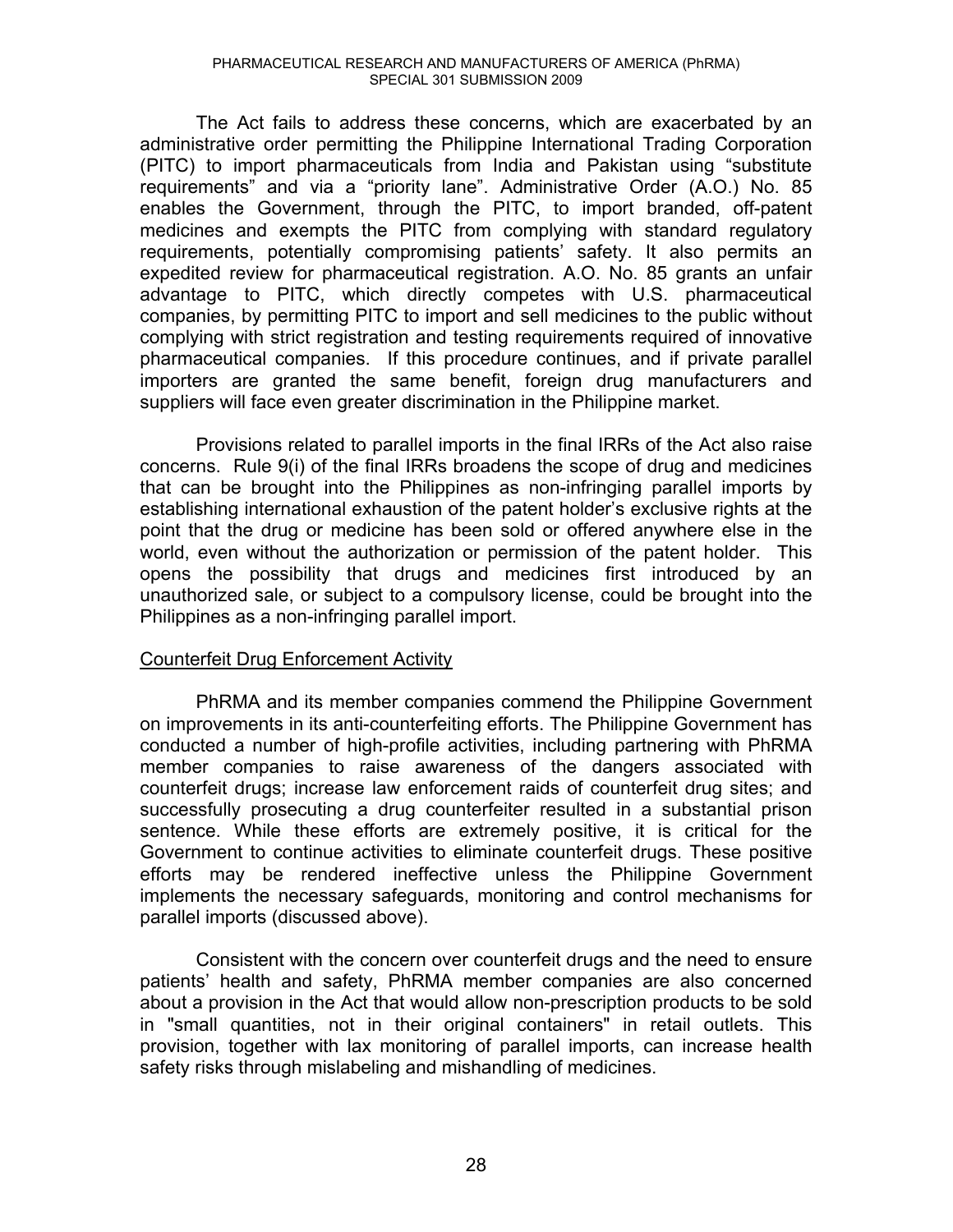#### **Market Access Barriers**

#### Concerns Related to the Maximum Government Price Control System and "Cost-Containment Measures"

The government price control regime implemented under the Act poses serious transparency concerns. Under the Act, the President of the Philippines has the power to impose maximum retail prices upon the recommendation of the Secretary of the Department of Health ("Secretary"). The Act provides the President of the Philippines authority to impose drug price ceilings in times of true calamity, public health emergencies and illegal price manipulation. The President can also impose maximum retail prices (MRPs) in "other instances of unreasonable drug price increases," which remain undefined in the law.

The Secretary is given expansive and relatively unfettered powers to establish a price monitoring and regulation system, as well as other broad "cost containment measures." The Secretary is required to consider several factors in setting a maximum price for the President's approval, including foreign price referencing. While there is a mandate to consider these circumstances when setting a MRP, the Secretary is not required to conduct hearings or take into account stakeholder comments to ensure the reasonableness of a proposed MRP. There is a non-exhaustive list of the types of drugs and medicines that are subject to governmental price regulation. The Secretary has unfettered discretion to add any additional drugs or medicines to the list.

Despite the fact that the Act authorizes the DOH to establish advisory bodies and councils to facilitate stakeholder input for the MRP system, the final IRRs do not provide for an established mechanism to facilitate stakeholder input, or to ensure that stakeholder input will be taken into account.

GATT Article III paragraph 9 states that members implementing maximum price control measures e*shall* take into account the interests of exporting contracting parties.<sup>"</sup> The final IRRs only provide the DOH the *discretion* to create advisory bodies and consultative councils for the implementation of the MRP system. Given the significant impact that the MRP system will have on all pharmaceutical manufacturers and other key stakeholders such as patients and health care providers, PhRMA and its member companies recommend that the DOH be required to establish and utilize advisory bodies and consultative councils in order to facilitate and ensure stakeholder input, and to ensure that stakeholders are separately and adequately represented on those advisory bodies and councils.

The Act also contains provisions that place additional burdens on research-based pharmaceutical companies in the Philippines. These include: (1) specific labeling requirements, including maximum retail price and notification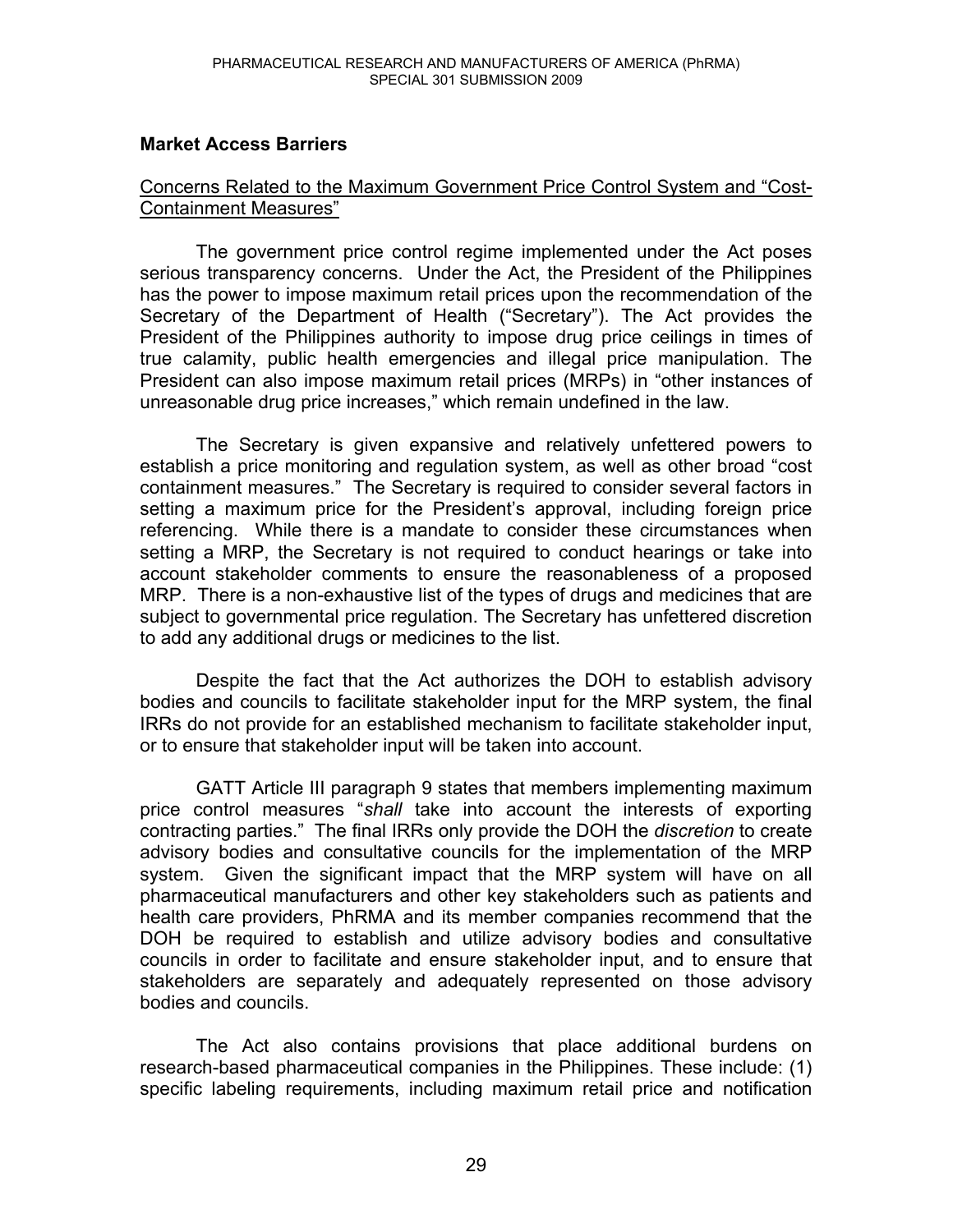that medications are subject to government price regulation; (2) a requirement to issue a price list for drugs and medicines to distributors, wholesalers, retailers and the Secretary, indicating retail prices, MRPs, "and such other information as may be required by the Secretary"; and 3) a requirement that every manufacturer, importer, trader, distributor, wholesaler, or retailer of a drug or medicine provide to the Secretary within 30 days from the effective date of the Act, and then by December 31 in subsequent years, a list of the corresponding prices and inventories of all drugs or medicines it manufactures, imports, trades, distributes, wholesales, or retails, and "any and all necessary information that Secretary may require."

#### Labeling/Unbranded Generics

The Act amended the Generics Act to require that the following statement appear prominently on generic drug labels: "This product has the same therapeutic efficacy as any other generic product of the same name. Signed: BFAD." This requirement raises serious public health concerns because the BFAD is currently unable to test for the bioequivalence of products. The Act also requires drug manufacturing companies to make an "unbranded generic counterpart of their branded product widely" available to the general public. The scope and implementation of this provision remains unclear.

#### **Damage Estimate**

At the time of reporting PhRMA is not able to provide a specific estimate of the damages incurred in 2008 attributable to trade barriers related to intellectual property protection and market access.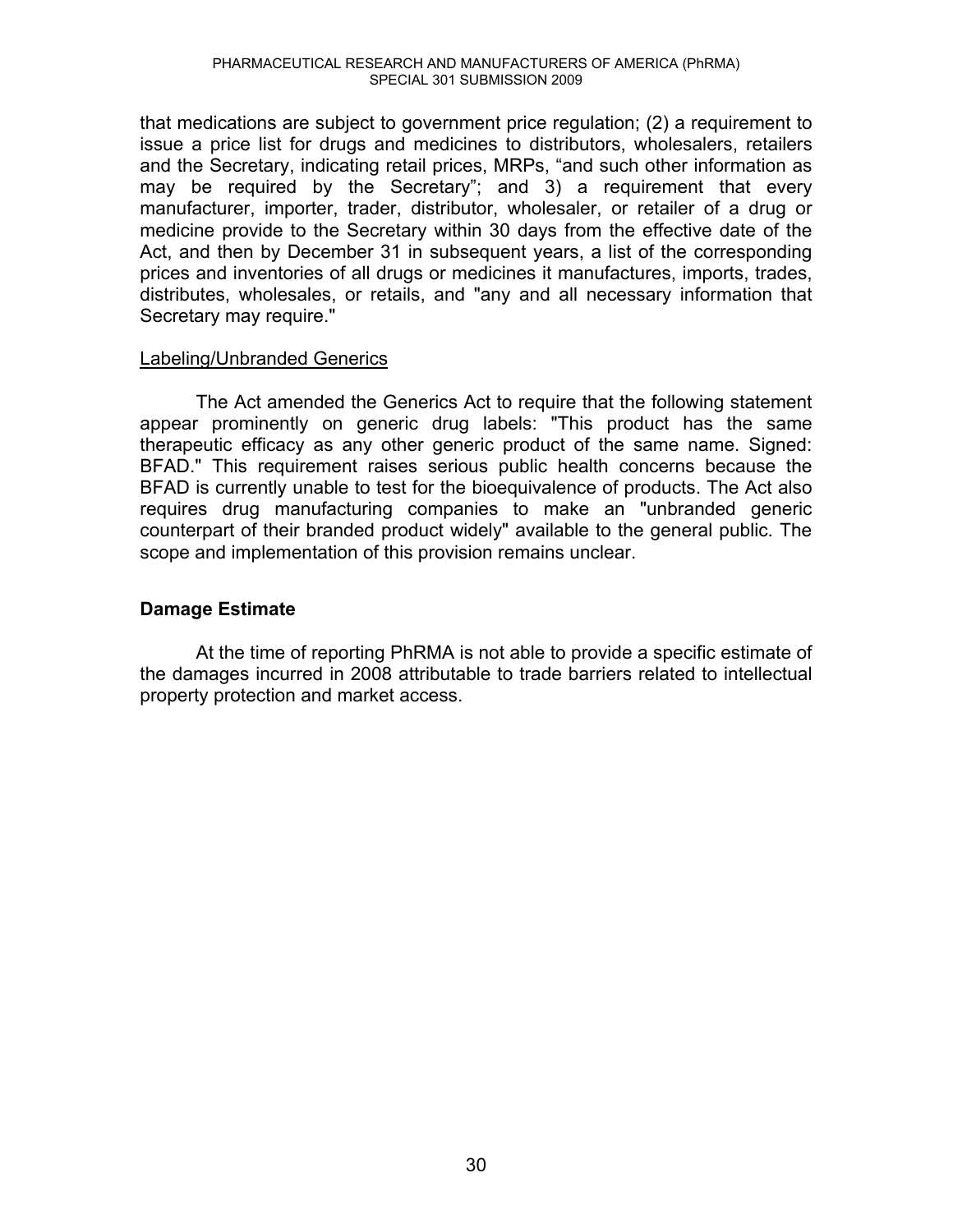#### **THAILAND**

PhRMA and its member companies operating in Thailand are very concerned that Thailand has made no progress in addressing PhRMA's concerns over the past year, and fear that the Government is backsliding in its protection of intellectual property rights. Despite previous assurances by the Thai Government that a constructive healthcare dialogue between PhRMA's member companies and Thailand Government officials would be convened, numerous good faith attempts by member companies to start this process have been rebuffed. Specifically, PhRMA's member companies continue to have major concerns related to counterfeit medicines, patent linkage, data exclusivity, patent delays, government procurement, and safety monitoring period requirements.

 For these reasons, PhRMA requests that Thailand be designated a **Priority Foreign Country** for the 2009 Special 301 Report and that the U.S. Government continue to seek assurances that the problems described herein are quickly and effectively resolved.

#### **Intellectual Property Protection**

#### Compulsory Licenses

As noted in our 2008 Special 301 submission, in no instance has Thailand cited a national emergency or a situation of extreme urgency as its justification for issuing compulsory licenses. In addition, the Thai Government's actions ascribed to "public non-commercial use" remain poorly defined.

PhRMA member companies regarded Thailand as an emerging leader in innovation and a developing center of excellence in life sciences in the region. Opportunities existed to work with Thailand's medical scientists, healthcare professionals, and science and health policy experts to foster an environment that would support development of a vibrant life sciences sector in Thailand. The deterioration of intellectual property rights has undermined these opportunities.

Thailand's use of compulsory licenses raises concerns within the broader Thailand business community. As noted during a meeting between U.S. business leaders and the Prime Minister during the APEC Summit in September 2007, and subsequently at a US-ASEAN Business Council discussion in New York City, PhRMA member companies believe that the Government's policies have resulted in a very unpredictable business environment for investors and have created a situation that may ultimately work to disadvantage Thai citizens.

In November 2008, Thailand's press widely reported on the Ministry of Public Health's intention to issue additional compulsory licenses. At no point in this process has Thailand consulted with PhRMA, PReMA or individual member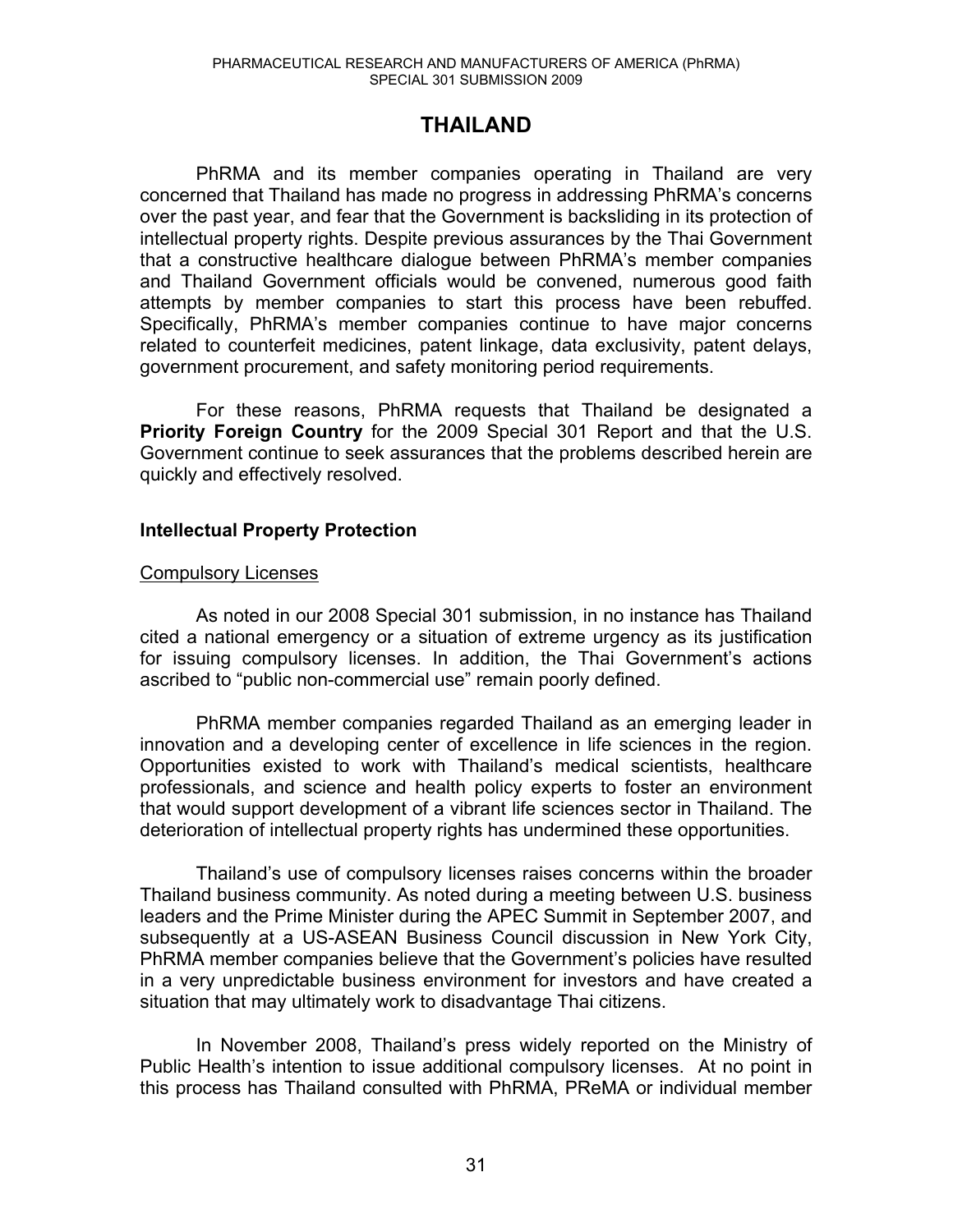companies that might be affected by these actions. Also, statements made by the Minister of Public Health in recent weeks and reported by the press indicate that the Government has pursued a compulsory licensing policy primarily as a costcutting measure and not as a response to national emergencies.

PhRMA urges the new Government to adopt holistic healthcare reforms that address issues related to overall healthcare expenditure, government distribution of medical care and pharmaceuticals, taxes and tariffs on medicines, public hospital management and expenses, private contributions for healthcare products and services, and patient education and knowledge on disease and preventive care. PhRMA member companies would welcome the opportunity to engage in a constructive public-private dialogue that includes all stakeholders to discuss sustainable ways in which broader access to innovative medicines could be achieved and how to develop a quality healthcare system in Thailand.

#### Pharmaceutical Counterfeiters

The growth in availability of counterfeit medicines has become a serious problem in Thailand. Counterfeit pharmaceuticals are readily available in most drug stores and pharmacies. Counterfeit medicines pose a major health risk to patients in Thailand and across the world.

The resources currently allocated by the Thai Government to deal with the volume of counterfeit medicines are insufficient. In addition, the relevant law enforcement agencies do not aggressively pursue traffickers in counterfeit pharmaceuticals. Real, practical deterrence is an issue because there is often a failure to pursue criminal charges and, when charges are brought, the penalties for counterfeiting are insignificant relative to the profits made from the supply of fake medicines and the resulting harm to human health. Further, the lengthy process required to take administrative action, such as revoking the license of a pharmacy found to be selling counterfeit pharmaceuticals, makes this action ineffective. Historical tolerance towards counterfeit products impedes progress, due in large part to a lack of understanding or awareness among the general public and enforcement officials as to the severity and dangers of the problem.

PhRMA member companies have organized numerous workshops and training seminars to raise awareness among officials, healthcare providers and consumers as to the availability and dangers of counterfeit pharmaceuticals, and how to recognize a genuine from a counterfeit product. However, these efforts have been hindered by overly-restrictive interpretations of drug advertising laws by Thai FDA officials. Such restrictive interpretations have greatly curtailed the ability of pharmaceutical companies to effectively warn patients and pharmacists of the availability and dangers of counterfeit medicines.

PhRMA is pleased that the Thai Government has welcomed, supported and assisted various efforts of pharmaceutical companies to educate officials and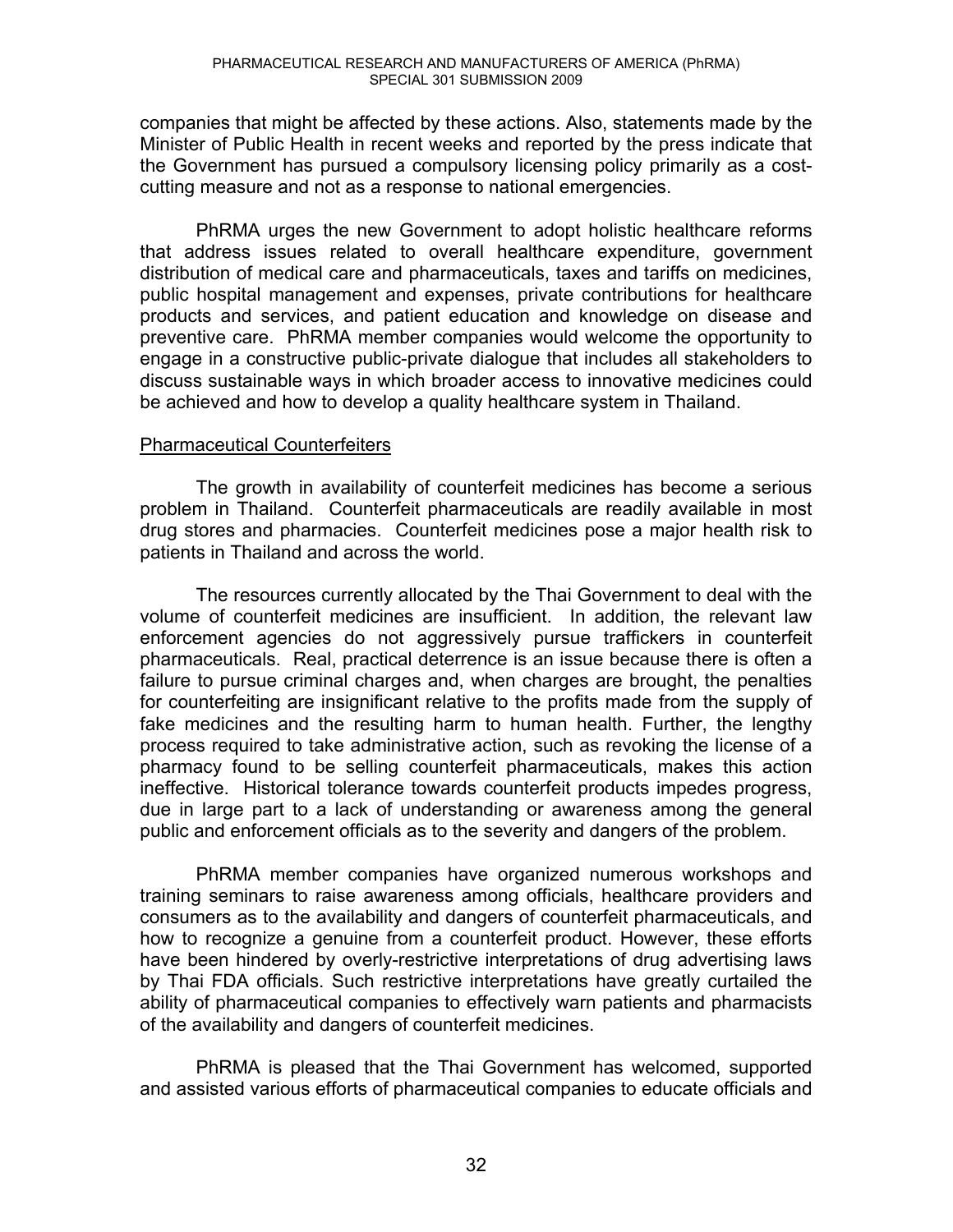the general public; however, the Thai legislature should implement laws with stricter penalties for pharmaceutical counterfeiters. The Thai FDA and law enforcement leadership should provide adequate resources to train and equip Thai enforcement agencies to deal with counterfeiting. Where offenders are convicted, the Thai judiciary should impose significant prison terms in order to create practical deterrence. We look forward to working with the new Government on the realization of an initiative begun in mid-2007 that is memorialized in a Memorandum of Understanding between key agencies in the Thai Government and private sector representatives to facilitate improved enforcement of IP rights and suppress counterfeiting.

#### Patent Linkage

The Thai FDA does not have a formal patent linkage system to prevent regulatory approval of generic versions of pharmaceuticals that are still covered by a valid patent. Pursuing patent infringers that would have otherwise been denied regulatory approval, results in a significant and unnecessary burden on PhRMA member companies as well as on the Thai court system.

PhRMA and its member companies are concerned that the producers of innovative products are not receiving appropriate notice of generic firms attempting to register and release products that are under patent protection. Patent litigation in Thailand is time consuming and patent holders face significant costs and losses during the period of litigation. Moreover, preliminary injunctions are rarely granted and damages awards generally do not capture the true extent of economic loss to the patent holders. Unfortunately, litigation is often the only available option.

PhRMA encourages Thailand to introduce an effective patent linkage system as soon as possible. In the interim, PhRMA would like to see the Thai FDA play a constructive role in averting litigation caused by premature generic approvals.

#### Data Exclusivity

TRIPS requires WTO Members to prohibit unfair commercial use of, or reliance on, regulatory data. The widely accepted mechanism for complying with this obligation is a data exclusivity regime which prevents regulatory authorities from prematurely allowing generic producers to rely on or otherwise use the originator's proprietary data to gain approval of copies of the originator's drug. To date, Thailand has not implemented an effective system for preventing unfair reliance on the originator's underlying data to obtain regulatory approval.

The development and introduction of a new drug requires the originator to conduct extensive chemical, pharmacological, toxicological and clinical research and testing, at is a hugely expensive and time-consuming process. The data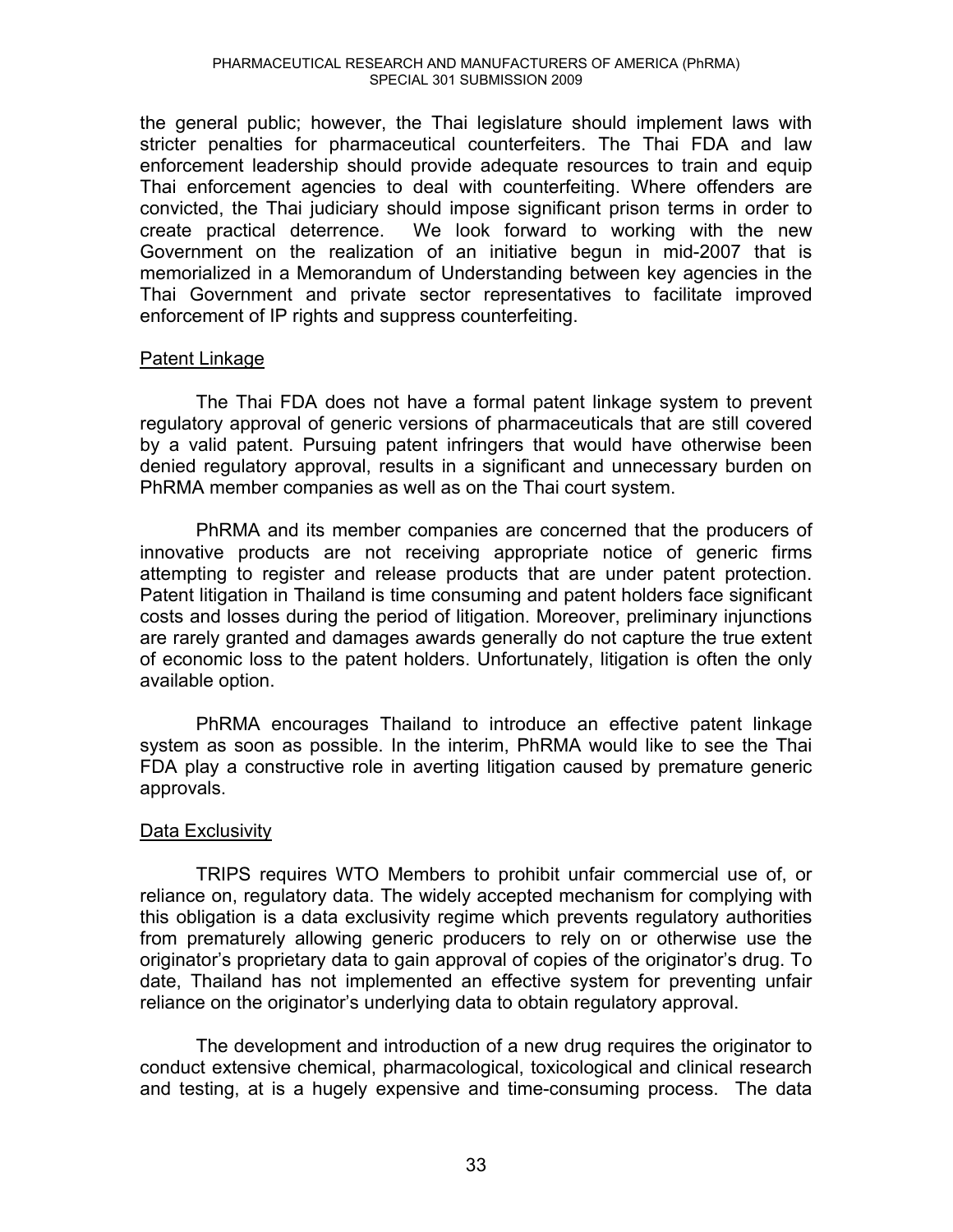generated to prove safety and efficacy is proprietary to the originator and enormously valuable.

The Thai Parliament passed a Trade Secrets Act in April 2002 (the "Act"). Chapter 3, Section 15 of the Act provides for the "Preservation of Trade Secrets by Government Entity." It is the legislative vehicle through which Thailand seeks to meet its obligation to enact data protection consistent with TRIPS Article 39.3.

Although the Act was passed in 2002, the Thai FDA, which is in charge of implementation and enforcement of the Act, did not issue implementing Ministerial regulations until January 30, 2007. A further 16 months is expected before the Ministry of Public Health (MoPH) regulation takes effect. Furthermore, while it protects physical disclosure of confidential information, the official regulation fails to expressly prohibit the Thai FDA or generic drug applicants, for a fixed period of time, from relying on the originator's regulatory data to approve generic versions of the originator's product.

Under the new MoPH regulations, protection applies only to data related to new chemical substances (not to new dosage forms, new indications, composition, etc.) that are qualified as trade secrets under Section 3 of the Trade Secrets Act and have never been approved to be registered in Thailand. The term of this physical protection is only five years starting from the date of recordation, not the date of marketing approval as in the laws of other countries. This means that any benefit of the protection is dependent on the efficiency of review by the Thai FDA.

PhRMA believes strongly that these interpretations of Thailand's obligations will further harm the interests of PhRMA members by, among others, restricting their ability to recoup their investment and fund further R&D. This could result in fewer new medicines being introduced in Thailand and elsewhere in the world.

PhRMA encourages Thailand to implement new regulations that do not permit a generics producer to rely on the originator's data, unless consent has been provided by the originator, for the approval of generic pharmaceutical products during the designated period of exclusivity.

In addition, the regulations should not differentiate between patented and unpatented products. The regulations should require the Thai FDA officials to protect information provided in confidence by the originator by ensuring that information is not improperly made public or made available for use or reliance by a subsequent producer of a generic pharmaceutical product. The regulations should impose liability for state officials who receive the information and disclose it to third parties or the public.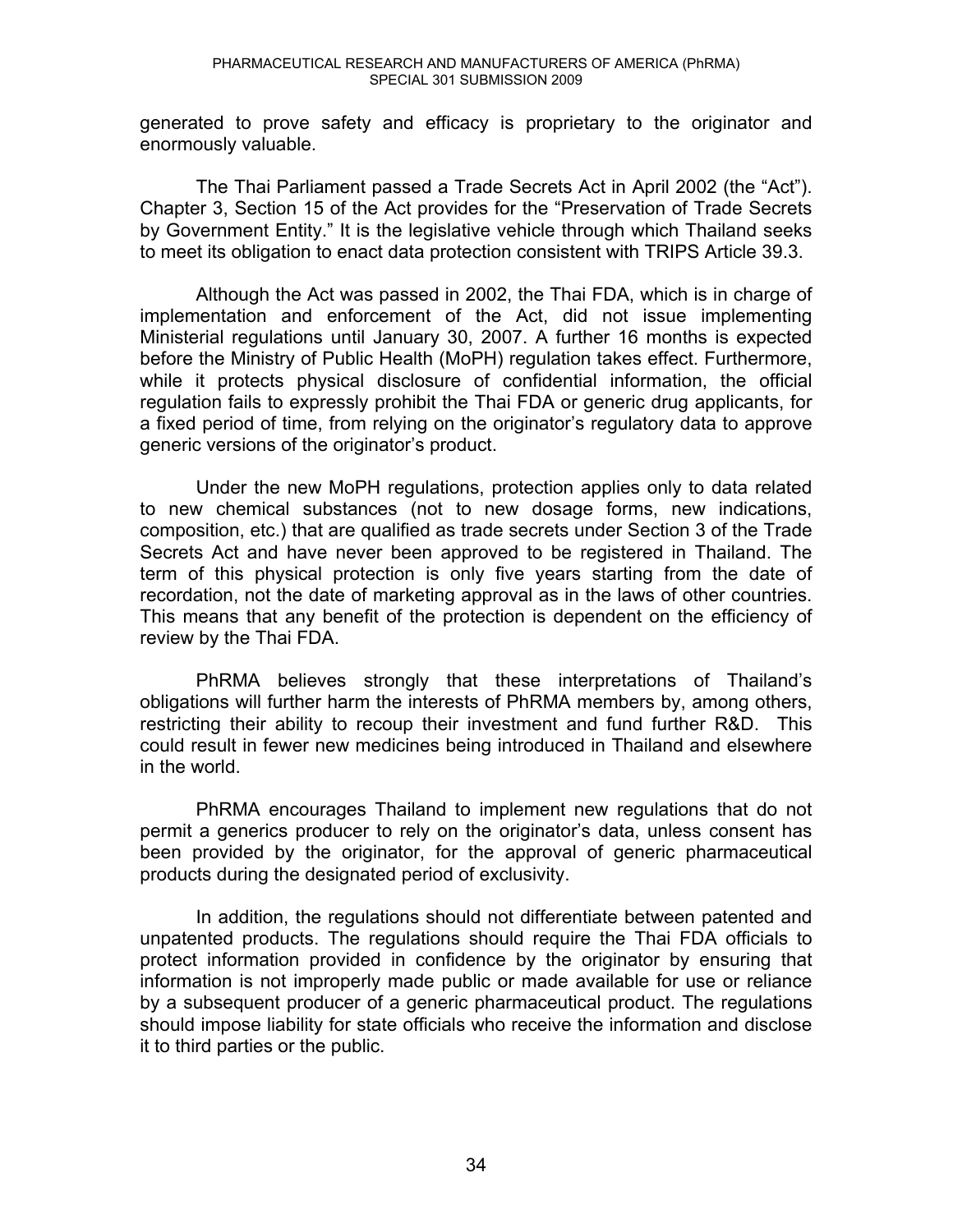#### Patent Delays

 It currently takes an average of 8 to 10 years or more to obtain grant of a pharmaceutical patent in Thailand. When combined with regulatory approval delays this negatively impacts the effective patent term available for innovative medicines in Thailand. If undue delays ensue, the patent holder should be compensated with an appropriate extension of the patent term. PhRMA members are concerned that while effective solutions to help maintain reasonable patent prosecution timelines, such as outsourcing, are available, the Thai Department of Intellectual Property (DIP) has not made any substantive progress in remedying the delay.

PhRMA encourages Thailand to join the Patent Cooperation Treaty (PCT), which has been adopted by more than 130 countries. The PCT, enacted in 1970, offers advantages to patent applicants, national patent offices, and the public in the countries that have joined the system, and would be of enormous benefit to Thai inventors. Instead of filing separate national patent applications with the office of each country in which a patent is sought, the PCT allows an inventor/applicant to file one "international" application in one language and to seek protection simultaneously in all its member states. The PCT helps reduce the burden on the patent office substantially as the system offers centralized and detailed, high-value information on which approval decisions can be made without having to locally duplicate the information gathering and evaluation process.

#### **Market Access Barriers**

#### Government Procurement

The Thai Government's procurement regulations (Articles 60 and 61) require government hospitals to give the pharmaceuticals manufactured by the Government Pharmaceutical Organization (GPO) preference when purchasing medicines. This organization, established by the Thai Government to manufacture medicines in the Government's name, has rights to an exclusive position in supplying government hospitals with products on the National List of Essential Medicines (NLEM). The GPO, as a state enterprise, is also exempt from prohibitions against anti-competitive practices under Thailand's Trade Competition Act. PhRMA believes the government procurement regulations give GPO an unfair advantage, and prevent research-based pharmaceutical companies from competing on quality and value in the largest sector of the Thai healthcare market. Moreover, the GPO has on occasion unilaterally refused to distribute products that contain the same basic compound as products manufactured by PhRMA member companies, albeit under a different formulation, even though the products have been documented to offer benefits to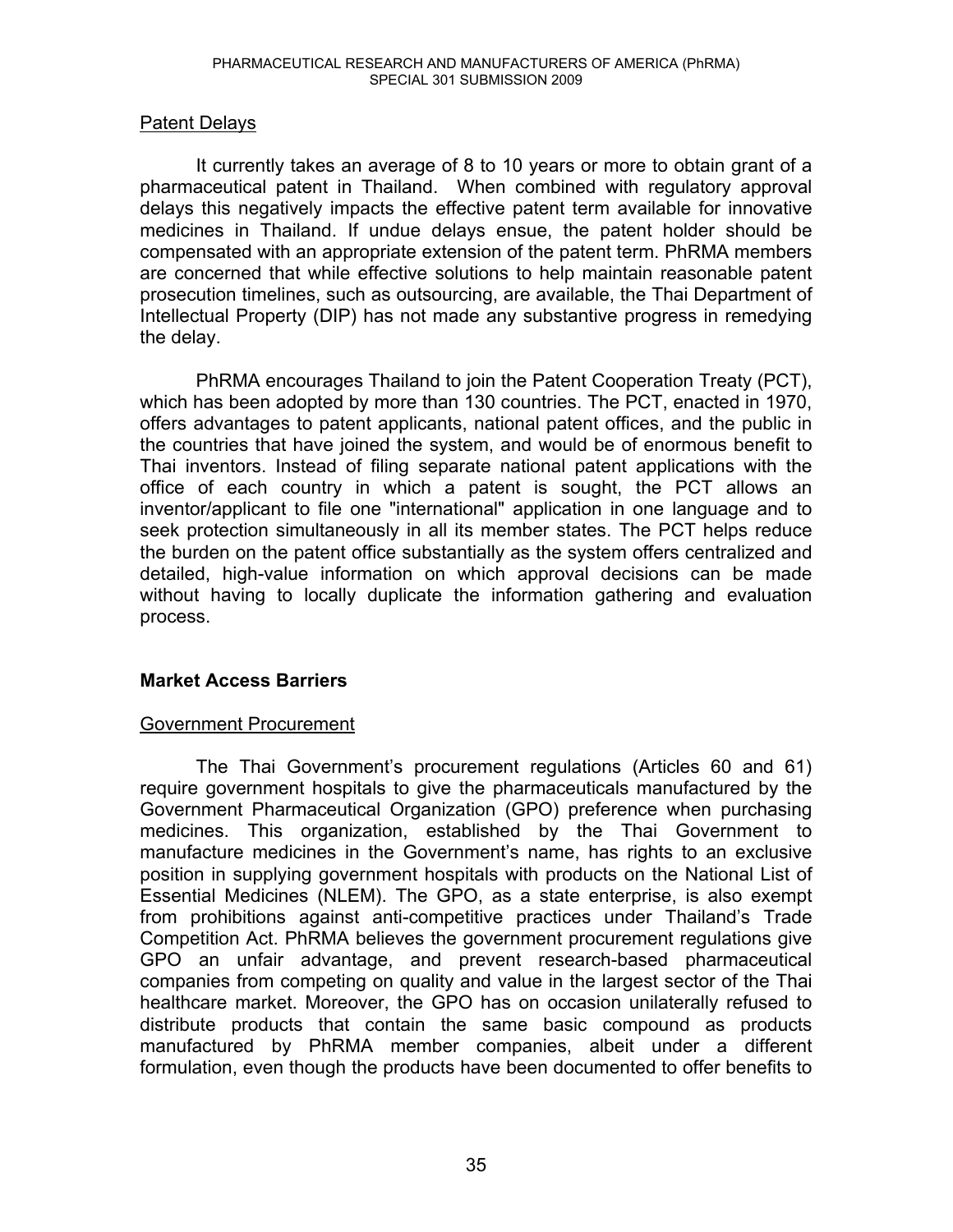Thai patients. These regulations should be revoked because they discriminate against foreign pharmaceutical producers.

#### Safety Monitoring Program (SMP)

All new chemical entities registered and approved for marketing in Thailand must undergo a mandatory Safety Monitoring Program (SMP) of approximately two years and in some cases up to four years. During the SMP, only doctors in hospitals and clinics can prescribe the medicines, and only hospital and clinic pharmacies can dispense them. In addition, the medicines cannot be sold in drug stores and cannot be included in the NLEM. This last requirement prevents sales of a subject medicine from being reimbursed under the government-subsidized medical benefit schemes, such as the Universal Coverage (UC-Free services), Social Security Scheme and Civil Servant Medical Benefit Scheme. Once the Thai FDA has granted marketing approval there are no legitimate safety reasons for restricting distribution. Because the medicines under SMP are not reimbursed by the Government, they are rarely prescribed by doctors for public sector patients. Indeed, by restricting distribution, and therefore the medicine's use in patients, this policy diminishes the benefit and the intent of SMP, which is to monitor the safety profile of the medicine in a larger population. In addition, this policy severely restricts PhRMA member companies' access to the Thai market and restricts Thai patients' access to the newest therapies.

#### New Draft Drugs Bill

 The Thai FDA has demonstrated its intention to request, as part of the marketing approval process under the new draft Drugs Bill, information related to the medicine's patent status and its price structure. PhRMA members believe that the Thai FDA may unnecessarily and inappropriately use this information to narrow the criteria for new drug registration by focusing on patent and cost considerations over safety and efficacy. The language of the draft Bill is vague and ambiguous, and could result in arbitrary rejections of new drug applications because of a subjectively "improper or unworthy price structure". If this new Bill passes, it could become a serious trade barrier to PhRMA member companies and restrict Thai patients' access to new innovative medicines.

PhRMA strongly recommends that the Thai FDA remove such provisions from the draft Bill to promote free trade and the efficient introduction of new medicines into the market, as well as to ensure that Thai patients have access to safe, effective, high-quality innovative medicines.

# Product Liability Act

 The Product Liability Act was rapidly passed by the National Legislative Assembly in December 2007, and will become effective on 20 February 2009. As it stands, the Thai Government enforcement body has stated that it will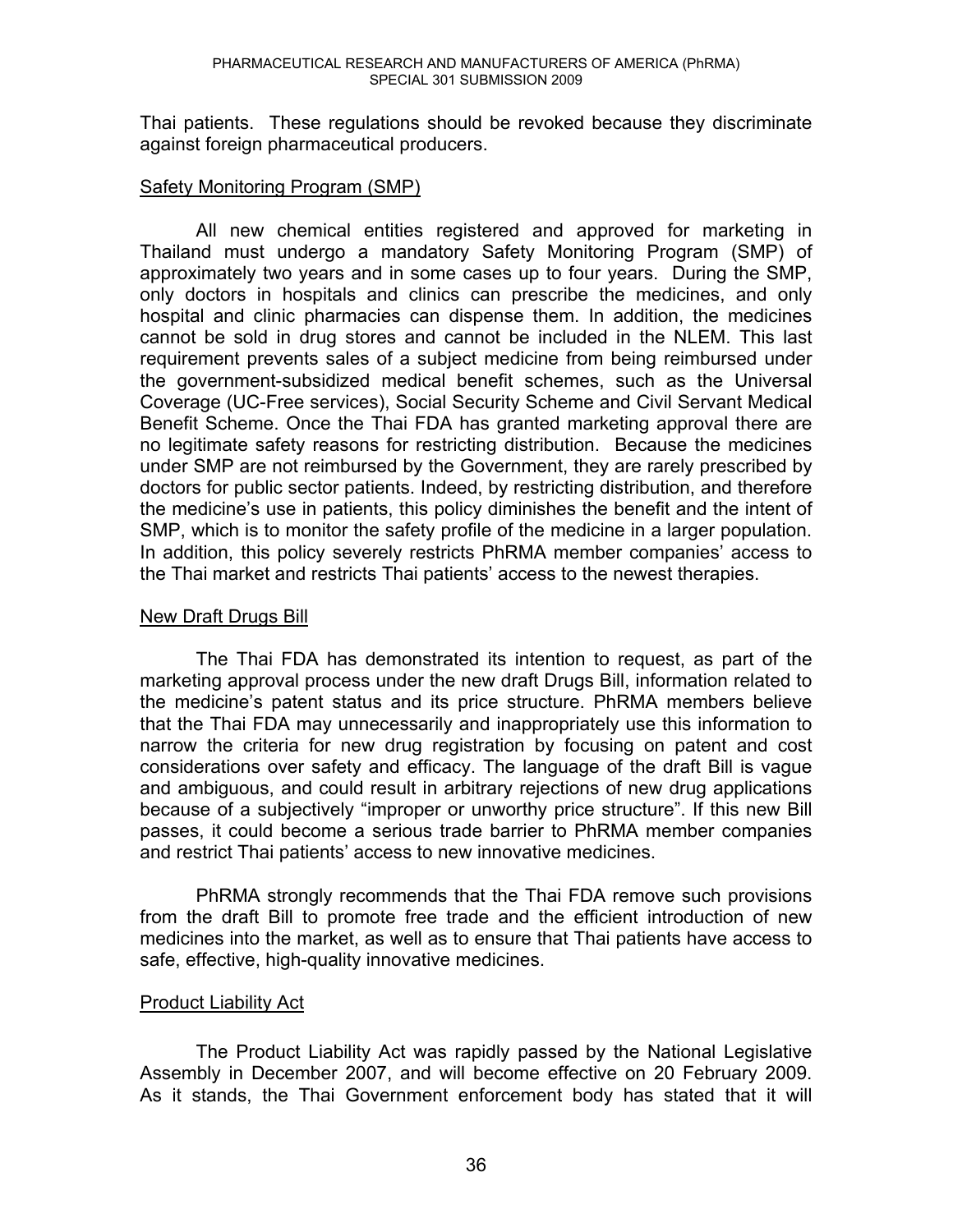consider drugs and medicines being tested in clinical trials in Thailand as potentially liable under the Product Liability Act, which could create a disincentive for companies to enter the market and conduct trials in Thailand.

# **Damage Estimate**

At the time of reporting PhRMA is not able to provide a specific estimate of the damages incurred in 2008 attributable to trade barriers related to intellectual property protection and market access.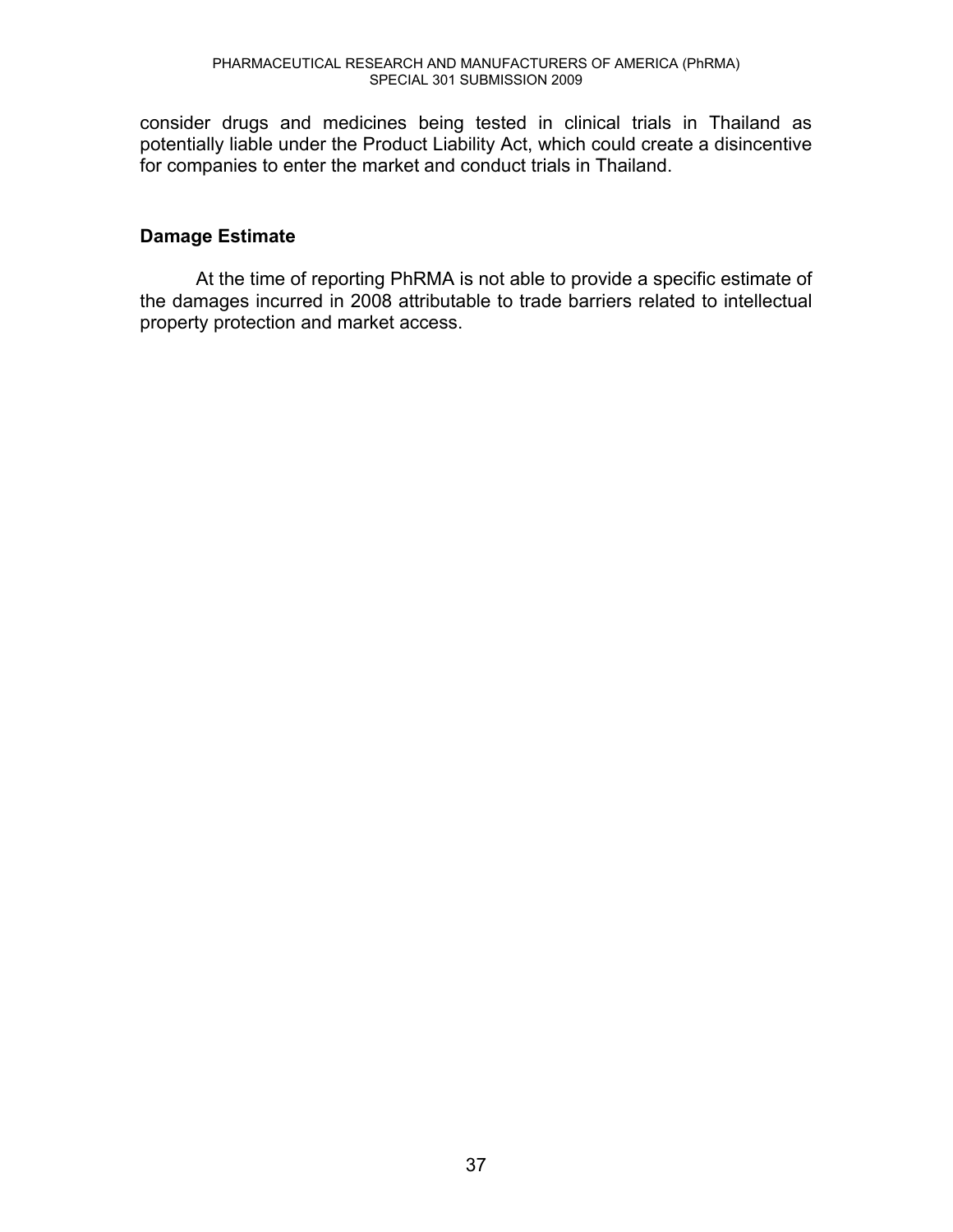# **SECTION 306 MONITORING**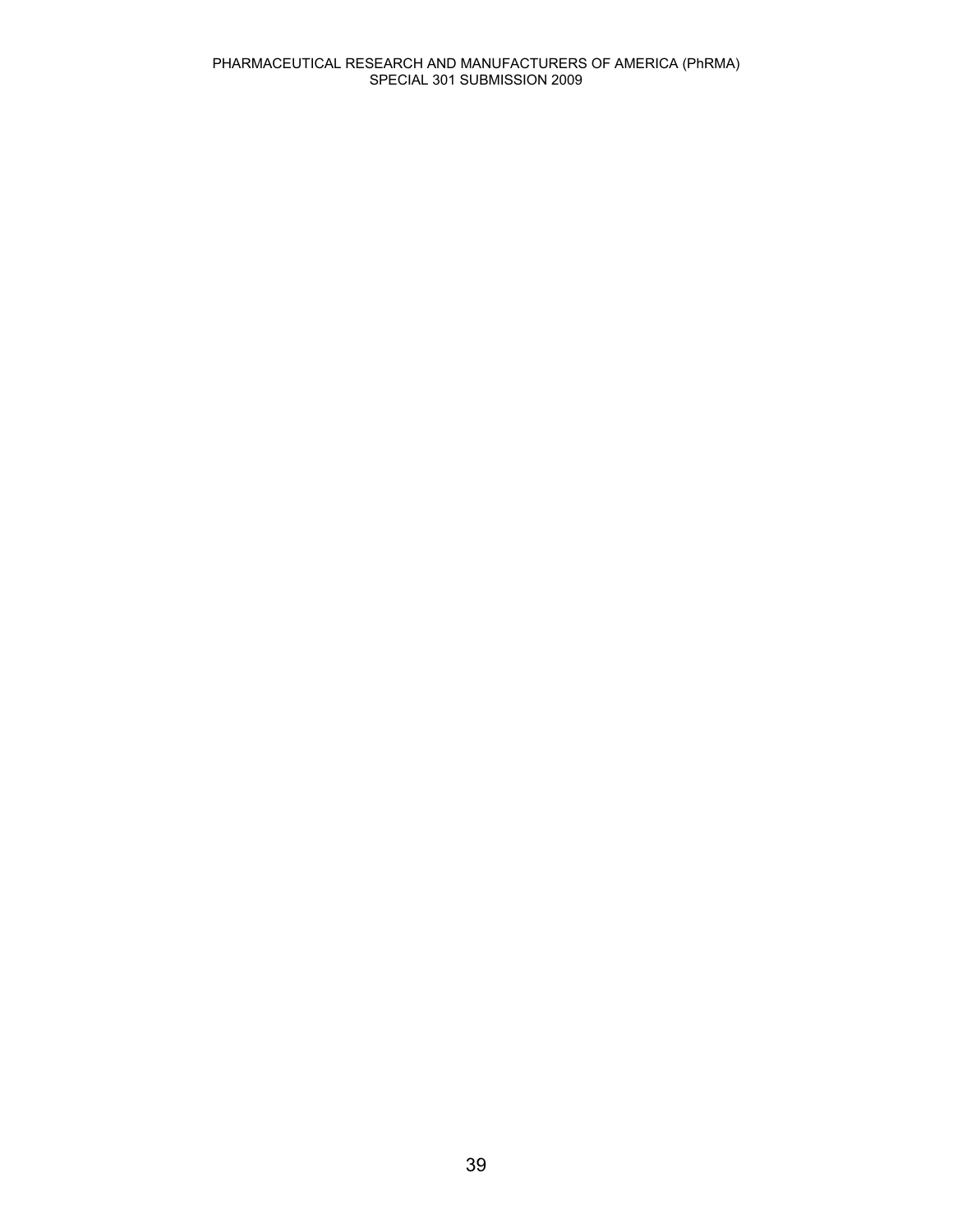# **THE PEOPLE'S REPUBLIC OF CHINA**

PhRMA and its member companies operating in the People's Republic of China remain concerned over inadequate intellectual property protections, including a lack of effective data protection and poor enforcement against counterfeit pharmaceuticals. Likewise, PhRMA is concerned about several market access barriers, including: (1) a deteriorating government pricing policy for innovative products; (2) an absence of update of drug reimbursement list for over four years; and (3) a lengthy requirement for clinical trial applications.

For these reasons, PhRMA requests that the People's Republic of China remain under **Section 306** monitoring for the 2009 Special 301 Report and that the U.S. Government continue to seek assurances that the problems described herein are quickly and effectively resolved.

# **Intellectual Property Protection**

#### Data Protection

Following accession to the World Trade Organization (WTO) in 2001, China revised its laws to incorporate concepts from Article 39.3 of the WTO Agreement on Trade-Related Aspects of Intellectual Property Rights (TRIPS). Article 39.3 provides that a country must protect data submitted in the context of a drug registration application from unfair commercial use. Inadequacies in China's current regulatory environment allow for unfair commercial use of safety and efficacy data generated by PhRMA member companies.

The Implementation Regulation of the Drug Administration Law and the Drug Registration Regulation establish a 6-year period of protection for test data of products containing a new chemical ingredient against unfair commercial use. The State Food and Drug Administration (SFDA) is the organization in China responsible for upholding this law. Unfortunately, the current law is ambiguous as to how data protection is implemented. For example, certain key concepts such as "new chemical ingredient" and "unfair commercial use" are undefined.

China's regulatory procedures permit the SFDA to grant marketing approval to products that have previously been approved outside of China. Nonoriginator applicants can submit published material and reference regulatory decisions by foreign regulatory agencies as justification for approval. Limited local clinical trials are also required.

PhRMA views China's deference to published material and regulatory decisions by agencies outside of China as reliance on clinical data developed by originator companies. The published data alone are usually insufficient to prove the safety and efficacy of a product. Published data merely summarize the data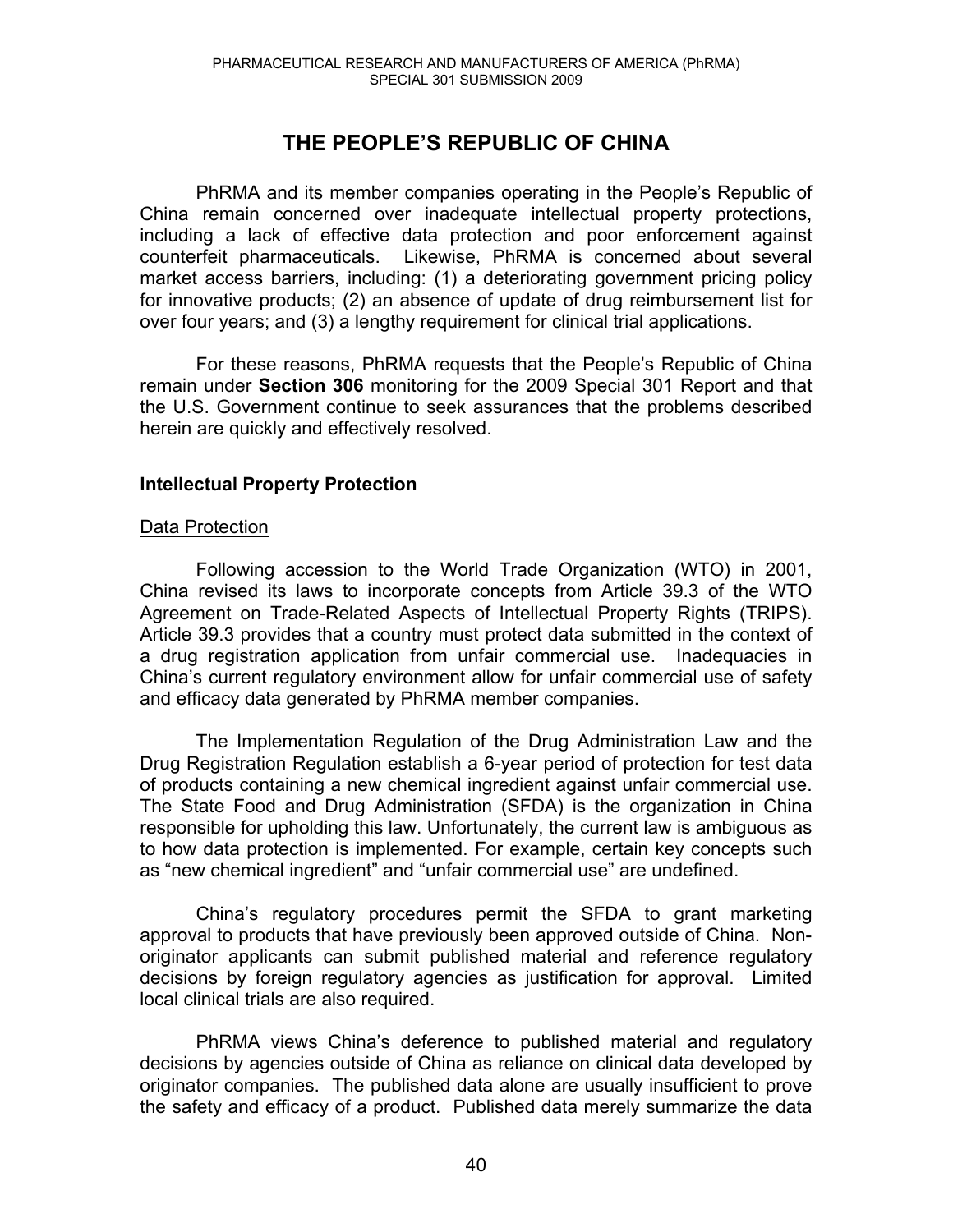included in the original filing. The original data were necessary to demonstrate the safety and efficacy of the product. Reliance on summary data or approvals in countries outside of China conveys an unfair commercial advantage to nonoriginator/non-patent holder companies because non-originator companies do not incur the cost of generating their own clinical data to prove safety and efficacy. Such reliance can also create significant safety concerns around products introduced into China via this drug registration pathway.

A recent not yet published independent study, focused on the period January 1, 2003 to June 30, 2008, demonstrating the inadequacy of data protection in China was shared with both the US and the Chinese government. The study shows that since the beginning of 2003 and shortly after China officially incorporated the data protection provision of TRIPS in its laws, forty-nine (49) pharmaceutical products containing new chemical entities ("NCE") (as defined in the United States<sup>21</sup>) have been brought to the China market by twenty-one (21) multinational pharmaceutical companies. As many as eighteen (18) of these NCE products are severely impacted by domestically manufactured products, which are essentially the same as the original NCE product but were all approved as "New Drugs" in China. The number of non-original manufacturers producing the equivalent of an NCE product is overall significant, and the time of the generic approval was either before or shortly after that of the NCE product. These facts show that China has yet to provide meaningful data protection to NCE originator companies.

# Patent Linkage

 Patent linkage ensures that final marketing approval will not be granted to a generic drug applicant by the regulatory authority if a patent exists, until the patent has expired or is judged to be invalid or not infringed by a competent court or administrative body. While Articles 18 and 19 of China's updated *Drug Registration Regulation* refer to publication of patents associated with drug registration, and a maximum "two-year period" for submitting a registration application before the patent on the drug expires, the regulation does not explicitly address the circumstances and proceedings under which disputes over the patent status of a new product will be resolved.

 The revised regulation states that if an infringement dispute occurs during the application period, it "should be resolved according to patent laws and regulations." However the patent laws require there to be sales in the market place before an infringement suit can be filed. In addition, the "Bolar Exemption" provision in the current draft Amendment of the Patent Law exempts without condition any production of patent products from infringement as long as it is "for

 $\overline{a}$  $21$  A new molecular entity is considered an active moiety that has not previously been approved (either as the parent compound or as a salt, ester or derivative of the parent compound) in the United States for use in a drug product either as a single ingredient or as part of a combination. http://www.fda.gov/cder/orange/supplement/cspreface.htm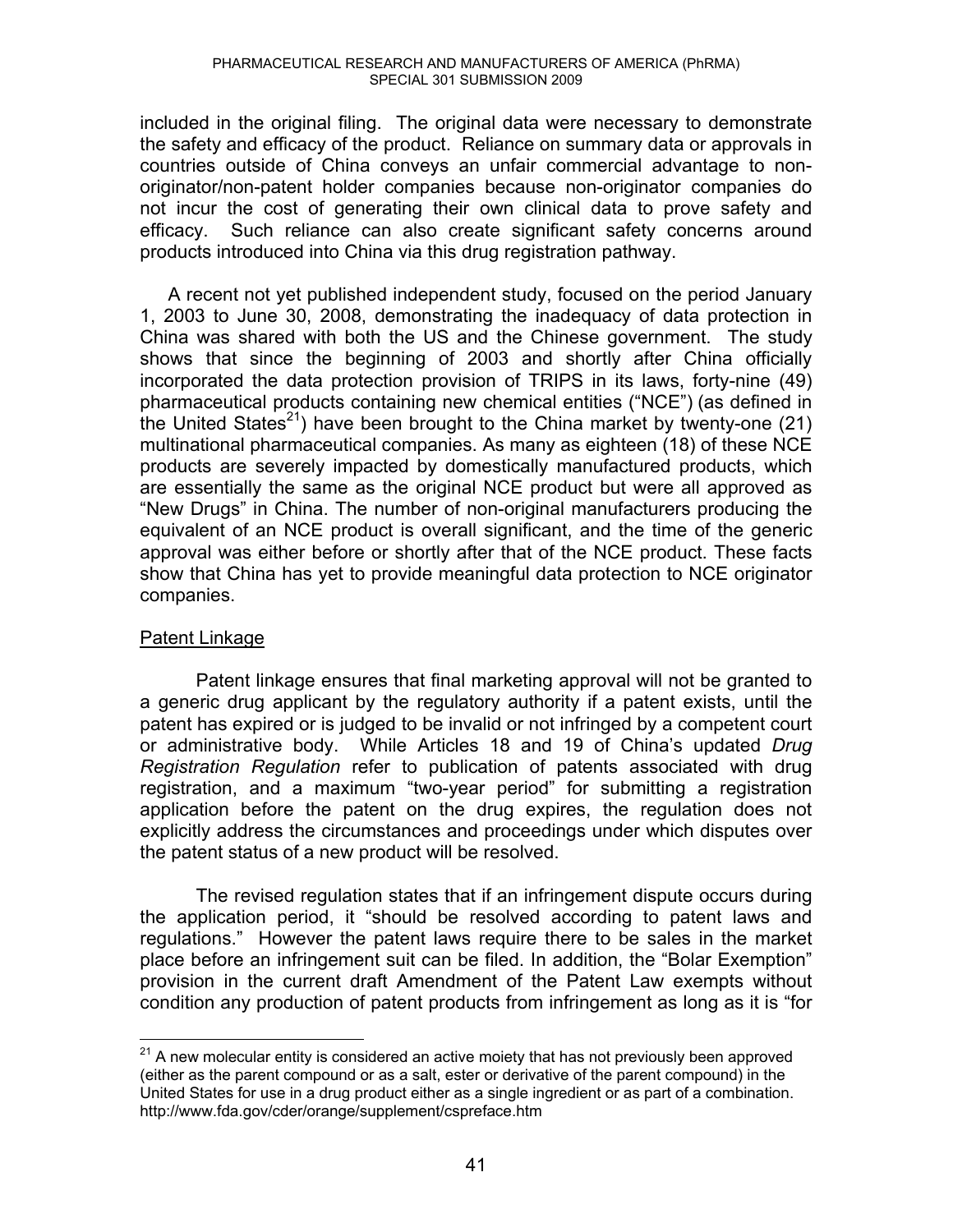the purpose of submitting information necessary for an administrative approval". As a result, PhRMA member companies cannot seek to enjoin the marketing approval of an infringing product and are thus presented a higher practical barrier to market in China.

 To avoid costly patent litigation and to increase market predictability, China should allow patent holder companies to file patent infringement suits before marketing authorization is granted to non-patent holders and the infringing company has sales in the market. In addition, the SFDA should implement a form of automatic postponement of drug registration approval pending resolution of the patent dispute, or for a set period of time, similar to the U.S. practice of granting a 30 month stay of approval when the patent status of the compound is questioned.

#### Counterfeit Pharmaceuticals

Although the Chinese Government has undertaken a series of actions to combat drug counterfeiting, the prevalence of counterfeit drugs within and originating from China nevertheless remains a substantial concern.

Pharmaceutical counterfeiting is a global public health concern, but the solution requires implementation of adequate drug safety regulations at the national and local levels, as well as multilateral cooperation. The adequacy of China's response to pharmaceutical counterfeiting must be measured against the framework and enforcement of laws that regulate the various links in the drug manufacturing and supply chain (including the export of Active Pharmaceutical Ingredients (APIs)) and China's commitment to multilateral cooperation to address the problem.

In this regard, China has yet to enforce or put into place laws that address all aspects of drug counterfeiting activity or to provide the kind of resources and commitment necessary to combat this growing problem. For example, although China's drug laws prohibit "fake" medicines, criminal liability is conditioned upon proof of actual harm. This burdensome and excessive evidentiary requirement all but precludes effective criminal prosecution against counterfeiters under China's drug laws.

To help resolve these issues, China could enforce and/or amend its drug laws as necessary to prohibit and criminalize the manufacture, distribution, import or export of any pharmaceutical that is deliberately and fraudulently mislabeled with respect to source or identity (consistent with the WHO definition of a counterfeit medicine), without the need to prove harmful effects or deficient quality. In addition, China could advance global cooperation on enforcement by identifying a single point of contact to communicate with external parties about counterfeit medicines and creating an interagency pharmaceutical task force of law enforcers, regulatory authorities and customs agents to ensure adequate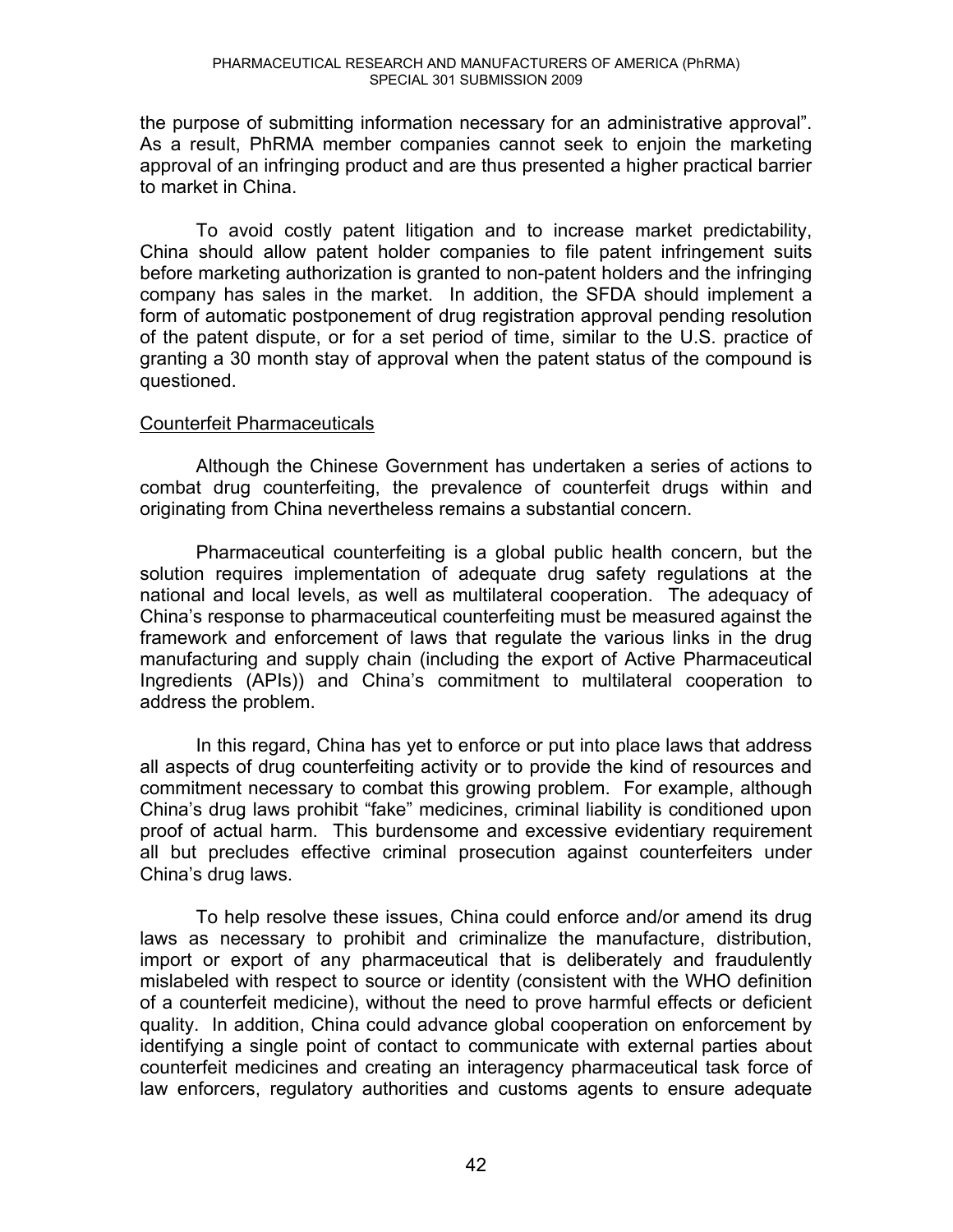coordination among the various authorities with relevant oversight and enforcement responsibilities. Each of these officials must be given the investigative powers and mandate necessary to prosecute all links in the counterfeit drug chain, including manufacturers, wholesale and retail distributors, and exporters of counterfeit medicines and related packaging and raw materials, as well as API producers who supply their products to drug counterfeiters.

Another potential concern is the use and regulation of APIs. Bulk chemicals and other APIs are generally deemed pharmaceuticals under the PRC Drug Administration Law and thus are subject to its provisions but, in practice, the issue of whether a specific API is to be regarded as a pharmaceutical is often left to the local regulator's discretion. According to the PRC Drug Administration Law, chemical companies are subject to government oversight by the State Food and Drug Administration (SFDA) only when a chemical company "chooses" to register a specific API product with SFDA. If a chemical company manufactures an API, but elects not to declare that the API will be used in a finished pharmaceutical good, under the current regulatory framework, the SFDA has stated that it lacks authority over the unregistered manufacturer.

The SFDA recognizes the importance of patient health and safety by regulating chemicals that will be used in finished pharmaceutical goods. However, under the current system chemical companies are able to ignore SFDA requirements by advertising their API products (which do not satisfy SFDA GMP requirements) for medicinal use. Chemical manufacturers are selling and shipping API products to locations within China and abroad with either no regard for the intended use of the API or flagrantly choosing not to comply with existing SFDA regulations. These unregulated and unethical practices by chemical companies contribute significantly to and, in some cases, aid and abet the counterfeit drug trade. $22$  More troubling is the fact that the unregulated distribution of API may expose patients to serious and significant health risks and degrade consumer confidence in the global medicinal supply chain.

China has committed in bilateral dialogues to close this regulatory loophole, but its actions to date have been insufficient. PhRMA recommends that SFDA require chemical manufacturers that are advertising or selling API for a medicinal use to register with the SFDA and adhere to China's laws and regulations as appropriate. Those requirements should be enforced by SFDA. Additionally, the SFDA should require documentation to support that API intermediates or API are being exported only to pharmaceutical firms who have approved applications (or IND/CTA)

 $\overline{a}$ 

 $22$  Under U.S. law, a supplier of active ingredient for a drug that will be marketed in violation of the Federal Food, Drug, and Cosmetic Act (FDCA) may, if the supplier is knowingly involved in the illegal activity, be charged with a conspiracy to commit that offense. 18 U.S.C. 371. In addition, a supplier who knowingly helps its customers in violating the counterfeit prohibition could be charged with aiding and abetting a violation of a U.S. federal statute, 18 U.S.C. 2.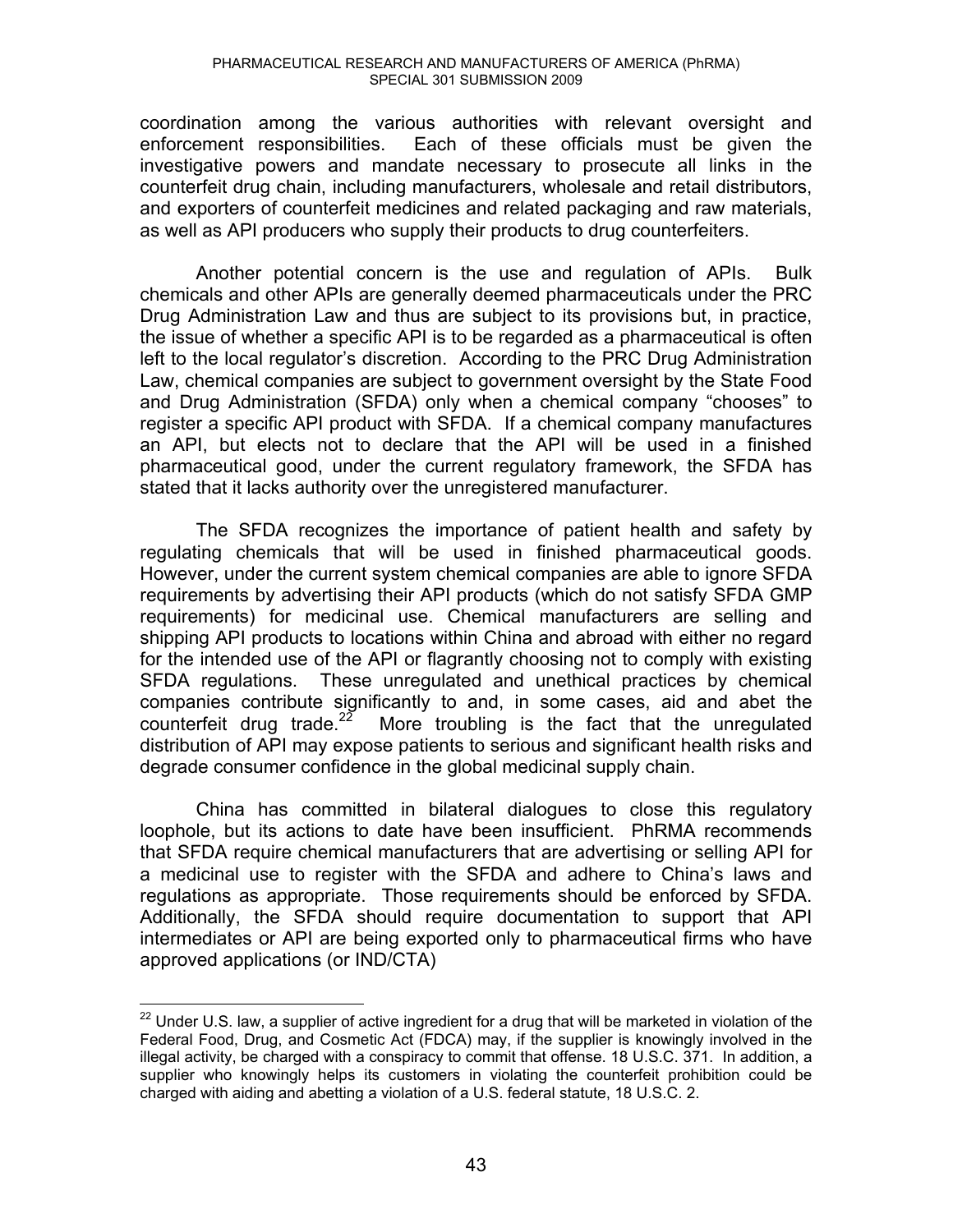The Memorandum of Agreement on the Safety of Drugs and Medical Devices (MOA) signed in December 2007 between the U.S. Department of Health and Human Services and China's SFDA is a positive step toward reducing the volume of unregulated API that is exported from China, but it does not adequately address the prevalence of the unregulated supply of API to drug counterfeiters within and outside of China. In addition, the implementation of the MOA has been very slow and, thus far, unsatisfactory. Moreover, the specific items listed in the MOA should be reviewed on a regular basis to reflect the pharmaceutical products and APIs that are being counterfeited in large quantities in China.

With regard to China's engagement in the international arena, China has noted the importance of fighting counterfeit medicines domestically, but has yet to display a commitment to preventing the export of counterfeit product to the global market. China should strengthen its efforts to control exports and increase its international and multi-lateral cooperation. PhRMA recommends that the U.S. Government encourage China to participate in the World Health Organization's IMPACT taskforce and increase cooperation with Interpol, the World Customs Organization, and other international bodies that are attempting to combat counterfeit medicines.

# **Market Access Barriers**

# Healthcare Funding

The Chinese Government contributes a relatively small percentage of its GDP to healthcare compared to other countries of comparable economic development. The majority of Chinese patients pay most of their healthcare expenses out-of-pocket. PhRMA supports the Chinese Government's effort to expand public health insurance and encourage greater uptake of private health insurance. Comprehensive reform of the healthcare sector will improve the quality and accessibility of medical care in China. PhRMA hopes to work with the Chinese Government to develop long-term solutions for a financially sustainable healthcare system.

# Prescribing and Dispensing Practice

Unlike most industrialized economies, China permits hospitals and physicians to both prescribe and dispense medicine. This practice allows doctors and hospitals to profit from the medicines they prescribe. As a result, doctors have financial motivation to prescribe products for which they can make the greatest return (for themselves and the hospitals that employ them) as opposed to prescribing products solely on the basis of medical need. The problem is exacerbated by inadequate funding for hospital and physician services. Because patient fees for medical services are low, doctors and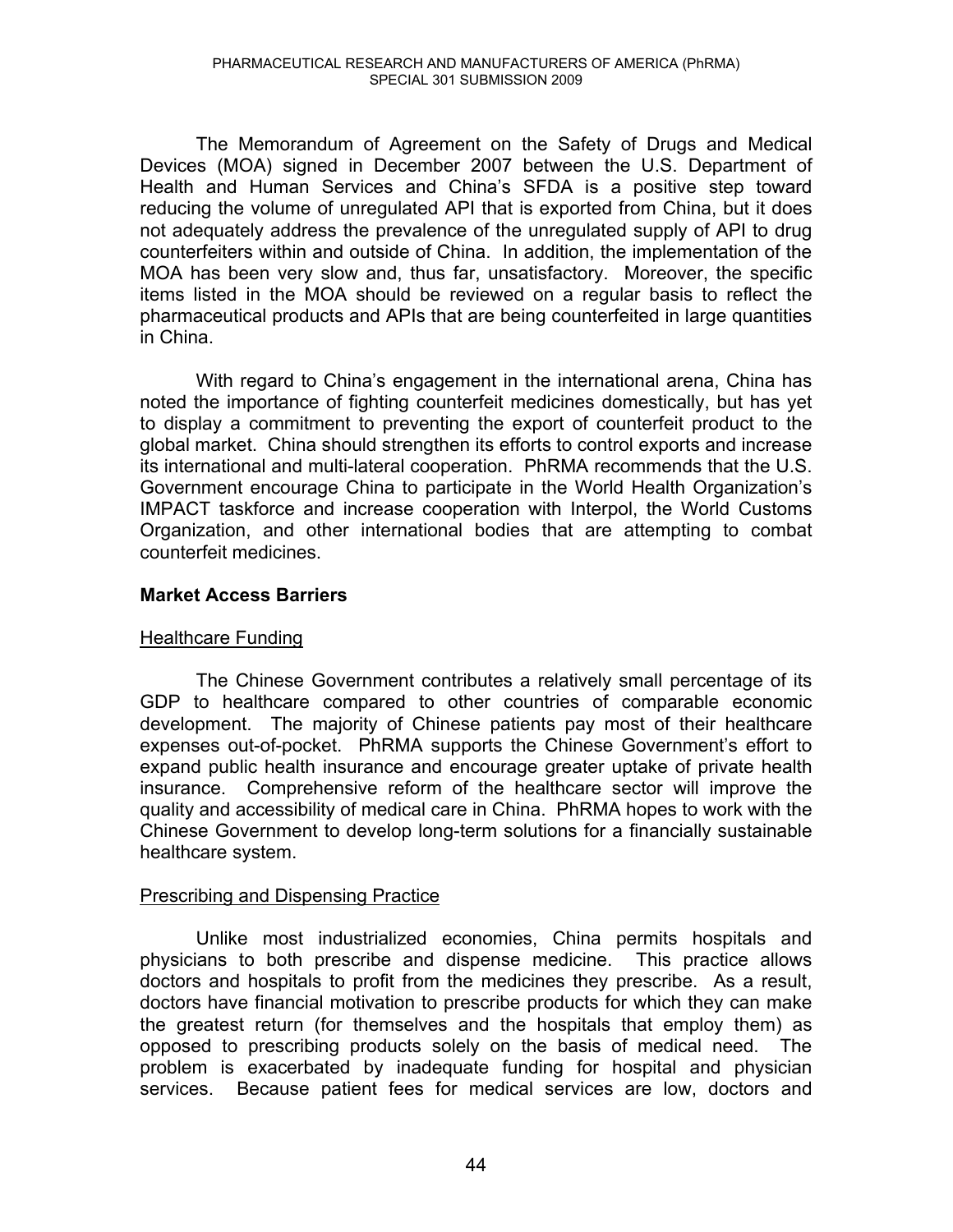hospitals supplement their income by charging mark-ups on medicines and prescribing additional medicines.

#### Hospital Administration

Hospital bidding began in China with pilot projects in 1999–2000, and has expanded to include more than 80 percent of all hospitals. Under this structure, hospitals purchase between 75-100 percent of their pharmaceutical portfolio through bidding. Simultaneously, the National Development and Reform Commission (NDRC) removed the controls on each separate profit margin within the distribution chain, thereby allowing hospitals to grow their portion of the total distribution profit margin. While this process allows hospitals to derive greater discounts on medicines, the cost savings are not passed on to patients.

Patient criticism of the high cost of medicines drives the Government to cut prices, but until recently, very little was done to address the disparity between ex-factory and retail prices. In 2006, the NDRC imposed a cap of 15 percent on hospital pharmaceutical mark-ups. Unfortunately, the Government's policy does not account for lost revenue as a result of the cap. To compensate for lost profits, hospitals have an incentive to "comply" with the policy by increasing the total number of prescriptions.

# Government Pricing and Reimbursement Policies

Pharmaceutical products are subject to government price controls in China. In 1997, the NDRC was given jurisdiction over pharmaceutical pricing. The NDRC maintains tiered pricing for patented, innovative and generic products. PhRMA encourages the Chinese Government to engage with America's pharmaceutical companies when it evaluates and implements a government pricing policy for innovative products generally, or when proposed changes are being considered.

The Ministry of Human Resources and Social Security (MoHRSS) maintains the national drug reimbursement list. In accordance with Chinese law, the list is to be updated every two years. However, the current list has not been updated since 2004. As a result many new, innovative products have received marketing approval in China, but are not widely available to patients because they remain ineligible for reimbursement. PhRMA encourages MoHRSS to update the national drug reimbursement list to ensure that Chinese patients have access to the latest, most advanced treatment options. China's commitment through the Joint Committee on Commerce and Trade in September 2008 to update the national and regional reimbursement lists every two years is a very positive development on this issue.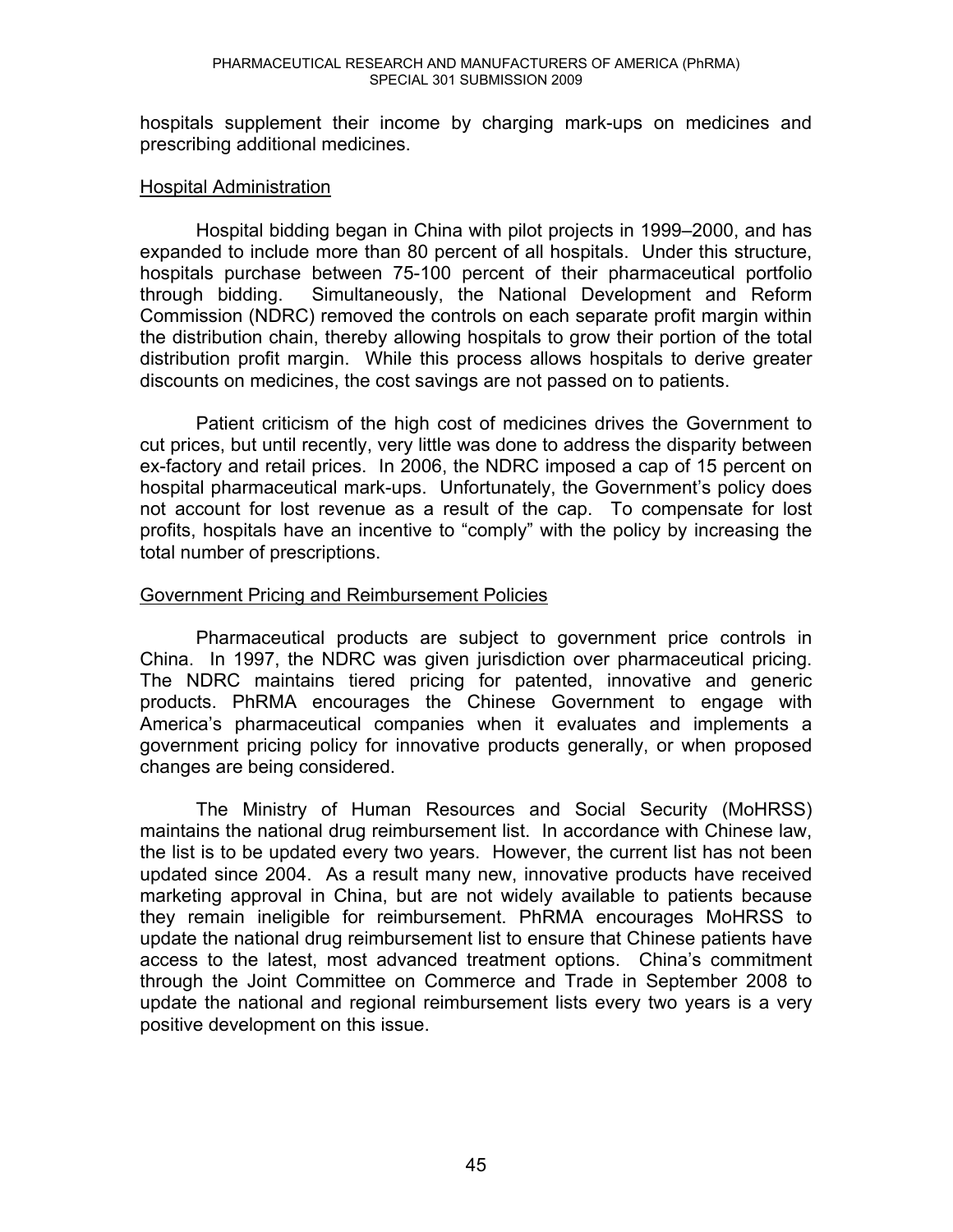#### Clinical Trial Application Approval

Although recently slightly improved, China's clinical trial application (CTA) submission requirements remain burdensome relative to other countries' drug regulatory procedures. China maintains comparatively extensive chemistry manufacturing and controls (CMC), pre-clinical, and clinical requirements. Moreover, applicants are unable to supplement applications as new information is discovered or made available, and must repeat the same procedures for every change to an approved clinical protocol with no abbreviated process. Taken together, these requirements make it extremely difficult to integrate Chinese patients into regional or global trials intended to expedite the availability of meaningful new therapies in China. In order to mitigate some of these arduous requirements, PhRMA recommends that the State Food and Drug Administration develop new, science and risk-based practices that are in line with international best practices, including formal processes for sponsor/agency interaction.

# **Damage Estimate**

At the time of reporting PhRMA is not able to provide a specific estimate of the damages incurred in 2008 attributable to trade barriers related to intellectual property protection and market access.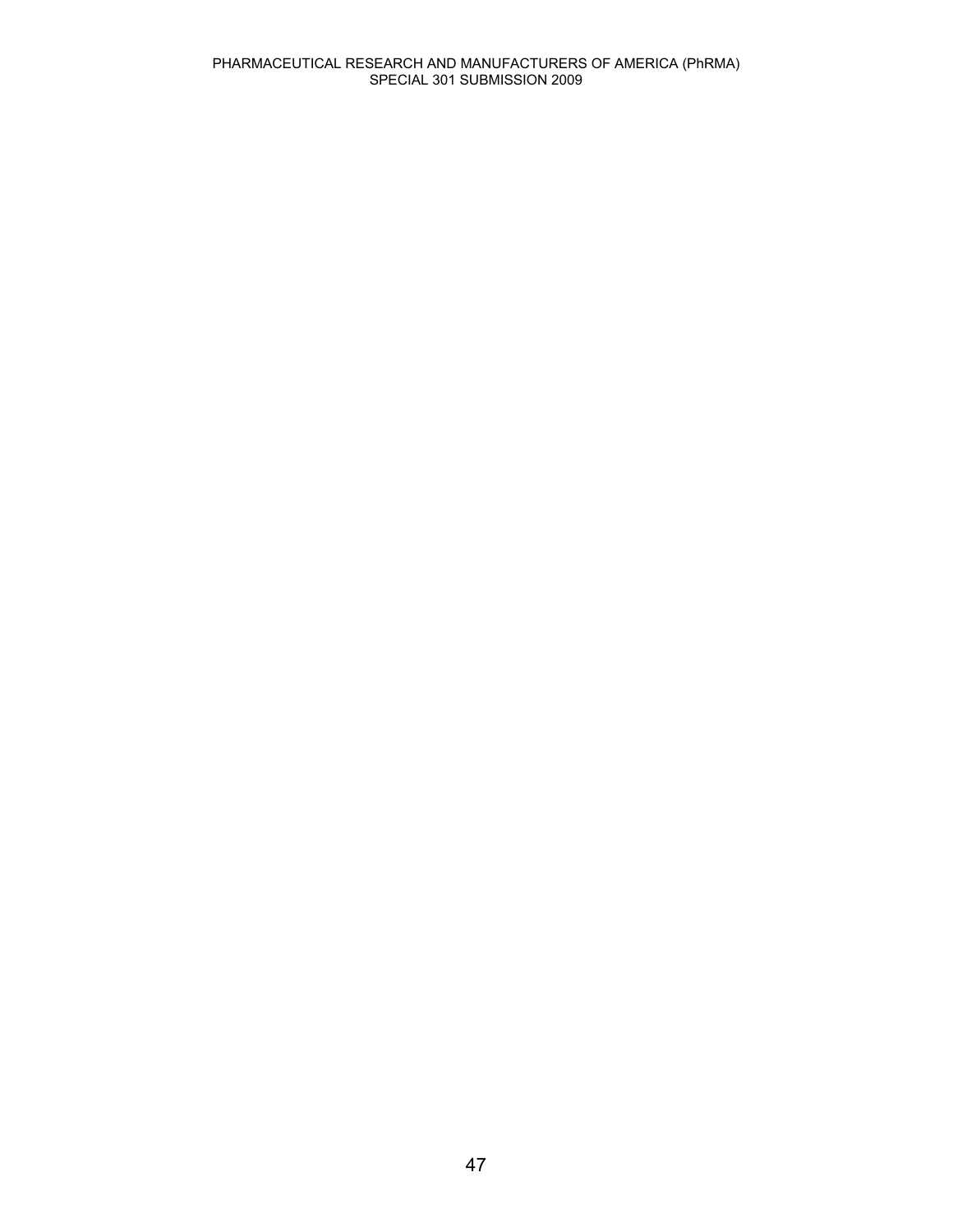# **PRIORITY WATCH LIST**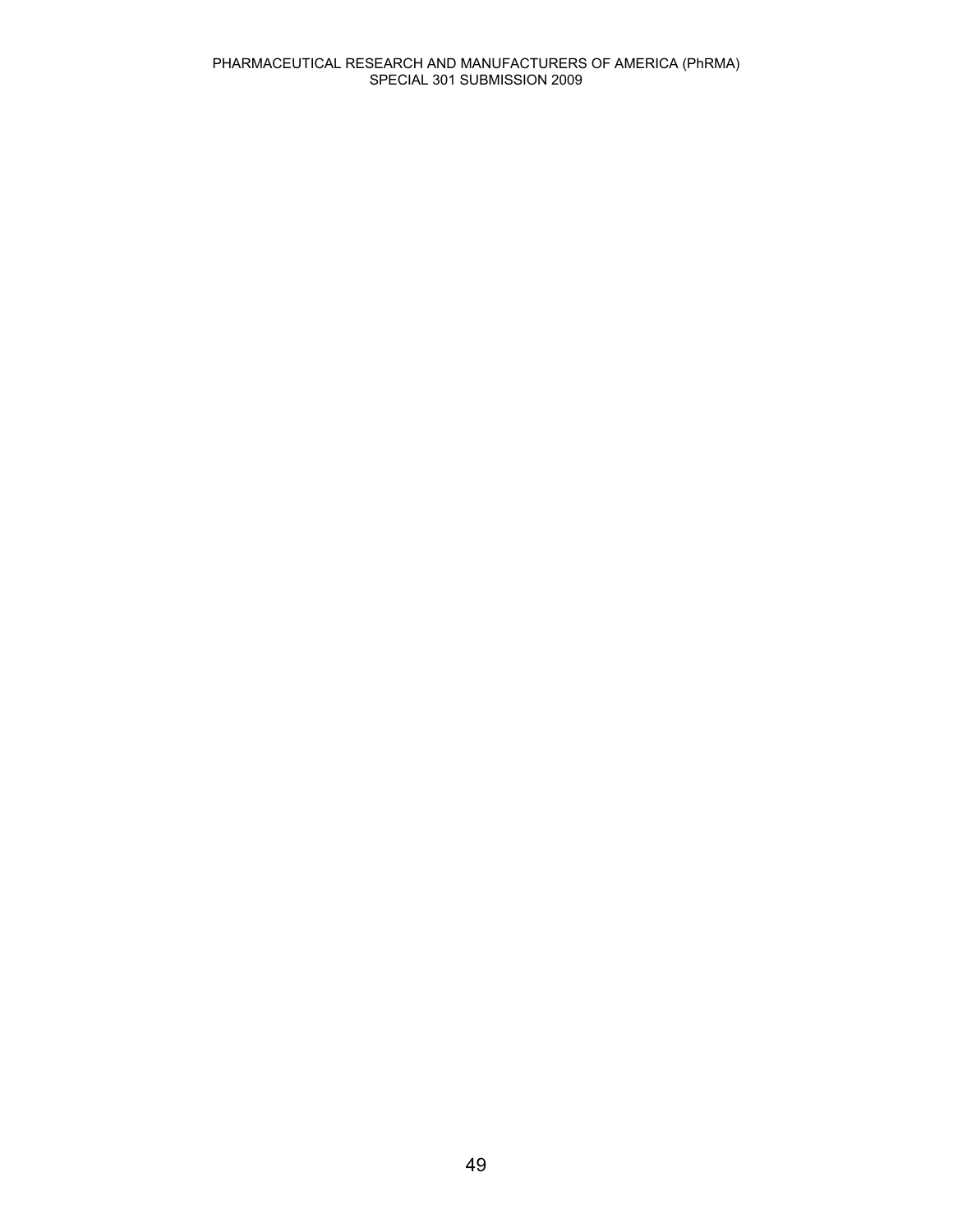# **ASIA-PACIFIC**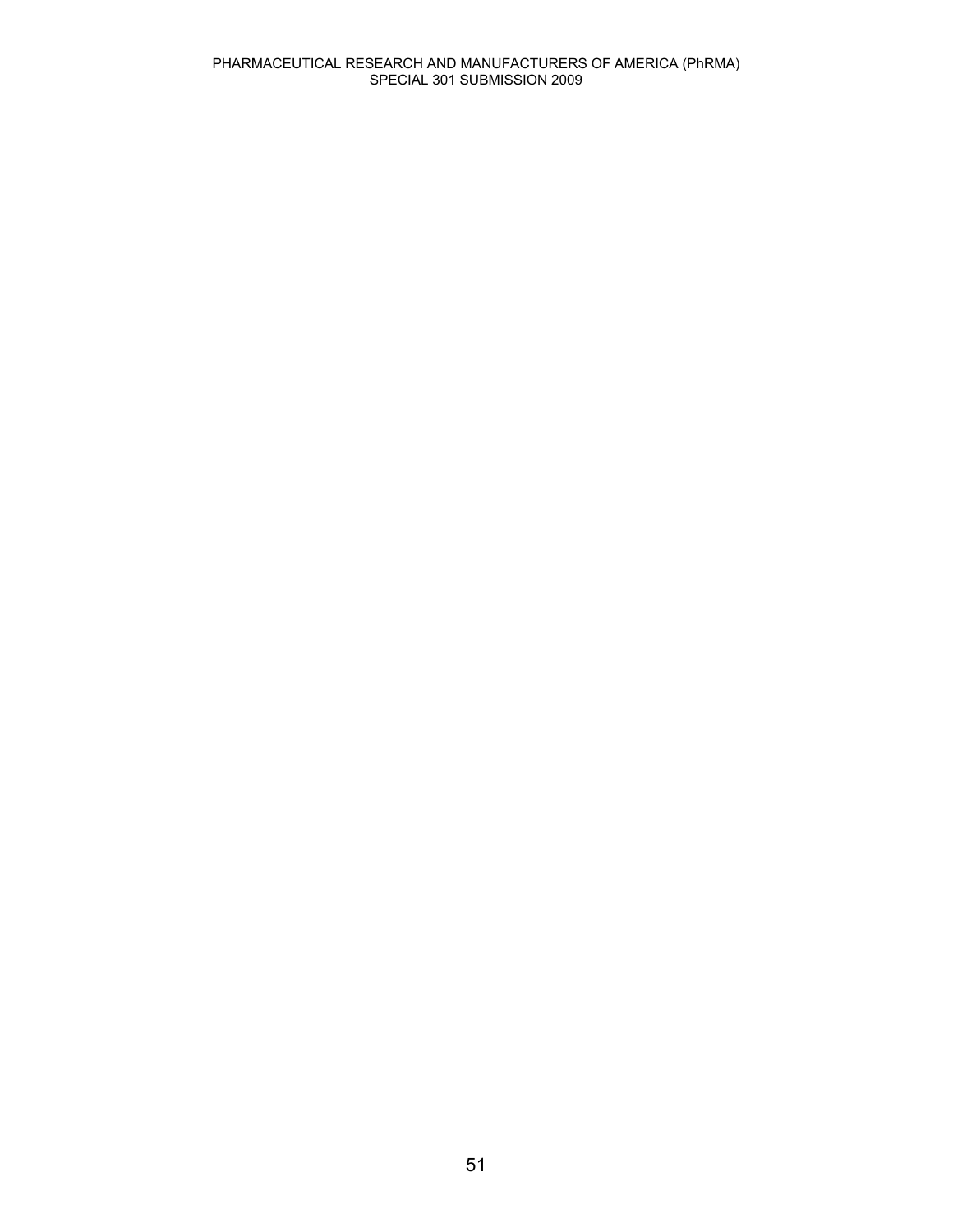# **AUSTRALIA**

Australia traditionally has maintained a strong intellectual property regime. However, PhRMA and its member companies are concerned that:

- (1) Actions during the ongoing implementation of the U.S.-Australia Free Trade Agreement (FTA) have weakened intellectual property provisions; and
- (2) Existing and emerging issues affecting patient access to new medicines have not yet been adequately addressed.

While PhRMA believes that the FTA represents an important step forward in creating conditions which make Australia a more attractive destination for life sciences investment and research, PhRMA remains concerned with the apparent backsliding on intellectual property protection for innovative pharmaceuticals.

Patient access to medicines is a key priority for PhRMA, and several measures articulated in the FTA address and are intended to increase access. However, there is still much to be done to achieve the goal of providing access to new and innovative medicines. The recent reforms to Australia's Pharmaceutical Benefit Scheme (PBS) were largely welcomed, but PhRMA member companies and their Australian affiliates continue to monitor the implementation of the PBS reforms and seek to work through a range of remaining issues with the Australian Government. We remain committed to ensuring that Government policies adequately recognize and reward innovation.

Due to these concerns, we recommend that Australia be placed on the 2009 Special 301 **Priority Watch List.** 

# **Intellectual Property Protection**

#### Patent Protection

Australia traditionally has maintained a strong intellectual property regime for protecting innovative biomedical discoveries, including patent term restoration. However, PhRMA continues to be deeply concerned by actions taken by the Australian Parliament after the negotiation of the FTA which weaken and undermine intellectual property provisions that were agreed to during the negotiations. These actions concern (1) notice of approvals given to generic products covered by patents and (2) discriminatory treatment of pharmaceutical patent enforcement actions.

PhRMA understands Australia's compliance with some key intellectual property provisions of the FTA was discussed in the process of certifying implementation of the agreement. We further understand that U.S. negotiators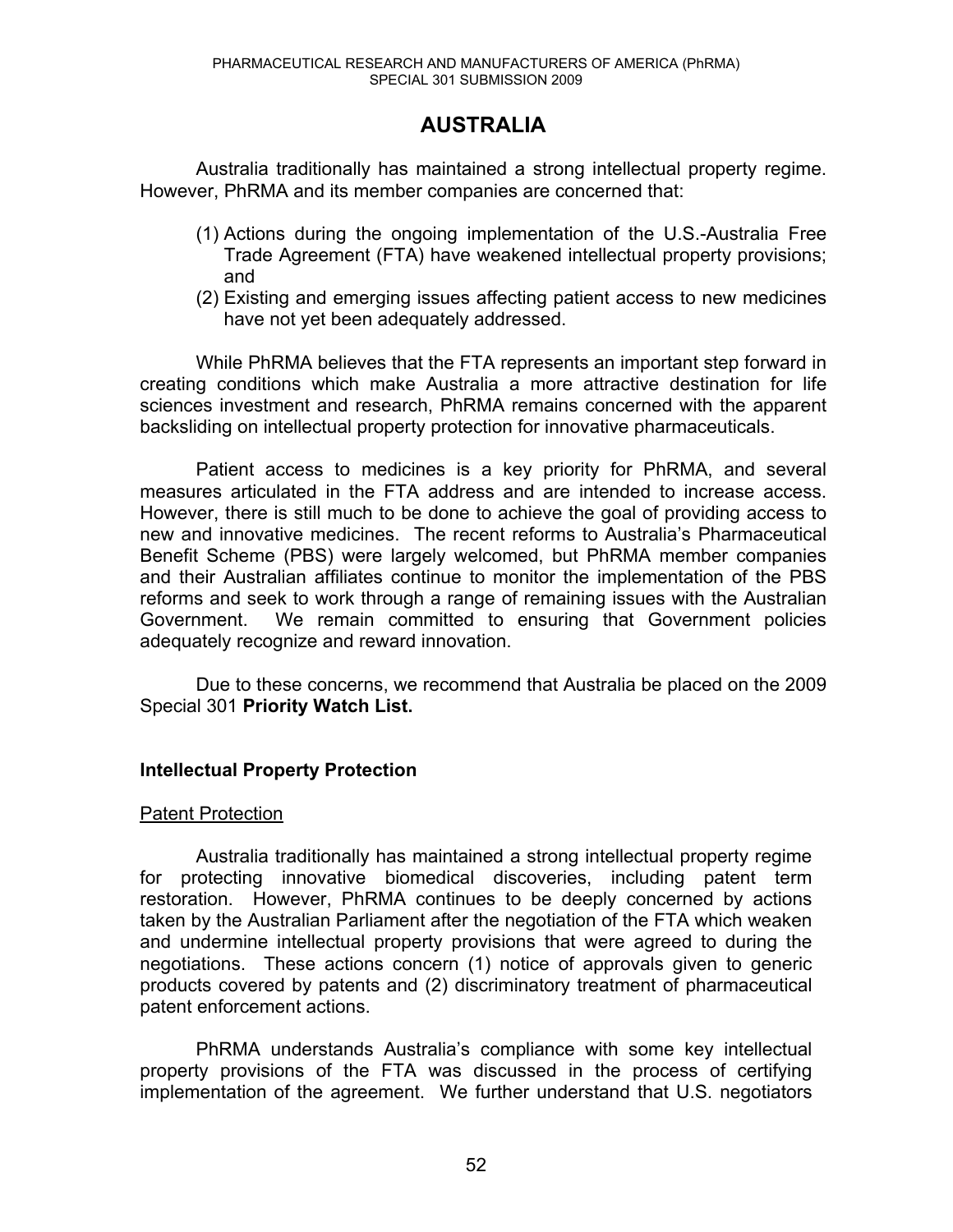sought and received an assurance that Australia's implementation of these FTA provisions within the existing arrangement of the Therapeutic Goods Administration and the PBS would ensure patent holders received advance notice to enable them to seek injunctive relief prior to patent-infringing products entering the market, as required by the FTA. Token notice provisions have been implemented but, in the majority of cases, they only require notification of the Therapeutic Goods Administration (TGA), not the patent holder The good faith implementation of these assurances is critical to ensuring that Australia's intellectual property regime remains strong, and that the FTA is implemented as originally negotiated.

During a 2007 briefing by the USTR's office after the second meeting of the Australia-U.S. Medicines Working Group, the US Government indicated that amendments to Australian law weakening patent protection for pharmaceuticals, passed by Australia after the FTA was completed, are unjustifiable, counterproductive, and violate Australia's international obligations. More specifically, the potentially heavy penalties under the amendments that would apply only to holders of pharmaceutical patents who seek to enforce their patent rights appear to discriminate against a field of technology in violation of Australia's WTO TRIPS Article 27.1 obligations. Such penalties are not applicable to patent enforcement actions involving non-pharmaceutical products. PhRMA is disappointed that the Australian Government, which itself expressed strong concern with these very amendments when they were introduced, is not taking action to revise or repeal them. The Australian Government itself has said these amendments are unnecessary and undermine Australia's patent laws.

Finally, we are also aware of a possibility that the Australian *Patents Act 1990* will be amended to allow the manufacture of medicines that are generic copies of innovator medicines that currently benefit from Australian patent term extensions, for export to international markets where relevant patents have expired. If implemented, this measure would:

- undermine the legitimate and exclusive rights of patentees in Australia to exploit their inventions;
- $\bullet$  contravene Australia's obligations under TRIPS and the FTA;
- $\bullet$  create a dangerous precedent for other nations, which may, in the first instance, provoke a chain reaction of retaliatory trade policy measures, and ultimately undermine international efforts to implement global standards of IP protection; and
- hamper efforts to improve access to innovative medicines.

 In addition, the data exclusivity provisions provided for in Australia are weak and do not compare to those available in the US and EU. The lack of adequate data exclusivity is of particular importance in the light of a proposed 'spring-boarding' amendment to the Patents Act, introduced March 2006 by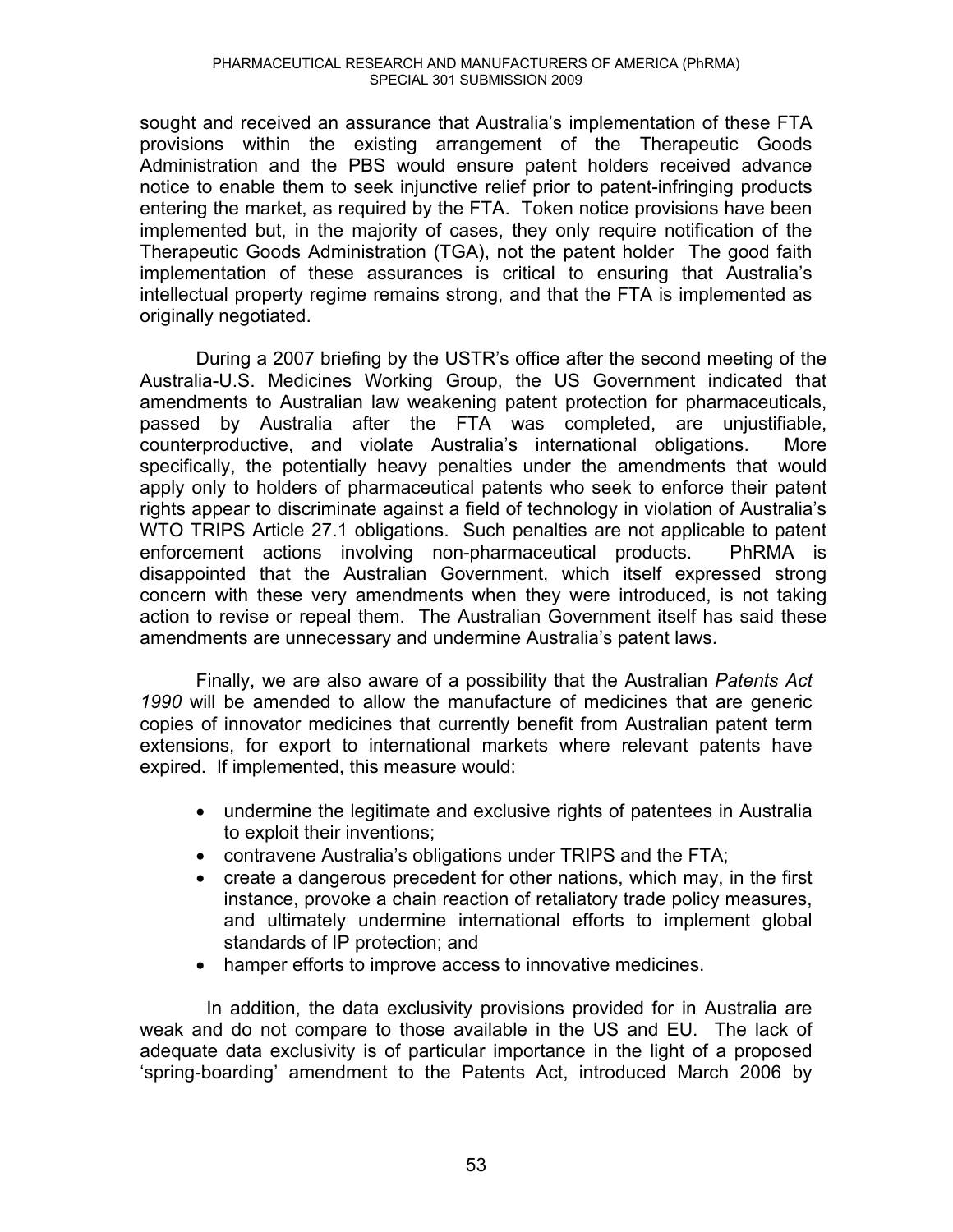Australian Ministry of Industry, Tourism, and Resources, that would have enabled the registration of generic competitors at any time during the life of a patent.

# **Market Access Barriers**

PhRMA appreciates the fact that its member companies were consulted in relation to elements of the PBS reform package. We also understand that the reform process is ongoing and we expect that this will occur in close consultation with PhRMA's member companies, and in a manner that avoids any unintended consequences which would be contrary to the principles of the FTA, particularly with respect to the value of patent-protected medicines, transparency and patient access to innovative medicines.

PhRMA notes that there is some disagreement between PhRMA member companies and the Australian Government regarding the likely impact of statutory price reductions on the listing of new, innovative medicines on the PBS, identified in a recent report to the Minister for Health and Ageing from the separate joint Government-Industry Access to Medicines Working Group which was created as part of the PBS reform process.<sup>23</sup> PhRMA encourages the Australian Government to pursue policy solutions which will ensure that innovative medicines are not adversely affected by the PBS reforms.

# **Damage Estimate**

 $\overline{a}$ 

At the time of reporting PhRMA is not able to provide a specific estimate of the damages incurred in 2008 attributable to trade barriers related to intellectual property protection and market access.

 $^{23}$  "The Access to Medicines Working Group Interim Report to Government: Executive Summary", p. 4, July 2008, http://www.medicinesaustralia.com.au/pages/images/Exec-AMWG-Interim-Report-Gov-210708-merged.pdf, and Medicines Australia Press Release, "New era for PBS but Australians' access to medicines not yet assured," 1 August 2008, http://www.medicinesaustralia.com.au/pages/images/MR%20Aug%200108%20New%20era%20f or%20PBS.pdf.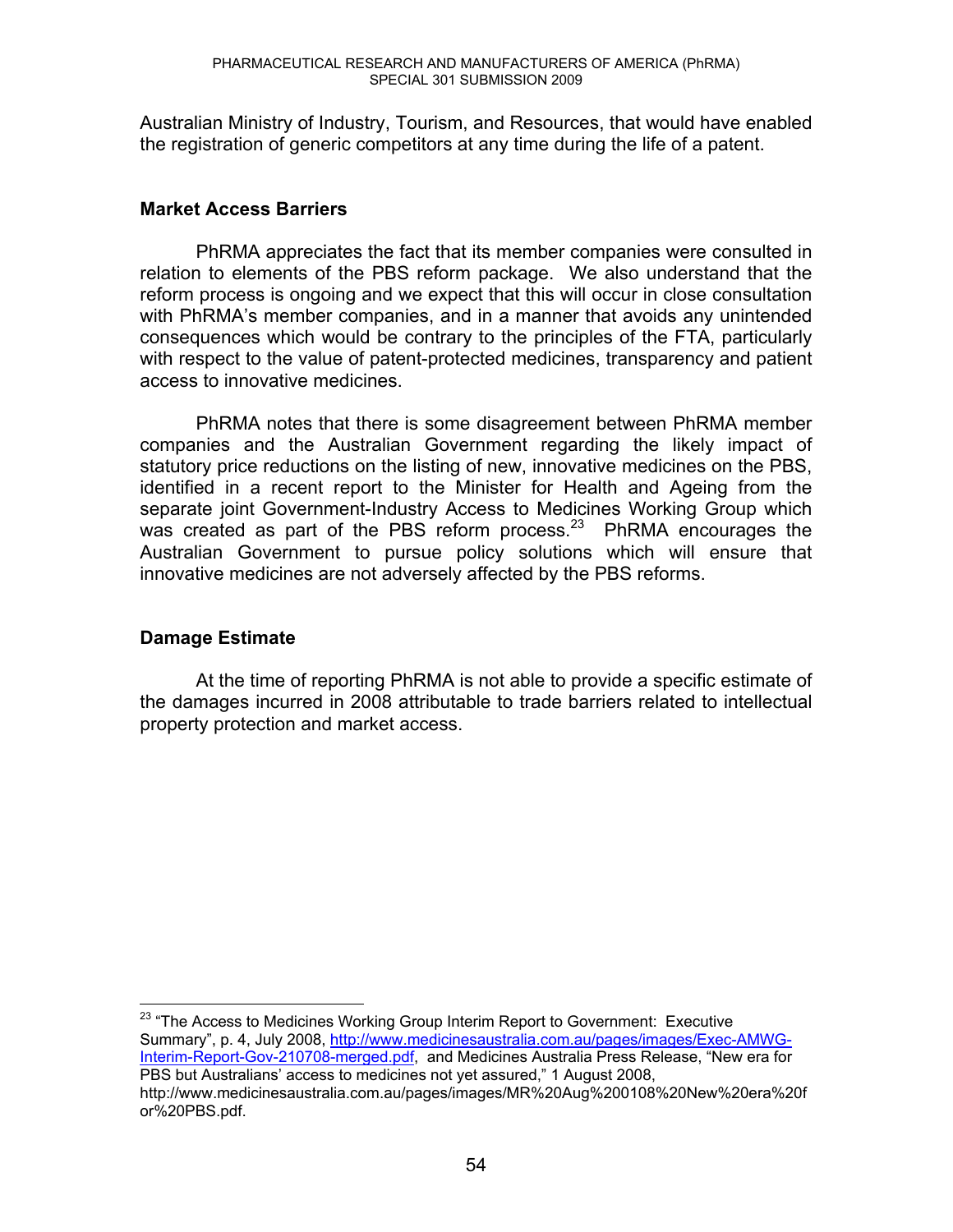# **INDIA**

PhRMA and its member companies remain concerned about deteriorating intellectual property protection and significant market access barriers in India. In 2008, India failed to implement provisions to protect pharmaceutical test and other data, as required by TRIPS Article 39.3, and the backlog of patent applications awaiting examination and the patent pendency period grew. Standards for patentability need to be amended to conform to India's obligations under the TRIPS Agreement as well as prevailing international practice. Also, India is an increasingly significant source of counterfeit pharmaceutical products and is believed to be a major channel for the export of counterfeits to consumers worldwide. Finally, PhRMA members are concerned about proposals to increase the scope of India's government price control system such that it would discriminate against imported products.

To address these serious challenges to market access and patent and data protection for innovative pharmaceuticals in India, the U.S. Government should pursue a high-level dialogue to promote compliance with India's WTO obligations across the board, including intellectual property. At the same time, PhRMA supports expansion of international assistance opportunities for the training of patent examiners along with other technical cooperation to prepare India to meet its TRIPS obligations.

In view of all the circumstances, PhRMA recommends that India remain a **Priority Watch List** country in 2009 and that the U.S. Government conduct an **Out-of-Cycle Review** on the deteriorating intellectual property environment in India.

# **Intellectual Property Protection**

# Data Protection

India is and has been required by TRIPS Article 39.3 to provide protection for certain pharmaceutical test and other data, but has yet to do so. To obtain marketing approval of a pharmaceutical product that was granted marketing approval in some other country, applicants for marketing approval in India must prove that the product was approved and marketed in another country and must provide confirmatory test and other data from clinical studies on 100 Indian patients. By requiring proof of approval in other countries that require the submission of such test and other data, India, in effect, uses those countries as its agents and effectively relies on test data submitted by originators to another country. TRIPS requires that submitted data should be protected against reliance as well as against disclosure.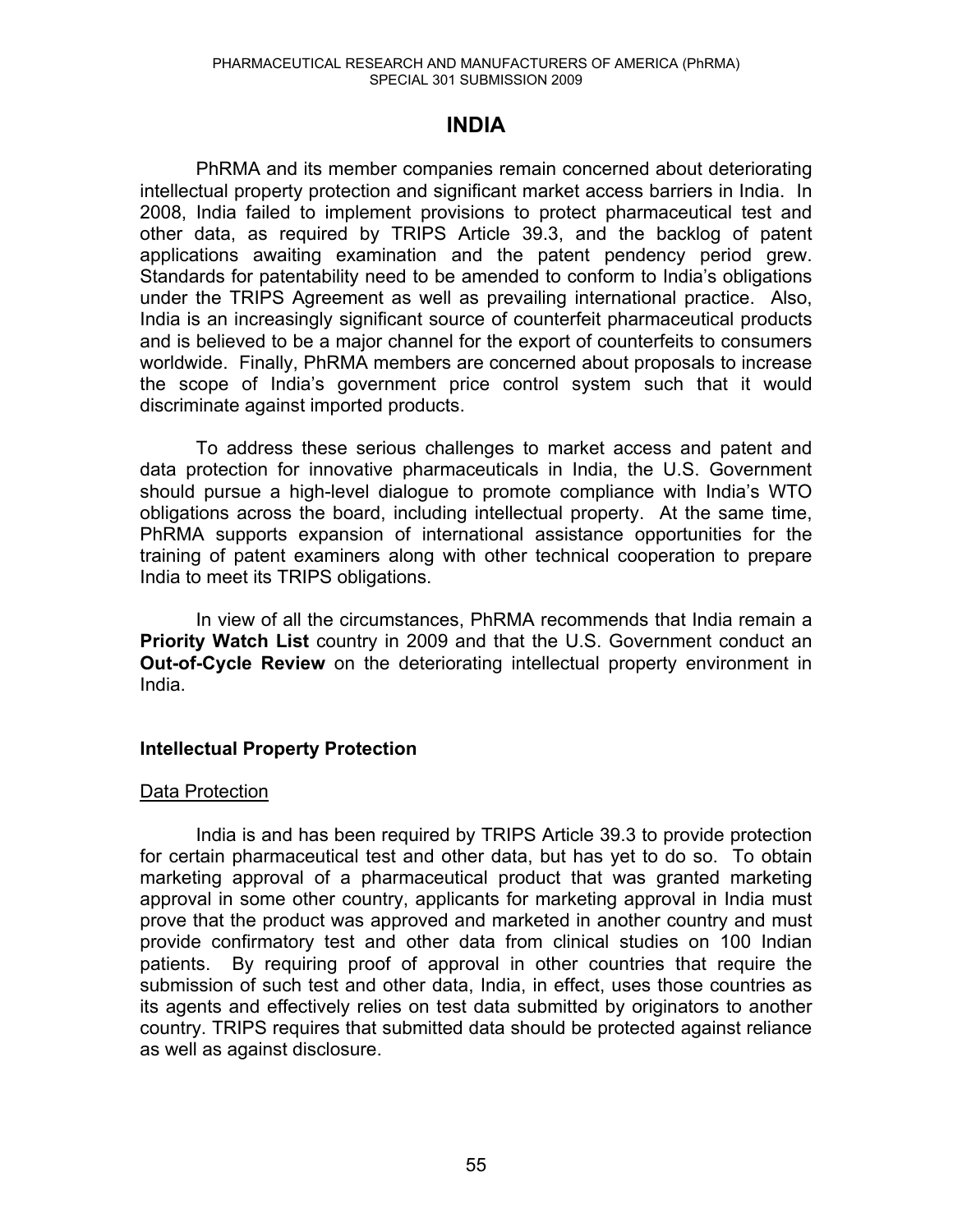Over the course of three years, an inter-ministerial committee examined issues related to protecting these data and submitted its report in May 2007. To date, no formal decision has been made by the Indian Government. While the report recommended instituting data protection, including protection from unfair commercial use by third parties by way of non-reliance on data submitted by the originator for agro-chemicals (three years) and "traditional medicines" (five years), it proposed a differential treatment for pharmaceuticals. The report recommended during an initial "transition period"  $24$  only prevention of unauthorized disclosure and unauthorized use through explicit legal provisions in India's Drugs and Cosmetics Act, 1940. The report also recommended that after the transition period, there be consideration of five years of non-reliance by the Drugs Controller-General of India (DCGI) on data that are submitted by the originator for obtaining marketing approval for a new drug which is a new chemical entity and that are actually relied upon by the DCGI for that approval. This differential treatment from other forms of protected data discriminates against innovative pharmaceuticals and the absence of data protection that prevents unfair commercial use is a direct violation of TRIPS.

# Linkage of Patent Status and Marketing Approval

 India does not provide a procedure for linking the patent system with the system for granting marketing approval. Implementation of linkage would avoid the waste and inefficiencies that accompany approval of products which infringe patents. In the absence of linkage, generic companies have been able to receive marketing approval for products that have recently been granted patents in India. This is a great disadvantage for research-based companies because the courts offer limited protection to holders of patents. Patent enforcement mechanisms are severely lacking and penalties for patent infringement are extremely weak which undermines patent holders in their efforts to seek a legal remedy in instances of (often blatant) patent infringement.

# Backlog of Unexamined Patent Applications/Pre-grant Opposition to the Grant of Patents

 According to publicly available data, in anticipation of the improvements required by the TRIPS Agreement, the number of patent applications filed in India increased dramatically from 4,800 in 1994 (before entry into force of the TRIPS Agreement) to 35,000 in 2007-2008.25 Moreover, the technological complexity of these applications increased with the extension of patent protection to pharmaceutical products and other complex technological fields. Unfortunately, the Indian Patent Office has not been able to examine these applications in a timely fashion because it only has about 135 patent examiners,

 $\overline{a}$ 

 $24$  The transitional period is unclear in that no date was suggested as to when the transition period should begin and no formal decision on the report has been made.

 $25$  Answer to Parliamentary Question raised in the Rajya Sabha on October 24, 2008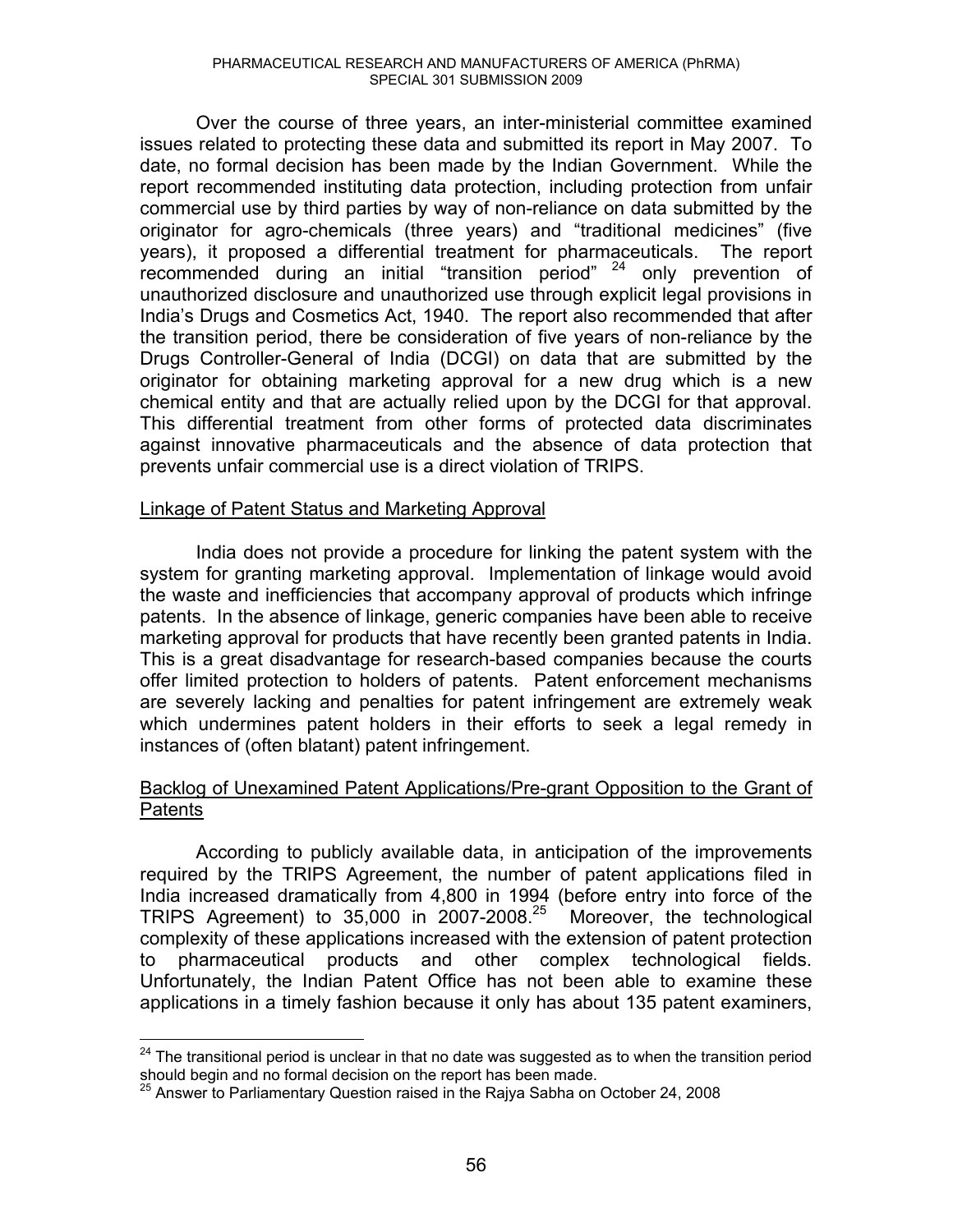inadequate training programs for existing staff, inadequate resources, and inefficient substantive rules. Presently, according to figures published in the Indian Patent Office Journal, the total number of applications pending examination is around 44,000 (an increase of 22,000 over the previous year) and the average pendency period is 2-3 years.

PhRMA members understand that the Government of India has allocated an amount of  $US 75$  million in the 11<sup>th</sup> Five-Year Plans to improve facilities and modernize the Patent Office. This is a significant step in the right direction. It appears that hiring a significant number of additional examiners and training current patent examiners will be necessary to cope with both the increased number of patent applications received each year and the increasing complexity of technology in these applications. PhRMA members request the U.S. Government to expand its "technical cooperation" to the Indian Patent Office and also urge international intergovernmental organizations to assist the Office. An MOU signed between USPTO and the Indian Government in December 2006 is a very positive development toward providing much needed technical assistance.

Modern facilities and additional examiners will not be sufficient to reduce the increasing backlog in a timely manner, however. The Government of India must also eliminate statutory and administrative practices that hinder the efficient examination of patent applications. For example, the Indian Patents law currently permits "pre-grant" oppositions to the grant of patent applications – that is, members of the public, including competitors and NGOs, are permitted to object to the grant of a patent any time after publication and anytime before the grant of Patent. It has been observed that multiple pre-grant oppositions have been filed sequentially by different competitors for the same patent application, thereby causing a substantial delay in issuing a decision, which in turn delays the grant of a patent. No procedures exist for quickly dismissing frivolous oppositions filed by competitors, and regulations requiring patent officials to conclude these oppositions in a timely manner are thwarted given the open-ended timeline. These oppositions and procedures create a significant amount of "unnecessary" work for patent officials and increased costs for the Patent Office and the patent applicant. Multiple pre-grant oppositions delay the grant of patents at the expense of the applicant without any accompanying benefit to society and create an opportunity for generic competitors and NGOs to manipulate and abuse the patent system. Reviews of Indian Patent Office Journals indicate that there are currently 200 pre-grant oppositions pending in the Patent Office, most of which relate to applications for pharmaceutical products, that may not be resolved in a timely manner. Frequent and extended delays under this system of pre-grant opposition deprive patent owners of a substantial portion of their patent term, which is inconsistent with obligations under TRIPS Articles 62.2 and 62.4.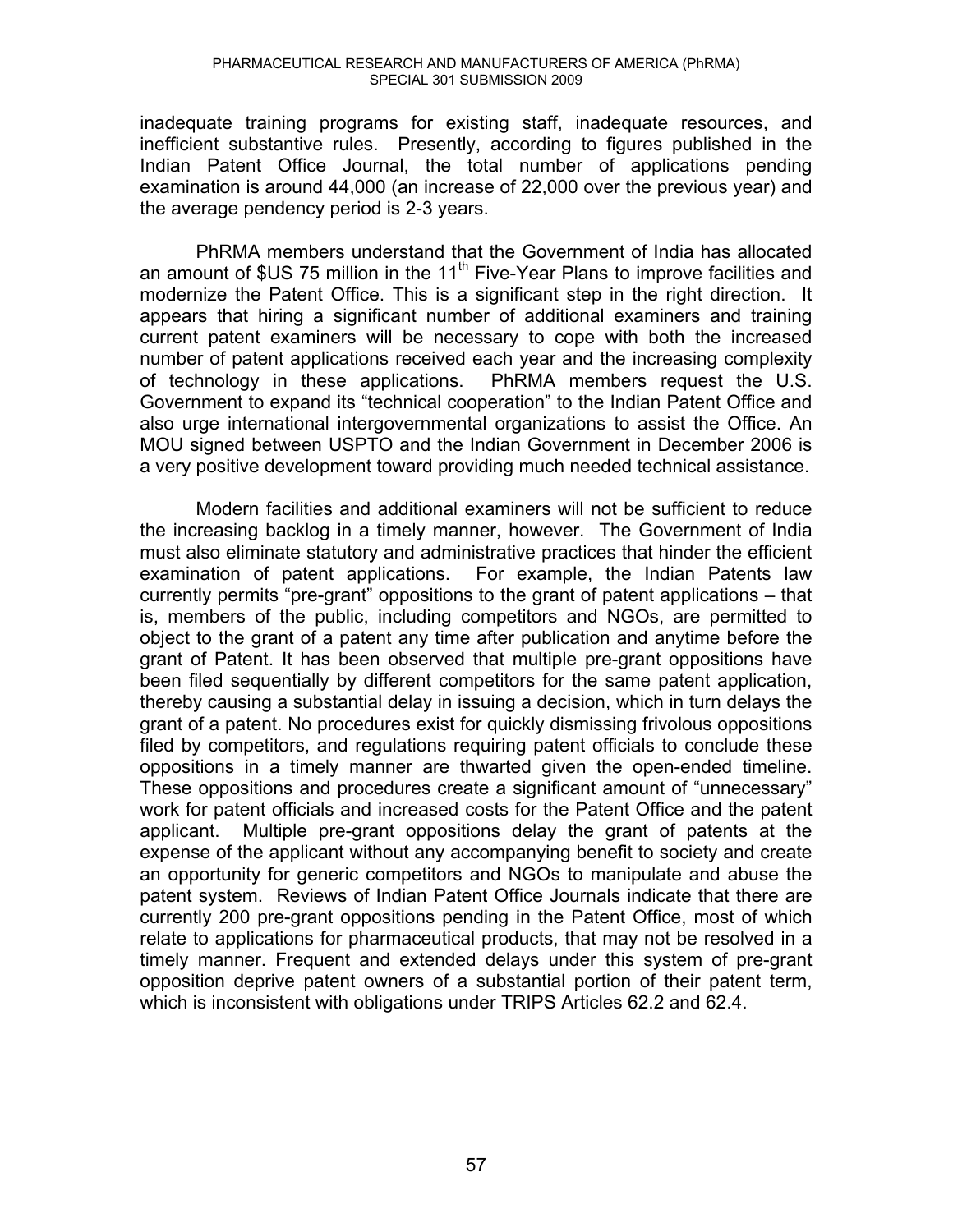#### Standards for Patentability

 Some of the standards for patentability, as amended by the Patents (Amendment) Act of 2005, in India are inconsistent with the TRIPS Agreement, depart from the mainstream of practice internationally, or are not transparent. For example, the current Indian law does not allow second use and method of treatment patents.

Further, Section 3(d) of the Patents Act, 1970 as amended by the Patents (Amendment) Act, 2005 creates additional hurdles for pharmaceutical patents. Under this provision, salts, esters, ethers, polymorphs, and other derivatives of known substances are considered the same substance and not patentable, unless it can be shown that they differ significantly in properties with regard to efficacy. These additional requirements for patentability beyond novelty, commercial applicability and non-obviousness are inconsistent with the TRIPS Agreement.

Section 3(d) is contrary to TRIPS in two respects. Article 27 of the TRIPS agreement provides a non-extendable list of the types of subject-matter that can be excluded from patent coverage. This list does not include "new forms of known substances lacking enhanced efficacy", as excluded by Section 3(d) of the Indian law. Therefore, Section 3(d) goes beyond the framework provided by the TRIPS Agreement. Second, Section 3(d) represents an additional hurdle for patents on inventions specifically relating to chemical compounds and, therefore, the Indian law is in conflict with the non-discrimination principle also provided by TRIPS Article 27. The concepts in Section 3(d) are nebulous and potentially have a broad negative impact, thus undermining incentives for innovation.

The application of the criteria for patentability under Section 3(d) is not consistent or transparent because of the lack of clear guidelines for applying concepts the provision uses in determining patentability, such as "inventive step", "technical advance", and "economic significance". The draft Manual of Patent Practice and Procedure (MPPP) formulated by the Patent Office too does not provide any clear guideline to impart transparency in the application of Section 3(d) by the Patent Offices. Such guidelines, if promulgated, would provide consistency and transparency, as well as promote efficiency by reducing the number of issues that would have to be considered during the examination of applications.

Also, Section 3(i) of the Patents Act provides that *"*any process for the medicinal, surgical, curative, prophylactic or other treatment of human beings or any process for a similar treatment of animals or plants to render them free of disease or to increase their economic value or that of their products" is not an  $invention.$  While WTO Members are permitted to exclude "diagnostic, therapeutic, or surgical methods" from patentable subject matter under TRIPS Article 27.3, they are nonetheless considered inventions. More importantly, the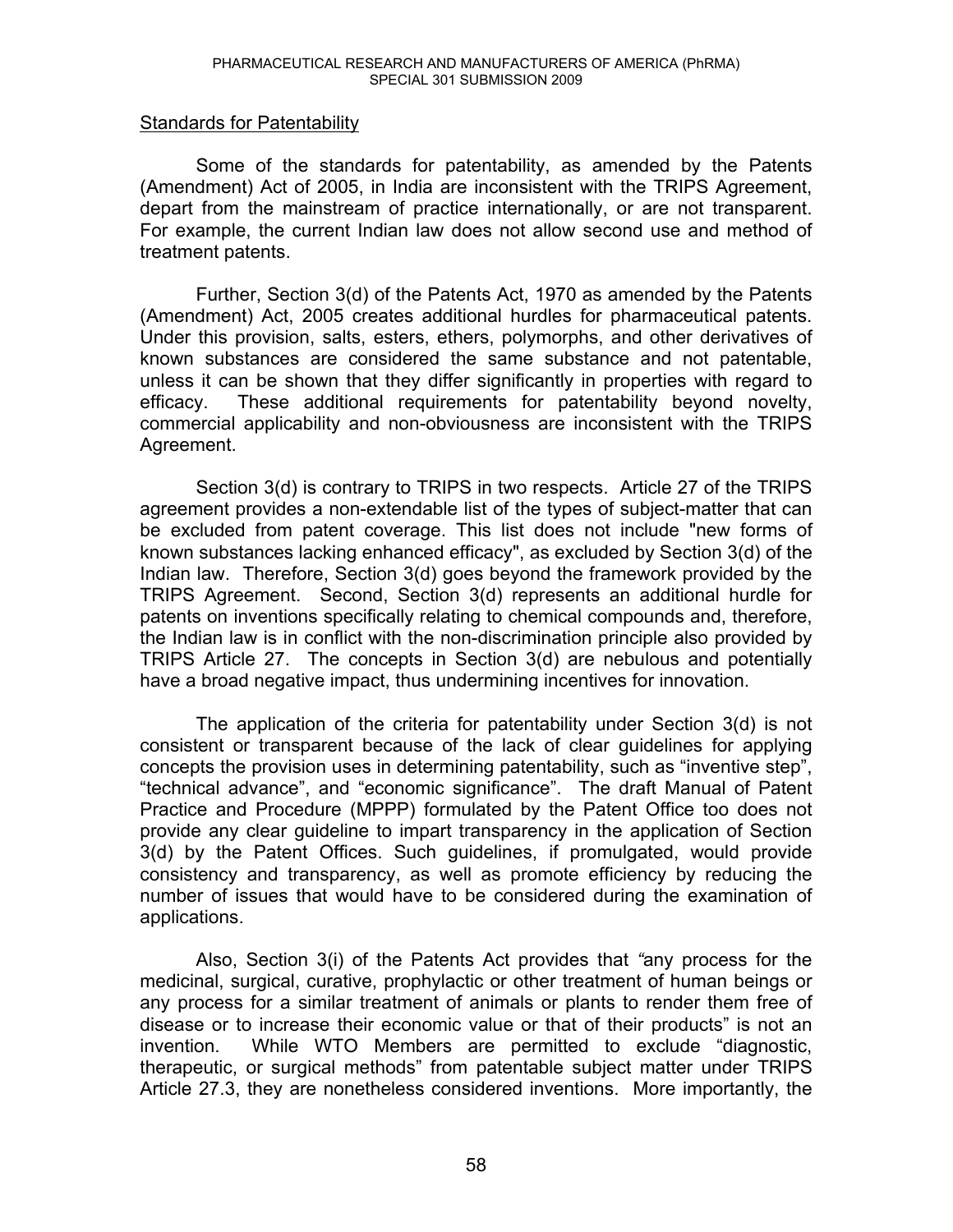invention and use of these methods can be extremely beneficial to society and should be encouraged by the patent system, not discouraged by their exclusion from the patent system.

#### Mandatory Compulsory Licenses for Mail Box Patents

One of the most damaging provisions of the Indian Patent Law is the Mandatory Compulsory Licensing for Mail Box Patents (Section 11 A and 5 (2)), which does not permit holders of patents that issue from mail box applications the ability to remove from the market generic copies already present in the country prior to January 1, 2005, or even after the date on which the patent was granted. In such a situation, the patent holder is only entitled to receive a reasonable royalty. This will allow generics already on the Indian market to continue with business as usual, denying the marketing exclusivity required by TRIPS Article 70.

India must ensure that the provision for Mandatory Compulsory Licensing for Mail Box Patents reflects its TRIPS obligations. Moreover, India should ensure that other aspects of its compulsory licensing (CL) provisions comply with TRIPS by:

- Clarifying that importation satisfies the "working" requirement (TRIPS Article 27.1);
- **Eliminating mention of price as a trigger for a CL; and,**
- **If** In cases of compulsory license for exports, India should ensure that proper anti-diversion measures are taken and that the compulsory license itself is limited to humanitarian, non-commercial use.

# **Counterfeiting**

 India is an increasingly significant source of counterfeit pharmaceutical products and is believed to be a major channel for the export of counterfeits to consumers worldwide.<sup>26</sup> In cases where counterfeit pharmaceutical products bear a deceptive mark, civil and criminal remedies are available under India's trademark statute. However, the effectiveness of such remedies is undermined by judicial delays and, in criminal cases, extremely low rates of conviction. Given that India's trademark authorities lack any administrative enforcement powers, these deficiencies in civil and criminal enforcement are all the more significant. Moreover, border enforcement in India is hampered by the Government's failure to institute a trademark recordation system -- a staple of effective import and export control.

 $\overline{a}$  $^{26}$  Cockburn R, Newton PN, Agyarko EK, Akunyili D, White NJ (2005) "The Global Threat of Counterfeit Drugs: Why Industry and Governments Must Communicate the Dangers.f *PLoS Med* 2(4): e100 doi:10.1371/journal.pmed.0020100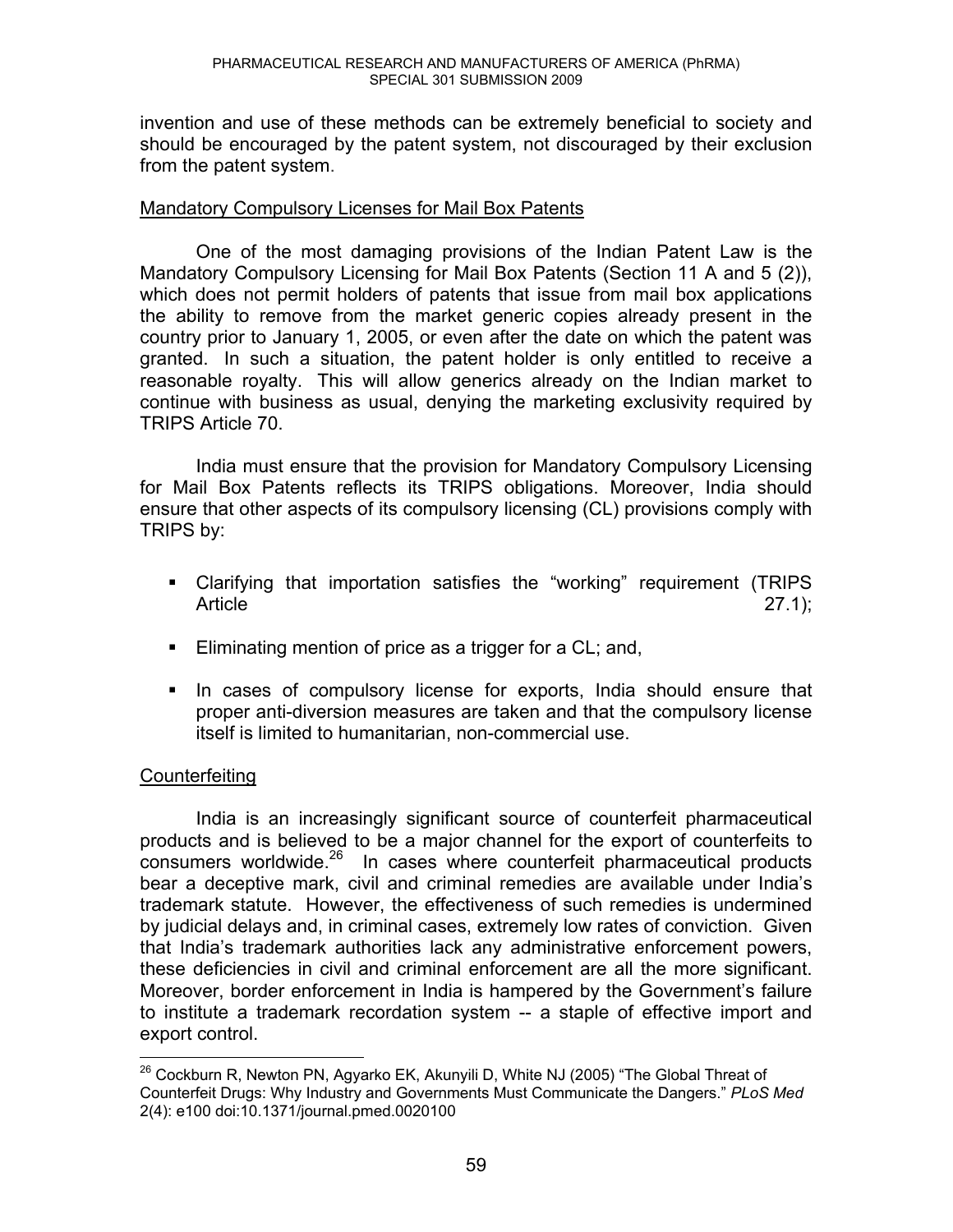Beyond these trademark-related deficiencies, weaknesses in India's drug regulatory regime contribute to the proliferation of counterfeit pharmaceuticals and the global export of these dangerous products. Even though pharmaceutical counterfeiting is first and foremost a drug safety violation, India has yet to enact drug laws that expressly address all aspects of drug counterfeiting activity, or to provide the kinds of remedies and enforcement resources necessary to combat this growing problem.<sup>27</sup> Of particular concern is the fact that India's drug laws do not define the term "counterfeit". In India, criminal liability appears to be conditioned upon proof of adulteration or harm. This burdensome evidentiary requirement not only precludes criminal prosecution of many counterfeiters, it fails to acknowledge the inherent dangers of deceptively mislabeled drugs. Anticounterfeiting enforcement is further undermined by poor inter-agency coordination and India's failure to provide administrative remedies for drug safety violations.

Also of concern is India's failure to regulate the bulk active pharmaceutical ingredients (APIs) and other chemicals used to manufacture pharmaceutical products, including counterfeits. There are no laws that specifically regulate bulk chemicals or APIs; instead, such chemicals are regulated under the same laws that govern pharmaceuticals and are not subject to adequate protection to prevent their inclusion in counterfeit drugs. At a minimum, India's Government should clarify that all such bulk APIs are regulated pharmaceuticals subject to drug safety laws. Similarly, the Government should introduce additional safeguards to prevent wholesale and retail distribution of counterfeits via online pharmacies and traditional channels.

# **Market Access Barriers**

# Government Price Controls

PhRMA member companies are extremely concerned about the requirement, under the Proposed National Pharmaceutical Policy 2006, to extend current government price controls to patented medicines specifically. The proposed National Pharmaceutical Policy 2006 contains several provisions which favor domestic manufacturers over multinational companies. For example, it contains several provisions, such as designation of "Gold Standard Companies" and incentives for "indigenous innovations," which exempt local producers from government price controls.<sup>28</sup>

considerable increase uncertainty how the implemented. 28Draft National Pharmaceuticals Policy, 2006, Part A, p. 24,

 $\overline{a}$  $27$  Legislation currently pending in the Indian Parliament would amend the Drugs and Cosmetics Act by increasing the level of penalties for "spurious and adulterated" drugs, but does not address other aspects of counterfeiting, such as a legal definition of "counterfeit." Furthermore, there is considerable uncertainty how this legislation, if enacted, would be implemented.

http://pib.nic.in/archieve/others/2005/documents2005dec/documents2005dec\_chemfert.pdf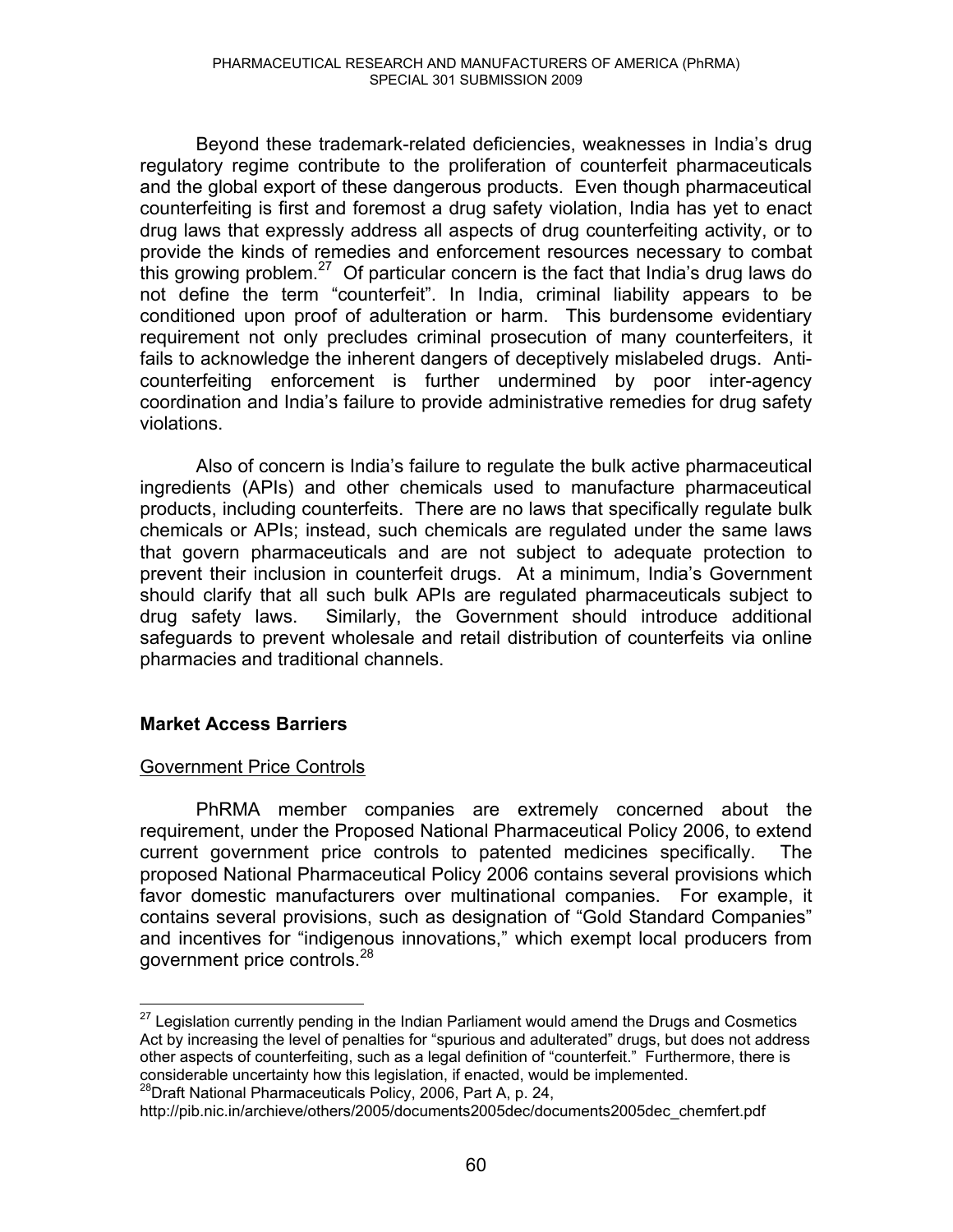Apart from the proposed National Pharmaceutical Policy 2006, the Government price regulators also act arbitrarily and in a non-transparent manner in fixing prices, and the existing government pricing policy itself is marked by a lack of transparency and clarity.

# Import Policies

 PhRMA member companies operating in India face high effective import duties for active ingredients and finished products. Though the basic import duties for pharmaceutical products average about 10%, additional duties commensurate with excise duties applicable on the same or similar products, even when no such products are manufactured in India, as well as other assessments, bring effective import duties up to approximately 30%. Moreover, excessive duties on the reagents and equipment imported for use in R&D and the manufacture of biotech products make biotech operations difficult to sustain. Compared to other countries in the region in similar stages of development, effective import duties in India are indeed very high. These duties should be brought down to enable the pharmaceutical sector to realize its potential and for the benefit of patients. PhRMA urges U.S. Government officials to advocate that pharmaceutical duties be brought down to zero, the level of many WTO signatories.

# **Damage Estimate**

At the time of reporting PhRMA is not able to provide a specific estimate of the damages incurred in 2008 attributable to trade barriers related to intellectual property protection and market access.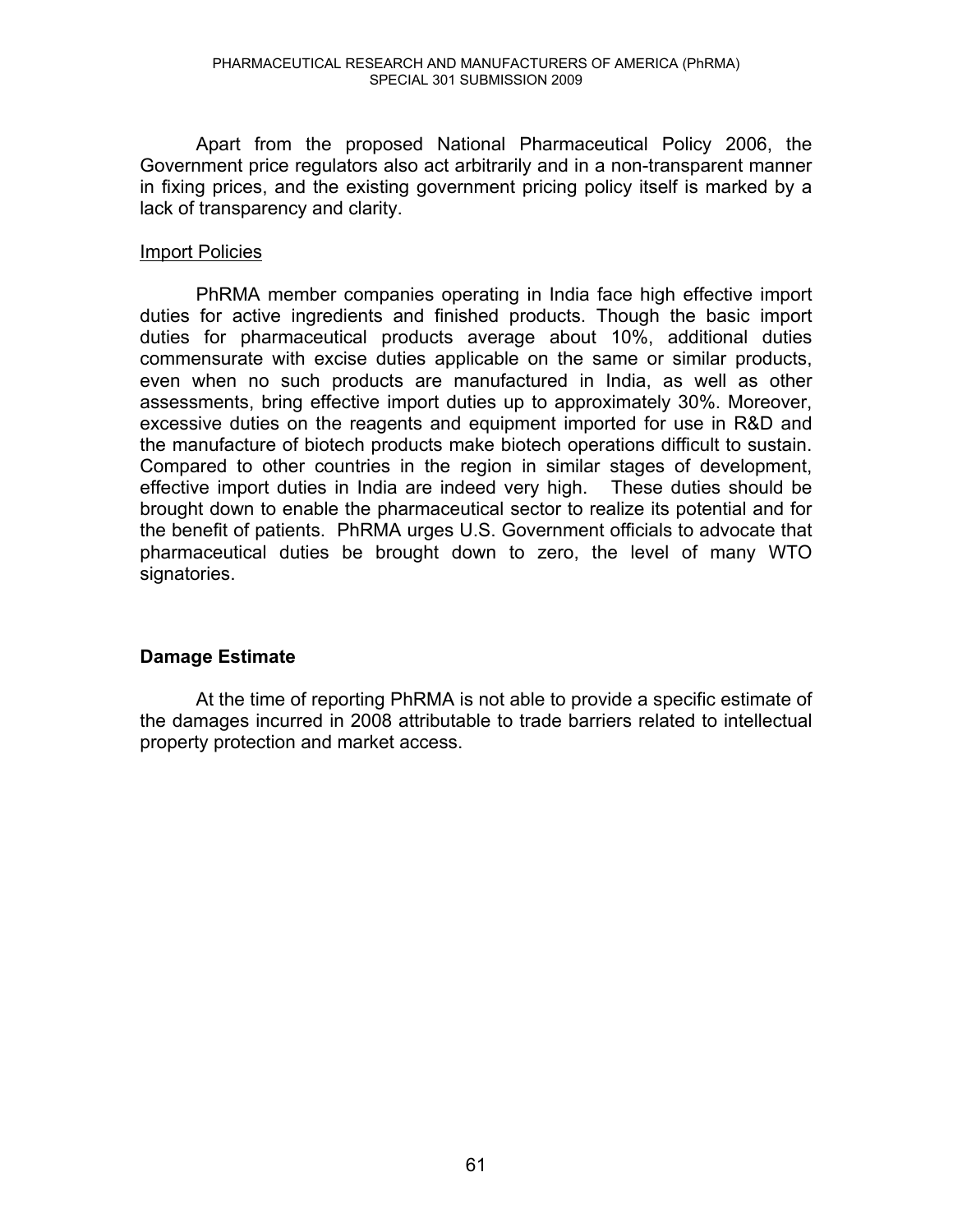# **INDONESIA**

PhRMA and its member companies operating in Indonesia remain concerned that the Indonesian Government has made little progress in improving the intellectual property and market access environment in the past year, and continues to pursue extreme measures that are preventing PhRMA member companies from providing timely access to essential medicines for Indonesian patients. Of immediate concern is a November 2008 Decree published by the Ministry of Health that severely restricts operations of multinational pharmaceutical companies that do not own a factory in Indonesia. Other important concerns to PhRMA and its member companies include insufficient anti-counterfeiting efforts, data exclusivity, patent linkage, the negative investment list, government controls on pharmaceutical pricing, bioequivalence requirements, and tax treatments.

 For these reasons, PhRMA requests that Indonesia be placed on the **Priority Watch List** for the 2009 Special 301 Report and that the U.S. Government continue to seek assurances that the problems described herein are quickly and effectively resolved.

# **Intellectual Property Protection**

#### Anti-counterfeiting

Despite the establishment of a National Anti-counterfeiting Task Force, and efforts by Indonesia to stop piracy activities in certain sectors (e.g., optical disks), counterfeit medicines continue to be a significant problem in Indonesia. The International Pharmaceutical Manufacturers Group (IPMG) estimates that as many as 25% of drugs on the market in Indonesia are counterfeit. While we welcome Indonesia's recent attention to the problem of counterfeit medicines (e.g., hosting the recent conference on counterfeit medicines with ASEAN, China, WHO and Interpol), PhRMA believes there is an urgent need to expand national enforcement efforts for pharmaceutical products.

#### Data Exclusivity

As a Member of the WTO, Indonesia is required by Article 39.3 of TRIPS to prevent unfair commercial use of valuable test data generated by innovative companies to secure marketing approval. To date, Indonesia has not passed a data exclusivity law to fulfill that obligation.

#### Patent Linkage

The current process for determining and verifying the patent status of a product prior to marketing authorization is insufficient to protect the intellectual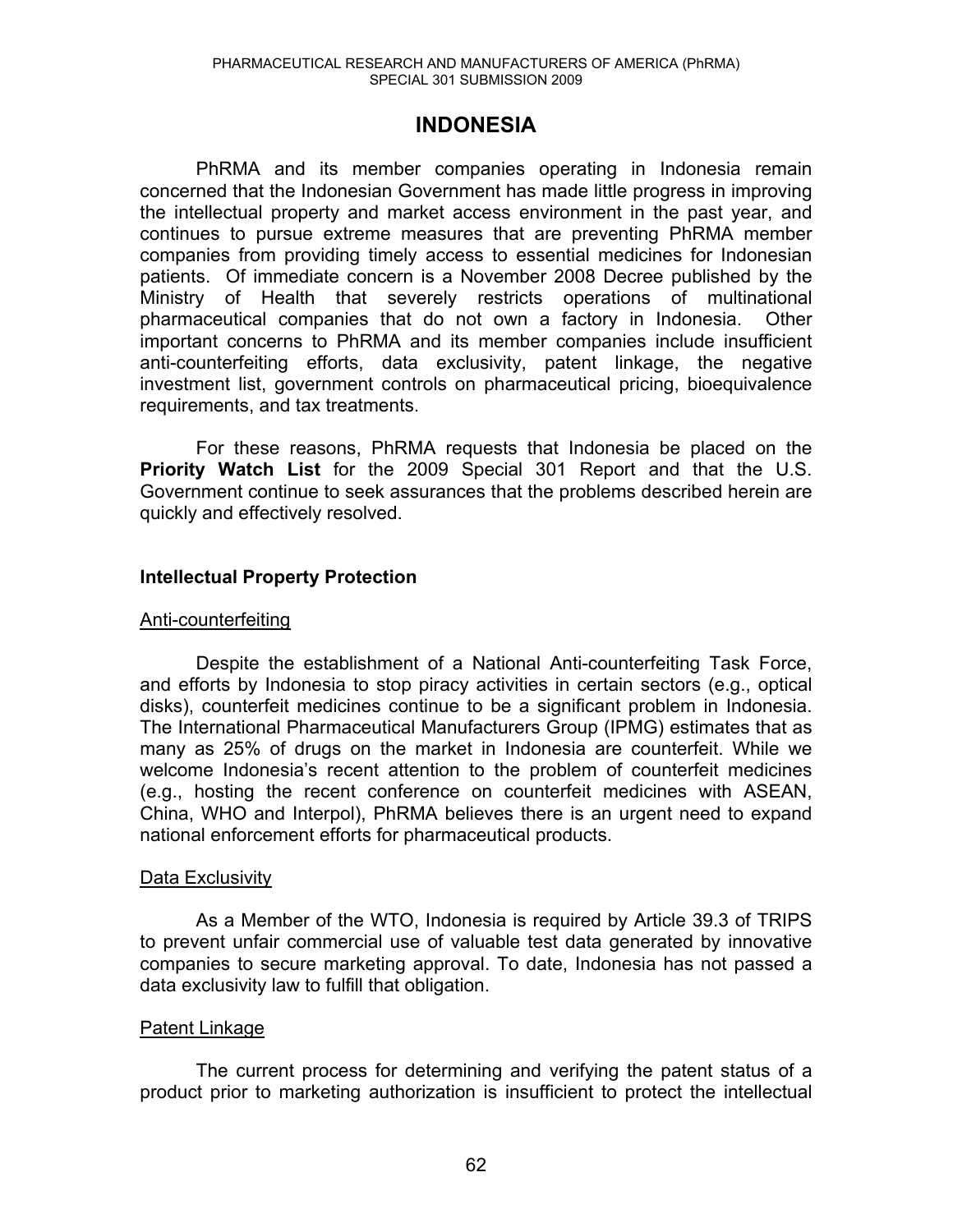property rights of the patent holder. A mechanism is needed to inform BPOM not to issue marketing authorization to a generic for a product that would infringe on existing patents in Indonesia.

# **Market Access Barriers**

#### Ministerial Decree No. 1010/MENKES/PER/XI/2008

In November 2008, BPOM issued a Decree that severely hinders the ability of many PhRMA member companies to conduct business in Indonesia by placing excessive penalties on companies that do not own production facilities in Indonesia. This Decree has reclassified such companies as wholesalers/distributors (PBFs) and blocks such companies from renewing registrations and registering new pharmaceutical products in Indonesia in the future. While the Decree is a major market access barrier, it also represents a serious erosion of intellectual property rights of the affected pharmaceutical companies by forcing the transfer of intellectual property to local manufacturers. The Decree could ultimately reduce Indonesian patients' access to innovative medicines. PhRMA and its member companies ask that an immediate standstill be placed on Ministerial Decree No. 1010/MENKES/PER/XI/2008 until a solution is reached between PhRMA's member companies and the Indonesian Government.

# Negative Investment List

In 2007, Indonesia issued Presidential Regulation Nos. 76/2007 and 77/2007, outlining a series of restrictions on foreign direct investment (FDI). Among other things, these Regulations establish a negative investment list that sets equity caps on the amount of foreign investment allowed in the pharmaceutical sector and discriminates against certain business models. Regulation 77/2007 requires that any change in shareholding capital of a pharmaceutical company triggers a requirement for foreign ownership in that company to be (reduced to) no more than 75% of the new investment, meaning that a suitable local partner needs to be found to take up the remaining 25% interest. Even if a suitable local partner can be found, the 25% ceiling limits the expansion ability of the company. It also renders ineffective any buy-out mechanism if the relationship does not work.

Regulation 77/2007 has also affected pharmaceutical companies that operate in Indonesia without a local manufacturing presence. Under the Regulation, these companies are currently, and improperly, classified and operating as wholesalers/distributors. Foreign ownership is not allowed in the wholesaler/distribution area, with an exception for existing wholesalers/distributors. Although Article 5 of the Regulation, as amended in Regulation No.111/2007, states that "the provisions of this Perpres 77/111 2007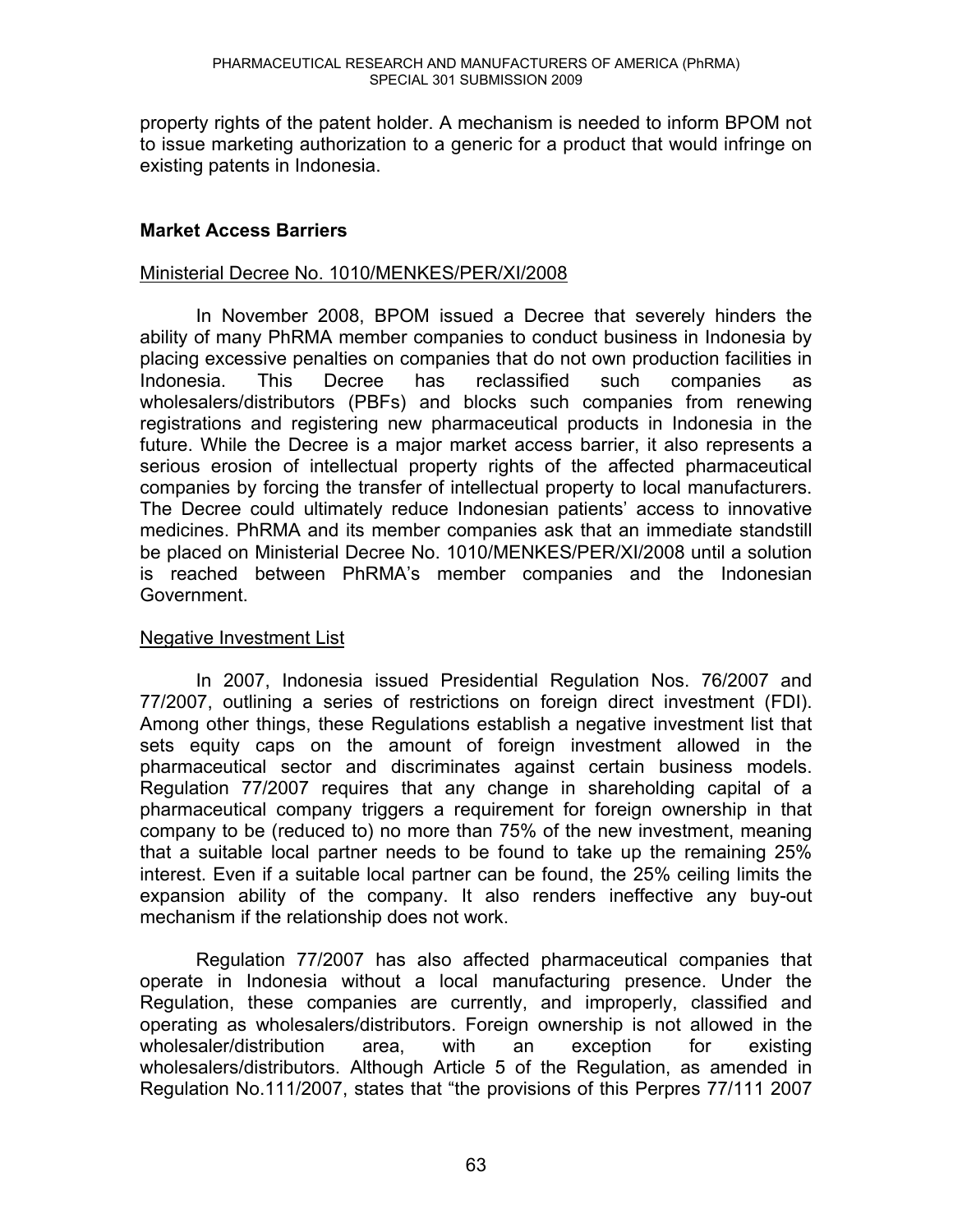shall not apply to investments in certain business fields that have been approved prior to the issuance of this Presidential Regulation," companies that operated as wholesalers/distributors prior to the new investment law and that obtained this "grandfathering" approval in accordance with the provision have routinely seen applications rejected or delayed. Furthermore, the above referenced Ministry of Health Decree No. 1010/MENKES/PER/XI/2008 has effectively denied these companies a grandfathered status.

Given this situation, some imported products might no longer be available in Indonesia within the next two years. This number could increase over time because all registration licenses kept by companies operating with wholesaler licenses must be renewed every two years. Numerous U.S.-based pharmaceutical companies will be affected by this requirement unless this issue is addressed immediately.

Despite attempts to engage with the relevant authorities, there remains a disturbing lack of clarity and transparency surrounding the implementation of the Regulations. We understand that the negative list was reviewed in June 2008, and that this review has been completed. However, the results of the review have not been made public, causing continuing uncertainty for PhRMA's member companies.

Article 3 of Indonesia's Investment Law states that the "principle of transparency" is one of receptiveness to the right of the public to have access to true, honest, and non-discriminatory information on investment activities. This principle has not been followed in this case, as calls for clarity have gone unanswered and applications are rejected or delayed without explanation. Article 3 of the Investment Law also states that "principles of equal treatment and nondiscrimination on country of origin" apply to both domestic and foreign investors, and between investors of one foreign country and another. The spirit of Presidential Regulation Nos. 76/2007 and 77/2007 directly contradicts this assurance of non-discrimination and national treatment, as foreign firms are put at a severe disadvantage with respect to local and certain foreign firms.

In addition to the financial implications of the Regulations, the health consequences for the Indonesian public may also be significant. By forcing foreign pharmaceutical companies without a domestic manufacturing presence to hand control over product distribution to a third party, these companies cannot ensure the integrity of the supply chain. This could exacerbate the already serious counterfeit drug problem that plagues the Indonesian market.

#### Bioequivalence Requirement

BPOM has established bioequivalence requirements for generic applicants seeking marketing approval. Today, there are approximately five laboratories that have the technical capacity to carry out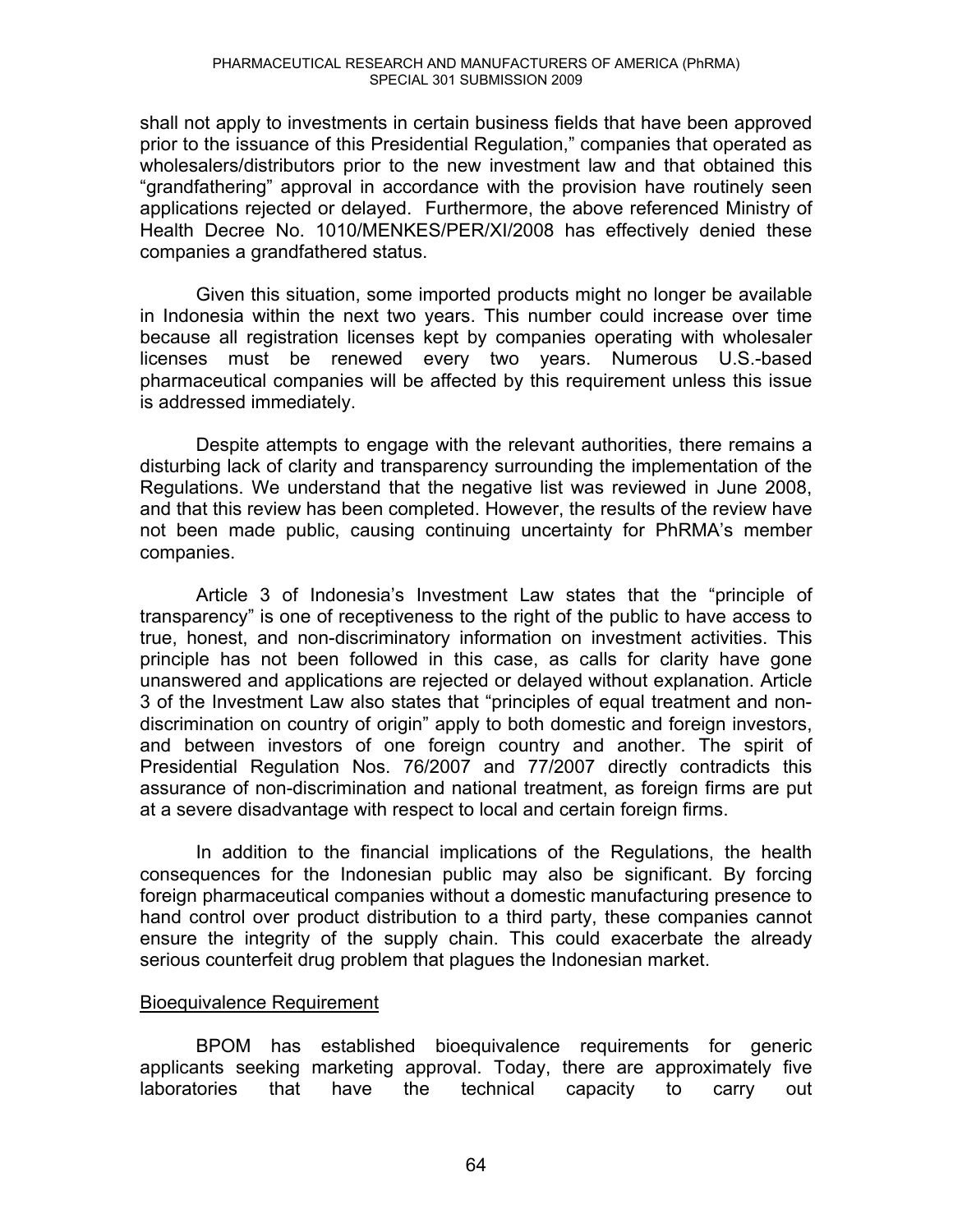bioavailability/bioequivalence (BA/BE) studies in Indonesia. PhRMA is concerned that the other testing facilities in Indonesia used to assess the bioequivalence of generic products may not be adequate.

# Tax Treatments

Varying implementation approaches by the tax office regarding tax levies appear to unfairly target multinational companies (MNCs) and present many obstacles. Ambiguous tax laws and inconsistent interpretation of transactions result in higher tax burdens for MNCs. These problems are normally not applicable to local companies or are avoided by local companies through mechanisms not available to MNCs. Additionally, tax auditors provide little opportunity for companies to respond adequately to inquiries.

# **Damage Estimate**

At the time of reporting PhRMA is not able to provide a specific estimate of the damages incurred in 2008 attributable to trade barriers related to intellectual property protection and market access.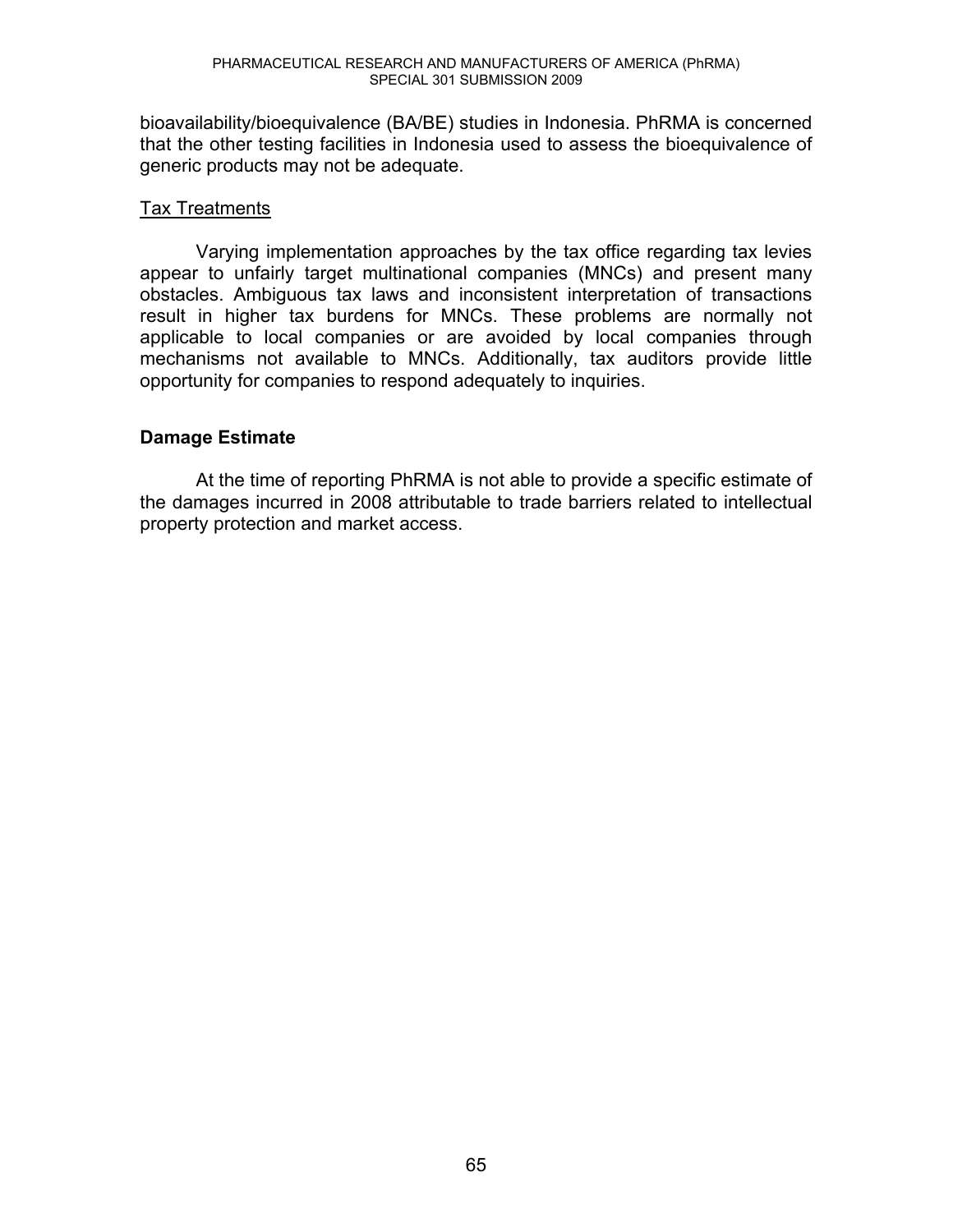# **KOREA**

PhRMA continues to strongly support the earliest possible passage of the Korea-U.S. Free Trade Agreement (KORUS FTA) and the full implementation of its provisions.

While the operating environment in Korea has presented numerous longstanding challenges for PhRMA's member companies, Korea is also one of the largest and fastest-growing pharmaceutical markets in the world. The KORUS FTA contains provisions that help to tear down market access barriers and shore up protection and enforcement of intellectual property rights in Korea. These provisions will: improve PhRMA members' access to the Korean market; further improve the transparency and accountability of the National Health Insurance (NHI) system; and secure better and lasting recognition of the value of innovative American biomedical discoveries, thereby enhancing Korean patients' access to the most innovative medicines.

We recognize that, in line with its FTA commitments, Korea has started work toward the establishment of a patent linkage system in the Korean Food and Drug Administration's (KFDA) drug approval system, and an independent appeal review process in the government drug pricing and reimbursement system. We support efforts of the Korean Government to fulfill these commitments, and encourage Korea to implement these new systems as soon as possible. Doing so will send an important signal to the world that Korea puts a priority on protecting and enforcing intellectual property rights and ensuring that its government pharmaceutical pricing and reimbursement system operates in a transparent, predictable and non-discriminatory manner consistent with accepted international practice.

Despite limited progress in addressing PhRMA's priority issues in the context of the KORUS FTA, we remain concerned with many elements of the system, as detailed below. Given these concerns, we recommend that Korea be placed on the 2009 Special 301 **Priority Watch List.**

# **Market Access Barriers**

#### Long-Standing Issues in Korea

The operating environment in Korea has for many years presented numerous challenges for PhRMA's member companies. Given that Korea has a single payer system, access to the national health insurance system is critical to having any meaningful ability to participate in the Korean market. Only since August 1999 have innovative products, which are mainly imported into Korea by U.S. and other multinational producers, gained access to Korea's national healthcare system. Despite that initial opening, U.S. and other multinational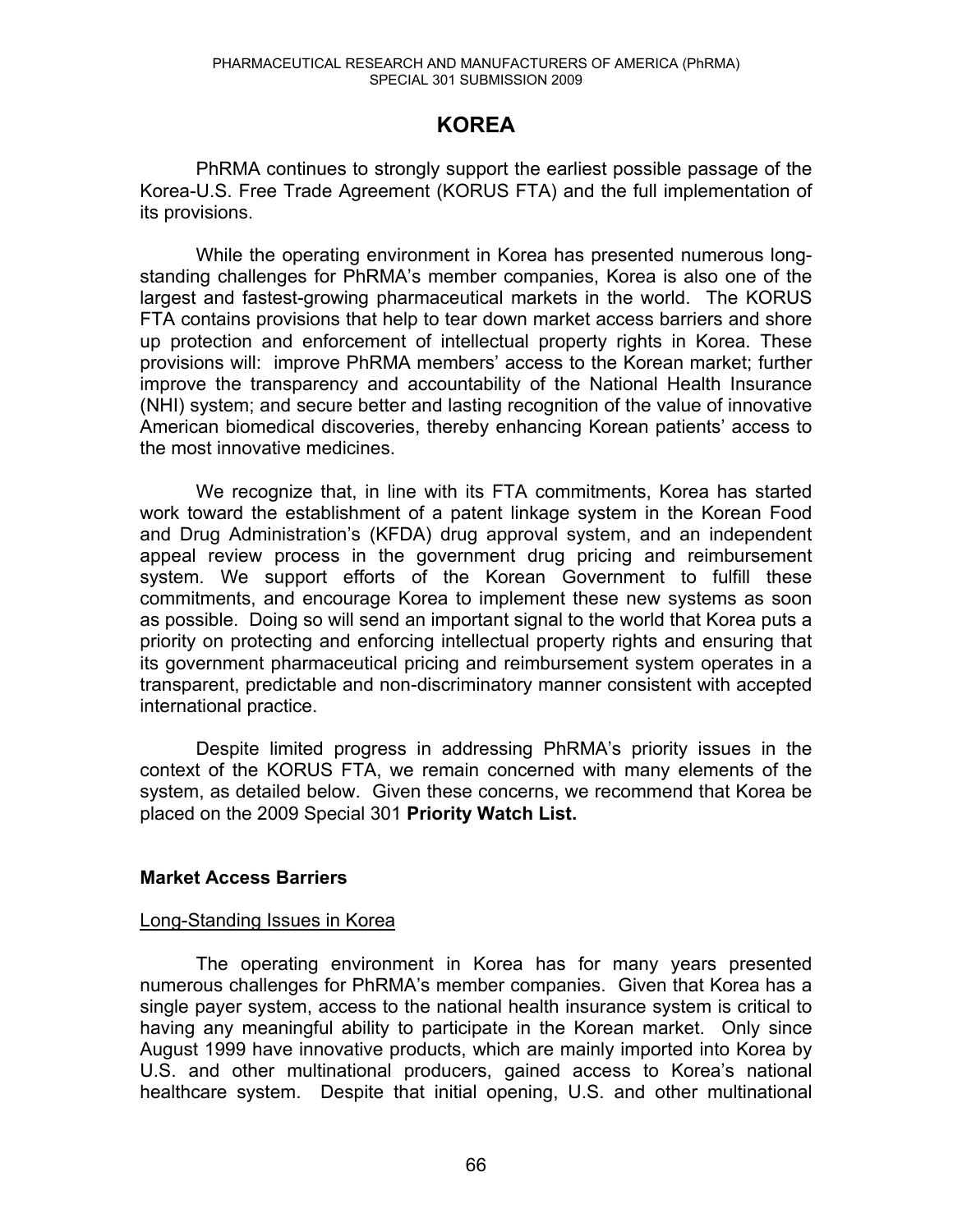companies have continued to face a range of market access impediments, including shifting standards of review for having new innovative products listed on the national reimbursement list. Korea's policies have also long favored the domestic industry, which has a disproportionately large share of the Korean market. Moreover, on May 3, 2006, the Korean Government proposed an entirely new pricing and reimbursement system for pharmaceuticals, which Korean authorities are continuing to work to implement. The KORUS FTA, when implemented, would take several strides forward in addressing these issues and ensuring that U.S. pharmaceutical companies have fair and non-discriminatory access to this important market.

# Continued Engagement on Issues of Concern is Necessary

Korea's efforts to reform its healthcare system are ongoing, and many specific elements of Korea's new government pricing and reimbursement system, known as the Drug Expenditure Rationalization Plan (DERP), which was implemented on December 29, 2006, remain vague and, in some cases, appear to run contrary to the commitments Korea made under the KORUS FTA. There are a number of new developments that are of priority concern to PhRMA. These include:

- 1) Under DERP, Korea imposes an automatic 20 percent price reduction when generics are brought to market. This 20 percent price cut is imposed on the original pharmaceutical product even when the product is still on-patent and the generic is infringing on that patent. It is essential that the regulations be modified to ensure that the prices of on-patent products are not cut by the Government when an infringing generic product is brought to market.
- 2) Under DERP, the lack of clear and verifiable criteria for decision making has posed a critical issue for innovative pharmaceuticals in the Korean market. The need for improved transparency and support for enhanced recognition of innovation in government pricing and reimbursement decisions should be recognized, and appropriate corrective measures should be adopted as soon as possible in consultation with stakeholders, including PhRMA member companies.
- 3) There have been many flaws in the Korean pilot project to re-evaluate currently listed drugs. Of note, Korean authorities conducted the pilot project in a non-transparent manner, and stakeholders were not given basic information as to how products were evaluated under the project until after the project was essentially completed. Revised results for the pilot project on hyperlipidemia drugs were decided (but not made public) in mid-November. PhRMA member companies are currently appealing these results because they were not developed in a fair and transparent manner and that was in line with international norms. PhRMA believes it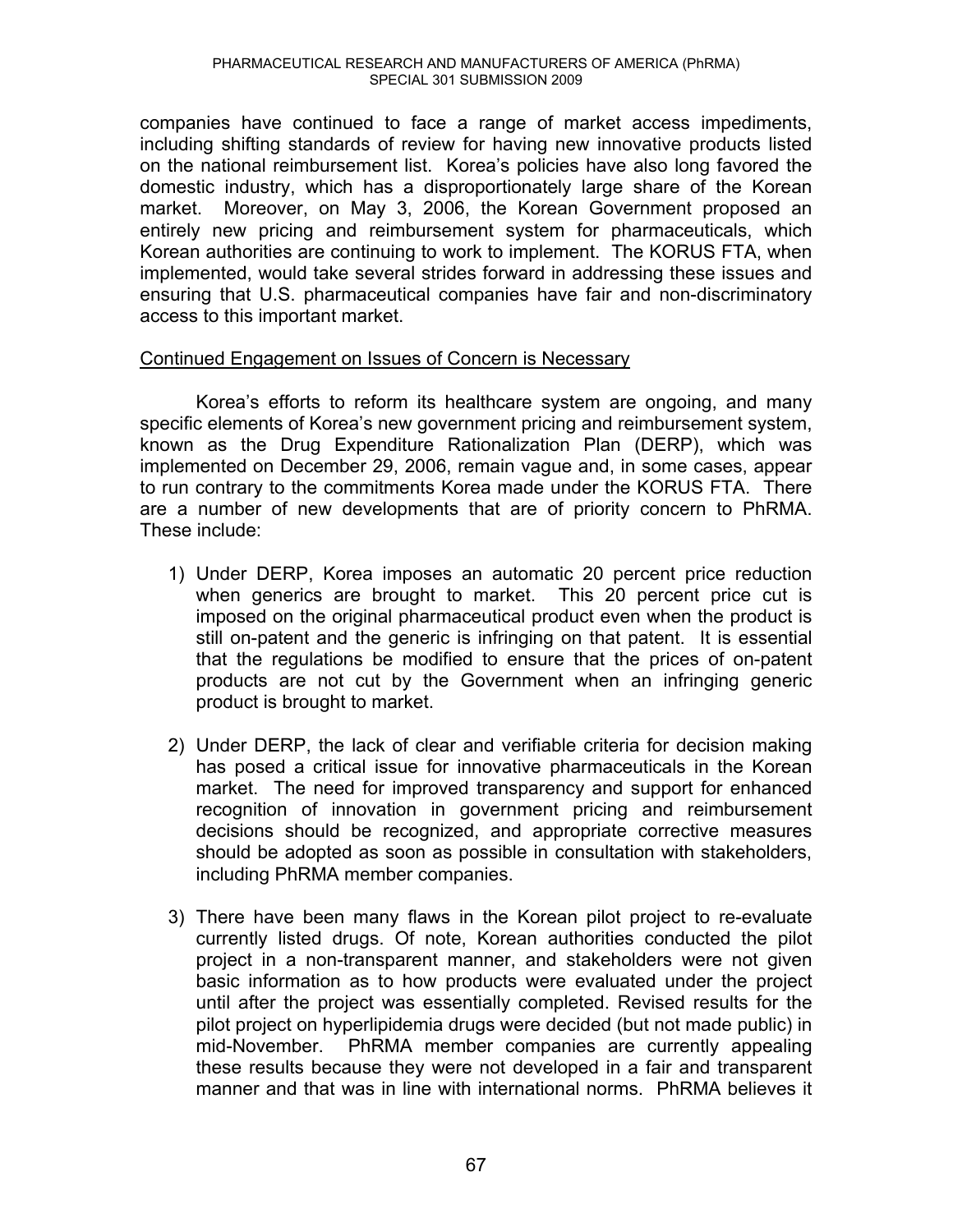is essential that Korean authorities provide assurances that, in the future, all drugs subject to re-evaluation will be reviewed in a fair and transparent manner consistent with international norms.

- 4) The Korean Fair Trade Commission (KFTC) has been conducting an investigation of the conduct of both domestic and innovative pharmaceutical companies in the market. On October 31, 2007, the KFTC issued corrective orders and fines on 10 pharmaceutical companies, only one of which was a PhRMA member company<sup>29</sup>. On January 15, 2009, the KFTC issued a second sanction on seven pharmaceutical companies, five of which are PhRMA member companies. While details of this second round of sanctions have not been made available, it appears that the sanctions have been levied on a number of activities which are normally consistent with globally-accepted standard and practices.<sup>30</sup> We fully endorse the spirit of the KFTC's efforts to improve transparency and ethical business practices in the pharmaceutical market, and we believe that it is important that the Korean Government put a high priority on this issue in 2009 and beyond. With a growing number of "blockbuster" generics and incrementally modified drugs being brought to market in Korea, competition to gain access to institutions' formularies is fierce. As such, it appears that use of unethical business practices in this sector, such as providing payment and/or gifts in return for access to a formulary or agreement to prescribe specific drugs, is growing. $31$  It is essential that Korea actively enforce its laws in this area and conduct its evaluations in a fair and non-discriminatory manner. It is also important that Korea ensure that its rules and guidelines in the pharmaceutical market are consistent with globally-accepted standards and practices.
- 5) Korea has introduced a pharmacoeconomic (PE) system under the DERP whose purpose is, among other things, to prove that a drug is costeffective at a certain price point. Despite Korea's decision to adopt a PE system, innovative drug companies are virtually never granted the price at which their drugs are deemed by Korean authorities as cost-effective. Instead, several price-cutting mechanisms are built into the DERP such that an innovative drug's price can be significantly reduced by the Government within just a few years of introduction in the Korean market. Of key concern is the use of "Price-Volume Agreements" (PVAs). Under PVAs, if a drug is more popular than originally estimated and its usage increases by a certain percentage as compared to forecasted sales, its price will be cut by the Government. In PhRMA's view, this contradicts

 $\overline{a}$  $^{29}$  KFTC Newsletter, Issue 5, Dec 28, 2007, p. 6.

http://eng.ftc.go.kr/bbs.do?command=getList&type\_cd=10<br><sup>30</sup> KFTC Press Release, "KFTC Orders 7 Pharmaceutical Companies to Correct Illegal Inducement of Customers and Retain of Resale Prices," January 15, 2009.<br><sup>31</sup> KFTC Press Release, January 15, 2009.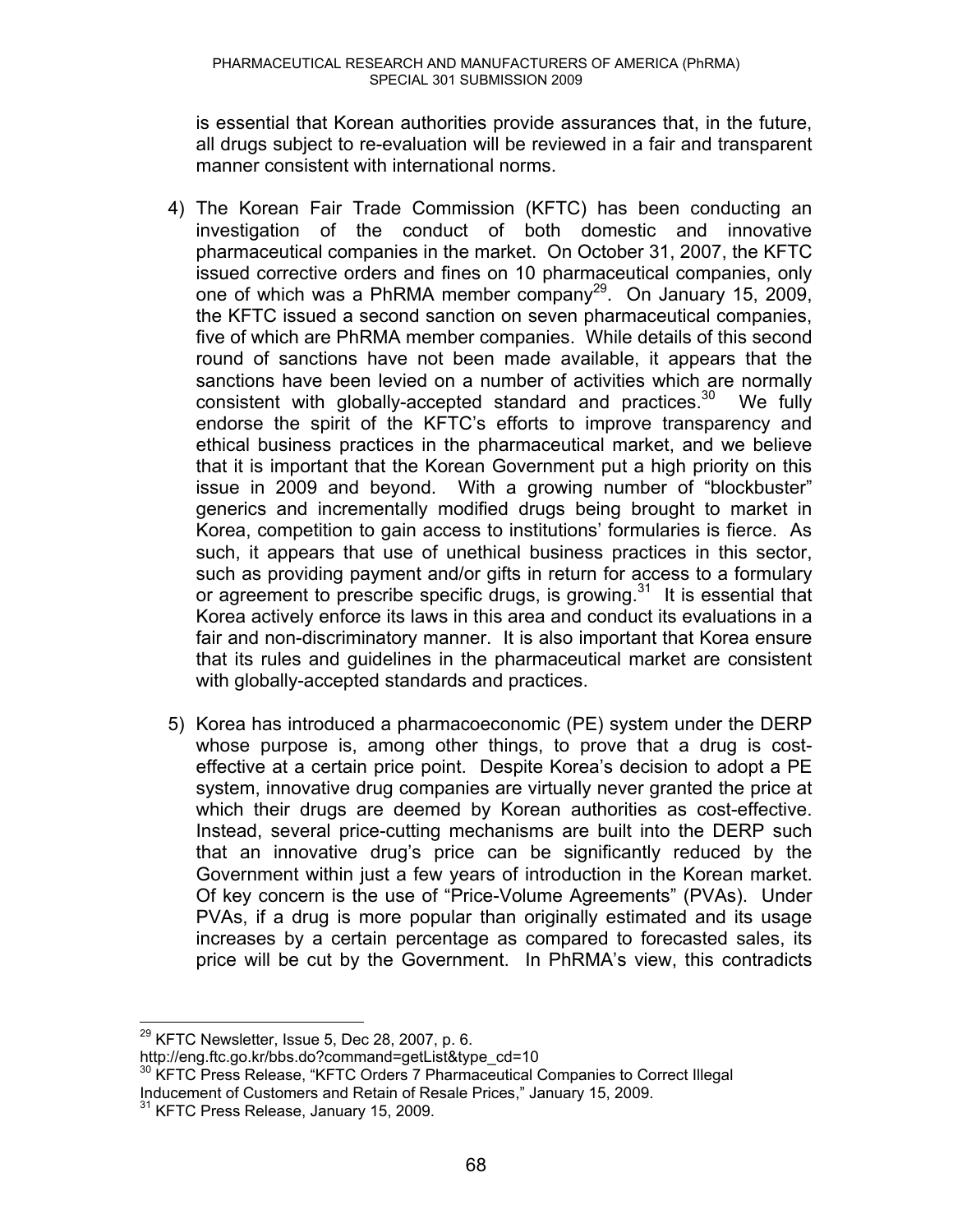Korea's FTA commitment to adequately reward innovation, and we believe that PVAs should be eliminated from the DERP system.

PhRMA urges the U.S. Government to work with the Korean Government to address concerns in these and other areas. Even though the KORUS FTA has yet to be ratified, it is critical that Korea ensure that its government pricing and reimbursement policies are developed and implemented in a way that is fully consistent with its obligations under the Agreement.

#### Early and Full Implementation of the KORUS FTA is Essential

PhRMA urges Korean authorities to move to implement commitments under the KORUS FTA, including the establishment of a patent linkage system and an independent appeals mechanism, as quickly as possible and in coordination with interested stakeholders. These steps are vital to ensuring that the new government pricing and reimbursement system operates fairly and effectively.

PhRMA looks forward to working closely with the U.S. and Korean Governments in the coming months to ensure that the KORUS FTA is ratified as soon as possible, that new and lingering concerns are addressed, and that KORUS FTA commitments are implemented fully.

# **Damage Estimate**

At the time of reporting PhRMA is not able to provide a specific estimate of the damages incurred in 2008 attributable to trade barriers related to intellectual property protection and market access.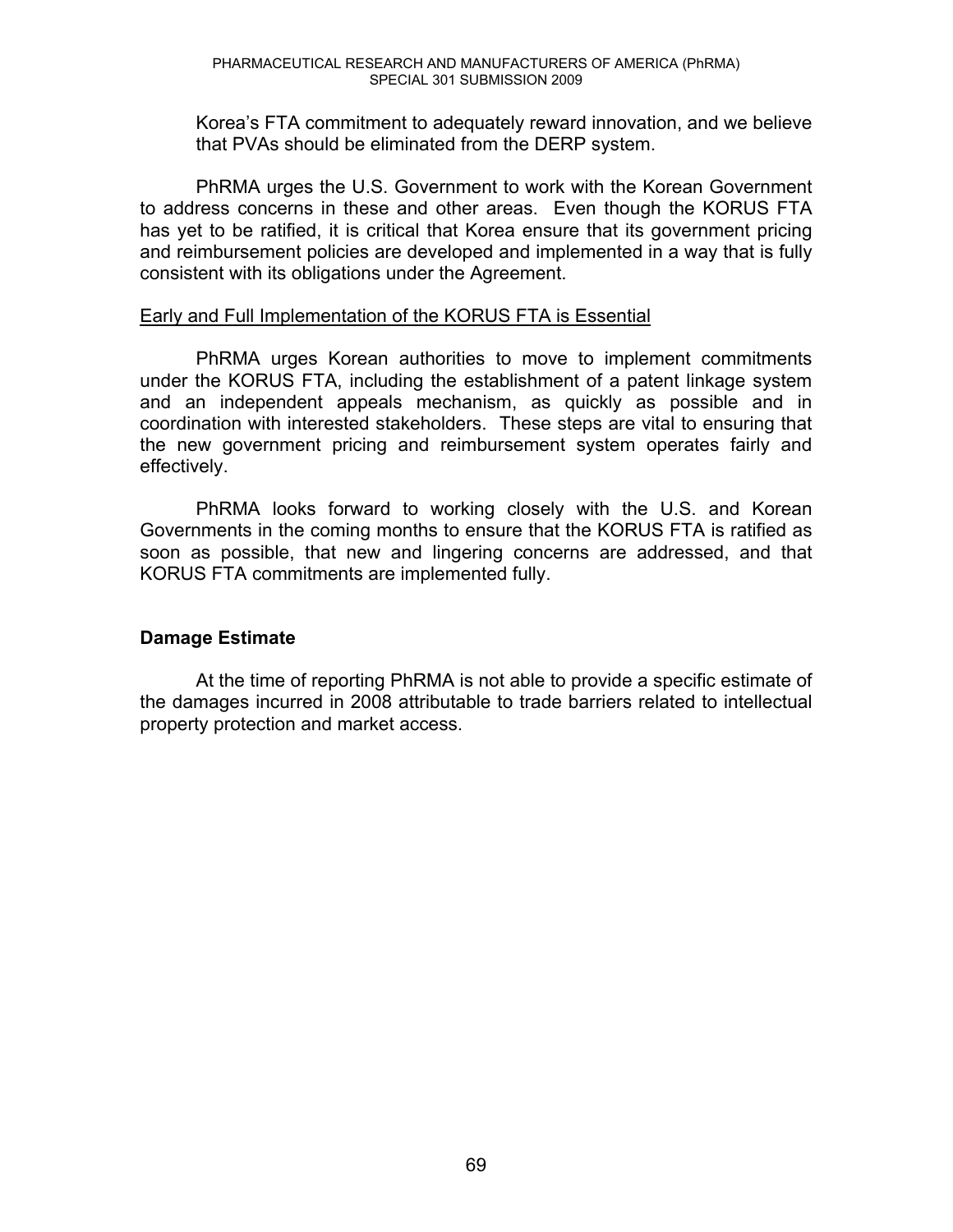# **NEW ZEALAND**

PhRMA and its member companies operating in New Zealand remain concerned over the government procurement system employed by New Zealand. The Government of New Zealand remains the primary purchaser of pharmaceuticals in New Zealand. New Zealand's Pharmaceutical Management Agency (PHARMAC) continues to impose stringent cost containment strategies, and operate in a non-transparent, unpredictable manner, creating an unfavorable environment for innovative medicines.

 For these reasons, PhRMA requests that New Zealand be placed on the **Priority Watch List** for the 2009 Special 301 Report and that the U.S. Government continue to seek assurances that the problems described herein are quickly and effectively resolved.

# **Intellectual Property Protection**

#### Patents Act Amendment

The Patents Bill, Government Bill 235-1 of 2008 was introduced to the New Zealand Parliament in July 2008 and is intended to amend the Patents Act of 1953. The draft legislation would put in place a new procedure for challenging the grant of a patent. This overbroad administrative revocation procedure would allow third parties to apply to the commissioner of patents to seek a revocation at any time during the term of the original patent.

One notable omission from the proposed amendment is patent term restoration. Many countries, including the U.S., Australia, and in the EU, have established mechanisms to restore patent terms for pharmaceutical products to recover effective patent life lost due to the regulatory approval process. PhRMA's members urge the New Zealand legislature to amend the current bill to include patent term restoration in keeping with international best practices. It is anticipated that a select committee will consider the bill during 2009 and call for public submissions. PhRMA and its member companies will advocate for the application of international best practice at this time.

# **Market Access Barriers**

#### Government Reference Pricing

Government Reference pricing mechanisms have been introduced in several countries, including Germany, the Netherlands, Denmark, New Zealand and British Columbia.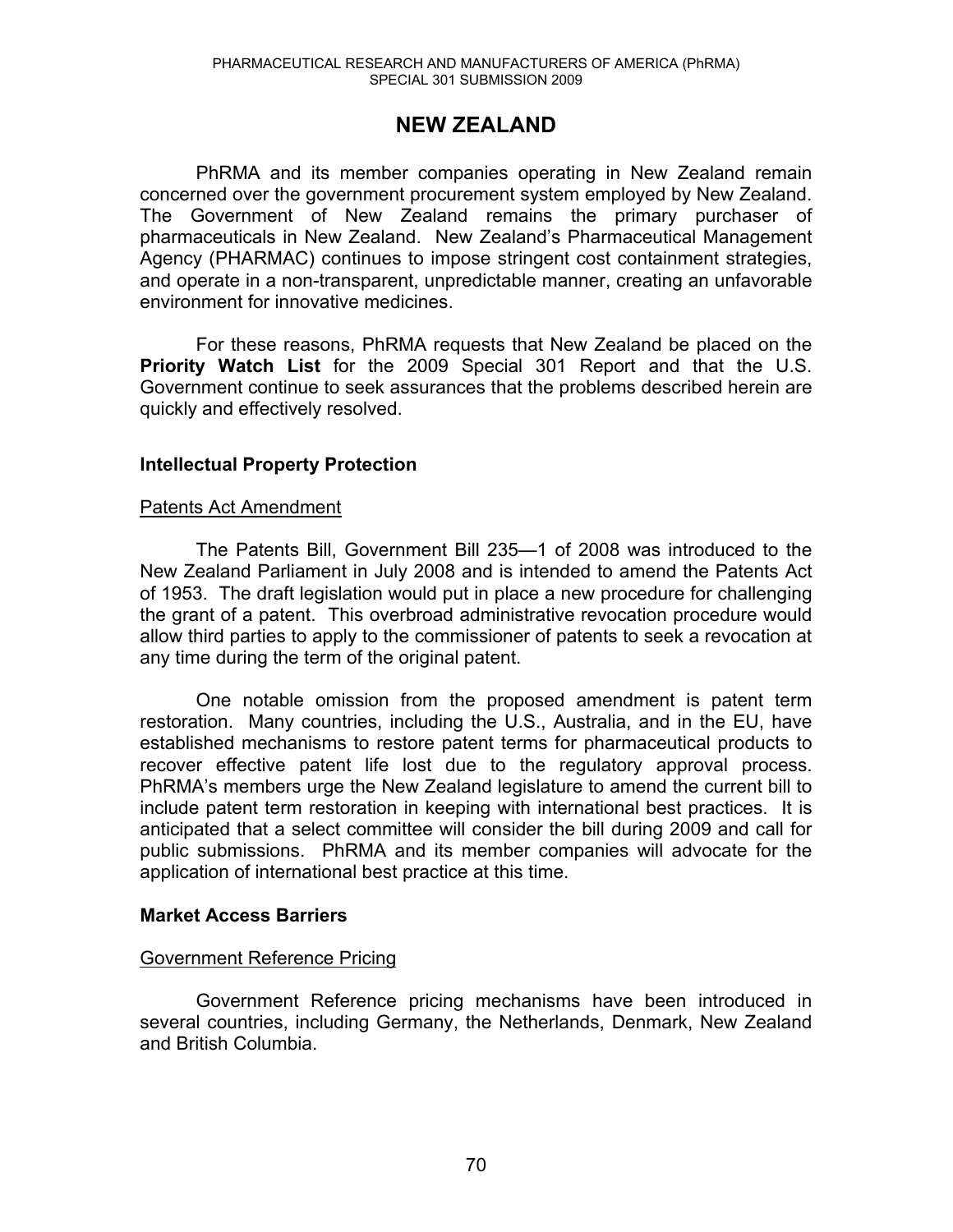Under reference pricing, medicines are grouped into clusters with therapeutically similar properties. The funder sets a single reimbursement price for all products in a cluster.

In New Zealand, in order for a product to receive a subsidy, the price of the product must equal the subsidy; thus PHARMAC effectively dictates the price.

In theory, where already funded products have their subsidy reduced as a result of reference pricing, the supplier is free to charge a price above the reference price. In practice, this rarely takes place as patients are generally unwilling to pay the difference as an excess out of pocket charge.

Under reference pricing, when a supplier introduces a new product with enhanced safety or efficacy attributes, there is no payment recognition for the superior product, even when the benefits of the new medicine are significant. PHARMAC's aggressive reference pricing models thus erodes the intellectual property rights of innovative medicine suppliers. For example, market exclusivity is protected by the patent, but the commercial value of the patent is significantly undermined by reference pricing to competing off-patent products, effectively diminishing the patent holders' economic return on investment.

#### Government Pricing and Reimbursement

 $\overline{a}$ 

Though not explicitly stated, PHARMAC's reimbursement decisions suggest that a pharmaceutical must achieve a cost per QALY (quality adjusted life year) of about NZ\$10,000 to NZ\$15,000 to be considered cost effective. This narrow approach, combined with the need to stay within a capped budget, means that many of the most effective medicines are not made available to New Zealand's patients. Recent analysis has found that of the 78 innovative new prescription-only medicines listed on the Pharmaceutical Benefit Scheme in Australia between May 2000 and October 2006, only 20 are currently reimbursed in New Zealand. Many of these 20 products have restricted reimbursement, such as reimbursement for limited indications.<sup>32</sup>

# Incorporating the Biotechnology Taskforce Recommendations

The Government's Biotechnology Taskforce made the following recommendations in 2003 to enhance the Government's relationship with PhRMA's member companies and stimulate research investment:

<sup>32</sup> *Access by patients in New Zealand to innovative new prescription-only medicines, how have they been faring in recent times in relation to their trans-Tasman counterparts"* Michael Wonder, Senior Health Economist, at Novartis Pharmaceuticals Australia.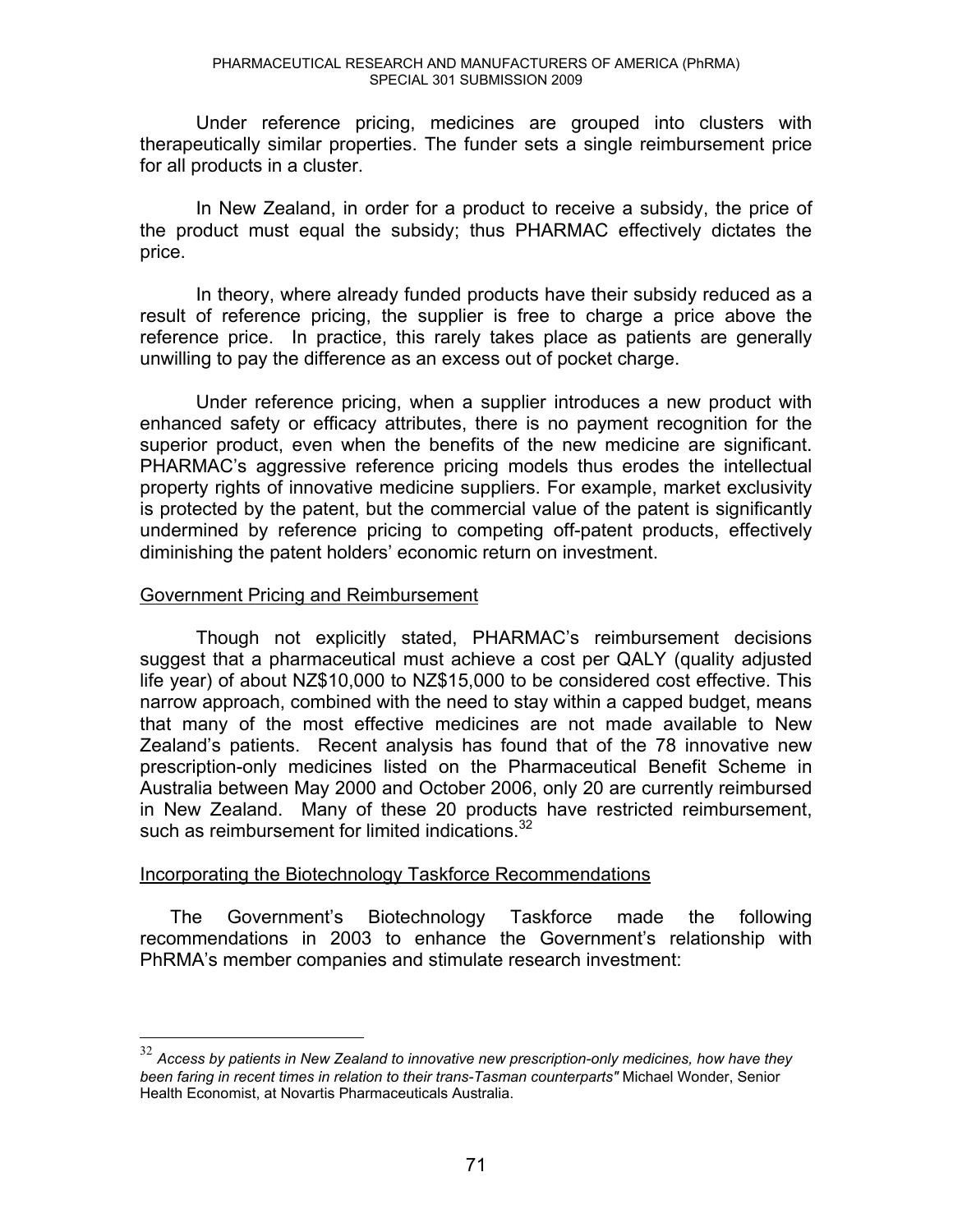- **Introduce certainty and predictability into PHARMAC's funding by setting** on-going three-year funding rather than year-to-year funding.
- Develop an action agenda for the industry on public policy issues building on the local industry association's report "Bio-pharmaceuticals - A Pathway to Economic Growth".

The first recommendation was achieved initially with an announcement in September 2004 of annual budgets through 2007. Unfortunately this policy was rescinded, and the subsequent budget for 2008-2010 was not published. To date, the Government has not implemented the second recommendation.

## **Damage Estimate**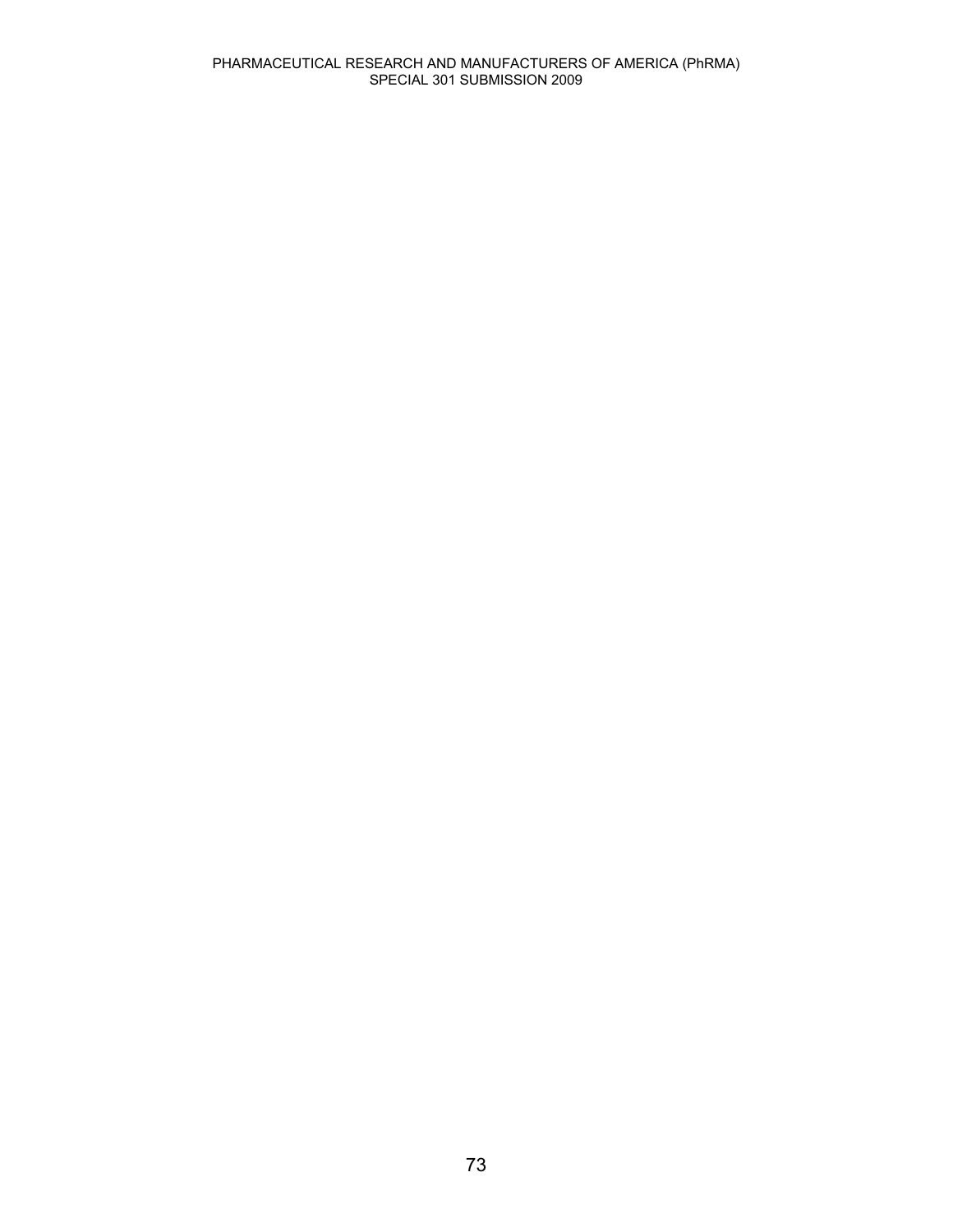# **EUROPE**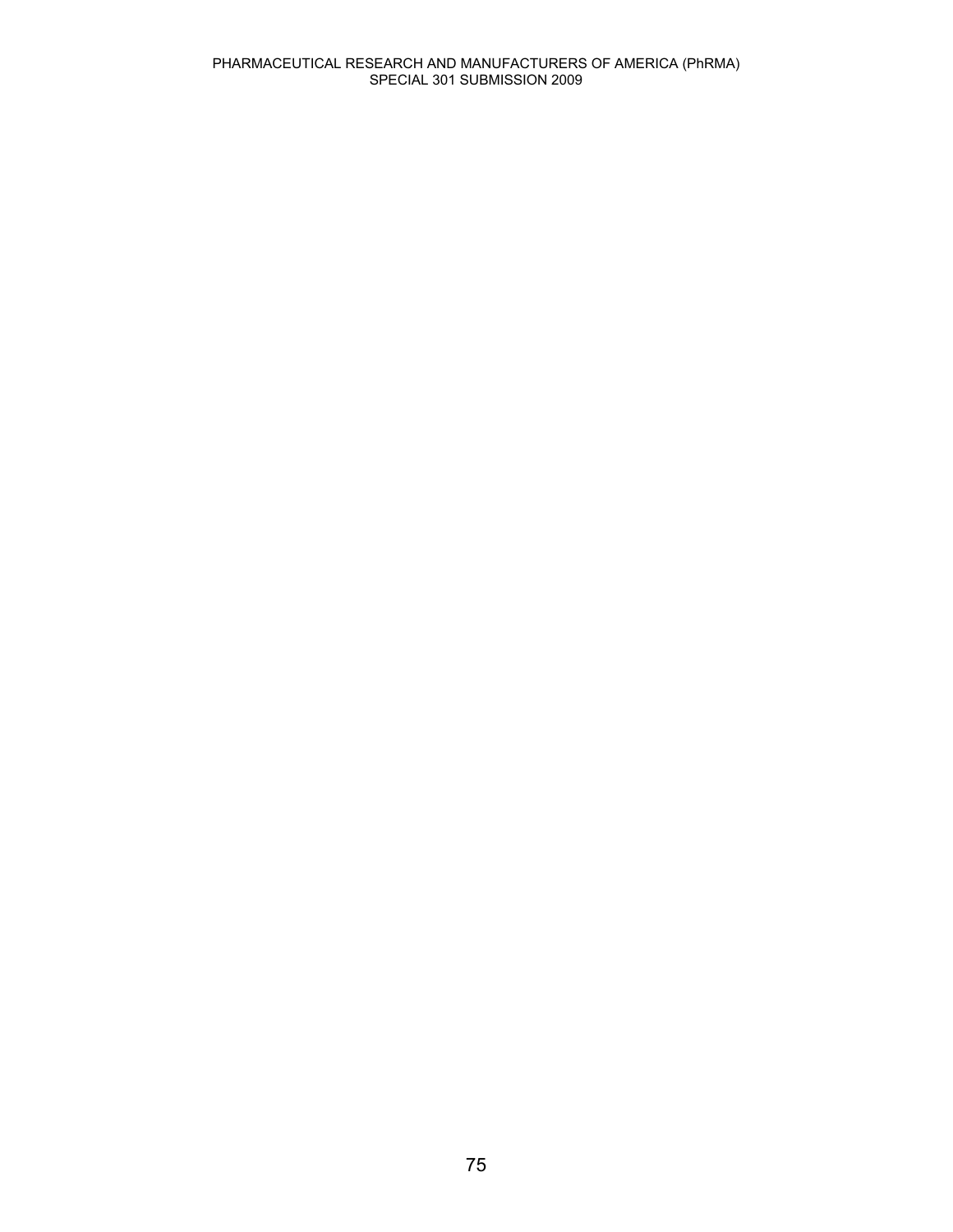# **CZECH REPUBLIC**

The Czech system for determining government pricing and reimbursement levels for pharmaceutical products constitutes a significant barrier to imported innovative pharmaceuticals, particularly of U.S. origin. This and other market access barriers in the Czech system restrict access by Czech patients to advanced life-saving medical treatments. In light of these measures and others discussed below, PhRMA recommends that the U.S. Government identify the Czech Republic as a **Priority Watch List** country in the 2009 Special 301 Report.

#### **Market Access Barriers**

A range of market access barriers imposed by the Czech Government deny innovative, patent-protected pharmaceuticals full access to the Czech market. The barrier of greatest concern to pharmaceutical companies is the Czech Government's use of "therapeutic reference pricing," which links reimbursement for patented and non-patented products. Other aspects of the Czech health care reimbursement system  $-$  such as positive lists, prescribing  $limitations, and individual physical representation of the boundary conditions are given by:\n $\begin{bmatrix}\n a & b \\
c & d\n \end{bmatrix}$$ indirectly limit access for innovative pharmaceuticals to the Czech market.

#### Recent Changes in the Government Pricing and Reimbursement Setting

In the newly-created paragraph 39 of Law 48 of 2007 dealing with government pricing and reimbursement, both processes will be concentrated in a single regulatory body – the State's Institute for Drugs' Control (SUKL). The Law makes SUKL responsible for all three steps necessary for the access of drugs to the market, starting with the medical evaluation of their efficacy and safety, and continuing with government pricing and reimbursement.

Although the Law establishes strictly-defined verifiable criteria for both government pricing and reimbursement, it is very restrictive. For example, in the field of government price setting, the Law establishes a strict comparison with the average of five traditionally low-price EU countries (Spain, Portugal, Greece, Italy and France). In the field of reimbursement the lowest price for the final customer of a specific product in any EU country is the basis for the reimbursement of the product in the Czech Republic and, worse still, fixes for the future the abovedescribed therapeutic referencing within and across broadly-created reference groups and clusters.

The Czech Government is expected to review and propose amendments to Law 48 in the first quarter of 2009. The Czech Government should be urged to amend Law 48 to ensure that patented products are not included in reference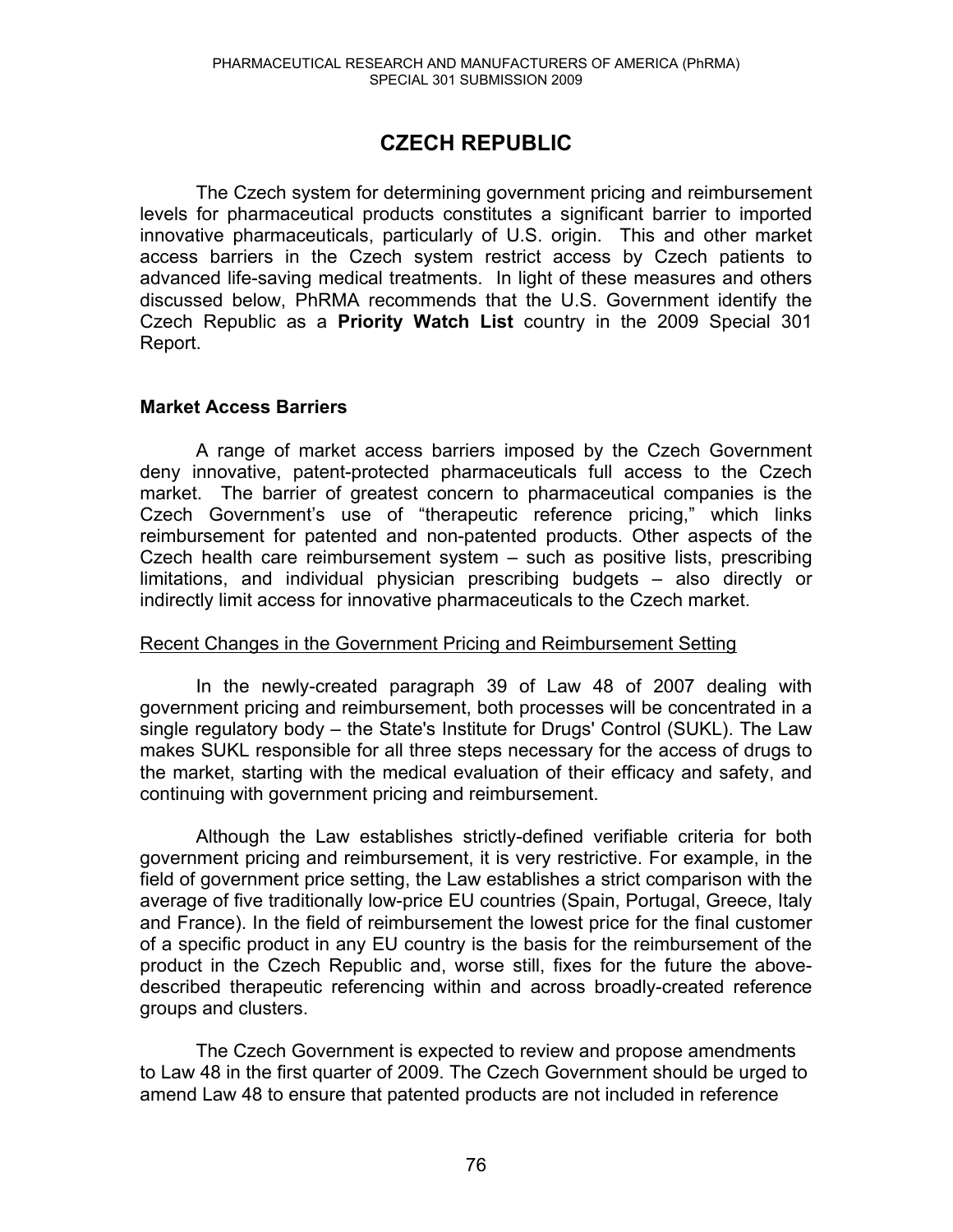groups with non-patented products, thereby ensuring that innovative pharmaceutical companies can effectively exercise their patent rights.

#### Reimbursement Criteria

The Czech Government uses a therapeutic reference pricing (TRP) system for setting reimbursement rates for medicines. The TRP system clusters products into therapeutic groups. A patient prescribed any of the medicines in a cluster will be reimbursed the same amount (usually the price of the cheapest product in the cluster) regardless of whether the product is patented, off-patent or an infringing copy. In rare cases, the Government will award a reimbursement premium to a patented molecule. However, any reimbursement cut for a generic molecule nearly always triggers corresponding reimbursement cuts for the branded molecule. By grouping patented and non-patented products together in pricing groups, the Czech Government significantly diminishes the benefits of patents and fails to protect adequately the intellectual property rights of innovative pharmaceutical companies.

If the Government cuts the reimbursement for a drug below the market price, patients must make up any difference out of their own pockets. Whenever reimbursement cuts target innovative drugs for significant co-payments, these co-payments target imported drugs, as the innovative U.S. company is either forced to lose its market to low-priced generic competitors, or to meet the price of the cheapest generic in the group. When a new generic enters a therapeutic group, it can trigger reimbursement cuts for all products in the group, including not only the branded counterpart to the generic, but also other products still protected by patents.

Grouping patented products with generics and linking reimbursement for patented and generic products forces government-reimbursed prices for imported patented products towards those of domestically-produced generics. This undermines the value of pharmaceutical patents in that market segment. Through the operation of this policy, the Ministry of Health (MOH) and the insurance funds are effectively operating a purchasing cartel and are jointly fixing a maximum reimbursement price that restricts competition. At the same time, the Government's policy heavily favors local generic manufacturers, who almost always produce the generic competitors to imported patented drugs. An effective remedy against this discrimination is denied to manufacturers at the local level (see below) and whether a remedy may be available under European law is subject to a referral to the European Court of Justice.

#### Demand Controls

The Czech Government also artificially suppresses demand for pharmaceuticals, targeting imported innovative, patent-protected molecules. The Government uses a system of prescription and indication limitations, limiting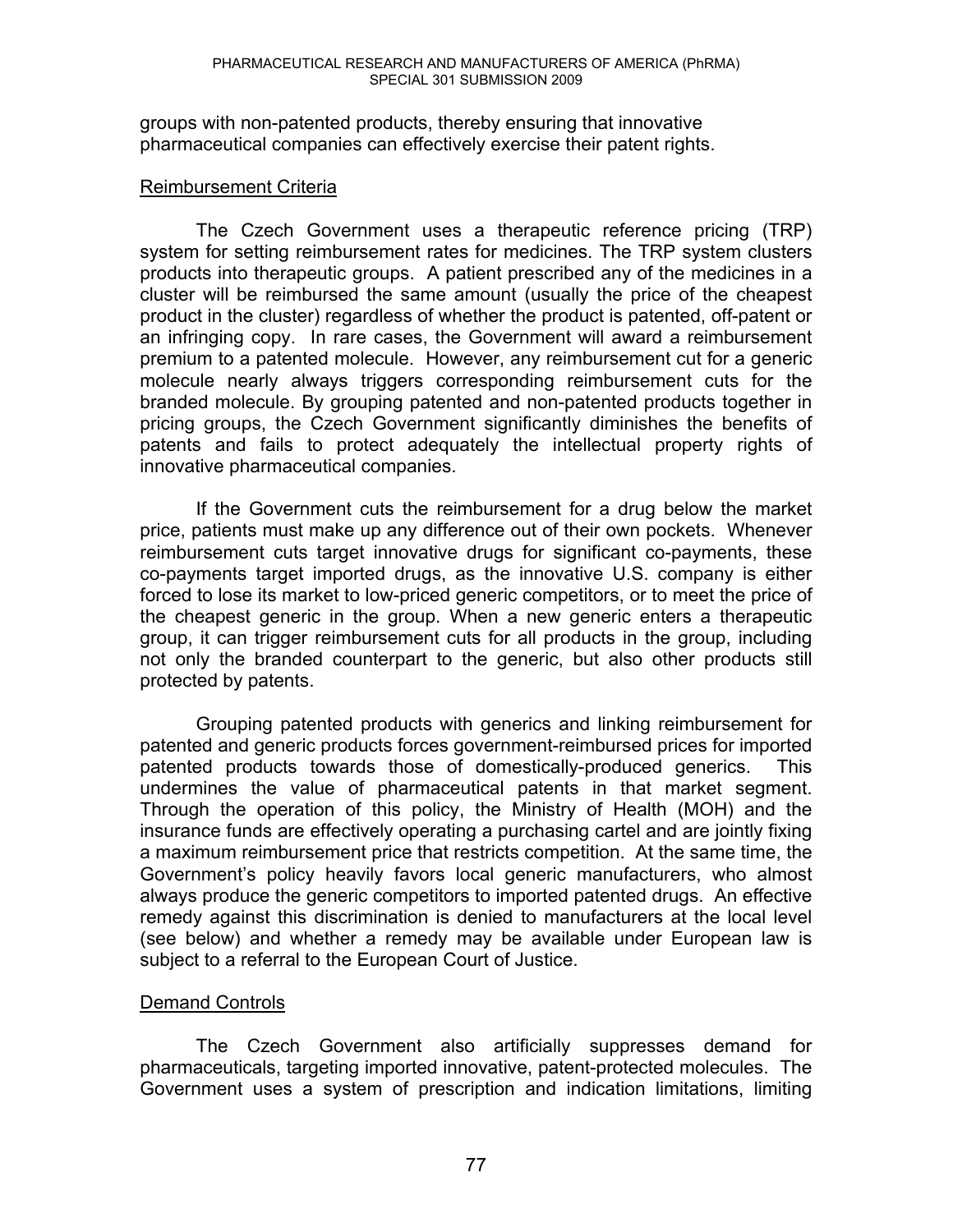which medical specialties may prescribe certain medications. These limits severely affect demand for the products they restrict, lack any medical basis, and are applied in a discriminatory fashion. The Government typically removes all prescribing restrictions on a drug when the patent expires, and a generic product (almost always domestically produced) enters the market. For example, for many years, general practitioners were only permitted to prescribe the generic antidepressant fluoxetine, and all imported patent-protected antidepressants could only be prescribed by psychiatrists. As soon as the patents on the other antidepressants expired and local manufacturers launched generic versions, the Government immediately removed all prescribing limitations on antidepressants. The same type of discriminatory changes took place with sartans, a class of medicines.

Finally, the Czech Government operates a system of individual physician prescribing budgets, under which each physician's prescribing of drugs is monitored and compared with previous prescribing levels. An individual physician who prescribes more in a given period than in the previous period faces substantial financial penalties, and a physician who prescribes less is financially rewarded. This system serves as a brake on demand, particularly for higher-priced drugs, because the budget is based on the price of drugs, not on the volume of drugs prescribed. Although this system affects demand for all pharmaceuticals, because imported innovative drugs are generally more expensive than domestically produced generics, they are disproportionately affected.

#### **Damage Estimate**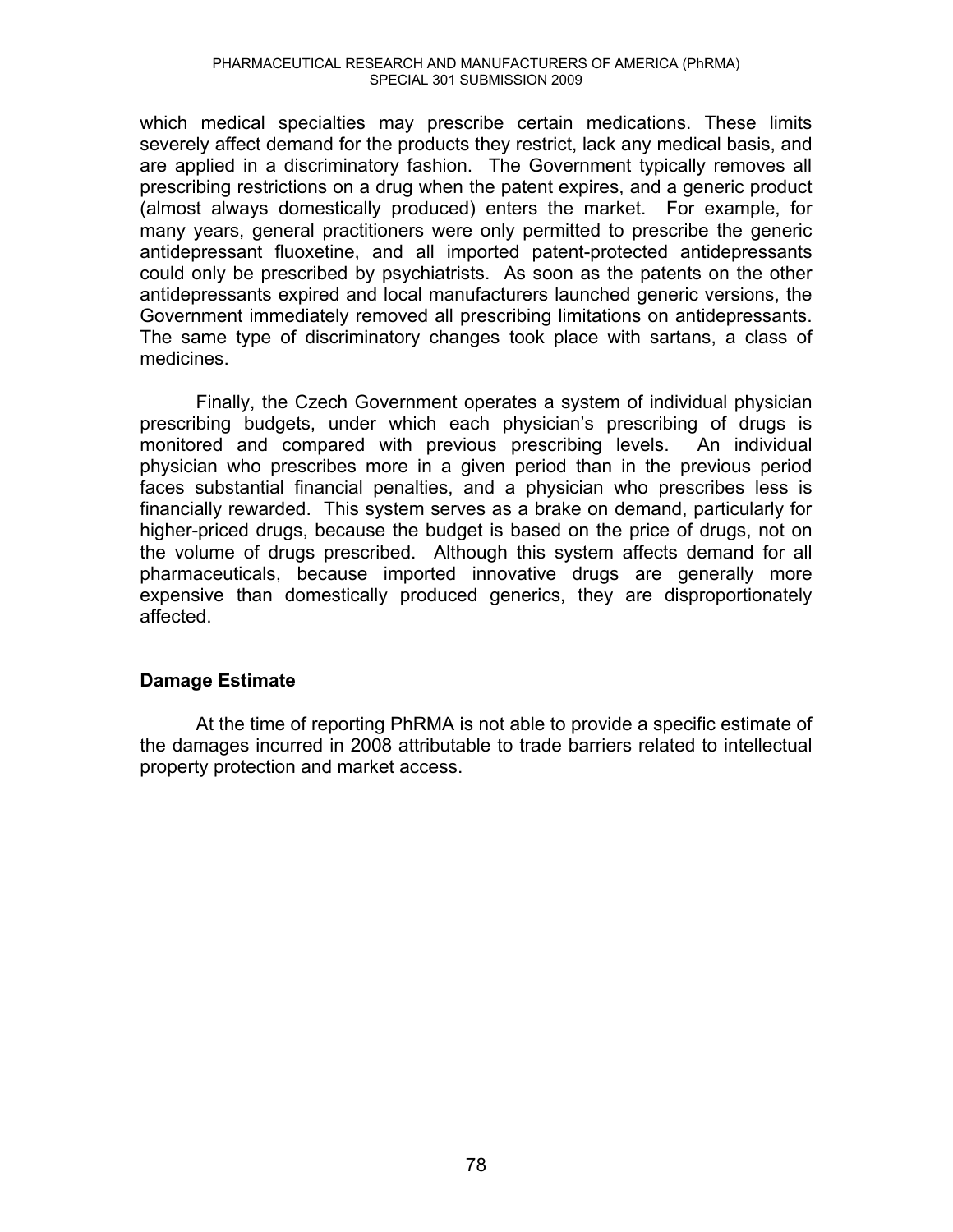# **GERMANY**

PhRMA and its member companies operating in Germany remain concerned that Germany maintains several measures that discriminate against innovative pharmaceutical products as compared to generic products, thereby denying fair and equitable market access to U.S. interests that rely on intellectual property protections in the German market. Among other things, these measures relate to: (1) the cost-benefit analyses being developed by the Institute for Quality and Efficiency in the Healthcare System (IQWiG); (2) the limitation of government reimbursement prices for pharmaceutical products resulting from fixed reference prices and reimbursement ceilings; and (3) restrictions on patient access to information about innovative pharmaceutical products.

In light of these adverse measures, Germany remains one of our highest priority countries for this Special 301 submission. To demonstrate the importance that PhRMA continues to place on resolving the following outstanding market access barriers, PhRMA requests that Germany be placed on the **Priority Watch List** for the 2009 Special 301 Report.

## **Market Access Barriers**

#### 2007 Healthcare Reform and IQWiG

Germany is in the course of implementing the Healthcare Reform Act of April 1st, 2007 ("GKV-WSG" - Act for the Enhancement of Competition in Statutory Health Insurance). Although the Act has led to some improvements to the German healthcare system, significant market access barriers remain for innovative pharmaceutical companies. One of the most significant relates to the operation of IQWiG. In addition to other tasks, IQWiG provides pharmaceutical benefit analyses and, based on the Act, will perform cost/benefit analyses for the Joint Federal Committee (GBA) and/or the Ministry of Health, particularly for new pharmaceutical products introduced in Germany. IQWiG's determinations, in turn, are the basis for reimbursement decisions of the GBA, the top decisionmaking body in the German statutory health insurance system. While the GBA can issue reimbursement restrictions (reference prices, therapeutic guidelines, etc.) independent of IQWiG assessments, IQWiG's decisions have significant influence on GBA's positions. In addition, the setting of uniform maximum reimbursement amounts for all sick funds, a new cost-containment measure introduced pursuant to the Act, requires a negative cost/benefit assessment by IQWiG.

Health insurance is provided to the vast majority of German citizens through one of 238 sick funds (i.e., legally chartered not-for-profit insurance providers). The reimbursement decisions of the GBA are binding for all 238 statutory sick funds. Thus, a single decision by the GBA (which as noted above,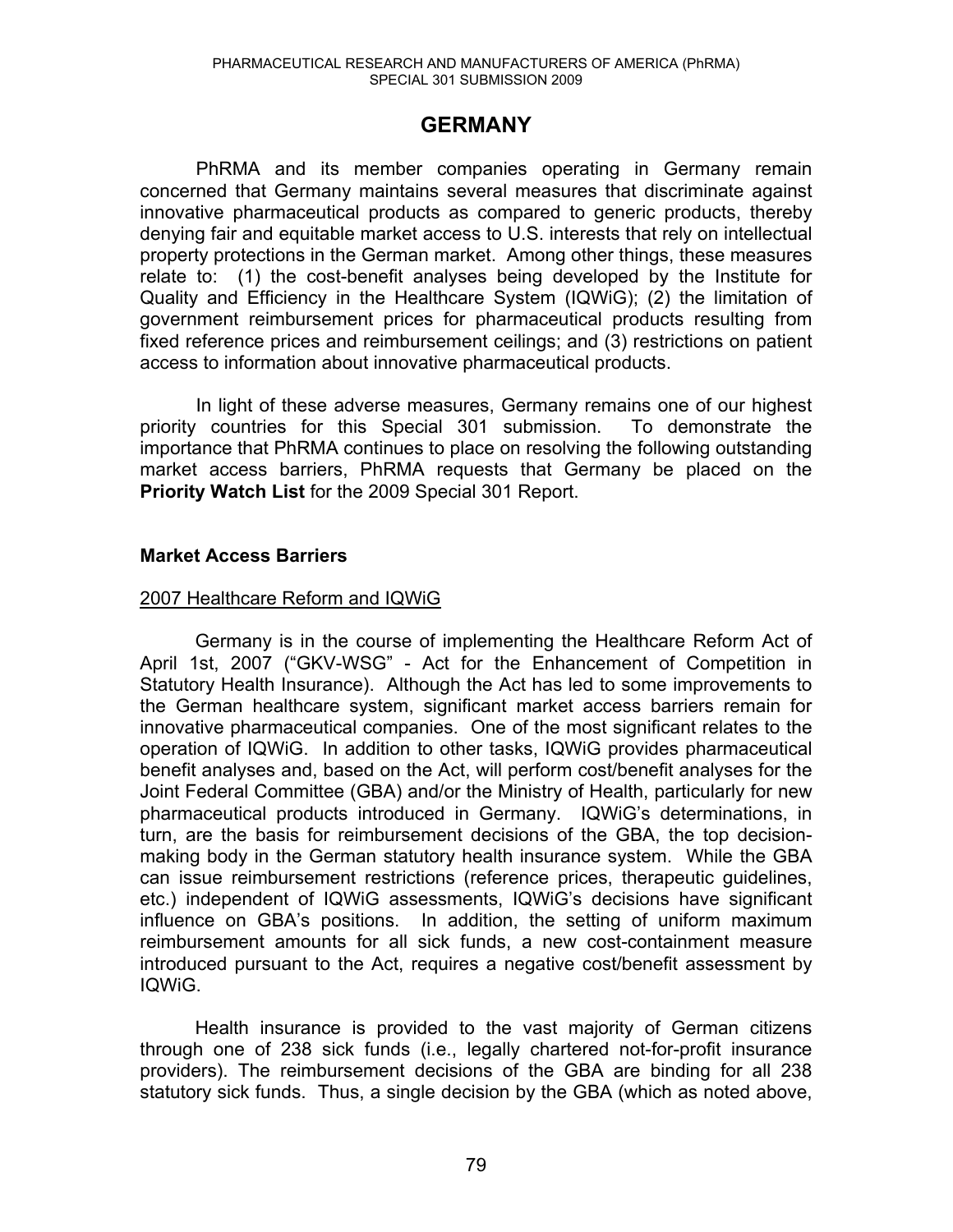relies heavily on IQWiG's analysis) sets a single reimbursement rate for a pharmaceutical in virtually the entire German market.

Research-based pharmaceutical companies have a number of concerns regarding how assessments and decisions are made by IQWiG and the GBA.

- Value of Innovation: IQWiG and GBA have inadequately taken into account the value of innovative pharmaceuticals, considering only limited data to substantiate the value brought to patients and payers by new medicines.
- Transparency and Opportunities for Engagement: There is no mechanism that ensures sufficient interaction and exchange of information between pharmaceutical manufacturers and IQWiG during the evaluation process. Similarly, patients and physicians have limited opportunities to provide their perspectives to decision makers. Companies' participation in the evaluation process is limited to only providing comments on the report plans and on the preliminary reports, which PhRMA has done on two occasions.
- Lack of Appeals: There is no ability to appeal an IQWiG assessment or a decision made by GBA, except by going outside the process to the German legal system and the social courts. (Social courts represent one of the five branches of the German legal system, and have in their jurisdiction matters involving the statutory health insurance system.) However, these legal challenges take years, and during the process there is no injunctive or other relief from a negative GBA decision.

The 2007 Healthcare Reform Act has clarified some of the requirements for transparency and participation in the IQWiG appraisal process, and requires IQWIG's adherence to international standards of evidence-based medicine and pharmaco-economics. PhRMA and its member companies welcome these amendments, although we note that there are still many issues where consensus on "international standards", to which IQWiG is required to adhere, has not yet been achieved.

#### Reimbursement Ceilings

Reimbursement ceilings introduced by the Law negatively effect market access for innovative pharmaceuticals. Like government reference prices, they limit reimbursements for all statutory sick funds, but unlike reference prices, they may be fixed in the absence of other, pharmacologically-comparable drugs. If a cost-benefit assessment by the IQWiG determines that a new product is not costeffective compared to other therapeutic options, which may include non-drug therapies, the Federal Association of Sick Funds may set a fixed reimbursement ceiling. The Law neither defines how PhRMA member companies can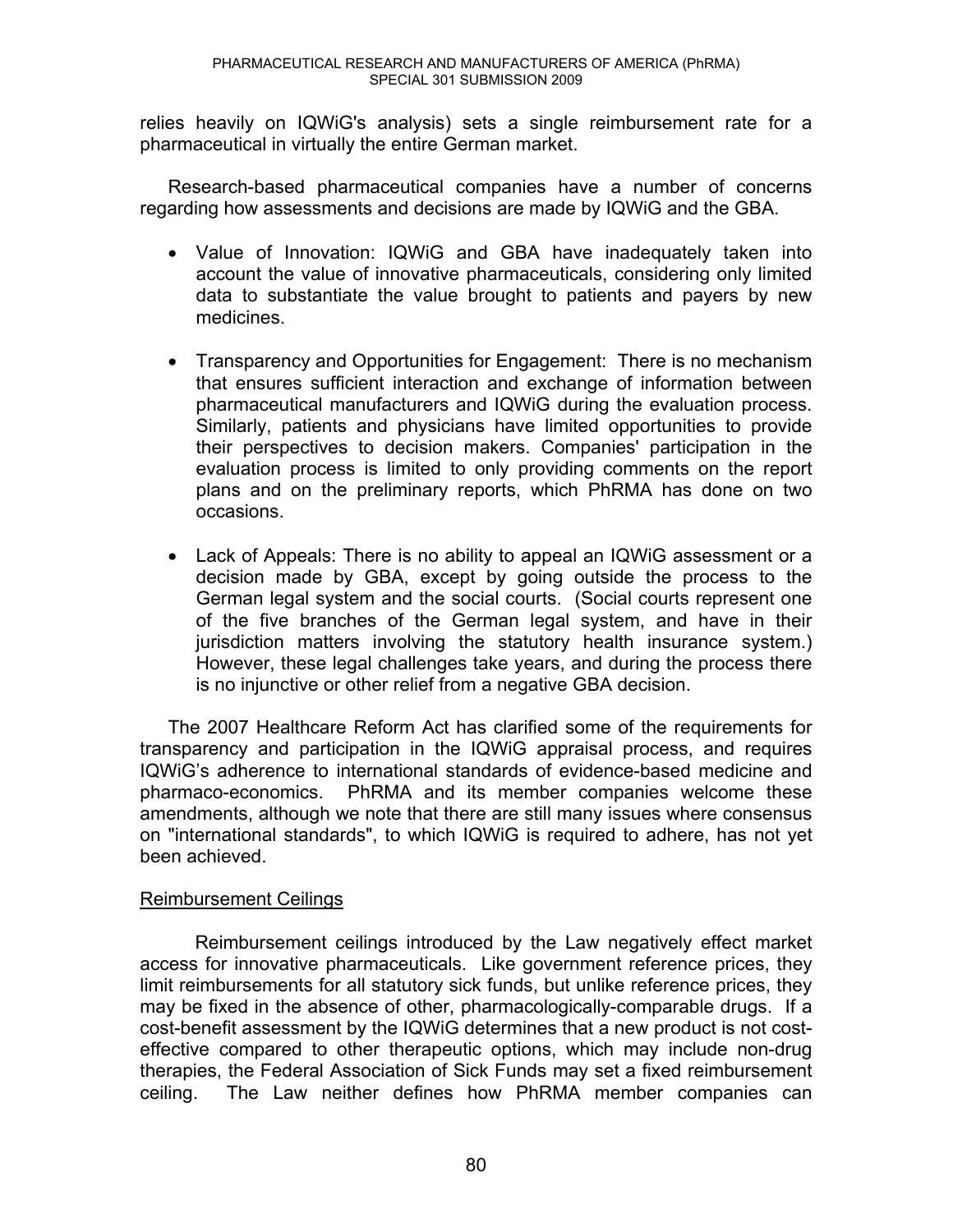participate in this decision-making process, nor describes the criteria for increasing the transparency of the process. The only stated requirement is that R&D costs of pharmaceutical manufacturers have to be taken into account, though the Law does not describe how this is to be done. It remains unclear whether this requirement may discriminate against international companies whose R&D costs are incurred mainly outside of Germany.

Reimbursement ceilings are particularly problematic due to the lack of: (1) transparency of the process; (2) clearly defined guidelines for stakeholder input; (3) adherence by IQWiG to international standards in the drug assessment process; and (4) concrete steps to implement the improvements required by the healthcare reform.

#### Government Reference Pricing - Jumbo Groups, "Additional Therapeutic Value"

Through its Therapeutic Reference Price (TRP) system for determining the reimbursement of new medicines, the GBA (see below), groups patented products together with older generic drugs in reference groups. The establishment of these reference or "Jumbo Groups" undermines product patents and the ability to capture the relative value of products in the marketplace.

The German law that established the FRP system has a procedure by which "novel" patented products may be excluded from the system if manufacturers are able to demonstrate "added therapeutic value." However, to date, the German Government has not issued objective and verifiable scientific criteria for excluding novel products, leaving companies uncertain about what information is required to obtain an exemption, raising concerns about the basis upon which decisions are being made, and resulting in market access barriers. Those whose applications have been denied may appeal a decision, but the lack of transparency may discourage them from doing so.

#### Joint Federal Committee (GBA) – Process and Transparency

Reimbursement decisions for pharmaceuticals under Statutory Health Insurance are made by the GBA. Voting members of the GBA are named by the federal associations of physicians and sick funds; patient representatives are non-voting members. The GBA commissions IQWiG drug benefit and costbenefit assessments in setting reimbursement restrictions. It may, however, issue therapy advice or reimbursement restrictions without an IQWiG assessment. In the TRP fixing process, the Committee determines product groupings, as well as whether patented products should be excluded from the TRP. In addition, the GBA defines which drugs require a second opinion for prescription within the Statutory Health Insurance System. The GBA's decisionmaking procedures are flawed in the following ways: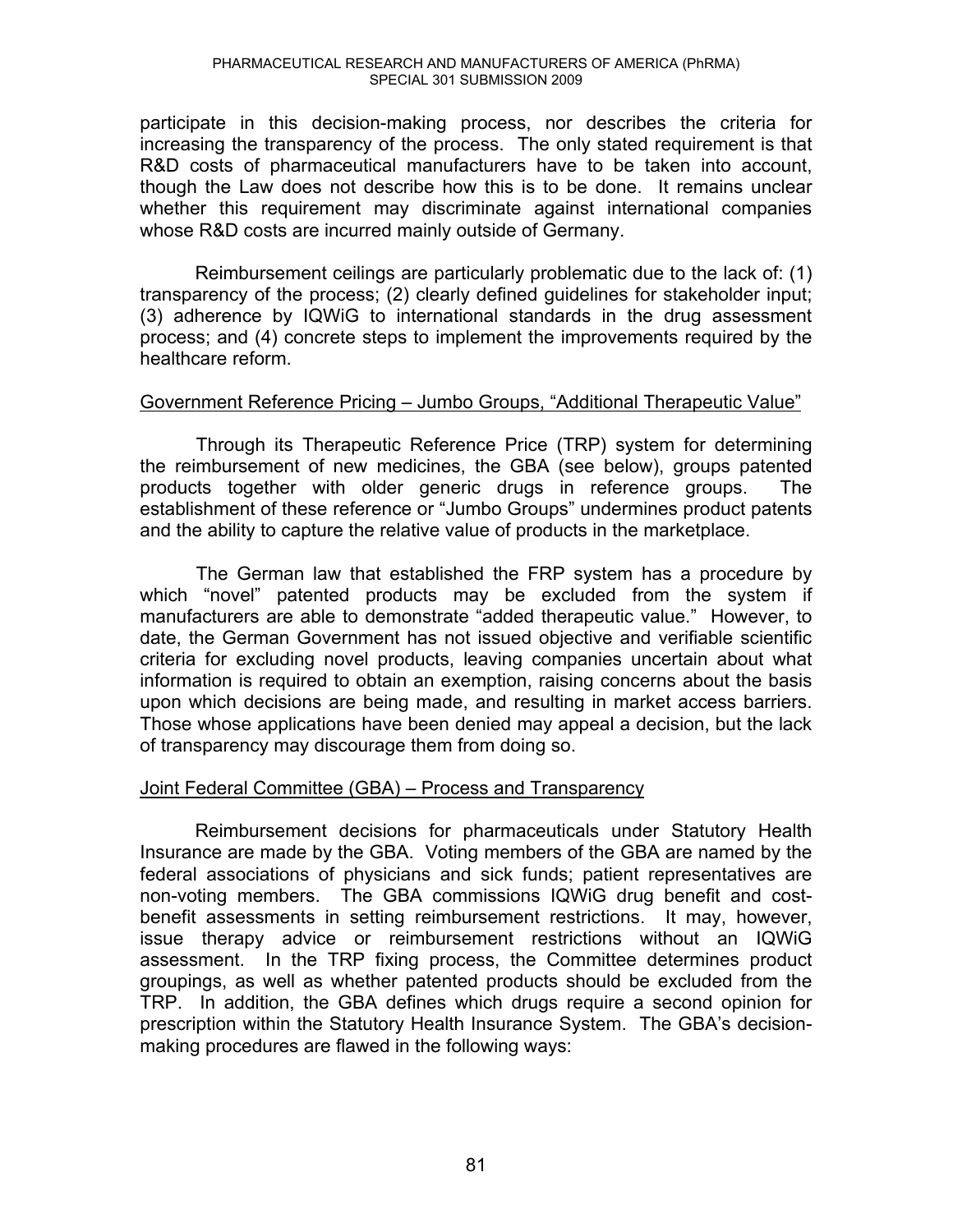- The GBA lacks transparency. It is not clear what a party needs to provide in order to demonstrate "added therapeutic value" and be exempted from the TRP system, or what criteria the GBA applies in its decisions on reimbursement restrictions;
- Its procedures do not allow for a meaningful dialogue between the developer of a new drug and the individual who evaluates it, denying any discussion of the science behind an evaluation of its innovative therapeutic value;
- There is no effective legal protection or control over the implementation of the FRP or reimbursement restrictions. Any actions relating to this system must be brought to the social courts, which apply very strict requirements for summary proceedings and pharmaceutical injunctions. Additionally, these legal challenges last for years, and during the process there is no relief from a negative GBA decision. If a research-based manufacturer loses years of market exclusivity during a lawsuit, any eventual favourable decision likely will be meaningless.

Like the IQWiG, the GBA is reluctant to implement the transparency requirements of the 2007 healthcare reform in a timely and robust manner, particularly as regards granting improved participation rights to pharmaceutical manufacturers.

Because German Sick Funds provide healthcare to approximately 90 percent of the German population (10 percent are privately insured), the impact of the FRP system on research-based pharmaceutical companies has been, and will continue to be considerable. This government pricing system has created an environment that discourages research and development.

#### Ban on Information to Patients

 Like other EU Member States, Germany has transposed strict prohibitions on the marketing and advertising of innovative medicines from European to German law. Specifically, Article 88 of European Parliament and Council Directive 2001/83/EC require EU Member States to prohibit all advertising of prescription medicinal products to the general public. Under a strict interpretation of the Directive, pharmaceutical company web sites directed to the general public may contain only unedited copies of the labeling and assessment reports produced by government agencies, without any product-specific information from the company itself, no matter how accurate, up-to-date and balanced that information may be. Such key product information also cannot be available through other mechanisms, such as print media. In contrast, patients are permitted to receive information about over-the-counter medications.

 A ban on such helpful information has many potential adverse consequences: it prevents patients from making informed choices; it impedes market access of new innovative medicines that are least familiar to patients in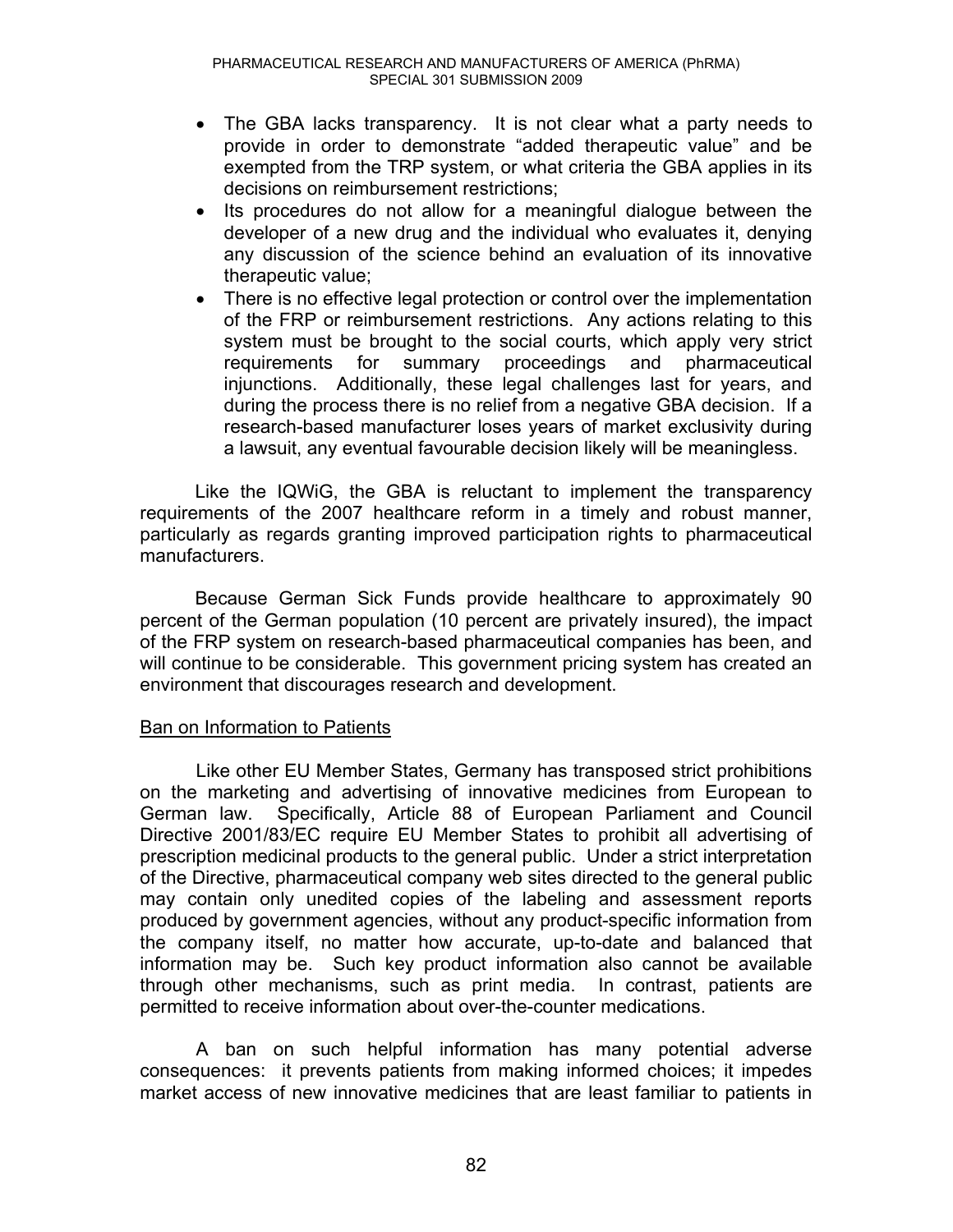terms of their beneficial properties (and which often are imported); and it puts non-English speaking German patients at a huge disadvantage because they can not obtain valuable information in their own language.

### Additional Market Access Barriers

Other German healthcare cost-containment measures exist that, taken collectively, further undermine German patient care, discriminate against healthcare innovation, and raise barriers to trade for innovative pharmaceutical companies. These include:

- Strict monetary dispensing quidelines for physicians and pharmacists on patient, speciality, region and yearly bases. Due to the potential for legally mandated audits and personal fines, physicians are forced to base prescribing not solely on the health conditions of their patients, but on other externalities that influences which prescriptions should be written. As a result, generic medicines are often prescribed, even when patented products would provide the best result for the patient's condition.
- A quota that pharmacists must meet for dispensing "parallel imports"  $$ mostly patented products from outside the country that are imported and sold at a minimum discount of  $\epsilon$ 15 (or 15 percent, whichever is less) within Germany.
- Mandatory rebates that manufacturers have to pay to the statutory sick funds were introduced in 2003 and are still in effect. A 6% rebate for all drugs without reference prices particularly impacts innovative drugs.

Finally, while PhRMA was pleased to see the April 1, 2007, Law passed and believes that it can lead to the reduction of market access barriers for innovative pharmaceutical companies, it is critical that the Law be implemented fully and transparently.

# **Damage Estimate**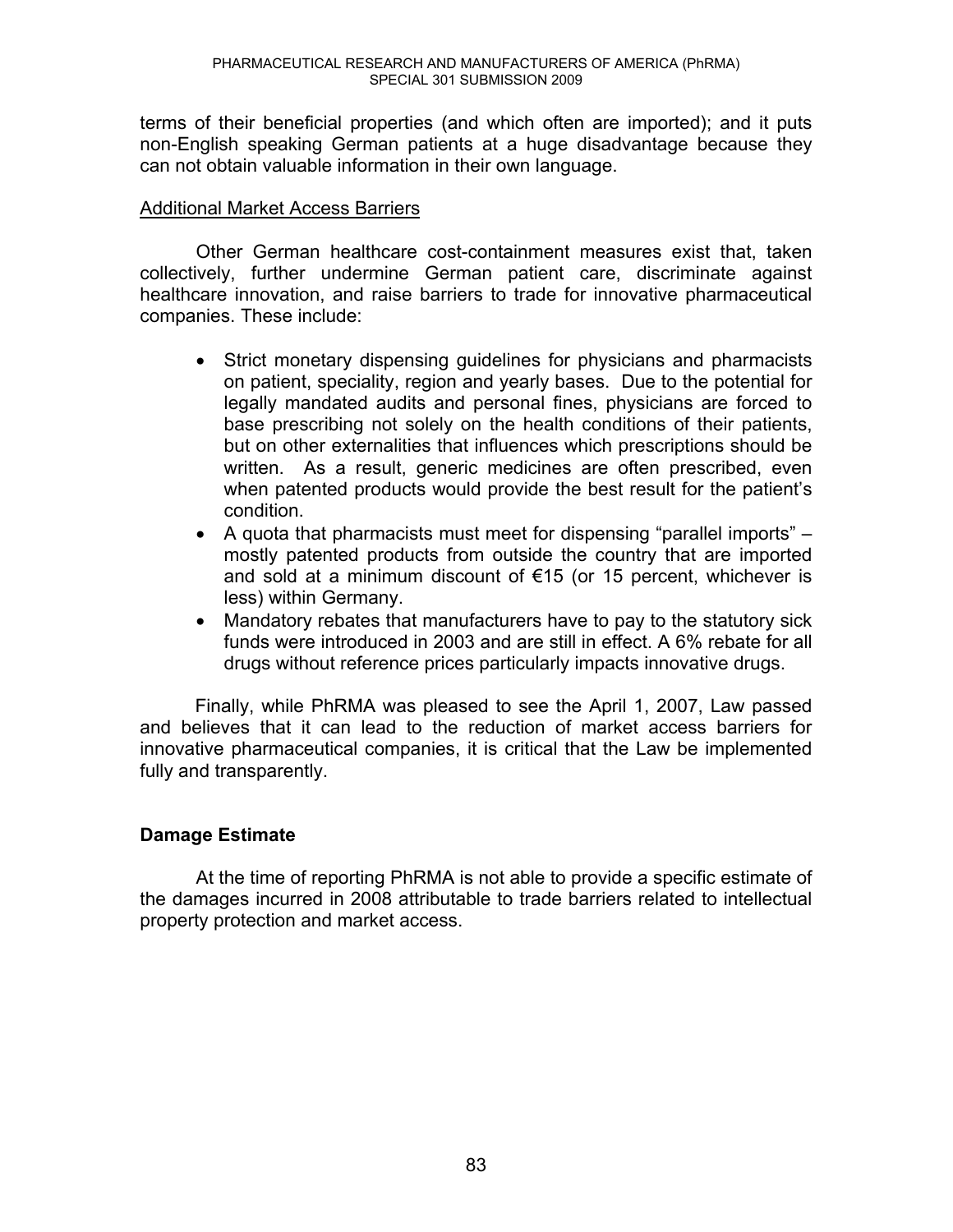# **HUNGARY**

A variety of severe cost-containment measures make Hungary a highly challenging environment for pharmaceutical investment, undermine the value of PhRMA member companies' intellectual property and deny U.S. intellectual property right holders adequate access to the Hungarian market. For these reasons, PhRMA requests that Hungary be placed on the Special 301 **Priority Watch List** for 2009.

#### **Intellectual Property Protection**

#### Data Protection

Hungary was required to provide innovative pharmaceuticals the European "8/2/1" term of data protection prior to its 2004 accession. Instead of passing legislation to establish this protection, the Hungarian Government submitted a derogation request that was refused in 2004 by the EU. The European Commission reiterated the need for full implementation of 8/2/1 data protection in 2008.

#### **Market Access Barriers**

#### Transparency and Cost Containment Measures in Government Reimbursement

The Government of Hungary provides health care to its citizens through the National Health Insurance Fund (NHIF).

In order to fulfill the EU Maastricht criteria, a wide-ranging reform of the government reimbursement system was introduced as part of a broad program to curb public spending in order to achieve convergence with the fiscal criteria required to join the euro-zone. Effective January 2007, pharmaceutical legislation established certain new tax burden elements and created new barriers to patients' access to pharmaceutical products. These include the following:

- A 12% tax for retail reimbursed sales.
- The introduction of a \$25,000 tax for each sales representative operating in Hungary, roughly doubling the cost of hiring sales representatives. After a judicial review of this policy by the Constitutional Court, the sales representative tax was abolished, effective June 18, 2008. However, the Government intends to re-introduce the tax in a form that it believes complies with the Constitution.
- A general reduction in the level of reimbursement, resulting in an increase in co-payments for approximately half of reimbursed drugs by 50%.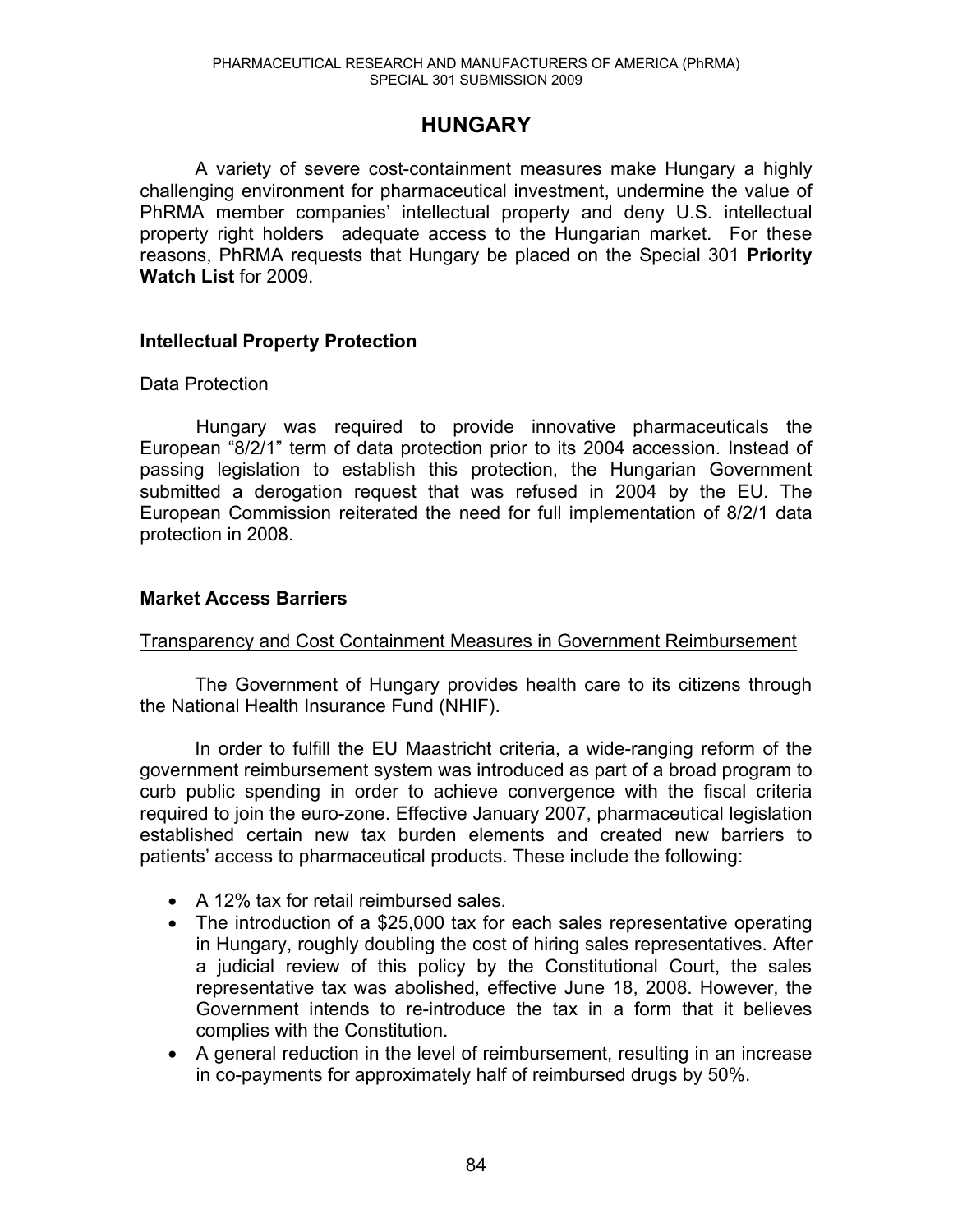- The NHIF is not transparent about how it uses pharmacoeconomic data for decision-making.
- $\bullet$  Reimbursement is only available for a limited number of indications.
- Reimbursement approvals are subject to an overly-lengthy publication process, requiring a ministerial decree, and thus are incompatible with EU Directive 89/105/EC.
- The formulation process of Type 2 government reference pricing groups is not transparent.
- A claw-back system under which growing companies will become financially accountable for all of the overspending in the retail pharmaceutical budget.
- Restricting patient access to prescriptions for specialty medicines to a limited number of centers.
- Three year reimbursement volume contract obligation for all drugs reimbursed at 100%.
- Quarterly electronic bidding in reference priced groups, with delisting.

The budget-cutting system imposed by the 2007 law is not sustainable in the long run. The concept of baseline budgets is very problematic for a number of reasons, including that it institutionalizes existing practice without regard to the needs of patients. The system provides a fixed upper-limit on Sick Fund financial exposure. In certain circumstances, this limitation increases pressure for increased funding of reimbursement by creating additional incentives to increase sales volume.

Moreover, the budget-cutting claw back system creates an environment that discourages competition from new market entrants, who are disadvantaged relative to incumbents. The system also fosters conditions that discourage the entry of products with a high cost-to-price ratio, such as low-priced generic products or higher-priced innovative products.

# **Damage Estimate**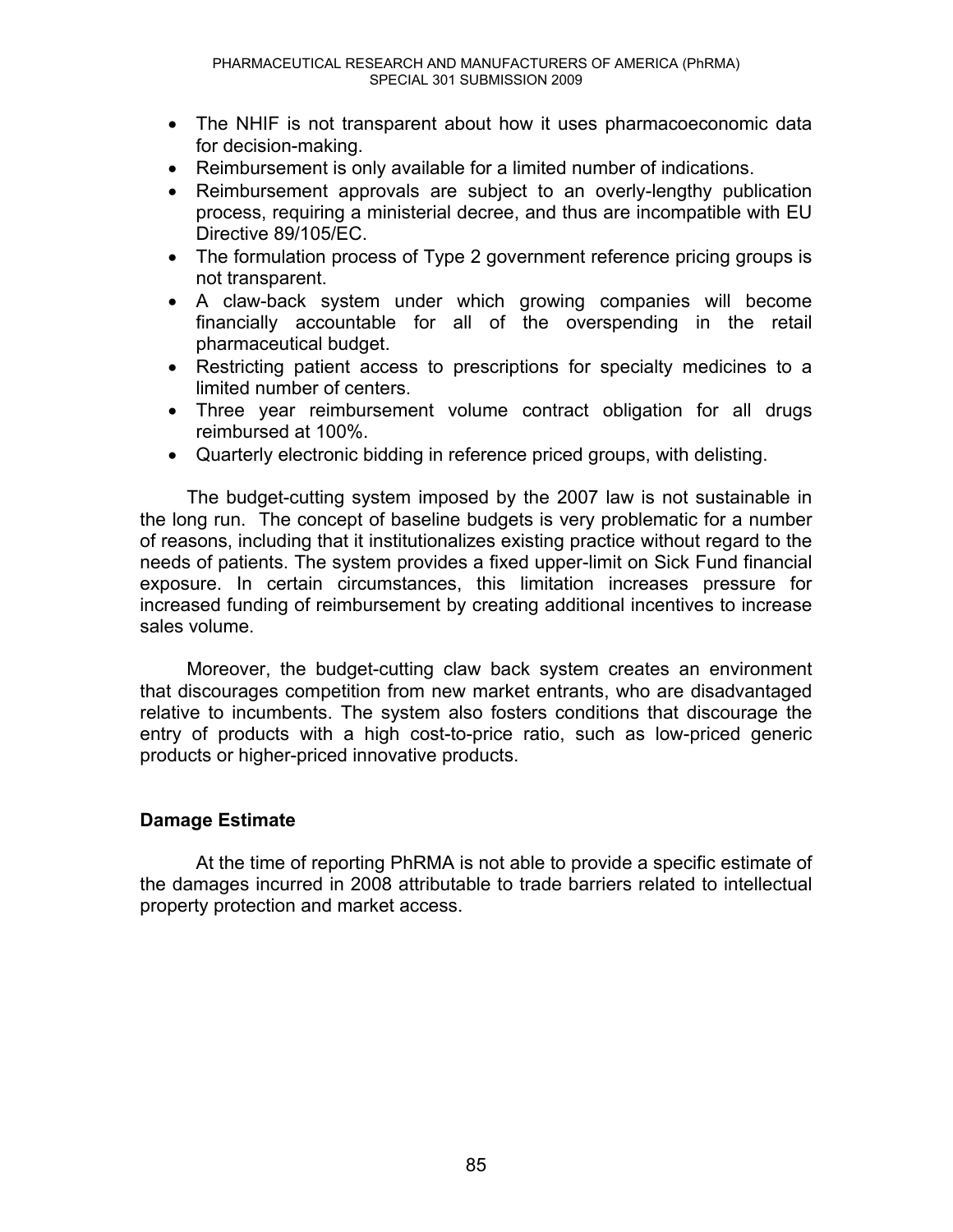# **ITALY**

PhRMA and its member companies operating in Italy are concerned about the policies of the Italian Government and Italian Regional Authorities, which have had a detrimental effect on innovative pharmaceutical manufacturers and pharmaceutical research and innovation.

Between 2001-2007, Italy adopted 18 different cost-containment measures through several laws and decrees affecting the pharmaceutical sector, including Law 222/2007 (enacted on November 29, 2007), which is linked to the provisions of the 2008 Financial Act. As a result of these measures, Italy's pharmaceutical market is moving further away from a free market system.

Although the Government has engaged in a positive dialogue with PhRMA member companies, measures imposed pursuant to Law 222/2007 contain new rules that could further restrict the market and do not conform with declared intentions to improve access to new pharmaceutical products. Pursuant to the Law, the Italian Drug Agency (AIFA) has established a fixed-sales budget for each company operating in Italy. This unprecedented measure has created noncompetitive market conditions. In addition, Law 222/2007 requires companies, pharmacists, and wholesalers to refund 100 percent of the value of all additional sales made through the retail sector if public pharmaceutical retail expenditures exceed 14 percent of the National Healthcare Fund (NHF).

Despite these problematic provisions, it is important to acknowledge that Law 222/2007 does, for the first time, implicitly recognize the importance of innovation by limiting the effect of budget caps to products older than three years. In addition, the Law limits the ability of Italy's regions to implement additional cost-containment measures without the approval of AIFA, and requires the regions, not pharmaceutical manufacturers, to cover any overspending in the hospital sector.

At the same time, regional governments are continuously and autonomously introducing measures and burdens that limit, delay or deny access for innovative and patented drugs in the retail and the hospital channel, fragmenting the regulatory scenario and the Italian market into 21 different systems.

To demonstrate the importance that PhRMA continues to place on resolving the outstanding market access barriers in Italy, PhRMA requests that Italy be placed on the **Priority Watch List** for the 2009 Special 301 Report.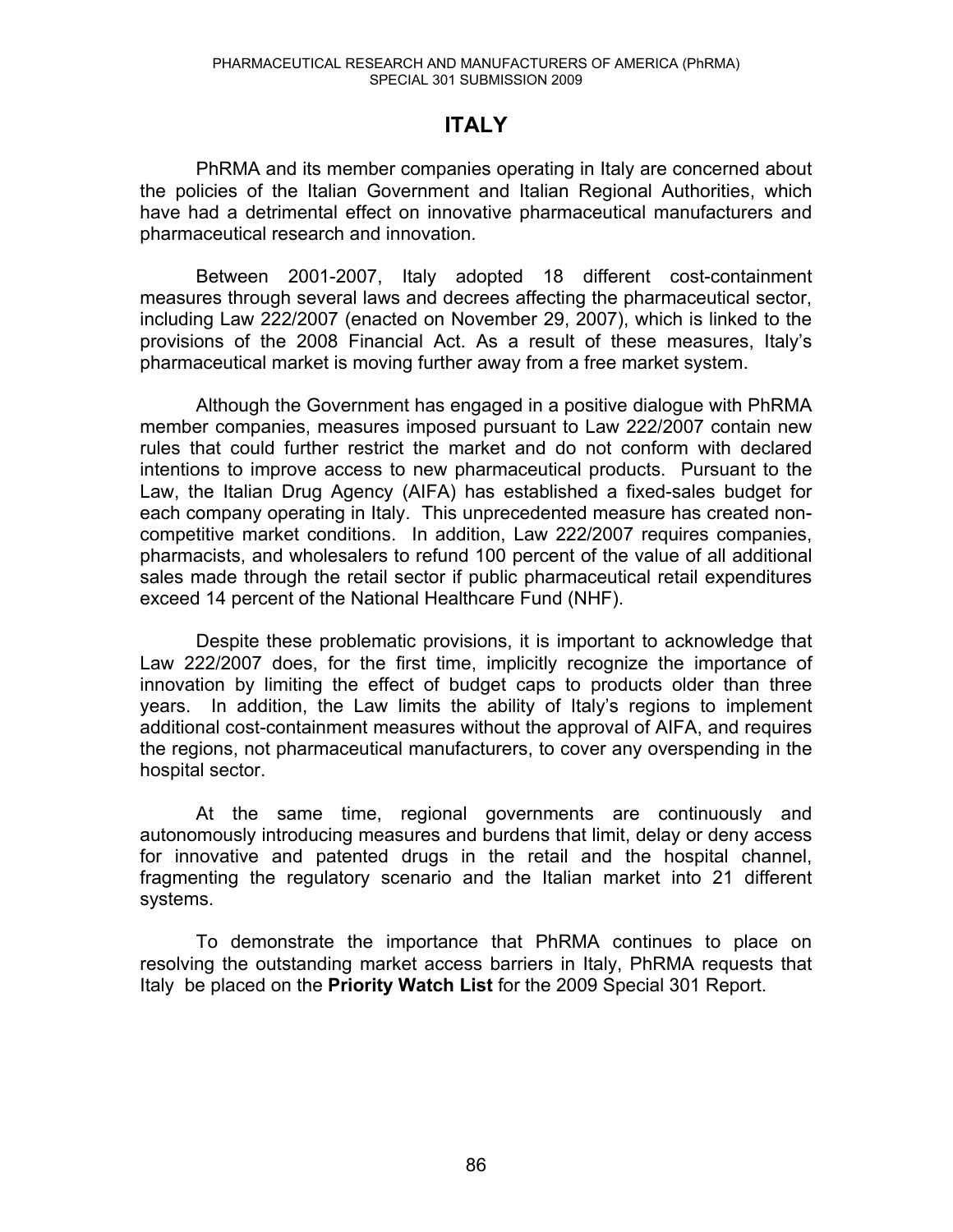## **Market Access Barriers**

### Company Budget Restrictions

Law 222/2007 empowered AIFA to establish individual company budgets in 2008 based on volumes and pricing data for mature and generic products for the previous 12 months. This unprecedented measure is creating noncompetitive market conditions that restrict growth and Italian patients' access to the most innovative products. To this end, the Italian Antitrust Authority (IAA), on October 25, 2007, expressed strong reservations about the Law's effect on competition in the Italian market. Specifically, the IAA noted that basing a company's market share on the previous year's sales could potentially limit competition in the Italian market.

#### Government Pricing and Restrictive Reimbursement Policies

Pursuant to Law 222/2007, the pharmaceutical sector must now refund 100 percent of overspending in the retail pharmacy sector (representing about 83 percent of the overall public pharmaceutical expenditure). For hospital sales, pharmaceutical companies will no longer be asked to refund any overspending, but the cap has been reduced from 3 to 2.4 percent of the NHF (excluding the drugs sold through third-party distribution). Excess expenditures will be the responsibility of the regions, which likely will lead to the introduction of costcontainment measures targeted at healthcare expenses, including pharmaceuticals.

In addition, in 2007, AIFA introduced a system for evaluating innovation, to be used in government pricing and reimbursement decisions for new drugs. Under this system:

- $\bullet$  to date, no new drugs have been classified as "innovative" by the AIFA, and
- very few drugs have been classified as "potentially innovative;" this classification requires additional procedures for monitoring the usage of these drugs. These procedures may discourage patients' compliance and create bureaucratic burdens for innovative pharmaceutical companies.

#### Drug Formulary Revision

In 2002, 2004, and 2006, the Government introduced revisions to the National Formulary for all drugs reimbursed by the National Healthcare System (NHS). The first revision, introduced in 2002, established a limit to reimbursement levels inside several therapeutic classes, adversely affecting higher-priced innovative drugs. A second and third revision affected drugs that registered a sales increase higher than the industry's average growth.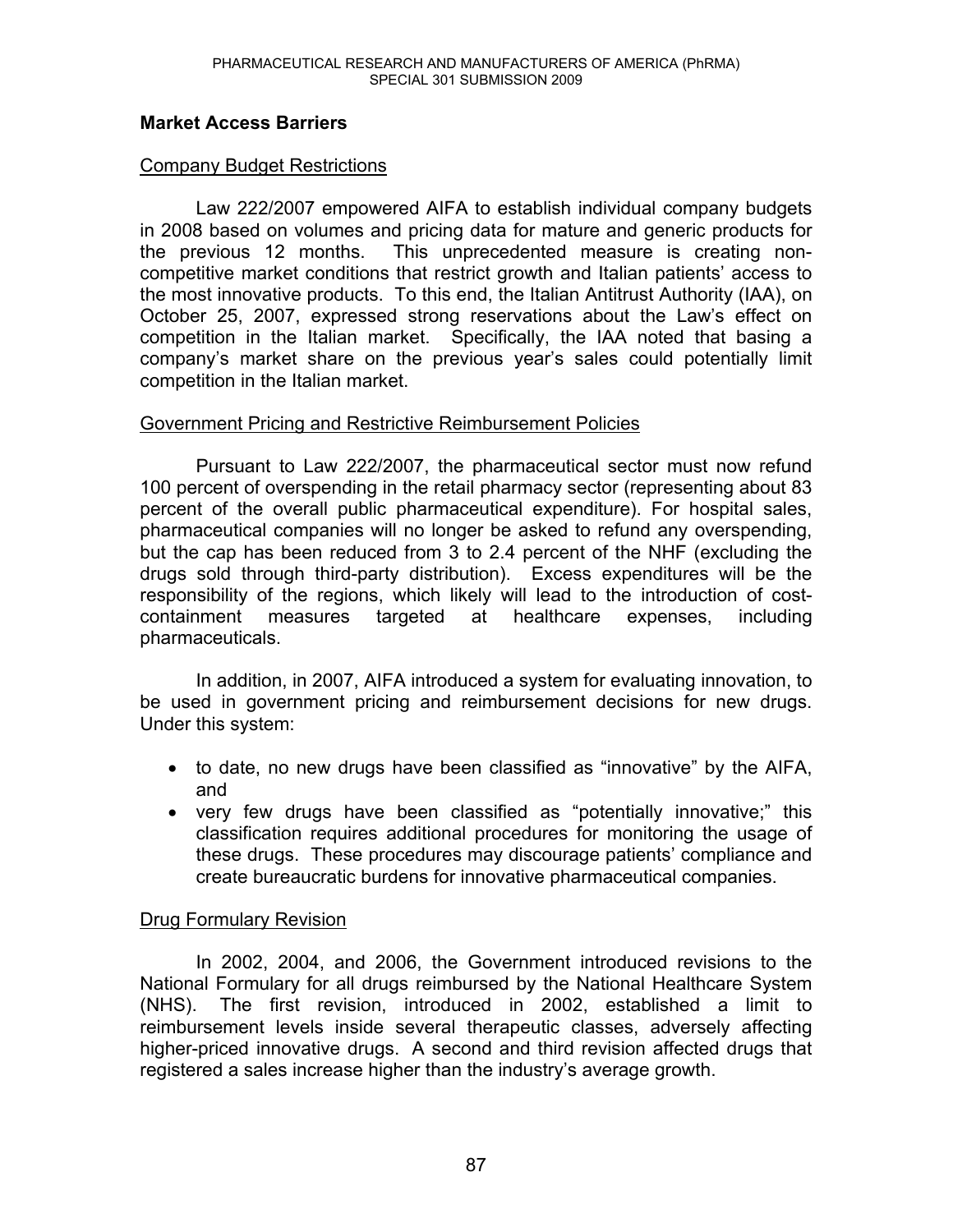Medicines, particularly innovative pharmaceuticals, bore additional government-controlled price cuts of up to ten percent.

#### Health Care System

 $\overline{a}$ 

The Italian Government's focus on controlling pharmaceutical expenditures is unique relative to other expenditures within Italy's NHS. Pharmaceutical expenditures are capped at 14 percent (retail) and 2.4 percent (hospital) of the NHF, while no other category of healthcare expenditures faces similar budgetary restraints or limitations. As a result of this policy, in the last five years the public pharmaceutical expenditure grew only 5.7 percent, while, by contrast, other health care costs registered an average growth of 41.2 percent.<sup>33</sup>

#### Regulatory Approval, Market Access Delays and Limitations

As documented in the IMS 2008 study, "Patients W.A.I.T", the average marketing delay for products with marketing approvals between 2003-2006 in Italy was 335 days, with the minimum being 48 days and the maximum delay being 817 days. While the creation of AIFA in 2004 reduced these delays, they remain far above the EU average.

At the local level, in the vast majority of the regions, it takes, on average, an additional 230 days (from the date the drugs are approved by the AIFA) for Hclass drugs (those limited to distribution within hospitals) to be approved.

Moreover, several regions have introduced regulations, quantitative objectives and budgets that limit the freedom of physicians to prescribe innovative pharmaceuticals, requiring them to almost exclusively prescribe generics in therapeutic classes that include patented drugs without considering patients' needs. In addition, some regions require co-payment for each pack prescribed (if reimbursed) for branded drugs only, thereby penalizing patented drugs and branded off-patent drugs.

#### PhRMA Complaint Against the Government of Italy Under EU Law

In late 2002, PhRMA filed a complaint with the EU concerning an Italian decree that, among other things, imposed a 5% reduction on sales prices of medicinal products, including pharmaceuticals, a 50% reduction in spending on scientific conferences held outside of Italy, and new labeling requirements for the outer packaging of medicinal products. These measures contravened a variety of EU laws, including EU rules on transparency and non-discrimination against imports. PhRMA has updated its complaint over the years to reflect new infringing measures, including Law 222. PhRMA member companies believe

<sup>&</sup>lt;sup>33</sup> Government of Italy. Ministero del Lavoro, della Salute e delle Politiche Sociali, 2008.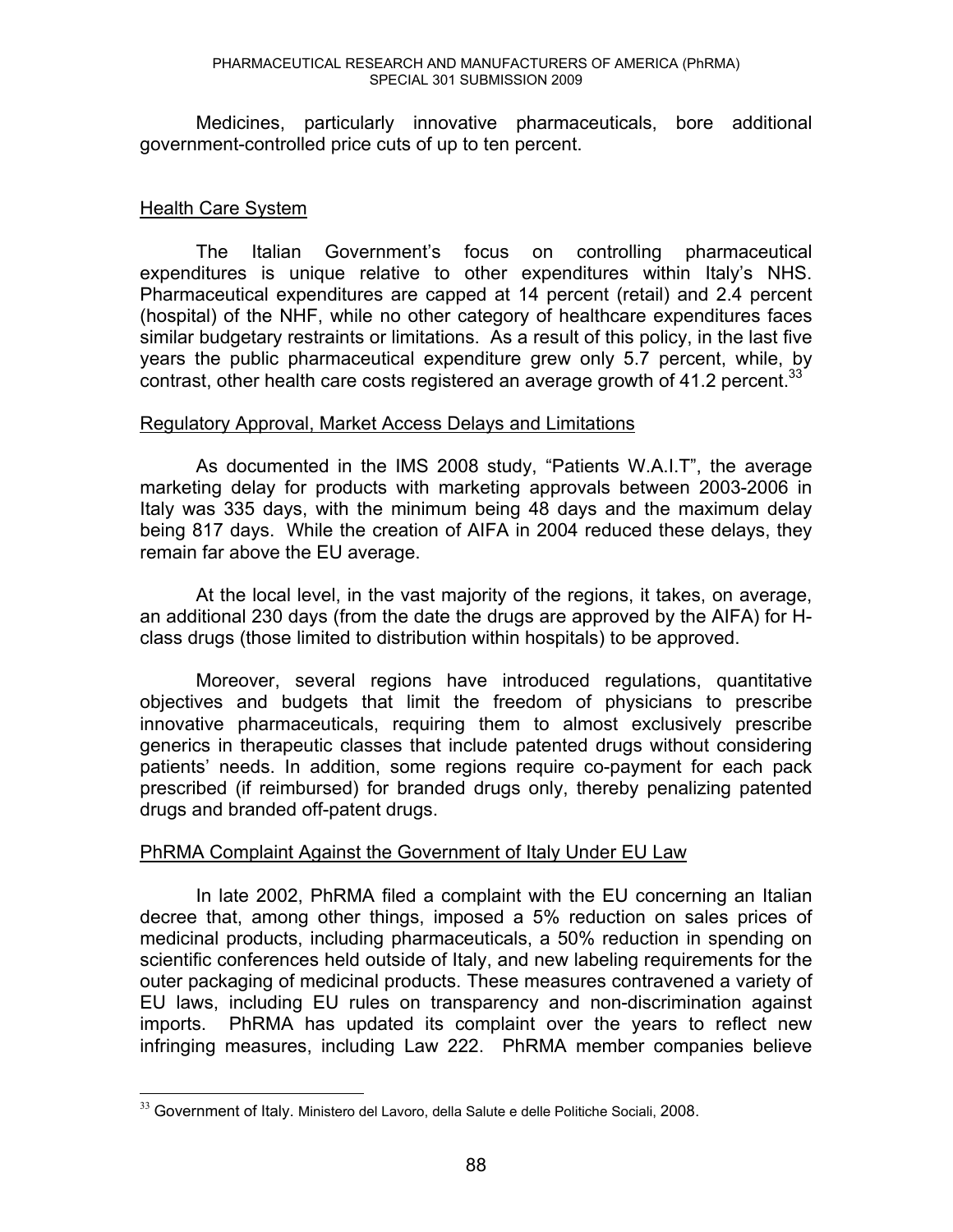that it is important for the EU to take appropriate action to ensure that Member States, including Italy, are acting consistently with EU rules.

## **Damage Estimate**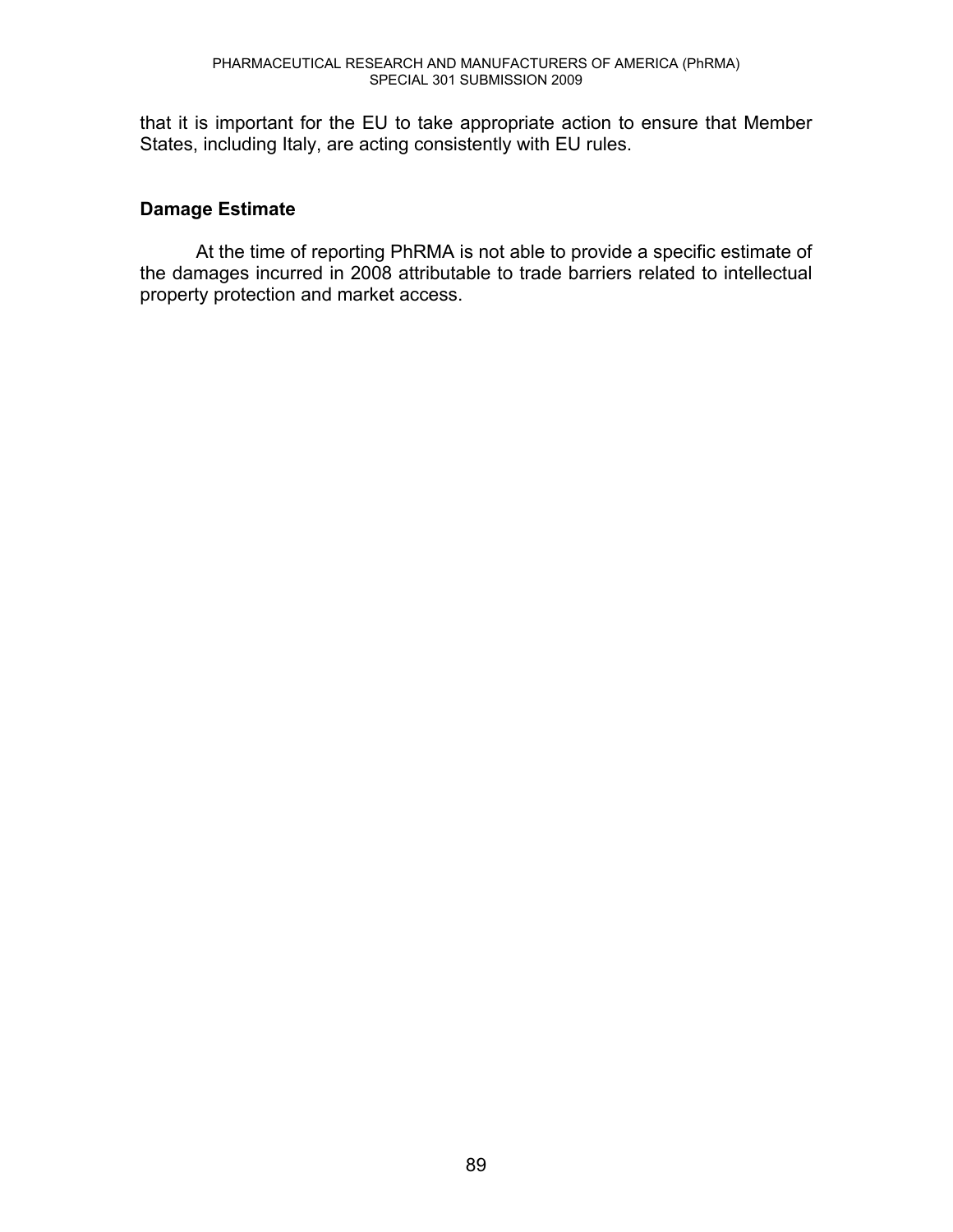# **POLAND**

In Poland, transparency concerns continue to undermine the reimbursement process, while weak intellectual property and discriminatory policies continue to block access to the market. PhRMA therefore recommends that Poland be placed on the Special 301 **Priority Watch List** for 2009.

## **Intellectual Property Protection**

TRIPS Article 41 requires Poland to provide for fair and equitable enforcement of intellectual property rights. Enforcement of intellectual property rights is extremely insufficient in Poland:

- There are considerable procedural barriers to obtaining preliminary injunctions against patent infringement. The Industrial Property Law does not contain discovery rules (provided in Copyright Law for instance), which would facilitate establishment of patent infringement.
- The current damages awarded for intellectual property rights violations are inadequate compensation for infringements, as the right holder is rarely permitted to recover its profits. This clearly fails to comply with TRIPS Article 45.

### Failure to Remove Illegal "Ghost" Drugs After EU Accession

As a result of Poland's accession to the EU, generic copies without a European Marketing Authorization that are copies of Centrally-Authorized Products (in accordance with Regulation No. 2309/93) became illegal starting May 1, 2004, the day of Poland's accession. Poland is obligated to withdraw such generic products from the Polish market, whether or not they are included in the reimbursement list. Immediately prior to joining the EU on May 1, 2004, the Government of Poland granted "conditional" marketing authorization for approximately 400 "ghost" copies of innovative pharmaceutical products in order to benefit from a derogation period allowed for compliance with certain regulations. As confirmed in 2008 by some individual court rulings, Polish law does not recognize "conditionality" in this situation. In addition, this was wholly inconsistent with EU rules and Polish pre-accession regulations. Furthermore, additional conditional authorizations have been issued with retrospective grant dates preceding the date of EU accession in 2004.

PhRMA member companies are concerned that MoH may use a similar approach in 2008 to issue conditional re-registrations for older generics when the transitional period allowed for upgrading of old dossiers comes to an end. The violations of the transitional provisions are the subject of an EU infringement procedure, which has been referred to the European Court of Justice.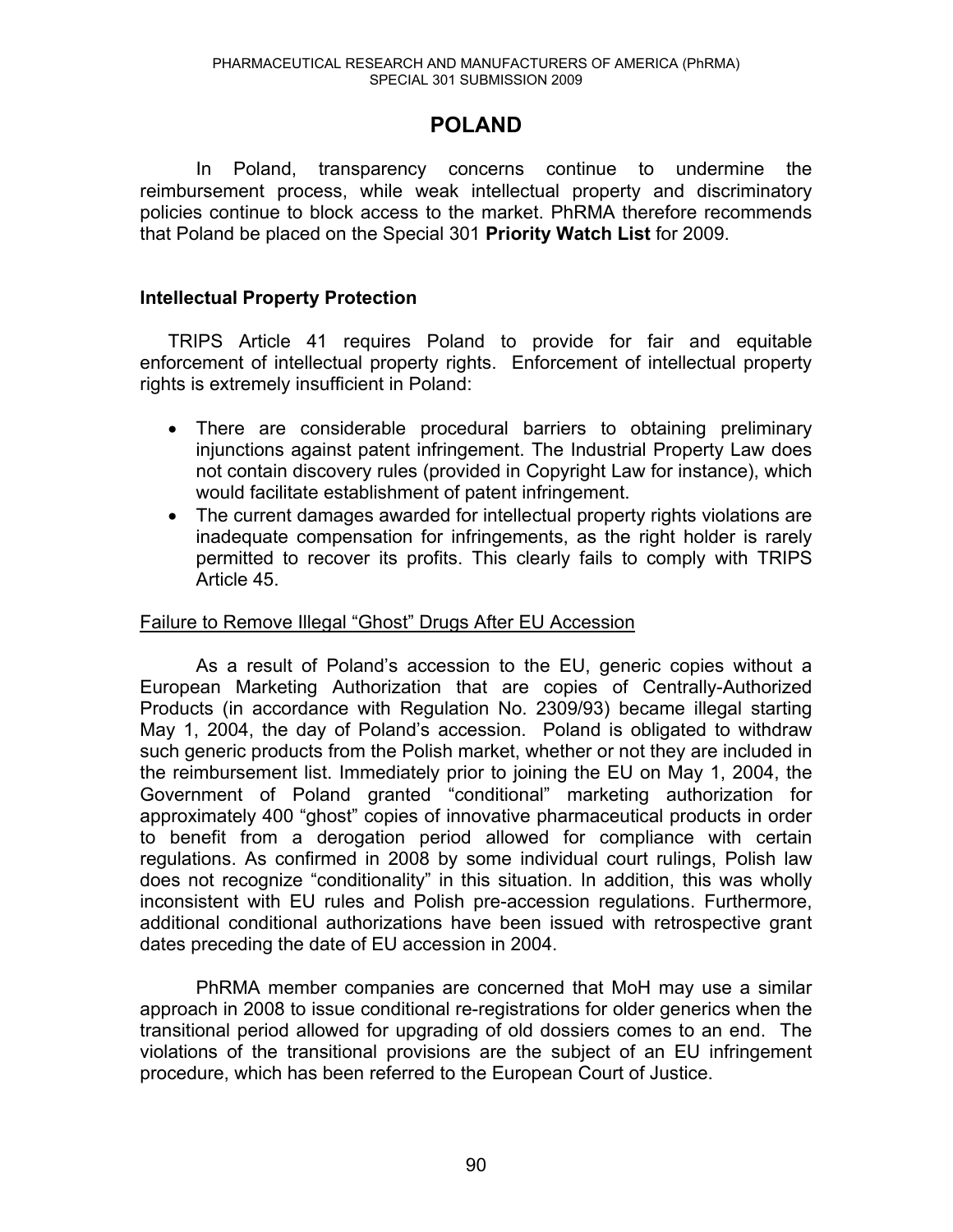#### Failure to Implement Data Exclusivity Rule

Poland was required to provide innovative pharmaceuticals the European  $8/2/1$  term of data exclusivity prior to its 2004 accession. Instead of passing legislation to establish this protection, the Polish Government submitted a derogation request that was refused in 2004 by the EU. The EU reiterated the need for full implementation of "8/2/1" data protection in 2008.

#### **Market Access Barriers**

#### Reimbursement Backlog

Despite incremental steps in addressing the backlog of innovative applications for reimbursement, the government reimbursement list has only been updated once, in July 2008, following a 3-month delay. No new substances, meaning no new innovative medicines, have been added to the list. Meanwhile, the MoH posted a reduction in the prices of 85 drugs already within the government's reimbursement system. The updated list contains 15 new generic drugs, while 79 drugs have been removed from the list (at the request of their producers). Approximately 100 new molecules are still waiting for inclusion or other decision by the MoH.

To date, MoH has failed to provide reasoned justifications for (dis)approvals, an appeals process, or a clear timeline for reimbursement decision-making. Moreover, no improvements are expected in 2009 because the National Health Fund has planned a 1.5% decrease in drug reimbursement.

In 2008, the MoH announced that the backlog had been eliminated by virtue of sending all pending applications to a Health Technology Assessment agency, the AOTM. However, the respective powers of the AOTM president, the AOTM Consultation Council and MoH in issuing and accepting recommendations for reimbursement are not entirely clear. Current provisions do not meet the appropriate standards of transparency (*e.g.*, a clear appeals procedure) and would make the decision-making process lengthier. Moreover, the review of recommendations by the AOTM in no way mitigates the need for Poland to meet the requirements of the EU Transparency Directive and to issue individual decisions within 90 days.

The AOTM could become better defined as a result of proposed updates to the Healthcare Law, which are currently being reviewed by Parliament. The proposed updates contain new mechanisms for creating guaranteed and nonguaranteed medical services – a Basic Benefit Package, and the role of Health Technology Assessment in the reimbursement process. These amendments leave many gaps regarding transparency in the government pricing and reimbursement system. Moreover, the proposed updates still do not provide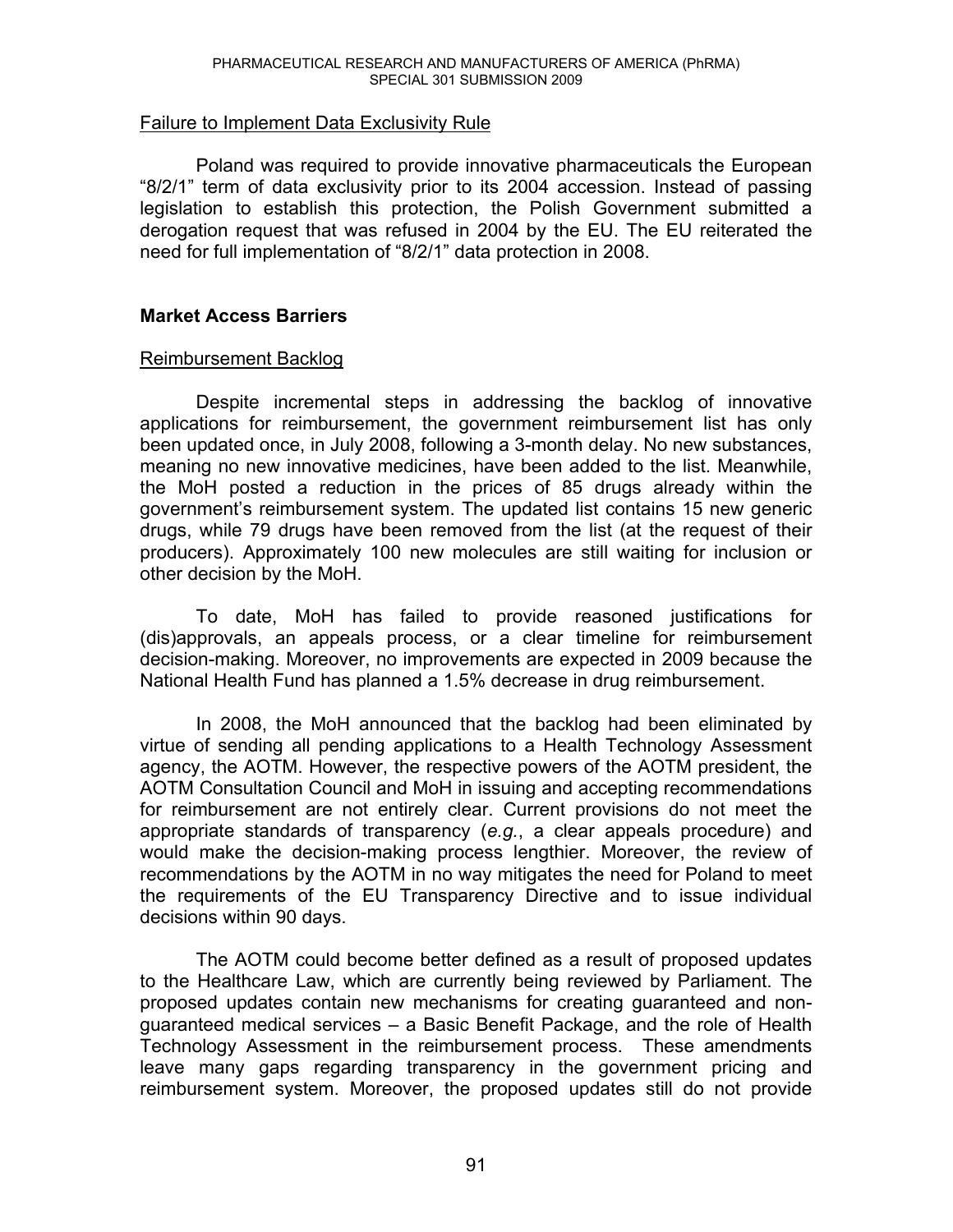objective and verifiable criteria, justification of decisions, or a comprehensive appeals procedure. Under the amendments, guaranteed and non-guaranteed medical services would be reviewed every year, and the AOTM would have the power to issue a binding negative recommendation for a service, while its positive recommendations will still be subject to a financial feasibility test by the MoH*.* 

#### Government Pricing Policies

Similar to reimbursement decisions, government pricing decisions also are made by regulation, *i.e.*, an act which cannot be appealed to or reviewed by an independent court.

An example of a discriminatory government pricing activity which affects U.S. and other foreign pharmaceutical companies is the planned amendment to the Pricing Act of the Pharmaceutical Law, which would formally define selling price and fixed margins. If such an amendment came into force as drafted, it would likely restrict the freedom of business operations for pharmaceutical manufacturers.

Poland continues to employ a therapeutic reference pricing (TRP) system for setting reimbursement rates where patented and non-patented products are grouped together based on therapeutic class and the reference price is set at the level of the cheapest generic product in the class. In many cases the therapeutic classes are set by MoH contrary to WHO guidelines, which state that "therapeutic reference pricing and other pricing decisions on Anatomical Therapeutic Chemical (ATC)/Defined Daily Dose (DDD) classification are a misuse of the system."<sup>34</sup>

The Polish Government has yet to repeal its 2006 discriminatory 13% price cut on imported medical products, raising WTO national treatment concerns. In 2007, the Polish Government extended the 13% price cut to imported components of locally-manufactured products as well, deepening the discriminatory effects of the price cut. In 2007 the EU Commission presented a reasoned opinion that this price cut creates impediments to market access and constitutes a measure having equivalent effect to a quantitative restriction (Complaint 2006/4725/PL).

#### Limitation in Access to Physicians And Pharmacists

Another regulation (*Regulation by the Minister of Health on advertising medicinal products*, published 28 October 2008) was put into force on December 1, 2008, which is having a significant impact on U.S. pharmaceutical companies

 $\overline{a}$  $34$  Guidelines from the WHO's Center for Drug Statistics. Methodology Concerning ATC/DDD use for Pricing (2004).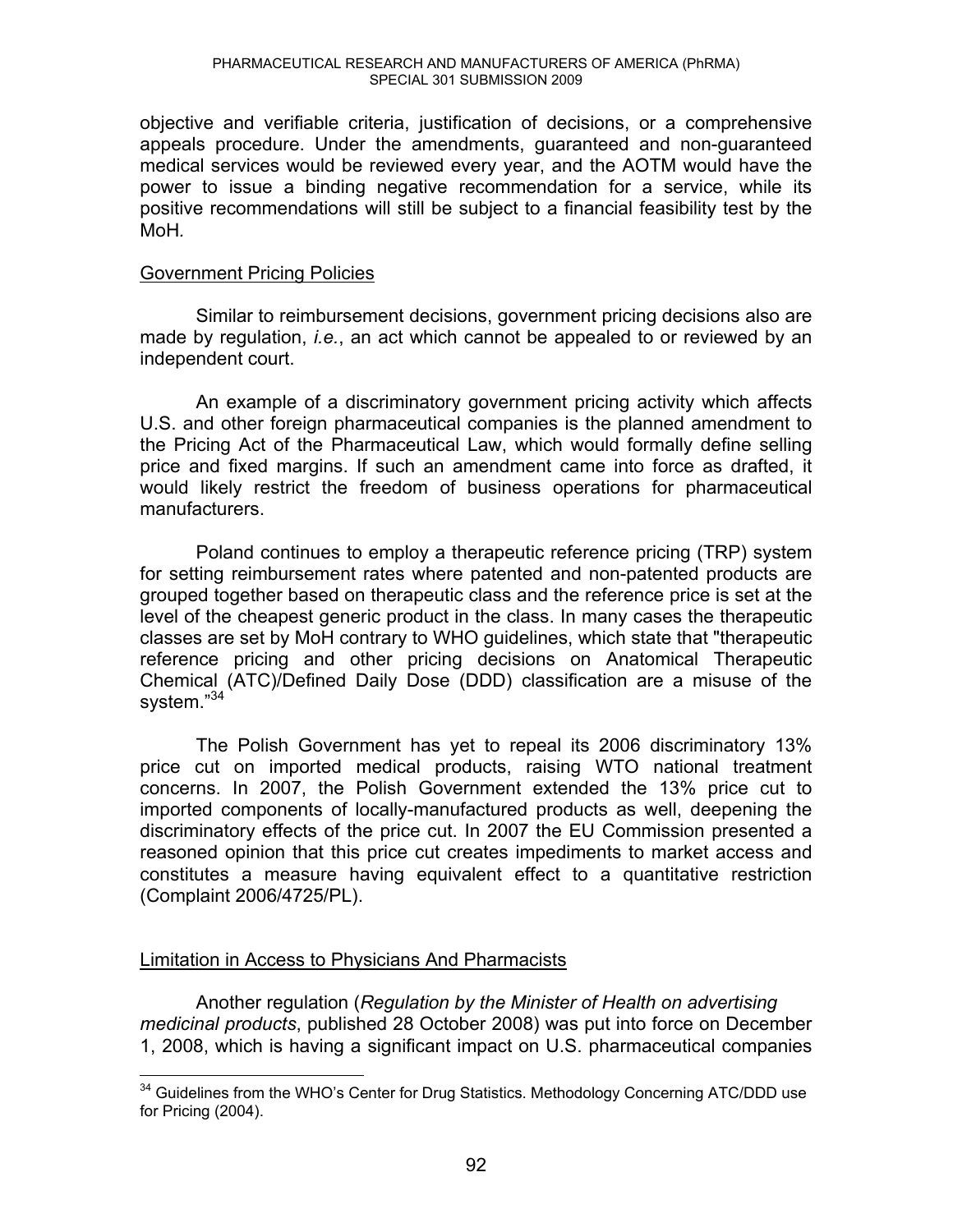doing business in Poland. The regulation limits access to physicians by requiring that visit dates be pre-agreed, undertaken only after working hours, and after obtaining the consent of the manager of the institution in question. According to the regulation, additional formalities connected with sampling must also be followed, such as a declaration of the Marketing Authorization Holder submitted to the Pharmaceutical Inspectorate. The extremely short implementation time did not allow pharmaceutical companies to adapt their practices and activities to the new requirements, and the impact of this sudden but significant limitation of operations is still being assessed as pharmaceutical companies monitor the first weeks of compliance with this regulation.

Moreover, this year the MoH set up a new transparency contact policy for pharmaceutical companies. Anyone wishing to meet a MoH representative must do so by formal request, with an attached, binding agenda. At the meeting, at least three MoH representatives must be present, and the meeting will be either recorded or documented with minutes. The new policy has made it much more difficult (near impossible) to plan a calendar of meetings with the Ministry, as meetings will be held in the order in which meeting requests are submitted by the companies and approved by the Ministry.

#### Discrimination Against Imported Pharmaceuticals

Recently, the Government has been working on a new strategy for the pharmaceutical sector, with a view to facilitating domestic drug manufacturing. According to the Deputy Prime Minister, a string of takeovers of domestic drug makers by foreign rivals in recent years has had a "paradoxical effect" of turning Poland  $-$  traditionally a major producer and exporter of generic drugs  $-$  into a net importer of pharmaceuticals, with an annual negative balance of  $E$ 2bn.

The Government of Poland is also discriminating against the United States and multinational innovation-based pharmaceutical companies by retroactively fining companies large sums of money for imports made under previouslyaccepted procedures. To date, civil damage claims have been filed by Poland's National Health Fund against 31 pharmaceutical companies (including many U.S. companies doing business in Poland).

# **Damage Estimate**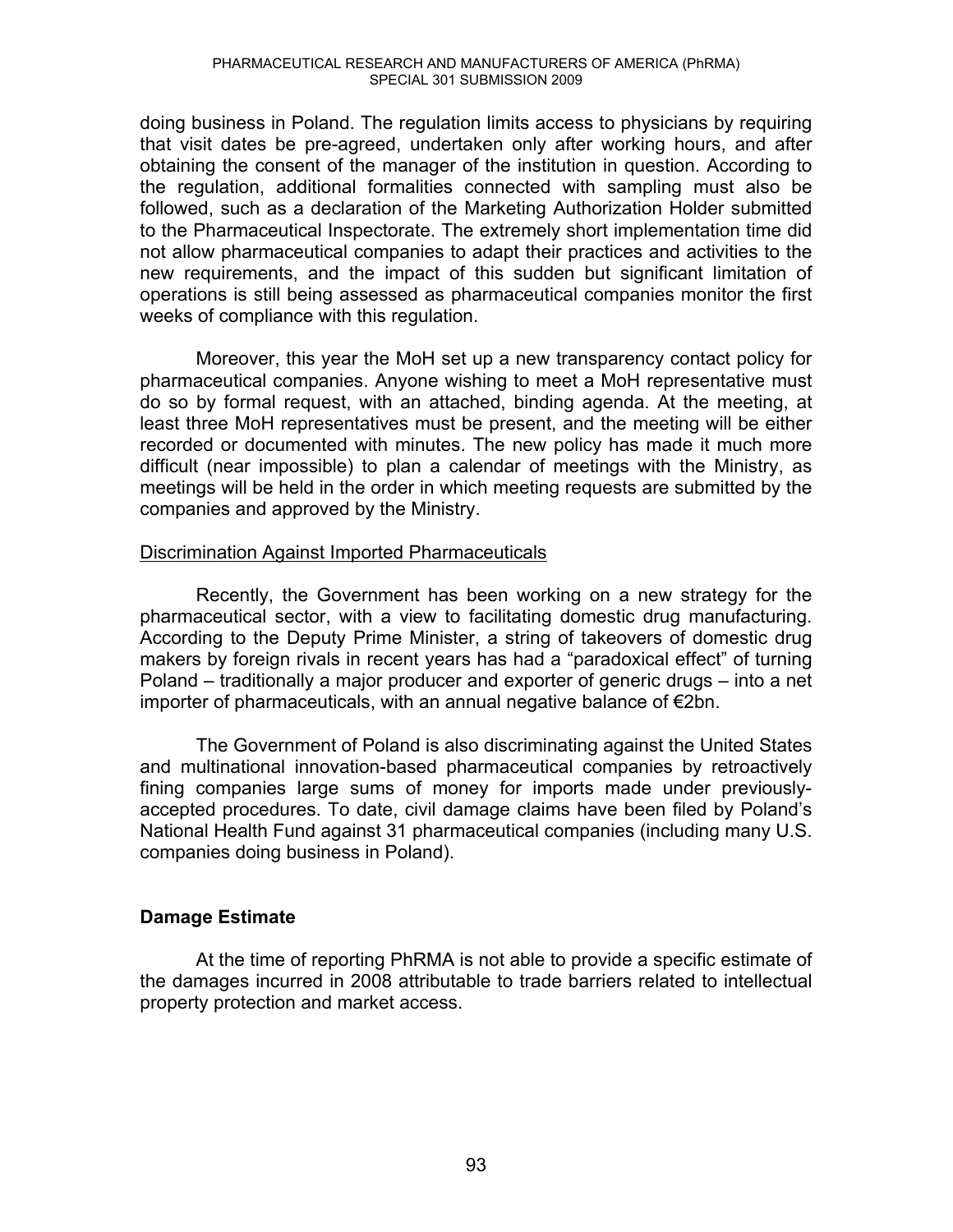# **RUSSIA**

As Russia prepares to develop its own innovative pharmaceutical industry, major market access barriers remain. Russia still has no data exclusivity (DE), despite commitments to the U.S. Government to implement six years of DE by May, 2007. Moreover, non-transparent market conditions are compounded by new signals that some Russian officials want to use healthcare reform to promote discriminatory policies that further impair market access for PhRMA member companies.

Though Russia made significant commitments in the 2006 U.S.-Russia WTO Accession bilateral on intellectual property rights (IPR), the Russian Government has not taken steps to fulfill these commitments. In the meantime, PhRMA member companies continue to face non-transparent market conditions. In light of this situation, PhRMA requests that Russia remain on the Special 301 **Priority Watch List** for 2009.

#### **Intellectual Property Protection**

## Data Protection

Russia has not yet enacted data exclusivity legislation, despite its international commitments to do so. The United States-Russia Bilateral IPR Agreement of November 19, 2006 obligated Russia to provide at least six years of data exclusivity as part of its World Trade Organization (WTO) accession. The agreement stated that the Government of Russia has to work with the Duma to enact legislation and implementing regulations providing that undisclosed information submitted to obtain marketing approval, *i.e.*, registration of pharmaceutical products, would be protected for a period of at least 6 years against unfair commercial use starting from the date of grant of marketing approval in the Russian Federation.

 In cooperation with the Ministry of Health and Social Development (MoH), the Ministry of Economic Development (MED) has introduced a draft to the Governmental secretariat, which may be subsequently introduced by the Government to the Duma. This bill attempts to meet obligations taken on by Russia during WTO negotiations, including data exclusivity.

The Ministry of Health and Social Development has also prepared a more thorough revision of amendments to the Law on Medicines. These amendments address issues raised by local manufacturers and could introduce cardinal changes in regulatory issues like registration processes (marketing authorization) and clinical trials, with potential implications for the functioning of future data exclusivity policies.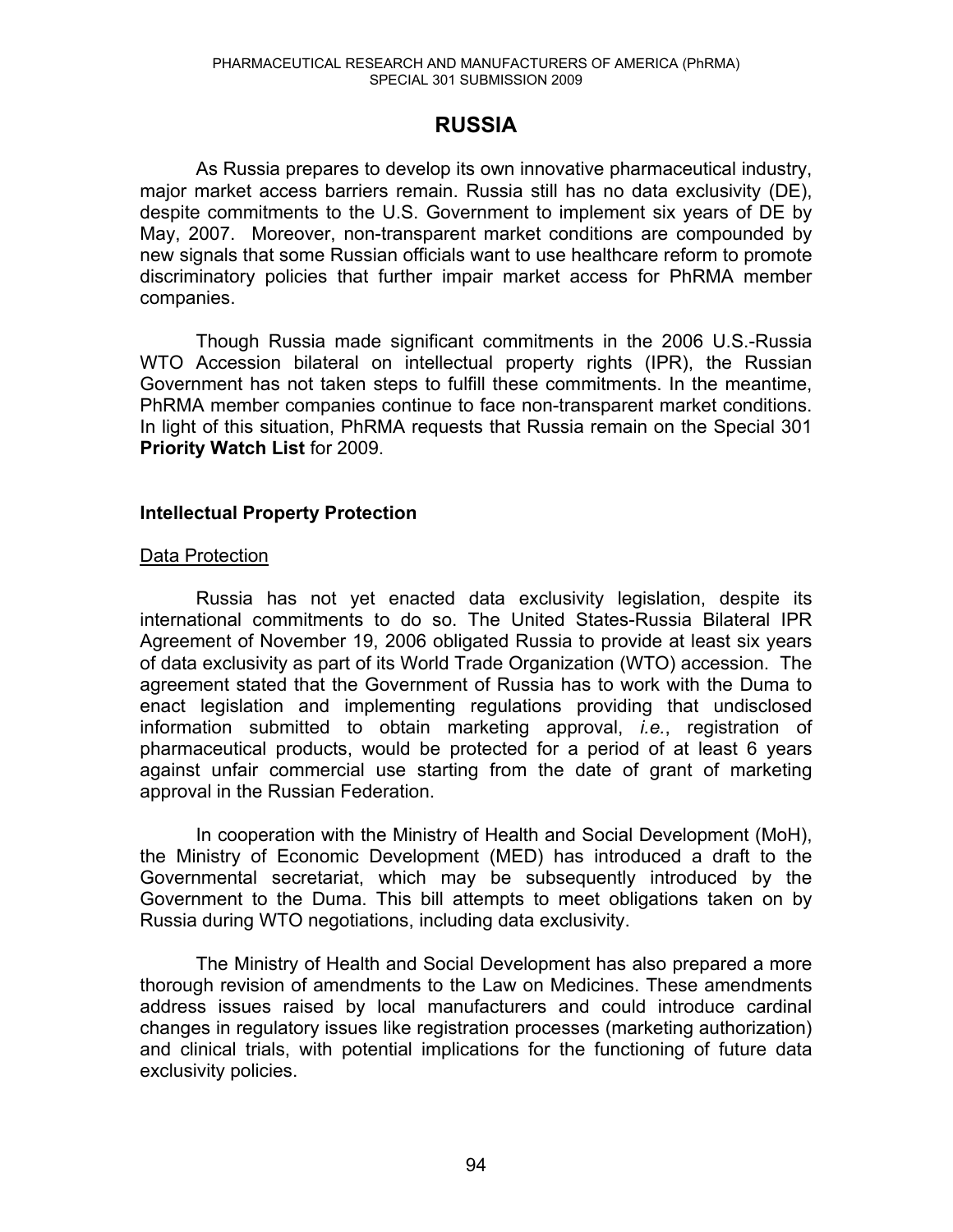Implementation of the data exclusivity commitment must remain a prerequisite for Russia's accession to the WTO.

#### Trademarks / Counterfeiting

The Government of Russia provides weak enforcement against counterfeit medicine producers. There is no formal statistic to estimate counterfeit products on the market; however, the vast majority of identified counterfeit products are produced by local manufacturers. Russian law does not specifically criminalize pharmaceutical counterfeiting, and injunction measures are not applied. A definition of a "pharmaceutical counterfeit" was introduced in the Law on Medicines in August 2004; however, no related prosecution articles have been added to the criminal and civil legislation. Moreover, there is no procedure for evidence gathering or acceptance by Russian courts to facilitate court proceedings in counterfeit cases.

The main article of Russian legislation currently applicable to pharmaceutical counterfeits, set out in the Criminal Code, addresses trademark infringement. However, the legislation applies only in cases of numerous violations or significant damages and imposes inadequate penalties (\$5000 to \$8000 maximum).<sup>35</sup> The penalty set in the Administrative Violations Code is even lower (\$1400 maximum). $36$  The Russian Parliament has been debating a potential increase in criminal and administrative liabilities for several years but nothing has been done so far.

Some Duma Members are planning to introduce a bill to impose criminal liability for production and sales of counterfeit pharmaceuticals.

#### **Market Access Barriers**

#### Marketing Approval

The marketing approval process in Russia continues to be lengthy, unpredictable, and nontransparent. The approval process and corresponding fee collection are the responsibility of the Federal Government Establishment or FGU, a non-commercial subsidiary of the Federal Health Service (Roszdravnadzor). Although Roszdravnadzor officially collects a fee (set by the Russian Tax Code) of 2000 rubles (\$80.00) per product application, the FGU charges roughly \$19,000 per product application.

 $\overline{a}$ 

<sup>&</sup>lt;sup>35</sup> RF Criminal Code, art.180

<sup>&</sup>lt;sup>36</sup> RF Code on Administrative Violations, art.14.10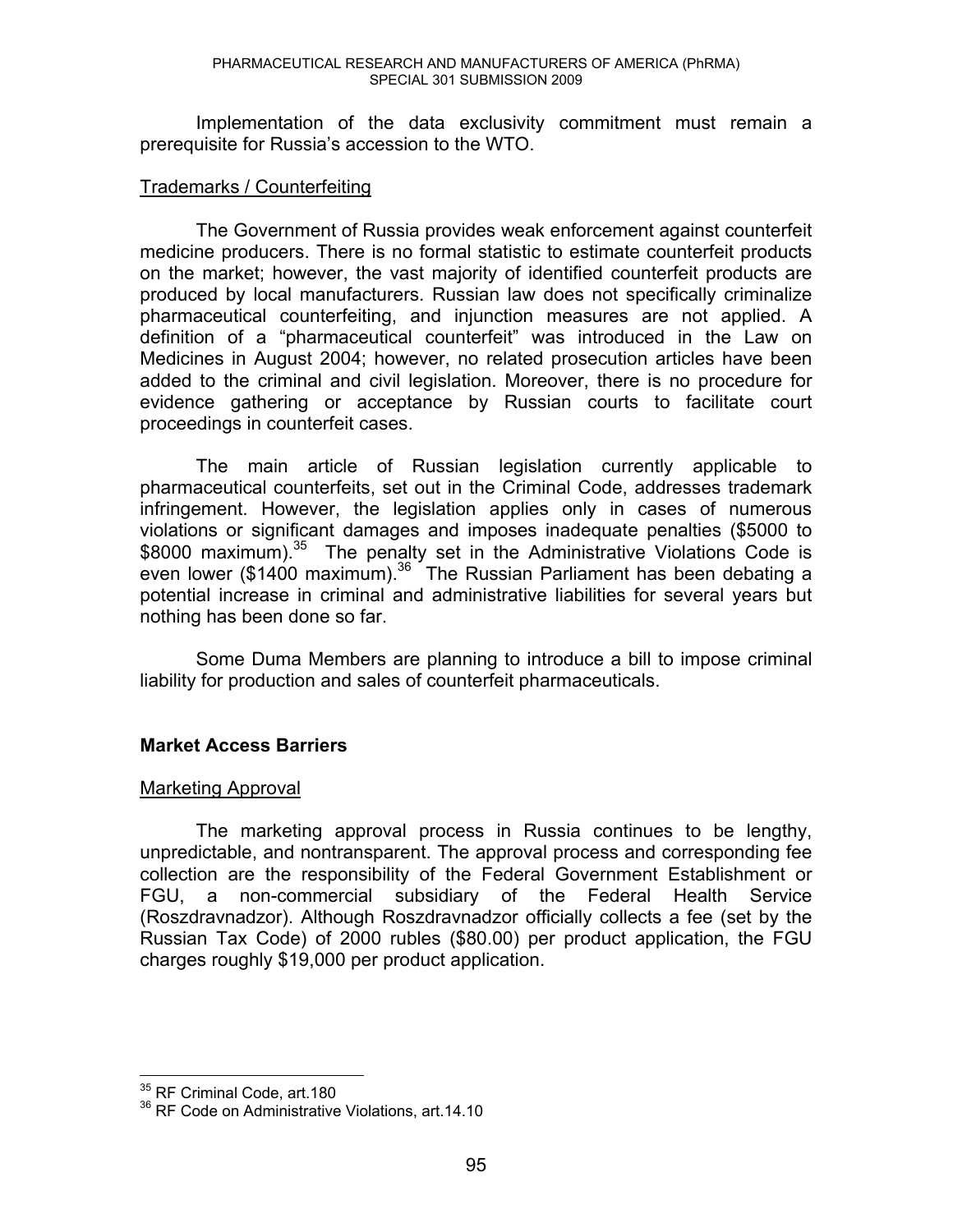#### Reimbursement Procedures

The Government of Russia instituted a federal drug reimbursement program in 2004, which went into operation in 2005. Unfortunately, reimbursement decisions are not based on objective or verifiable criteria. Mechanisms for purchases of reimbursed drugs and tenders are nontransparent. Foreign firms are often discriminated against in both the federal reimbursement system for pharmaceuticals (DLO) and other comparable systems at the regional/state level, and no appeal procedures for reimbursement decisions are provided.

The Ministry of Health (MoH) issued a regulation in 2006<sup>37</sup> in an attempt to regulate the reimbursement process, but this regulation fails to provide clear and transparent criteria for determining which products are included in the reimbursement program, timelines for decision-making, or appeals processes.

 At present, the processes for development of Essential Drug Lists remain opaque. The number of products included in the lists has not increased compared to previous years, resulting in inadequate reimbursement for innovative products.

 The changing nature of the government pricing and reimbursement system in Russia presents an opportunity for the U.S. Government to engage in a dialogue with government officials at all levels in Russia.

#### Import Procedures

On January 1, 2007, the Government of Russia replaced the prior system of import procedures, which required the mandatory certification of medicines imported into Russia, with a new system that mandates that manufacturers produce a Declaration of Conformity for each batch of imported pharmaceuticals.<sup>38</sup> A manufacturer's declaration is based on evidence from the applicant (manufacturer's certificate of conformance) as well as evidence obtained from a third party testing organization (visual and laboratory inspection of 10 to 20 samples from each product batch). This procedure is not consistent with international practice.

The new procedure discriminates against importers by requiring that they provide a Declaration of Conformity for each batch of medicines, whereas Russian manufacturers are permitted to provide a declaration for a full series. The Government of Russia has claimed that the new procedures were introduced to prevent counterfeit products from reaching the market, but the impact on

 $\overline{a}$ <sup>37</sup> Order of the Ministry of Health and Social Development No. 93 as of February 15, 2006<br><sup>38</sup> Governmental Resolution No. 72, as of February 10, 2004<br><sup>5</sup> MoH Deeree No. 8543, dated November 30, 2006 . Administrative Beg

 $5$  MoH Decree No. 8543, dated November 30, 2006 - Administrative Regulation enforcement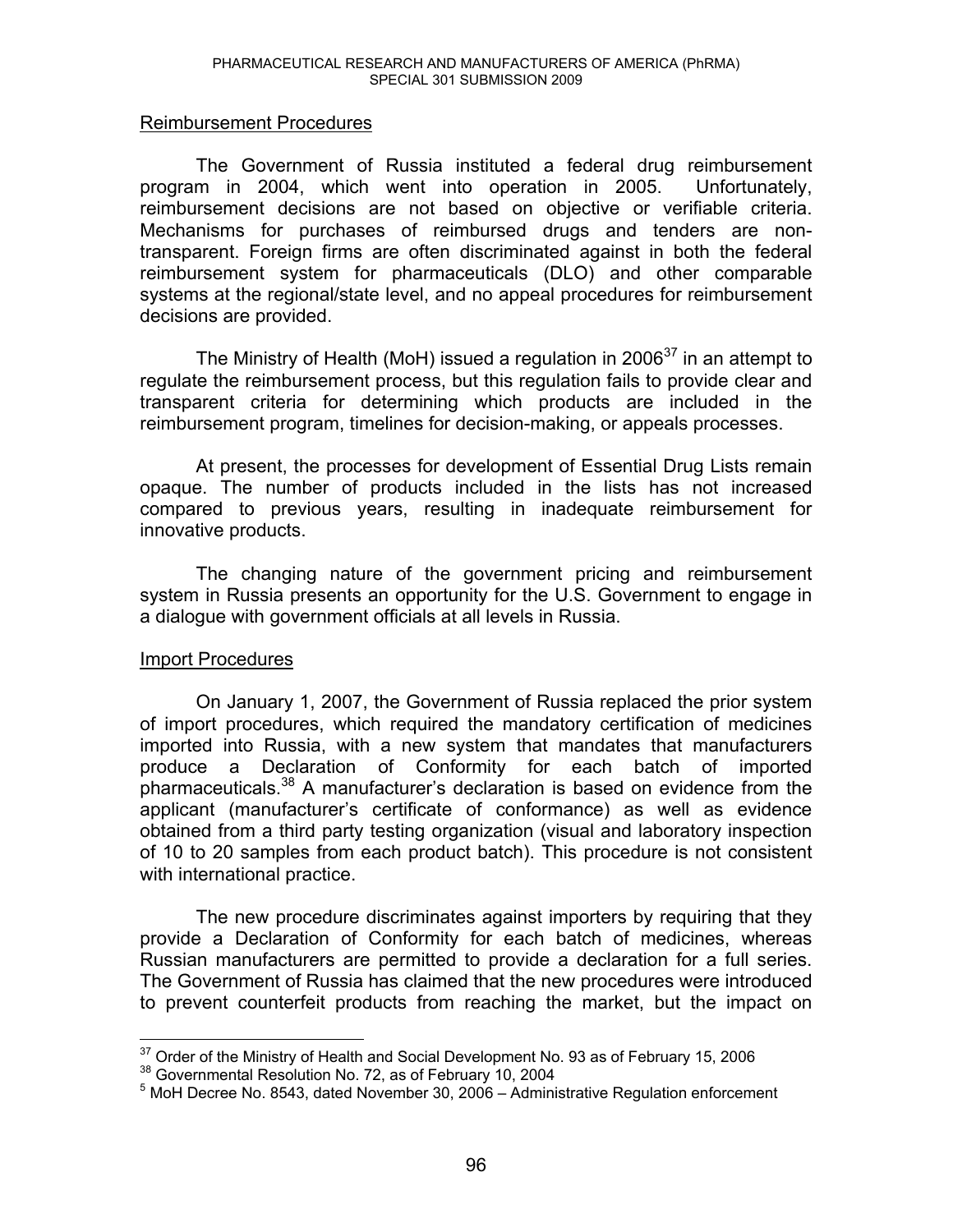companies has been to increase costs and time to market with little apparent impact on the counterfeiting problem. The Moscow-based Association of Innovative Pharmaceutical Manufacturers estimated in 2006 that the certification procedure cost pharmaceutical manufacturers \$200 million. Based on the higher costs for individual testing, the total costs for the new system could be double that of its predecessor.

In addition, the Government of Russia collects an import license fee in the amount of 0.05% of the contract price. This fee constitutes a significant additional cost for importers. The process is also time-consuming  $-$  it takes at least 36 working days and requires approval of two governmental bodies: the Roszdravnadzor (Federal Service for Healthcare Surveillance) and the Ministry of Economic Development.

#### **Damage Estimate**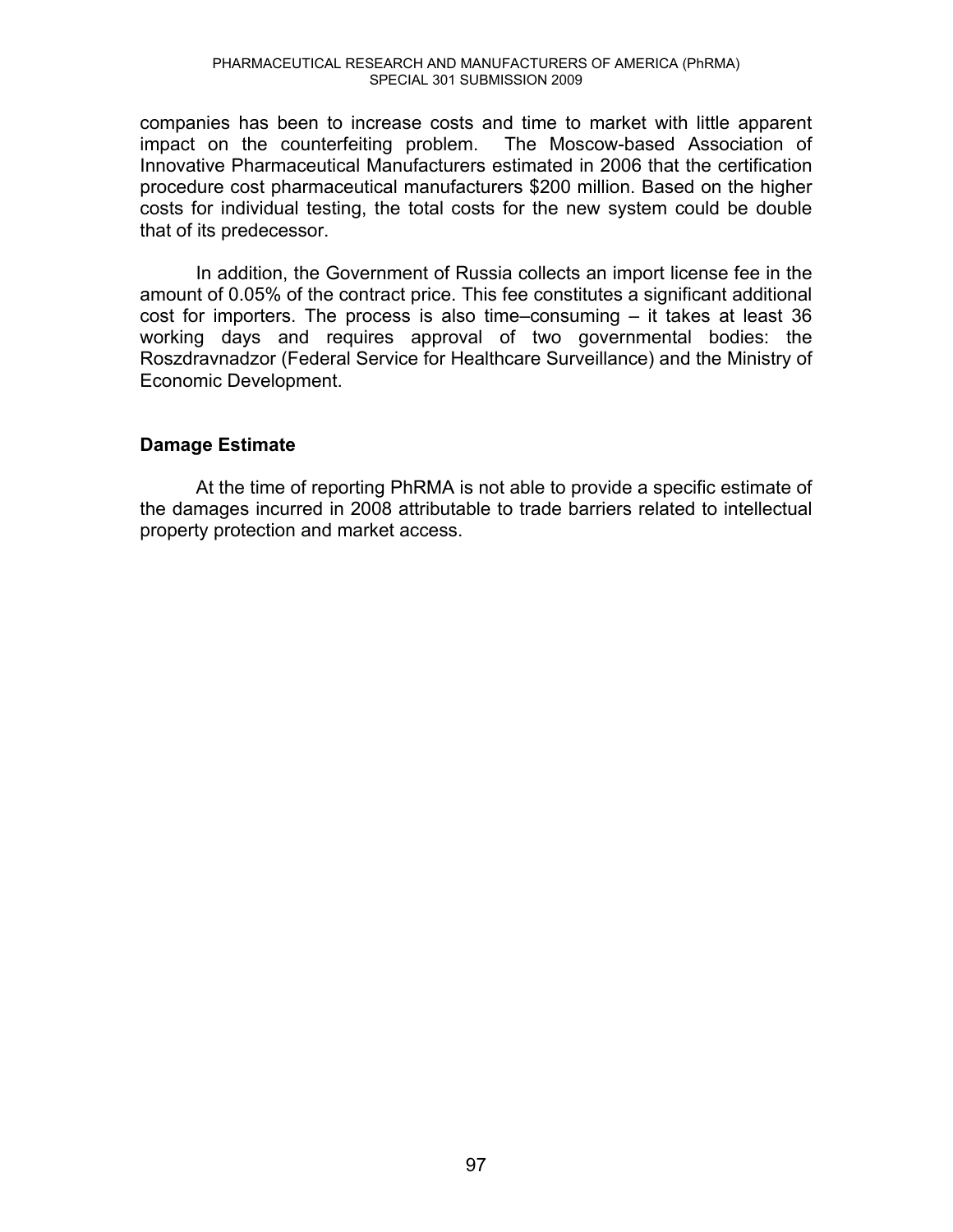# **TURKEY**

Over the last five years, Turkey's pharmaceutical sector has been undergoing an important transition period. There have been important reforms and changes affecting intellectual property rights (IPR), government reimbursement, pricing and registration. Challenges related to implementation contribute to transparency and predictability problems for pharmaceutical companies operating in Turkey.

PhRMA therefore requests that Turkey be placed on the **Priority Watch List** for 2009.

## **Intellectual Property Rights**

Patents and data exclusivity relating to pharmaceuticals have been officially recognized in Turkey since 1995 and 2005, respectively, but there remain significant needs for regulatory and legislative improvement. Of particular concern, there have been attempts in past years and in 2008 to amend the current patent law with provisions weakening the current level of protection. While PhRMA member companies have viewed the draft patent law as an opportunity to upgrade IPR as part of Turkey's drive to become more globally competitive in innovative medicines, some parties have seen this process as an opportunity to reduce existing protections.

#### Patent Protection

During 2008, the local generics industry undertook extensive lobbying activities designed to introduce radical amendments to the current Patent Law. These amendments would have included provisions to weaken the current protection of original innovative pharmaceuticals. They also would have aimed to discriminate against foreign innovators and would have included proposals such as:

- a proposal by a Parliamentary Member to nullify the validity of patents where the product is not manufactured locally.
- a proposal drafted by Turkish Patent Institute, which would have expanded compulsory licensing, weakened infringement penalties and loosened customs procedures.

Of additional concern to innovators and investors, Turkey today does not offer an effective patent linkage system between patents and marketing approvals by the health regulatory authorities. Generic copies have been registered in the country while the patents on the original product are still in force. A functioning patent linkage system would help eliminate this problem because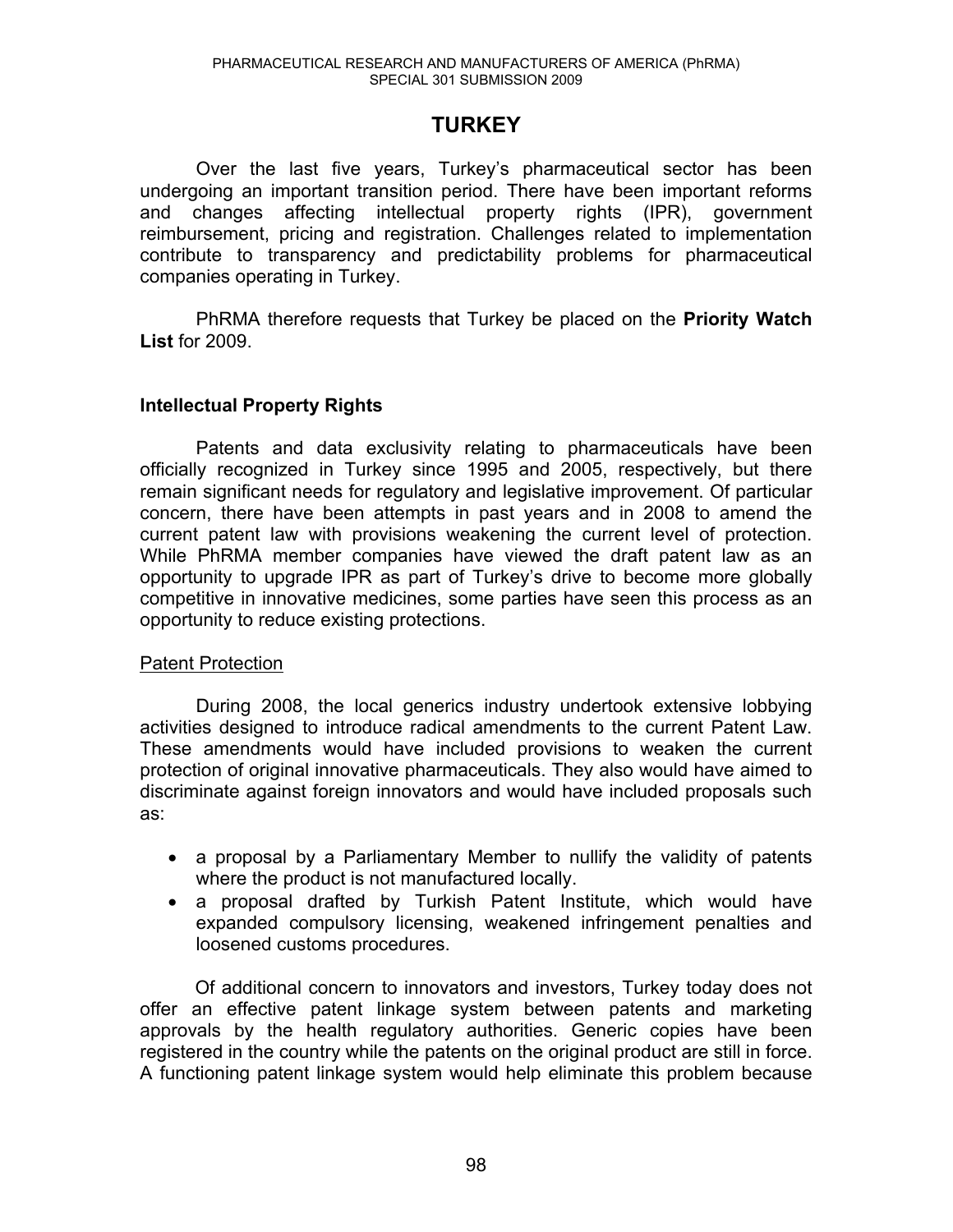withholding final approval of generic registrations would allow for a period sufficient to allow resolution of patent issues.

#### Data Exclusivity

With respect to pharmaceuticals, particular problems persist in the interpretation and implementation of the data exclusivity (DE) regime. In 2005, the Government of Turkey took positive steps toward establishing protection for the commercially valuable data generated by innovator companies and now provides for DE for a minimum period of six years for products registered in the EU.

The concerns include the start date of the protection period for the data. There is also continuing concern that products granted DE status in Europe are not recognized as eligible for protection in Turkey. There is also concern about tying the term of DE to the remaining term of product patents, which is not consistent with international norms.

The period of DE currently begins on the first date of marketing authorization in any country of the European Customs Union (ECU). The Health Ministry has said that products first registered in any country of the ECU between 1 January 2001 and 31 December 2004 would benefit from the DE regulation *if there were no generic or generic application of that product in Turkey prior to 31 December 2004*.

The EU Commission has inquired on multiple occasions how this regulation applies to up to 55 medicines registered in the EU and Turkey between 2001-2005, but has not received a clear and firm explanation. The lack of a coherent, consistent response has been a major concern to the EU Commission and European trading partners, which insist that Turkey should provide DE for all products registered in the EU after 2001, consistent with its European Customs Union and WTO/TRIPS obligations.

While even a minimum 6-year period of DE is a welcome step, the implementation in Turkey is problematic because the six-year protection period commences when a product first gains registration in any country of the ECU. Given that the period starts prior to approval in Turkey, the inefficiencies of the regulatory system in Turkey have the effect of significantly diminishing the effective DE period in Turkey. Inefficient regulatory procedures that do not fully comply today with the EU Transparency Directive erode the period of DE for new medicines by delaying market access. Effective DE is reduced to as little as 2-3 years in some cases, resulting in an environment where incentives for innovators are undermined. Application of DE today in Turkey is clearly out of step with European standards and must be amended to begin the DE period when local approval is obtained in Turkey.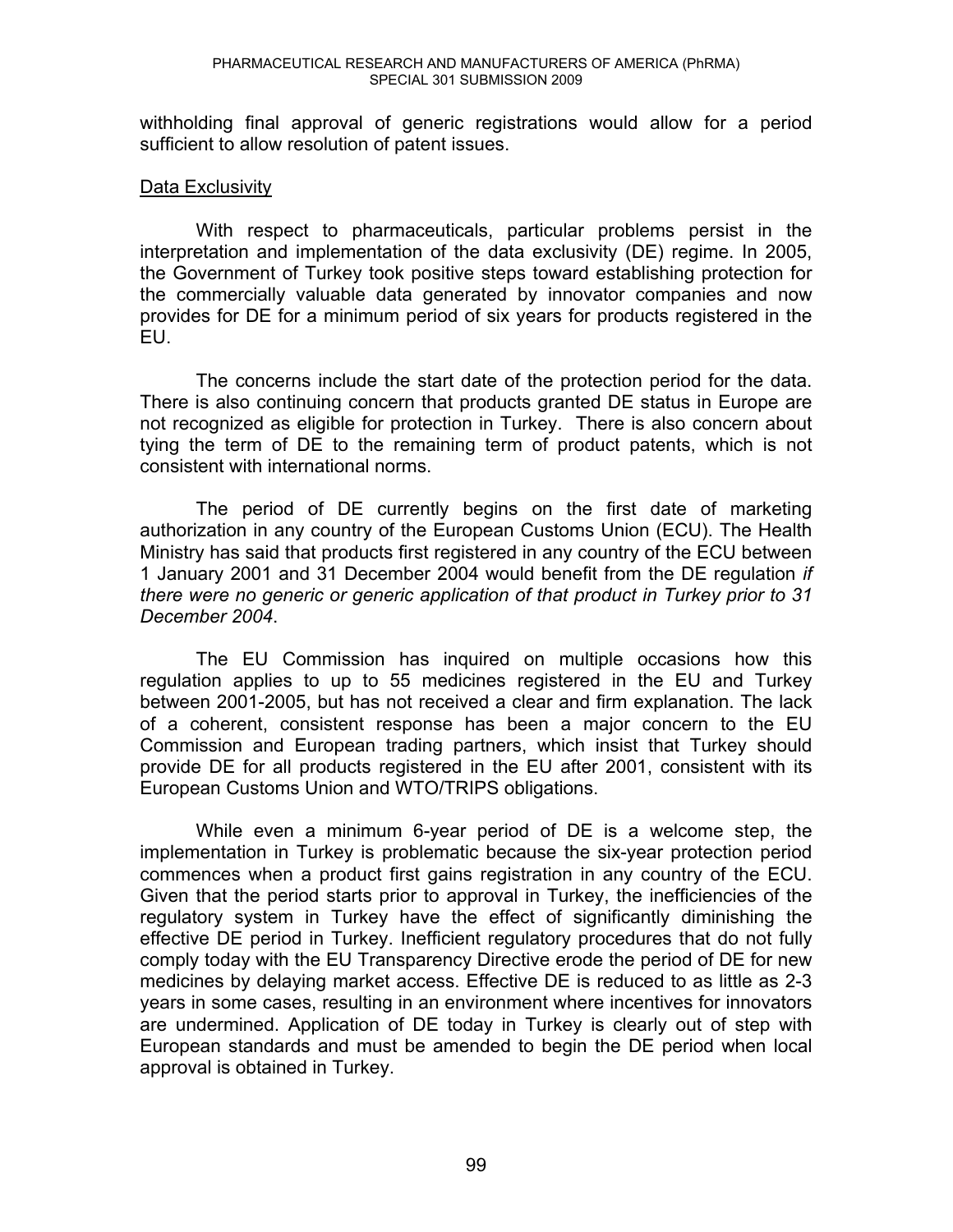Furthermore, Turkey does not provide DE for combination products or vaccines. Most recently, the Health Ministry on January 16, 2009 published a government-approved pricing list, including a generic combination product that infringes the DE rights for a PhRMA member-company-developed combination product that was registered in Europe after January 2005.<sup>39</sup> On 2 February, the Social Security Institute published a government reimbursement list with the generic combination product referenced above.<sup>40</sup> This decision for government reimbursement was made despite a prior written request from the local industry association that the generic combination product was infringing regulatory data protection of a PhRMA member company.

In addition, it is unclear how Turkey will harmonize its 6-year DE term to meet the requirements of the system established in the EU, which allows an effective data protection period of up to 11 years from the time of the first registration in the EU.

Turkey has stated its aspiration to join the EU as a full member sometime after 2015. In this case, Turkey's trading partners, led by the EU but also with the engagement of US trade negotiators, should inquire how Turkey plans to harmonize its current regime to allow a DE period of up to 11 years (8/2/1).

Finally, the current regulation ties the term of DE to patents relating to the product. This also is not consistent with DE in the ECU today or the fundamental purpose of DE.

# **Market Access Barriers**

#### Reimbursement

Turkey has established a committee at the Social Security Institute (SSI) to oversee transitions in the state reimbursement program. In an effort to improve efficiency, transparency, and standards for evaluation and stakeholder involvement, Turkey published the list of committee members, committee working principles and also submission requirements. Challenges remain, however, including the SSI's compliance with the established meeting schedules (frequent delays). Innovative pharmaceutical companies are also concerned that SSI fails to provide sufficient rationale for its decision-making.

The Turkish Government also fails to provide adequate information about the decision makers in the technical committees charged with evaluating new products.

 $\overline{a}$ 

<sup>&</sup>lt;sup>39</sup> Pricing list available at:

http://www.iegm.gov.tr/fiyatlandirma/Documents/16\_OCAK\_2009\_TUM\_ILAC\_FIYAT\_LISTESI.xl s.

<sup>&</sup>lt;sup>40</sup> See the 02.02.09 entry at http://www.sgk.gov.tr/wps/portal/ESGK/GSS/GSSSUTEki.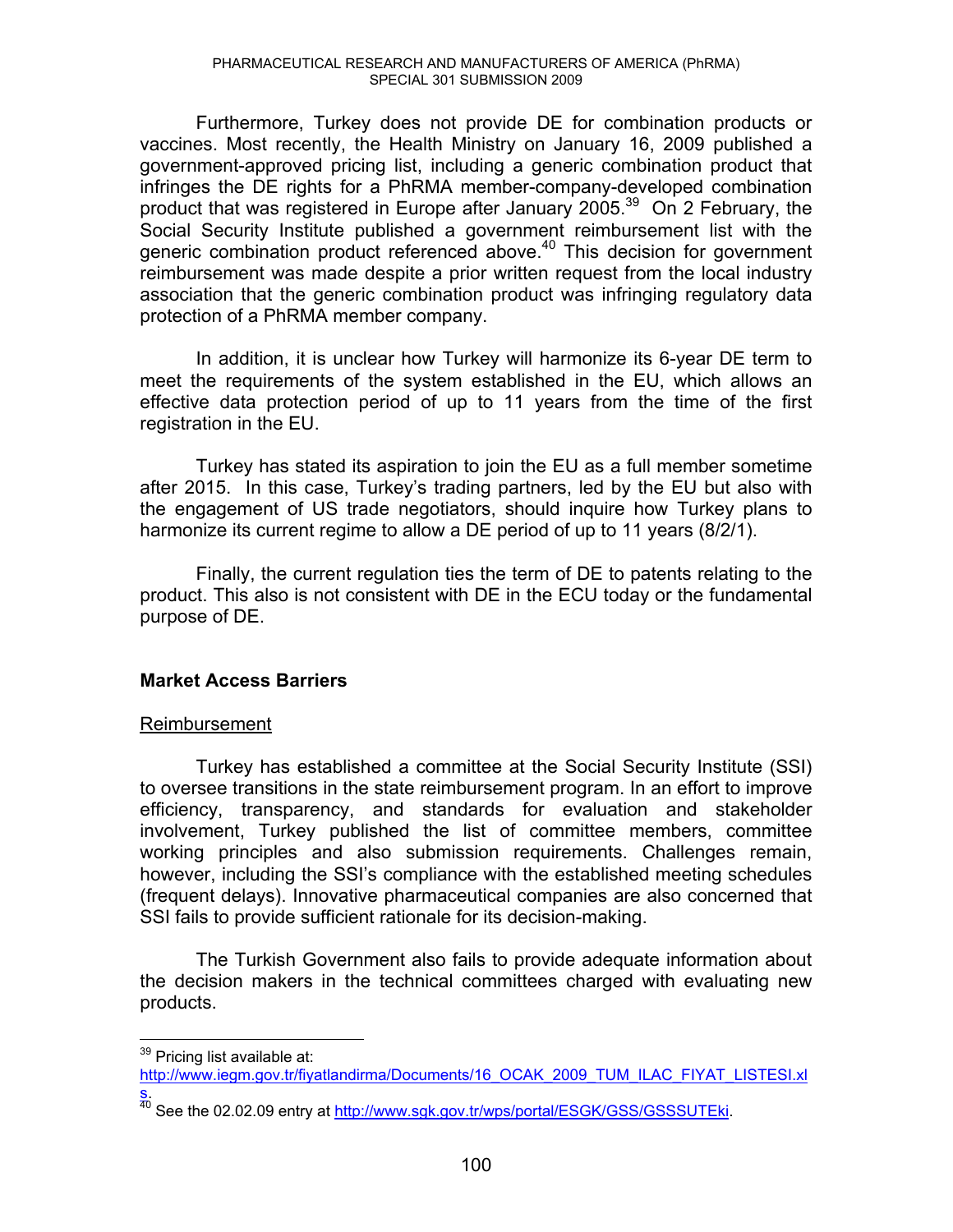Moreover, the appeal procedure for government reimbursement decisions is not clearly defined. The appeal process should be undertaken by an independent body that reviews the application, the analysis and the resulting decision. Because the same body that conducted the initial assessment is used to review the appeals assessment, changes to the initial decision are very rare, negating the purpose and objective of an appeal.

In addition, in certain instances, innovative products have been grouped as equivalent with much older and dissimilar technologies for state reimbursement purposes. This creates a maximum reimbursement limit for all products in the group. Patients pay for any costs over the limit and therefore have a harder time accessing innovative treatments.

PhRMA member companies believe that, in the absence of publicly available reliable and complete data, the new requirements are likely to complicate reimbursement procedures and add to delays in patient access to new medicines. In an effort to determine a practical and balanced approach, innovative companies are advocating that the SSI define realistic criteria for the reimbursement of new medicines. This work is expected to continue through 2009.

#### Government Reference Pricing

The Turkish Government applies a reference price system for pharmaceuticals.

Under the new government pricing legislation that went into effect in 2007, the reference price of an original product is determined according to the lowest price among five countries from an established list of up to ten EU reference countries. The list may be altered every year. Currently, the five reference countries are France, Spain, Italy, Portugal, and Greece. Countries where product is released and shipped also serve as references.

A budget crisis that erupted in the Turkish pharmacy sector in 2008 has led to Government demands on biotechnology and research-based pharmaceutical companies to provide additional discounts. The discount system that had been established by regulation in 2004 to allow for more predictability and stability, and recognize the value of innovative medicines was eliminated. Innovator companies were ultimately compelled by the Government to increase their discounts to the state from 4% to 11% in late 2008.

Moreover, the Turkish Government has failed to effectively apply currency rules and mechanisms that account for significant changes for the Turkish lira against the Euro. The Government has failed to implement adjustments in accordance with its Pricing Decree, leading to a situation where, during a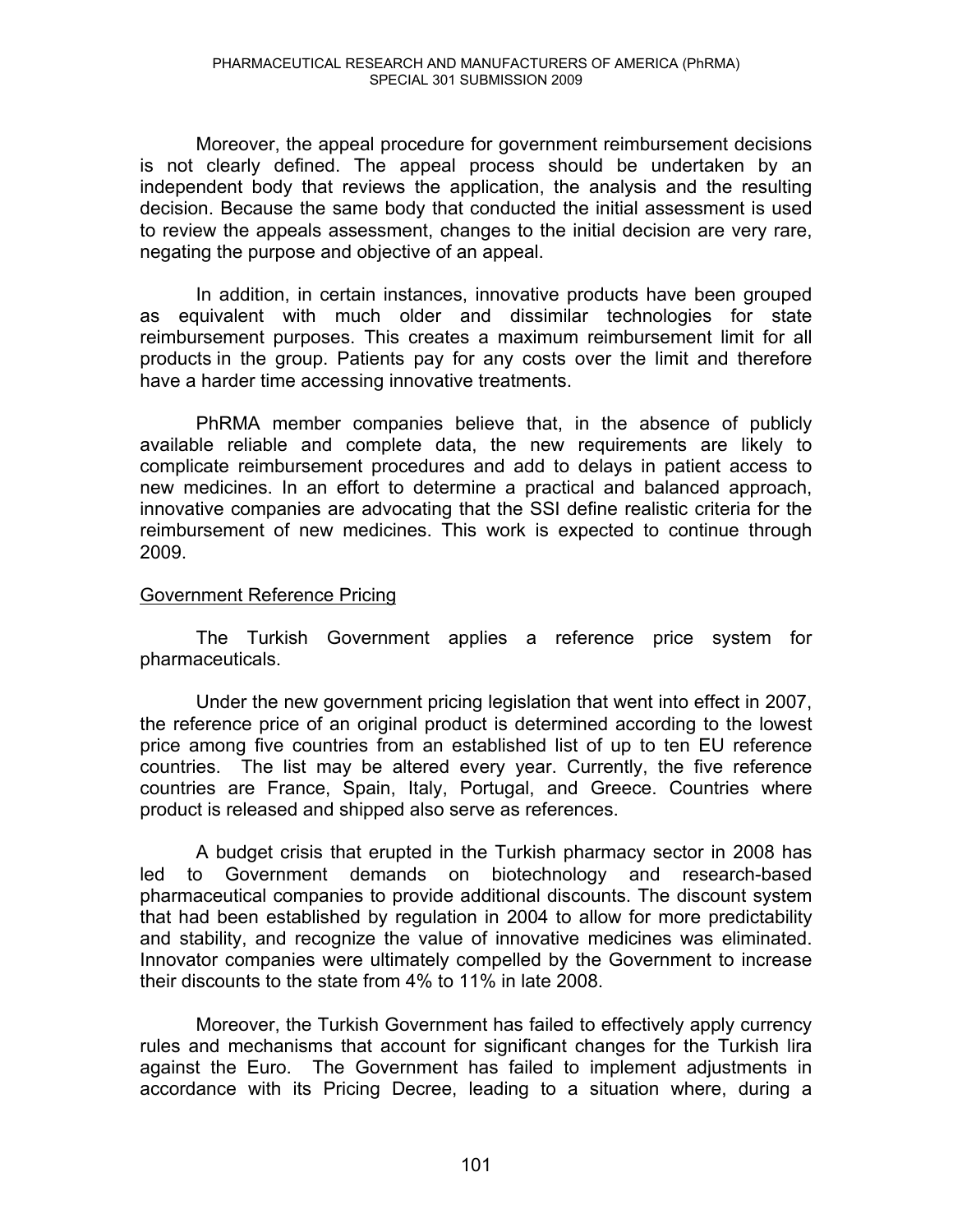substantial period of 2008, companies had to conduct their daily commercial interactions at a Euro exchange rate that is higher than the officially-announced rate, leaving companies to make up for foreign-exchange losses.

#### **Registration**

There appears to be modest movement toward harmonizing pharmaceutical regulations with EU standards and requirements. In January 2005, the Government took an important first step toward making the regulatory system more efficient and transparent, introducing the "Regulation on the Registration of Medicinal Products for Human Use".

However, a recent industry survey of 37 biotechnology and researchbased pharmaceutical companies revealed that in the area of cancer, for example, the average new medicine approval time was 871 days with approximately 600-700 days spent in registration.<sup>41</sup> This amounts to 2-3 times the period set forth in the registration regulation and far longer than the time it takes to register a new medicine in EU countries following EMEA approval.

During the registration process, an economic evaluation is sometimes required by the Health Ministry's Clinical Committee as part of the scientific review, effectively halting review of the product because it is not possible to submit the economic evaluation for a new product if government reference prices are unavailable.

In addition, even routine applications to amend products in line with approvals in reference countries (e.g., Europe's EMEA or the U.S. FDA), such as adding new indications, can take many months, whereas in other countries these amendments are processed very efficiently.

Moreover, the Turkish Ministry of Health has published biosimilar guidelines, which do not meet EU standards on DE implementation.

#### **Damage Estimate**

 $\overline{a}$ <sup>41</sup> AIFD Reimbursement Survey Nov 2008.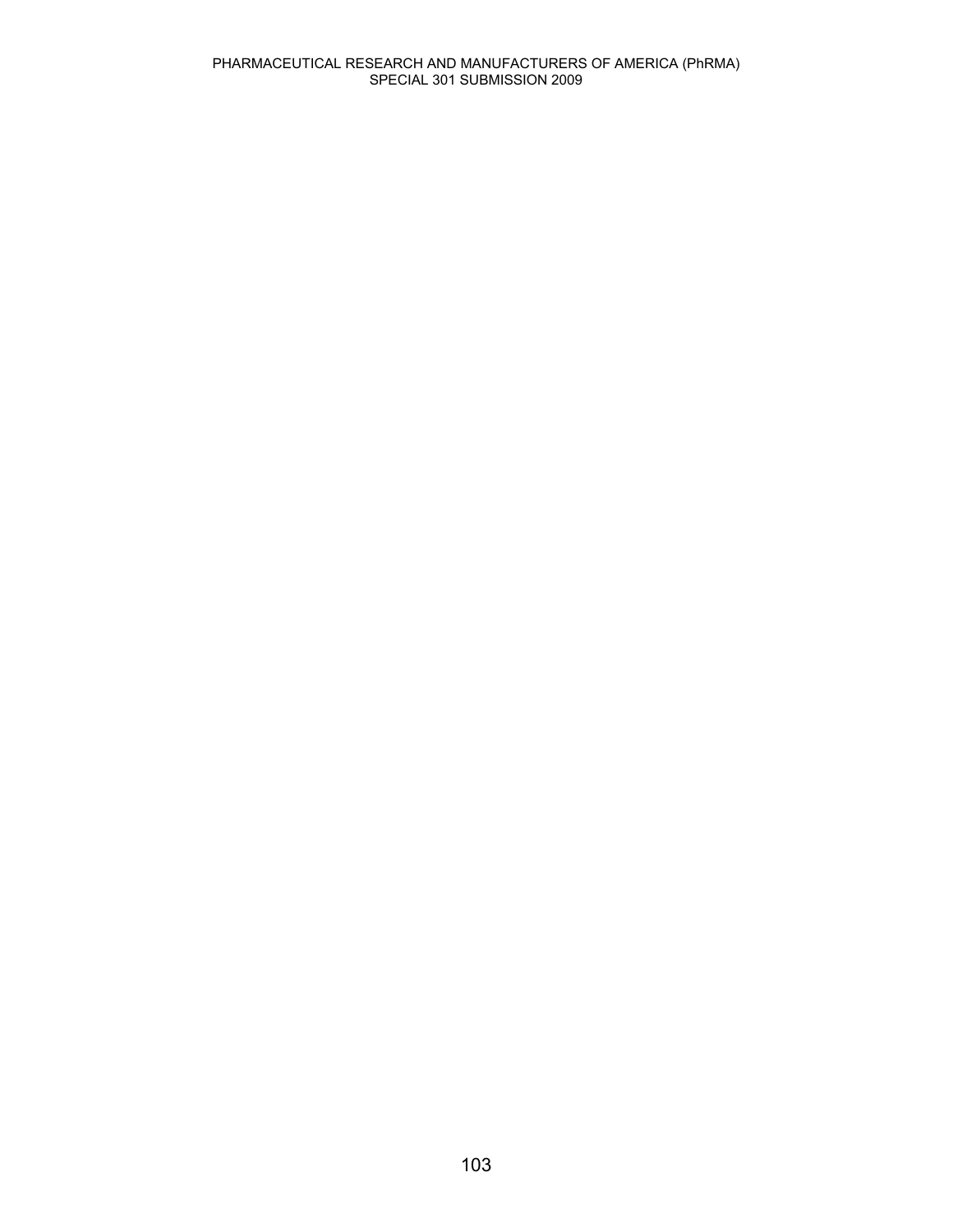# **LATIN AMERICA**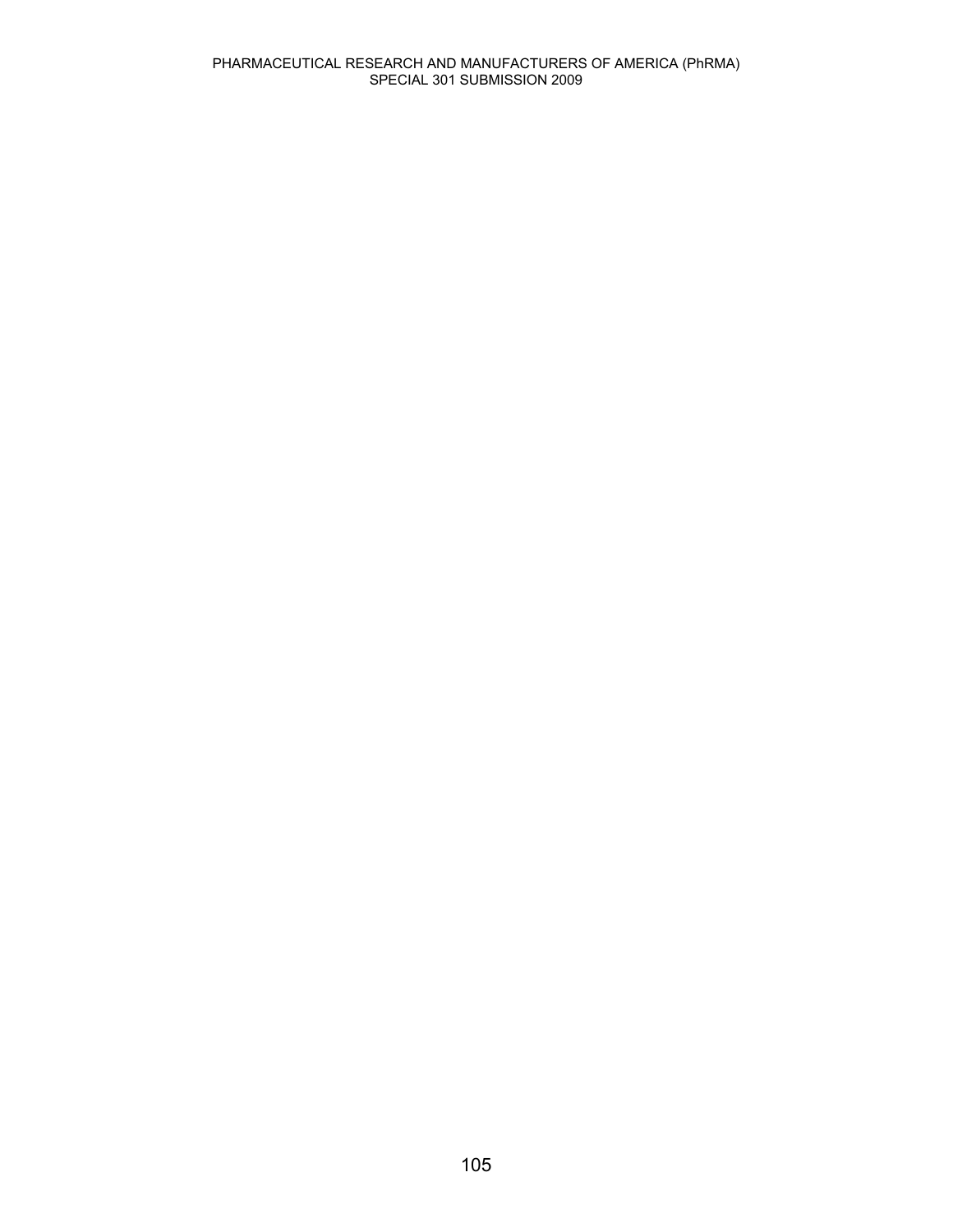# **ARGENTINA**

PhRMA and its member companies operating in Argentina remain concerned that the Government of Argentina did not make any progress during the last year in resolving two of the most important issues for PhRMA's member companies: protection for undisclosed test and other data required by the TRIPS Agreement, and "linkage" between patents and the system for approving pharmaceutical products.

Efforts to decrease the patent application backlog, which showed a significant improvement in 2005, 2006 and the first half of 2007, seem to have come to a halt. The number of incoming applications exceeds the number of processed applications. This situation should be addressed in order "to avoid unwarranted curtailment of the period of protection" for patents, as required by the TRIPS Agreement.

There has been a setback in IP rights protection since the Argentine House of Representatives and Senate passed legislation eliminating the previous amendment to the customs code related to border measures for enforcing trademark rights and copyrights. The new legislation excludes other IP rights, such as patents, from this provision.

 For these reasons, PhRMA requests that Argentina remain on the **Priority Watch List** because it continues to deny "adequate and effective protection of intellectual property rights" and "fair and equitable market access", and that the U.S. Government continue to seek assurances that the problems described herein are quickly and effectively resolved.

#### **Intellectual Property Protection**

#### Data Protection

Argentina does not provide for protection of undisclosed test and other data in a manner that is consistent with its obligations under TRIPS Article 39.3, especially the requirement to protect such data against unfair commercial use, *i.e.,* reliance by Argentine officials on the data submitted by originators to approve requests by competitors to market similar products during a specified period following the approval of the product associated with the submitted data. Law No. 24,766 permits officials to approve pharmaceutical products on the basis of (1) undisclosed test and other data submitted to officials in Argentina or (2) prior approvals of the same or similar product in Argentina or certain foreign countries that require submission of undisclosed test and other data.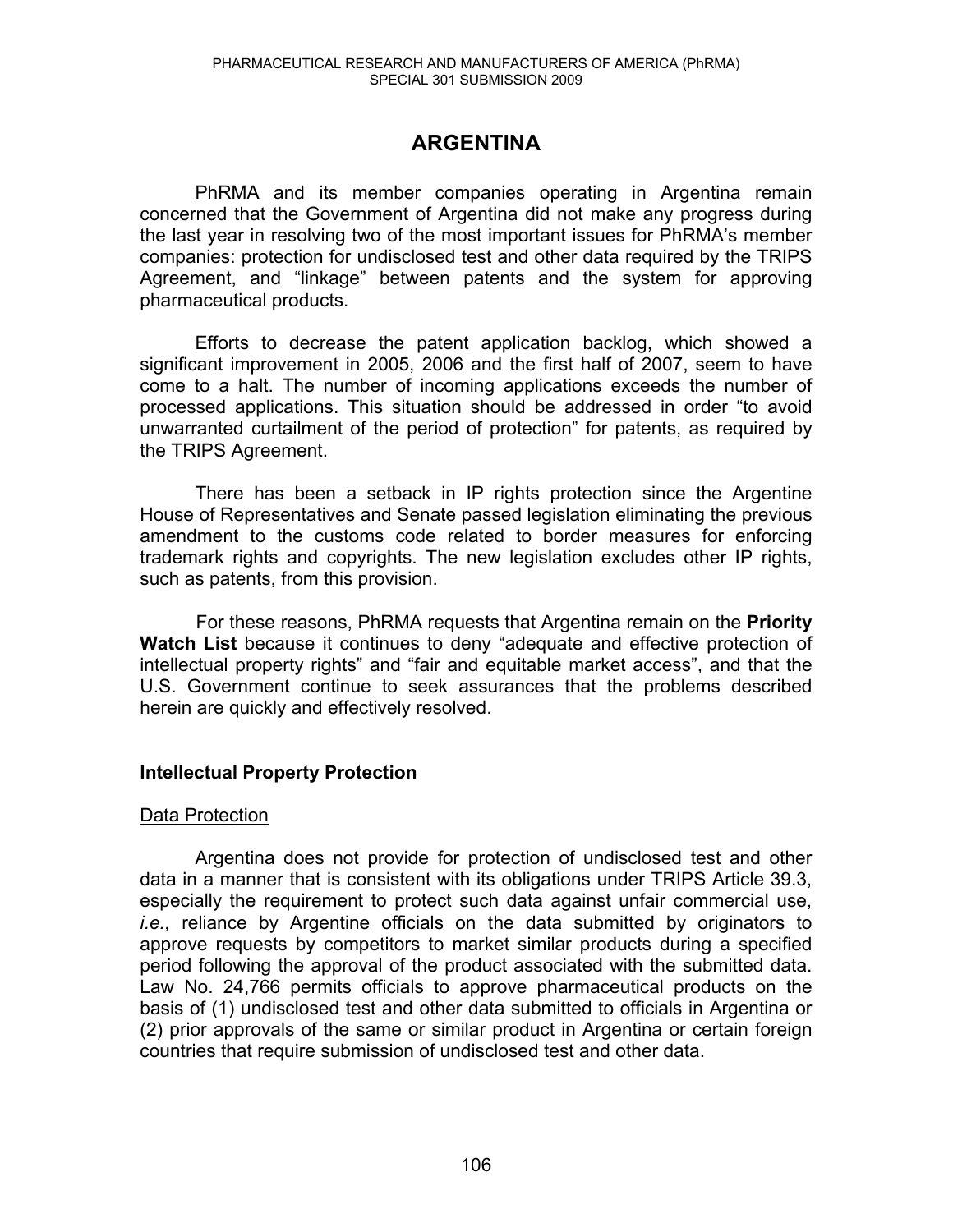If data are submitted directly to Argentine officials, one provision of the Law requires that the data are protected against "dishonest" use and disclosure. But, another provision requires Argentine officials to rely on the same data submitted by others, in contradiction to TRIPS Article 39.3. Moreover, the Law does not define "dishonest" use and does not provide sufficient details (such as term of protection) to provide a sound legal basis for protection, under the TRIPS Agreement, even if the provision requiring reliance were deleted.

If data are not submitted directly to Argentine officials, competitors may obtain marketing approval by relying on prior approvals in other countries based on the submission there of undisclosed test and other data. In short, Argentine officials essentially use the review in these countries<sup>42</sup> as their review. Thus, the requirement to submit data in these countries is functionally a requirement to submit data for use by Argentine officials. Thus, Argentina is obligated to ensure that such approvals are consistent with TRIPS Article 39.3, by preventing reliance for a period of time after the approval of the product associated with the submitted data.

#### Patent Application Backlog

Officials of the Ministry of Economy and the National Institute of Industrial Property (INPI) took a number of significant steps over the past three years to reduce the backlog of patent applications awaiting examination. The Ministry increased the budget of the INPI. As a result, an additional thirty examiners and eleven administrative officials were hired.

Also, resolutions such as 372 of January, 2004, (under which companies had to declare interest in their application, or they would be considered abandoned,) and 350 of December, 2006 and 162 of June, 2007, (which enabled companies to change the order of their applications so that more important applications would be examined first) increased the speed of the patent approval process. However, this move came to a halt in the second half of 2007. Even though headcount at INPI increased over the past two years and a new Resolution (178 of July 2008), asking companies to once again declare their interest in their applications or they would be considered abandoned, was issued in order to reduce the backlog, productivity has dropped.

In spite of these efforts, there are still serious challenges in reducing the backlog and ensuring that the backlog does not increase again. For example, INPI must increase its ability to retain key examiners who are recruited by the private sector. The current backlog in all areas amounts to 16,000 applications with full examination fees paid, while the total backlog amounts to 30,000 applications. In 2007, input of patent applications exceeded output by 1,200 applications.

 $\overline{a}$  $42$  As per Decrees 150 and 176.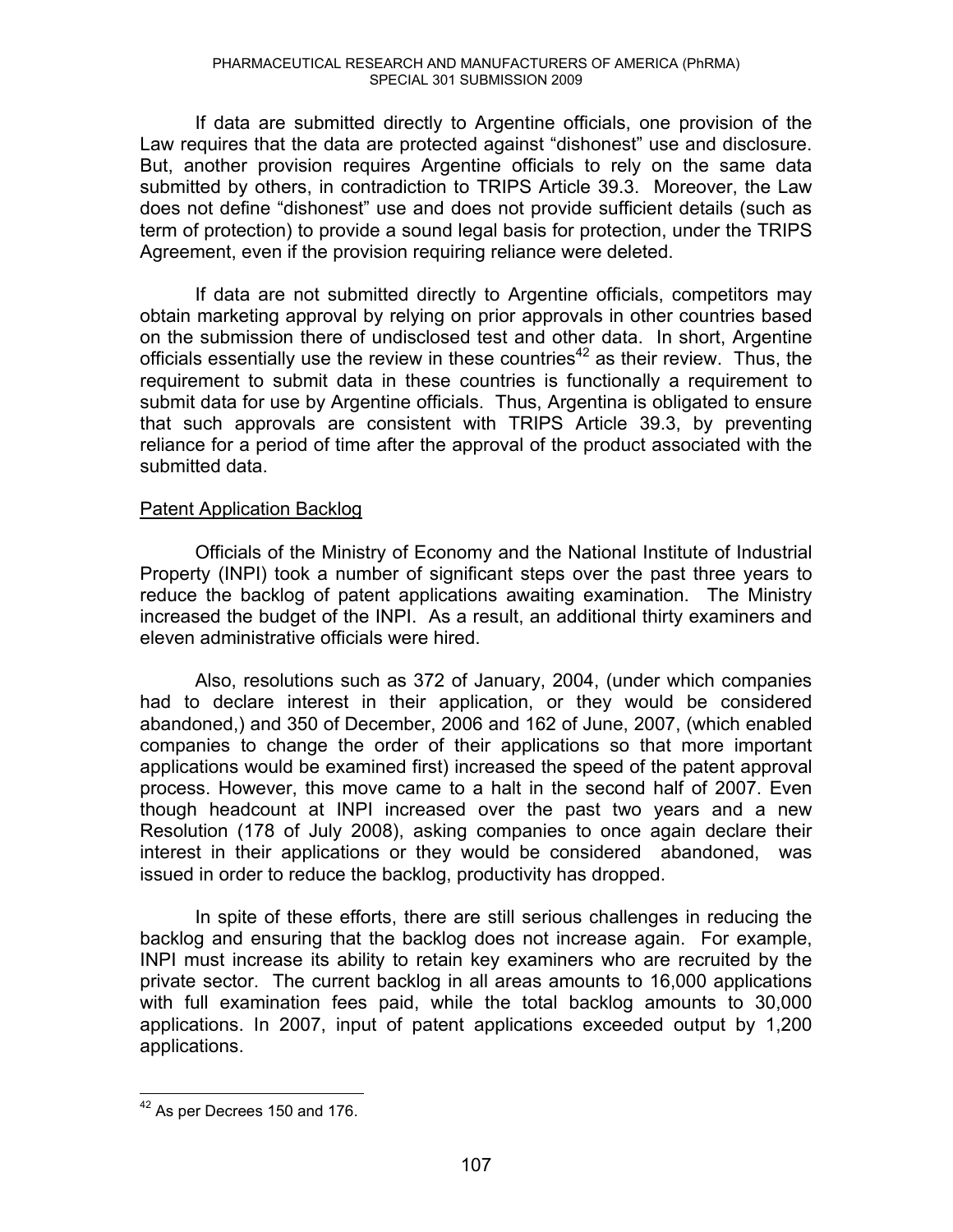Also, Argentina should accede to the Patent Cooperation Treaty because that would facilitate the filing and examination of patent applications in Argentina as it does now in 135 Contracting Parties.

### Linkage

Argentina does not provide any link between the patent system and the system for approving the marketing of pharmaceutical products, including generics.

### Preliminary Measures/Injunctive Relief

Articles 83 and 87 of Law No. 24,481 on Patents and Utility Models provide for the grant of preliminary injunctions. These Articles were amended in 2003 by Law 25,859 to fulfill the terms in the agreement to settle a dispute between the United States and Argentina (WT/DS171/13). The agreed-upon terms were intended to provide, under certain conditions, effective and expeditious means for patent owners in Argentina to obtain relief from infringement before the conclusion of an infringement trial. Unfortunately, these terms, as implemented in the Argentine legal system, have not had the intended effect.

# Customs Code Reform

The Argentine Congress enacted Law No. 25.986 in 2005, to amend Article 46 of Customs Code (Title III  $-$  Foreign Trade/Counterfeited goods); however, the Executive Branch never implemented the regulations implementing the law. Furthermore, in March of 2007, the Executive sent a draft bill to Congress eliminating from the above mentioned legislation the provisions barring the infringement of "other intellectual property rights or industrial property rights granted by the national legislation". Protection for trademarks and copyrights will remain in place, but protections against patent infringements have been eliminated. The bill eliminating protections was passed by the Lower House on July 18, 2007, and by the Senate on December 10, 2008.

# **Damage Estimate**

At the time of reporting PhRMA is not able to provide a specific estimate of the damages incurred in 2008 attributable to trade barriers related to intellectual property protection and market access.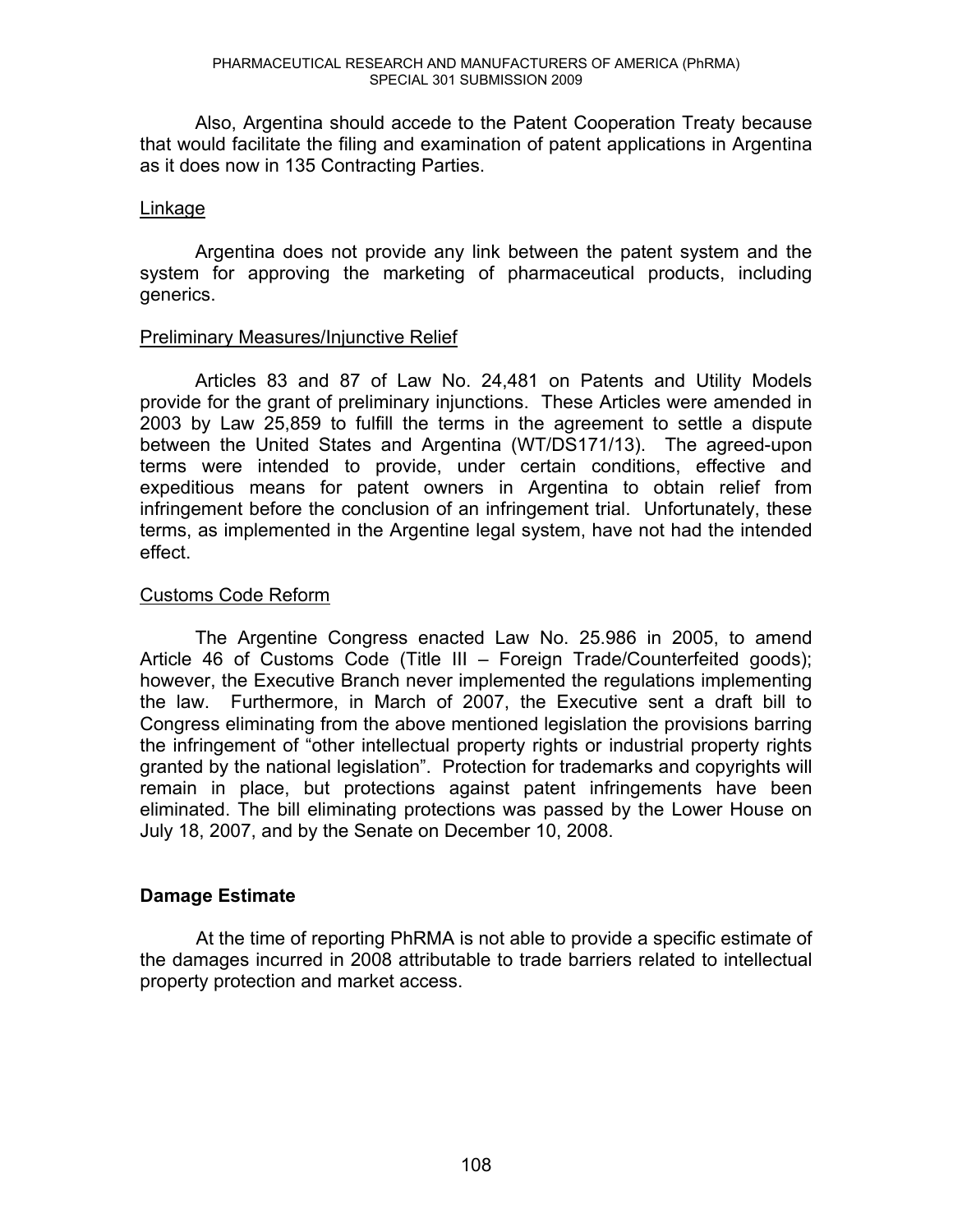# **BRAZIL**

PhRMA's member companies operating in Brazil remain concerned by the Government of Brazil's failure to make progress on extremely important issues for PhRMA's research-intensive member companies. Several of these concerns have been raised in prior years with little apparent impact.

Key Issues:

- Brazil's health regulatory agency's (ANVISA) inappropriate role in the patent application process;
- Lack of clarity regarding the decree that authorizes the Minister of Health to issue compulsory licenses;
- Continued concerns regarding the patent backlog despite some efforts by the patent office (INPI) to improve its operations;
- Government price control mechanisms that discourage innovation while not addressing the stated goal of improving access to medicines;
- The unhelpful, and often antagonistic, positions supported by Brazil in numerous multilateral fora that would, if successful, undermine the international patent system and thereby diminish incentives for critical R&D worldwide.

 As a result, PhRMA recommends that Brazil be placed on the **Priority Watch List** because it continues to deny "adequate and effective protection of intellectual property rights" and "fair and equitable market access."

# **Intellectual Property Protection**

# Examination by ANVISA

PhRMA and its member companies have previously cited the problems created by the examination of patent applications claiming pharmaceutical products by officials of ANVISA, the Brazilian agency that regulates the marketing of pharmaceutical products. The "dual" examination authority remains a major obstacle to adequate and effective protection for patents associated with pharmaceutical products in Brazil that has severe, long-term adverse effects for PhRMA's member companies.

ANVISA officials have overturned patentability determinations by the Brazilian Industrial Property Institute (INPI) by applying, in the opinion of member companies, more restrictive patentability standards than those used by the patent office itself. More specifically, through a more restrictive interpretation of the law, they unduly restricted the definition of "invention," rejected claims drawn to new uses of known products, and imposed different standards of novelty and inventive steps. As a result, patents have not been granted on some important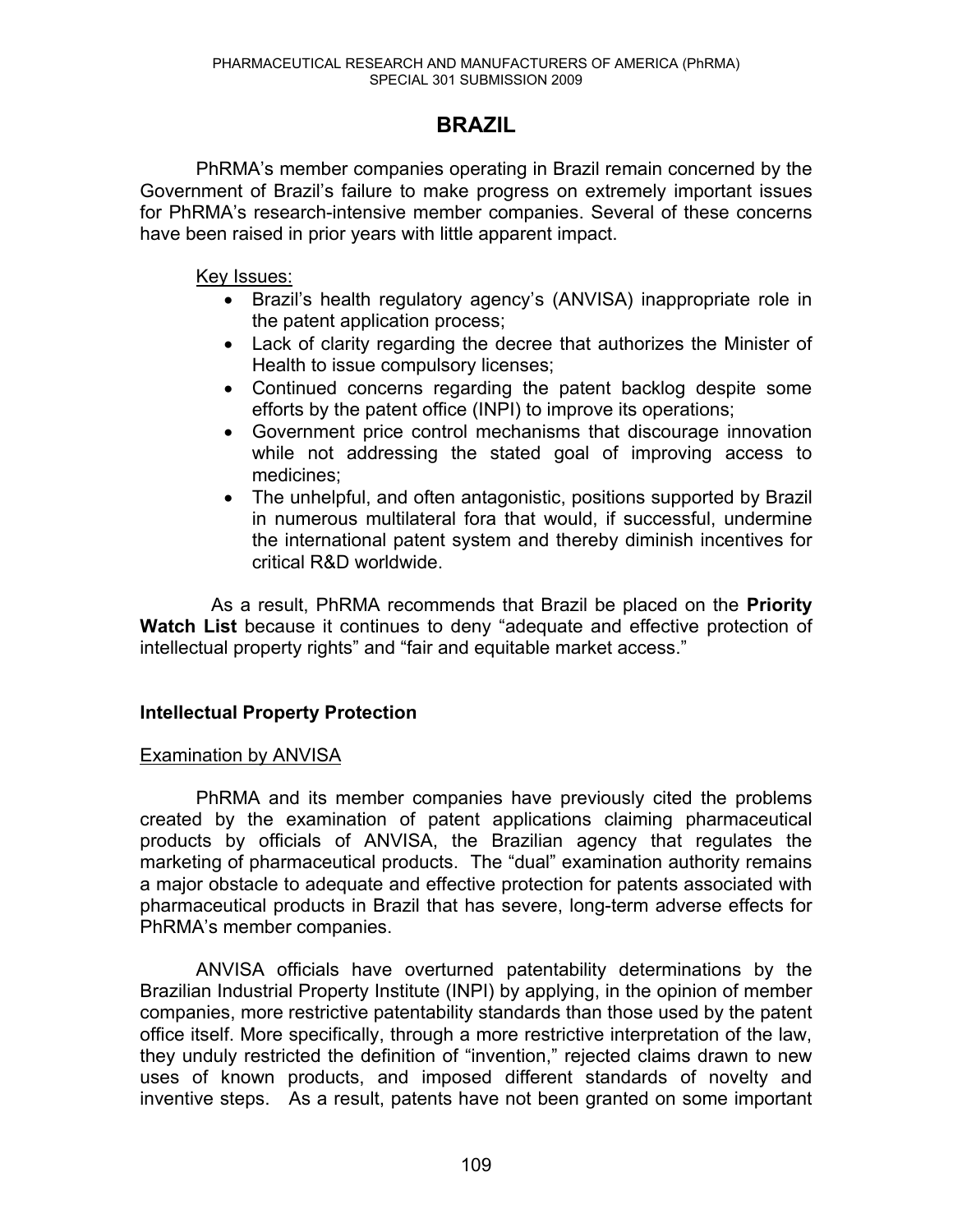pharmaceutical inventions even though corresponding patents covering these products have been granted in most developed countries and many developing countries. Given the long development times for pharmaceutical products, the failure to obtain patents on these inventions today will burden the industry for several decades in the future even if improper practices are promptly eliminated.

The continued existence of the "dual examination" authority in Brazil for pharmaceutical patents is incompatible with the obligations of Brazil under the "anti-discrimination" provisions of TRIPS Article 27.1.

# Compulsory Licenses

In our 2007 Special 301 submission, we noted that mechanisms were put into place by earlier administrations in Brazil to grant compulsory licenses for patents in "national emergencies" and in the "public interest" and that these mechanisms appeared to be "safety valves" to be used in extraordinary circumstances when supplies of the patented products were not sufficient to meet public demand. We feared that the lack of specificity in the Industrial Property Law and the associated Decree could lead to the provisions being invoked in circumstances that were not extraordinary, for example to remedy a short-term budgetary deficit. We noted that the mechanisms could be invoked to impose *de facto* governmental price controls in a manner that lacked transparency, consistency, and predictability or to usurp the function of patents. Given the recent grant of a compulsory license under Article 71 based on claims of public interest, it appears these fears were justified.

PhRMA and its members believe that the Government of Brazil should modify its regime for granting "ex officio" compulsory patent licenses during declared instances of "public interest:"

- (1) to ensure that Article 71 only applies when there is a shortage in the supply of an article covered by a patent;
- $(2)$  to clarify the terms "public interest" and "public non-commercial use" to ensure that Article 71 is not used as a *de facto* government price control measure; and
- (3) to eliminate provisions for the expropriation of privately-held, undisclosed information.

# $Backlog - INPI.$

PhRMA member companies recognize that the efforts to improve patent examining operations at INPI continue. However, the backlog of patent applications is still large and the pendency period, according to the official gazette published on November 18, 2008, is ten years; unchanged from 2007 PhRMA also acknowledges that INPI is significantly reducing the backlog of applications for the registration of trademarks and continues to pursue more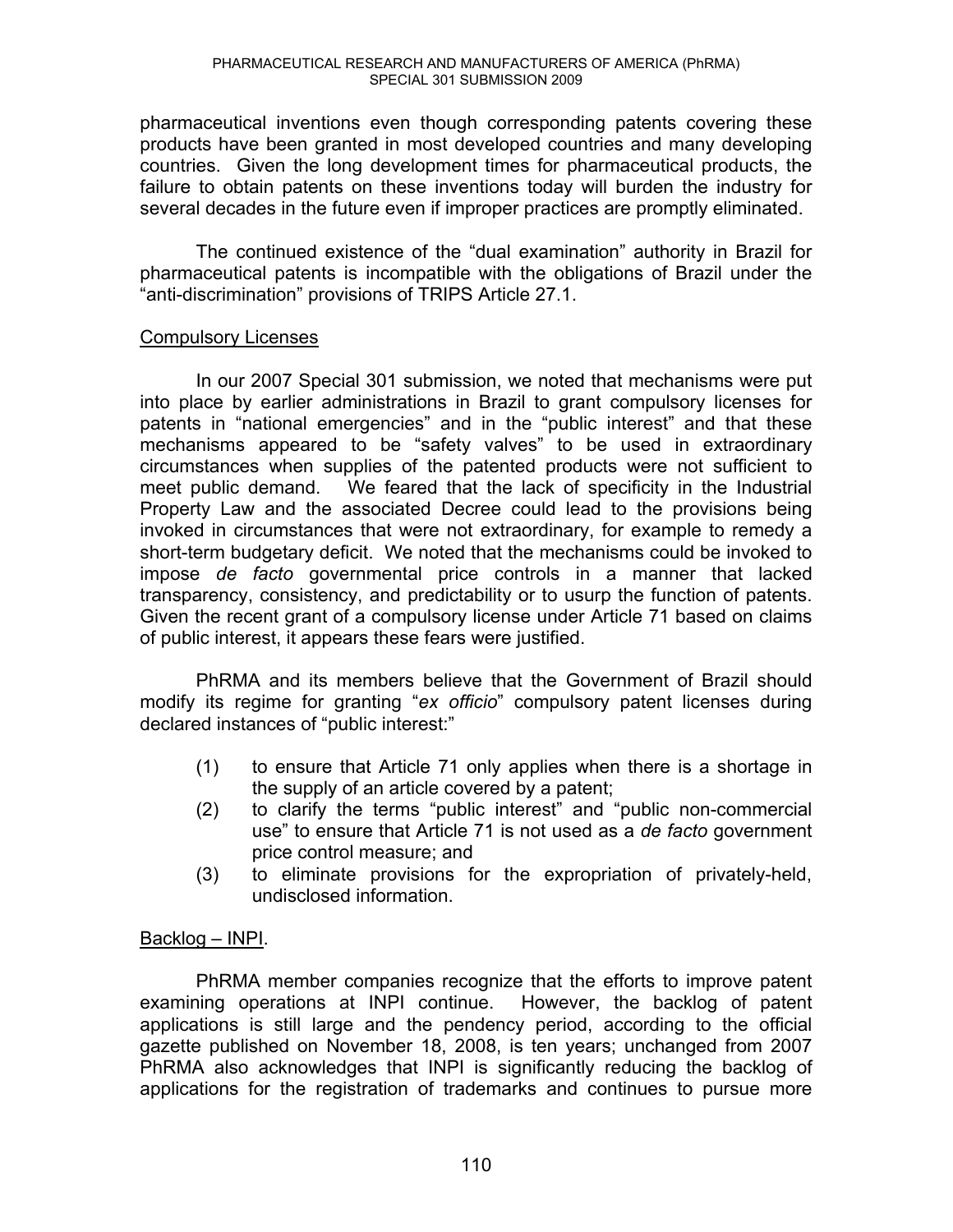rapid action on such applications. More effective measures need to be taken to reduce the extremely large backlog of patent applications.

### Patent Linkage

Efforts to gain support for legislation that would require a link between the system in ANVISA for approving generic products and patents continue. However, there were no legislative developments in 2008.

### Data Exclusivity

The Brazilian Government still fails to clearly prohibit Government officials for a period of time from allowing companies other than innovators to rely on test and other data submitted by PhRMA member companies when approving marketing requests submitted by such other companies. Some steps have been taken in a positive direction to prevent inappropriate disclosure of these data held by the Government, but additional efforts are needed to ensure that they are protected fully against non-reliance, as well as unauthorized disclosure and use.

# **Counterfeiting**

Pharmaceutical counterfeiting, which encompasses any deceptively mislabeled pharmaceutical product or packaging, is on the rise in Brazil due to the Government's failure to protect foreign intellectual property and police its domestic drug distribution chain and borders. If these deficiencies persist, Brazil risks becoming an important provider for counterfeit pharmaceuticals and a leading exporter to developing as well as developed markets in search of "cheap" medicines.

 Although pharmaceutical counterfeiting often violates intellectual property rights, this pernicious activity is first and foremost a public health threat. Of particular concern is the failure by drug regulators to police wholesale and retail distribution channels and to enforce regulations governing bulk active pharmaceutical ingredients (APIs). Strong administrative and criminal remedies for any activity that facilitates or directly entails the manufacture, distribution, import and/or export of counterfeit pharmaceutical products should also be considered.

 Trademark enforcement is undermined by the absence of administrative remedies and generally weak border enforcement, due in significant part to the Government's failure to establish within customs a trademark recordation system and formal application process.

 It is important for Brazil to take immediate steps to strengthen pharmaceutical anti-counterfeiting oversight and enforcement, including through measures that rectify deficiencies in drug safety controls, provide effective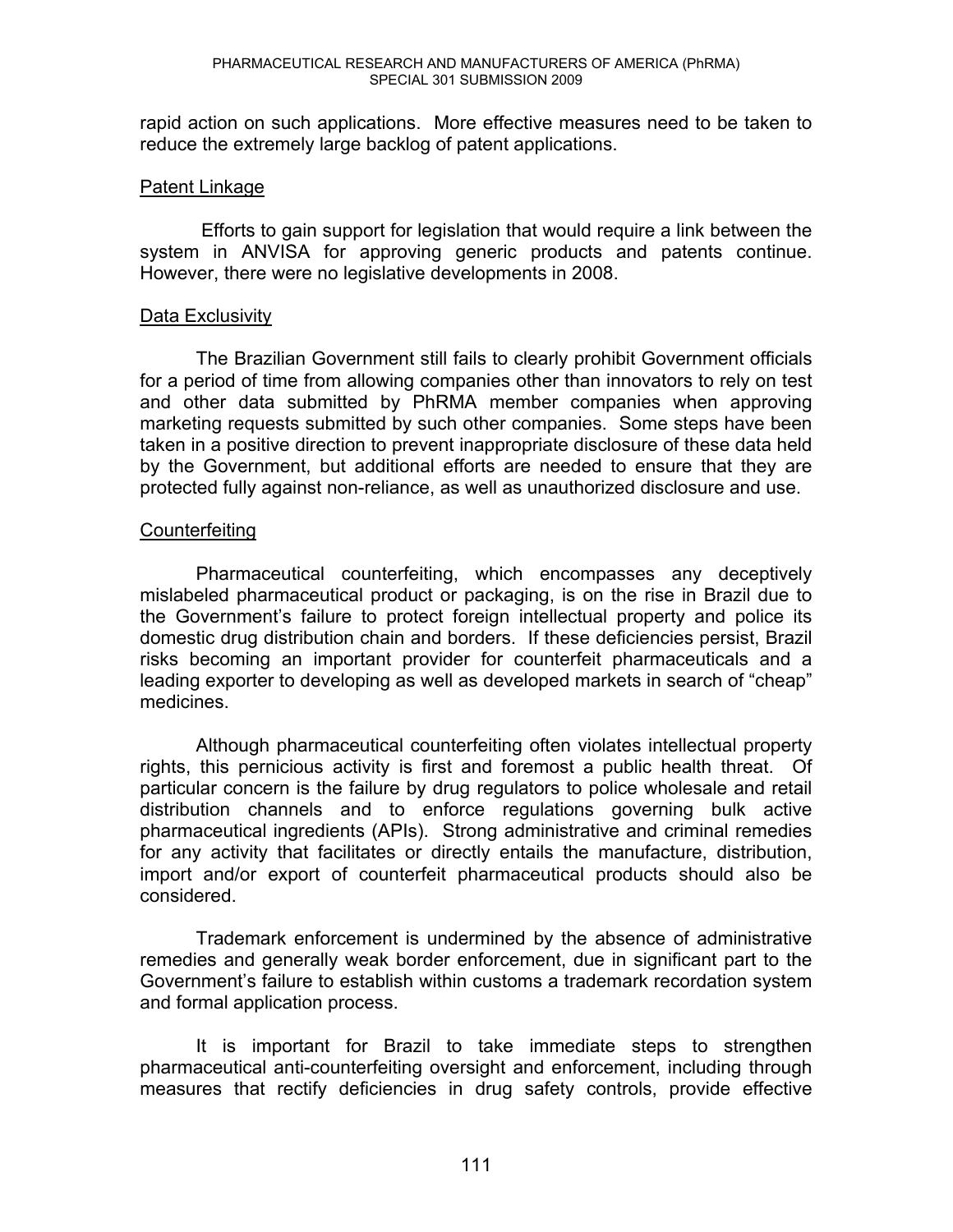administrative and criminal remedies for all pharmaceutical counterfeiting offenses, and elevate pharmaceutical counterfeiting offenses as a law enforcement priority under both drug safety and trademark laws.

PhRMA and its member companies recognize the recent efforts undertaken by the Brazilian Government's CNCP (National Council for Anti-Counterfeit, which is part of the Ministry of Justice) with the participation of various stakeholders (ANVISA, federal and customs police, Itamaraty, Interfarma, the U.S. Chamber of Commerce, and ETCO Institute), as positive steps towards the improvement of the current situation. Hopefully, the measures under discussion, including the creation of a database, stronger border enforcement, training of Government officials (mainly police), and a mass-media education campaign on how to identify a pharmaceutical counterfeit product, can be successfully implemented in order to avoid the deterioration of the Brazilian market.

# **Market Access Barriers**

# Government Price Freeze and Controls.

A government-mandated price adjustment mechanism, in effect since July 2000, is a major trade barrier to PhRMA's member companies. The arbitrary pricing restrictions were imposed with minimal input from PhRMA members. The restrictions are contrary to free-market principles espoused by Brazil and create an environment that discourages international investment.

The methodology used in the calculations of the maximum annual permitted price increase does not reflect the characteristics of the pharmaceutical sector and is the result of the application of an excessively complex and nontransparent formula. In March 2008, a price increase between 4.61 percent and 2.52 percent was allowed, depending on the percentage of generics in a particular therapeutic class. These rates fail to take into account governmentmandated increases in manufacturers' costs, including salary increases.

On top of the price adjustment mechanism described above, Brazil created a reference price regime (Resolution 2) for new patented products in 2003. Under this regime, the final price of a new drug in Brazil cannot exceed the lowest price among nine reference countries.

In March 2007, the regulatory Health Agency (ANVISA) approved a resolution creating a price reduction factor (CAP) of 24.92 percent for government purchases at all levels of government (municipal, state, and federal). The CAP is uniformly applied to the ex-factory price of new products, which is established by an international reference price system. Calculation of the price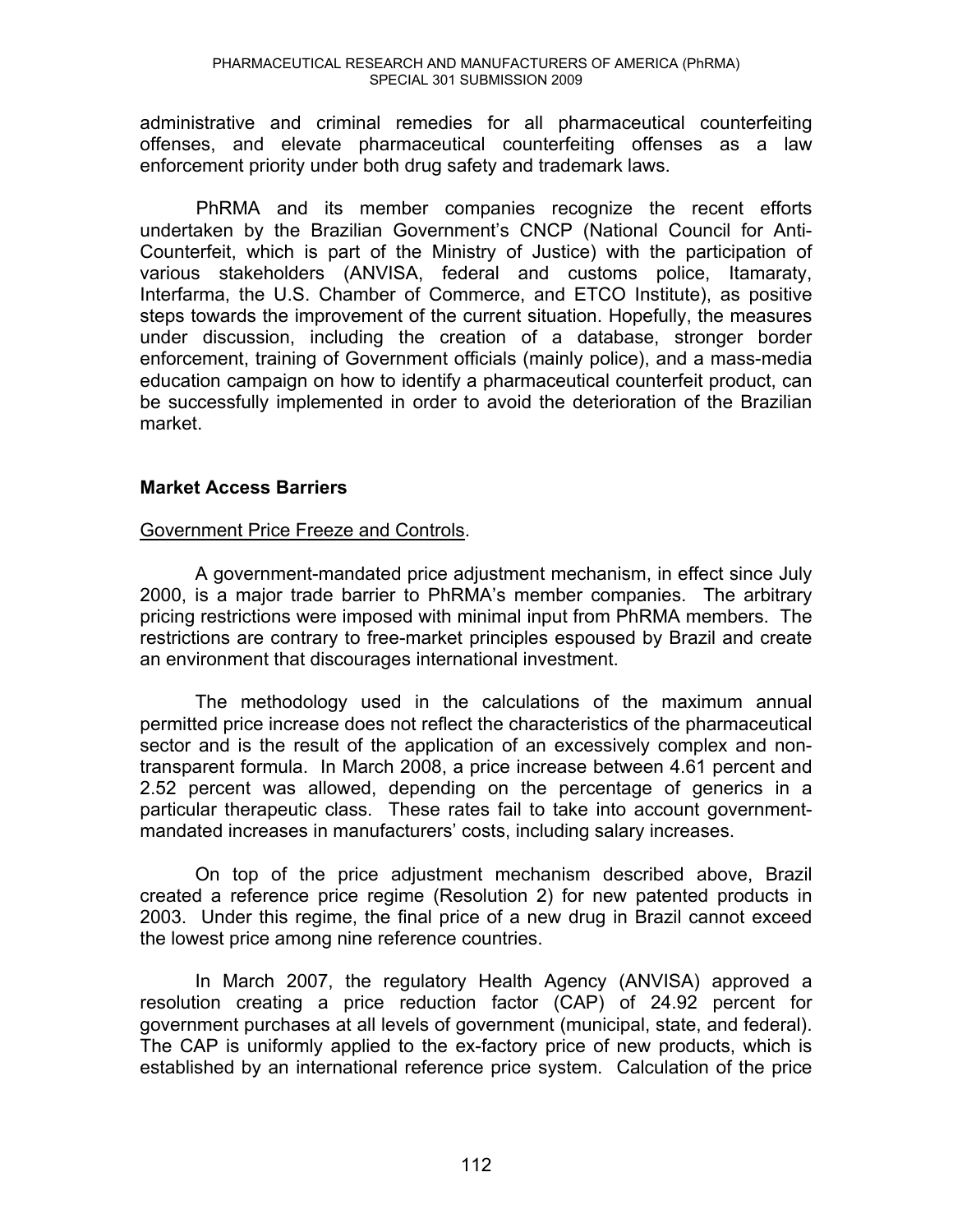reduction factor takes into account Brazil's per capita GDP and those of the reference countries.

Despite these controls, the Brazilian Government has not reached its goal of improved access to medicines. While income, a major determining factor in measuring access to medicines, has improved somewhat for poorer segments of the population, unit sales volumes have remained almost flat in the last few years. This suggests that more needs to be done to achieve the goal of improved access. (Source: GRUPEMEF; CPI dos Medicamentos; MOH/SCTIE/DAF; Folha de S. Paulo; Target; Banco Central; BCG analysis).

# **Progress in Multilateral Negotiations**

The Government of Brazil has not supported multilateral negotiations to provide adequate and effective intellectual property protections. In fact, the Government of Brazil has opposed proposals to provide more effective protection and has introduced proposals to reduce the current level of protection.

Efforts have been underway within the World Intellectual Property Organization to conclude an agreement that would harmonize significant aspects of patent law. The Government of Brazil has taken every opportunity to prevent an early agreement on key harmonization issues and has proposed or supported "dis-harmonization" articles in the draft under discussion.

In addition, the Government of Brazil has actively advocated the imposition of special disclosure requirements in patent applications related to inventions involving genetic resources. These special requirements would erect additional barriers for obtaining and enforcing patents without providing any significant benefits for holders of genetic resources. Not only has the Government of Brazil advocated imposition of these requirements within the framework of the Convention on Biological Diversity and the U.N. Food and Agricultural Organization, but also in the World Trade Organization, the World Intellectual Property Organization, and the World Health Organization.

# **Conclusion**

PhRMA member companies believe that the misinterpretation and misapplication of the Brazilian "ex officio" patent compulsory licensing provisions, the improper application of patentability decisions by ANVISA and the other cited problems in Brazil deny adequate and effective intellectual property protection for pharmaceutical products. Moreover, the actions of the Government of Brazil in multilateral arenas are clearly intended to reduce the level of patent protection in all areas of technology. As a result, PhRMA recommends that Brazil be elevated to the Priority Watch List in 2008.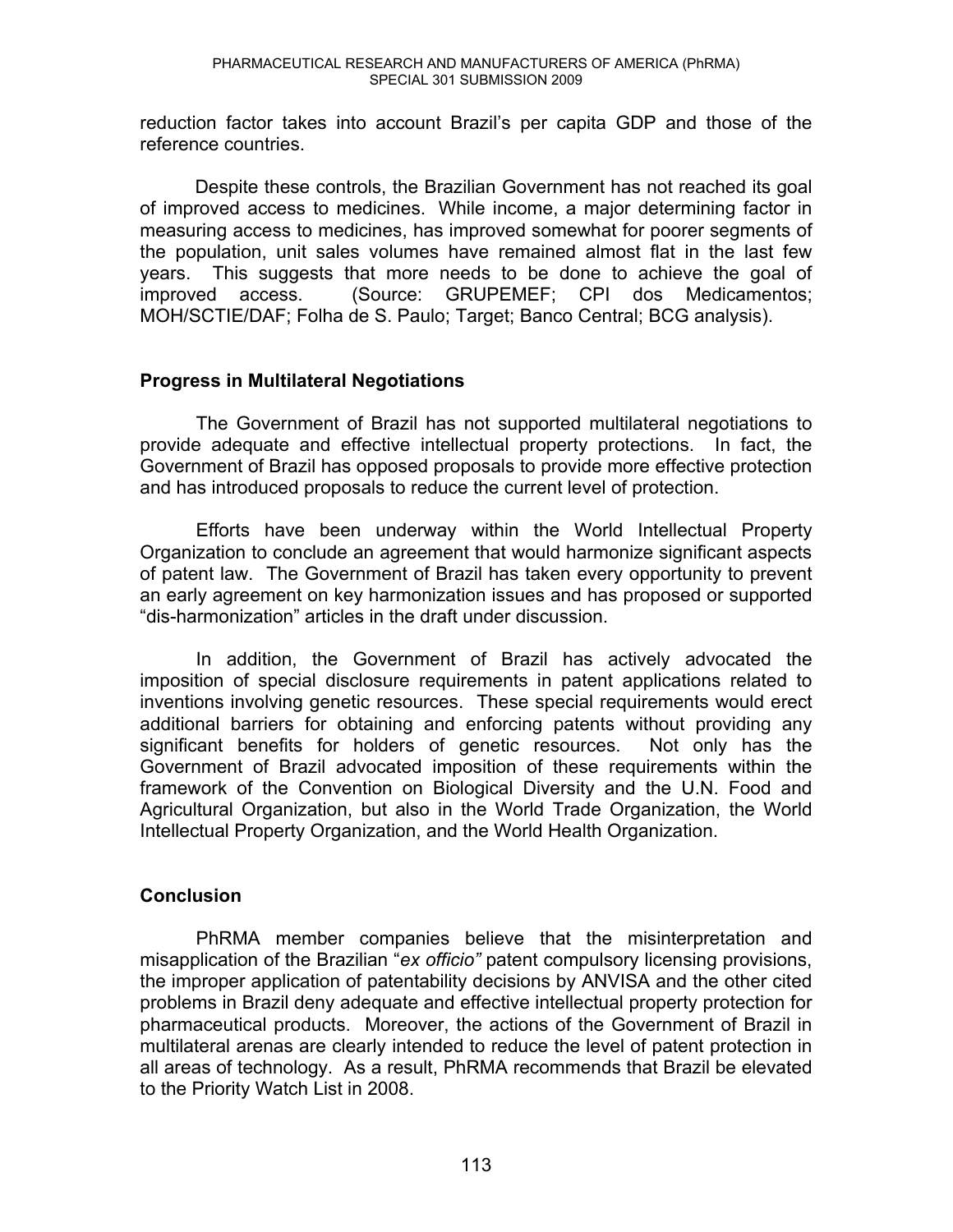# **Damage Estimate**

At the time of reporting PhRMA is not able to provide a specific estimate of the damages incurred in 2008 attributable to trade barriers related to intellectual property protection and market access.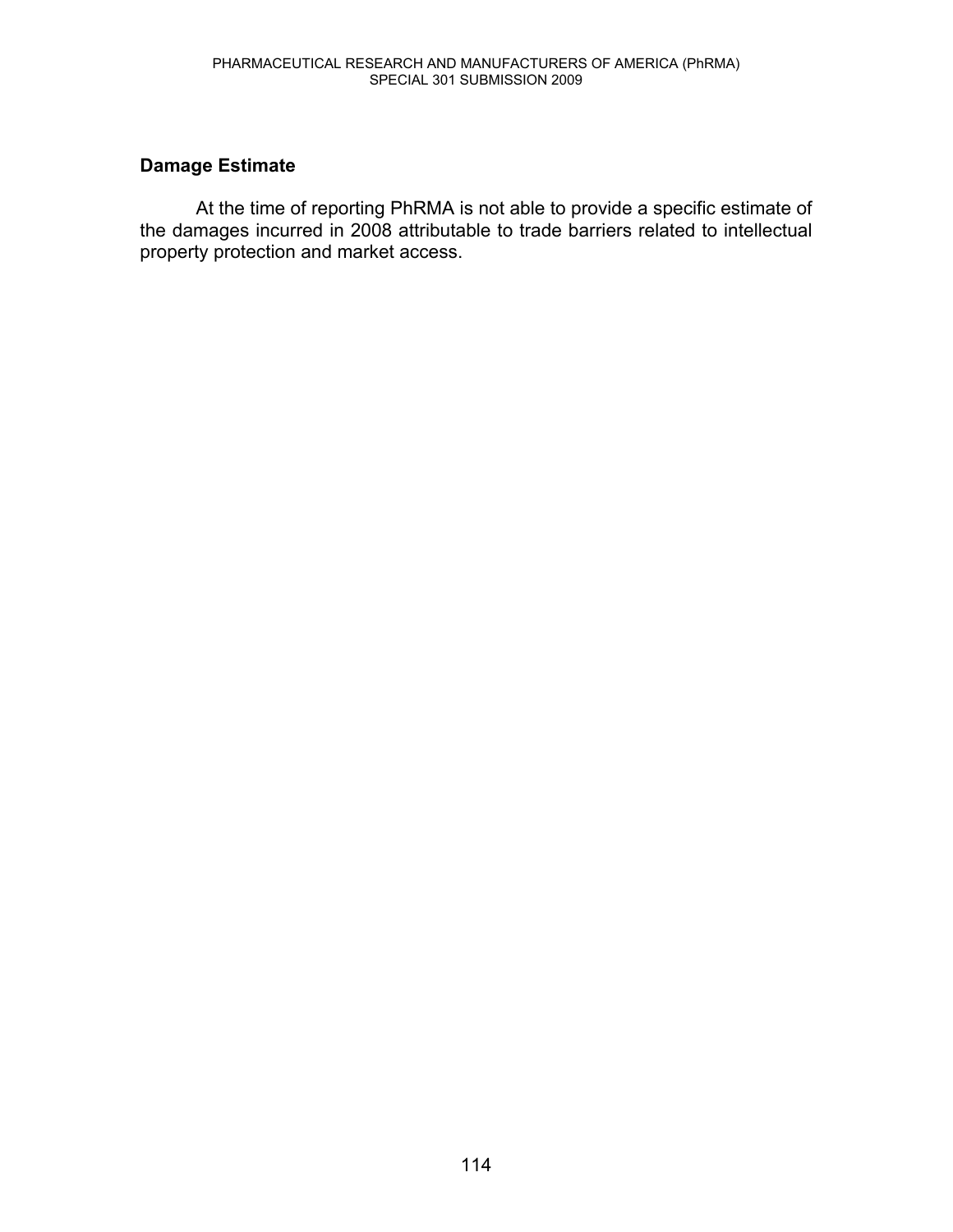# **CHILE**

PhRMA and its member companies operating in Chile remain concerned that Chile's protection of the intellectual property rights of research-based pharmaceutical companies fails to comply fully with the country's obligations under TRIPS and its free trade agreements with the United States and the European Union. The most serious deficiencies involve Chile's failure to establish effective patent linkage and to correct important weaknesses in its data exclusivity (DE) regime.

Unfortunately, the Government of Chile has taken no definitive steps during 2008 to address U.S. Government and PhRMA member companies' concerns regarding the absence of effective linkage and effective DE. A new sanitary decree issued by the Health Ministry for public comment in April 2008 would, if enacted, definitively foreclose linkage by stating explicitly that the Public Health Institute lacks authority to consider intellectual property- or any other criterion apart from safety and efficacy  $-$  in granting sanitary registrations. A new draft executive decree on DE also released for public comment in April would, if enacted, correct certain deficiencies in the current DE regulations. However, it would leave other serious problems uncorrected, while failing to address any of the underlying DE-related deficiencies in Chile's intellectual property law (Law 19,996).

Although CIF (the Chilean Pharmaceutical association for the pharmaceutical R&D industry) continues to communicate frequently with the Chilean authorities in the hope of finding mutually acceptable solutions to both of these problems, it believes that continued active involvement by the U.S. Government is vital in encouraging Chile's full implementation of its intellectual property obligations under TRIPS and the U.S.-Chile Free Trade Agreement. Therefore, PhRMA recommends that Chile remain on the **Priority Watch List.**

### **Intellectual Property Protection**

### Chilean Government Reaction to PWL Announcement

The Government of Chile issued no formal response to USTR´s announcement on April 25, 2008, that it would maintain Chile on the PWL for a second year. The few officials who offered public comments dismissed USTR´s action as insignificant in practical terms and as driven almost entirely by pressure from PhRMA member companies.

x In comments to *El Mercurio* on April 25, Economy Minister Hugo Lavados noted that the Government was "... not happy about being on this list," but added that "... we've seen recently that views within the United States on this subject aren't as strong as they were awhile ago.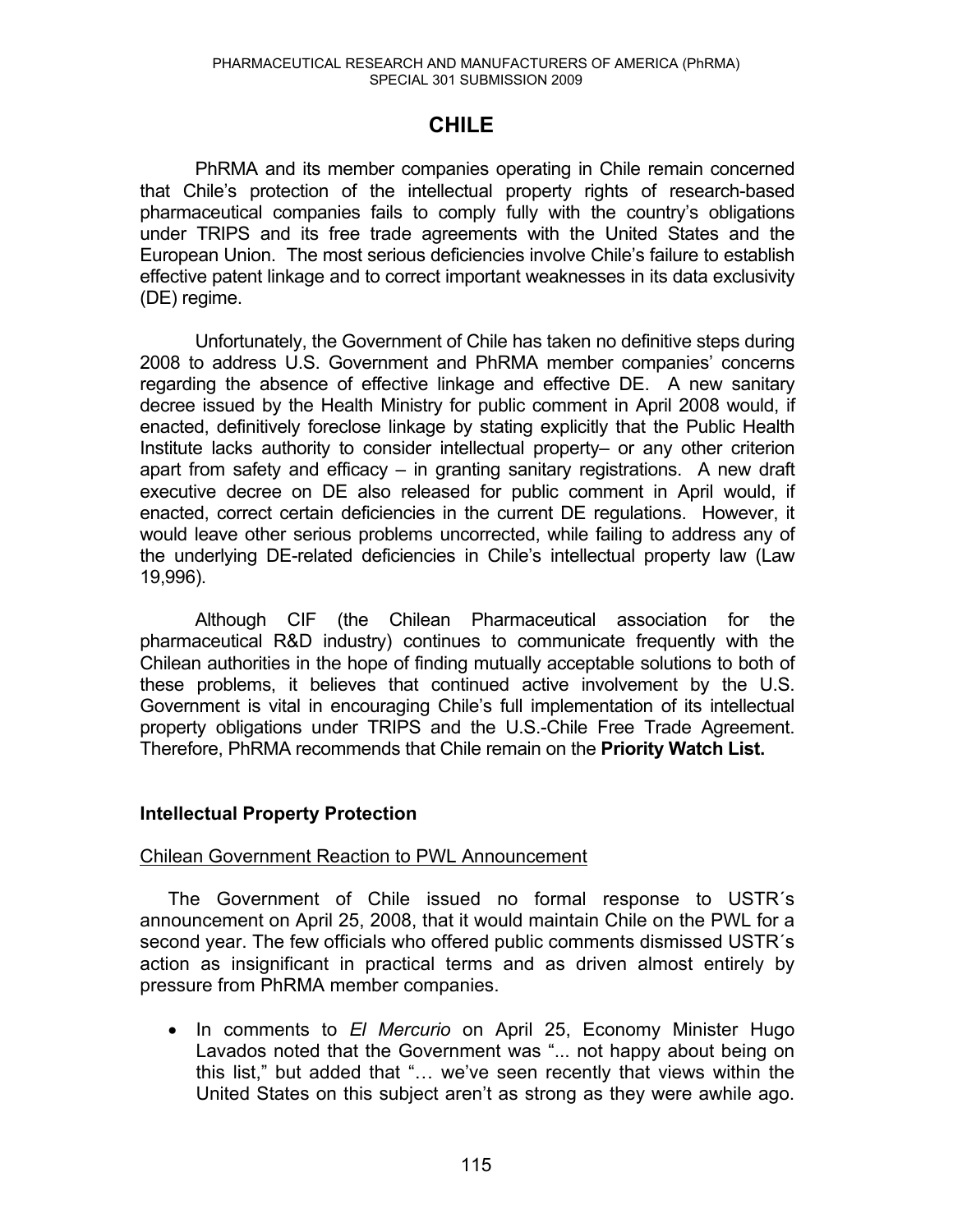The topics on which some disagreement exists between both governments are very specific, and in Chile they are highly concentrated in the area of pharmaceutical trademarks and patents and marketing authorizations. It's a topic that has us busy, but we don't think that it's very serious."

- x In comments made to *Radio Cooperativa* on April 26, Patent Office director Bernardita Escobar stated that Chile had made tremendous efforts to protect intellectual property, as shown by its establishment of a special police unit to prosecute economic crimes, and that the government did not have further obligations on the matter. She also told the Italian press agency ANSA that USTR's decision was " $\ldots$  unilateral, and I cannot make myself responsible for the feelings of third parties, much less for third parties in other countries."
- Christian Democrat legislator Mariano Ruiz Esquide, a member of the Education Committee of the Chamber of Deputies, made the following comment to the Chinese news agency Xinhua: "I would be concerned if Chile were given a low ranking by international or global institutions. But I'm not concerned when it's the United States that is making these characterizations."
- On April 26 *El Mercurio* reported that according to prominent generic industry lawyer Gabriel Zaliasnik, "... the [PWL] is elaborated by a private lobby group with the aim of supporting the interests of private U.S. companies. I believe that this is very far from the reality of Chilean-U.S. trade relations." According to Zaliasnik, the PWL has no practical relevance for the multilateral trade organizations to which Chile and the U.S. belong, nor is it among the mechanisms established under the free trade agreements [for resolution of trade disputes]."

# Linkage

Contrary to the requirement contained in Article 17.10.2 of the U.S.-Chile FTA, Chile has failed to establish a mechanism (known as patent linkage) to prevent the Public Health Institute (ISP) from granting sanitary registrations (which in Chile are *de facto* marketing approvals) to patent-infringing pharmaceuticals. Article 17.10.2 requires Chile to "make available to the patent owner the identity of any third party requesting marketing approval effective during the term of the patent" and "not grant marketing approval to any third party prior to the expiration of the patent term, unless by consent or acquiescence of the patent owner." Chilean officials have contended that (1) the ISP does not grant marketing approvals for new medicines, (2) the ISP lacks authorization to consider patent status in deciding whether or not to grant sanitary registrations, since the patent office has exclusive responsibility for intellectual property, and (3) Chile complies with Article 17.10.2 by enabling patent holders to pursue cases of alleged infringement through existing judicial channels.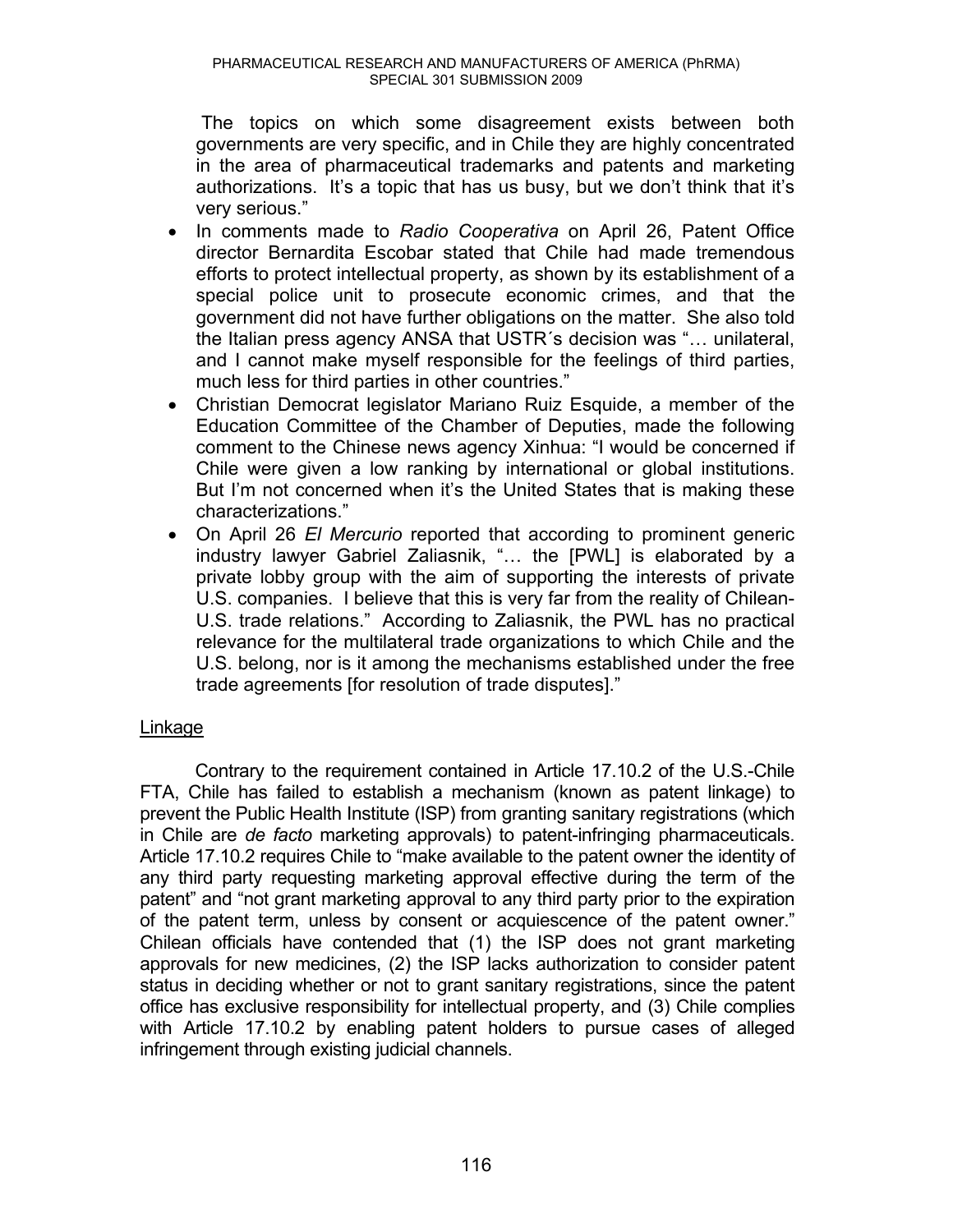PhRMA regards each of these arguments as disingenuous for the following reasons:

- When the Free Trade Agreement came into force in January 2004, the ISP was responsible for granting both sanitary registrations and marketing approval for new pharmaceutical products. In July of that year, the government amended Supreme Decree 1876 (which establishes the responsibilities of the ISP) to eliminate all references to "marketing approval." As a result, no Chilean agency is currently responsible for granting marketing approval, since no regulation or law explicitly requires such authorization. Current regulations speak only of "sanitary approval," which is the only significant confirmation required in order to sell a pharmaceutical product in Chile. Sanitary registration is therefore marketing approval in Chile  $-$  a view confirmed by a preliminary Chilean civil court ruling in November 2006.<sup>43</sup>
- In any state governed by the rule of law, all governmental agencies share the responsibility to ensure that the government as a whole complies with its legal obligations  $-$  in this case, those contained in its bilateral free trade agreements. Although the ISP and the patent office have distinct purposes, they are both agencies of the Government of Chile, and it stands to reason that they should communicate with each other and cooperate in ensuring compliance with Chilean laws and regulations. It makes little sense for one governmental agency to grant a patent while another agency of the same government ignores the protections guaranteed under national law to the patent-holder.
- The obligation contained in Article 17.10.2 (to notify a patent holder of the receipt of a request for sanitary registration/marketing approval of an infringing product, and to halt the processing of that request until the competent judicial authority can resolve questions relating to the patent's validity) was conceived precisely to protect patent holders from having to bring suit  $-$  a lengthy, costly, and uncertain process  $-$  in order to defend its rights after an infringing product has entered the market. To comply with Article 17.10.2, Chile must establish a formal administrative mechanism to prevent the granting of a sanitary registration/marketing approval to an infringing product until the patent holder has a reasonable opportunity to defend its rights in court. The linkage requirement is not satisfied by enabling a patent-holder to defend itself only after a third party has violated its rights by requesting and receiving a sanitary registration/marketing approval for an infringing product.

The CIF has met frequently during 2008 with relevant officials of the Economy Ministry (which has lead responsibility for industrial/intellectual property protection)

 $\overline{a}$  $^{43}$  Folio 90; 30 $^{\circ}$ Juzgado Civil de Santiago, Rol C-6613-2003; Caratulado Porzio Bozzolo M/Instituto de Salud Publica, 10 November 2006. This preliminary ruling is currently under appeal.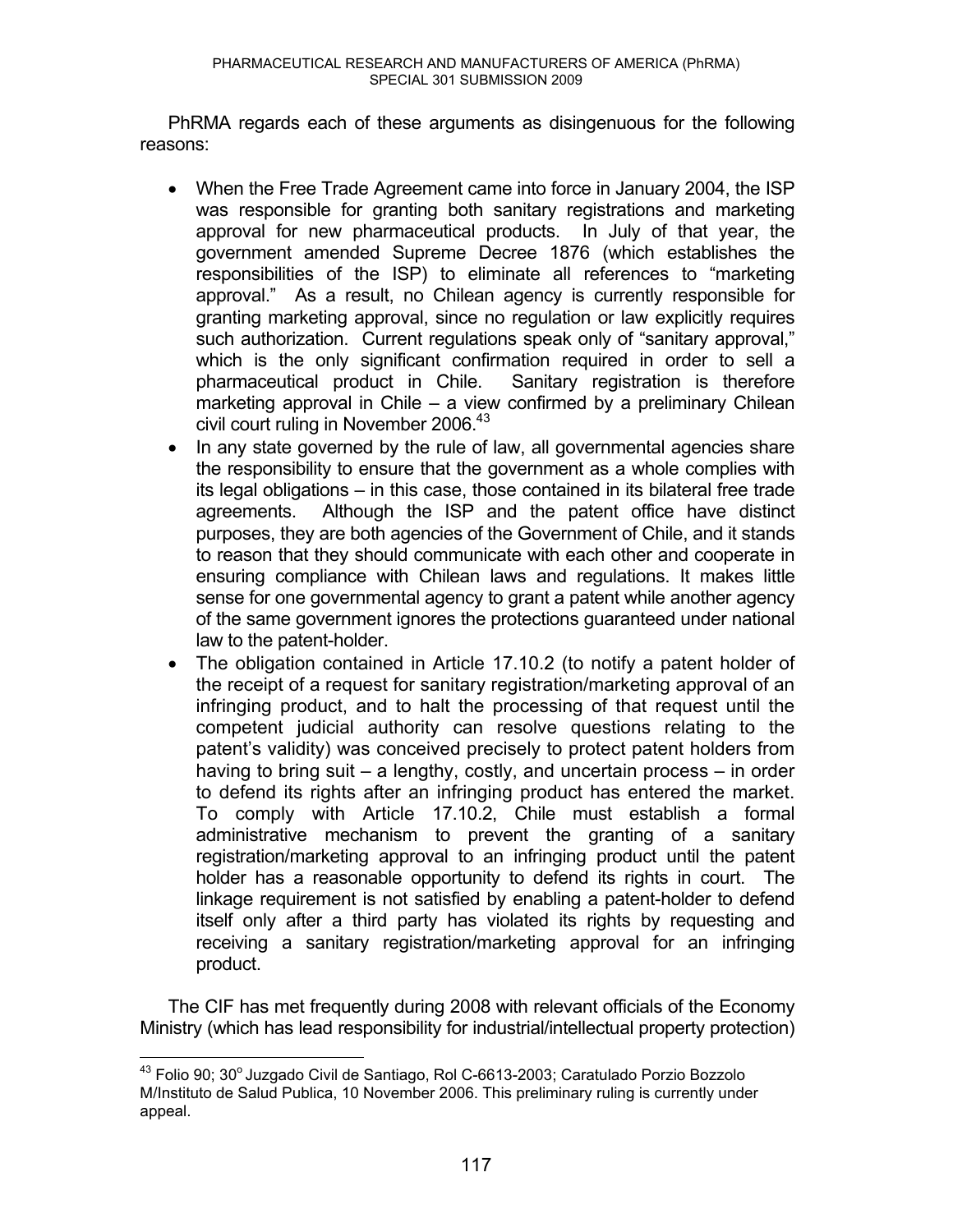and the Foreign Ministry (which is responsible for negotiating and implementing Chile's international agreements) to discuss the minimum requirements of a linkage system that would be acceptable to both research-based pharmaceutical companies and the Government. Unfortunately, those conversations have not yielded any tangible progress, or even any shared recognition that a problem exists. Government officials continue to maintain publicly and privately that Chile is complying with the IP chapter of the U.S.-Chile FTA.

Recently proposed regulatory modifications would make it even more difficult to establish linkage in the foreseeable future. On April 23 the Health Ministry posted for public comment a new draft sanitary regulation which goes beyond the existing code by explicitly denying that the ISP has any obligation to consider patent status in granting sanitary registrations to pharmaceutical products. Article 19 of the proposed regulation states that, "The administrative act of sanitary registration constitutes an activity of preventive control by the Institute acting as the health authority, which has as its exclusive goal the protection of human health, in terms of evaluating favorably the quality, safety, and efficacy of the product... [That evaluation] is entirely independent of the commercial interests or the intellectual or industrial property interests of those who seek or obtain the sanitary registration." Moreover, although several articles of the proposed regulation refer to the Institute's role in authorizing the distribution and use of pharmaceuticals in Chile, nowhere does the regulation mention "commercialization" or include "commercial authorization" among the ISP's responsibilities. The definition of "distribution" cited in the regulation excludes the act of commercialization from the Institute's sphere of responsibility.<sup>44</sup>

# Data Exclusivity

Chile has failed to establish an adequate system to protect proprietary pharmaceutical test data against unfair commercial use as required by TRIPS, the EU-Chile Association Agreement, and the US-Chile Free Trade Agreement. Chile's current data exclusivity system is deficient for the following reasons:

- Because Chile's existing norms (contained in Law 19.996 and Supreme Decree 153) do not clearly define what constitutes "disclosure" of test data, they enable the Chilean government wrongly to deny exclusive use of such data based on prior partial disclosures that inevitably take place during the regulatory review process.
- The current regulations protect pharmaceutical test data primarily against physical disclosure, and do not unambiguously protect them against unfair commercial use, understood as direct or indirect reliance on such data by an unauthorized third party in order to obtain a sanitary registration for a similar product.

 $\overline{a}$  $44$  The regulation defines "distribution" as "the delivery of the pharmaceutical product from the manufacturer, importer, or distributor to establishments authorized by the health authority" (Article 5[14]).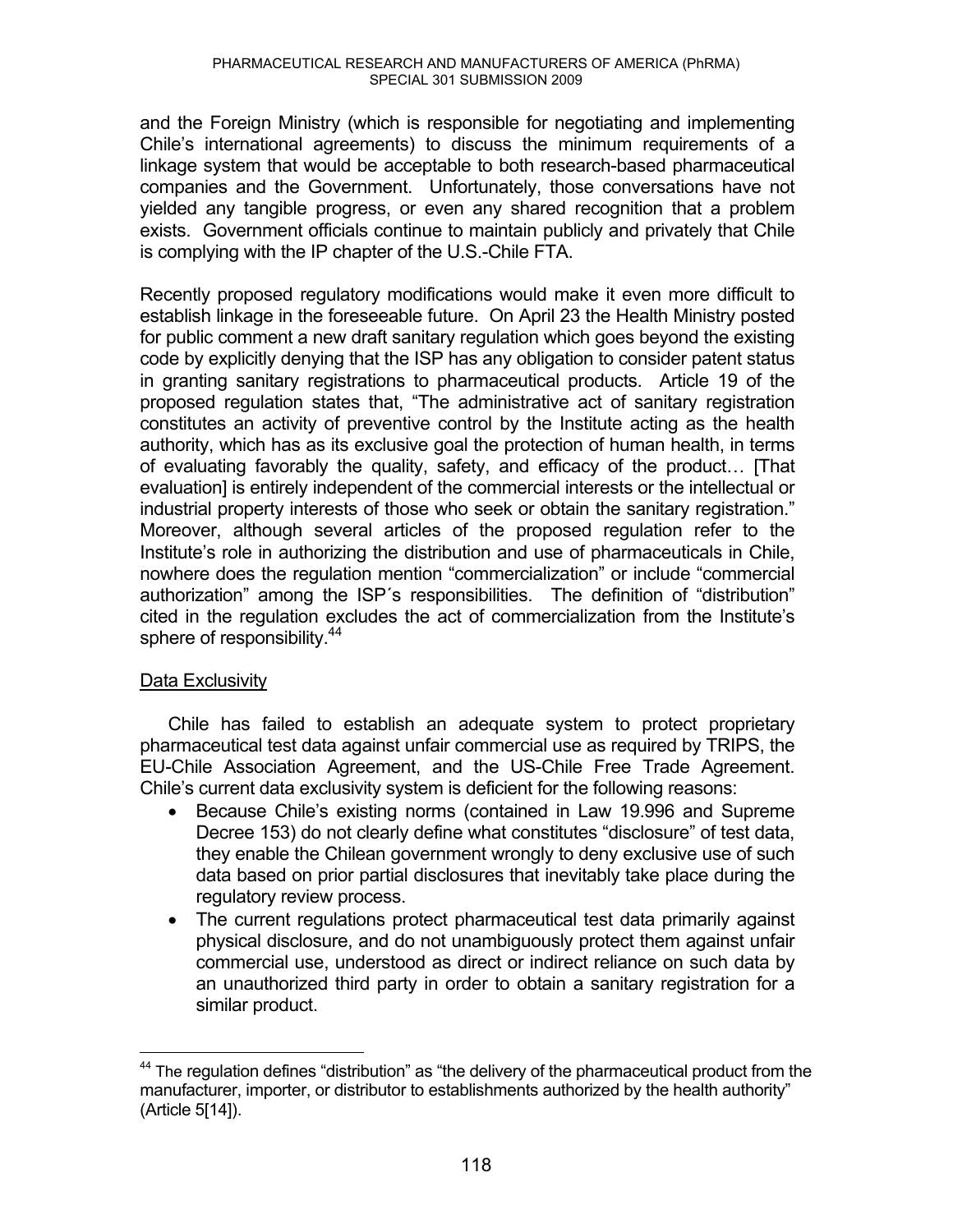- In several cases, the current rules have permitted the ISP to accept sanitary registration applications for pharmaceutical products characterized as "new," even though the applications relied on test data belonging to a third party that had not authorized such reliance.
- Chile's data exclusivity norms impose grounds for revocation of the right to exclusive use that are not authorized by TRIPS or Chile's bilateral trade agreements with the EU and the United States. For example, Law Article 91 provides grounds for not allowing protection for products, including that data exclusivity is not available for any product receiving a sanitary registration in Chile more than twelve months after the date of a sanitary registration in another country. These grounds for revocation significantly weaken the applicability and usefulness of the available exclusivity.

On April 23, 2008, the Health Ministry released for public comment a new draft regulation relating to data exclusivity. Although the new decree would correct several deficiencies in Chile's current regulatory framework for DE, it would leave a number of other major problems unresolved. Moreover, most of the DE-related deficiencies that contributed to Chile's inclusion on the PWL are statutory and thus cannot be corrected by executive decree.

On the positive side, the draft regulation would prevent national laboratories from basing sanitary registration applications for products characterized as "new" upon partial or incomplete test data. It also states that prior data disclosures made by foreign regulatory agencies or "international organizations" will not negate the "undisclosed" nature of data for which protection is sought, and it ostensibly eliminates the ISP´s authority to make case-by-case determinations of whether or not particular data for which protection is sought are in fact "undisclosed."

Conversely, the draft regulation requires, contrary to TRIPS and the FTA, that an innovator file an application for data exclusivity (containing copies of all data for which protection is sought) and certify that the data in question are "not of general knowledge." The regulation requires the publication of resolutions granting data protection and allows legal challenges to those decisions, which would potentially enable the ISP to continue exercising its discretion in deciding the eligibility of particular data for protection. It could be interpreted in a manner which would limit the protection offered to data against disclosure to the same five-year term available for protection against unfair commercial use. The regulation authorizes the full or partial disclosure of protected data on grounds of "public health" (not further defined). Finally, it reproduces the various TRIPS-noncompliant grounds for revocation of data protection that are stated in Article 91 of Law 19,039.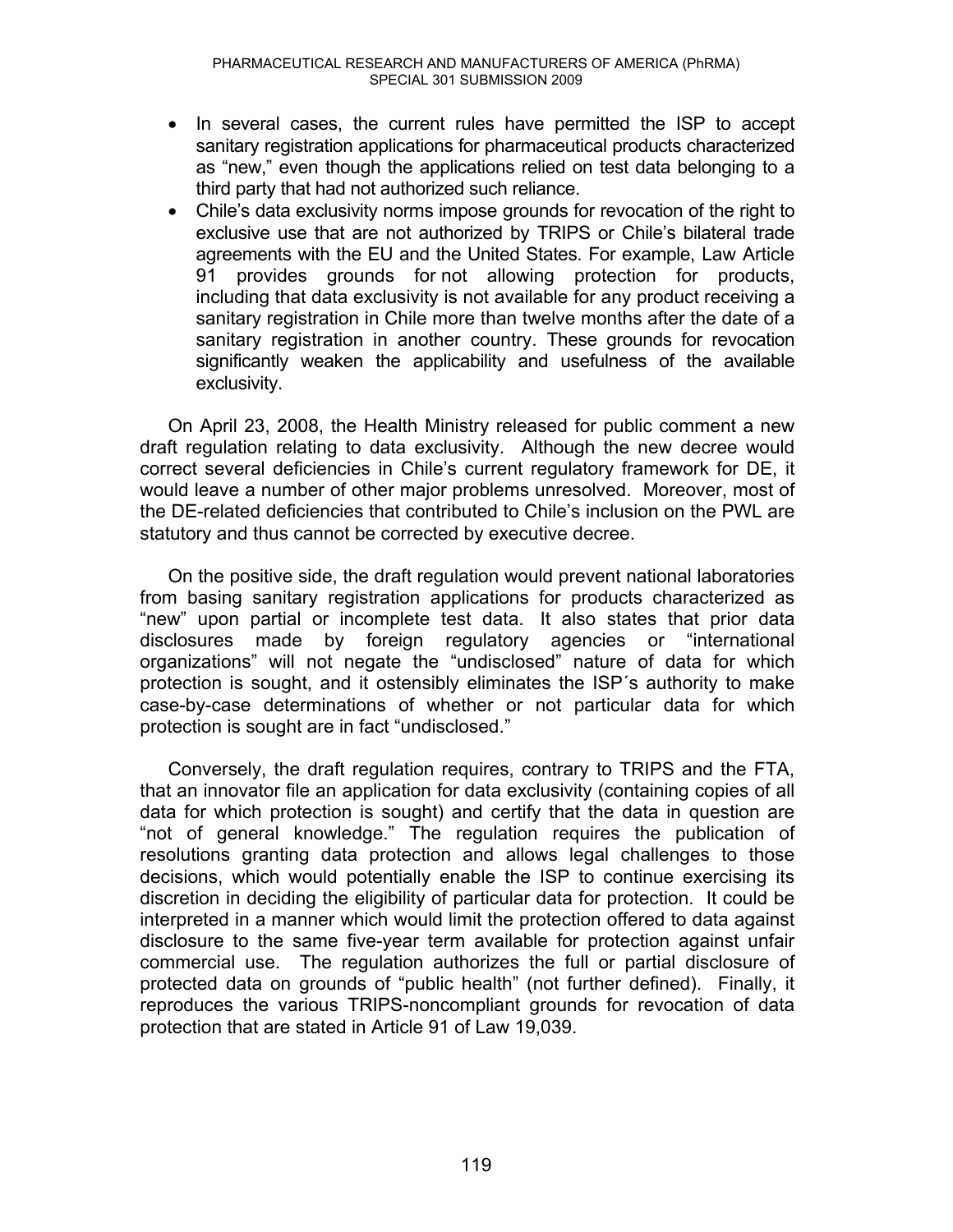# **Damage Estimate**

At the time of reporting PhRMA is not able to provide a specific estimate of the damages incurred in 2008 attributable to trade barriers related to intellectual property protection and market access.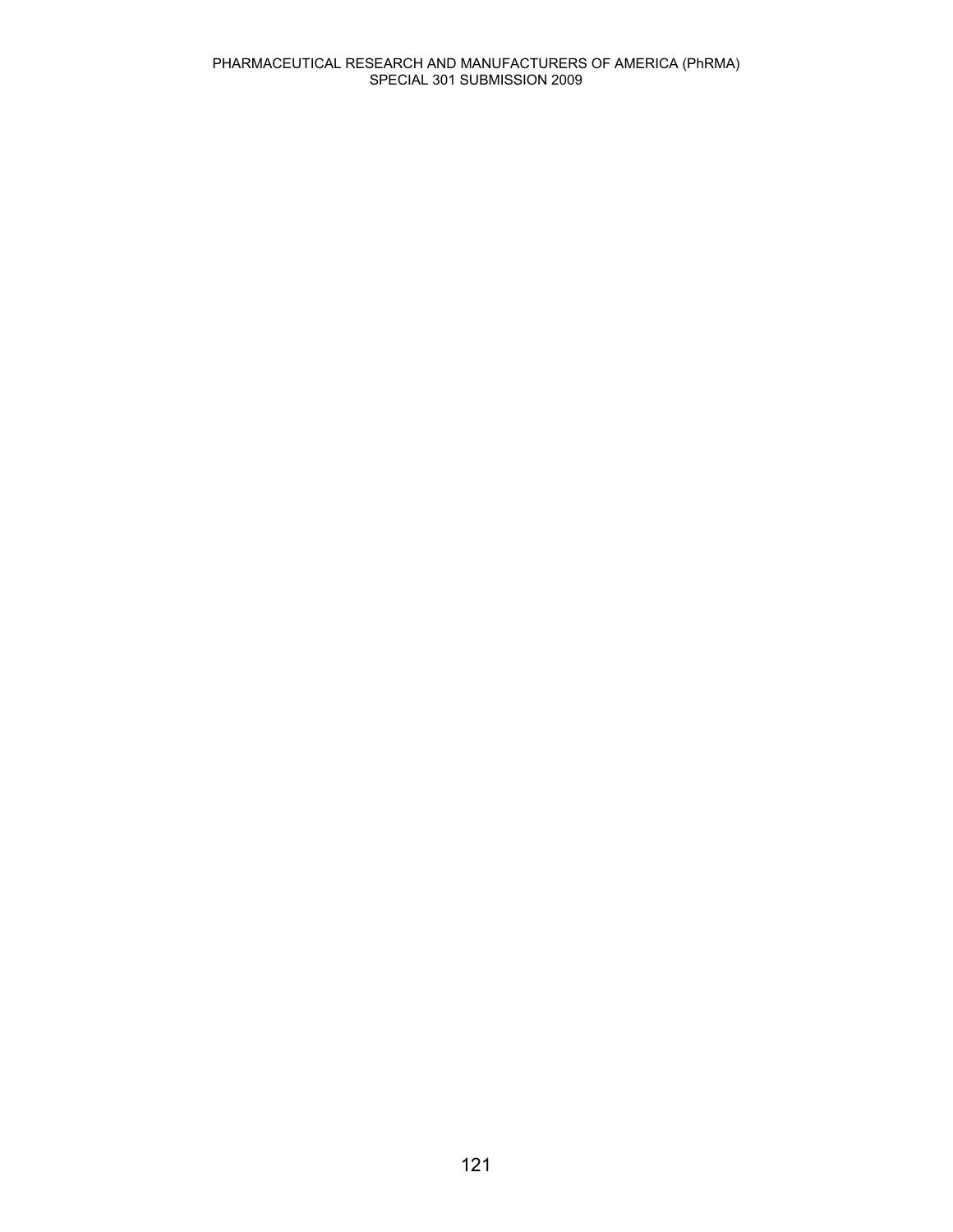# **VENEZUELA**

PhRMA and its member companies operating in Venezuela remain concerned that since 2002, Venezuela's Trademark and Patent Office (SAPI) has not granted a single pharmaceutical patent. By 2005, Venezuela stopped granting patents in all technical fields, in breach of its obligations under TRIPS Articles 27.1 and 62.2. Further, since February 2002, Venezuela stopped protecting data from clinical trials, in contravention of TRIPS Article 39.3. A link between the patent status of products and the sanitary registration system has yet to be provided.

 For these reasons, and others outlined below, PhRMA recommends that Venezuela remain on the Special 301 **Priority Watch List** in 2009 and that the U.S. Government continue to seek assurances that the problems described herein are quickly and effectively resolved.

# **Intellectual Property**

Since 2001, the Government of Venezuela has promoted an industrial property bill that would lower protection below thresholds set by TRIPS. The intellectual property bill would reduce owner rights, create international exhaustion of rights, facilitate compulsory licensing in ways not permitted by TRIPS, and eliminate data protection. In October 2007, the National Assembly approved an amendment to article 98 of the Constitution, in which intellectual property rights were eliminated from the Constitutional text, except with respect to copyright, further underscoring the government's stance on Intellectual Property. However, this amendment was later rejected, along with the rest of the constitutional reform, by the referendum that took place on December 2, 2007. In September 2008, SAPI published an official notice informing that pursuant to the withdrawal of Venezuela from the Cartagena Agreement, the Venezuelan Industrial Property Law of 1955 ("IPL") would be applicable instead of the Andean regulations. PhRMA's concern is that product patents for pharmaceutical products are prohibited under article 15(1) of the IPL, and thus it would not be possible to grant product patents for pharmaceutical products in Venezuela.

Venezuela is one of the few countries in the region that has not acceded to the Patent Cooperation Treaty (PCT) and the Trademark and Patent treaties. The SAPI does not support the entry of Venezuela into the PCT or accession to the other mentioned treaties.

# Data exclusivity

In a departure from past practice (1998-2001) when a 5 year period of data protection was enforced, Venezuela has not provided effective data protection since February 2002. It has instead granted second regulatory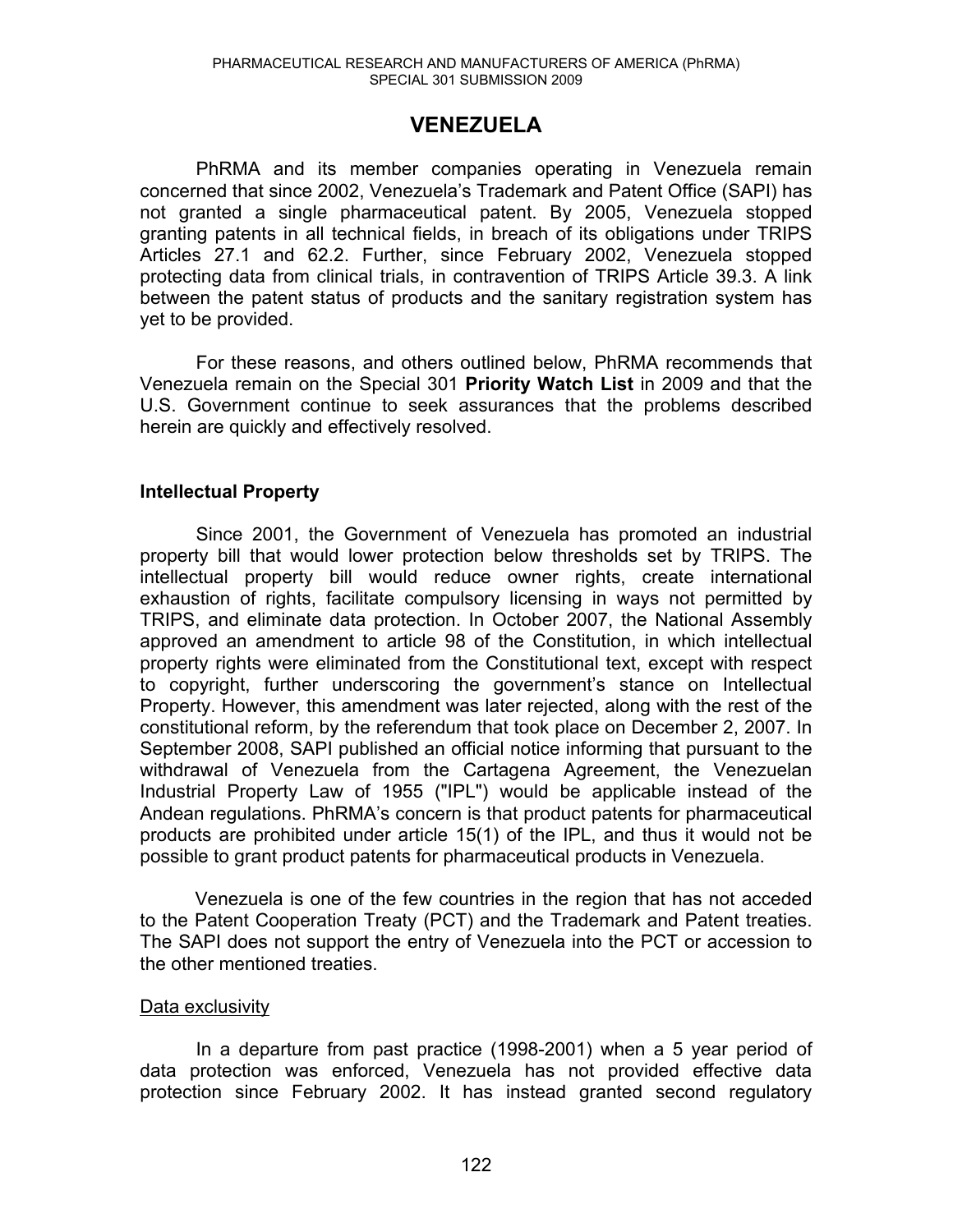authorizations and relied on the original data during the period when data exclusivity should be applied. These actions are not consistent with TRIPS Article 39.3.

Since 2002, over 20 "copy" products corresponding to original medicines that should have each been covered under a 5 year term of data protection, obtained registration from the health authorities (Venezuelan National Institute of Health). As a result, individual research based pharmaceutical companies initially filed challenges against the government in the courts to enforce data exclusivity, with no results to date. Many companies acted directly against marketers of the copy products at the Venezuelan Antitrust Agency (Procompetencia), which dismissed all unfair competition claims. Claims were brought by pharmaceutical companies to the Administrative Courts and then to the Supreme Court of Justice, but both courts denied preliminary remedies and are processing claims with no decision in sight.

It is believed that copies of these products reached the market in 2003 and 2004, causing substantial harm and significant legal costs to the companies involved. Because of the different nature of the products involved and the different administrative and legal procedures initiated by each company, it is not yet possible to aggregate numbers of the present and future losses.

On June 6, 2005, the local pharmaceutical R&D association, Cámara Venezolana del Medicamento (CAVEME) sued the Venezuelan National Institute of Health for not granting the data protection stipulated by TRIPS Article 39.3 and other treaties mentioned above. The claim was accepted by the Court in 2006, but has not yet been decided.

# Patent Slow Down

Since 2002, the SAPI has not granted a single pharmaceutical patent. This denies effective intellectual property protection required by TRIPS.

# **Market Access Barriers**

# Government price controls of Essential Medicines

Since 2003, Venezuela has imposed price controls for Essential Medicines (following WHO criteria) comprising close to one-third of the medicines marketed in-country. Venezuela maintained this government price control policy from 2004 to 2008 (with minor adjustments of prices made in September 2005), but it is unclear whether it will be maintained in the near future. To date, prices of Essential Medicines have not been revised to take into account accumulated inflation (172%) in the period between March 2003  $-$  August 2008, or devaluation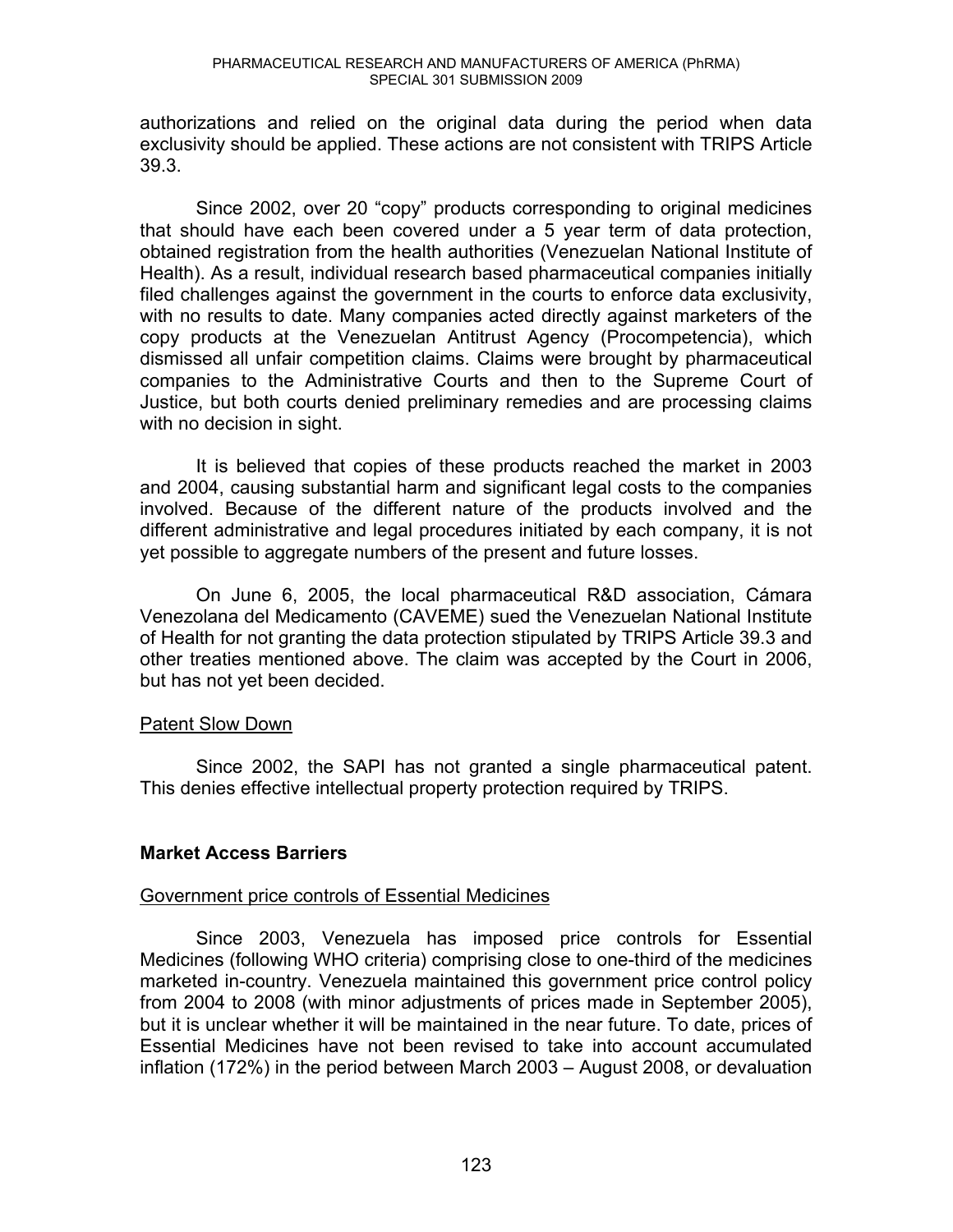(34.4%), thereby adversely impacting pharmaceutical companies and distorting the market.

### Foreign currency access policy

Venezuela established rigid and restrictive controls on access to foreign currency for all economic sectors in 2003. Although slight improvements were made to this policy in 2004, 2005 and 2006, uncertainty persists over the amount of foreign currency available at any time due to variations in oil prices and lingering concerns regarding the Government's arbitrary use of this policy to develop a selective import policy, to control imports (as it has done in the past), to force changing import suppliers, or to audit import prices.

### Counterfeit medicines and other illicit activities

Venezuela has witnessed an increase in counterfeit medicines (more than 10% of the market) as well as other illicit activities, such as smuggling, robbery and adulteration. This increase can be explained by a combination of factors: (1) the Government's lack of attention and political will to address the problem;  $(2)$ administrative inefficiency; (3) lack of enforcement of existing laws, most of which are inadequate; (4) insufficient penalties; and (5) an ineffective judicial system that does not consider counterfeit medicines a priority.

# VAT

Venezuela continues to enforce a problematic 2002 value added tax (VAT) law to imported medicines. In order to obtain an exemption from the VAT, a manufacturer must submit a letter to the Government stating that the product is not manufactured in the country or manufactured in insufficient quantities. Discriminatory use of the VAT may reward domestic manufacturers, including manufacturers of illegal copies of products, by increasing the burden on imported, innovative products.

# Government Procurement

The Venezuelan Bidding Law (*Ley de Licitaciones*) applies to government procurement of all goods and services, including pharmaceutical products, and mandates, other than in certain limited circumstances, a competitive bidding process. However, in practice, the Bidding Law is not strenuously enforced by Venezuelan authorities and it is very common for public contracts to: (i) be awarded with complete disregard to the Bidding Law, or (ii) be based on aggressive interpretations of the exceptions set forth in the Bidding Law in order to avoid a competitive bidding process. The lack of enforcement of the Bidding Law results in a lack of transparency with respect to government procurement.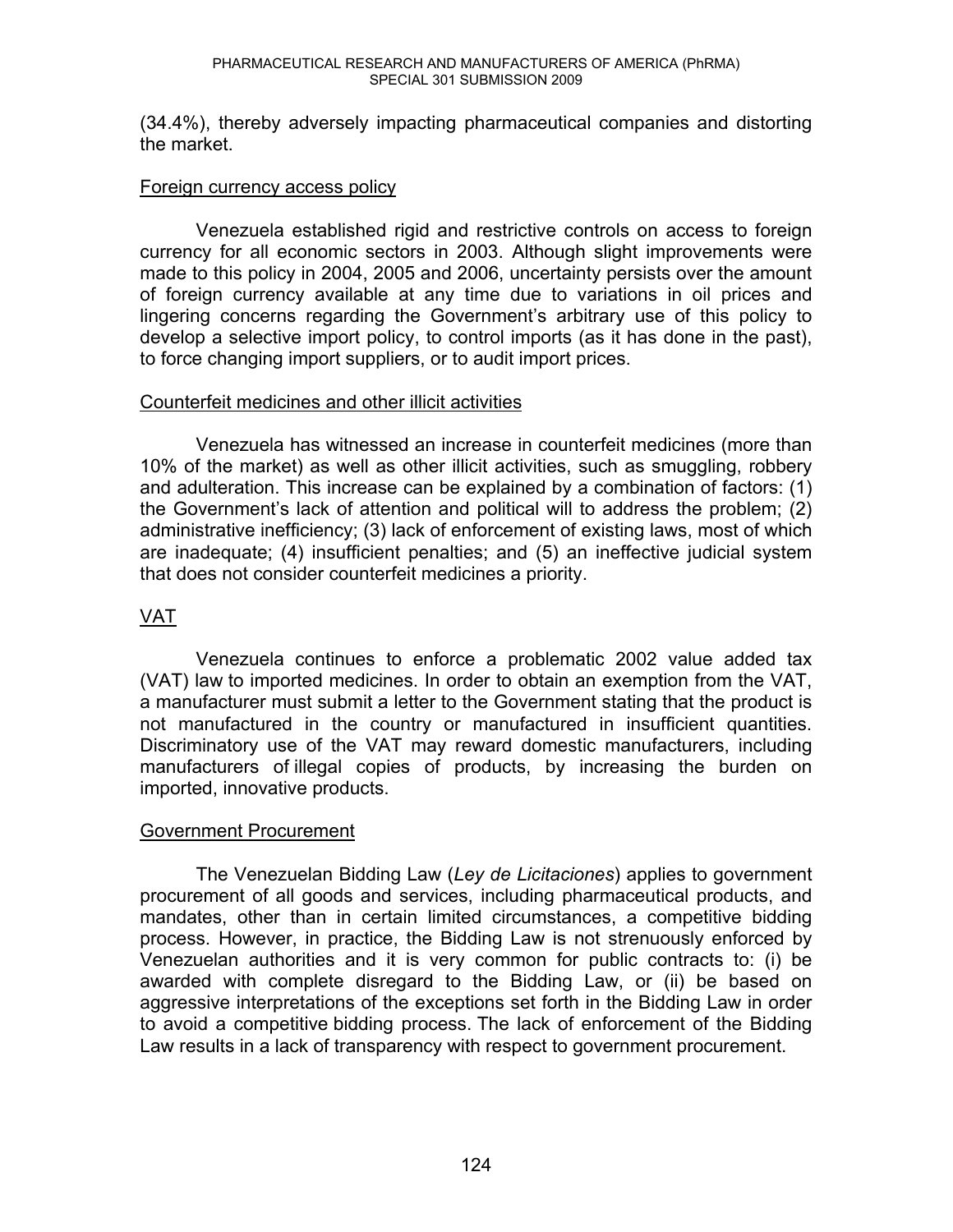The Bidding Law contains local content criteria under which public entities may give preference to a local company over a foreign company only if certain conditions are met. However according to CAVEME, public entities have shown disregard for these conditions and have awarded contracts to local goods / services without satisfying the terms of the Bidding Law.

### Legal labor framework

 The legal framework for private companies, in general, is changing with the modification of some labor laws in a framework that not only regulates the worker-employer relationship, but establishes contribution and penalization schemes. These represent new and onerous financial burdens for companies. The cost of labor has increased considerably because of new social charges such as the 1% tax of net utilities to finance government anti-drug programs and the 0.5% tax of gross income to finance government science and technology activities.

# **Damage Estimate**

At the time of reporting PhRMA is not able to provide a specific estimate of the damages incurred in 2008 attributable to trade barriers related to intellectual property protection and market access.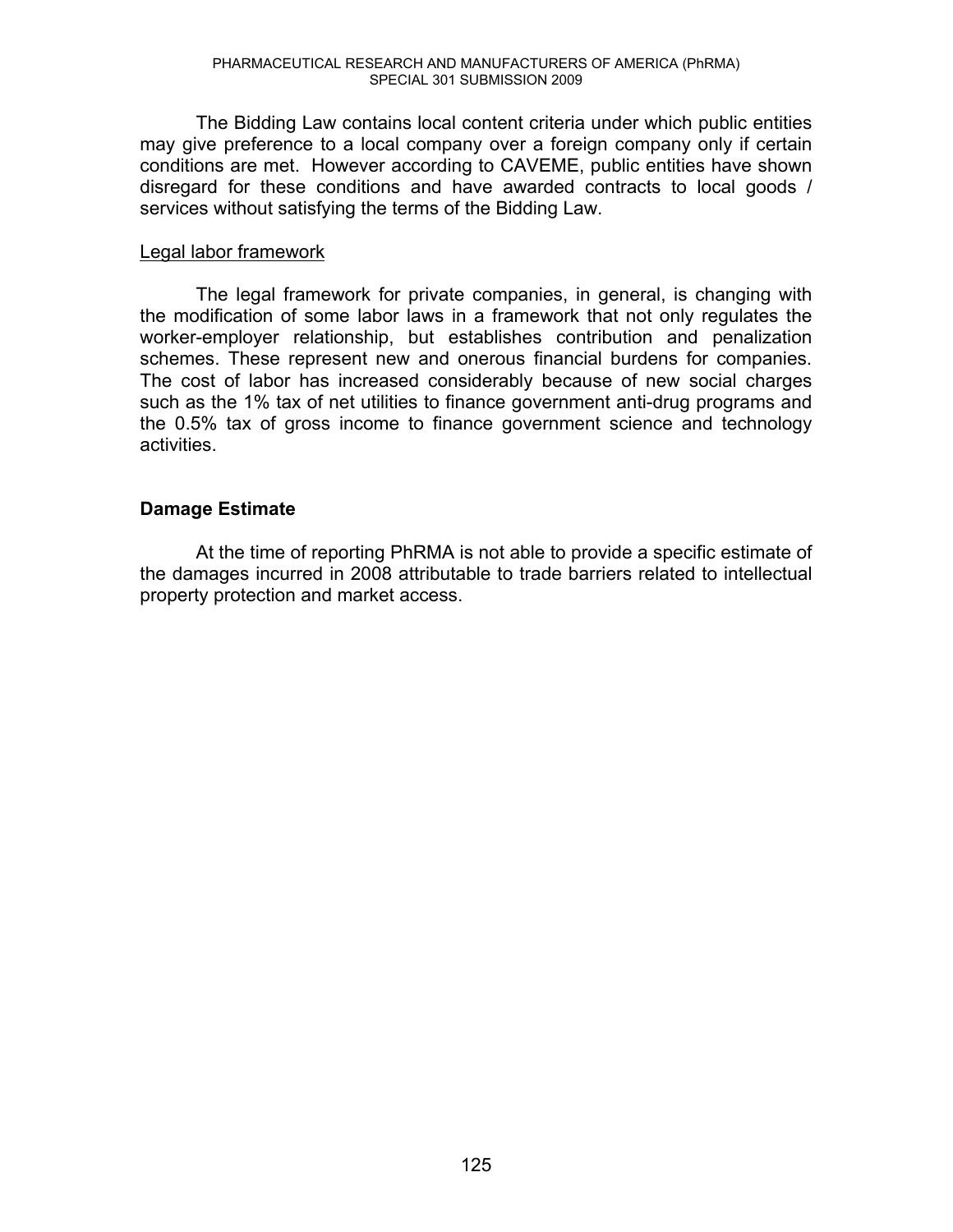# **MIDDLE EAST/AFRICA/SOUTH ASIA**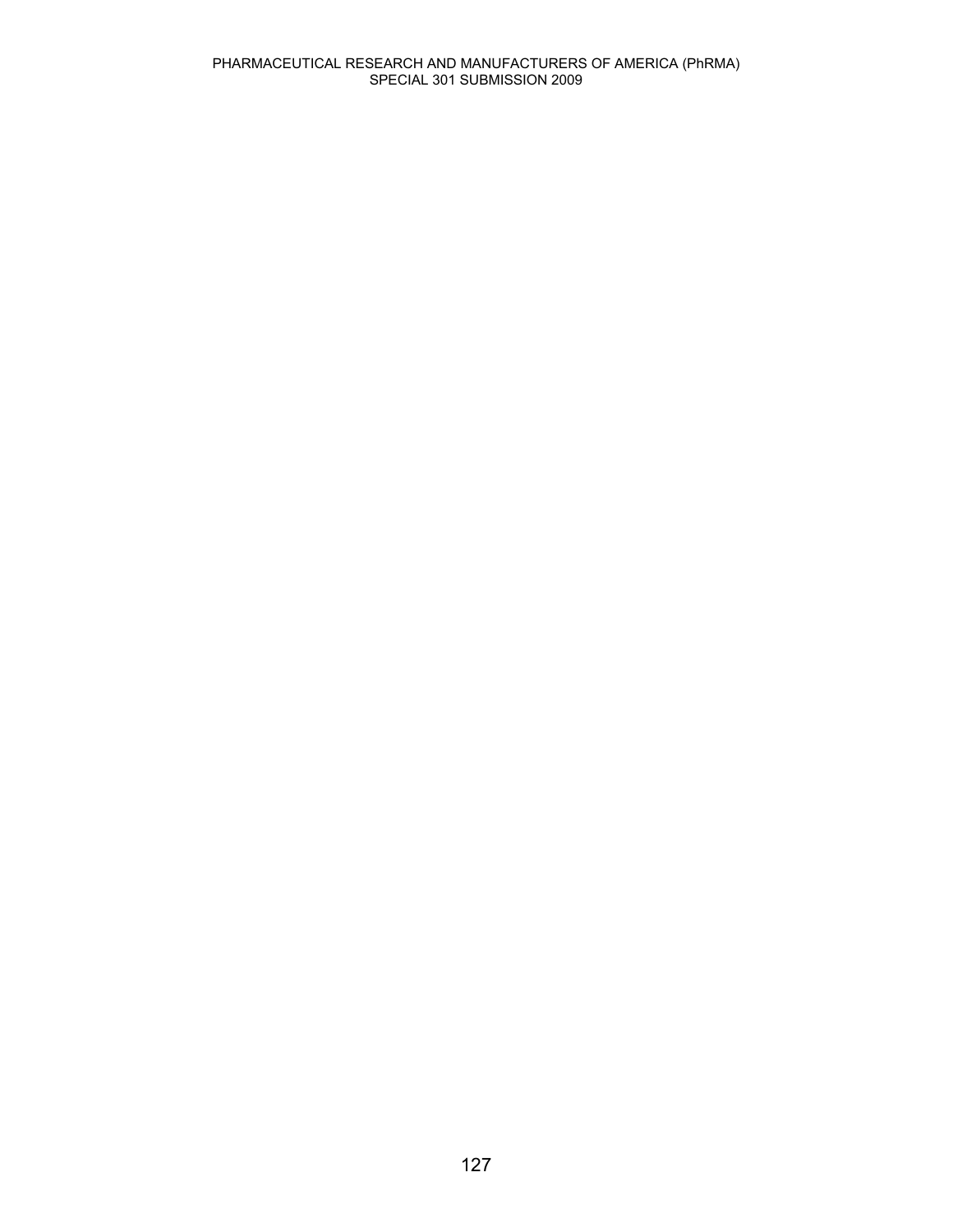# **ALGERIA**

PhRMA and its member companies operating in Algeria remain concerned that a lack of intellectual property rights protection and market access barriers seriously impede access to the Algerian market for innovative pharmaceutical products. Specifically, PhRMA is concerned that:

- The 2003 Algerian patent law, which was promoted as a means to ensure protection for pharmaceutical intellectual property, removed the administrative protections for patented inventions upon which PhRMA members relied.
- Algeria does not protect certain pharmaceutical test and other data from unfair commercial use or disclosure.
- Algeria introduced government reimbursement price controls and volume controls through the imposition of an annual import quota for medicines.
- Each batch of imported product is subject to testing by the National Control Laboratory, the state laboratory responsible for monitoring the quality of the products under registration and imported to the country
- It appears that Algeria continues to delay the granting of marketing approval for patented products of PhRMA members (due to burdensome requirements) while granting faster marketing approval for copies. Generics are exempted from the clinical committee review which usually happens 1-2 times/year.
- Member companies have found that Algeria is granting marketing approval for copies of products that are not yet marketed in Algeria
- In October 2008, the Government issued a decision to ban the importation of products that are also being manufactured locally. This provision entered into effect in January 2009.

For these reasons, PhRMA recommends that Algeria be placed on the **Priority Watch List** for the 2009 Special 301 Report and that the U.S. Government continue to seek assurances that the problems described herein are quickly and effectively resolved.

# **Intellectual Property Protection**

# Patents/Transitional Protection

Pharmaceutical products were not eligible for patents in Algeria until the promulgation of Ordinance No. 03-07 on July 19, 2003. Before that date, Algerian authorities would not authorize the marketing of generics of pharmaceutical products covered by unexpired patents in their country of origin. In other words, Algeria provided *de facto* administrative exclusive marketing rights to pharmaceutical inventions in lieu of patents. PhRMA members relied on the protection afforded by these rights.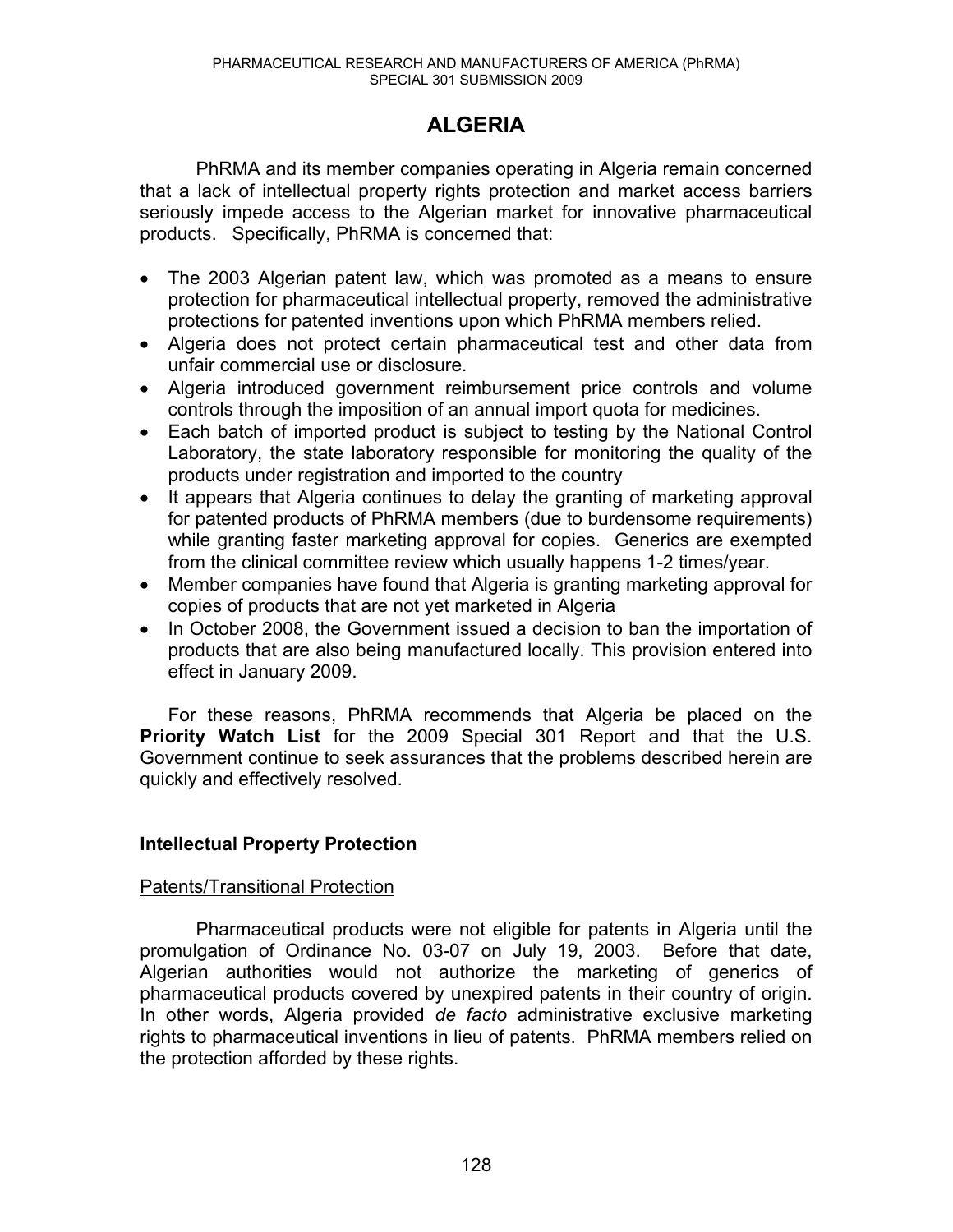While the Ordinance extended patent protection to pharmaceutical products, it unfortunately did not include transitional provisions to require authorities to continue providing these exclusive marketing rights to pharmaceutical products that could not obtain patent protection under the Ordinance. In 2005, however, Algerian health authorities abandoned the practice of providing de facto exclusive marketing rights to pharmaceutical products that could not benefit from the Ordinance and started to approve the marketing of copies of products still covered by patents in their country of origin. Thus, PhRMA members lost the exclusive marketing rights upon which they relied because of the lack of clear transitional provisions.

The interpretation of the current law by local authorities is that a copy of a product covered by an Algerian patent may be approved and access the market while the original patent is still in effect and not invalidated in court. The absence of effective judicial remedies for preventing the infringement of basic patent rights, including the lack of injunctive relief that could prevent irreparable harm prior to the resolution of the case in court, puts the originator in an unfair position with no possibility to defend its rights.

### Data Exclusivity

Algeria does not protect certain pharmaceutical test and other data from unfair commercial use and disclosure. Such protection, however, is a requirement for accession to the World Trade Organization.

# Standstill Agreement

PhRMA members appreciate that Algeria will need to amend its intellectual property laws to accede to the World Trade Organization, including the enactment of a statute to protect certain pharmaceutical test and other data as required by Article 39.3 of the Agreement on Trade-Related Aspects of Intellectual Property Rights (TRIPS). These amendments should apply to all existing subject matter at the time of the entry into force of the amendments, along the lines of the extension of protection to existing subject matter in TRIPS Article 70.2. Marketing approvals that are pending on the date of entry into force of the legislation, and that are conditioned on the submission of test and other data, should result in data being protected by the new law.

# **Market Access Barriers**

### Government Reference Pricing

Market access for innovative pharmaceuticals is hindered by the Algerian Government's reference pricing system. Algerian law requires that reference pricing be applied only if there is a corresponding generic on the Algerian market.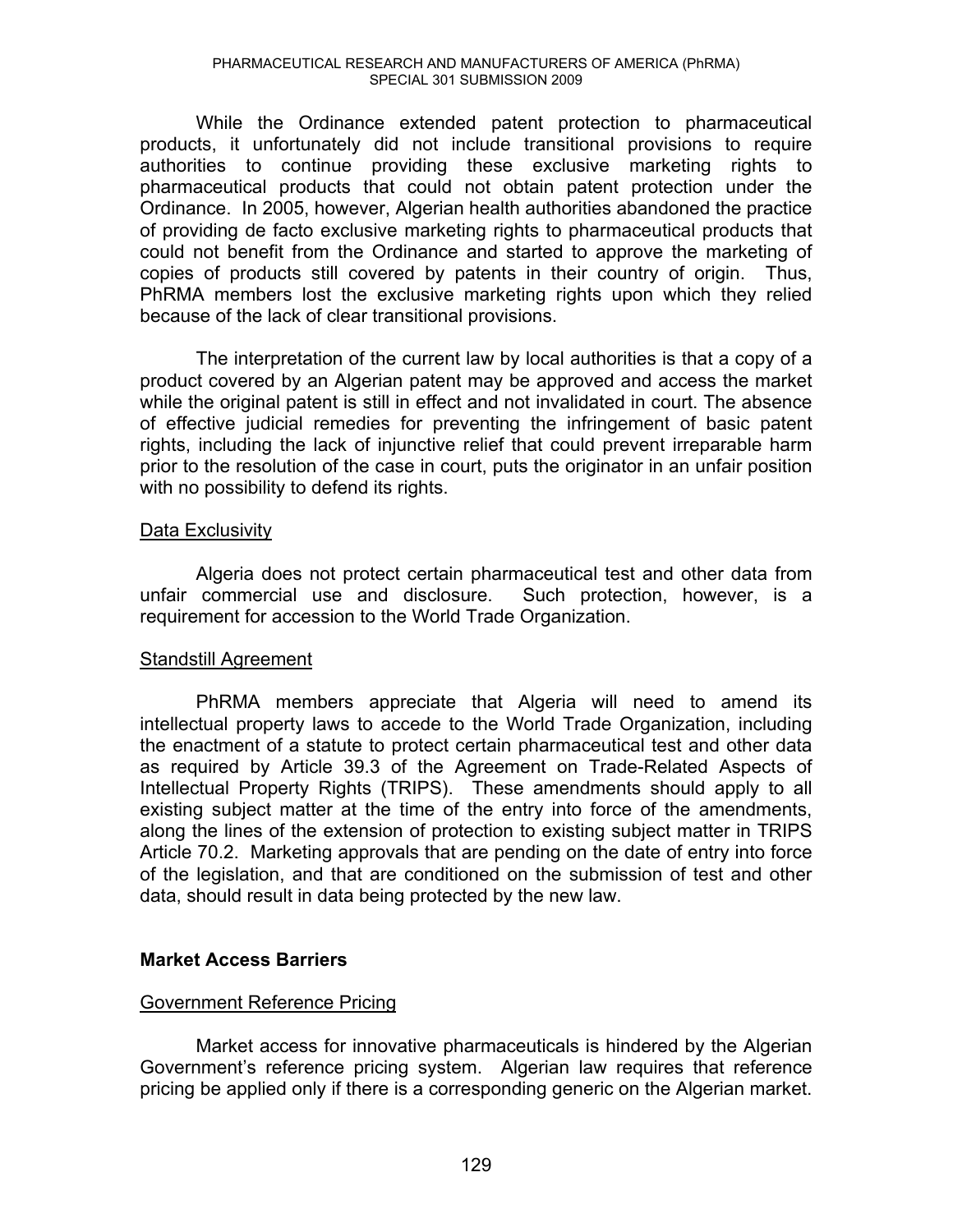However, in practice, products have been referenced that have no generic equivalent on the market. In addition, some products have been referenced against a therapeutic class to obtain the lowest possible price.

Article 59-3 of the Law of July 2, 1983, was supplemented by an Interministerial Order fixing reference rates for the reimbursement of pharmaceutical products. Corresponding conditions for application of reference rates under the Order were published on July 21, 2001. The Order limited Government reimbursement for a finite list of pharmaceutical products to a price set by referencing the cost of generic versions of the product. The Order was not implemented until the April 15, 2006, publication of an additional Inter-ministerial Order ("2006 Order"). A new group of 300 products was officially added to the list on October 1, 2008.

The 2006 Order sets government reimbursement prices, and is expected to be extended to additional products semi-annually as requested by the Minister of Health. The Government's process for setting the prices is not transparent or reviewable, and does not provide for any specific appeal system. A potential solution might be to ensure that any reference price should be linked to the price of at least three corresponding generics available on the market before its application to avoid the risk of stock-outs related to insufficient local manufacturing capabilities.

### Regulatory Approval Delays

Under Executive Decree No. 92-284, dated July 6, 1992, the approval by the Ministry of Health of a pharmaceutical product for human use is to be granted  $-$  or refused  $-$  within a 120-day period from the filing date of the scientific and technical application. In exceptional cases, this period can be extended for an additional period of 90 days. Between 2000 and 2004, approval of registration requests stalled, with only ten new product registrations being granted for special medical needs or other specific reasons (such as a plant opening). Since late 2005, however, there have been signs that the Ministry has begun to examine the backlogged pending requests. The process remains slow and, since Decree No. 92-984 exempts generic medicines from clinical committee review, generics enter the market much faster than patented medicines.

Another issue that has emerged recently is the Ministry of Health's creation of additional, burdensome requirements for obtaining registration to market pharmaceutical products, especially innovative products. These requirements are communicated to pharmaceutical companies in the form of "notes," and they impose excessive requirements and present a significant market access barrier for innovative pharmaceutical companies. In some cases, these requirements are also requested for marketing authorization renewals.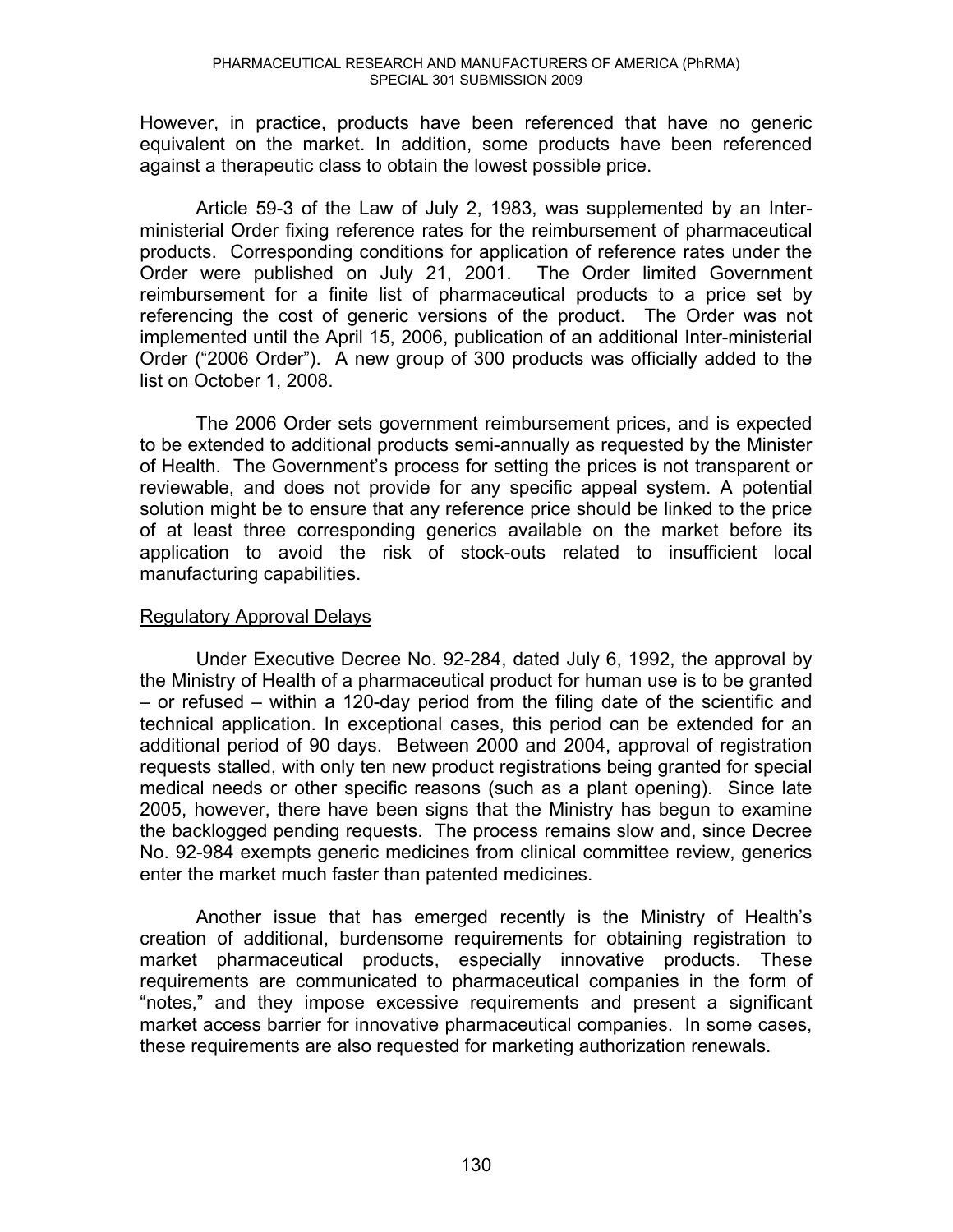# Preferential Treatment / Importation of Pharmaceutical Products

On September 7, 2003, the Ministry of Health issued a Decree, "Instruction #5 for the generalization of generics," which discriminates against foreign pharmaceutical companies and appears to breach numerous Algerian intellectual property-related and other trade-related obligations. The Decree stipulates that medicines for which local production is sufficient to cover local demand may no longer be imported (since 2004, this has been applied to 128 products). Moreover, the Ministry offers assistance to local generic manufacturers for priority registration and production process approval. Imported branded products can only be registered if there are no generics of the same molecule already registered on the Algerian market and if the proposed price for the branded product is within a certain range that will be determined by the Government.

In October 2008, the Government issued a decision reinforcing the application of the Decree.<sup>45</sup> The Decision stated that, effective January 2009, the importation of products already being manufactured locally would be restricted and that foreign companies desiring to operate in Algeria must invest to be able to do so. No clear guidance on the level/type of required investments has been communicated by the Government to date.

The Ministry of Health is developing the list of products that would be banned from importation under the decision. The final list is expected to include around 600 pharmaceutical products, including even those packaged locally and priced in alignment with generics (due to the use by the Government of reference prices). The decision unfairly discriminates against foreign pharmaceutical companies and could negatively impact access to innovative pharmaceutical products for Algerian patients. Moreover, the decision potentially jeopardizes Algeria's chances of acceding to the WTO in the near future and may violate commitments under the EU - Algeria Association Agreement.

PhRMA requests that the U.S. Government urge the Algerian Government to reverse the implementation of these discriminatory rules. PhRMA members are willing to partner with the Algerian Government to discuss alternative options that are in the best interest of all affected parties, will ensure the safety of the drug supply chain, bolster the investment environment, and, most importantly, provide Algerian patients with access to innovative medicines.

# Volume Controls

Algeria continues to apply trade distorting volume controls, including: (1) the imposition of an annual import quota for medicines with the requirement that each shipment receive clearance from the Ministry of Health ('déclaration

 $\overline{a}$  $45$  Decree of November 30, 2008, relating to the prohibition of the medicinal products and medical devices intended for human medicine.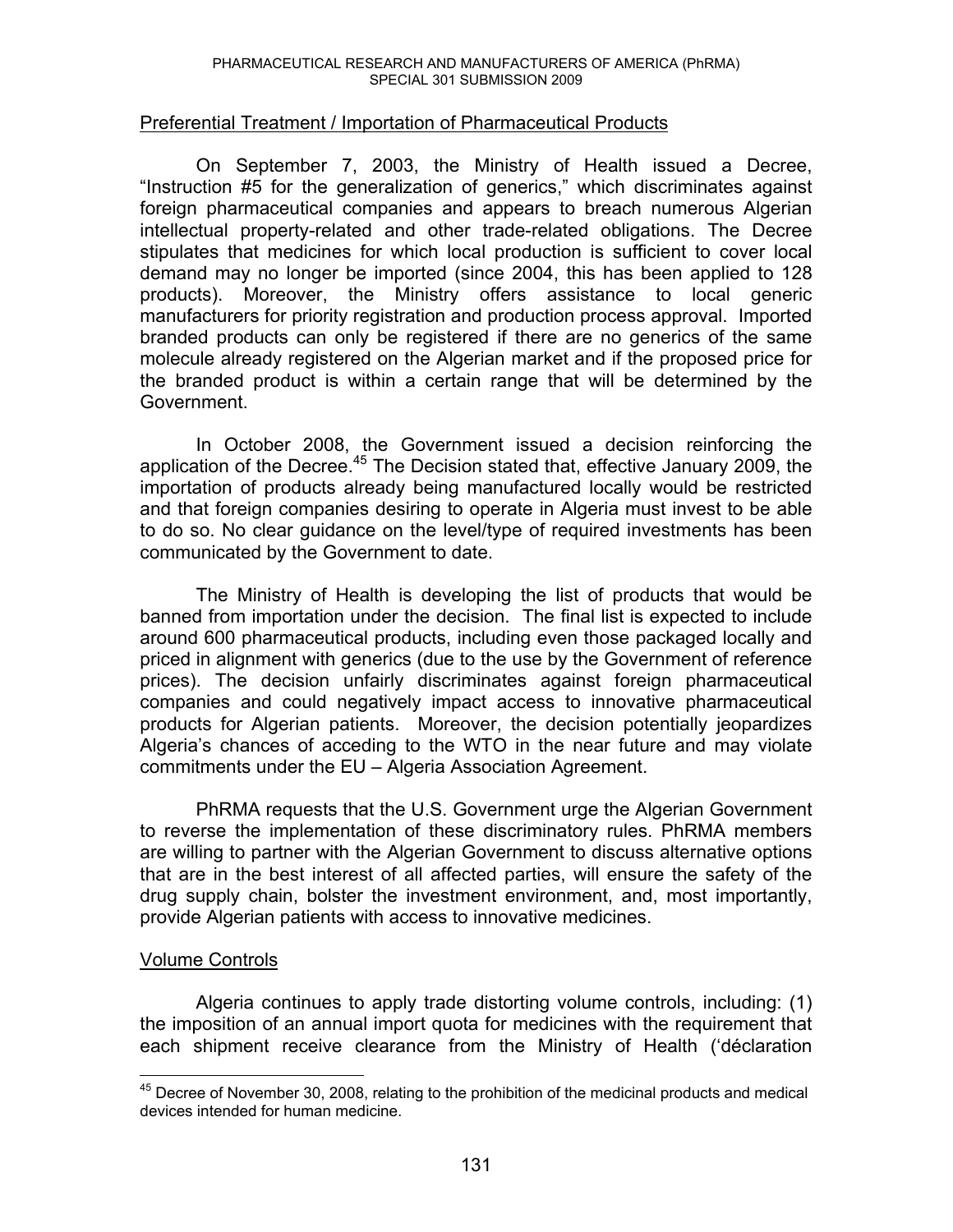statistique'), and (2) temporarily blocking importation as a cost-containment tool. Pursuant to these controls, at the end of December 2007, companies were instructed to revise downwards by 30 to 50% their submitted importation plans for 2008, with the requirement that these new importation levels be approved by the Algerian Government.

# **Damage Estimate**

At the time of reporting, PhRMA is not able to provide a specific estimate of the damages incurred in 2008 attributable to trade barriers related to intellectual property protection and market access.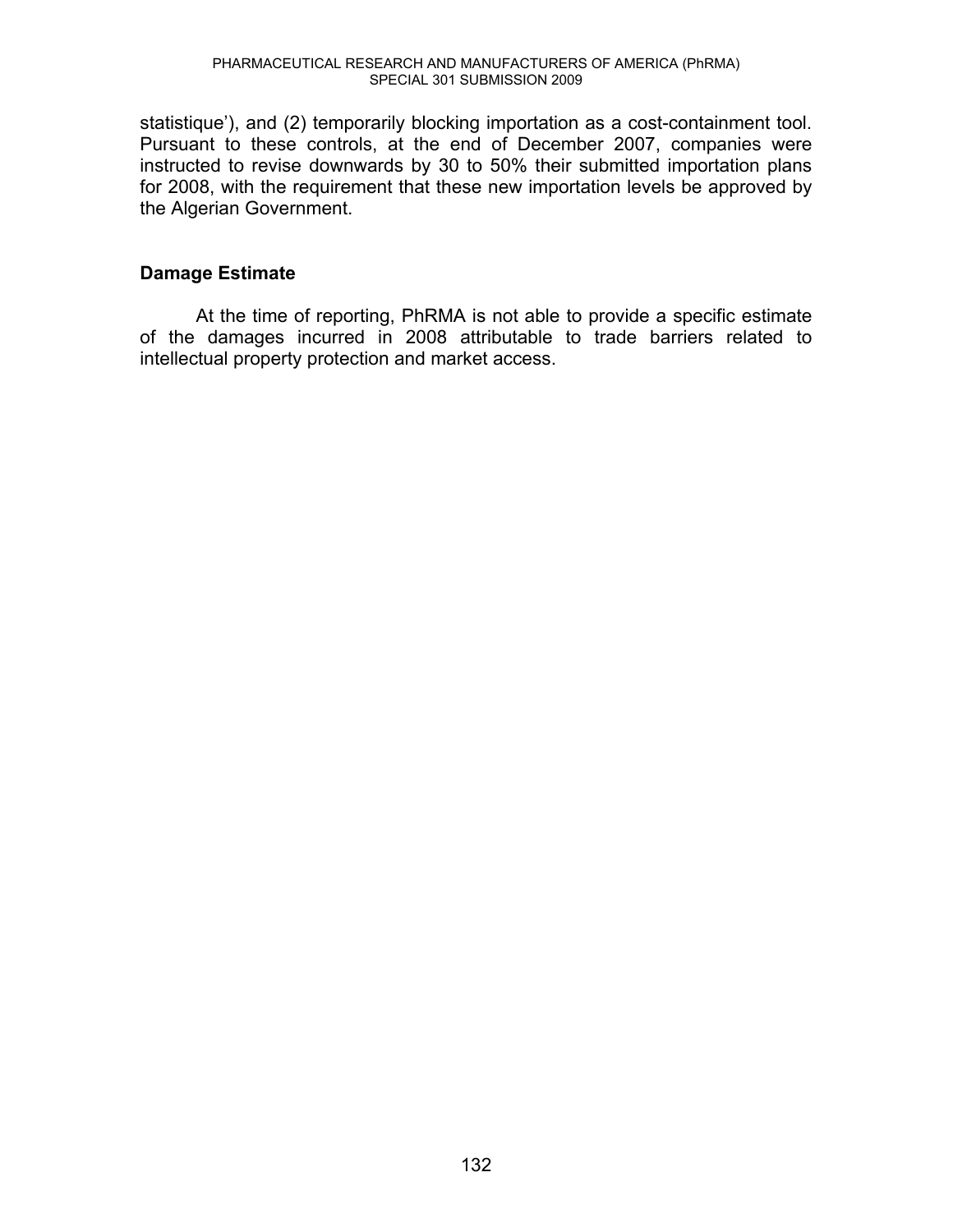# **ISRAEL**

PhRMA and its member companies operating in Israel remain concerned that the level of pharmaceutical intellectual property protection provided by the state of Israel falls considerably short of international standards. Over the last nine years, the protection of pharmaceutical-related IP rights in Israel has eroded dramatically. This deterioration has resulted, among other things, in the nullification of patent extension terms, slow and ineffective review of patent applications (which is subject to the abuse of pre-grant opposition procedures and delays in the publication of patent applications), and ineffective protection of innovators' clinical data.

PhRMA recognizes and supports the ongoing negotiations between the Office of the U.S. Trade Representative and the Government of Israel to resolve certain key outstanding IP concerns. PhRMA believes that these negotiations can lead to a long-standing improvement in the market access environment for innovative medicines in Israel. However, until the negotiations result in concrete improvements in Israel, PhRMA will continue to recommend that Israel be designated as a **Priority Watch List** country in the Special 301 Report, including in the 2009 process.

# **Intellectual Property Protection**

Over the last nine years, the protection of intellectual property rights in Israel has been eroding dramatically. Three areas are the focus of PhRMA's concerns: (1) a law amending the Patents Act that will considerably shorten the patent term extension period and possibly nullify it completely; (2) inadequate protection of regulatory registration data (data exclusivity); and (3) substantial delays in the grant of patents because of pre-grant patent opposition.

# Patent Term Extension - Amendment No. 7, to Article 64 (December 19th 2005)

In December 2005, the Government of Israel introduced a new amendment to the Patents Act that significantly reduces the effective patent extension term in Israel. It requires that the patent term extension in Israel be aligned with the shortest of the extension periods granted in any of a number of Recognized Countries<sup>46</sup> (the "Israeli Linkage Mechanism").

The amendment adds new and burdensome conditions, according to which a patent term extension cannot be obtained in Israel unless a similar application for an extension has been filed and obtained both in the US and in at least one EU member country that is considered a Recognized Country.

 $\overline{a}$ <sup>46.</sup> Under the amendment, the list of Recognized Counties includes: the US, EU-15, Switzerland, Norway, Iceland, Japan and Australia.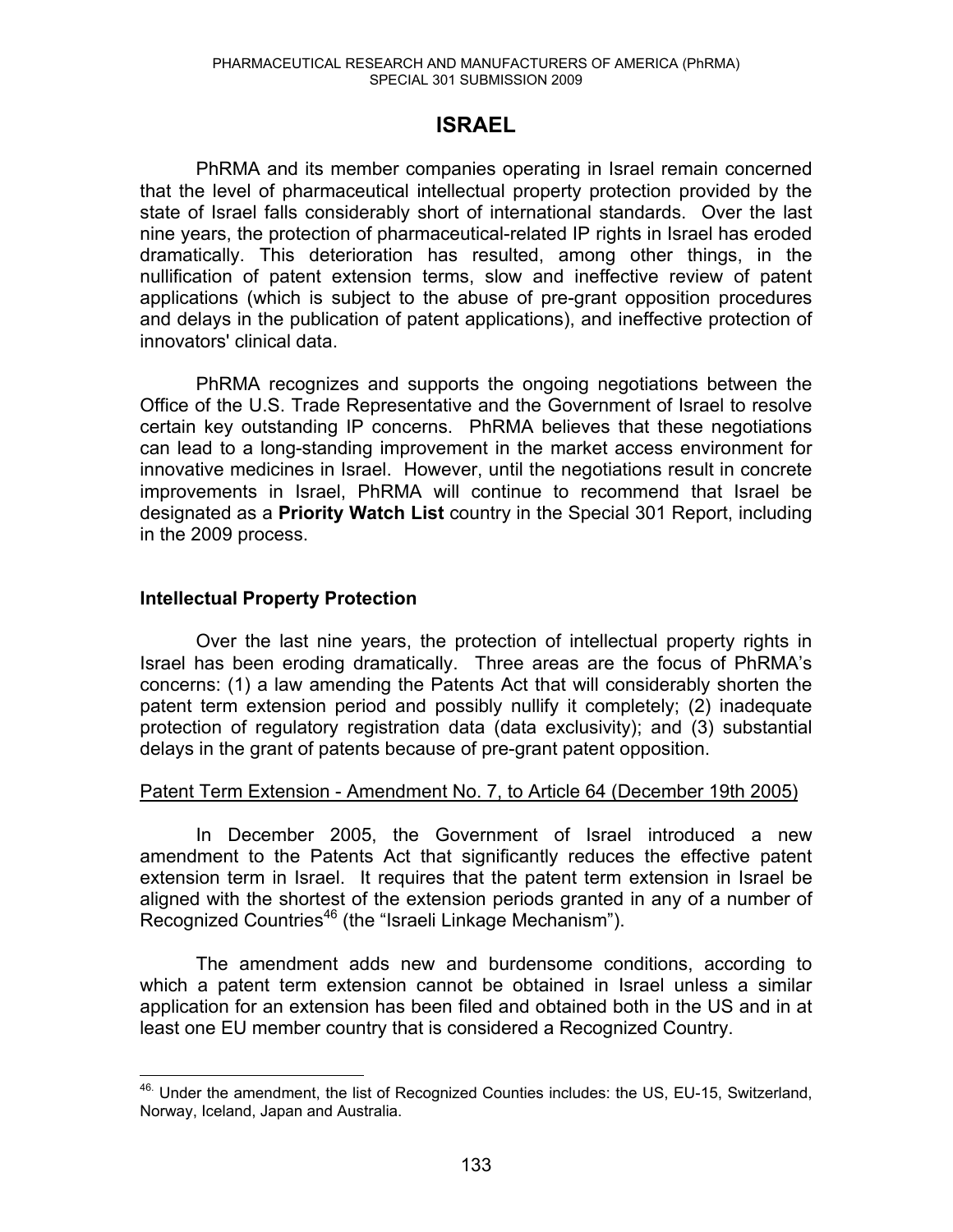Moreover, the new amendment is applied retroactively to all the extension orders and applications that were filed prior to the date of its entry into force. This application unfairly injures the interest of innovators, who have already launched new drugs in Israel based on the assumption that a meaningful extension will be granted.

### Regulatory Market Exclusivity – Pharmacist Ordinance, Article 47 (2003)

As a member of the World Trade Organization (WTO), Israel was required to fully implement TRIPS, no later than January 1, 2000. TRIPS Article 39.3 obligates WTO members to protect the registration files of innovative pharmaceutical companies against unfair commercial use. This protection is known as "data exclusivity".

However, it was not before March 2005 that the Israeli Government enacted new marketing exclusivity provisions via Article 47 of the Pharmacists Ordinance new subsection D(2). Unfortunately, the marketing exclusivity provisions fall short of acceptable standards in this field.

Article 47 D(2) provides a Marketing Exclusivity type of protection rather than data exclusivity, insofar that MOH is still able to rely on the innovator's data to register generic products during the exclusivity period, and more importantly rely on the registration data to approve the export of these products to other markets.

While the U.S. essentially affords 5 years of data exclusivity and the EU allows for 10 years (8 years of data exclusivity plus 2 years of marketing exclusivity), Article 47D(b)(2) stipulates a protection period significantly shorter than 5 years. Article 47D(b(2) of the Pharmacist Ordinance provides for 5 years of exclusivity from the day of product registration in Israel, or 5.5 years of exclusivity from the day of the earliest registration in any of the 'Recognized Countries', whichever is shorter.

However, as a result of linking exclusivity to the day of earliest registration in a Recognized Country, the effective term of regulatory market exclusivity in Israel today is less than four years. This is because, according to Israeli Government data, it currently takes the MOH 13-16 months to approve a new pharmaceutical product in Israel, from the day it was registered in a Recognized Country. As such, the regulatory marketing exclusivity period afforded in Israel to innovative products amounts to less than four years in a best-case scenario.

Article 47(D) of the Pharmacist Ordinance offers no protection for new indications, while the legislation in the United States and in the EU provide three years and one year, respectively. In addition, the United States provides three years exclusivity for new dosage forms.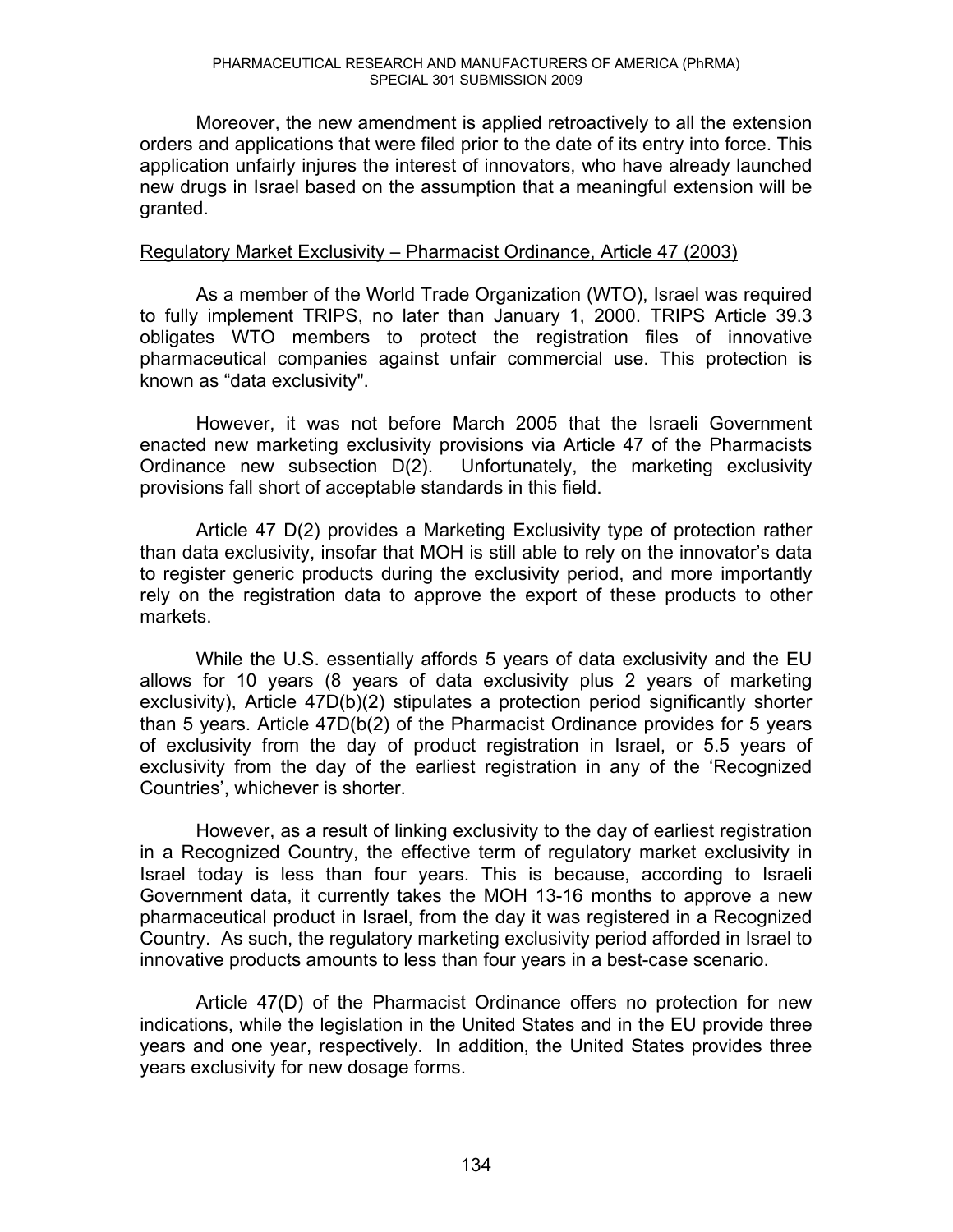Finally, only products that are registered in any of the Recognized Countries after July 2005 will be eligible for protection. This means that if companies intend to register in Israel new products that are already marketed elsewhere, these products would not be protected. This runs counter to the basic rationale of the legislation, aimed to increase public access to new medicines.

### Substantial Delays in the Grant of Patents – Pre-Grant Opposition System

Under Israeli law, patents are thoroughly examined by technically competent examiners. It currently takes six years until the examination of a pharmaceutical patent is completed. As a result of this unusually long examination process, the patentee "loses" a significant part of the period of exclusivity to which it is entitled (without the opportunity for patent term adjustment).

One would have assumed that once the examiner deems that the invention is worthy of patent protection and accepts the application, the patent will finally be granted. However, under Article 30 of the Israeli Patents Act, any competitor may block a patent grant simply by filing an opposition to the patent application. The resolution of the opposition may take many more years so that the patentee is actually deprived of the remainder of the period of exclusivity to which it is entitled.

The legal situation in Israel is diametrically opposed to the legal situation in other developed countries. In most developed countries, any opposition proceedings are conducted post registration and it is not possible to block the registration of the patent. The deeply flawed pre-grant opposition system applicable under Israeli law has been rejected in the vast majority of developed countries, including in the EU and the U.S.

Third parties can be given an opportunity to challenge the validity of the patent, but as recognized elsewhere, any such action should be done post-grant. Indeed, the Patents Act already provides a system for post-grant challenge. Additionally, a potential infringer is also entitled to challenge validity in infringement proceedings. However, a system of pre-grant oppositions that blocks patent grant for many years actually nullifies patent protection.

# Publication of Patent Applications

Israel allows third parties to file oppositions during the examination of the patent application. This is based on the patent application being published and the file being made available to the public during examination. Indeed, in the US and Europe applications are generally authorized to be published 18 months after their priority date.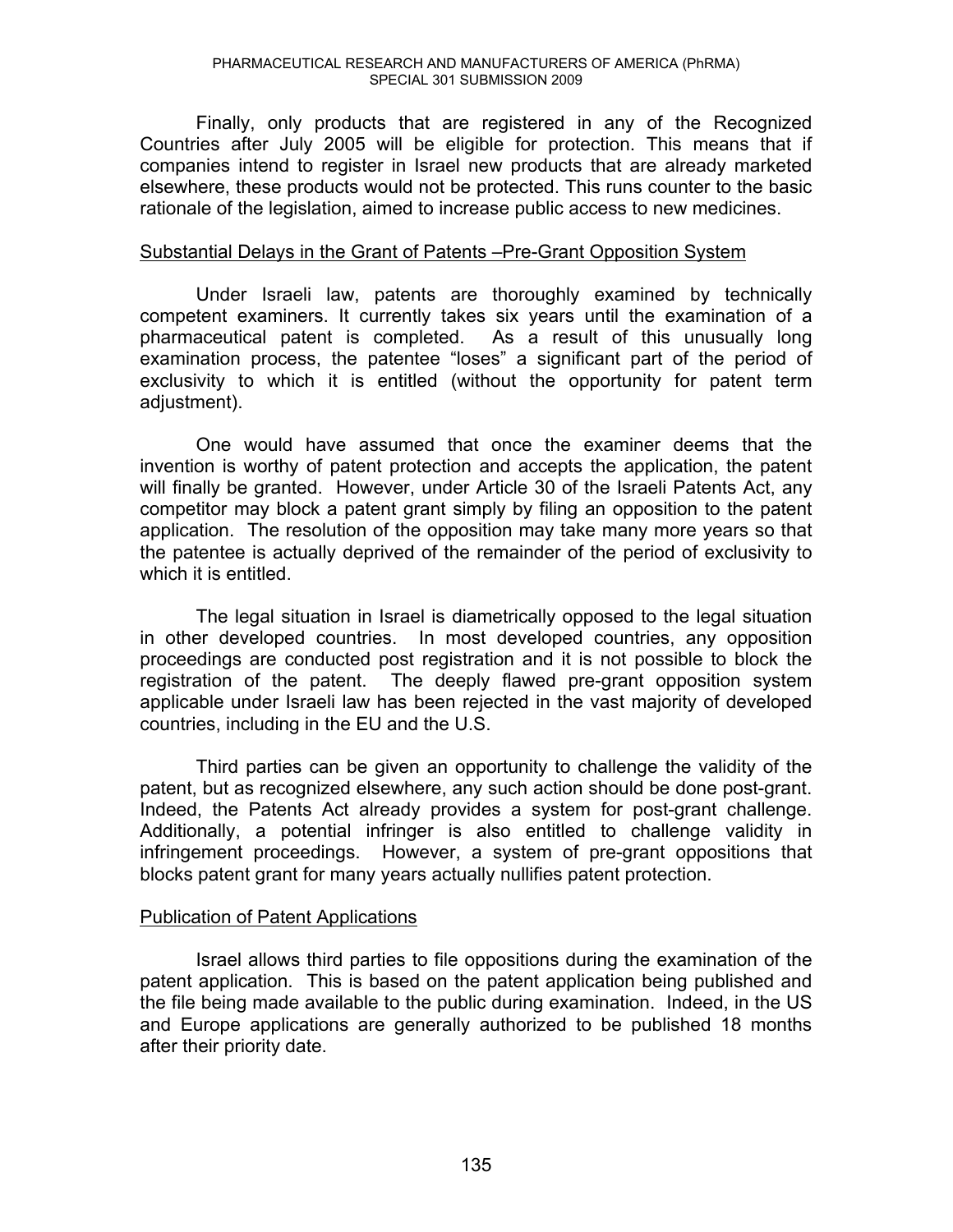Under the Israeli Patents Act, the application is published only after the examiner accepts the application. Until then, the application is confidential and the file is not open to the public (Article 165). With respect to the vast majority of applications filed in Israel, parallel applications are also filed internationally and particularly in the US and Europe. Consequently, these applications are published in other jurisdictions well before the examination of the Israeli application has been completed. This renders the strict "confidentiality" prevailing over the Israeli applications redundant. It also reduces the ability of the patent holder to claim retroactive damages.

Local generic companies in Israel have used the time gap between the publication of the patent application in Israel (which can be four years) and the publication in other countries (in Europe and the US applications generally are published 18 months after their priority date) to exploit the patent without being accused of breaching the confidentiality of the Israeli patent application. In other words, in Israel, generic companies have automatically opposed patent applications in Israel, thereby delaying entry of patents into force, and at the same time have exploited the patent subject matter.

# Other Deficiencies

It should also be mentioned that Israel suffers from many other IP deficiencies, most notably: the absence of Orphan Drugs legislation (such as in the US and the EU); the fact the Israel permits the parallel importation of patented medicines; and the Government's review of new proposals seeking to cancel the principles of unjust enrichment with regard to proprietary patented products.

# **Market Access Barriers**

# Marketing Approval (Registration) Deficiencies and Delays

The process of examining and granting marketing approval for new pharmaceutical products in Israel suffers from a wide range of deficiencies, including:

(1) A Ministry of Health (MOH) requirement that new products be registered and marketed in a "Recognized Country" prior to being examined by Israeli health authorities;

(2) A lack of clear, transparent and non-discriminatory timeframes for the examination, approval (or rejection) and registration of new pharmaceutical products in Israel; and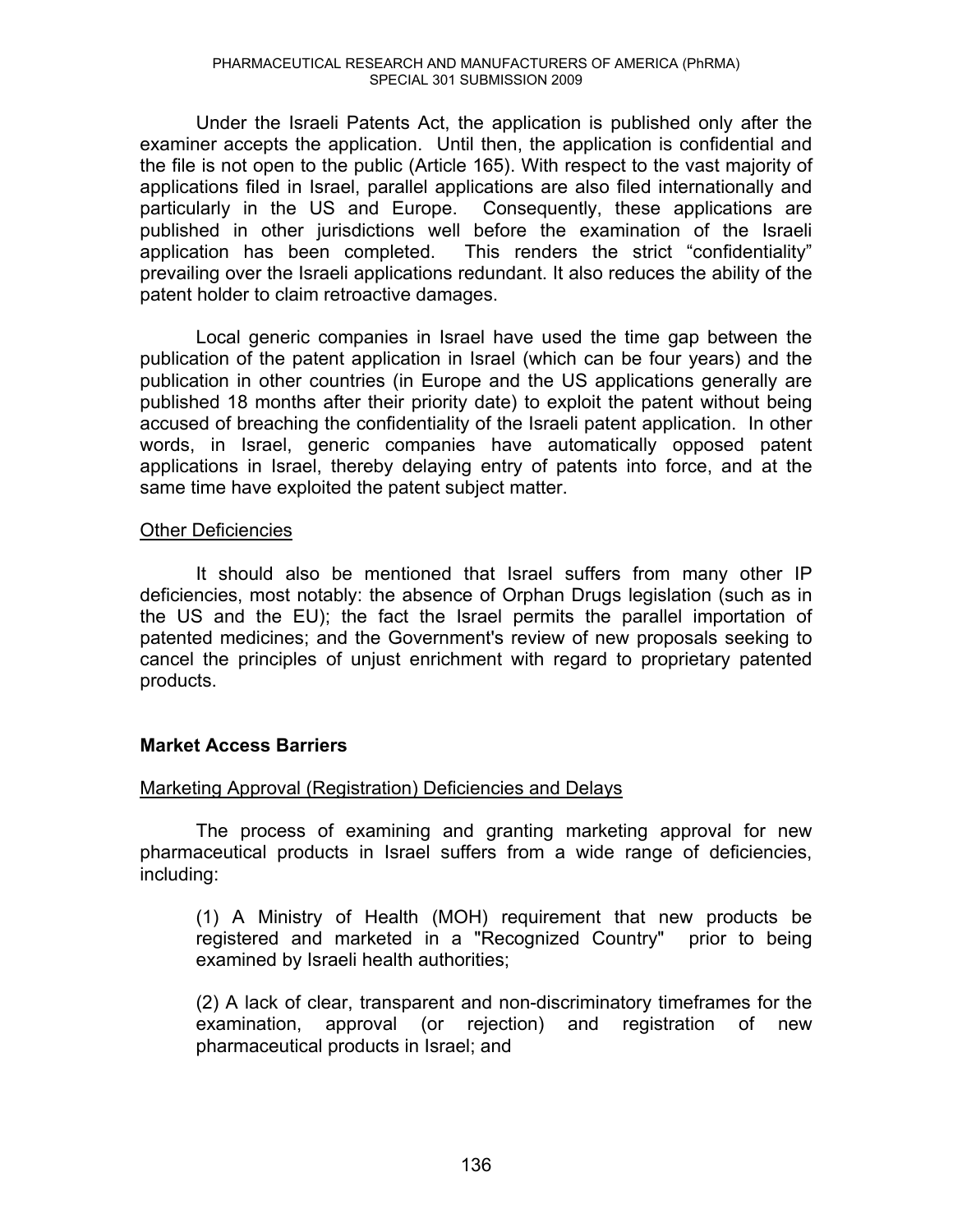(3) Inconsistencies between statements made by the Government concerning the time period required for the registration of new pharmaceutical products in Israel, and the actual time period required for product registration.

Under the Pharmacist Ordinance, a new pharmaceutical product can only be registered in Israel after it has been approved for marketing by a Recognized Country, most notably the leading health regulatory authorities in the United States or the EU (FDA or EMEA).

In recent years, the registration process for innovative pharmaceutical products has suffered from increasing delays. According to Israeli Government data, the average period for the registration of a new drug in Israel from its date of approval in a Recognized Country increased from approximately six months in 2003 to a period of between approximately 18 to 24 months in 2007. PhRMA member companies' public policy advocacy activities succeeded in shortening the period to 13-15 months during 2008. However, many issues remain in the Institute for Standardization and Control of Pharmaceuticals (ISCP) at the MOH. Current budgetary problems in ISCP, as well as other procedural inefficiencies, result in increasing delays in the examination of product registration dossiers, without any foreseeable improvement in the near future.

Furthermore, due to the problematic Israeli Linkage Mechanism (explained above), which links the terms of intellectual property exclusivity in Israel to the earliest date of product registration in Recognized Countries, the ongoing regulatory delays and procedural inefficiencies negatively effect the exclusivity period provided to U.S. innovators in Israel.

In addition, PhRMA member companies continue to be adversely affected by the amendment to Article 47 of the Pharmacists Ordinance (of 2002), which allows fast-track registration of generic products based on FDA or EMEA approval. Generic products approved by these authorities are granted an automatic marketing authorization unless the MOH objects to their registration within 70 days. Innovative products are not provided a similar opportunity. Because the amendment primarily benefits local generic products over imported innovative products, it raises GATT national treatment concerns.

# Reimbursement and Government Pricing

The Israeli pharmaceutical market is highly centralized, insofar as 95% of the market is controlled by four HMOs (Sick-Funds).

All new pharmaceutical products registered in Israel enter the official government reference price system. This system sets the maximum prescription drug retail prices in Israel at the lower of retail prices in the Netherlands or the average of retail prices in the UK, Germany, France, Belgium, Spain, Portugal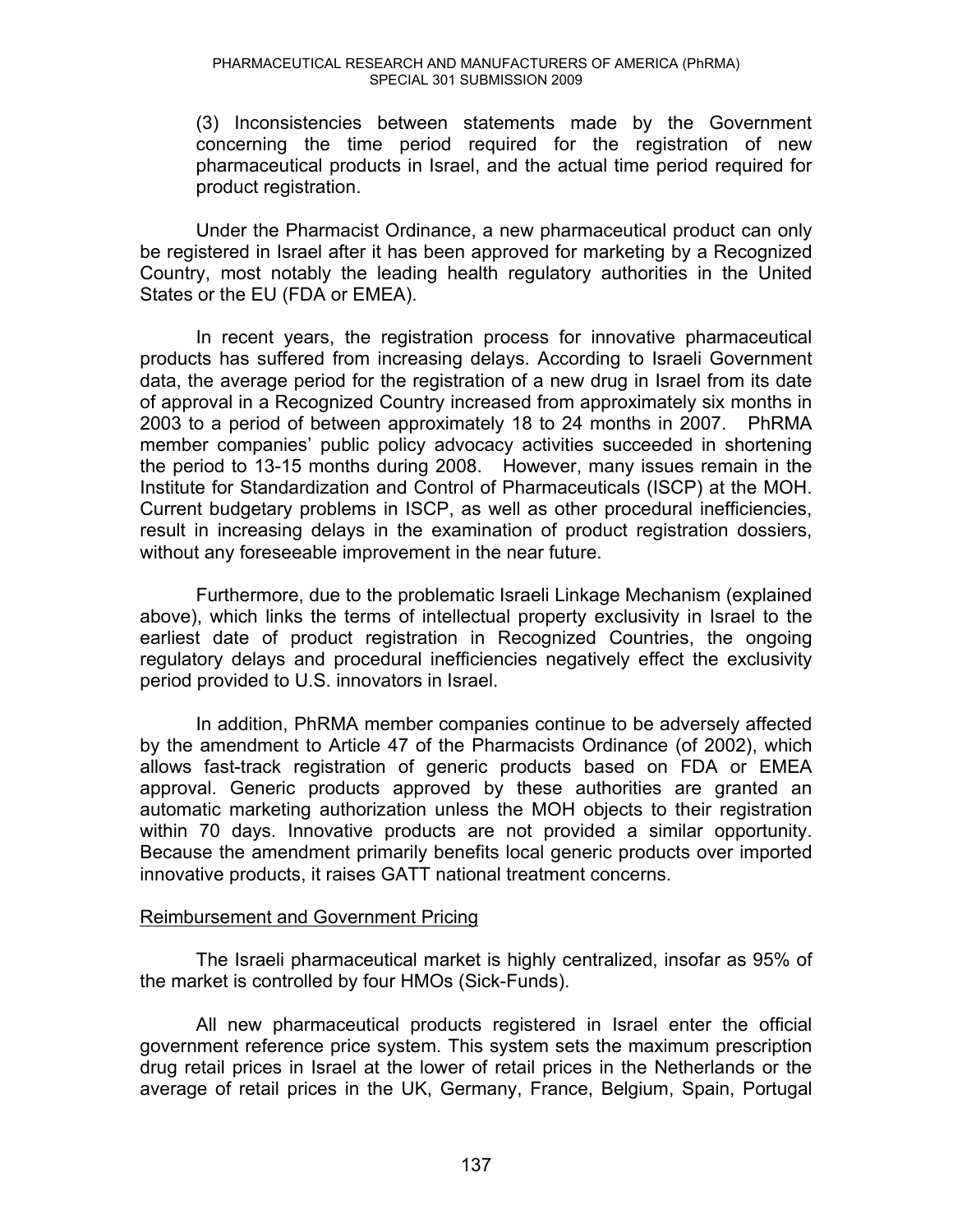and Hungary. As a result, the prices of pharmaceutical products in Israel correspond with the lowest price levels in Europe.

As of 2006, products that are reimbursed by the Government (via the Health Services Basket) are now subject to an additional price reduction.

# **Damage Estimate**

At the time of reporting PhRMA is not able to provide a specific estimate of the damages incurred in 2008 attributable to trade barriers related to intellectual property protection and market access.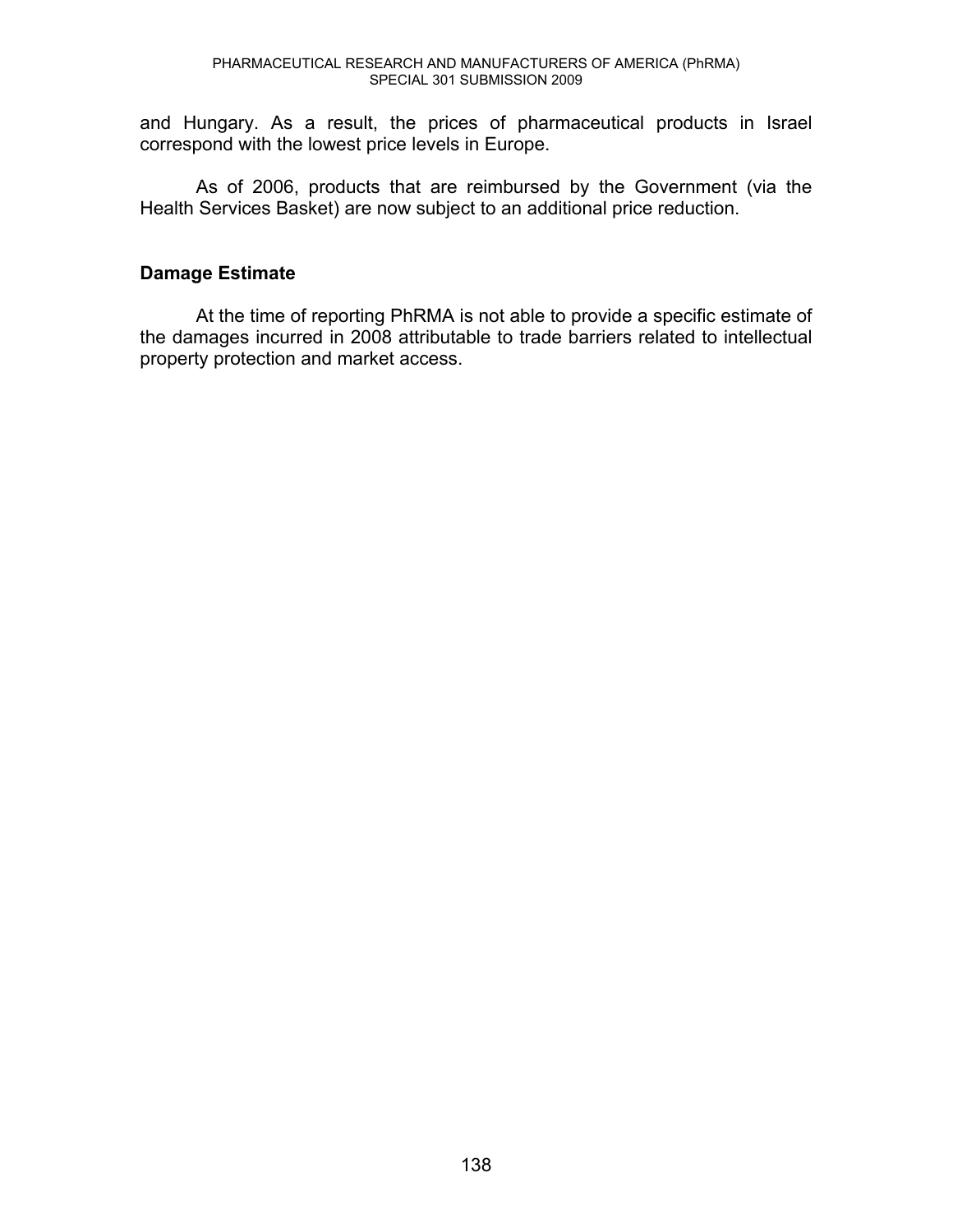# **LEBANON**

PhRMA and its member companies operating in Lebanon remain concerned that significant market access barriers and a lack of adequate intellectual property right protections characterize the Lebanese pharmaceutical market. In late October 2008, the Council of Ministers approved implementing regulations for a 2003 Law that established a new process for registering and importing pharmaceuticals into Lebanon, including new intellectual property criteria. Since these regulations have not yet been implemented, registration procedures still fail to satisfy international norms.

In addition, data exclusivity (DE) provisions in the 2000 Patent Law must be strengthened to ensure adequate intellectual property protection for researchbased pharmaceutical companies. The Ministry of Health (MOH) is still granting market authorization to copy products prematurely. The Ministry of Economy and Trade has not adequately weighed-in on this issue. Also, the Government must take a firm stance against substandard parallel imports.

During 2008, PhRMA member companies met with the Minister of Economy and Trade and his staff to discuss many of these issues, with no tangible results to date. For these reasons, PhRMA recommends that Lebanon be placed on the **Priority Watch List** for the 2009 Special 301 Report and that the U.S. Government continue to seek assurances that the problems described herein are quickly and effectively resolved.

# **Intellectual Property Protection**

In July 2000, Lebanon passed a new industrial property law, which represents a major improvement over the 1924(?) law. The 2000 law provides 20 years of product patent protection, as well as incentives for new foreign direct investment and technology transfer, specifically for the pharmaceutical sector. Much of the 2000 law improves compliance with TRIPS and the environment for innovation.

The law provides a good basis for Lebanon's eventual accession into the World Trade Organization (WTO), but more must be done to strengthen the law, especially with respect to the clauses related to pharmaceutical intellectual property. PhRMA supports the Lebanese Government's efforts to implement laws and regulations that are consistent with WTO standards and Lebanon's eventual accession to the organization. WTO membership requirements, and in particular, Agreement on Trade-Related Aspects of Intellectual Property Rights (TRIPS) obligations, would address longstanding trademark and patent issues, as well as provide needed clarification in the area of data exclusivity.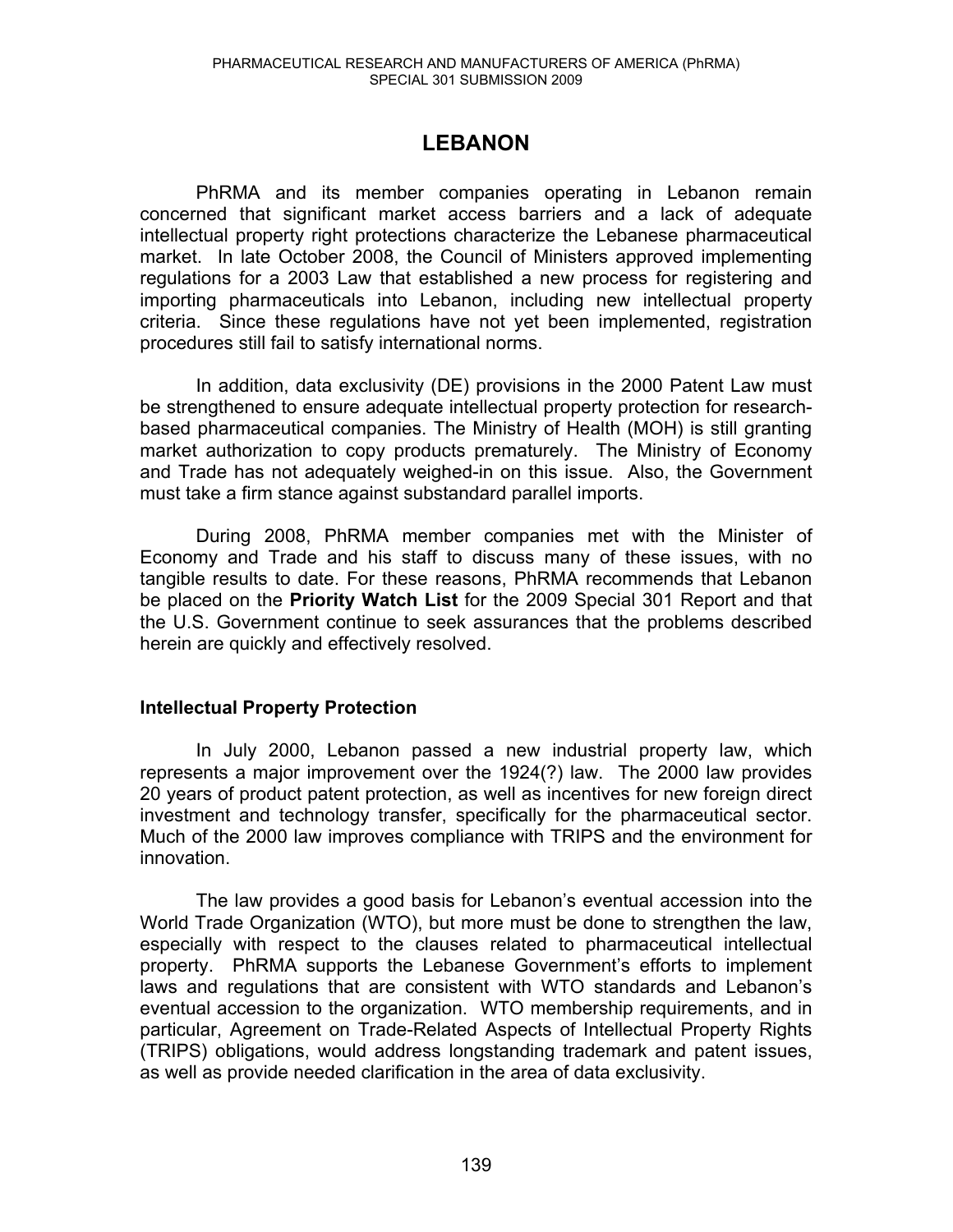In its present form, the patent law does not provide any tangible protection for the products of PhRMA member companies due to the lack of pipeline or transitional patent protection. In addition, the data exclusivity provisions are ambiguous.

PhRMA remains committed to supporting the Lebanese Government's efforts to modernize the copyright, trademark and patent laws through continued dialogue with the Lebanese authorities and sponsorship of workshops aimed at clarifying the importance of IP protection in Lebanon.

### Data Exclusivity

As a WTO applicant, Lebanon will be required to adopt adequate data protection. Article 47 of the current patent law provides only a partial definition of confidential information, leaving the identification of such information to interpretation by the courts.

The new drug registration regime, issued in late October 2008, has incorporated some protections for regulatory test data and patents. No confidential data shall be incorporated in the registration dossier, unless specifically asked for by the committee. In this case, the committee would provide written consent to protect data from disclosure. The applicant is to state that the data submitted pertains to its product, that the applicant owns the data, or that the data was obtained from publicly available sources. Lebanon patent submissions and certificates are to be included in the registration dossier.

Until the new registration regime is implemented, PhRMA and its members remain concerned that the MOH will limit protection to undisclosed or secret data and would rely on innovator's data to approve generics at any time after innovator approval. A comprehensive provision preventing unfair reliance on confidential information during a set period, as it pertains to a regulatory approval requirement, is required in order to protect PhRMA member companies' proprietary information from unfair commercial use.

PhRMA member companies have engaged in an active dialogue with the Ministry of Economy and Trade (MOET) over the 2008 Unfair Competition Law and expressed concern about language in the bill that would limit data exclusivity protection to undisclosed or secret data. The MOET has taken the position that publication of any data in a medical journal or on the Internet permits the MOH to approve generics at any time. The MOH accepts filing and registration of unauthorized copies on the basis of the innovator's data, and without requiring the applicant to submit its own tests and experiments performed on its own product that is the subject of its application for registration. This ignores the reliance that is being placed on the fact of regulatory approval elsewhere and on the data that was the basis of that approval.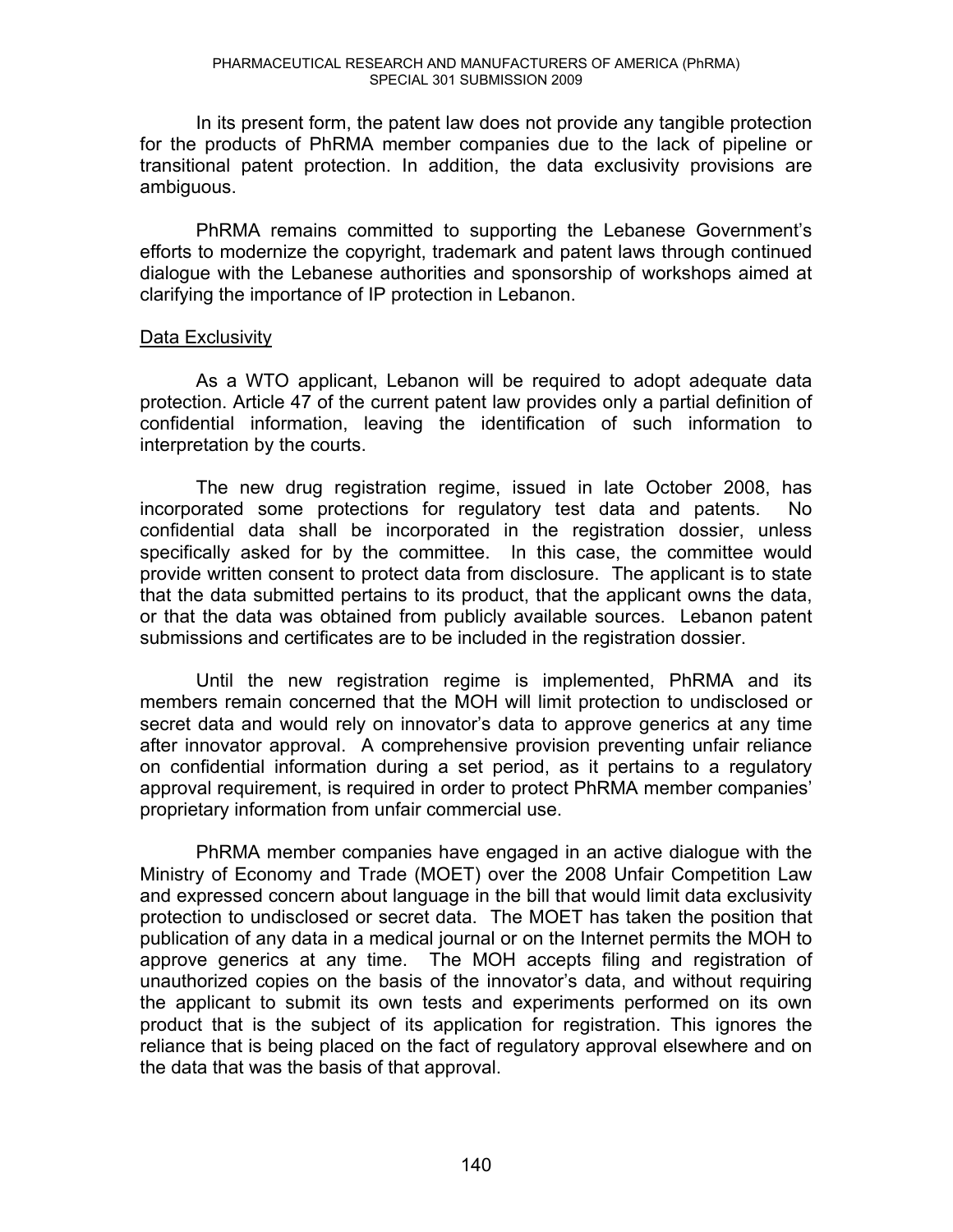To be TRIPS-consistent, MOH should protect regulatory test data from unfair commercial use during the data exclusivity period by refusing marketing approval for pharmaceutical product applications filed by third parties that rely on the same data or conclusions without the consent of the party that produced the data. In addition, MOH should protect such data from disclosure except where necessary to protect the public health.

### Parallel Importation

The draft implementing regulations for the new drug registration regime described above have the potential to dramatically improve efforts to stem the parallel importation of counterfeit drugs into Lebanon. However, until these regulations are actually implemented, and unless they prove to be effective, PhRMA continues to have serious concerns about the Lebanese parallel importation system. Legislation passed by the Lebanese Parliament in 2002 allows for the parallel importation of goods without taking into consideration the special nature of pharmaceuticals or a proper analysis of the effect of parallel importation on drug supply safety. Parallel importation of pharmaceuticals has been justified as a "cost containment" measure by the Lebanese Government. However, international experience demonstrates that parallel importation fails to produce any savings for patients, while at the same time presenting possible risks by allowing the importation of counterfeit or uncontrolled pharmaceuticals.

Senior Lebanese health officials recognize that parallel importation puts the drug supply at risk, but have failed to stop the practice. PhRMA has explained that it is very hard to police the supply of medicines once the chain of supply from manufacturer to authorized importer is broken. Counterfeit and/or poor quality goods may enter the drug supply once this has occurred. Moreover, in the case of product withdrawal or recall, it may be very difficult for the manufacturer to identify and alert parallel importers.

In addition, the draft implementation regulations permit parallel importation after one year from marketing approval of original drugs in Lebanon, while holding the originator liable for the quality of all product batches available on the market.

Trade in counterfeit pharmaceutical products in Lebanon may become a significant health issue in Lebanon due to the absence of effective surveillance by the authorities. In 2008, PhRMA's member companies supported an awareness campaign to enhance public vigilance against counterfeit drugs.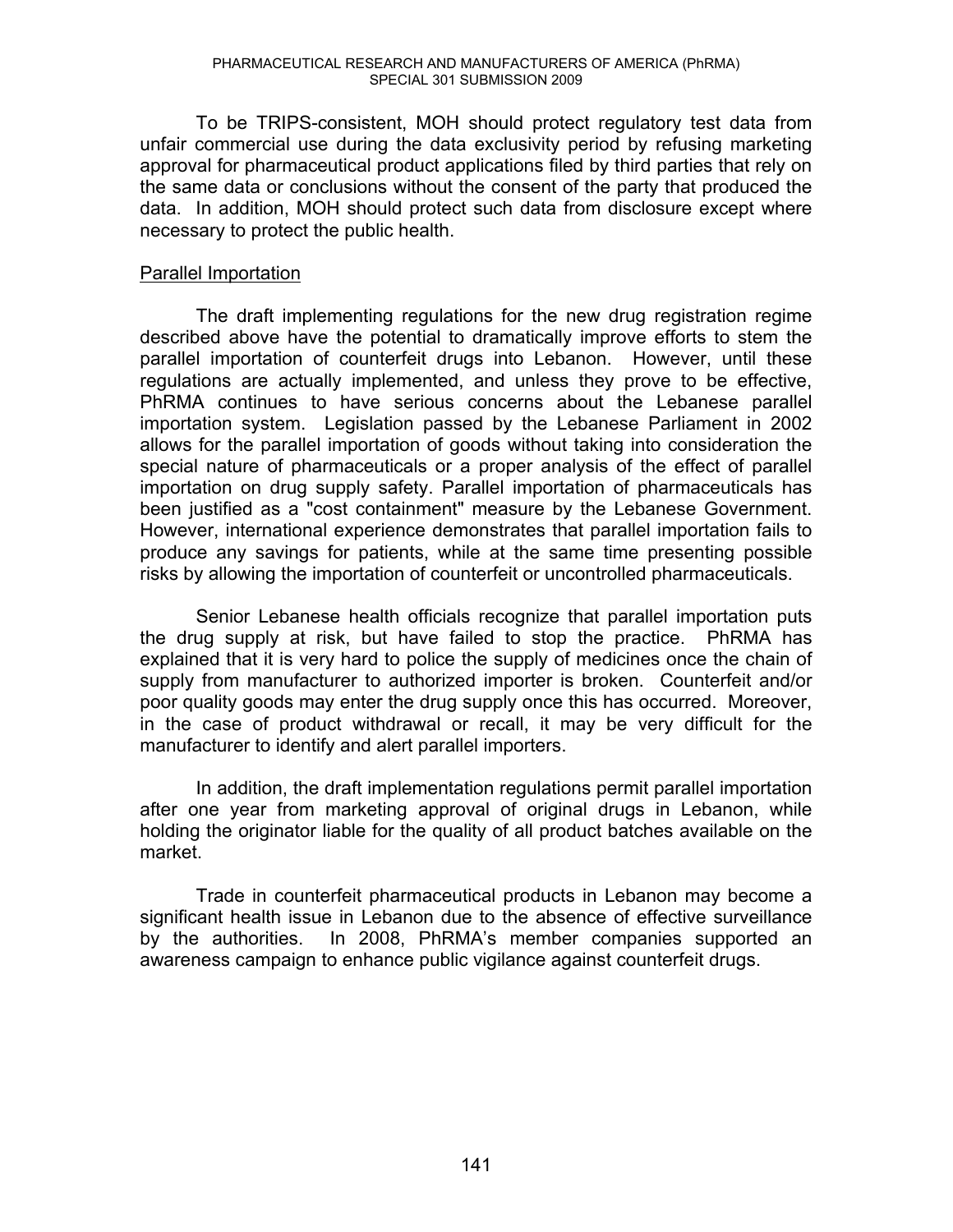# **Market Access Barriers**

# Regulatory Barriers

The delay in the issuance of implementing regulations for Regulatory Law 530, enacted in July 2003, has resulted in fewer new products or line extensions entering the Lebanese market. In late October 2008, however, the Council of Ministers finally approved implementing regulations for Law 530, which establish a new process for registering and importing pharmaceuticals. The MOH did not take into account the comments of PhRMA member companies in developing the content of the implementing regulations.

The MOH has not incorporated PhRMA's recommendation that it rely on U.S. FDA and EMEA determinations in approving new drugs. This would have: (1) facilitated the registration of new chemical entities and their associated line extensions; and (2) ensured that the quality, safety and efficacy of pharmaceuticals entering the Lebanese market would meet the expectations of Lebanese patients and healthcare providers. Lebanon would benefit from the extensive assessment undertaken by these regulatory bodies.

At present, the Lebanese drug registration system lacks criteria to distinguish between innovative and generic medicines, and several of Lebanon's regulatory practices are not optimal. For example:

- There is no central lab to review and validate the quality of pharmaceuticals.
- The drug registration committee's assessment of registration files is merely a checklist to ensure that all sections required are included. The review is not necessarily based on a validation, analysis, quality or reliability of the content.
- There is no insistence that the data submitted belong to the applicant.
- There is no system for site inspection according to international standards.
- There is no pharmacovigilance system in place to track post-marketing adverse events or quality complaints.
- Bioequivalence is "the criteria" for registering generics, but there is no system in place to monitor/confirm bioequivalence studies submitted (i.e., lab analysis, validation methods, analysis equipment, reference standards, qualified personnel).

The MOH has failed to provide clear guidance regarding the registration process, which can take up to three years. Moreover, innovative products appear to be subject to more onerous requirements than generics. It is our understanding that the registration of innovative products manufactured by multinational companies and involving multiple manufacturing sites is subject to delays while local manufacturers of "copy" products and importers of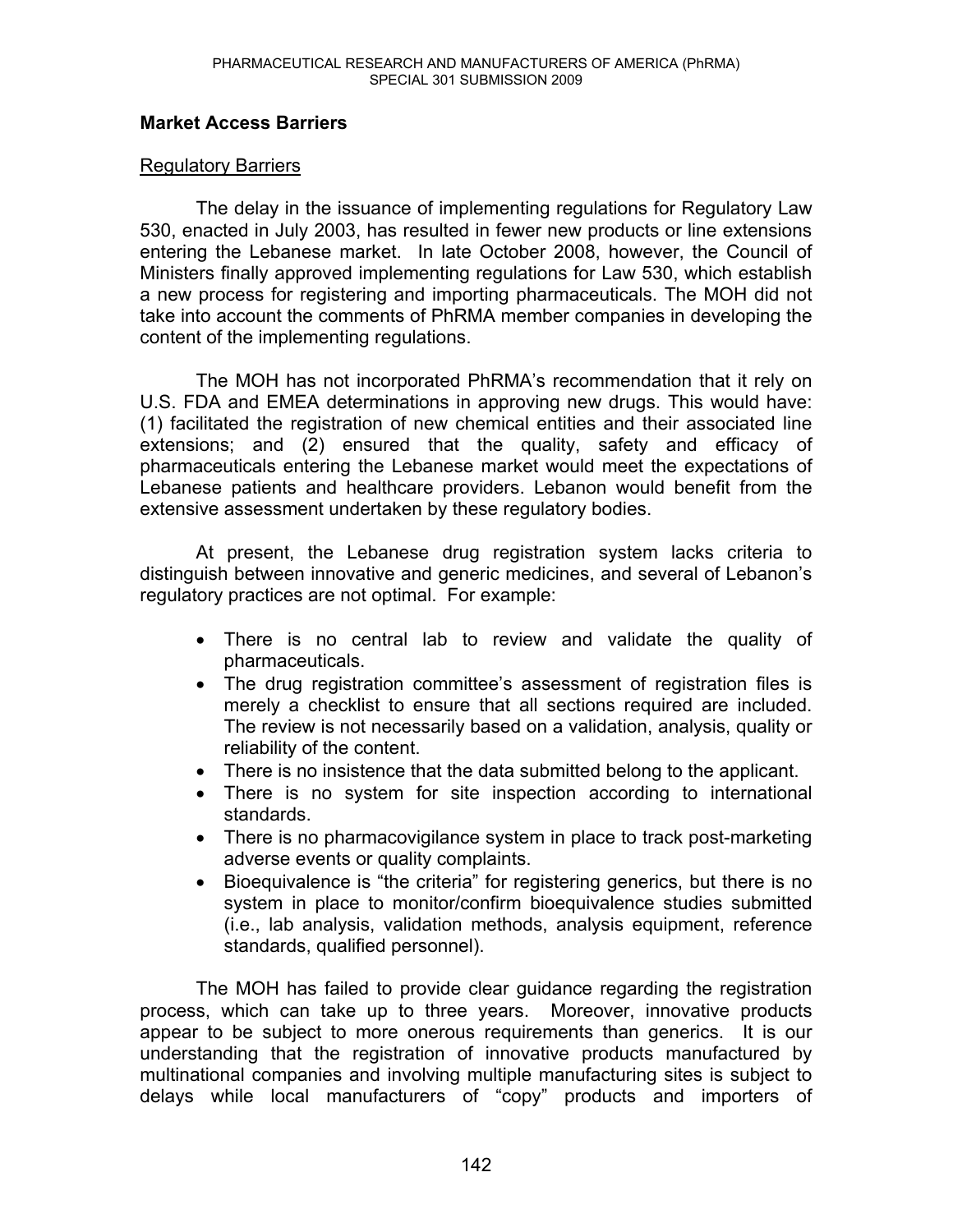unauthorized copies are able to register with MOH, and sometimes be reimbursed by the Social Security Fund before registration of original products. Products manufactured by local companies enjoy a "fast-track" registration procedure and a significantly reduced list of requirements as compared to products imported from the United States or European countries.

The recently adopted implementing regulations for the registration and importation of pharmaceutical drugs (mentioned above), incorporates international definitions and sets conditions that are more compatible with current drug development and manufacturing trends. Once the new system is implemented, many more life saving drugs can be registered.

As a result of the new system:

- Pharmaceuticals that are manufactured, marketed, and/or licensed for the Lebanese market by different companies can be sold in Lebanon (previously, all of these processes had to be undertaken by a single company).
- Pharmaceuticals that have different trade names and pack sizes from the product marketed in the country of origin may be registered in Lebanon.
- More effective requirements governing the parallel importation of pharmaceuticals into Lebanon have been adopted.
- It will be easier to maintain products on the Lebanese market and avoid product shortages due to:
	- Greater acceptance of changes in the source of products**,** trade name changes, and other minor changes;
	- Willingness to view line extensions as variations with minimum additional requirements; and
	- Flexibility in the design of pack materials, reducing the need to have specific packs for small volumes.

 PhRMA strongly believes that once these regulations are implemented, Lebanese patients will have greater access to some of the world's most effective and advanced medicines. PhRMA congratulates the Lebanese Government on taking this important step and encourages the new regulations to be implemented as soon as possible.

# **Damage Estimate**

At the time of reporting PhRMA is not able to provide a specific estimate of the damages incurred in 2008 attributable to trade barriers related to intellectual property protection and market access.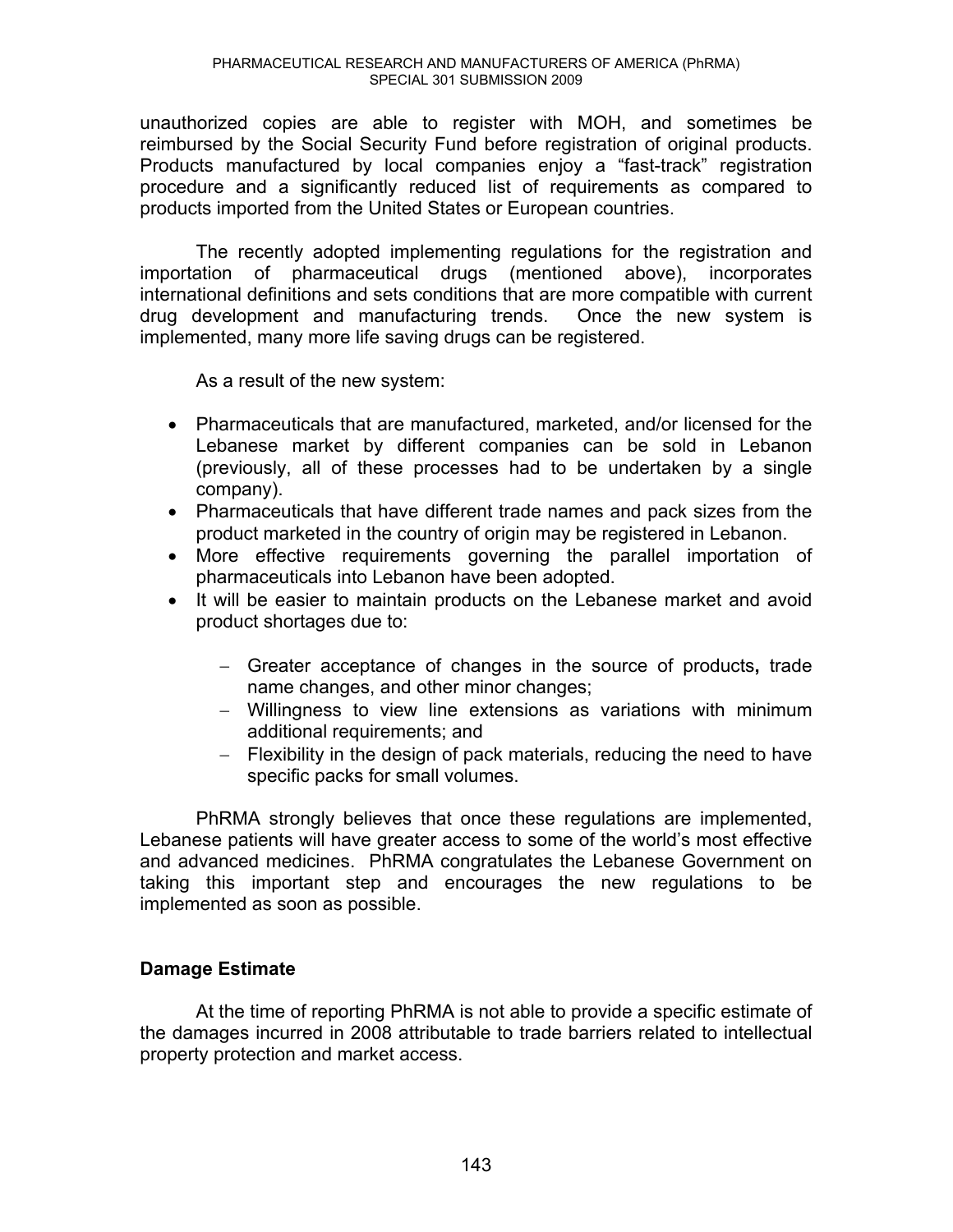# **PAKISTAN**

PhRMA and its member companies operating in Pakistan remain concerned that, although the overall investment environment in Pakistan is improving, innovative pharmaceutical companies still face significant market access barriers.

PhRMA's member companies remain concerned by inadequate trademark policies and the failure of the Government to provide data protection as required under the WTO Agreement on Trade-Related Aspects of Intellectual Property Rights (TRIPS), specifically TRIPS Article 39.3. However, PhRMA notes that the Government of Pakistan appears to understand that a sound intellectual property (IP) regime is a prerequisite for developing the national economy and for attracting foreign investment. The establishment of the Intellectual Property Office (IPO) is a good start to this effort, but has yet to have a positive impact on the overall IP environment in Pakistan. Many steps still are needed to bring IP protection in Pakistan up to international standards.

The Ministry of Health (MOH) continues to disregard process patents at the time of registration and a majority of mailbox applications still do not receive patent protection. Copies of molecules filed under mailbox applications continue to be permitted to be marketed, as the original products do not have patent protection.

In the context of the U.S. Government's focus on South Asia and the Government of Pakistan's stated willingness to improve its IP environment, PhRMA supports allocating U.S. foreign assistance resources for capacity building in Pakistan, with the goal of providing technical assistance and training to ensure Pakistan's adoption and/or implementation of its TRIPS obligations. Efforts should also focus on developing patent examination capacity and implementation of effective data exclusivity. For the reasons stated above, PhRMA recommends that Pakistan remain on the **Priority Watch List** for the 2009 Special 301 Report and that the U.S. Government continue to seek assurances that the problems described herein are quickly and effectively resolved.

# **Intellectual Property Protection**

# **Patents**

In January 2001, a new patent ordinance was promulgated which made incomplete, though promising, strides towards recognizing Pakistan's TRIPS obligations. To date, no clearly defined rules or regulations have been released on this legislation. More troubling than the non-issuance of underlying regulations are changes made to the Act in 2002 that drastically inhibit the ability of U.S.-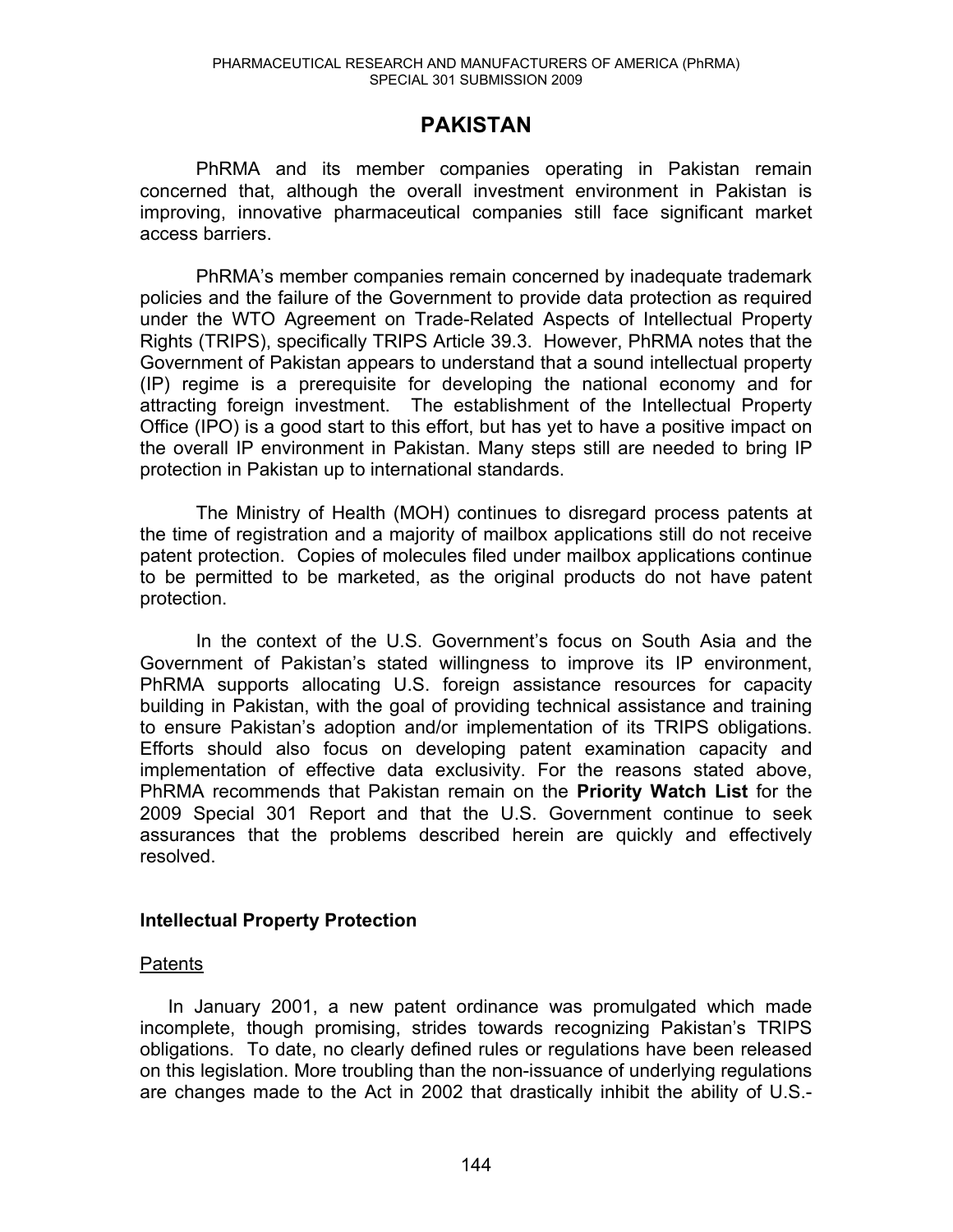based pharmaceutical companies to enjoy effective and meaningful patent protection in Pakistan. The amendment to the Patent Act, effective from October 2002:

- Eliminates use patents;
- Restricts patent filings to single chemical entities for pharmaceutical and agrochemical inventions;
- Restricts the protection for derivatives or salts;
- Introduces onerous barriers to patenting biotechnology based inventions, and
- Establishes a mechanism for compulsory licensing if an invention has not been created in a manner that promotes the "transfer and dissemination of technology".

Together, these and other amendments seriously devalue intellectual property rights in Pakistan and are inconsistent with the spirit and law of Pakistan's current and future TRIPS obligations.

Furthermore, the Ministry of Health (MOH) continues to register generic copies of patented products of U.S. and other multinational pharmaceutical companies. In all practical matters, current and expected patent protection in Pakistan remains inconsistent with Pakistan's WTO obligations and disadvantages U.S. based multinationals.

# Mailbox applications

The International Patent Office was initially committed to process "mailbox" patent applications within 18 months beginning January 1, 2005. This was a requirement of the Patent Act. However, little has happened since January 2005. The Patent Office extended the period to 27 months and now has dropped that deadline. As a result, there is no timeline and no apparent action. This lack of activity compromises the rights of PhRMA member companies with pending applications.

# Data Exclusivity

As a WTO member, Pakistan is required to implement TRIPS Article 39.3 to prevent unfair commercial use of regulatory test data. To date, Pakistan does not protect such data against unfair commercial use. Such protection should preclude direct and indirect reliance by MOH on the data package used to support initial marketing approval of the originator product for a period not less than 5 years. Protection should extend to the data itself, as well as to conclusions based on that data, so that an application not filed by the innovator could not be made until the full term of protection has expired unless such party generated its own supporting data or obtained consent of the party that owns the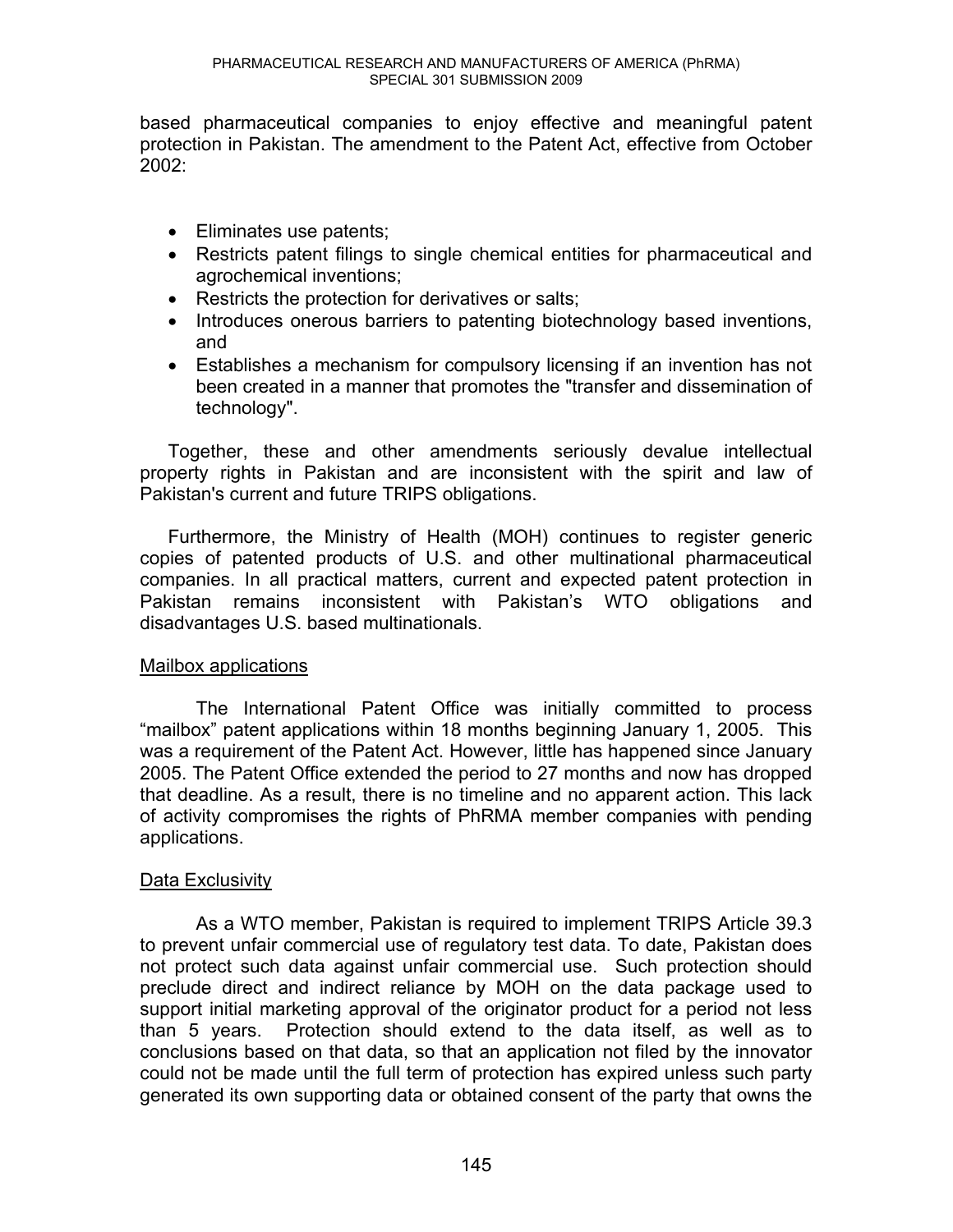data. Policies and procedures are also needed to safeguard the interest of innovators in case data is leaked after the submission of the dossiers to health authorities. The concerned officials and other parties should be held responsible for violations of this protection.

The Pakistani Government is currently discussing a draft law that would extend protection to pharmaceutical test data. PhRMA member companies are encouraged by these discussions and look forward to working with the Pakistani Government to ensure that the new law meets Pakistan's international obligations and provides full protection for pharmaceutical intellectual property.

# **Market Access Barriers**

# Local Manufacturing Requirement

Pakistan's MOH maintains a local manufacturing requirement as a prerequisite for product registration. In addition, the MOH has placed restrictions on toll manufacturing. The result of these restrictions is that registration of new chemical entities is often denied.

Pakistan's local manufacturing restriction raises yet another issue. Certain products are manufactured in Pakistan, but as a result of Environmental, Health, and Safety (EHS) compliance, companies must restrict manufacturing to a small number of sites making continued manufacture in Pakistan exceptionally difficult.

# Government Pricing

The current government pricing system in Pakistan is another major market access barrier. The Government sets the prices of new products at extremely low and arbitrary levels.

There is also a lack of transparent government pricing directives or guidelines. Although the Government has considered implementing a policy to adjust prices in order to compensate for devaluation and/or exchange rate fluctuations, these changes have not been implemented. Government prices have not been revised since 2001 (government price increases are issued through public pronouncements), and the cumulative inflation during this period has been over 65%.

# Fast Track Registration

In a positive development, the MOH has agreed that if a product is registered in two key developed markets (United States, EU, UK, Japan, or Switzerland), the MOH will prepare a list of documentation required for registering the same product in Pakistan. The applicant must guarantee that the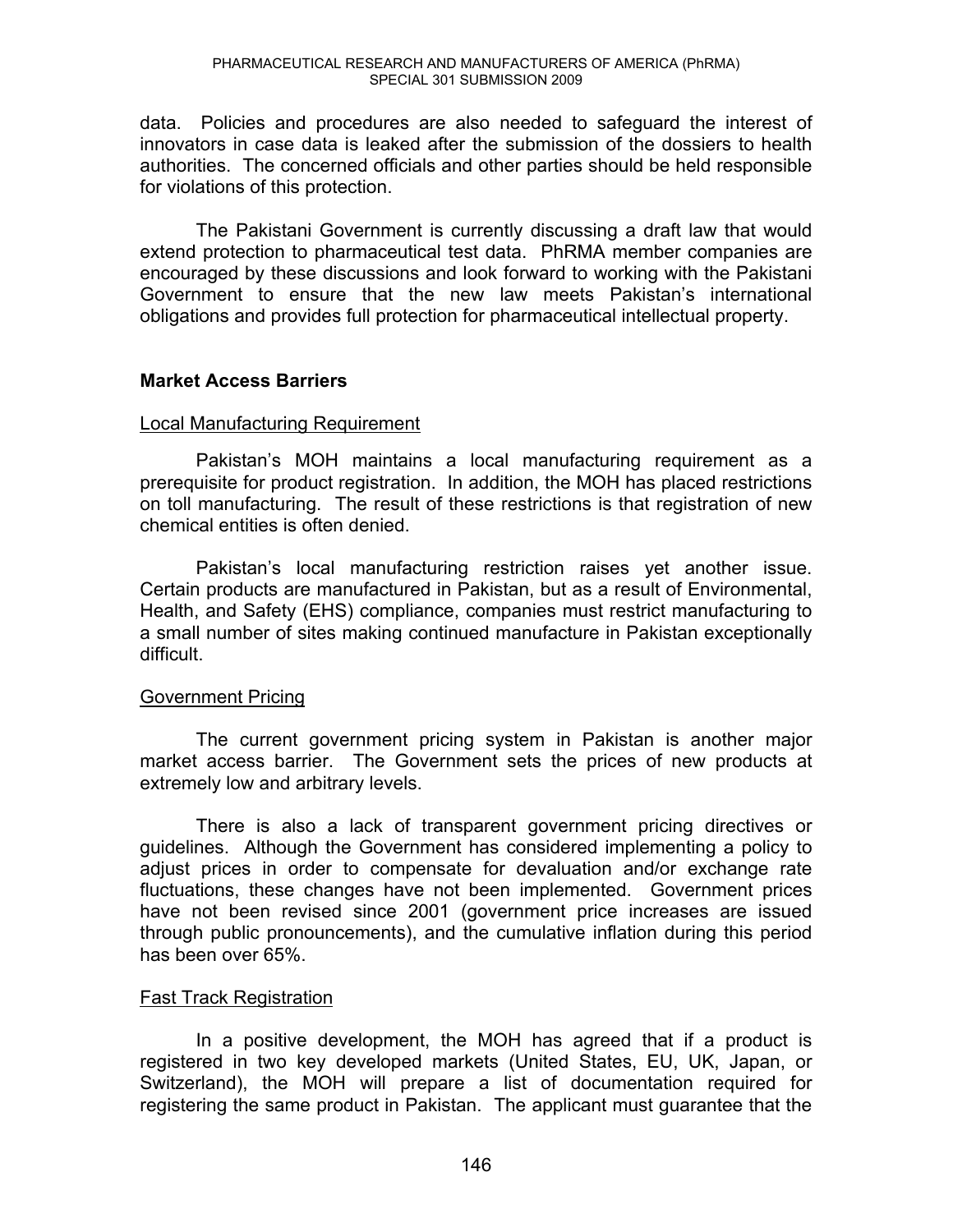product is of the same strength and indications as the product registered in the two developed counties, and provide all marketing materials, indicating how and to whom the product will be marketed. If these conditions are met, the MOH will not send the registration application for expert review. This should increase the rate of access for new, innovative drugs to the Pakistani market.

# **Damage Estimate**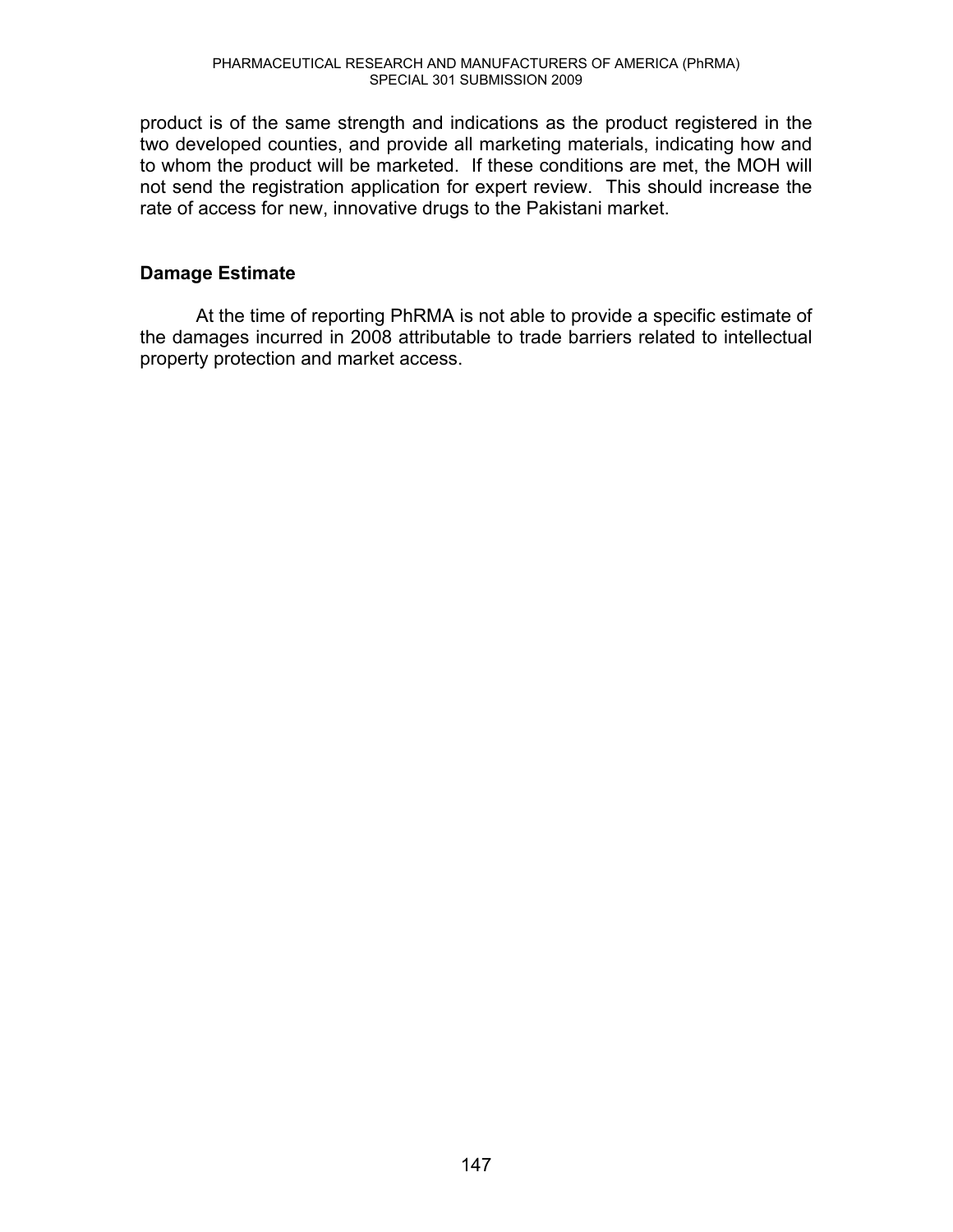# **SAUDI ARABIA**

PhRMA and its member companies operating in Saudi Arabia remain concerned that deficiencies in intellectual property right protections and other market access barriers limit the ability of PhRMA member companies to effectively compete in the Saudi market. PhRMA's member companies are specifically concerned that, as a result of the application of the July 2004 patent law, innovative pharmaceutical products do not enjoy effective IP protection in Saudi Arabia. In addition, pharmaceutical products did not enjoy effective data exclusivity protections and faced significant and arbitrary government price cuts in 2008.

 For these reasons, PhRMA requests that Saudi Arabia be elevated to the **Priority Watch List** for the 2009 Special 301 Report and that the U.S. Government continue to seek assurances that the problems described herein are quickly and effectively resolved.

#### **Intellectual Property Protection**

PhRMA member companies encourage Saudi authorities to support a strong intellectual property rights (IPR) regime, including patent protection for all innovative pharmaceutical products, exclusive marketing rights where appropriate, and data protection for clinical and other test data developed as part of the research and development process.

#### Retroactive Application of Patent Law

Under Saudi Arabia's old patent law, pharmaceutical companies could secure patent protection in Saudi Arabia by relying on the fact that a patent had been granted for the same product in a foreign country (Confirmation Patents). An absolute novelty requirement was not applied in practice. From 1990 to 2004, - however, The Saudi Patent Office did not act upon confirmation patent applications, resulting in a significant patent backlog. In practice, however, Saudi Arabia, through an informal system, also did not grant marketing approval to copy products for which a patent application was pending in Saudi Arabia. In reliance upon the old system, PhRMA member companies brought numerous products to market in Saudi Arabia.

The current Saudi patent law contains an absolute novelty requirement. Saudi Arabia had accumulated a significant backlog of pending patent applications when it passed a new patent law in July 2004. There is a backlog of pending patent applications that have been waiting for review in Saudi Arabia for years after the inventions were first made public through filings in other countries. As part of its agreement with the United States for accession to the World Trade Organization (WTO), Saudi Arabia committed to reducing the backlog of pending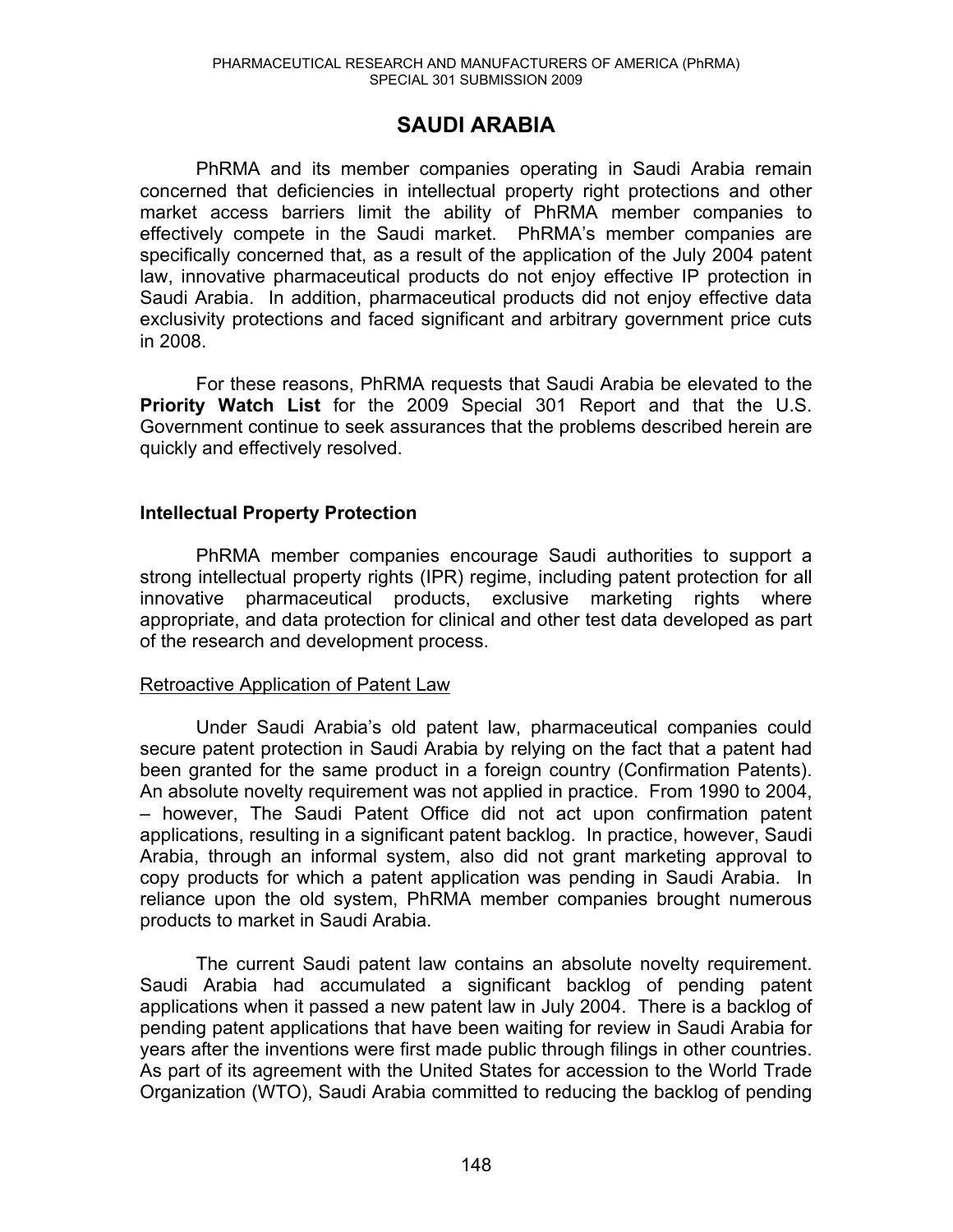patent applications. The Patent Office of Saudi Arabia, known as the King Abdul Aziz City for Science and Technology (KACST), began applying the new patent law retroactively to applications pending prior to July 2004. That has resulted in unwarranted rejection of patent applications that were properly filed in reliance upon the old formal and informal Saudi patent system.

The new law is being relied upon by KACST to inappropriately reject those applications for failing to meet the new novelty standard. If the improper retroactive application of the new law persists, it could result in the rejection of over 1,500 patent applications, many of which cover innovative pharmaceutical products that enjoy patent protection in the US and the EU. PhRMA member companies reasonably expected that such products would receive intellectual property protection in Saudi Arabia, as was the case under the informal system that existed under the old law. At the time of Saudi Arabia's WTO accession, it was clearly not contemplated that the patent application backlog would be resolved by simply rejecting the applications filed under the old system on the grounds that the inventions are no longer novel.

Retroactive application of Saudi Arabia's new patent law is an unfair method of dealing with the Kingdom's patent backlog. It imposes new criteria for providing patent rights on products that were brought to market in Saudi Arabia in reliance upon a completely different system. The retroactive application of the new patent law essentially harms applicants twice  $-$  first, by delaying the examination process in the first place, and second, by now determining the product in question is no longer novel. PhRMA member companies now find themselves in the situation of having a lower standard of protection for their products currently on the market in Saudi Arabia than they did prior to the Kingdom's accession to the WTO. PhRMA members clearly did not envision this result when they strongly supported Saudi Arabia's WTO membership.

# Exclusive Marketing Rights

To remedy the patent protection difficulties that PhRMA members are facing in Saudi Arabia, PhRMA has proposed that Saudi Arabia adopt transitional protection in the form of time-limited exclusive marketing and manufacturing rights for certain pharmaceutical products, which enjoy patent protection in the United States and/or the EU and are also caught between the old and new Saudi patent systems. Granting exclusive marketing and manufacturing rights to these products would provide companies with the benefit of their innovations that they reasonably expected to receive when they entered the Saudi market and were largely continuing to receive until the entry into force of the new Saudi patent law. Accordingly, the term of the exclusive marketing and manufacturing rights would expire at the same time as the term of the protection in the United States or in the European Union.

A number of other countries in bilateral agreements with the United States have recognized the need for transitional protection in the form of exclusive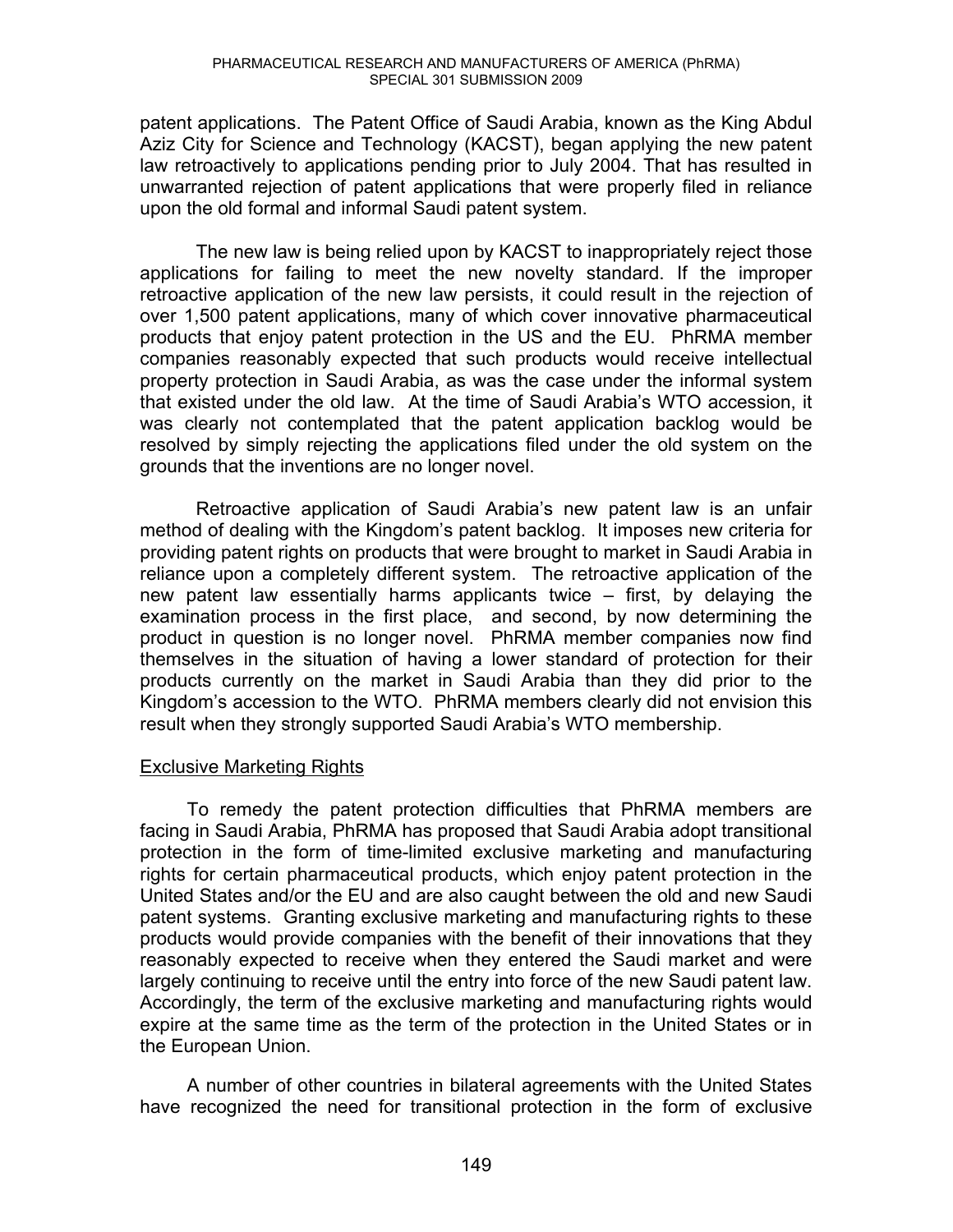marketing rights when the legal system surrounding patents is changing in the particular country. The concept of transitional protection was also recognized in WTO Agreement on Trade-Related Aspects of Intellectual Property Rights (TRIPS).

Saudi officials have indicated an interest in considering adoption of the concept of exclusive marketing rights as a means of resolving the current problems. There is at present, however, no timetable or process to bring the Saudi Government's consideration of this concept to closure. We request that the United States Government continue to press the Saudi Governments' to ensure that PhRMA member companies do not receive less protection for their products on the market as a result of Saudi Arabia's WTO accession.

# Data Exclusivity

Saudi Arabia is not enforcing its regulations to protect against unfair commercial use of undisclosed test and other data submitted to obtain the approval of a pharmaceutical product. PhRMA member companies are concerned by the MOH's failure to provide effective data exclusivity for a period of at least five years from the date of marketing authorization of the innovator product in Saudi Arabia.

PhRMA member companies are troubled by the registration of unauthorized copies of innovative and patented pharmaceutical products during the products period of data exclusivity protection. The Ministry of Health is not enforcing Article 5 of a Council of Ministers' Trade Secrets Protection Regulation (decision number 50, dated 25/2/1426 H, April 4, 2005). Pursuant to Article 5, the submission of information about confidential tests or other data, obtained as a result of substantial efforts, for the approval of the marketing of drugs or agricultural products, which utilize a new chemical entity, shall be protected by the competent authority against unfair commercial use for at least five years from the approval date.

 As data exclusivity is a commitment from the Saudi government during their accession to WTO, but is not being implemented, the Ministry of Health has not complied with its regulation and WTO commitments. The Kingdom of Saudi Arabia, under its protocol of Accession to the WTO, acknowledged that

"These Regulations provided for protection of undisclosed test and other data submitted to obtain approval of a pharmaceutical or agricultural chemical against unfair commercial use for a minimum period of five years from the date of obtaining the approval including the establishment of the base price. No person other than the person who submitted such data could, without the explicit consent of the person who submitted the data, rely on such data in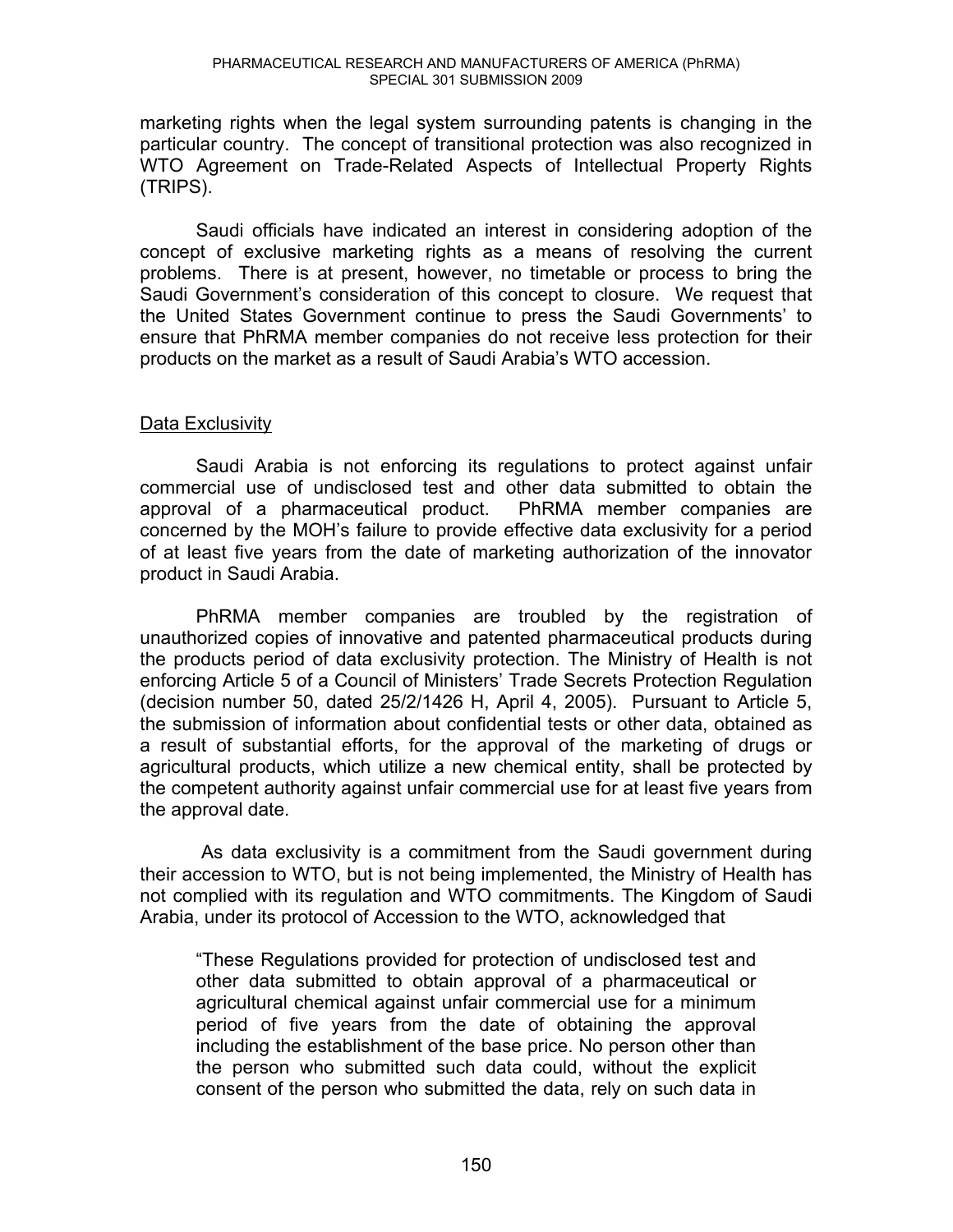support of an application for product approval. Any subsequent application for marketing approval would not be granted a market authorization unless the applicant submitted its own data, meeting the same requirements applied to the initial applicant, or had the permission of the person initially submitting the data to rely on such data."

Member companies have approached Saudi authorities over the need to enforce their data exclusivity regulations. Authorities insist they are not sharing the content of the drug registration file of the innovator product. However, since only bioequivalence is required to gain approval for a copy product, authorities appear to be relying on the data of innovator drugs to approve local copies and ensure bioequivalence. An effective data exclusivity provision requires "nonreliance" on regulatory test data for a fixed period of time. In other words, the data may not be used to support or review other applications for marketing approval for a set amount of time unless authorized by the original submitter of the data.

Data exclusivity should be provided to innovative pharmaceutical products whether or not they are patented in Saudi Arabia. Data exclusivity is commercially important to products that may not be patentable. Saudi regulatory authorities should have the responsibility for keeping generic copies of pioneer drugs off the market during the period of data exclusivity. Since KACST is not registering patents, then they need to protect the data submitted to health authorities per decree number 50. However, in the absence of a registered patent, a copy may still receive marketing approval during the data exclusivity period, provided its manufacturer conducts its own pre-clinical and clinical trials and independently seeks marketing authorization from regulatory authorities.

# **Market Access Barriers**

# Recent Changes to Government Pricing Policies

On February 1, 2008, the Saudi Ministry of Health implemented an acrossthe-board price cut for pharmaceutical products. Unless products had been on the market less than five years or were deemed to be "life saving" (which was not defined), government-imposed prices were cut by one percent for every year the product was on the market. This government price cut was implemented with no input from pharmaceutical manufacturers, contrary to Saudi Arabia's WTO accession commitments.

Also in February, the Ministry of Health converted all Euro-based CIF (cost, insurance and freight) prices for imported pharmaceuticals into Riyals. The Saudi Government chose two different exchange rates, based on the price of the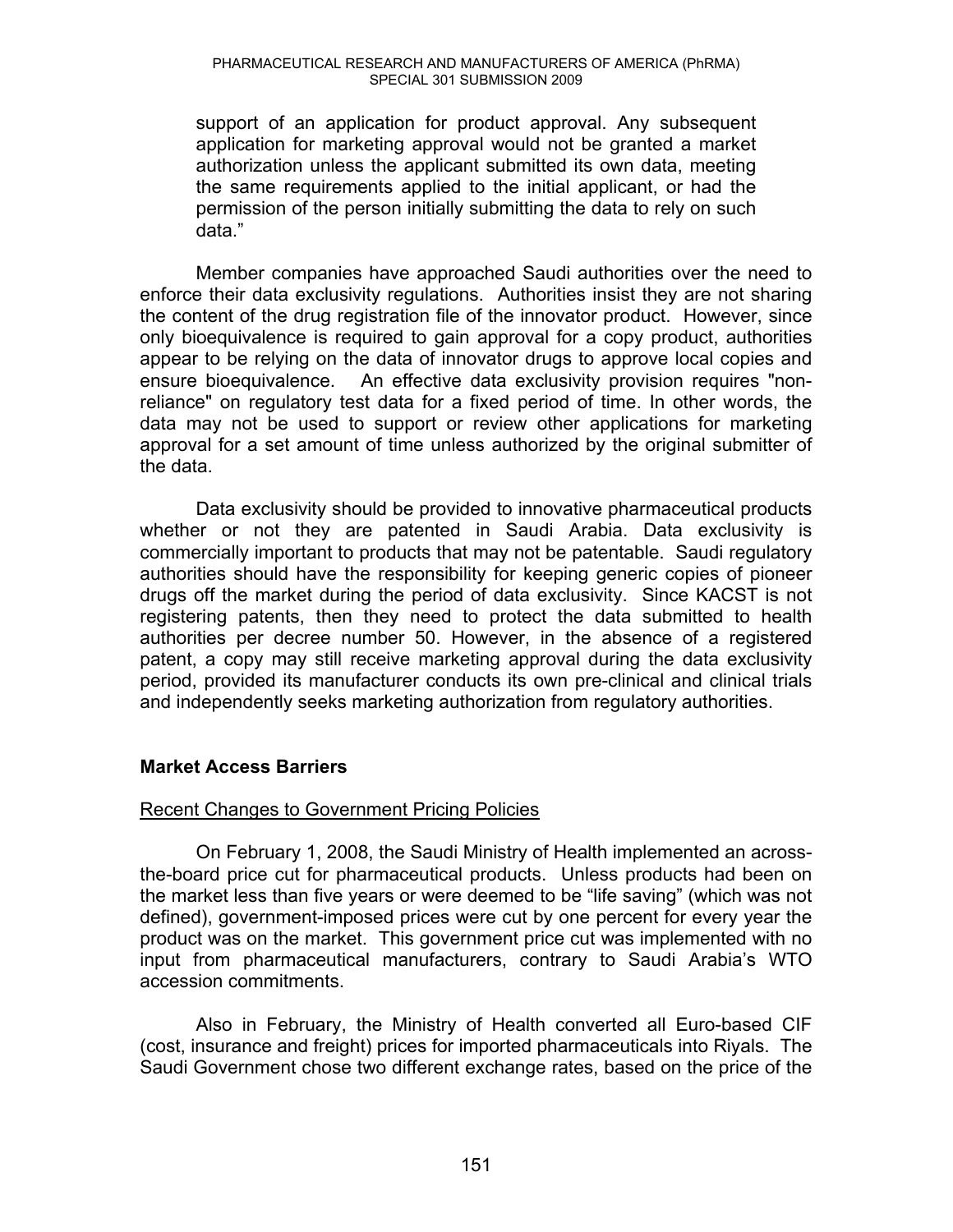product (the rates were not disclosed, nor was the rationale for choosing the rates).

To further complicate the Government's pricing policy, the Saudi Government issued a new draft pricing regime in June 2008. While the Government's efforts to seek stakeholder input on the draft policy is commendable, and the result of U.S. Government advocacy for Saudi Arabia to meet its WTO accession commitments, input from research-based pharmaceutical companies was not taken into account..

PhRMA's member companies are concerned that that the proposed government pricing policy does not focus on market-based principles that promote competitiveness and reward innovation. Instead, it appears to put in place a system for automatic reductions in the prices of medicines, irrespective of the significant amount of research and development costs that have been incurred by innovative pharmaceutical companies in the development of these medicines.

PhRMA member companies have communicated to the Saudi Food and Drug Agency (SFDA) specific concerns pertaining to the proposed government pricing policy, mainly regarding the mechanism and frequency of price changes and the need for price adjustments to reflect exchange rate fluctuations. As shown by the systems of Lebanon and Jordan that reference Saudi Arabia, prices of pharmaceuticals in the Kingdom are already among the lowest in the region.[CITE] Under the SFDA plan, 11 additional countries would be added to the price reference basket, mainly countries that do not enjoy a level of development or per capita income equivalent to that of the Kingdom.

# Regulatory Environment

In 2008, the SFDA initiated a dialogue with PhRMA member companies over a draft regulatory framework for drug approvals. PhRMA members look forward to working with the Saudi Government to develop a transparent and predictable regulatory framework that will expedite patients' access to innovative medicines.

The registration process for new medicines is lengthy (16-24 months) due to different reasons, including delays caused by the central lab, which is taking 6- 8 months to release results of samples examined. Moreover, the central lab process takes place after the primary committee provides its initial approval to register the products, thereby causing further delays. To mitigate these delays, the primary committee tasks should take place simultaneously with central lab tasks. In addition, the draft regulatory framework suffers from a lack of transparency, failing to provide guidance to companies regarding what they must submit to start the approval process.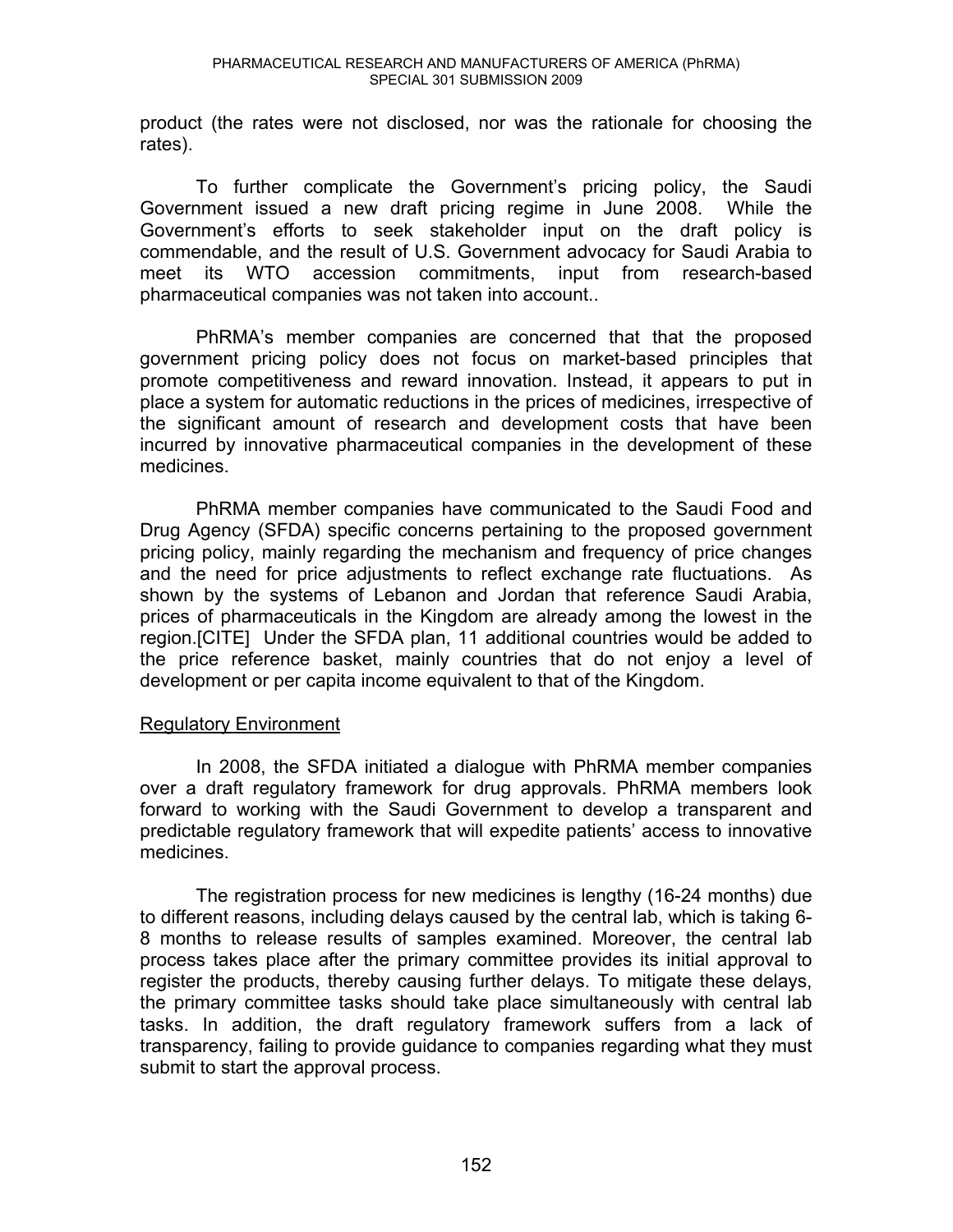In addition, the current investment law allows 100% ownership of companies by foreign investors, provided that they establish a manufacturing site in Saudi Arabia. In the absence of domestic manufacturing, PhRMA member companies can only be represented by a Saudi agent and their ownership share may only be 51% during the first year, reaching a maximum of 75% ownership in the third year.

The SFDA is expected to take over responsibilities from the Ministry of Health, effective early-2009. PhRMA's member companies look forward to working with the Saudi Government to develop transparent and predictable healthcare policies that respect market-based principles, promote competitiveness, and ensure quality healthcare for the Saudi people.

#### **Damage Estimate**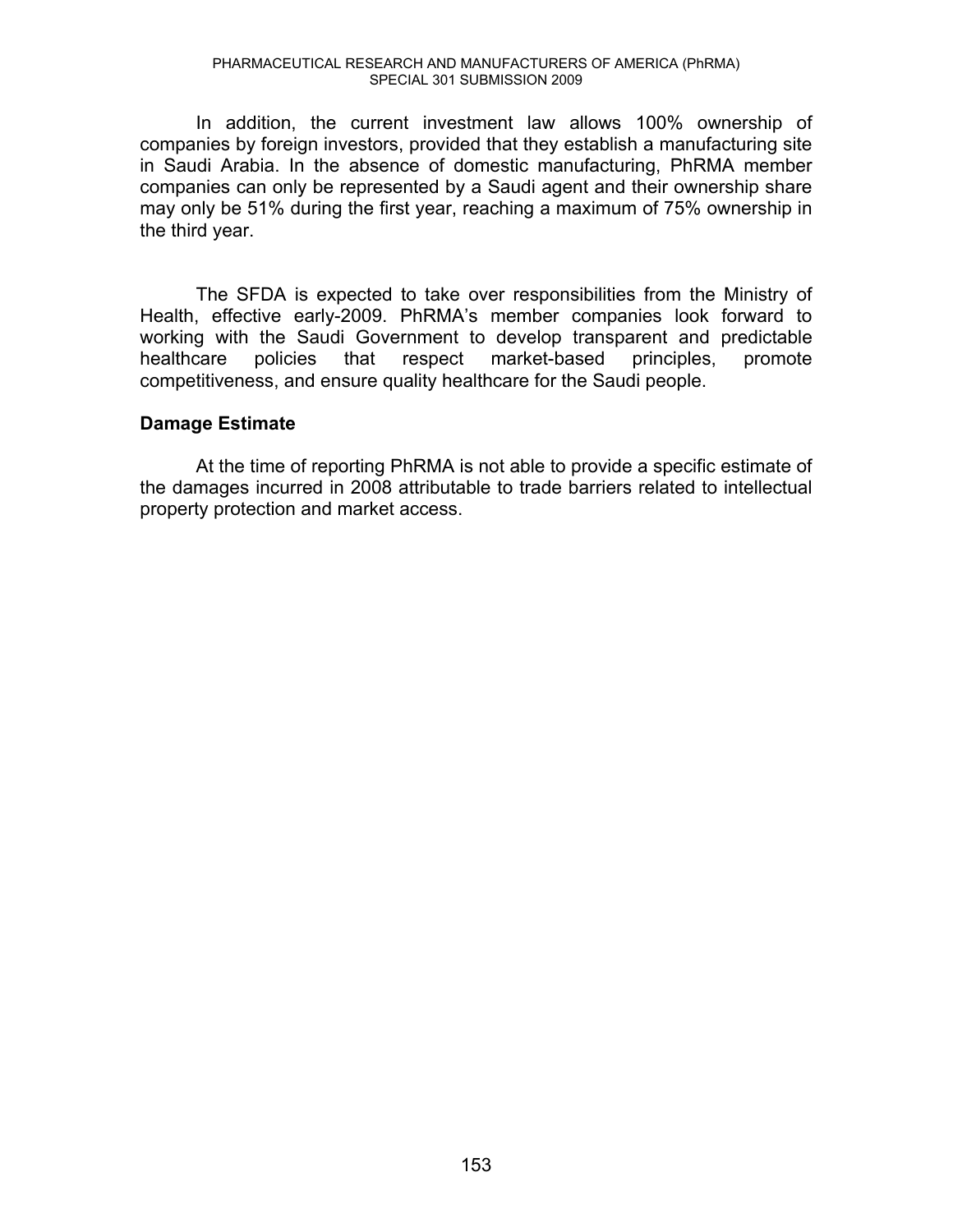# **WATCH LIST**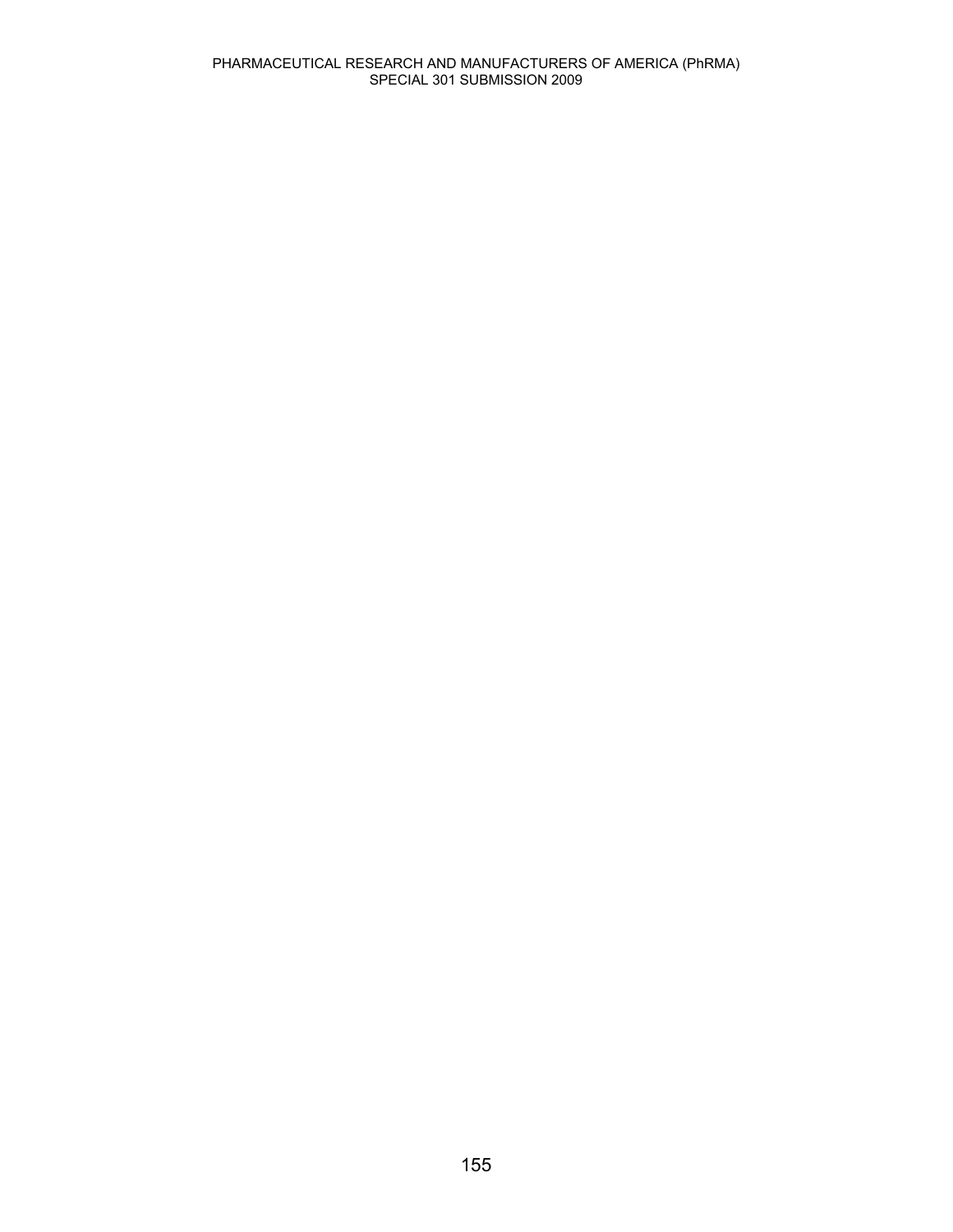# **ASIA-PACIFIC**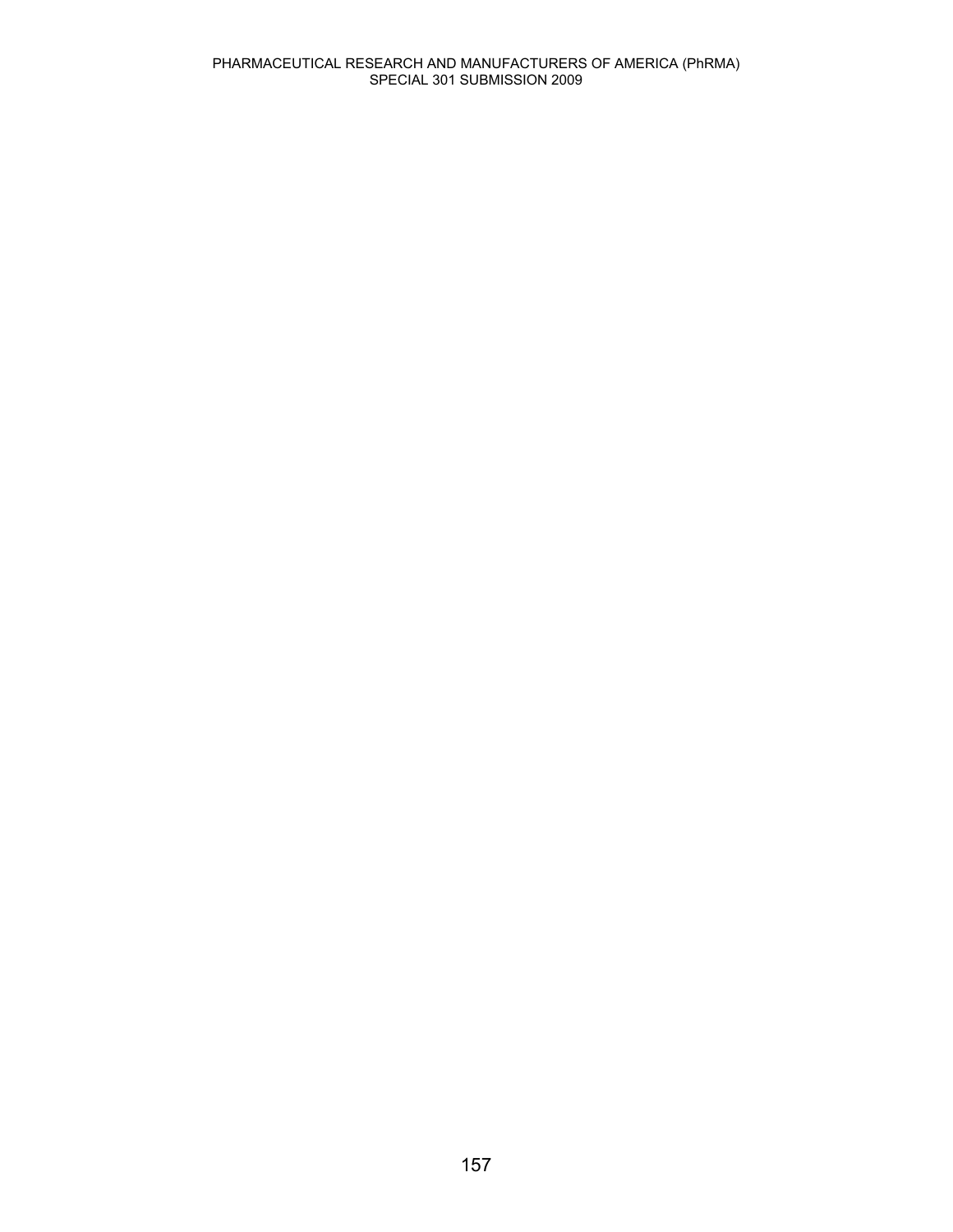# **MALAYSIA**

PhRMA and its member companies operating in Malaysia continue to face significant obstacles relating to data exclusivity, patent linkage, and bioequivalence requirements.

 For these reasons, PhRMA requests that Malaysia be placed on the **Watch List** for the 2009 Special 301 Report and that the U.S. Government continue to seek assurances that the problems described herein are quickly and effectively resolved.

# **Intellectual Property Protection**

#### Data Exclusivity

In May 2007, the Malaysian government announced that five years of Data Exclusivity (DE) will be provided for new chemical entities and three years for new indications from the date of approval in the country of origin, rather than from the date of approval of the drug in Malaysia. This is not consistent with international practice, where DE is provided from the date of approval in the endmarket (e.g. Malaysia). DE was to be implemented by the end of 2007. However, issues related to the implementation of DE such as legislative amendments have yet to be worked out, and the implementation deadline has been delayed. Expediting DE implementation is in line with the country's aspiration under the Ninth Malaysia Plan to create an enabling environment for biosciences and biomedical research. PhRMA thus urges the Government of Malaysia to ensure DE is implemented in a timely manner and in a way that is consistent with usual international practice.

# Patent Linkage

Malaysia does not currently have a patent linkage system. Patent linkage describes the "linkage" between patents in a country and the drug approval process for products potentially covered by those patents. This mechanism prevents the registration of a generic form of a patented medicine while a patent covering the proposed generic product is still in force.

A system of patent linkage has a number of advantages that enhance the business environment for pharmaceutical research-based companies: (1) providing transparency and predictability to the process for both the pioneer and the generic company; (2) creating a more predictable environment for investment decisions; and (3) ensuring timely redress of genuine disputes. By establishing and ensuring adequate "linkage," the Malaysian Government could foster an environment that is more favorable to innovation and growth in the life sciences sector.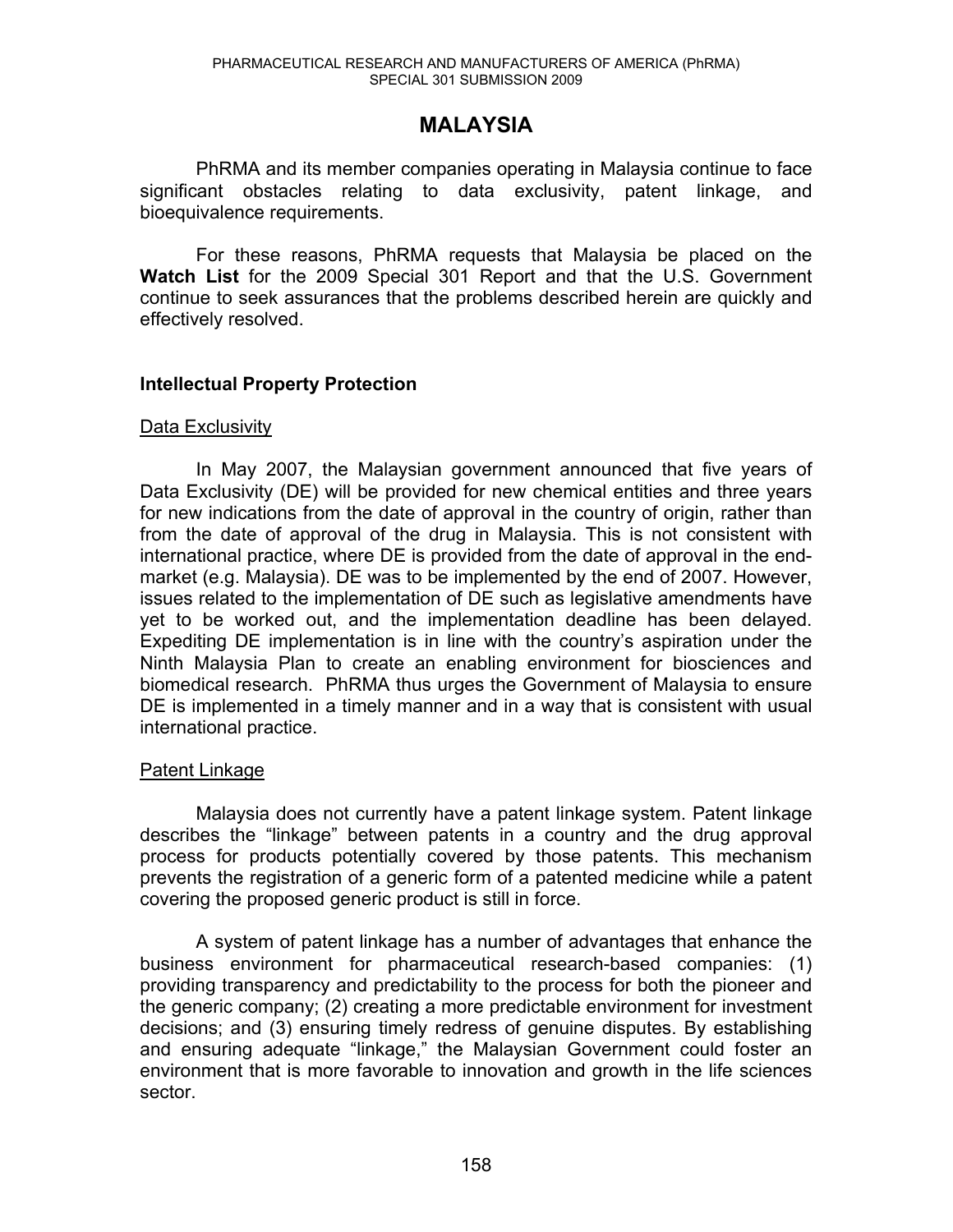# **Market Access Barriers**

### Bioequivalence Requirements

Although Malaysia put in place a requirement for bioequivalence studies for generics in 1999, the list of therapeutic areas for which data are required remains very limited. Only a select minority of generic drugs are currently subject to a requirement that applicants provide bioequivalence data. In line with the Ministry of Health's objective to ensure the quality, safety and efficacy of products registered in Malaysia, we recommend that the Government introduce further categories and products to the list to ensure that all generic products available on the market are therapeutically equivalent to the innovator's products, and are clinically interchangeable.

# **Damage Estimate**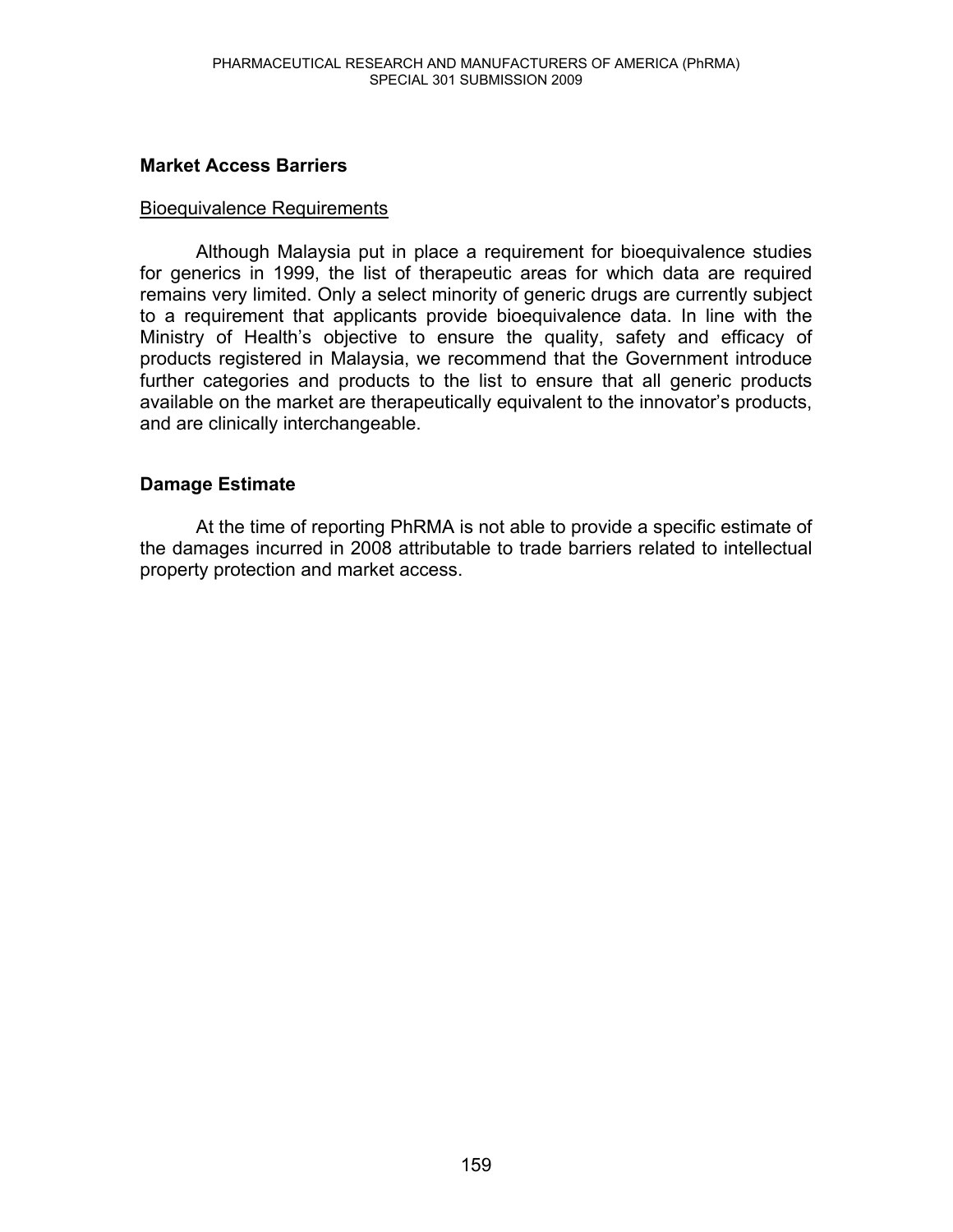# **TAIWAN**

PhRMA and its member companies support the continuation of the Trade and Investment Framework Agreement (TIFA) discussions between the United States and Taiwan. These discussions provide a platform to discuss health policy reform measures that directly impact the commercial environment for PhRMA member companies in Taiwan.

The 2006 TIFA talks yielded agreement to form two joint working groups to address certain system reforms in Taiwan: one group that would focus on the related issues of the price gap between the government reimbursement price paid to providers and the actual price paid by providers and the separation of prescribing and dispensing; the other group that would focus on a governmentmandated standard drug purchasing contract for use by hospitals and drug manufacturers. The 2007 TIFA talks yielded a firm commitment to implement the standard contract on a mandatory basis. This is commendable, and it is important that a timetable and process for implementation soon be provided by the Government of Taiwan. PhRMA member companies hope that the 2009 high-level TIFA meetings will emphasize the need to fulfill past commitments and broaden the dialogue to include discussions on new government drug pricing and reimbursement policies developed in late 2008.

Because of long-standing intellectual property issues related to data exclusivity implementation, the absence of patent linkage, and significant market access concerns, we recommend that Taiwan be placed on the 2009 Special 301 **Watch List**.

# **Intellectual Property Protection**

# Data Exclusivity

In January 2005, Taiwan passed data exclusivity legislation to implement TRIPS Article 39.3. TRIPS Article 39.3 requires Governments to prevent unfair commercial use of valuable test data generated by innovative companies to secure marketing approval.

Although the revised Pharmaceutical Affairs Law provides for five years of data exclusivity, it only covers new chemical entity products and does not cover new indications. In addition, the current law limits the applicability of data exclusivity to registrations filed within three years from the first approval granted anywhere in the world for a product based on that new chemical entity. Linking the availability of data exclusivity in Taiwan to the date of any other market launch is not consistent with the objectives of data exclusivity rights and does not effectively prohibit unfair commercial use.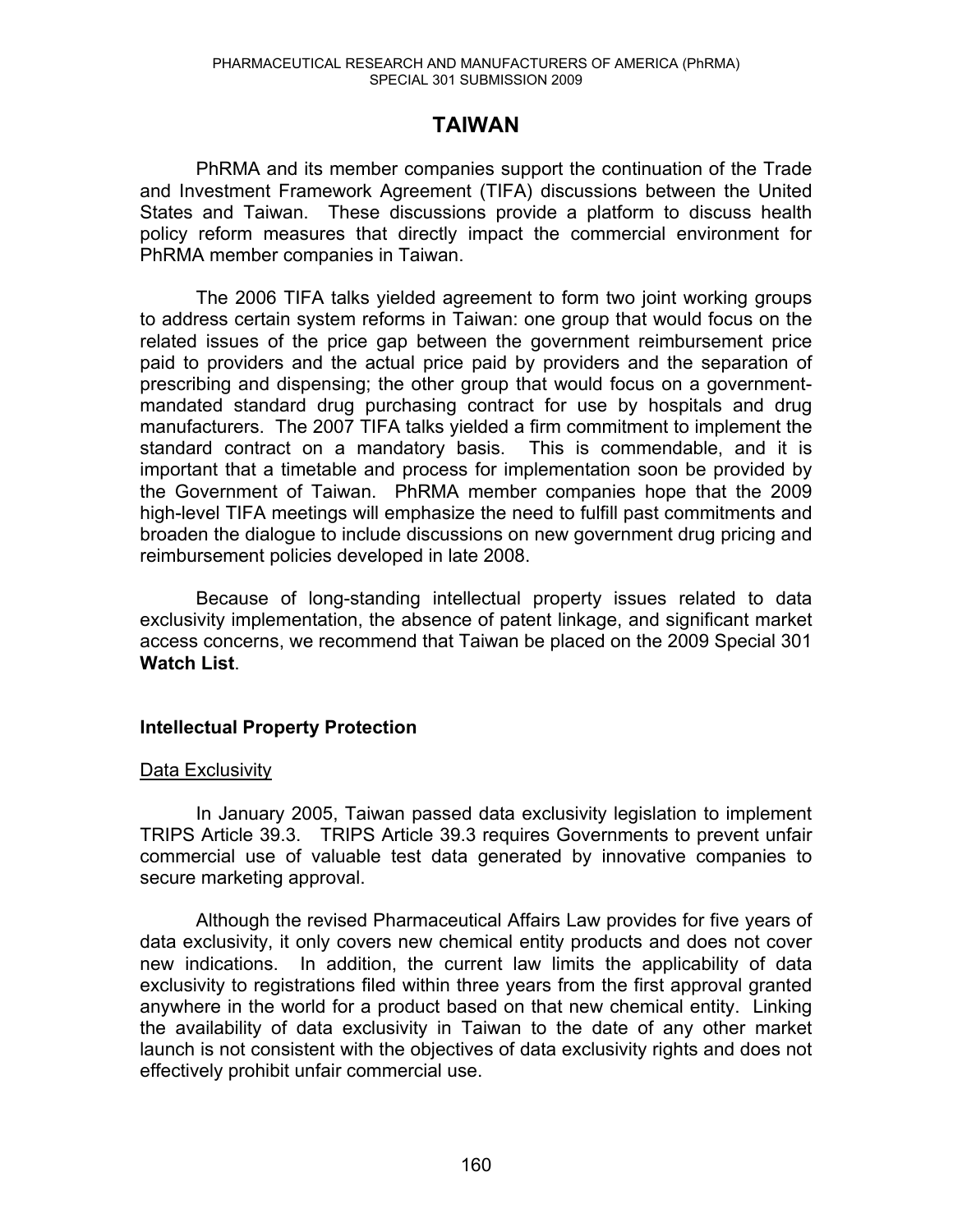# Patent Linkage

Taiwan has not yet established patent linkage in the regulatory procedures for approving generics. This significantly disadvantages innovator companies, particularly in view of pending proposals to alter regulatory approval procedures. Patent Linkage describes the "linkage" between patents in a country and the new drug approval process for products potentially covered by those patents. This mechanism prevents the registration of a generic form of a patented medicine while a patent covering the original product is still valid, thereby preventing unnecessary litigation and confusion.

PhRMA has provided to the Government of Taiwan example cases in which the absence of patent linkage has resulted in local generic products proceeding to market (including hospital listing and procurement) following grants of licensing approval and NHI price determinations, notwithstanding a valid patent. We believe that the Taiwanese Government should adopt a patent linkage system that includes: (1) notification to the originator (by the generic manufacturer or the government) when a generic company files an application for marketing a product with the same active ingredient as in the innovator product which the innovator has an approval on, and (2) a requirement that the regulatory agency not grant final marketing approval for a product alleged to violate patent rights until the patent expires or for a reasonable period of time needed to resolve patent dispute.

# **Market Access Barriers**

# National Treatment Concerns

Article 49 of the National Health Insurance Law mandates reimbursement of healthcare providers at actual transaction cost; however, this law is not enforced. Producers of generic drugs offer significant discounts to cash-strapped healthcare providers while the Pharmaceutical Benefits Scheme sets reimbursement prices for generics at 80% of the originator price. PhRMA member companies support strong enforcement of Article 49 by the Government so that product bonuses, discounts and other forms of promotion are accurately captured.

Instead of adequate enforcement of Article 49, periodic Price-Volume Surveys (PVS) are conducted by the Government with the intent of capturing discounts provided by drug suppliers. These surveys lead to reductions in reimbursement prices that provide an immediate savings to the Government, but fail to resolve the underlying financing shortfall.

During the course of previous TIFA discussions, PhRMA recommended that the Government of Taiwan focus on eliminating Taiwan's pharmaceutical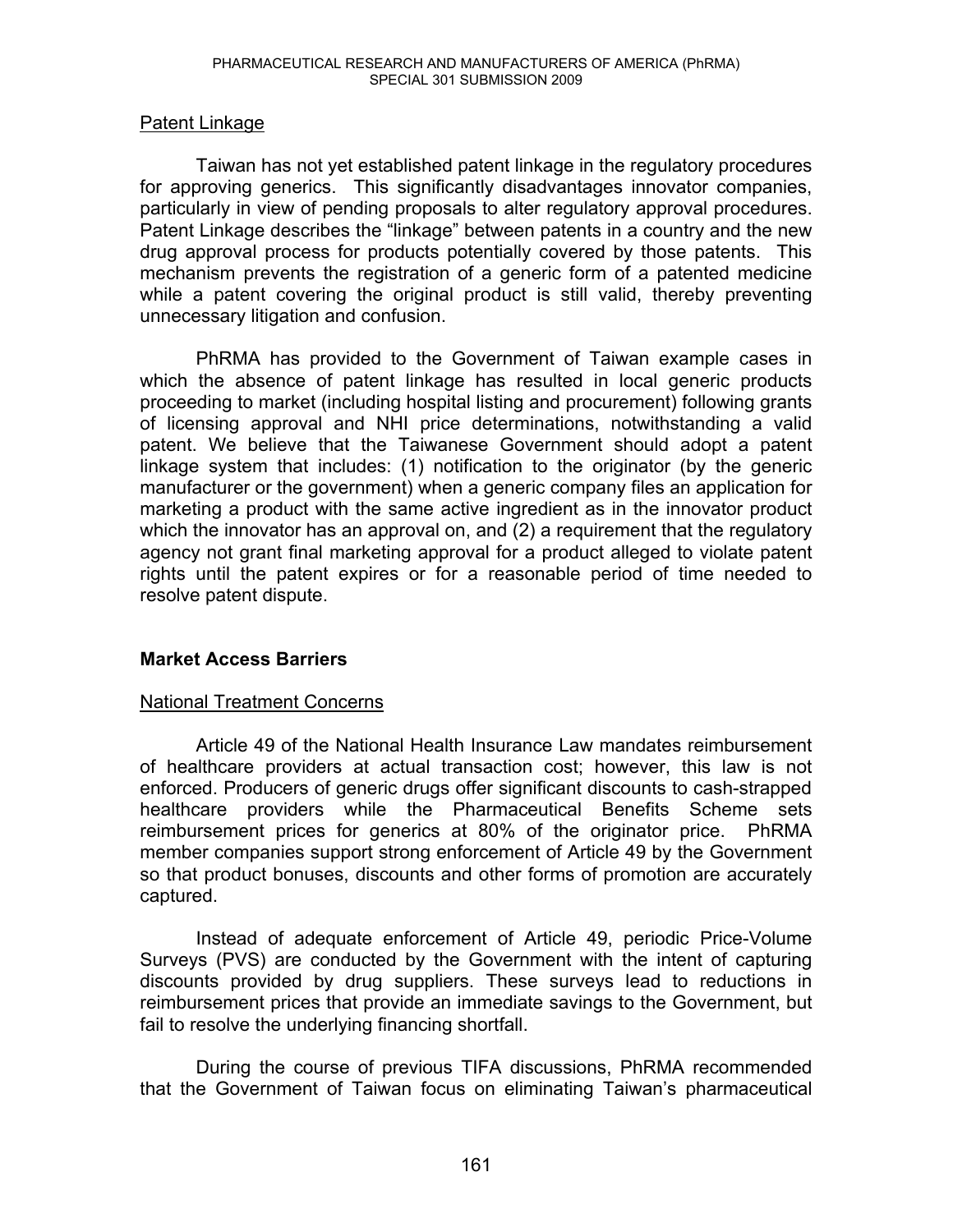price gap, otherwise known as the "Black Hole." The Black Hole distorts trade by creating a financial incentive for Taiwanese hospitals and medical practitioners to favor the prescribing and dispensing of domestically-produced generic medicines over high-quality imported medicines that embody the latest biomedical advances. PhRMA has developed and communicated through the TIFA process a series of recommendations aimed at achieving our core goal of eliminating the Black Hole as expeditiously as possible.

The Black Hole cannot be resolved through the PVS process; it distorts the nature and magnitude of payments by the Government, encourages unusual and unethical prescribing patterns, and sets patient welfare as a frighteningly-low priority. Resolution of the Black Hole in Taiwan – requiring transparent funding of healthcare expenses in all sectors, implementation of actual transaction pricing and, most importantly, a real separation of prescribing and dispensing of pharmaceuticals – lies at the core of needed substantive reform. PVS aimed at clawing back margins from healthcare providers through drug discounts from pharmaceutical manufacturers do little to address the root of the problem, and instead foster an environment that rewards local generic manufacturers, stifles innovation, and may place patients at risk.

PhRMA continues to be disappointed that the Government of Taiwan has failed to effectively implement Article 49 in a manner that would prohibit these transactions. As the exclusive benefit provider in the country, the Government wields considerable leverage over private and public institutions reliant upon reimbursement income as the primary source of revenue. The recent  $5<sup>th</sup>$  PVS recheck has confirmed perceptions of significant under-reporting of discounts by local generic manufacturers.<sup>47</sup>

In the past, the Department of Health (DOH) and the Bureau of National Health Insurance (BNHI) have been reluctant to initiate substantive reform in the healthcare arena. Taiwan's cumbersome regulatory system, which imposes costs and conditions discriminatory to foreign companies, permits high generic pricing that favors domestic producers, sets innovative drug pricing far below international median levels and close to the lowest in the world, and is maintained in a non-transparent manner.

# Government Pricing Should Reward Innovation

BNHI prices for new innovative drugs are extremely low, currently averaging only 60% of the average A-10 prices (the prices in 10 benchmark advanced countries) over the last three years.

BNHI's drug reimbursement guidelines contravene internationallyaccepted norms by severely restricting the use of innovative medicines and disregarding many innovative products' approved indications.

 $\overline{a}$  $47$  Bureau of National Health Insurance Press Release, dated September 28, 2006.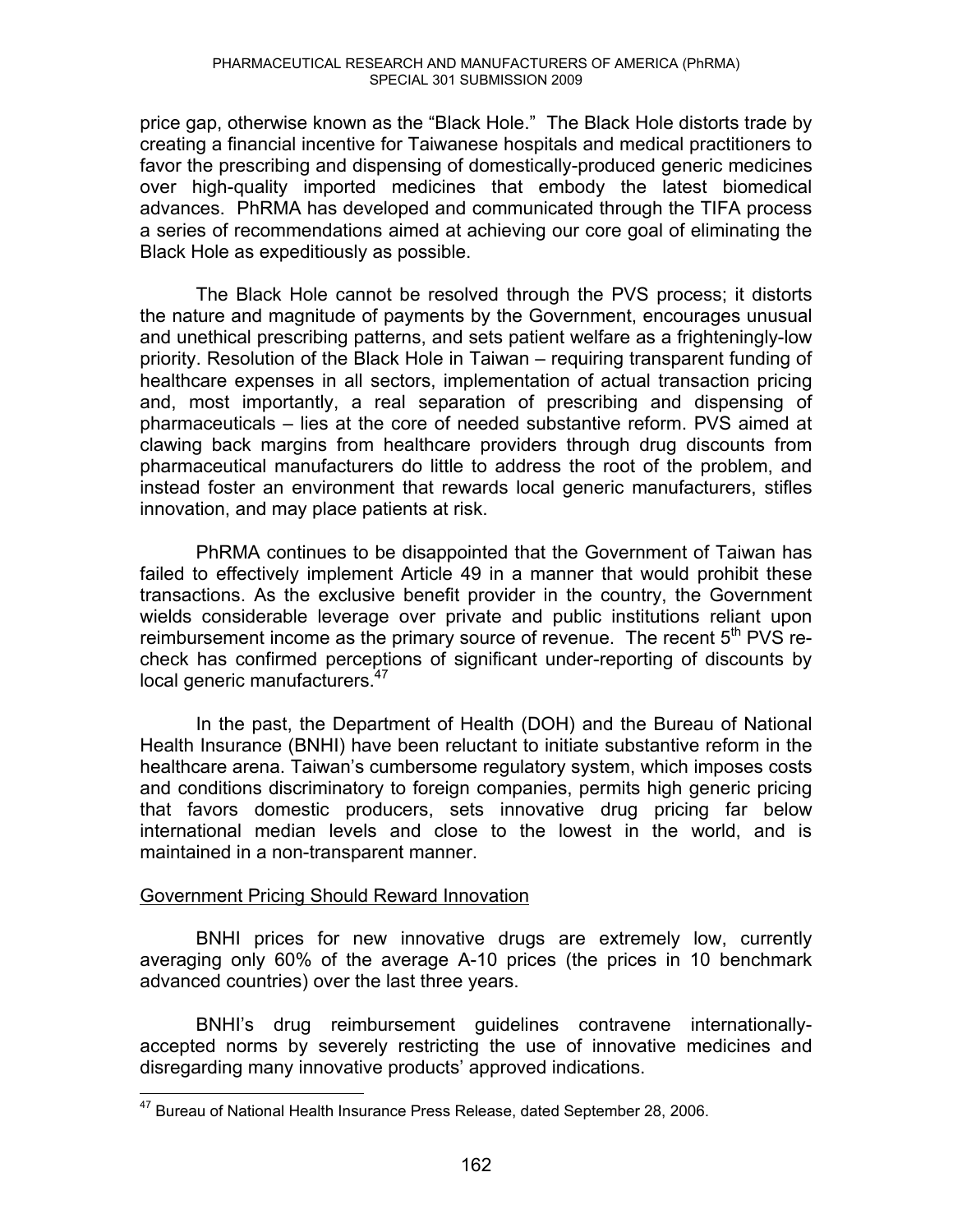Clear, detailed, and objective written criteria and timelines are needed for government pricing decisions, and should appropriately reward innovation. These criteria should be developed and implemented in a fair, open and transparent process in which all stakeholders have a meaningful opportunity to provide input. They should be published in the Government gazette and on an easily accessible part of BNHI's website.

#### Separation of Prescribing and Dispensing

The separation of prescribing and dispensing (SDP) in Taiwan is an official requirement but one which is not enforced, in part due to a lack of political will and powerful hospital lobbying interests. Proper implementation of SDP would effectively remove profit incentives from the selection of appropriate treatments or therapies. As long as hospital revenue and physician remuneration are dependent on mark-ups on pharmaceutical products, patient welfare is compromised by this conflict of interest.

One initial step toward achieving SDP would be to regulate repeated chronic disease prescriptions in hospitals, which are already subject to special prescribing practices under the BNHI reimbursement guidelines. BNHI should require that these types of prescriptions be filled by independent pharmacies instead of refilled within hospital pharmacies. Under current BNHI guidelines, Taiwanese patients are not required to visit a doctor to refill a prescription for a chronic disease (e.g., asthma, hypertension, or diabetes) if they receive a threemonth prescription from a doctor. However, the prescribing physician usually requires a patient to come back to pick up medicine from a designated hospital pharmacy, allowing the hospitals to capture the profit from illicit Black Hole discounts.

Until recently, BNHI provided Taiwanese physicians a special incentive for off-loading prescriptions to a private pharmacy instead of requiring that prescriptions be filled by an affiliated pharmacy. If a doctor directed more than 70 percent of his or her prescriptions to a single pharmacy, he/she became ineligible for the incentive. BNHI guidelines, effective July 1, 2006, revised this policy to address certain corruption concerns. PhRMA supports the Government's initiative, but encourages an incentive structure that favors SDP. We have urged BNHI to monitor implementation of the new guidelines and consider reinstituting an incentive structure.

Government hospitals in Taiwan account for 80 percent of the pharmaceutical market in Taiwan, and thus are under significant Department of Health control. A transition to SDP could be achieved in phases by first implementing it in government hospitals.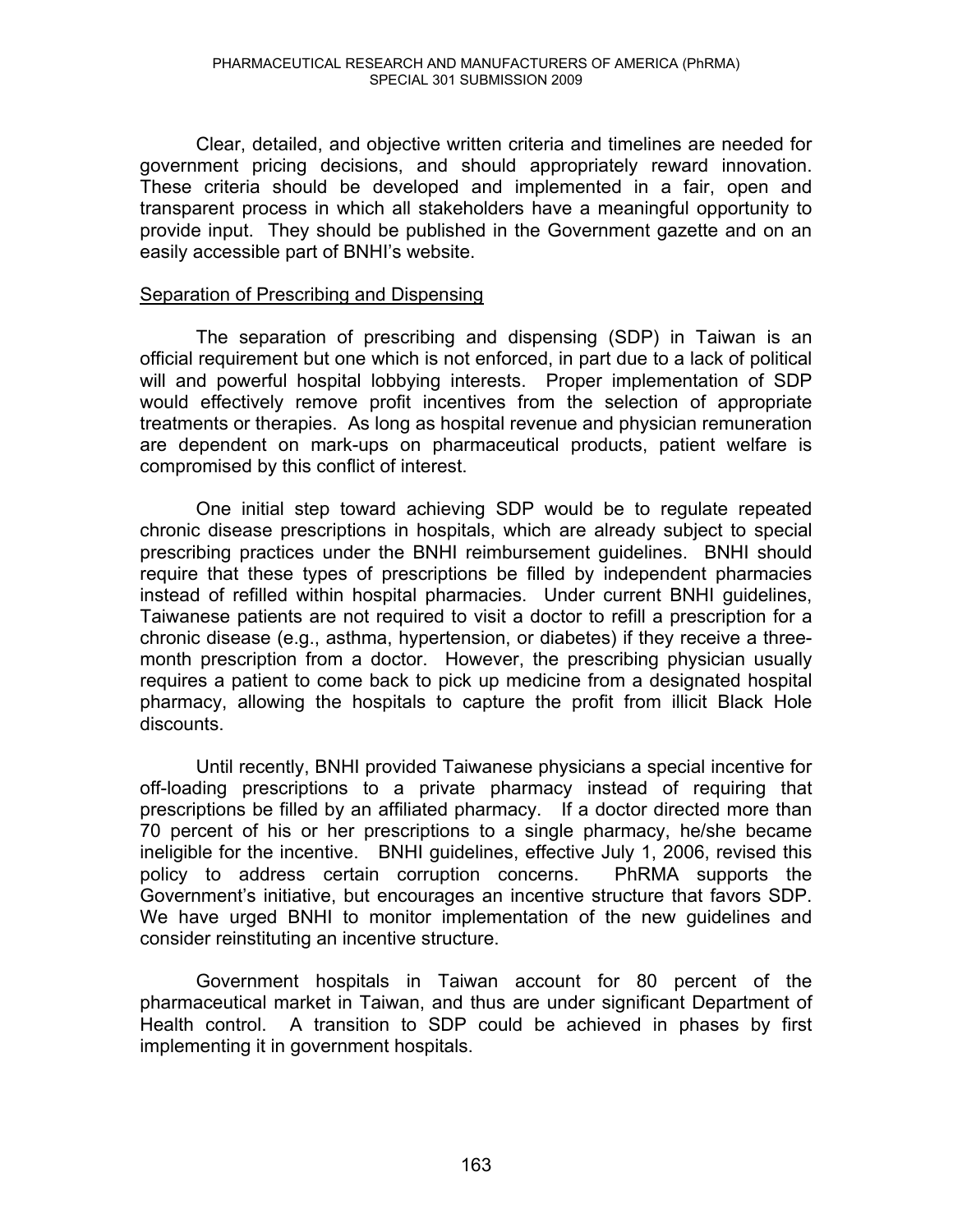# Actual Transaction Price

Article 49 of the National Health Insurance Law states that: "[d]rugs, priced medical devices and materials should be reimbursed at cost." Until March 31, 1997. BNHI treated the official reimbursement price as a "ceiling price" and reimbursed at actual transaction price in accordance with the Law. Thereafter, BNHI unified prices for all healthcare providers and began reimbursing for pharmaceuticals at the official price, regardless of actual transaction price, thereby creating the Black Hole. BNHI should resume reimbursing at actual transaction prices and require medical providers to submit the real transaction prices for reimbursement at the time of their service claims, as required by Article 49.

The Black Hole also exists because of Taiwan's inadequate hospital and physician fees. As a result, hospitals and physicians have come to depend on revenues from the Black Hole. A direct and transparent system for financing healthcare and adequately compensating hospitals and physicians, including increasing medical service fees to replace lost revenues, is urgently needed.

#### Regulatory Issues

# **Certificate of Pharmaceutical Product (CPP)**

To grant a license for a new drug or line extension of existing drugs, the Bureau of Pharmaceutical Affairs (BOPA) requires that companies provide two Certificates of Pharmaceutical Product (CPP) from A10 countries. However, the U.S. FDA and Health Canada do not always issue CPPs where the products are manufactured outside the United States or Canada. This results in substantial delay in the review of new drug applications in Taiwan.

BOPA should reduce these unnecessary delays by recognizing official approval letters from A10 countries that are certified by company officials, and should require, at most, only one CPP from any A10 country.

# **Damage Estimate**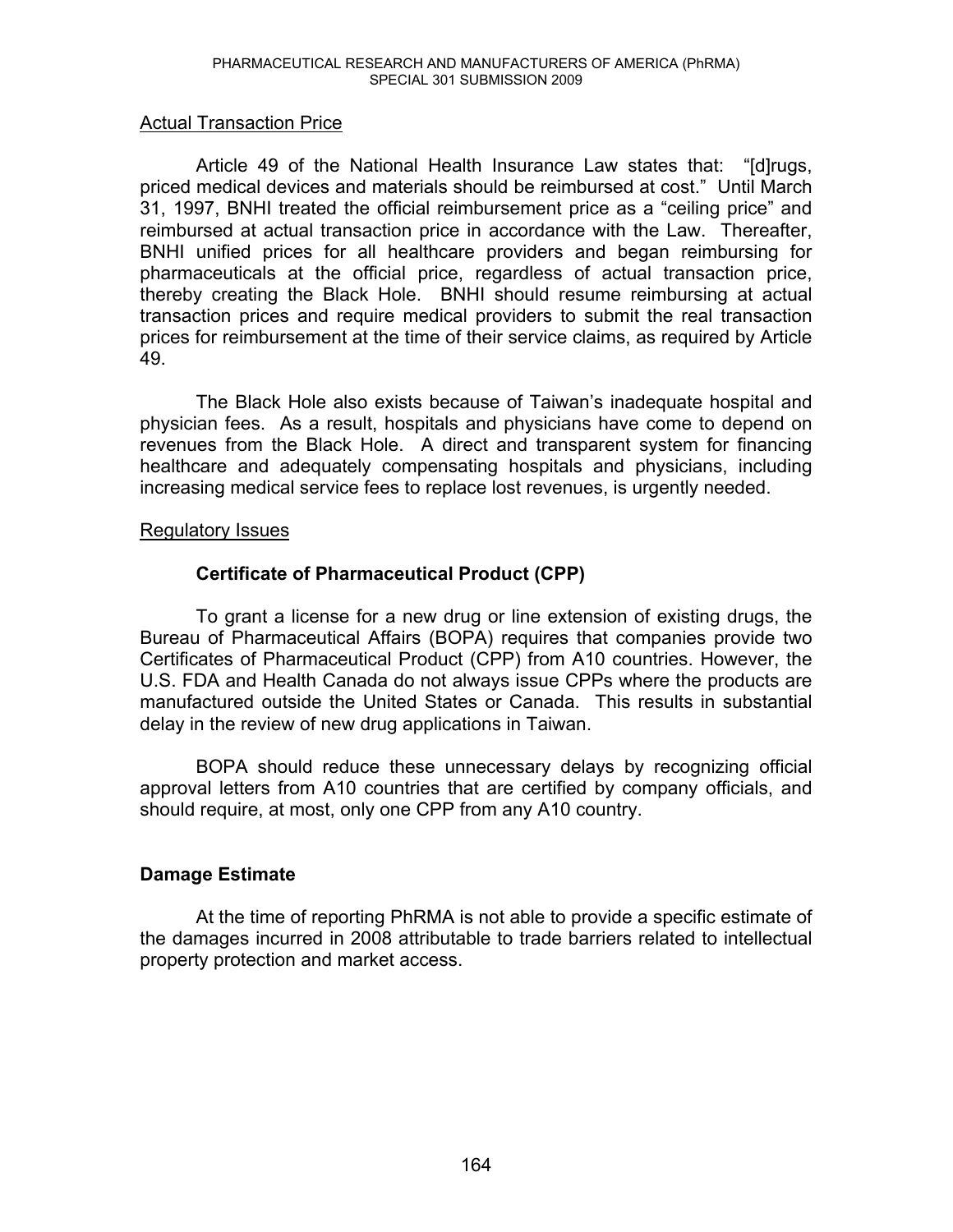# **VIETNAM**

 PhRMA and its member companies operating in Vietnam acknowledge the efforts of the Vietnam Government to address existing intellectual property and market access barriers. However, PhRMA members still face real challenges in the Vietnam market with regard to intellectual property protection and market access barriers. Even with the significant reforms Vietnam has undertaken in recent years, there are still several areas which are of great concern to PhRMA, namely weak intellectual property protection, the absence of data exclusivity, patent linkage legislation, overly-stringent product registration and clinical trial requirements, a lack of legal status, and government reference pricing.

 For these reasons, PhRMA requests that Vietnam be placed on the **Watch List** for the 2009 Special 301 Report and that the U.S. Government continue to seek assurances that the problems described herein are quickly and effectively resolved.

# **Intellectual Property Protection**

Vietnam needs to implement a number of reforms to its legal system before effective and efficient IP protection in Vietnam will be a reality. This process will likely take years, and PhRMA and its member companies believe that significant steps are needed to initiate this process.

To this end, PhRMA has been working with Vietnam's National Office of Intellectual Property (NOIP) this year to open a dialogue on the serious deficiencies that remain with Vietnam's intellectual property protection regime. However, we have yet to see any significant changes to the regime. PhRMA also supports capacity building to help Vietnam implement its WTO accession commitments and commitments under the Bilateral Trade Agreement.

# Data Exclusivity

Vietnam is obligated to prevent unfair commercial use of non-disclosed test and other data developed by PhRMA's member companies in obtaining marketing approval for new medicines. Despite the requirement under TRIPS Article 39.3 and paragraphs 5 and 6 of Article 9 of Chapter II of the U.S.-Vietnam Agreement on Trade Relations, Vietnam has not implemented data exclusivity to fulfill this obligation. Data exclusivity is a simple mechanism for providing that protection. While Vietnam's Law on Intellectual Property Protection provides for a period of 5 years of data exclusivity, it is our understanding that no company has been granted this protection to date. In addition, the Vietnamese authorities require pharmaceutical companies to request data exclusivity in the application for marketing approval. Protection of the data, however, is an explicit obligation of the Government under both the cited agreements. To impose "procedures and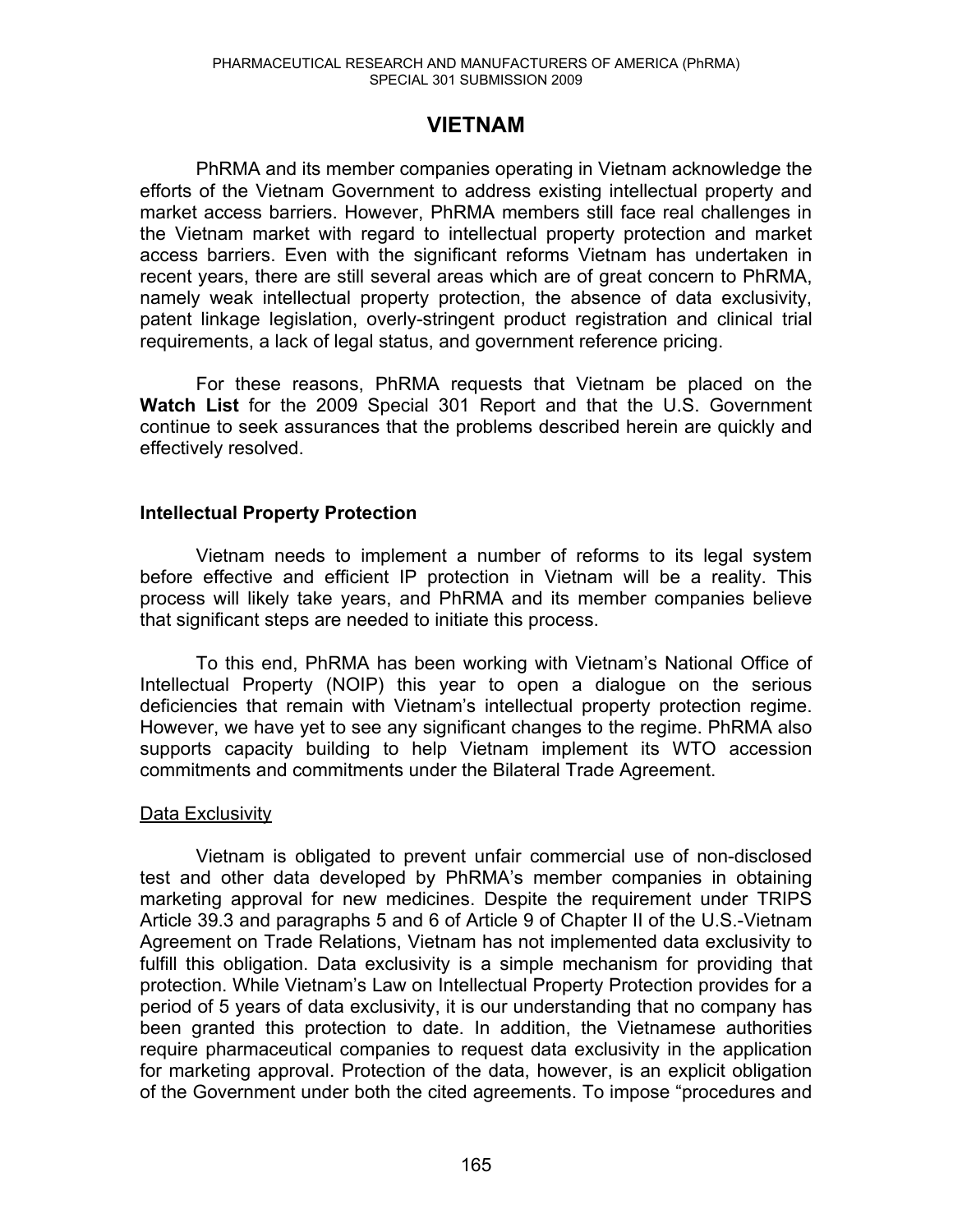formalities" as a condition of extending a period of data exclusivity is not consistent with Vietnam's obligations under either TRIPS or the Bilateral Trade Agreement, nor is it consistent with international norms.

PhRMA and its members companies request that Vietnam make its timetable explicit for full implementation of data exclusivity that is consistent with international norms. Any conditions applied to such protection, such as requiring the submitting party to request the protection, should be eliminated. Data exclusivity should be automatic and comprehensive.

#### Patent Linkage

Vietnam currently does not have a system in place for "linking" the drug registration system with the patent system. Vietnam argues that it is not appropriate to inject patent enforcement procedures into regulatory procedures, and that it is impossible to issue administrative rules or procedures to administrative agencies to enforce patents.

PhRMA and its member companies believe that the adoption of patent linkage is good public policy and the experience of countries that have adopted linkage is that it is relatively easy to implement. When an agency approves the marketing of a product that is covered by a patent without the permission of the owner of the patent, in effect it enables infringement. Linkage can prevent this from occurring.

# Intellectual Property Enforcement Action Plan

PhRMA and its member companies were encouraged by the adoption of an enforcement action plan for intellectual property by the Government of Vietnam in 2008. We remain concerned, however, that certain aspects of the plan are deficient. Specifically, the level of fines that may be imposed to deter future infringements by the infringer or others is too low. Limited administrative proceedings are often the only path for obtaining relief.

TRIPS Article 41 requires that WTO members have in place procedures to prevent infringements and adequate remedies to deter future infringements. Vietnam does not currently have in place either effective administrative or effective judicial procedures, as a result leaving little deterrent against future infringements. At a minimum, using the administrative proceeding as a means of imposing higher fines based on the value of "lost" sales would be a valuable step toward fulfilling Vietnam's obligation to deter future infringements.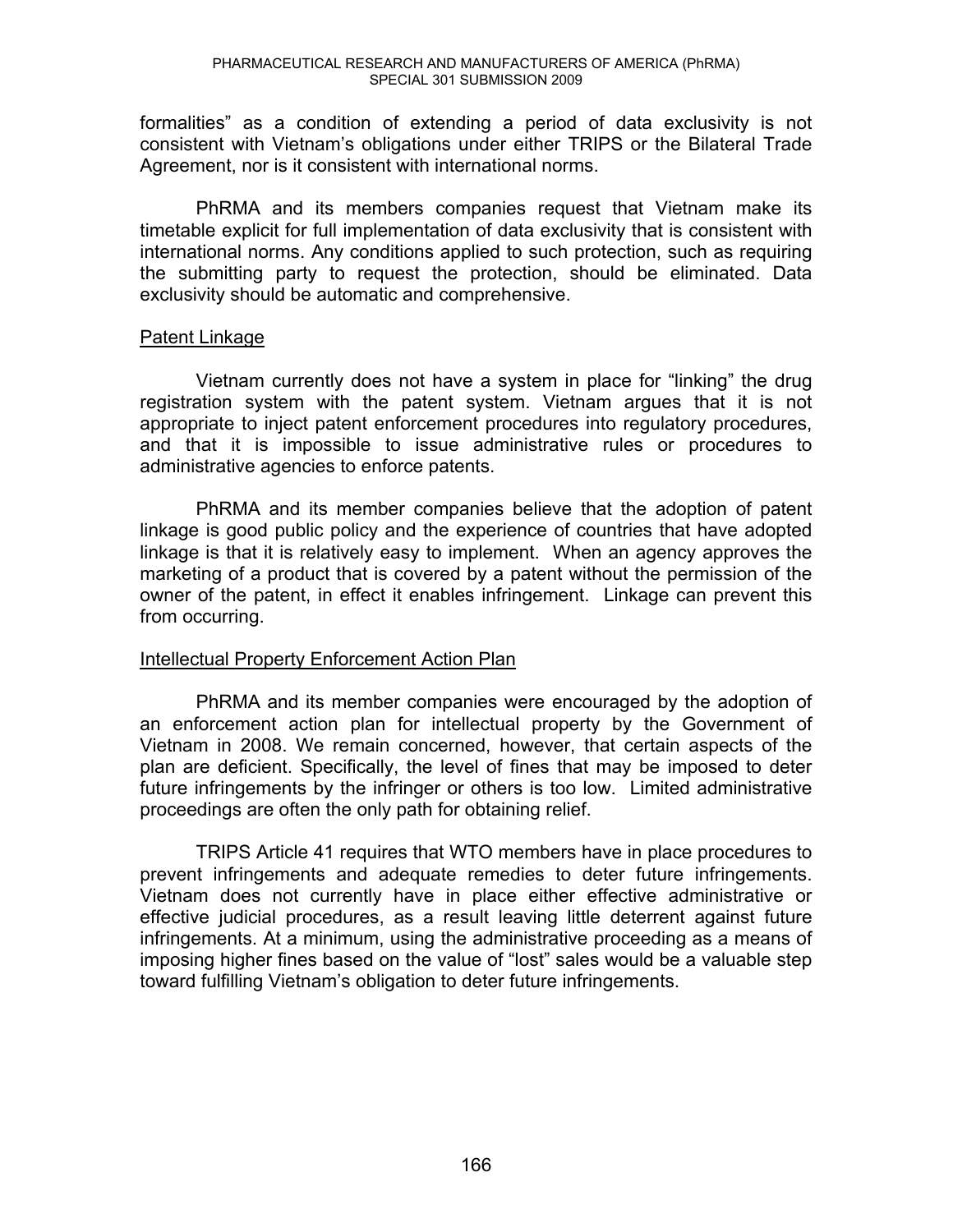# **Market Access Barriers**

### Certificate of Pharmaceutical Product

A Certificate of Pharmaceutical Product (CPP) or a Free Sales Certificate (FSC) and Good Manufacturing Practices (GMP) certification from the country of manufacturing or packaging is mandatory as part of the marketing authorization process for all imported pharmaceutical products. These documents are issued by a government to confirm that a product has been licensed for sale within its territory. However, the country of manufacturing/packaging may not be the country where the product is ultimately marketed, meaning that products may not always have a CPP or FSC from the country of manufacture. Vietnam's CPP requirement may therefore result in a significant hurdle in applying for registration for PhRMA's member companies, and could delay the availability of innovative medicines in Vietnam. PhRMA maintains that a CPP from any country should be acceptable to comply with the regulation.

#### Quality tests of vaccines and biological products

The Vietnamese Government requires quality tests for all new batches of vaccines and biological products before they are imported into the country. These "batch tests" are scientifically unnecessary and time-consuming, resulting in an undue burden on manufacturers and delaying the availability of vaccines to Vietnam's citizens. In addition, biological products are not manufactured in batches but must nevertheless comply with testing requirements. PhRMA and its member companies request that these quality tests no longer be required.

# Lack of bioequivalence study requirements

Generic medicines are exempted from clinical trials, including the requirement for generic producers to conduct bioequivalence studies before applying for regulatory approval. Bioequivalence studies are designed to ensure generic products have the same therapeutic and chemical equivalence as original, innovative medicines. Vietnam's policy exempts local generic manufacturers from this important testing requirement, which is imposed on research-based manufacturers. It is critical that these studies are conducted for all products to avoid discriminating against innovative products and to ensure that patients are receiving safe, effective and high-quality medicines. These very low requirements for registration of local generic products are inconsistent with the very strict requirements for clinical trials for registration of new products (see above) and are not in the interest of patient safety. PhRMA and its member companies request that the registration requirements for generic products be increased to a level similar to the requirements for original, innovative products.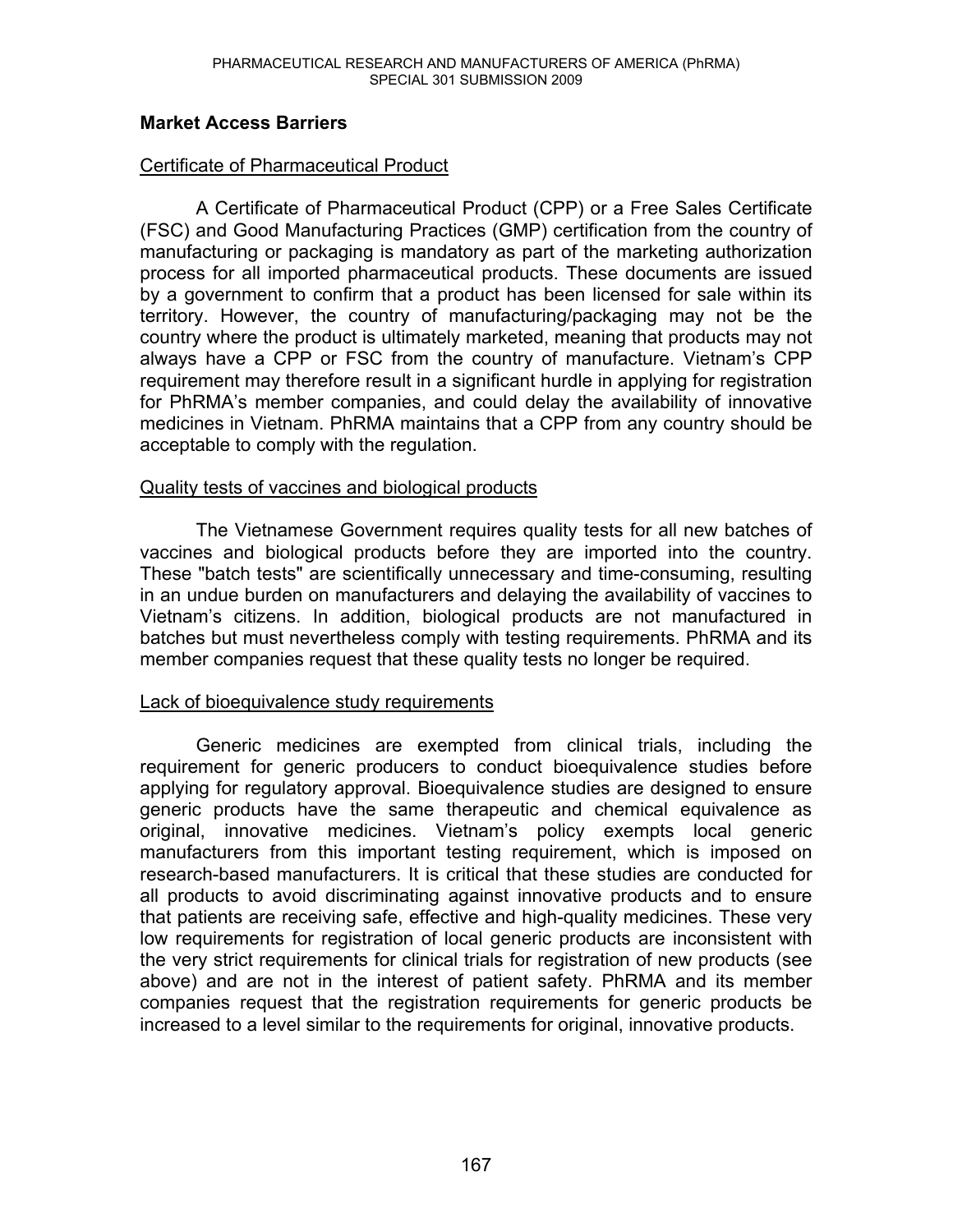#### Requirement that clinical trials be conducted in Vietnam

Vietnam's Law on Pharmaceuticals, passed in June 2005, requires that multinational companies conduct local clinical trials prior to registration of medicines (if the product has not been available in the country of origin for five years or more). This requirement is unnecessary, because PhRMA member companies are already subject to very stringent rules and rigorous protocols required by the U.S. Food and Drug Administration and/or other internationallyrecognized regulatory bodies (such as the International Conference on Harmonization (ICH) and European Medicines Agency (EMEA)) regarding the conduct of safety and efficacy trials before introducing their medicines into Vietnam. The duplication of clinical trials already conducted outside of Vietnam results in significant costs to manufacturers and unnecessary delays in access to medicines for Vietnamese physicians and patients.

PhRMA and its member companies request that companies conducting clinical trials outside of Vietnam in accordance with FDA or other ICH standards be exempted from this overly-burdensome requirement.

#### Investment restrictions/Legal status

Vietnam modified its regulations for foreign representative and branch offices in Decree No. 72/2006/ND-CP of July 25, 2006. The Decree spells-out procedures for applying for and renewing applications for representative and branch offices. The Decree is not sector-specific.

Vietnam agreed, as part of its WTO accession commitments, to extend trading rights (the right to import and export independent of governmentapproved channels) to pharmaceuticals, effective January 1, 2009. The Ministry of Trade is responsible for developing the regulations implementing this obligation. However, to date, no clear guidelines or procedures have been put in place to allow effective implementation of this WTO commitment. The January 2009 deadline has now passed with no signal from Vietnam as to how it will implement its accession commitments. Clear implementing guidelines and procedures must be developed quickly, and in a transparent manner.

# **Damage Estimate**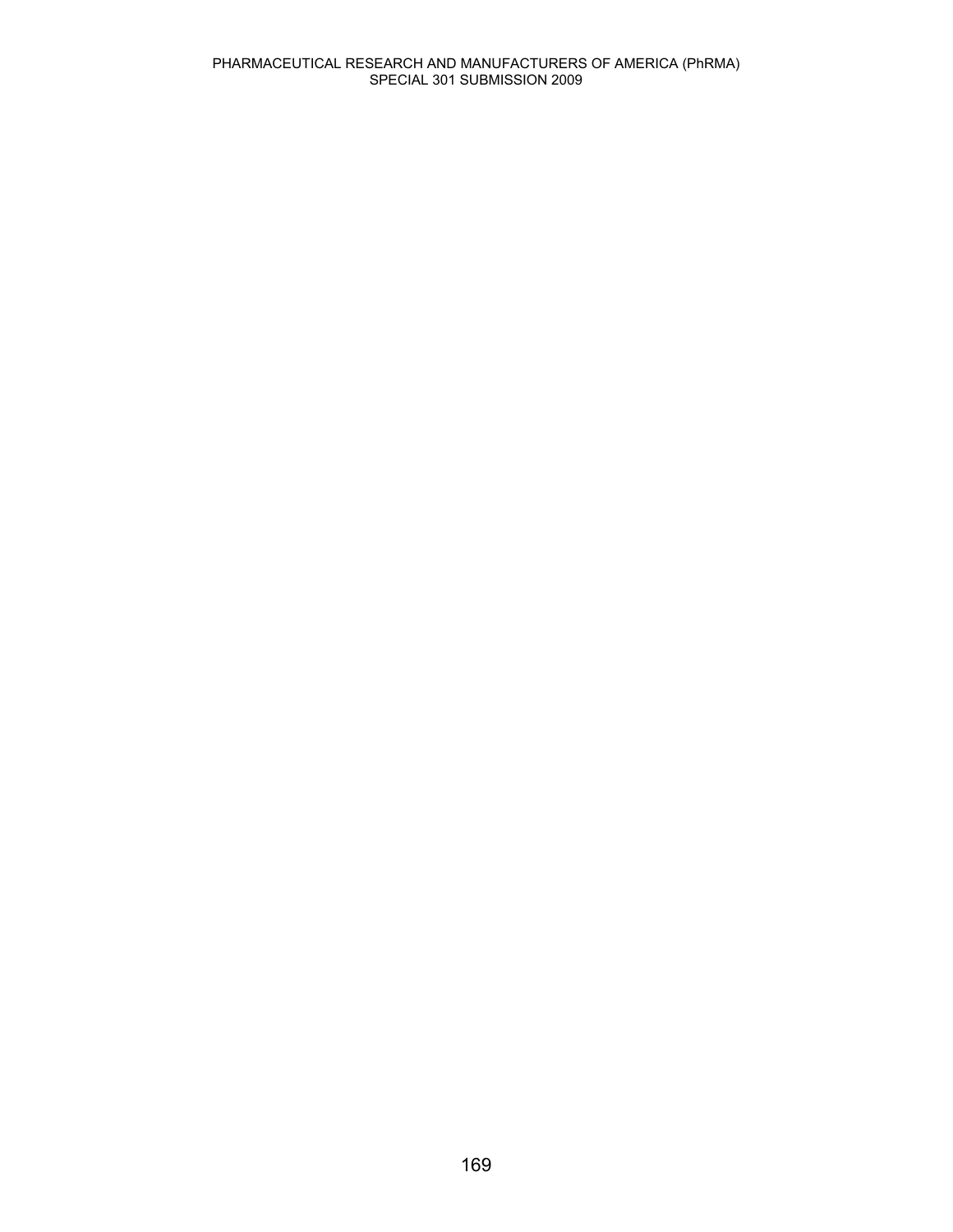# **CANADA**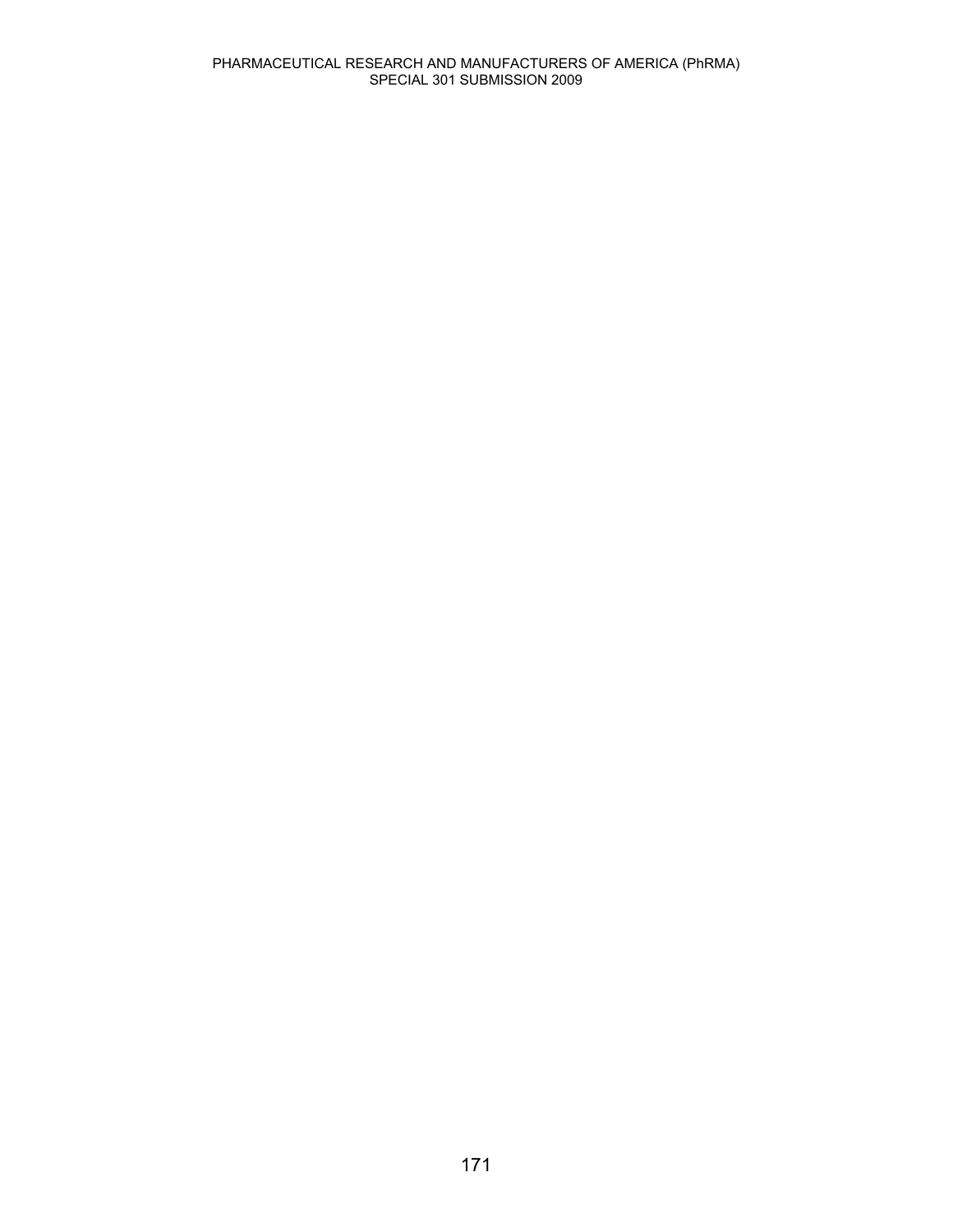# **CANADA**

The intellectual property environment for PhRMA member companies operating in Canada continues to be very challenging and continues to be characterized by uncertainty and instability for innovators. Canada's intellectual property regime lags behind that of other G-7 nations in several significant respects, including the absence of a workable right of appeal under its linkage system and because Canada is the only G-7 nation without any form of Patent Term Restoration (PTR).

For these reason, PhRMA requests that Canada be placed on the 2009 Special 301 **Watch List**.

# **Intellectual Property Protection**

#### Data Protection

For many years, PhRMA members expressed serious concern over the failure of Canadian regulatory authorities to provide effective data exclusivity to prevent unfair commercial use of regulatory data, as required by the Agreement on Trade-Related Aspects of Intellectual Property Rights (TRIPS) Article 39.3 and NAFTA Article 1711(5) and (6). PhRMA member companies appreciated Canada's recognition, through the publication on October 18, 2006 of regulations implementing 8 years of data protection, that it is inappropriate for unauthorized parties to gain commercial benefit during the period of exclusivity by gaining marketing authorization in reliance on the clinical dossier of others. This was an important step in improving Canada's intellectual property regime.

However, PhRMA members still have concerns about the potential loss of data protection under the new regulations if the innovator drug is not being marketed in Canada.

PhRMA member companies urge the U.S. Government to request that Canadian authorities vigorously defend the 2006 amendments to the data protection regime.

# Enforcement (Linkage)

 In 1993, the *Patented Medicines (Notice of Compliance) Regulations* (the *PM (NOC) Regulations*) were promulgated for the stated purpose of preventing the infringement of patents by the premature market entry of generic drugs as a result of the early working exception.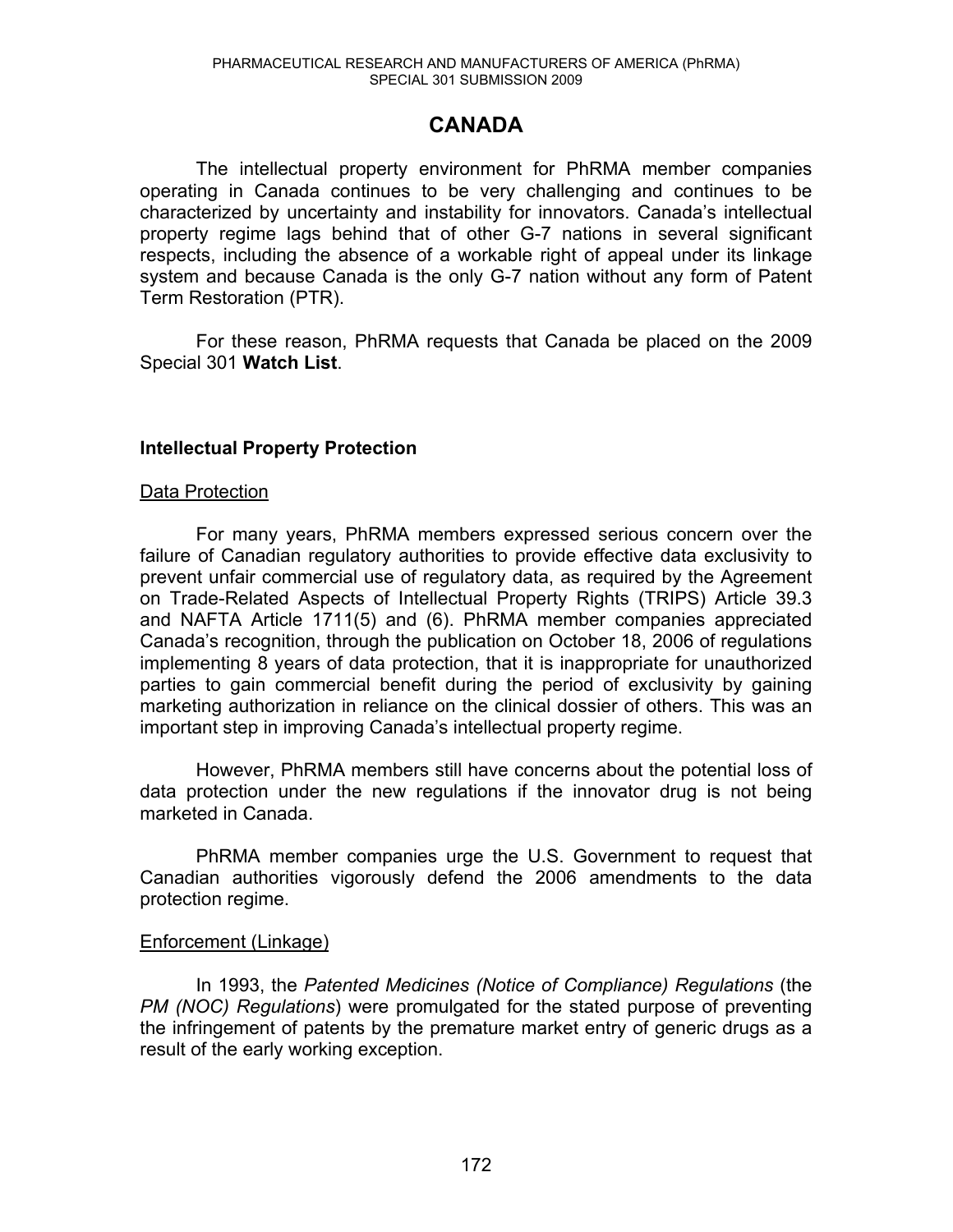A number of issues have arisen over the years in respect of the PM (NOC) Regulations. The Canadian Government took a modest step and remedied one issue with respect to its linkage regime in 2008. Amendments had been implemented in 2006 to implement a strict relevance requirement, further defining the rules for eligibility of listing patents on the Patent Register. These amendments would have meant that the "relevance requirement" only applied prospectively. However, Canadian courts developed case law that applied the "relevance requirement" not only to patents listed under the current (October 2006 amendments) system, but also to patents listed under the pre-October 2006 systems, despite the fact that this was contrary to the intention expressed in the amendments. This judicial interpretation<sup>48</sup> was destabilizing for innovators and negatively impacted their ability to adequately protect and enforce intellectual property rights. In June 2008, the Canadian Government implemented a regulatory change to reverse this case law requirement and to restore the original prospective intent of this element of the October 2006 amendments.

 Despite this positive step, serious and systemic deficiencies remain with the *PM (NOC) Regulations*. There is ample evidence that they do not reliably provide "expeditious remedies to prevent infringements and remedies which constitute a deterrent to further infringements," as required under TRIPS and NAFTA. For example:

# 1. No Right of Appeal

 The patentee does not always have a right of appeal if it is not successful in the first instance under the summary proceeding (which differs from an infringement proceeding) under the *PM (NOC) Regulations*. This is because the generic product may be approved for marketing following a decision by the Court under the *PM (NOC) Regulations* in favor of the generic producer, upon which any filed appeal will become moot.<sup>49</sup> The patentee is then left with no alternative but to start another proceeding, commencing an action for infringement once the generic enters the market, essentially having to restart a case it had already spent up to two years litigating. In contrast, a right of appeal is available to the generic if it is the patentee who initially prevails in a summary proceeding under the *PM (NOC) Regulations*. The deficiencies in the summary proceeding described above, particularly the absence of a consistent right of appeal for the patentee, constitute a serious lack of due process as required under TRIPS Article 42 and NAFTA Article 1715.1(d). The disparity between the innovator and generic rights of appeal under the Canadian linkage system is highly inequitable. PhRMA member companies urge the U.S. Government to encourage Canadian authorities to address this fundamental imbalance through effective regulatory changes that will ensure there is an equal right of appeal.

 $\overline{a}$ 

<sup>48</sup> Ratiopharm v. Wyeth, 2007 FCA 264.

<sup>49</sup> Eli Lilly Canada Inc. v. Novopharm Limited 2007 FCA 359.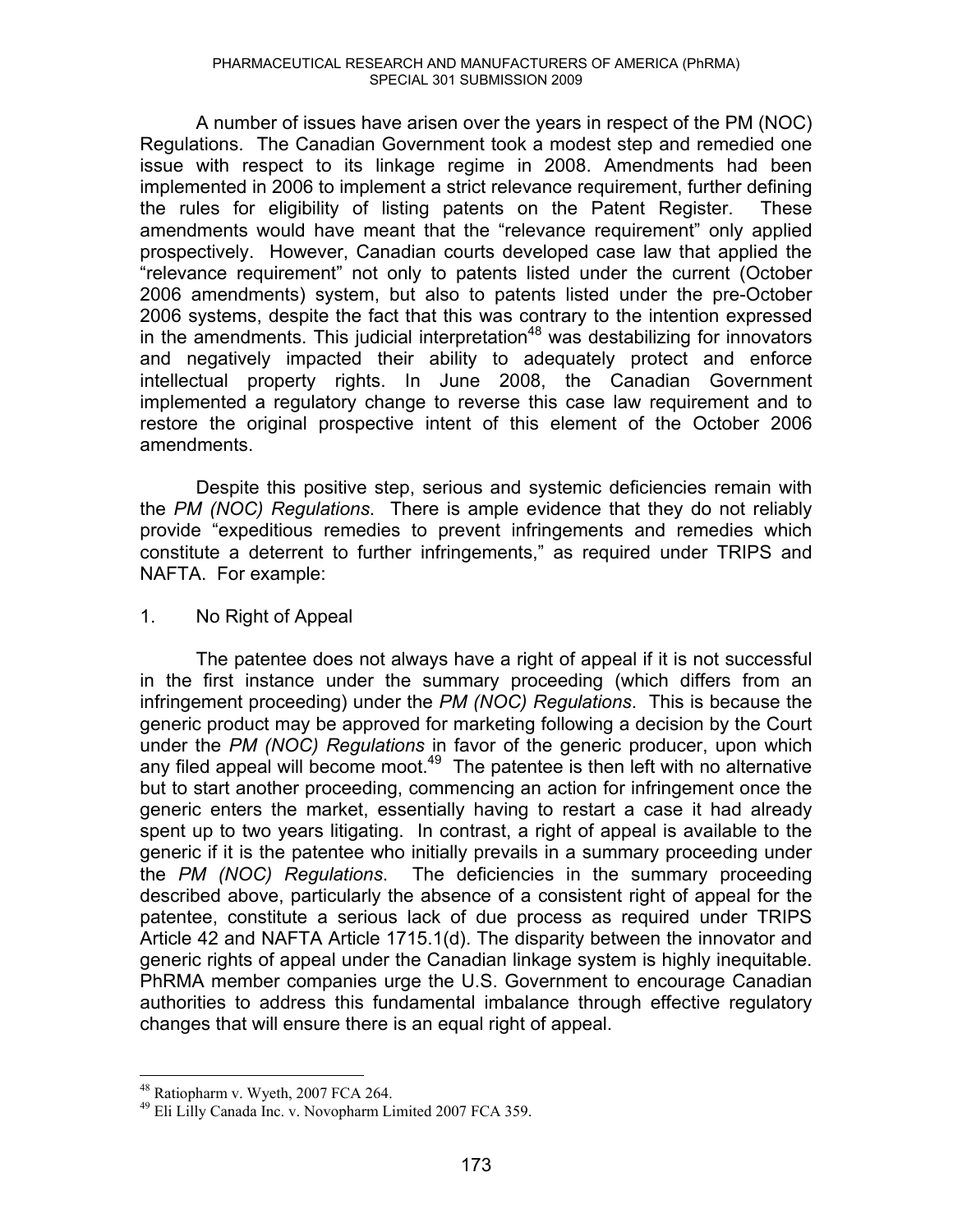# 2. Limitation on the Listing of Valid Patents

 Patent owners are prevented from listing their patents in the Patent Register established under the *PM (NOC) Regulations* if the patents do not meet certain arbitrary timing requirements or are of a type not eligible for listing. Most of these restrictions are not present in the U.S. under the Hatch-Waxman Act. Moreover, on October 18, 2006, the Canadian Government published amendments to the *PM (NOC) Regulations* that further limit the listing of valid patents. The effect of these amendments is to deny innovative pharmaceutical companies access to enforcement procedures in the context of "early working" for any patent not meeting these arbitrary listing requirements.

#### 3. Patent Infringement Proceedings

 With respect to patents that are listed on the Patent Register, when a generic producer files an Abbreviated New Drug Submission seeking marketing approval on the basis of a comparison to an already approved brand-name product, it must address any such listed patents that are relevant. In doing so, the generic producer may make an allegation that patents are not valid or will not be infringed. It must notify the patentee of any such allegation. The patentee then has a right to initiate judicial procedures to challenge any such allegation. If procedures are triggered, approval of the generic drug is stayed for a maximum period of up to 24 months pending judicial review.

 In the U.S., a challenge to an allegation of non-infringement or patent invalidity proceeds as a full action for infringement. Under the Canadian scheme, however, a challenge proceeds by way of judicial review aimed only at determining if the allegation is "justified." As a result of the summary nature of the proceeding, there is no discovery and there may be constraints on obtaining and introducing evidence and cross-examination. This, in combination with various other limitations and shortcomings, can make it difficult for the patentee to prove its case.

 Although a patentee may apply for an interlocutory injunction to maintain its patent rights and to prevent the market entry of the generic product or to seek its withdrawal from the market, these applications rarely succeed in Canada even if there is compelling evidence of infringement.

 Finally, patent infringement actions involve multi-year and complex litigation processes, and it often takes several years before such actions reach the Federal Court for trial. By then the innovative company's market share can be severely eroded by the marketing of the generic product. Provincial policies mandating the substitution of generics for brand-name products guarantee rapid market loss.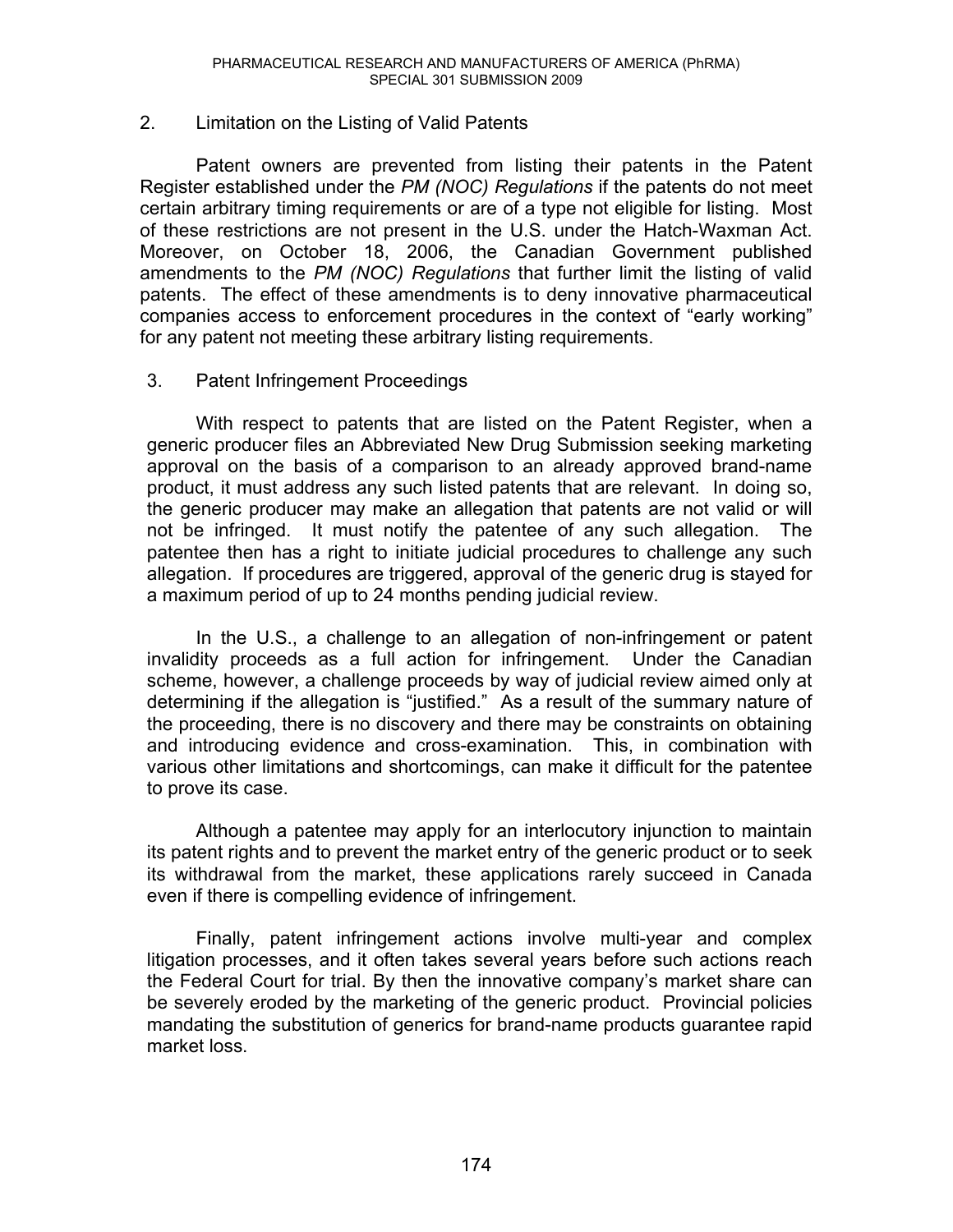These various deficiencies frequently result in violations of the patent rights of PhRMA member companies with attendant economic losses. These losses are serious and of growing concern.

 Canadian federal authorities should be encouraged by the United States Government to take immediate and effective measures to amend the current linkage regime to address the serious inequities and deficiencies set out above.

# Patent Term Restoration

Patent term restoration (PTR) provides additional patent life to compensate for the crucial effective patent life lost due to clinical trials and the regulatory approval process. Many other countries, including the United States, the European Community and Japan, offer forms of PTR which generally allow patent holders to recoup a valuable portion of a patent term where time spent in clinical development and the regulatory approval process has kept the patentee off the market. In these countries up to five years of lost time can be recouped. Canada's intellectual property regime includes no form of PTR system.

PhRMA member companies believe Canada should support innovation by adopting PTR or other policies or practices to ameliorate the effects of delays caused by its regulatory processes, which can significantly erode the duration of the intellectual property rights of innovators.

# Cross-Border Trade

Over the past several years, prescription drugs intended for Canadian patients have been diverted to the United States. These cross-border shipments have occurred despite the fact that U.S. law generally prohibits imports from Canada. It is illegal under the Federal Food, Drug, and Cosmetic Act (FD&C Act) to import an unapproved drug into this country. The U.S. Food and Drug Administration (FDA) maintains that it is illegal for anyone, including a foreign pharmacy, to import prescription drugs that are not approved by FDA into the United States even though the drugs may be legal to sell in the originating country.

In addition to the quality and safety questions raised by cross-border trade in pharmaceuticals, PhRMA member companies believe that cross-border trade causes significant intellectual property issues as well. Two legislative initiatives to address the cross-border issue were initiated in recent years, but neither passed into law.

PhRMA member companies believe that the U.S. Government should request that the Canadian Government move to address cross-border trade issues.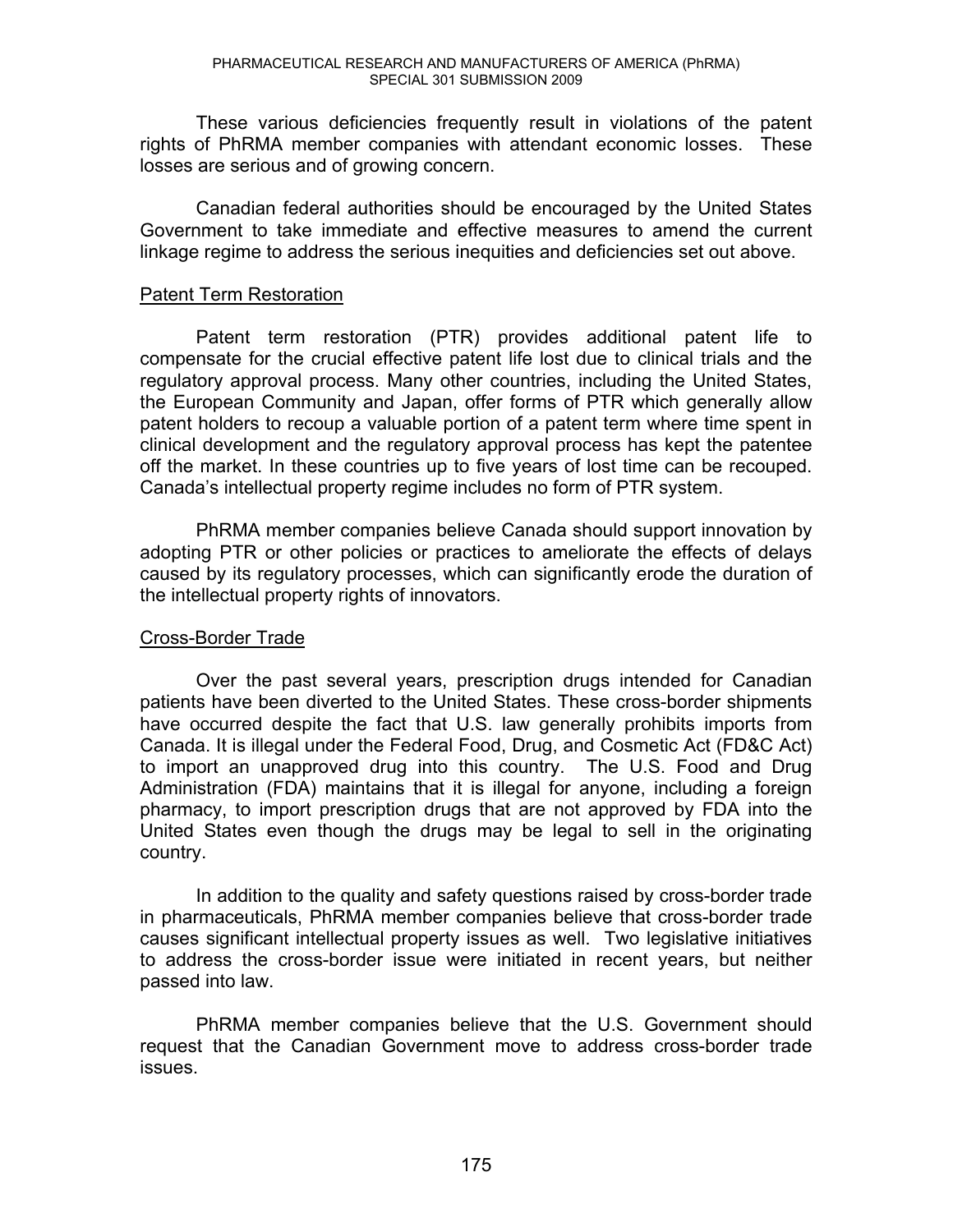#### Subsequent Entry Biologics (SEBs)

On January 30, 2008, Health Canada issued a Draft Guidance Document, *Information and Submission Requirements for Subsequent Entry Biologics (SEBs),* addressing issues that would arise in the context of considering SEB submissions for regulatory approval. One of the key issues not clearly addressed by the Draft Guidance is the protection of intellectual property for innovative biologic products. The Draft Guidance merely notes "all the laws, patent, and intellectual property principles...are applicable to SEBs". It should be made clear that all appropriate intellectual property protections will be provided to biologics approved in Canada.

# **Damage Estimate**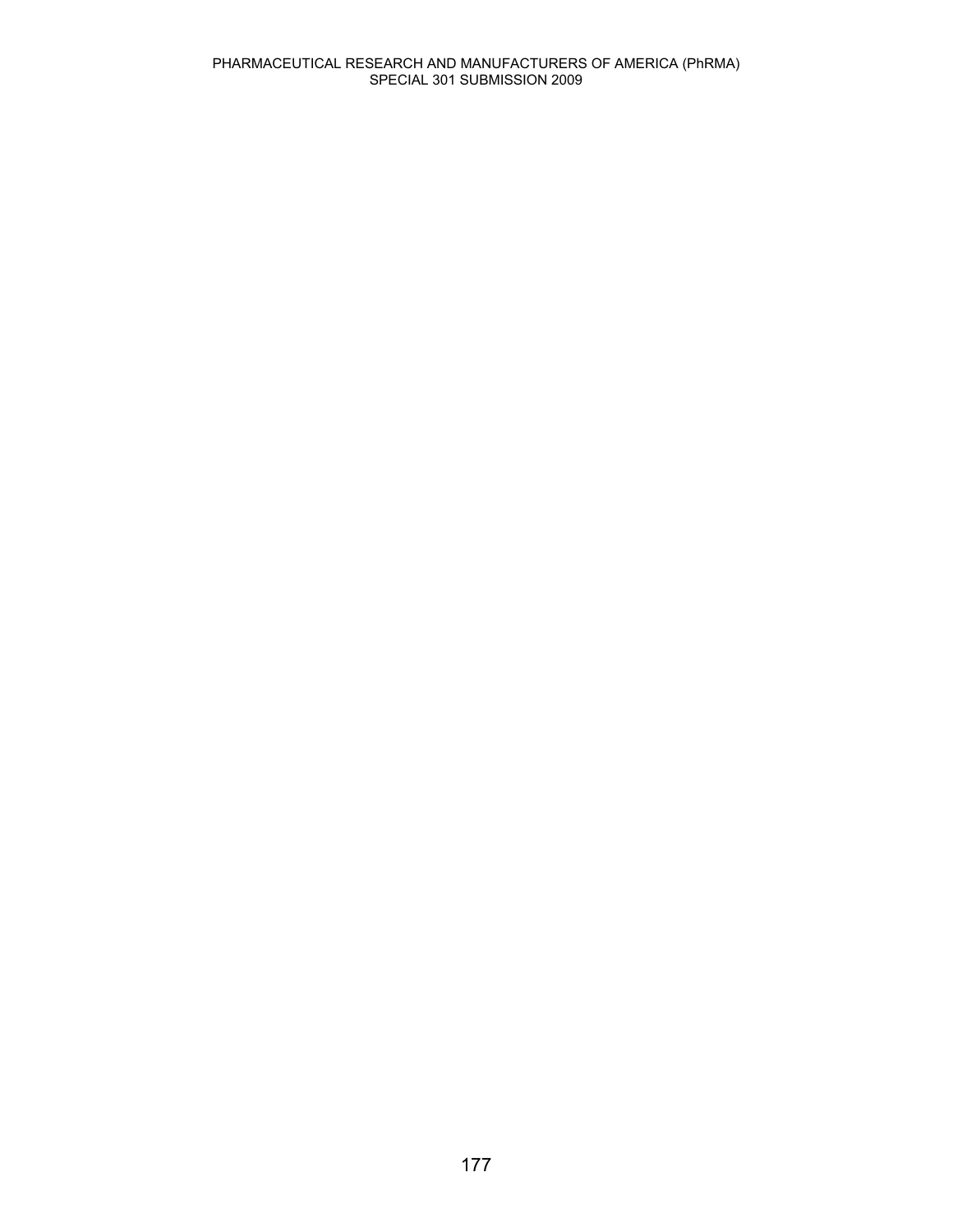# **EUROPE**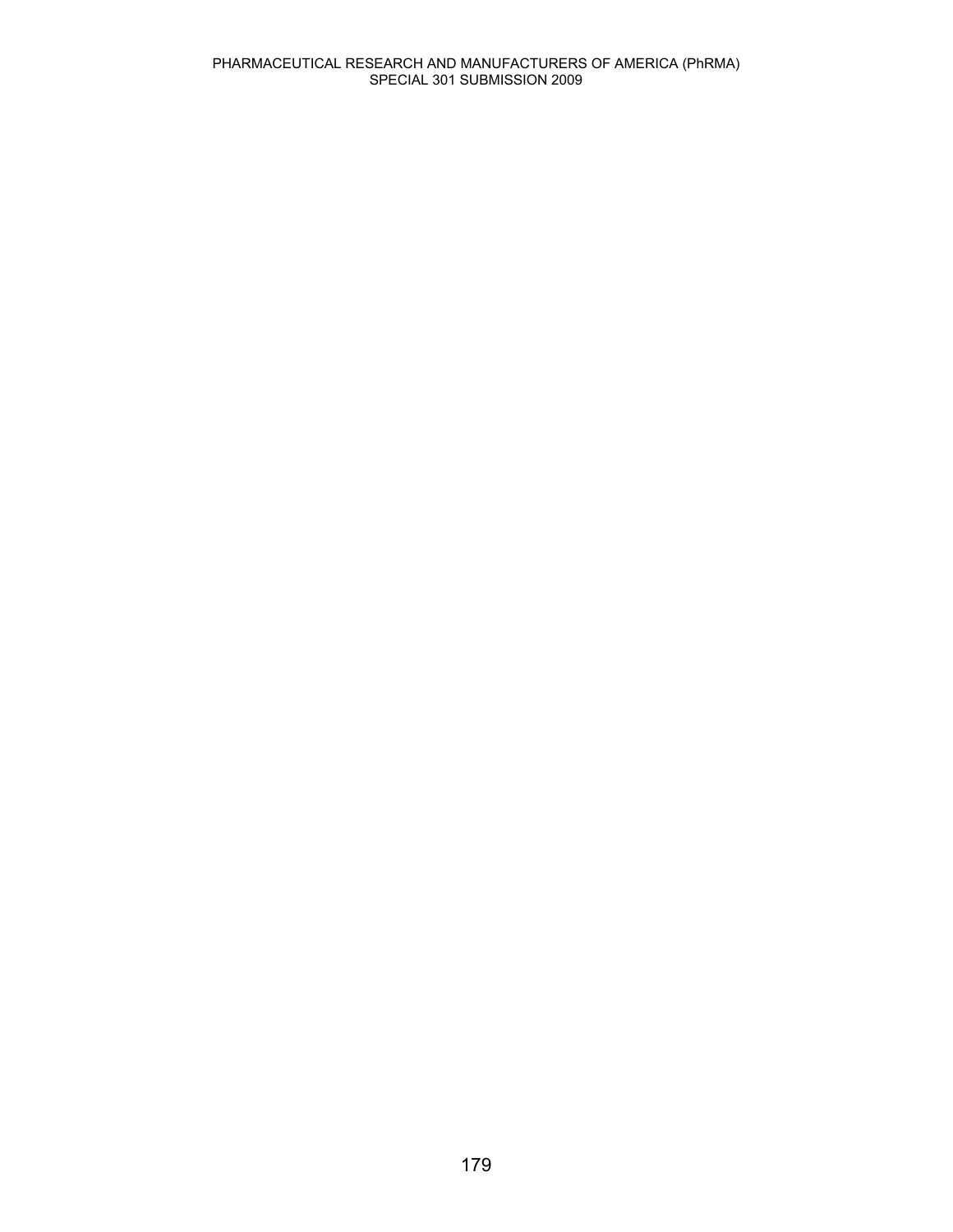## **FINLAND**

 PhRMA and its member companies operating in Finland are concerned about the recent passage of a Government Bill establishing a new generic reference pricing scheme. Upon implementation, the Bill will repeal an important amendment to the Finnish Medicines Act (of 2006) which ensured that an original product covered by an analogous process patent and its generic equivalent would not be included on the interchangeable drug list. The deterioration of the regulatory environment has enhanced the negative effects of inferior patent protection for pharmaceutical products.

 For this reason, PhRMA requests that Finland be placed on the 2009 Special 301 **Watch List**.

## **Intellectual Property Protection**

A lack of patent harmonization exists in Finland due to the fact that Finland has not recognized pharmaceutical product claims that have been filed prior to 1 January 1995. However, Finland did recognize product claims in applications filed after that date. On 1 January 1996, the date on which the WTO Agreement on Trade-Related Aspects of Intellectual Property Rights (TRIPS) took effect in Finland, the following types of patents existed in Finland:

- Patents, for which applications were filed before 1 January 1995, and for which Finland did not accept pharmaceutical product claims;
- Patents, for which applications were filed on or after 1 January 1995, and for which Finland accepted pharmaceutical product claims; and
- Patent applications that were pending from before 1 January 1995, whose claims for pharmaceutical products would not be given any effect in Finland.

Under the subject matter and the transition rules of the WTO TRIPS Agreement (Articles 70.2 and 27.1), PhRMA believes that Finland should have converted the process patents for which applications had been filed before 1 January 1995 to pharmaceutical product patents, no later than 1 January 1996. At least, under TRIPS Article 70.7, Finland was required to provide for the addition of product claims to any applications for process patents that were still pending on 1 January 1996. Finland, however, did not do so. As a result, PhRMA believes that, after Data Exclusivity expiration (6 to 10 years), holders of such pharmaceutical process patents have had poorer patent protection than is required by the TRIPS Agreement.

In addition to the poor patent protection, Finnish Courts have not applied the reversed burden of proof provided for by Article 34 of the TRIPS Agreement in preliminary injunction proceedings. This has expressly been confirmed as a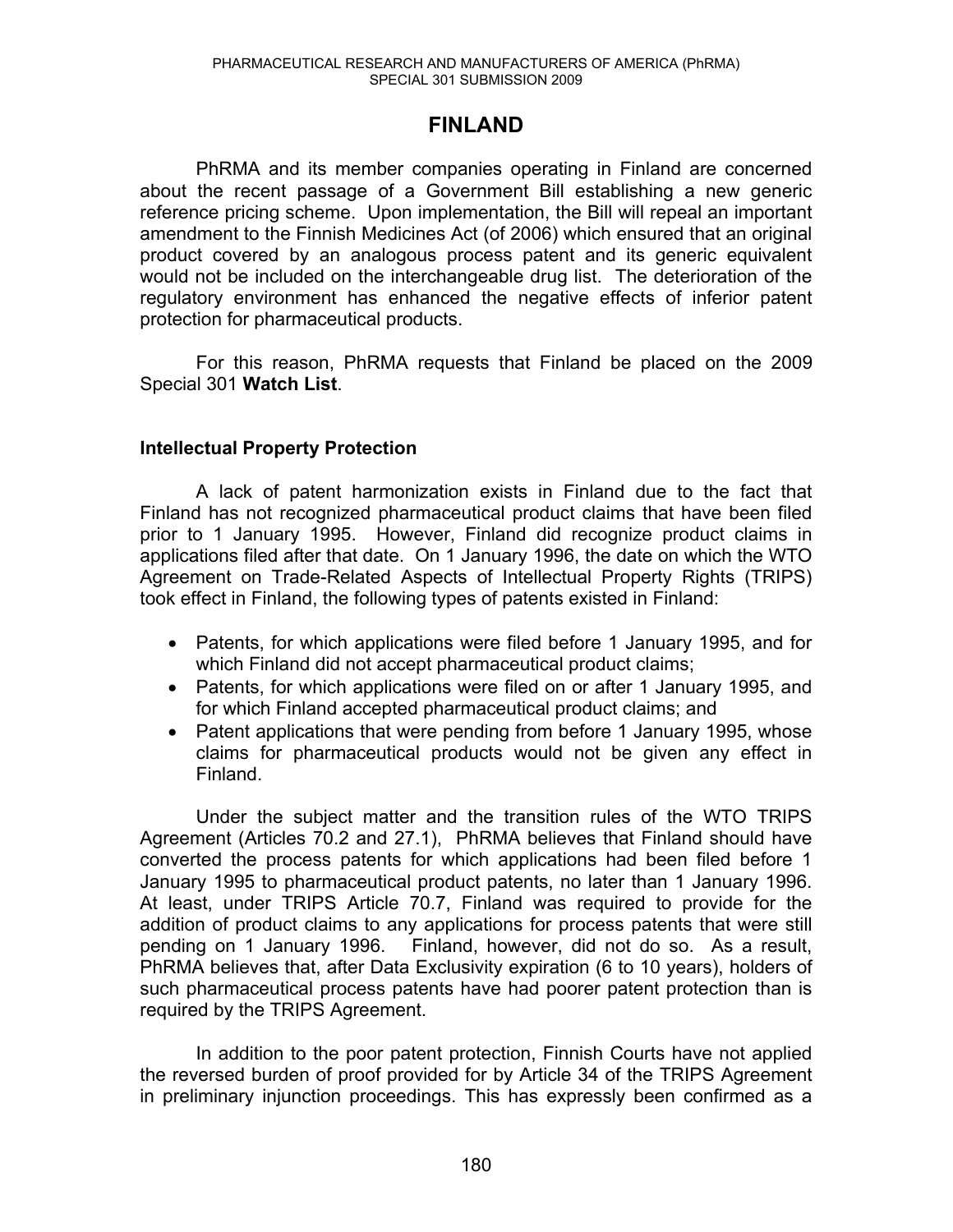requirement in a Court of Appeals proceeding to which the Supreme Court has not granted leave for appeal.<sup>5</sup>

Finland was one of the last (if not the last) countries to accept product patent protection for pharmaceuticals. Therefore, most of the top-selling products on the Finnish market are still protected only with an analogous process patent.

As a consequence of the inferior patent protection, regulatory reforms, such as mandatory substitution and reference pricing, have severe adverse effects for PhRMA member companies.

Mandatory substitution was introduced in Finland in April 2003. It was soon observed that products protected with analogous process patents (and product patents in most other European Union (EU) countries) could be subject to mandatory substitution.

This was corrected by an amendment to the Finnish Medicines Act (of 2006) stating that an original and respective generic drug may not be listed on the interchangeable drug list of mandatory generic substitution if the holder of the original marketing authorization has an analogous process patent in Finland and corresponding product patents for the active ingredient in at least five European Economic Area countries. On November 18, 2008, the Parliament of Finland passed the Government Bill on the reference price system that will remove this amendment.

The approved Government Bill includes an extension of the generic substitution system pursuant to which the generic substitution and reference price system would encompass products protected by analogous process patents, which should have been excluded from generic substitution until the expiry of their patent protection by virtue of the amendment of the Medicines Act enforced as of February 2006.

The Government Bill was submitted to the Parliament on September 9, 2008. The reporting committee, the Committee for Social Affairs and Health (CSAH), held hearings during the weeks of October 13 and October 20. Despite strong concerns regarding the broader implications of the Bill from the Foreign Affairs Committee and the Commerce Committee as well as the Ministry of Foreign Affairs, the CSAH proceeded without modification to the Government Bill on November 6. The Parliament approved the bill on November 18, 2008 and the legislation will take effect April 1, 2009.

Prior to implementation of the bill, even though an original product would not be eligible for inclusion in the substitution list and thus to the reference group,

 $\overline{a}$ <sup>50</sup> Helsinki Court of Appeals' decision No. 1446, in case *Zeneca Inc. and AstraZeneca Oy v. Orion Oyj and Fermion Oy,* 23 May 2008, Docket No. S08/361; Supreme Court Decision No. 2484 of 14 November 2008, Docket No. S2008/581.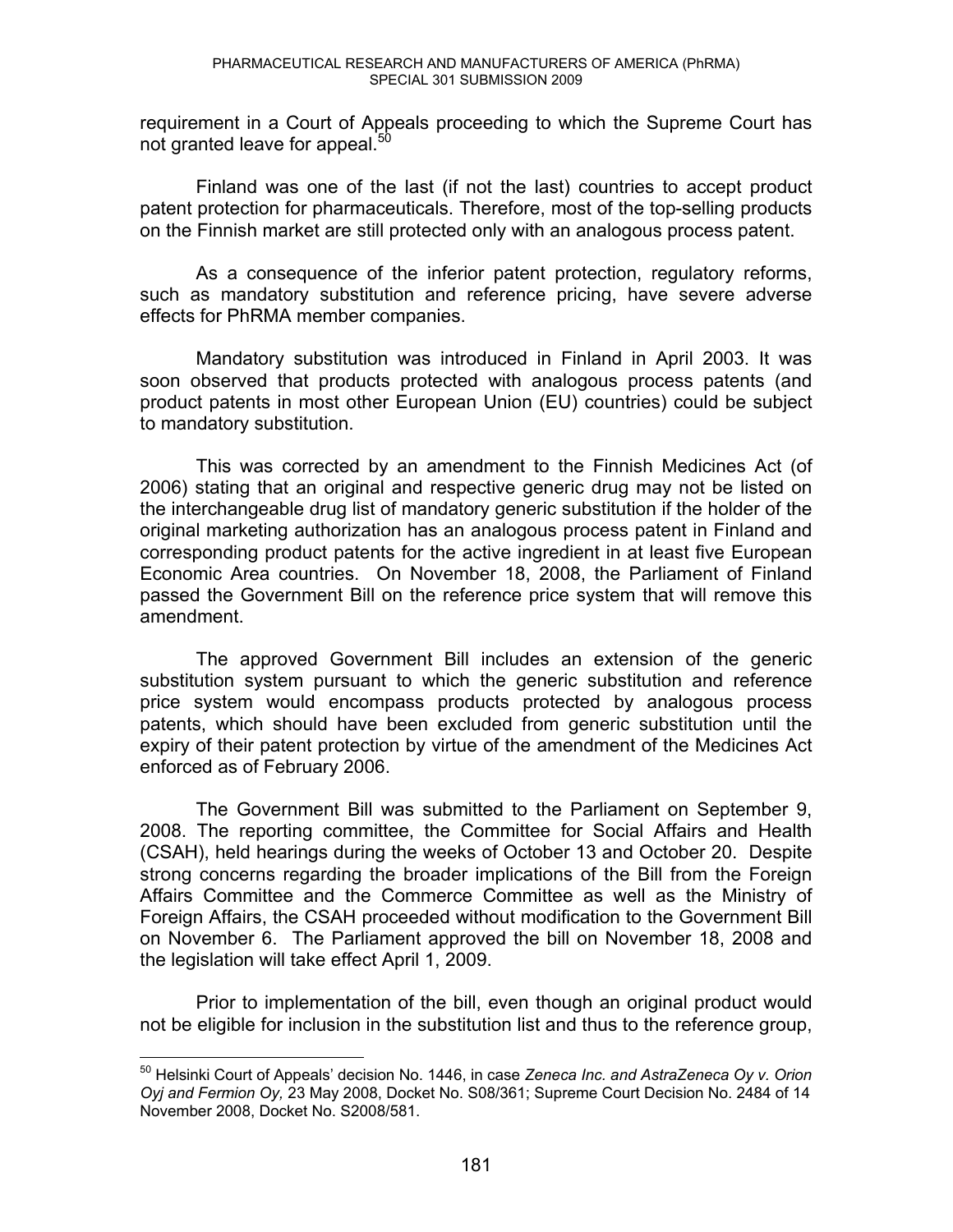it was nevertheless possible for its reimbursement status to be deteriorated by other measures, *e.g.*, by the Finnish authorities cancelling the reimbursement during the reimbursement period. According to the reimbursement provisions of the Finnish Sickness Insurance Act (1224/2004) (the Act), the Pharmaceutical Pricing Board (PPB) may, at its own initiative, decide that the confirmed "reasonable wholesale price and reimbursement status" of a pharmaceutical product should be cancelled. According to Chapter 6, Section 8 of the Sickness Insurance Act (of 2006), PPB can make this decision when, for example, a generic product containing the same active ingredient as an innovative product has been included in the reimbursement system, regardless of whether the innovative product is protected by a valid analogous process patent.

Due to the increased deterioration of the Finnish IP environment, PhRMA and its member companies request that the US Government include Finland in the 2009 Special 301 Watch List for failure to provide protection for patent protected products.

## **Market Access Barriers**

The current lack of harmonization between IP protection in Finland and the rest of the EU continues to result in a situation where generic versions of patent-protected molecules can be introduced in Finland, while the very same molecules receive full patent protection throughout most of the EU by way of product patents.

Lack of harmonized patent protection has significant consequences for PhRMA member companies in Finland, including:

- x **Faster inclusion of innovative products in the Finnish reference pricing system.** Finland's reference pricing system requires that a reimbursed generic product already exist in a given therapeutic category in order for a reference group to be created. Innovative products are much more likely to be affected by reference pricing when more generic products are on the market and granted earlier access.
- **Price erosion in other EU Member States.** Prices set by the Government of Finland are referenced by many other European countries. As a result, early introduction of generic products in Finland not only can result in the creation of a therapeutic reference price group that lowers the Finnish price, but also can lead to a reduction in prices set by other governments throughout Europe.
- **Parallel Trade.** Due to Europe's common market and the free flow of goods across EU Member State national borders, pharmaceutical products with lower government prices in countries like Finland are being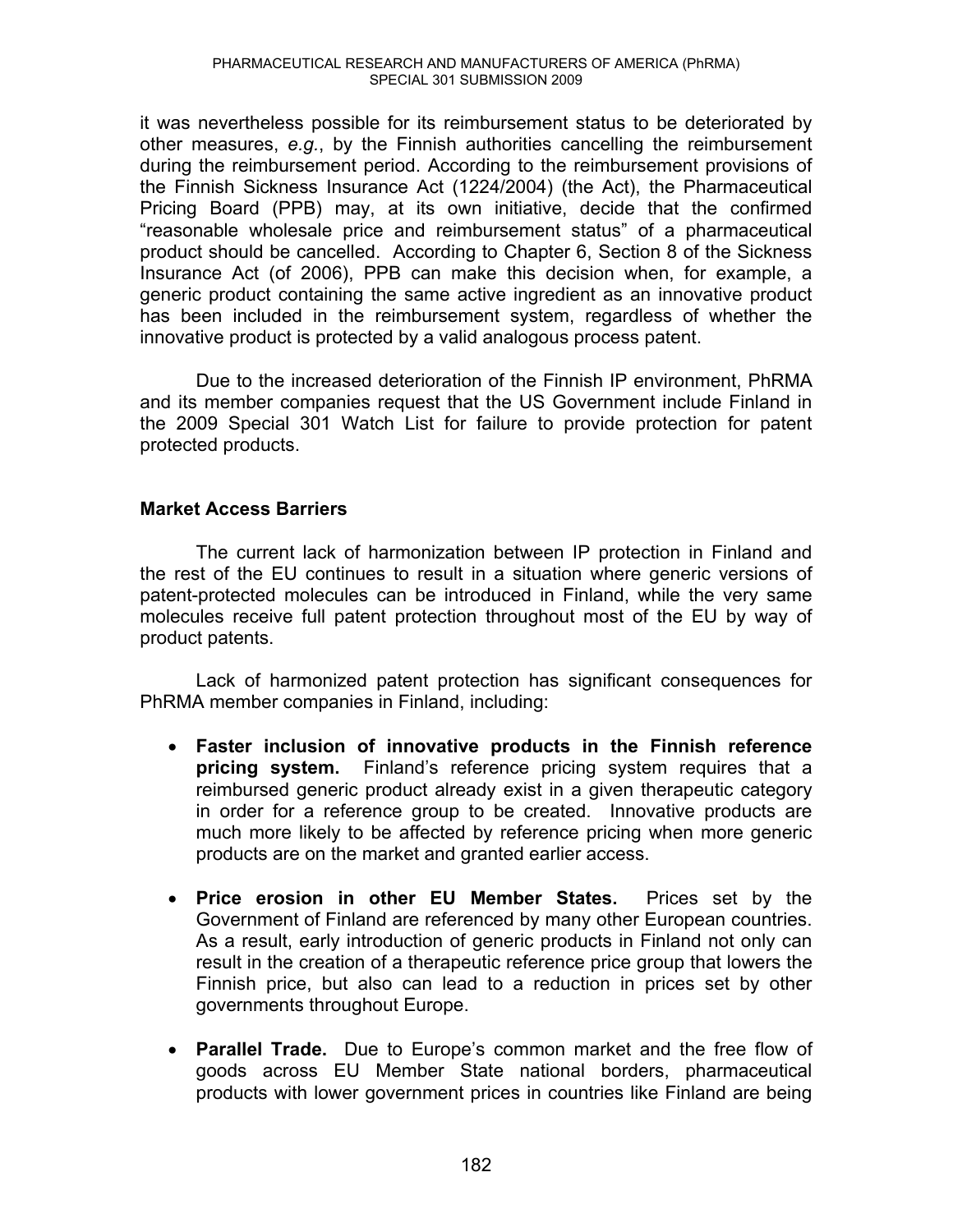exported to countries with higher prices. This problem is compounded in Finland, where generic products entering the market result in lower government prices for innovative products, many of which are still under patent protection elsewhere in Europe. As a result, Finland's poor patent protection can lead to reduced government prices in Finland due to early market entry of generics, and lower prices in Europe as a result of parallel trade. This, in effect, reduces the value of pharmaceutical intellectual property rights for PhRMA member companies.

PhRMA encourages the U.S. Government to start a dialogue with the Government of Finland regarding the uneven implementation of the WTO TRIPS Agreement in Finland and its economic consequences for U.S. pharmaceutical patent holders in the country.

## **Damage Estimate**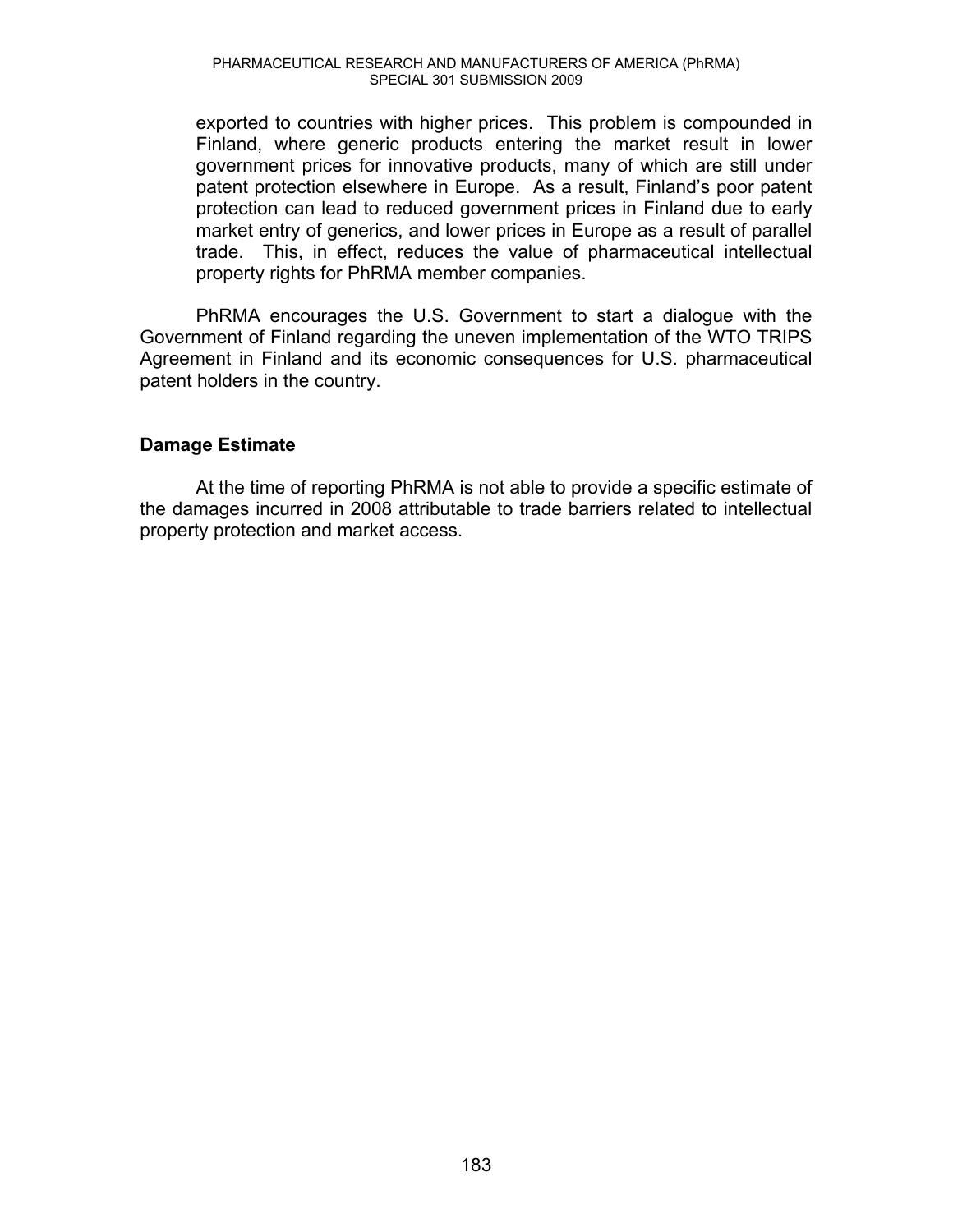## **FRANCE**

France's healthcare system employs an increasing number of government-created cost-containment mechanisms impacting pharmaceutical products. The numerous cost containment tools and budgetary pressures for pharmaceutical expenditures create an unpredictable environment which, consequently, impacts the return on investment for PhRMA members in France and fails to adequately recognize innovation.

The government pricing and reimbursement mechanism for new medicines is still very time-consuming, despite the "ATU" mechanism (temporary pre-authorization) and some progress through the creation and recent enlargement of the "depot de prix" system (fast-track).

 Moreover, since 2004, French national authorities are no longer required to check the possible applicability of patents before granting marketing authorization ("MA") for generics, raising serious intellectual property protection concerns. PhRMA member companies will therefore pay close attention to the application of the January 2007 Addendum to the State/Industry Framework Agreement, which has given the Drug Economic Committee (CEPS) control over information obligations for generic companies.

PhRMA is encouraged that the French Government has taken small steps to reform its healthcare system. However, new cost-containment measures targeting research-based pharmaceutical companies (including government price cuts and aggressive generic promotion), despite several years of already draconian measures, have raised concerns regarding the impact of these measures on both French patients and research-based pharmaceutical companies.

We therefore recommend that the U.S. Government place France on the 2009 Special 301 **Watch List** and elevate these issues in the bilateral commercial agenda with France.

## **Market Access Barriers**

## Unrealistic Healthcare Budgets

The French global healthcare budget is set annually by the Government at unrealistically low levels. As a result, a significant part of the cost of budget overruns is routinely passed on to pharmaceutical manufacturers. This means that PhRMA member companies fund a significant portion of the Social Security deficits. More specifically, for several years, the target for retail drug turnover growth has been capped at very low levels (1% (2005, 2006 and 2007); 1.4% (2008 and already planned at this level for 2009, 2010 and 2011). Moreover, the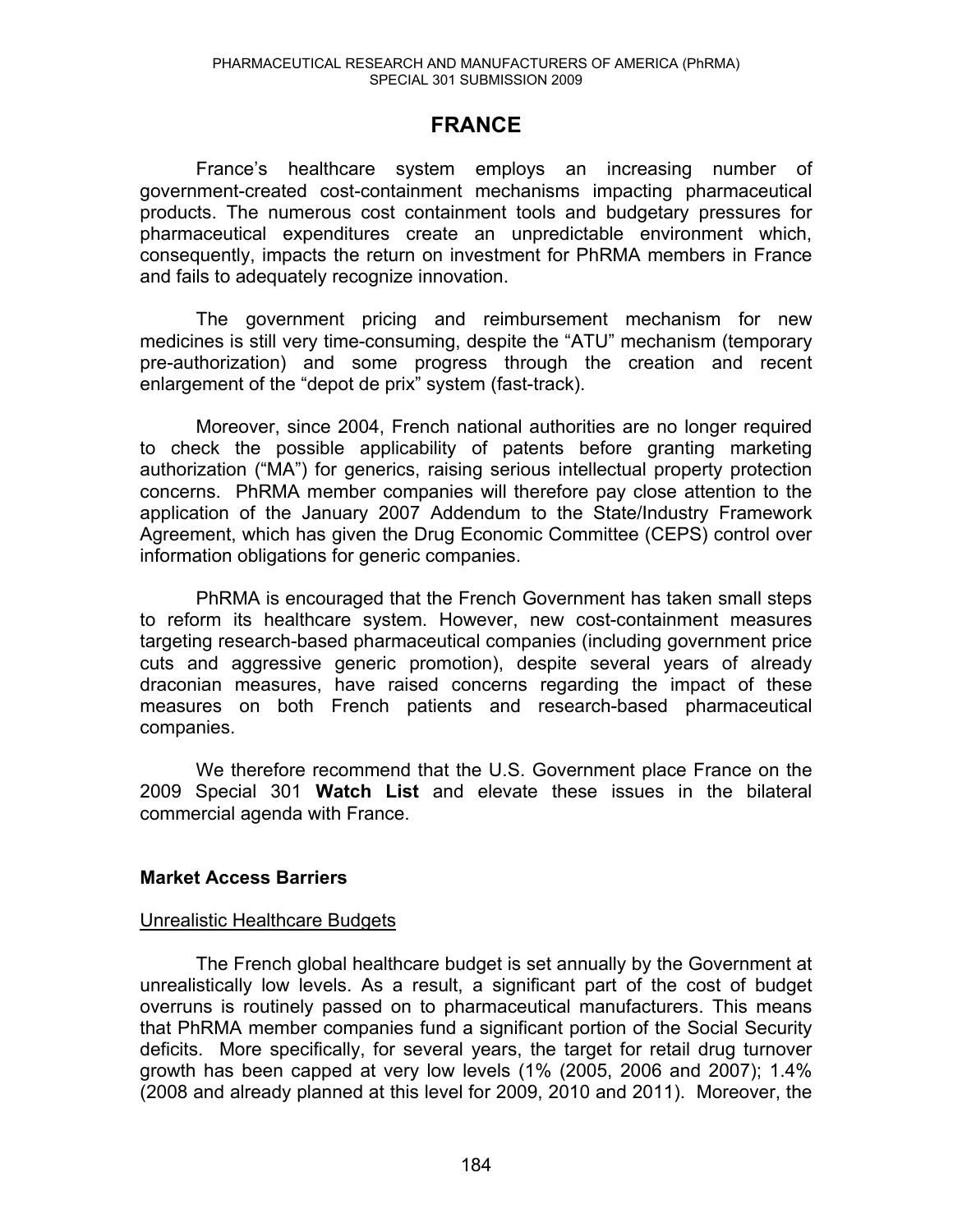French Ministry of Health (MOH) has decided a negative target for public drug reimbursement in the last few years (e.g.: -4% for 2007; -5% for 2006).

 In addition to the foregoing, the French Parliament decided through the 2009 Social Security Financing Bill to maintain a turnover tax from 0.6 to 1 percent for 2009, 2010 and 2011.

 Finally, the French Government regularly employs additional costcontainment measures within now traditional mid-year saving plans, including government price cuts for products with high sales. The French Health Minister has also asked the CEPS to pursue a system of Dynamic Price Management for certain therapeutic categories. This could mean government-imposed price cuts on products that have only been on the market for a short time upon generic entry in their therapeutic group.

PhRMA remains concerned about two aspects of the Social Security Financing Bill of 2008:

- The authority given to the French Health Body (HAS) to release medicoeconomic guidelines which could reinforce budgetary issues as opposed to medical ones and the recognition of innovation; and
- The inclusion of individual prescription contracts signed between public sick funds and doctors (private sick funds consulted) leading to financial incentives which could include HAS guidelines and could lead to significant pressures on some prescriptions.

In addition, the Social Security Financing Bill of 2009 raises several new concerns, including:

- Enlargement of the generic drug list<sup>51</sup> to include modified-release tablet specialities
- Introduction of the notion of "therapeutic moiety"<sup>52</sup> to enlarge the generic drug list beyond the strict definition of a generic
- An obligation to prescribe an INN when a product has some generic competitors

## Government Price Controls

Government-imposed price controls fail to recognize and reward innovation and erode intellectual property protections for pharmaceutical products. In France, prices of reimbursable pharmaceuticals are decided by the CEPS after negotiations with individual companies. To be reimbursed by the national health insurance fund, reimbursement status must be granted by the

 $\overline{a}$ <sup>51</sup> « Répertoire des Génériques » (Generic Drug Directory) which rules the options for the pharmacists to substitute, beyond the definition of a "generic"

 $2^2$  Considered as the therapeutic active entities in the molecule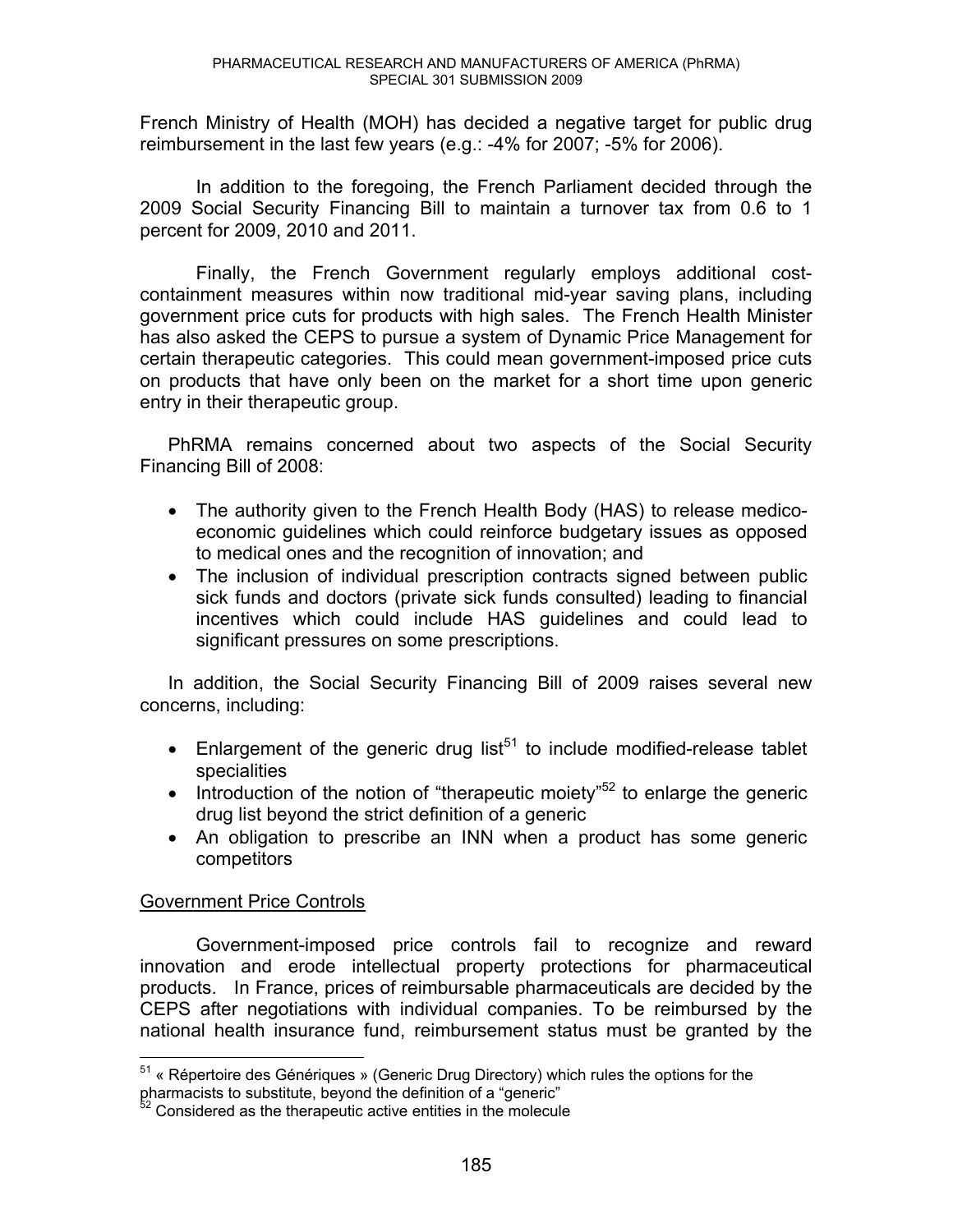Minister of Health and the public sick-funds based on a Transparency Committee (Commission de la Transparence) assessment.

All registered pharmaceuticals are subject to an Evaluation of Therapeutic Benefit (Service Médical Rendu, or SMR), which drives the level of public reimbursement. In parallel, Therapeutic Benefit Improvement (Amélioration du Service Médical Rendu, or ASMR) serves as a basis for individual company negotiations with the CEPS. The Transparency Committee assesses the efficacy and the safety of a product. This evaluation is based on the judgment of experts and is exclusively based on clinical criteria. While this evaluation is rarely contested, innovative pharmaceutical manufacturers often dispute the ASMR classification made as a result of the data analysis. PhRMA believes that this evaluation has become more and more restrictive and unpredictable, making it more difficult to ensure that innovation is recognized.

Only a limited number of patented pharmaceutical products fall under the most favorable ASMRs, most products falling instead under the ASMR IV or V categories. Medicines receiving the ASMR I, II, and now III, or even ASMR IV (under certain conditions), can benefit from a fast-track procedure, and the first three categories have the potential to get a European average price. PhRMA member companies believe that this process should be extended beyond five years to ensure an adequate return on investments in innovative products.

While the details remain unclear, the request by the French Government to CEPS to introduce Dynamic Price Management to certain therapeutic categories is an issue of serious concern for innovative pharmaceutical manufacturers. Although the Health Minister has stated that there will be no jumbo group reference pricing in France, and despite the fact that the current system is very targeted, a system that ties prices of innovative products to those of generics would constitute movement towards government reference pricing for products still under patent. Therapeutic reference pricing would undermine the value of the intellectual property of innovative pharmaceutical companies.

## Additional Market Access Hurdles

 The National Public Sick-Funds (UNCAM) have on occasion negotiated with doctors reduction targets concerning some retail drug categories (e.g., antibiotics, statins, anxyolitics, proton pump inhibitors) and planned incentives to prescribe more generics. Statins are an important example of this. Any volume constraints should therefore be based on medically-justifiable quantities (number of patients eligible to be treated for approved indications) and not on affordability.

 In addition, in the past few years, the French Government has set up measures to help the development of the generic market, including incentives on margins for pharmacists and rewards for reaching substitution targets. These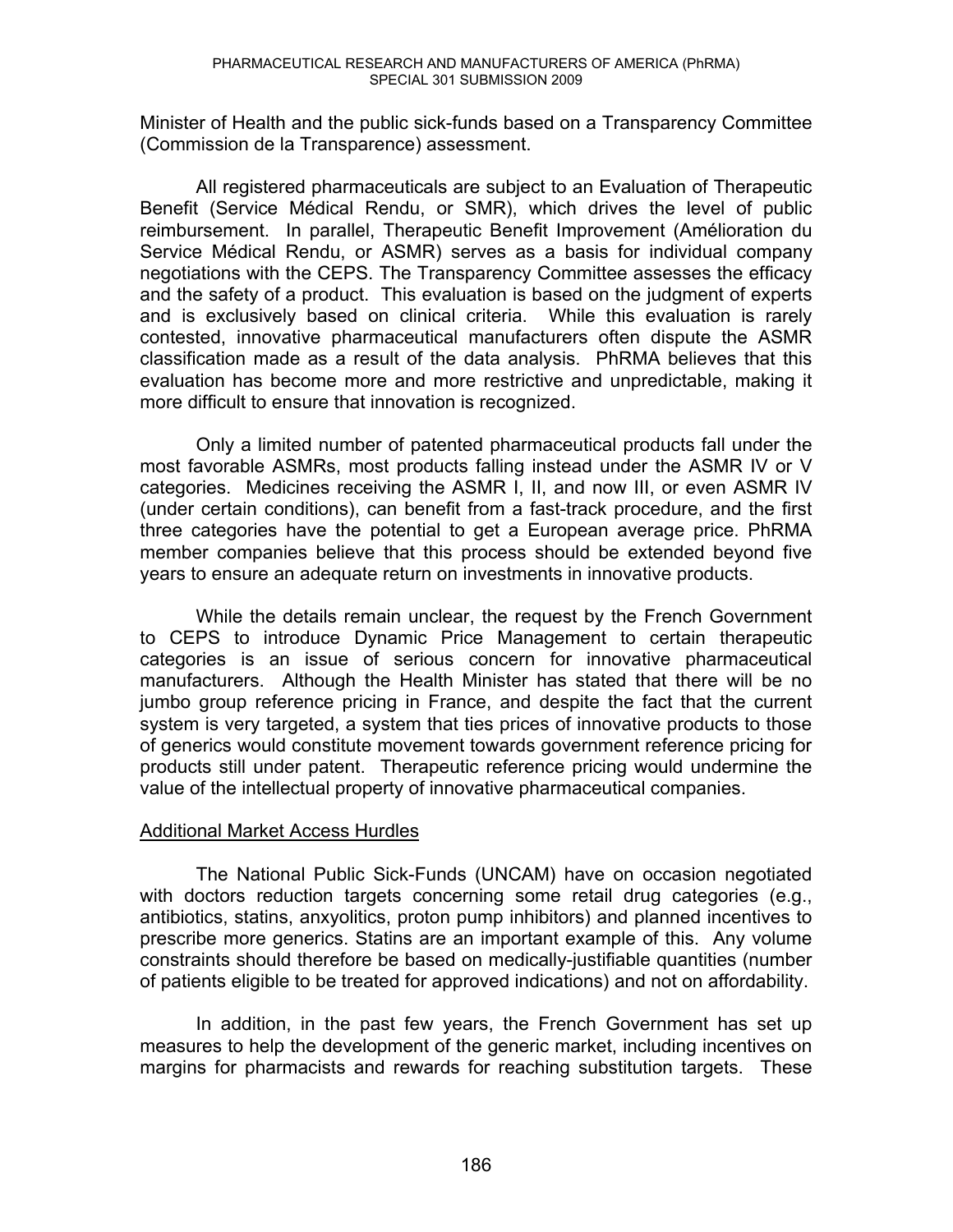measures are no longer necessary and continue to create an unbalanced situation that is unfavorable to brand name products.

French authorities should also strive to eliminate delays in providing market access for the newest, most innovative pharmaceutical products. These approvals take, on average, 256 days for new products, $53$  far beyond the EU statutory limit of 180 days.

## **Damage Estimate**

At the time of reporting PhRMA is not able to provide a specific estimate of the damages incurred in 2008 attributable to trade barriers related to intellectual property protection and market access.

 $\overline{a}$ 

 $53$  Drug Economic Committee (CEPS) 2007 Report - July 2008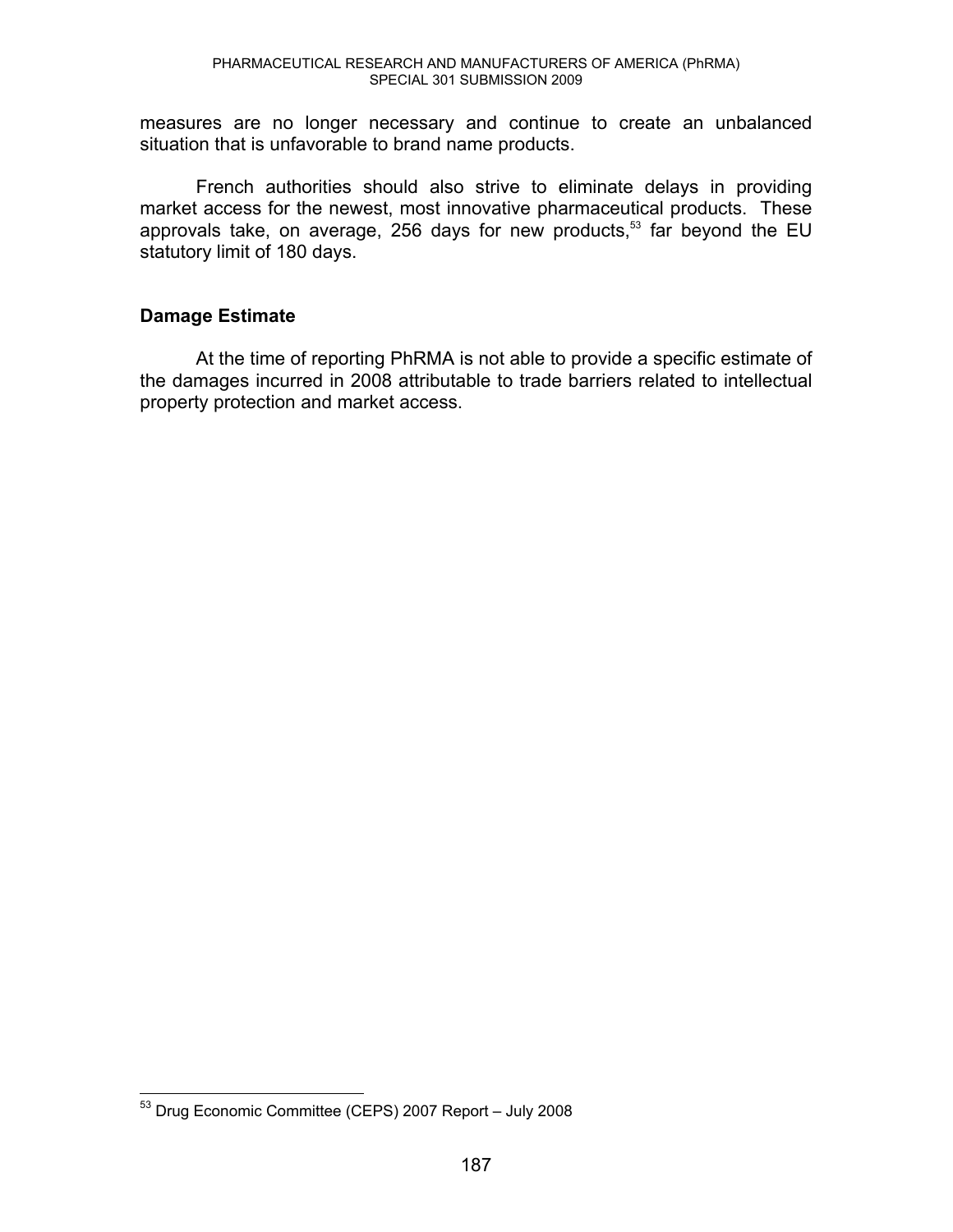## **NORWAY**

 Norway does not provide product patent protection for a significant portion of the pharmaceutical products currently on the Norwegian market. The Norwegian Government should make changes to its policies to ensure that drugs currently protected by patents  $-$  including specifically analogous process patents - are not included on the Norwegian Medicines Agency's list of interchangeable drugs, but are treated the same as drugs covered by product patents in Norway.

Because Norway does not provide protection for products covered by analogous process patents, PhRMA recommends that Norway remain on the Special 301 **Watch List** in 2009.

## **Intellectual Property**

Norway has provided for compound patents for pharmaceutical products since 1992. The problem PhRMA members face in Norway today relates to pharmaceutical products with patents granted or pending prior to 1992. Specifically, legislation existing before 1995 bars product patent protection for products with process patent applications that were pending or granted before 1992. These products are believed to account for nearly half of the products on the current Norwegian market. This old legislation places Norway well behind the overwhelming majority of developed countries in terms of intellectual property protection.

In the 2008 Special 301 Report, Norway was singled out as one of only 37 "Watch List" countries that "deny adequate and effective protection" for intellectual property rights. Norway was included because, as described above, it fails to provide robust product patent protection to about half of the pharmaceutical products currently on the Norwegian market. This practice is inconsistent with both European and other international standards, and renders Norway increasingly an outlier in its failure to provide adequate intellectual property protection.

In order to address this issue, PhRMA member companies do not suggest a change in patent legislation, but rather suggest that the Government change the present policy/rules for product eligibility for inclusion on the interchangeable list. Specifically, the Government should clarify that products addressed by analogous process patents, and generic versions of these pharmaceuticals, are ineligible for inclusion on the interchangeable list. This solution would not require new legislation, and it would not require any changes to Norway's patent system. It could be implemented quickly and with less difficulty than changes to the patent law.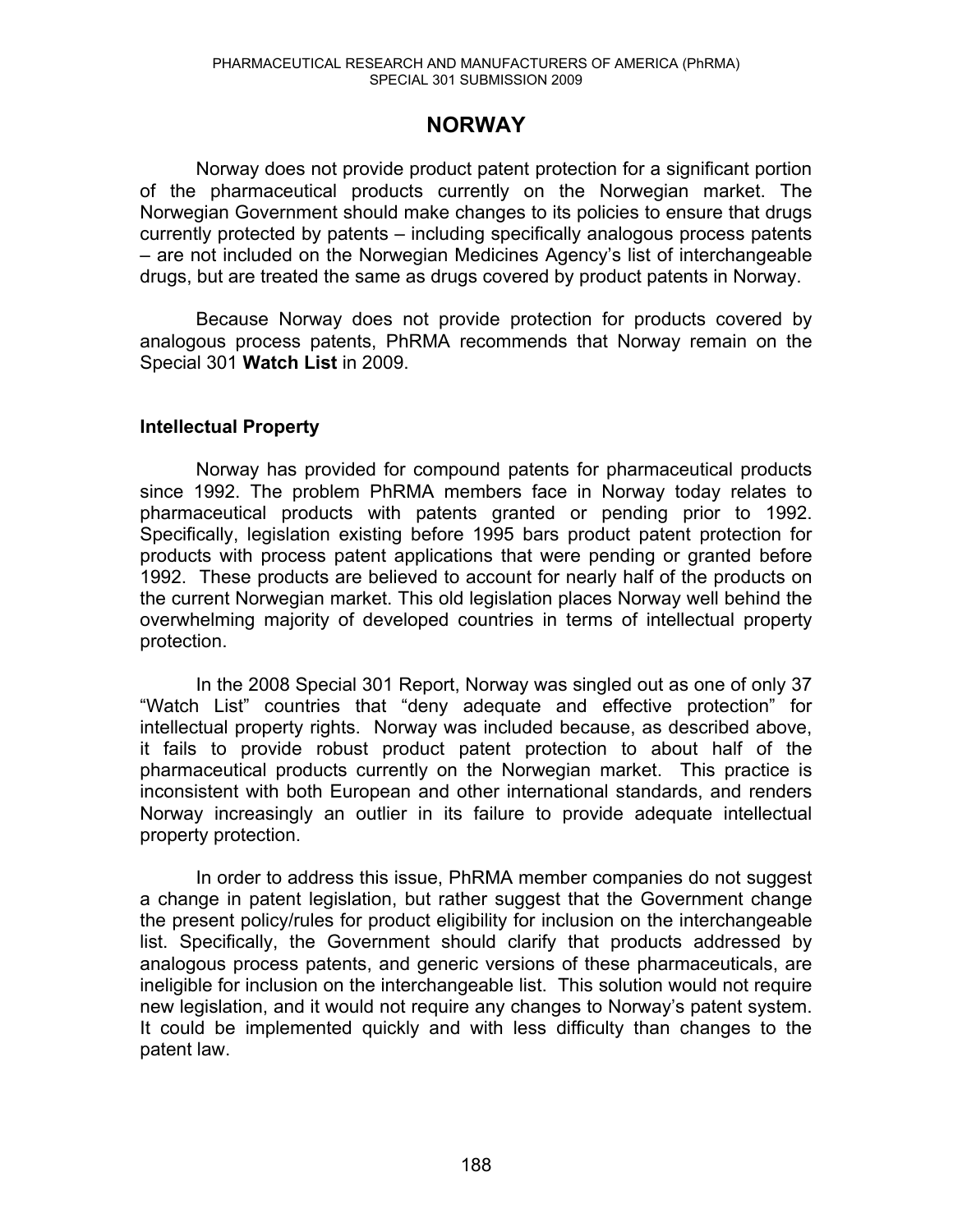## **Damage Estimate**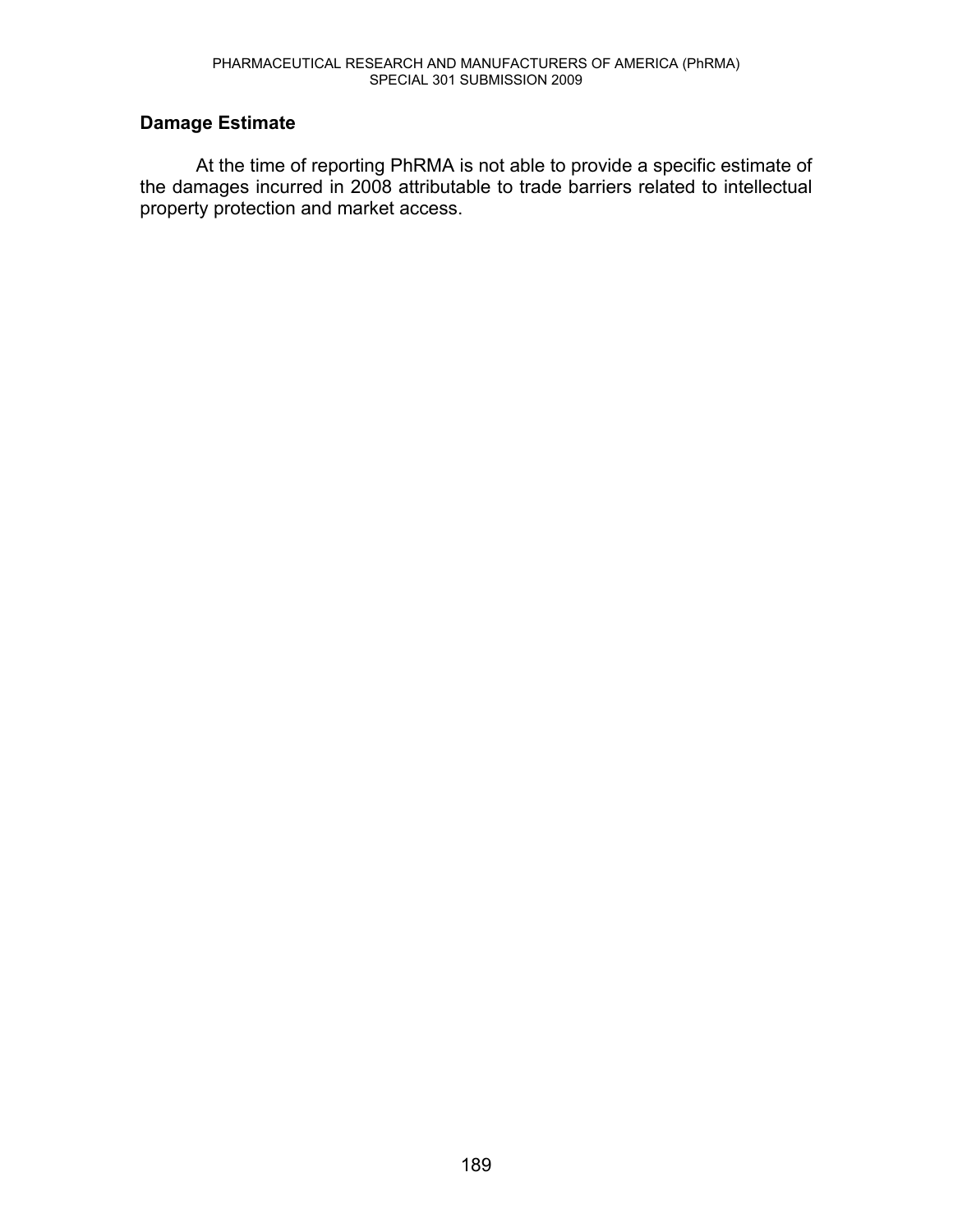# **SLOVENIA**

Constant changes in government pricing and reimbursement regulation create a highly unpredictable market for innovative pharmaceuticals. PhRMA therefore recommends that Slovenia be placed on the **Watch List** for 2009.

## **Market Access Barriers**

## Lack of Transparency of Government Pricing and Reimbursement

Slovenia was required to implement the provisions of the European Union's Transparency Directive governing pricing and reimbursement of pharmaceuticals regulation by the end of June 2008, but has failed to do so. As a result, innovative pharmaceutical companies face significant challenges in the Slovenian market.

#### Government Pricing Policies

Slovenian government pricing regulations have changed, on average, every 18 months. The current pricing regulation was published and implemented in April 2007. It established reference pricing, using Germany, France, and Austria as comparators. The maximum ex-factory price of these three markets is set as the maximum price for Slovenia. A new draft pricing regulation was recently prepared, but has neither been officially adopted by the Minister of Health (MoH), nor published in the Official Gazette.

The new pricing regulation could pose a number of significant problems, particularly with respect to a new proposal under consideration to set the maximum Slovenian price as a fraction of reference countries' prices as opposed to full prices. This could have a cascade effect by creating a new low European price that would impact other European countries with reference price systems. PhRMA is also concerned that the process to obtain exceptions to this policy would be extremely arduous and could delay product entry.

#### Government Reimbursement Programs

The Interchangeable Drug List (IDL), which was introduced in November 2003, serves as a reference for reimbursement of "interchangeable" drugs in a designated group. Physicians are obligated to prescribe the cheapest drugs on the list. The Sick Fund completely reimburses drugs up to the maximum acknowledged price, *i.e.*, the lowest price in a particular group on the IDL. In cases in which a patient seeks treatment with a drug that costs more than the lowest price on the IDL, he or she must cover the difference in prices. In the event a physician prescribes an innovative pharmaceutical that is priced higher than the lowest-priced drug, pharmacists are obligated to switch the innovative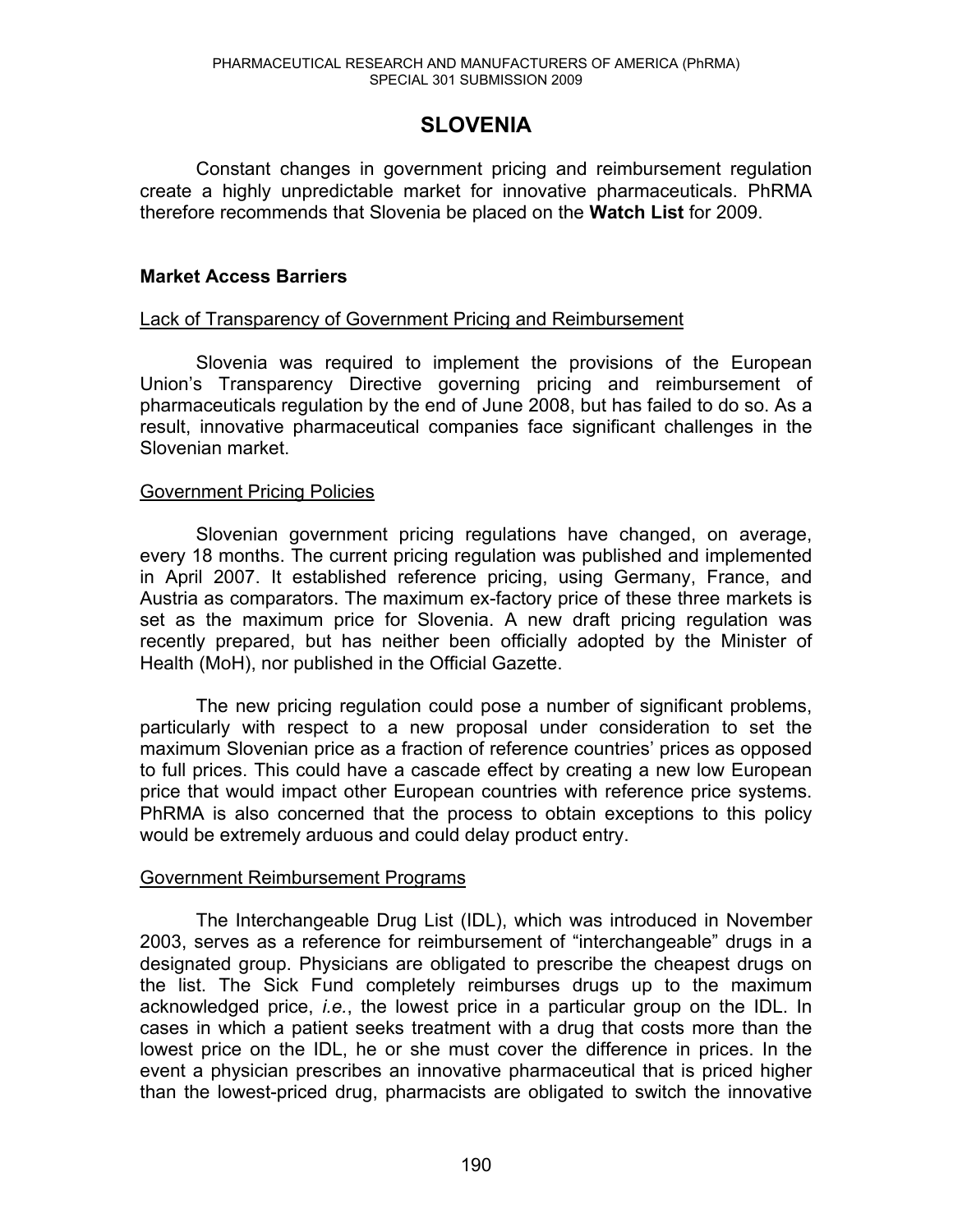product for the cheaper generic if the patient does not want to cover the price difference. Slovenia has expanded the IDL every six months to new groups of products, and criteria for expansion are not transparently defined. Reimbursed prices are sometimes based on the lowest generic price, even if the generic product is not available on the Slovenian market.

 Further, the Government has attempted on several occasions to implement therapeutic class referencing (TRP) that would discriminate against innovative pharmaceutical companies and could limit access to adequate therapy for patients.

 In addition to the problems described above, the Sick Fund misuses its position in the market and fails to abide by World Health Organization (WHO) guidelines. For example, under the Sick Funds, the cheapest Defined Daily Dose (DDD) is taken as the price ceiling for reimbursement for other products in a given cluster. In sum, the Sick Fund's one-sided, cost-saving approach places Sick Fund savings over patients' needs.

These policies are compounded by a general lack of transparency and predictable timeframes for government reimbursement-related decisions. Moreover, the Sick Fund impedes the free flow of information to healthcare professionals by limiting visits by professional sales representatives during working hours.

## **Damage Estimate**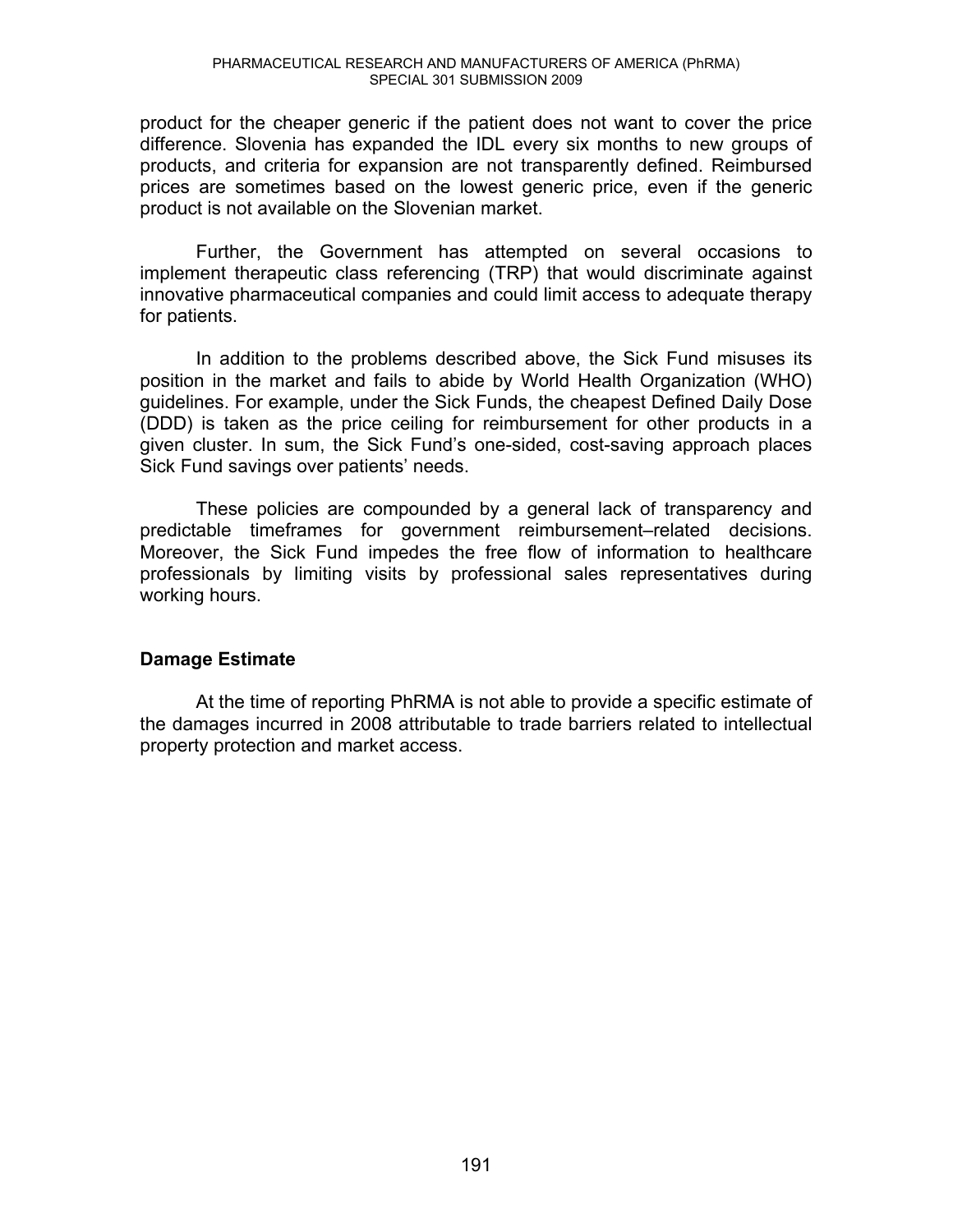## **SPAIN**

 PhRMA and its member companies operating in Spain are not able to obtain patent protection for certain "un-translated" pharmaceutical product claims in pre-1992 European patents. This discrimination between "un-translated" and "translated" claims is unfair and extremely burdensome for PhRMA's member companies. Spain must change its patent regime to ensure that these "untranslated" claims can be protected. PhRMA requests that Spain remain on the Special 301 **Watch List** for 2009.

## **Intellectual Property Protection**

#### Failure to Recognize Pharmaceutical Product Claims in Certain Patents

#### **Background**

 $\overline{a}$ 

 PhRMA member companies protect most of their inventions in Spain through European patents granted by the European Patent Office (EPO) established by the European Patent Convention (EPC). To obtain this protection, a member company must file an application with the EPO. If EPO officials grant a European patent based on that application, the member company must also file with Spanish patent authorities a translation of that patent in the Spanish language to make that patent enforceable in Spain.

 However, when Spain acceded to the EPC, the Spanish Government took advantage of the right to reserve with respect to the EPC obligation to protect pharmaceutical product claims.<sup>54</sup> As a result, Spain did not give effect to these claims even though they were included in a European patent. The reservation ceased to have effect on 7 October 1992. Since then, Spain has provided protection for pharmaceutical product claims in European patents based on European applications filed on and after 7 October 1992 (post-1992 patents).

 The situation with respect to pharmaceutical product claims in European patents based on applications filed before that date (pre-1992 patents) is more complicated. Owners of European patents with these product claims have attempted to enforce product claims in Spanish courts. If the patent owner filed a Spanish-language translation of the product claims with Spanish patent authorities, Spanish courts are enforcing the product claims based on the EPO article authorizing the reservation, TRIPS Article 27.1 related to patentable subject matter, and paragraphs 2 and 7 (when applicable) of TRIPS Article 70

 $54$  EPC Article 167(2)(a) allowed Spain to hold pharmaceutical product claims in European patents ineffective or revocable. EPC Article 167 was rescinded when its terms were no longer applicable.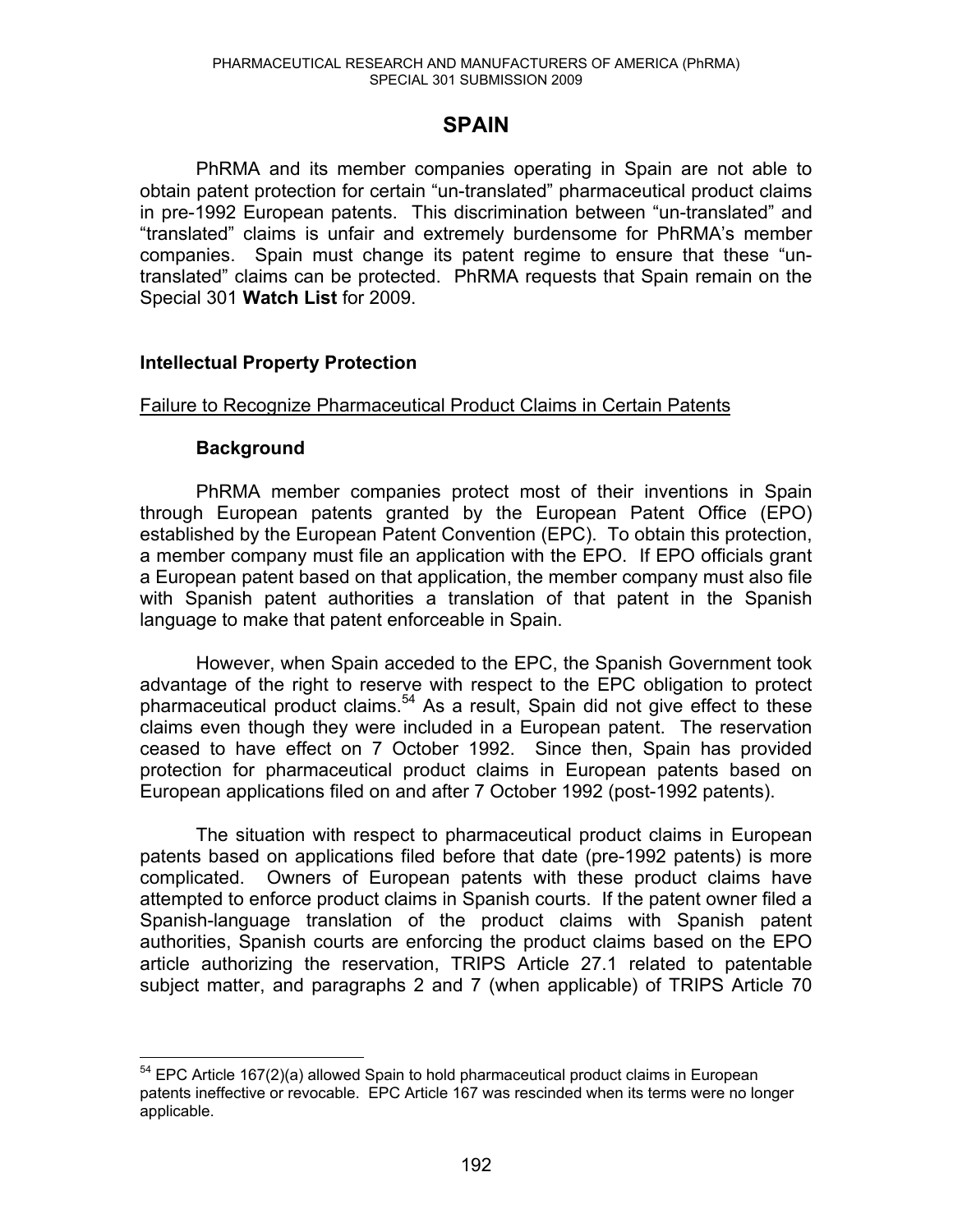related to "existing subject matter".<sup>55</sup> Many owners of patents that are not within the scope of TRIPS Article 70.7 did not file Spanish-language translations of the product claims based on the advice of EPO officials. Courts have yet to enforce "un-translated" claims and Spanish patent authorities have yet to allow owners of European patent to amend their translations to include the product claims.

## **Failure to Recognize Claims**

 Recognition by Spain of pharmaceutical product claims in pre-1992 patents as a practical matter is conditioned on the completion of an "administrative" or "clerical" act – translation of these claims. It appears that the EPC would allow for correction of the translations by adding product claims, but Spanish authorities do not permit such corrections.

 Failure to recognize these product claims discriminates between patents with translated claims and patents with un-translated claims. Patents with untranslated claims are treated differently from those with translated claims and places manufacturers with un-translated claims at a great disadvantage. For example, owners of patents with un-translated claims face competition in Spain immediately by copiers that manufacture product with a different process whereas owners of patents with translated claims do not. Moreover, reference prices are heavily influenced by prices charged by copiers who do not undertake the expenses in developing the product and its market in Spain. Thus, reference prices for products covered by un-translated claims are lower than those with translated claims. There is no compelling public policy reason that justifies this level of discrimination based on the failure to complete the administrative act of translation, especially given that full descriptions of the products were and are readily available in the Spanish language and given the ease in obtaining the claims in one of three other languages used in Europe.

 The disadvantages to the owners of un-translated claims go beyond the Spanish market and flow to other countries, especially European Union (Union) Member States. When establishing their reference prices, some countries consider reference prices for pharmaceutical products in countries with similar market conditions. More specifically, some Member States that enforce all pre-1992 product claims consider prices charged in Spain for pharmaceutical products but do not distinguish between pre-1992 and post-1992 products when determining the reference price in their countries. But market conditions in Spain for pre-1992 products are very different from the market conditions in those Member States because of the discrimination in Spain between translated and

 $\overline{a}$  $55$  These rulings are: a March 31, 2008 ruling in favor of Pfizer issued by the Commercial Court number 4 of Barcelona; August 7, 2007 and December 7, 2007 rulings issued by the Commercial Court Number 1 of Barcelona in favor of Eli Lilly (these rulings were confirmed on July 31, 2008); a July 30, 2008 injunction in favor of Janssen Cilag, and rulings by Commercial Court number 3 of Barcelona (October 2007) and Commercial Court number 6 of Madrid (November 2007) in favor of Merck Sharp and Dohme.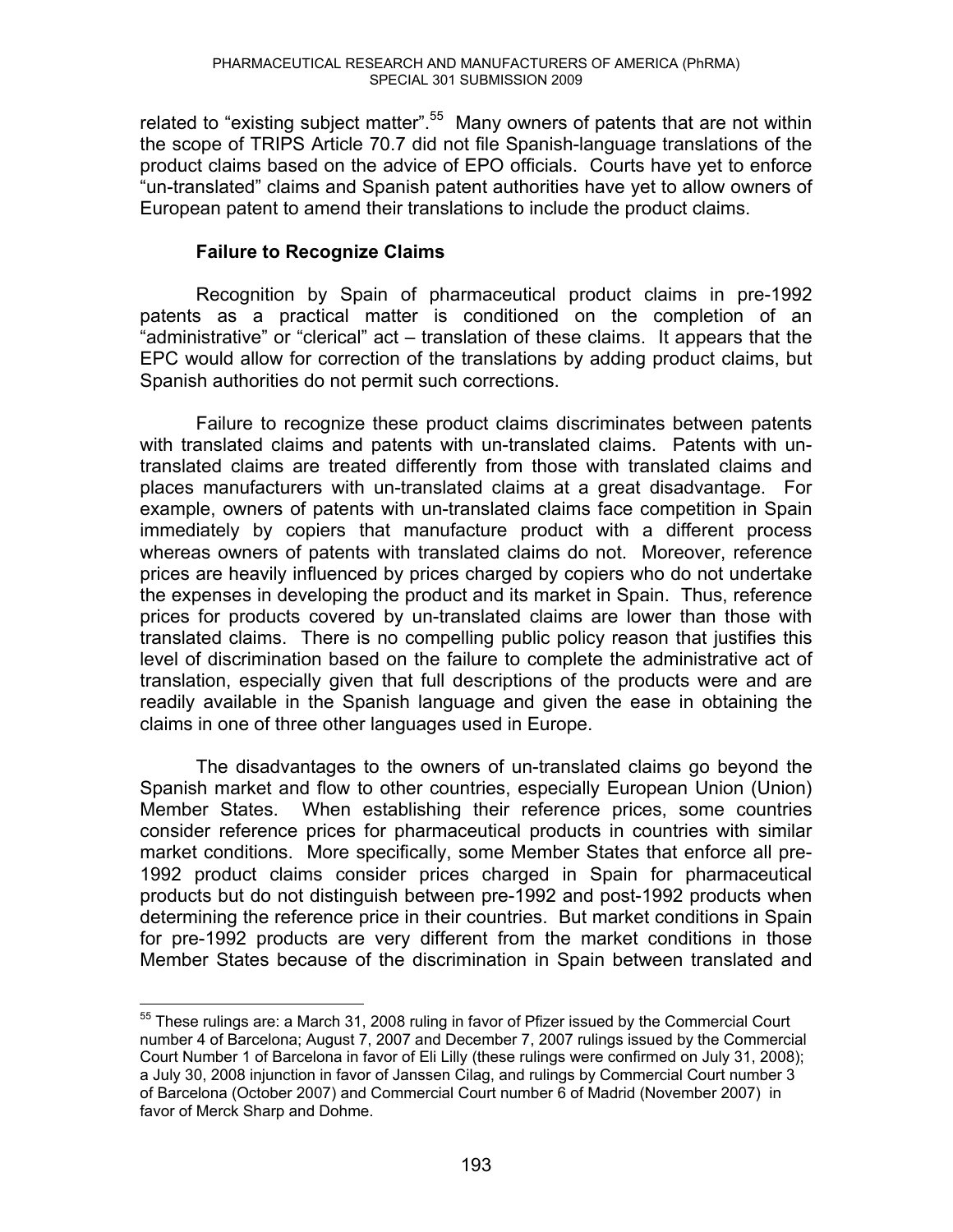un-translated claims that does not exist in those other Member States. Consequently, the reference prices in those Member States are set unfairly low for their respective market conditions for many pre-1992 products.

 Furthermore, the Union assumes that the regulatory framework is significantly identical in all Member States and, thus, requires the free movement of goods between Member States. This free movement principle is interpreted to exempt from patent infringement the importation into or use or sale in one Member State a product made or sold legally in another Member State. That is, copies of products subject to un-translated claims in Spain may be made, used, or sold in Spain. These copies then may be imported into another Member State and used or sold there even though the copy is subject to product patent claims in that Member State and the patent owner objects to the importation. But since the regulatory framework for pre-1992 European patents is not significantly identical in Spain to other Member States that enforce all product claims in European patents the application of the free movement principle is unjustified because the same regulatory framework was not and is not available to patent owners in Spain.

 To end this discrimination and its adverse affects on PhRMA member companies, the Spanish Patent Office (attached to the Ministry of Industry) should allow the translation and publication of product claims in pre-1992 European patents. Then, it would be easier for Spanish courts to apply the same jurisprudence involving the EPC and the TRIPS Agreement to claims that were not translated initially.

## **Damage Estimate**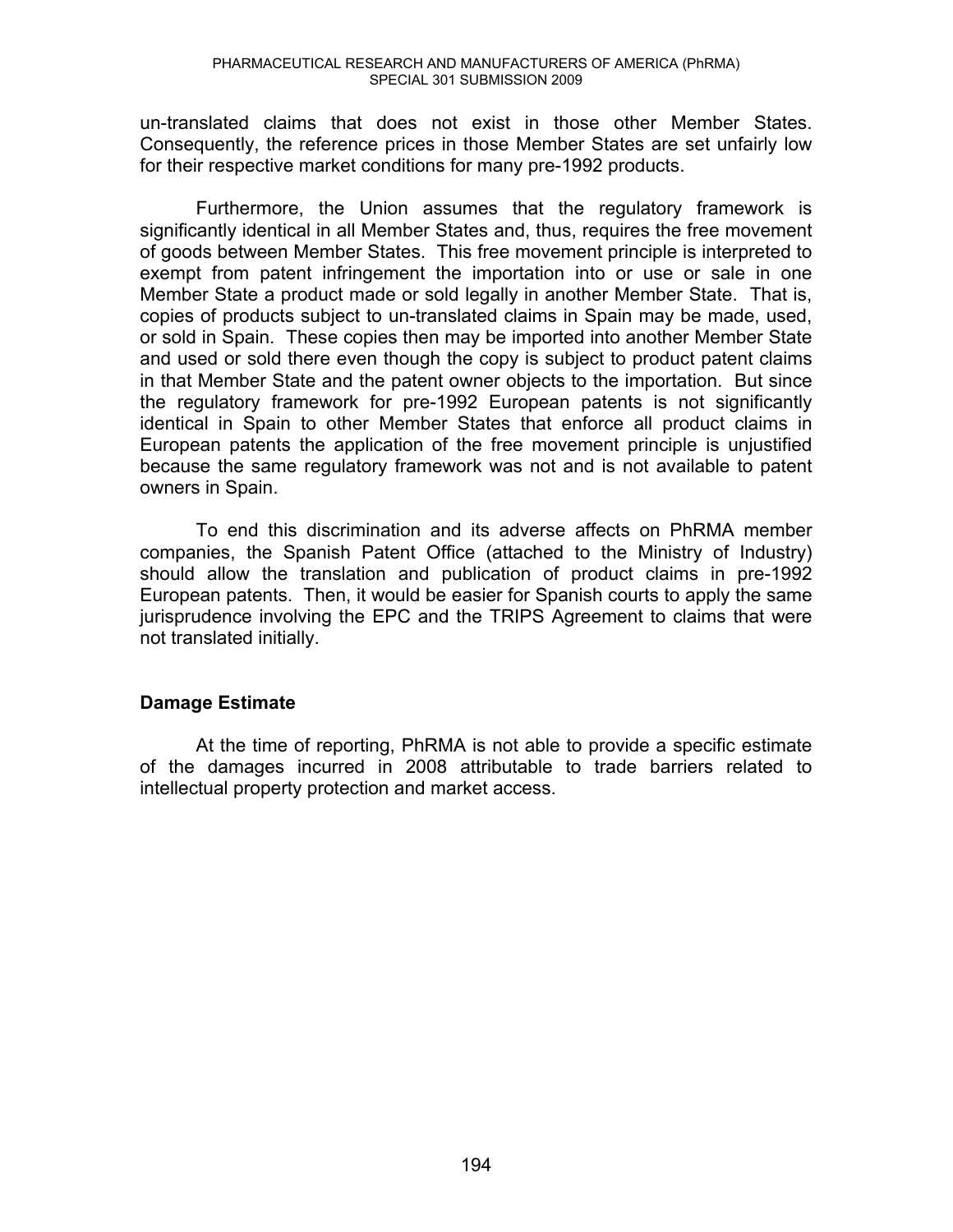# **SWEDEN**

 PhRMA and its member companies are deeply concerned about a recent development in Sweden. We understand that the Government is considering a proposal to unilaterally reduce prices of patented pharmaceuticals on the Swedish market with the express aim to finance the redesign of the pharmacy system. This Government-imposed price cut would not only contravene Swedish and EU law (EU Transparency Directive and EU Treaty), it would exclusively target patented pharmaceuticals and would undermine the Governmentmandated value-based pricing system in Sweden.

 For this reason, PhRMA requests that Sweden be placed on the 2009 Special 301 **Watch List**.

Sweden has a state-owned chain of pharmacies. Over the course of the last year-and-a-half, the Swedish Government has been working to develop a proposal on deregulation of the pharmacy monopoly which would allow both horizontal and vertical integration of pharmacy chains. It is expected that the new proposal will lead to the emergence of a few chains owned by large international wholesalers. In order to secure availability of pharmacies in remote and sparsely populated areas of Sweden, the Government intends to sell 50% of the current pharmacies in clusters. Each cluster of three to four pharmacies would likely include pharmacies both in urban and rural areas.

The Government is considering a proposal that would establish an increased dispensing fee for the new pharmacy owners, which would be offset by lowering the government-set pharmacy purchase prices of patented pharmaceuticals. The TLV, the agency responsible for pricing of reimbursed pharmaceuticals in Sweden, will be charged with implementing this price cut. The mandate of TLV is to review new medicines and set the reimbursed price for medicines based on data submitted by the patent holder. These prices are based on the value of the product reflecting the societal perspective, i.e. when cost and benefit of medicines are evaluated, the effects outside the health care system are considered, e.g. effect on sick leave, productivity, and longevity. Lowering these prices would be inconsistent with the value-based pricing system in Sweden, and by targeting patented pharmaceuticals (not generic or over-thecounter products), would discriminate against them and diminish the value of intellectual property for these products.

PhRMA member companies expect that the Government will release its report on this proposed plan by February 24. We remain deeply concerned by this proposal as it will not only disadvantage PhRMA's member companies operating in Sweden, it will also specifically impact innovative products in countries that reference Sweden in government price control models. There is a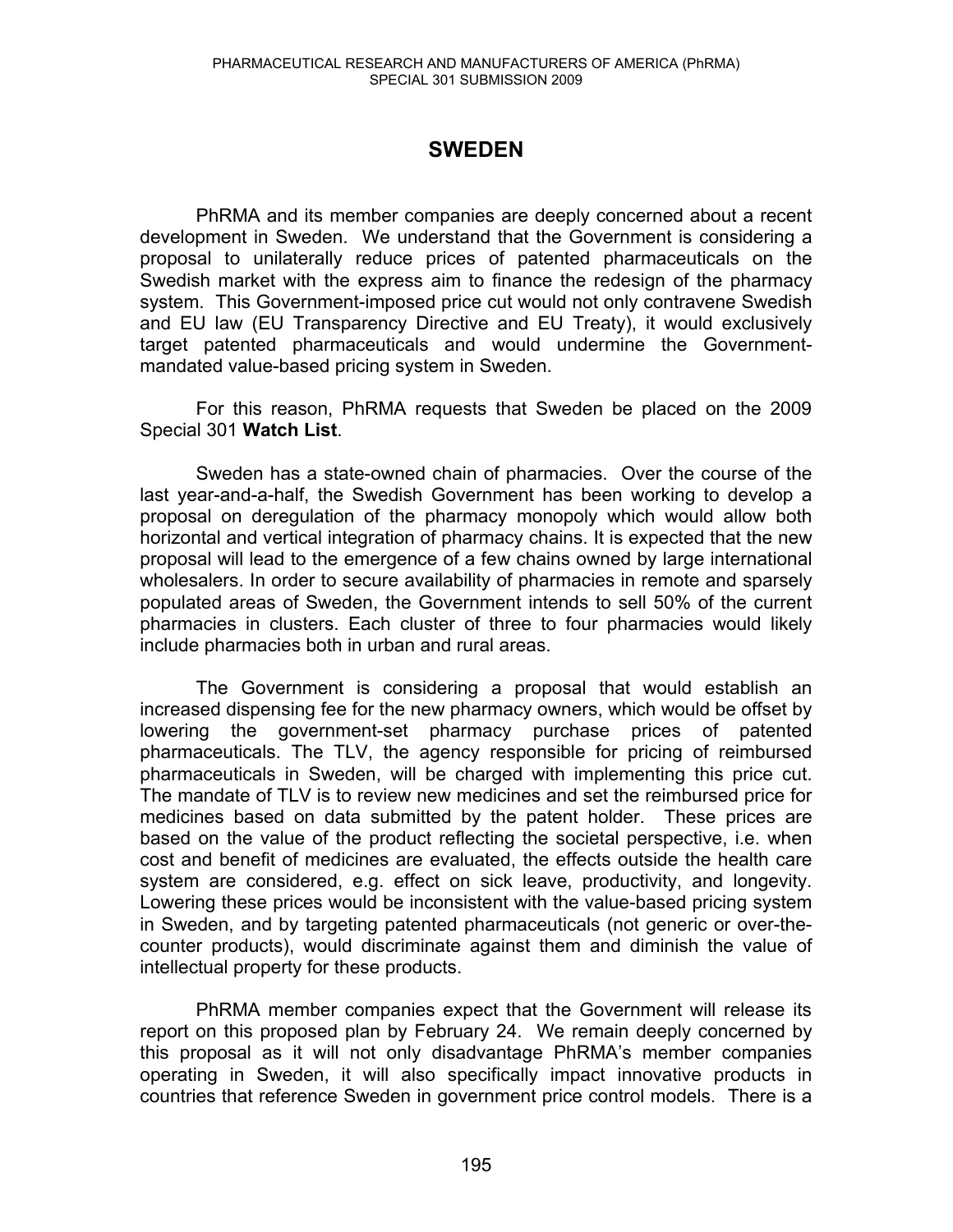direct effect on prices in Austria, Greece, Norway and Spain. In addition, there is an indirect effect on prices in Canada, Finland and Spain. An additional number of countries, e.g. Turkey, base the price on the lowest three in a region (e.g. EU). If Swedish prices are among the lowest three, which is not unlikely through the combined effect of a price cut and the depreciation of the Swedish currency, prices in more countries will be affected.<sup>56</sup>. In addition, we are concerned that if this proposal is implemented in Sweden it would set a negative precedent that other countries may follow.

PhRMA member companies request that the U.S. Government monitor this situation very closely over the coming weeks.

## **Damage Estimate**

At the time of reporting PhRMA is not able to provide a specific estimate of the damages incurred in 2008 attributable to trade barriers related to intellectual property protection and market access.

 $\overline{a}$ 

<sup>&</sup>lt;sup>56</sup> Source IMS Health, 2008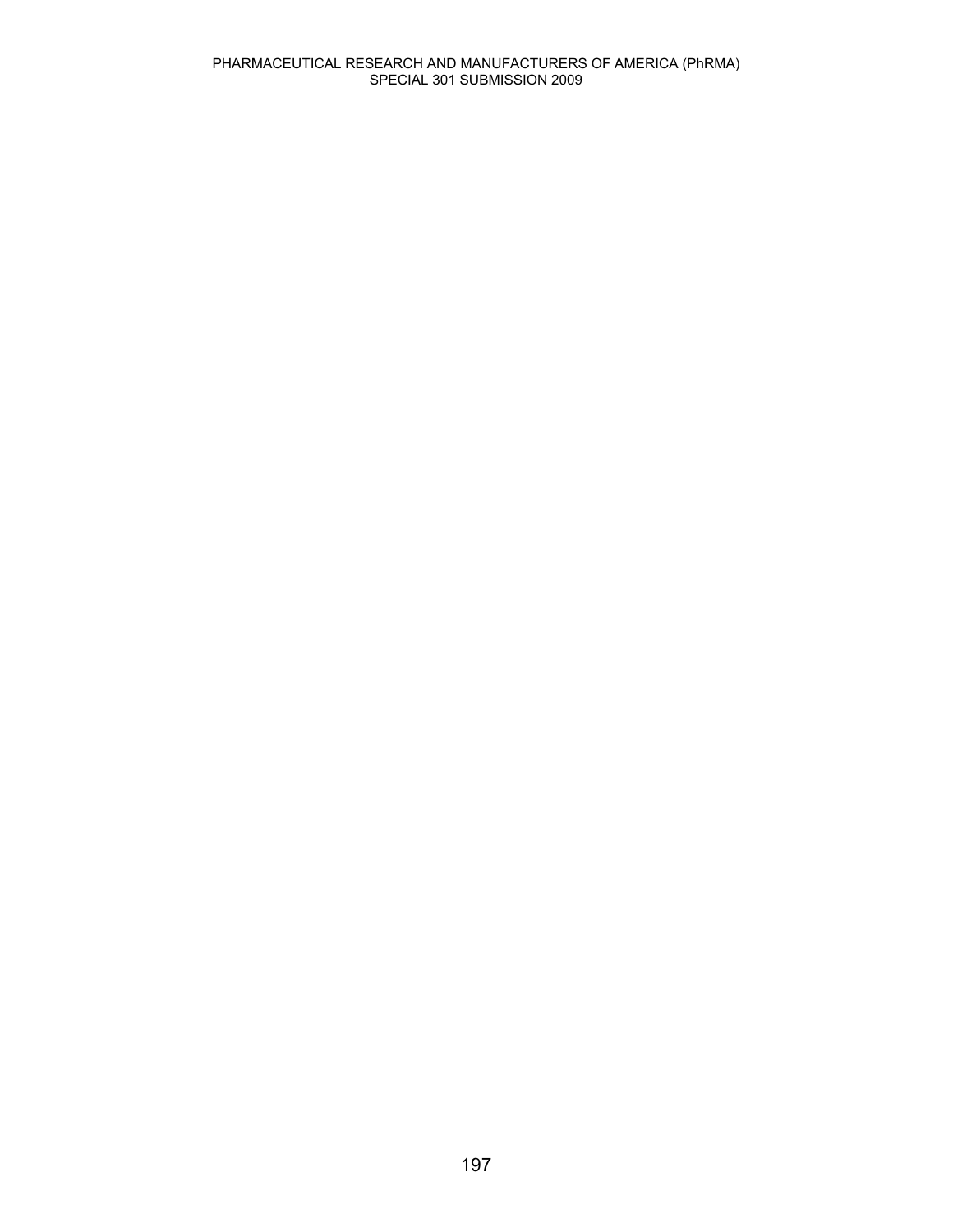# **LATIN AMERICA**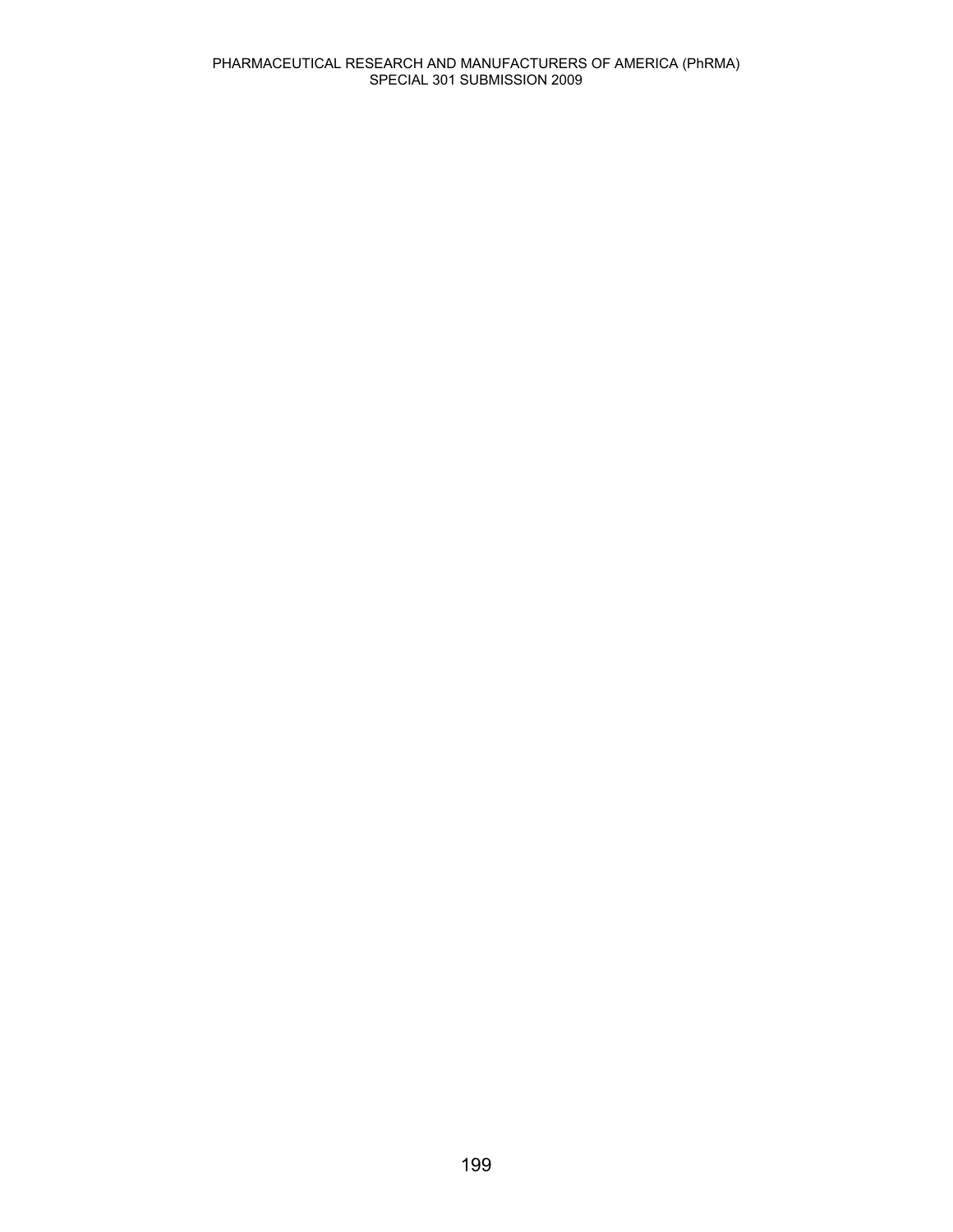# **COLOMBIA**

PhRMA and its member companies operating in Colombia remain concerned that Colombia's enforcement of IP rights is diminishing. PhRMA therefore recommends that Colombia remain on the Special 301 **Watch List**.

Obstacles to obtaining and enforcing patent rights persist. The Colombian Patent Office (CPO) continues to deny patent applications for innovative products, particularly those corresponding to patents that have been granted in other countries, negatively impacting PhRMA member companies.<sup>57</sup> Additionally, current procedural norms prevent patent-holders from efficiently seeking effective remedies (preliminary injunctions) against infringing products prior to market launch. Also, the current patent application backlog is generating, on average, an unacceptable delay of seven years for pharmaceutical patents.<sup>5</sup>

Trademark rights have also been seriously eroded by Colombia's Regulatory Authority, INVIMA, which has allowed a copy company to use the registered trademark of a U.S. pharmaceutical company without authorization. This has tarnished the image of the trademark and allowed the copy company to take unfair commercial advantage of the trademark's reputation.

## **Intellectual Property Protection**

## Data Exclusivity

Decree 2085 provides the domestic legal basis for proper implementation of Andean Decision 486 that protects test data from "unfair commercial use." Decree 2085 establishes a five-year data exclusivity period during which no third party may obtain a health registration for a pharmaceutical product relying on safety and efficacy studies filed by the innovator. To date, sixty eight (68) molecules have been protected by Decree 2085. Of these, seventeen (17) have already lost protection due to lawful expiration.<sup>59</sup>

## Litigation

PhRMA's member companies continue to be detrimentally affected by the GOC'S failure to provide a linkage mechanism, which currently prevents a titleholder from seeking effective enforcement of its patent prior to the

 $\overline{a}$  $57$  The problem that remains is the irregular, inconsistent and discriminatory standard for inventive level as applied by the CPO, concerning patents in the pharmaceutical field.

<sup>&</sup>lt;sup>58</sup> The government refuses to grant compensatory measures such as patent term adjustment to allow patent holders to effectively enjoy their rights. In fact, said possibility has been prohibited by recent modifications to the Andean IP Decision, which expressly exclude pharmaceutical patents from any possibility to obtain term restoration.

<sup>59</sup> Source: INVIMA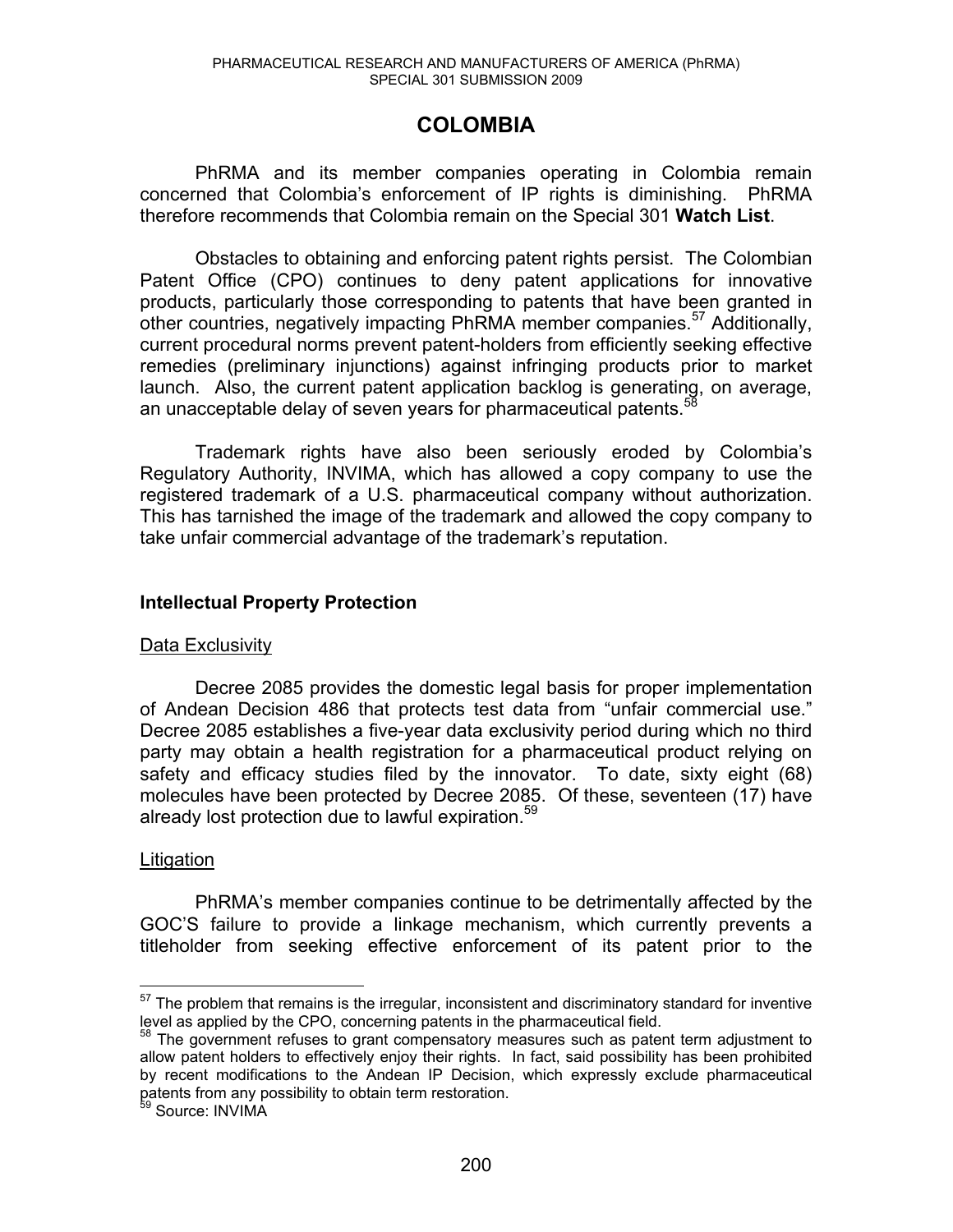commercial launch of a potentially infringing product. With an efficient linkage mechanism in place, all market participants (innovators, generics and the consumer) have legal certainty regarding the legal status of a particular product before they commit an act that may eventually be declared infringing after market launch. To date, patent owners, proceeding diligently under Colombian law and with a certain degree of luck, have only been able to obtain injunctive remedies after commercial acts have taken place (*i.e*. the product has been launched, the active ingredient imported or commercial offers have been made). The reasons for this have been: (i) lack of adequate notice regarding the impending approval by the INVIMA of a potentially infringing product; (ii) lack of legal standing to pursue infringement based solely on a health registration or an application; and (iii) lack of a time period during which market approval is automatically suspended until the patent infringement issue is adjudicated.

Colombian procedure does not provide adequate due process guarantees to effectively litigate patent enforcement. Additionally, litigation delays can be glacial, with decisions in these types of cases often taking more than 8 years. These delays are completely detached from the reality of the market. Simply put, if a preliminary injunction is not granted, a patent-holder must stand by idly for almost a decade until a decision is handed down. Colombia has a number of solutions at hand which it could implement to solve these problems, for example, the model of an autonomous intellectual property court. This type of model could be a starting point to offer effective, expeditious and competent adjudication mechanisms for patent infringement issues.

## Patents for Improvements of Known Molecules (e.g.: polymorphs, isomers, processes)

PhRMA continues to be very concerned over an ongoing trend that the Colombian Patent Office (CPO) is applying standards for patentable inventions that make it unjustifiably difficult to obtain patents for improvements in Colombia, which are otherwise patentable in the rest of the world. Moreover, in the past four years, the CPO has been applying illegal *per se* subject matter rejections against polymorph and isomer patents. The most troublesome aspect of this situation is that these standards discriminate against the chemical arts, which appears to single out the research-based pharmaceutical companies. These standards may constitute a technical sector-specific protectionist barrier, as they clearly benefit the local generic industry. This would violate Article 27 of the TRIPS Agreement, which prevents signatory countries from discriminating against inventions as to their field of technology.

## Patents for Second Uses

The Andean Court of Justice (ACJ) issued several legal opinions (89-AI-2000, 01-AI-2001 and 34-AI-2001) forcing Andean Community members to refuse recognition of patents for second uses, in violation of TRIPS Article 27.1,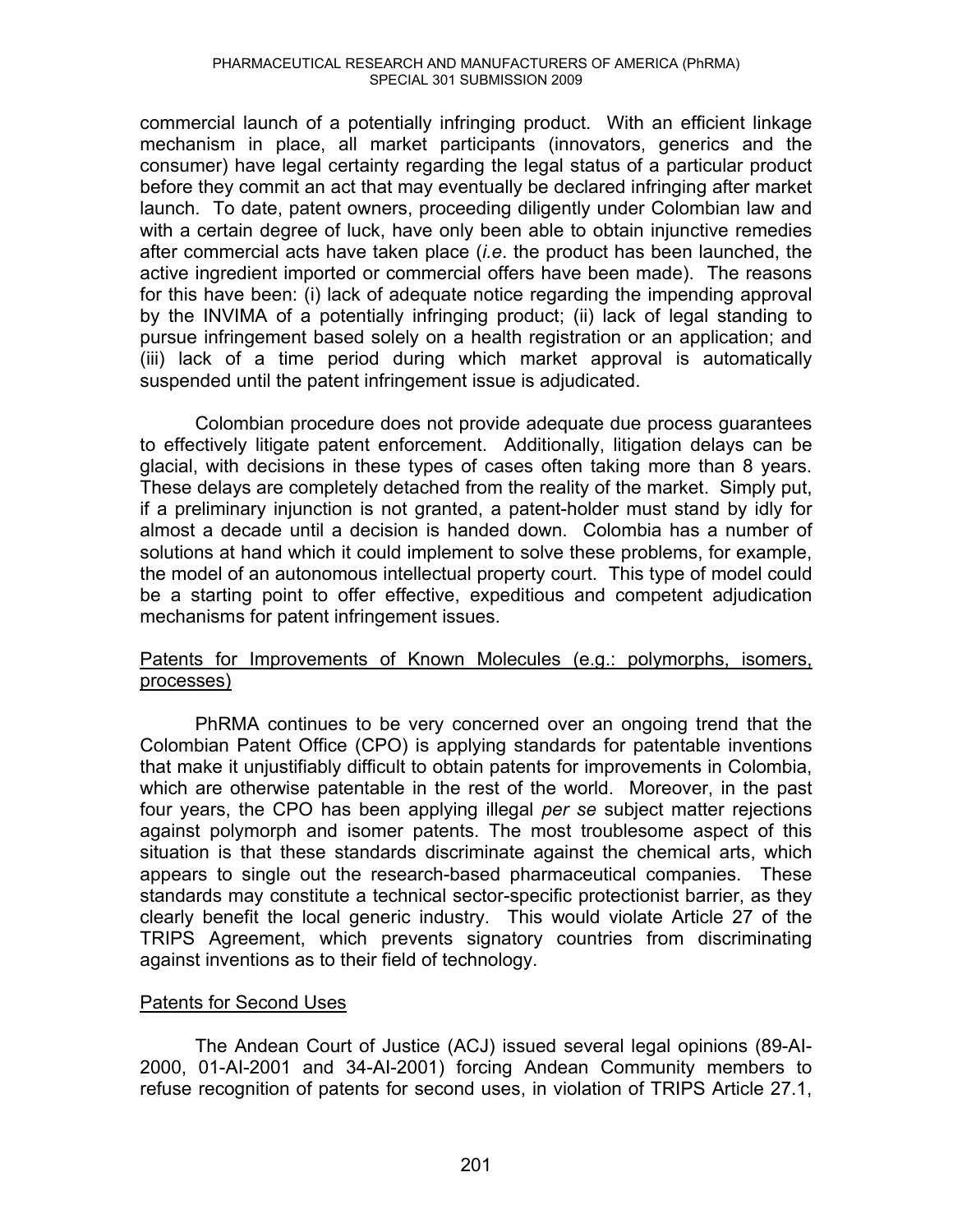and contrary to long-standing precedents. Andean member countries have either been compelled by the ACJ not to grant second use patents or chosen to honor Andean Community obligations, while ignoring their TRIPS obligations. The failure to provide patents for second uses particularly affects PhRMA's members, which dedicates many of its research investments to evaluating additional therapeutic benefits of known molecules (second uses) in order to provide effective solutions for unsatisfied medical needs. The ACJ position is dispositive on the issue and no further domestic appeals/remedies are possible.

## Patents for Biotechnology

Article 15 of Andean Community Decision 486 excludes a great part of all biotech innovation, by considering that "all or part of living beings as they are found in nature ... existing biological material or that which can be isolated" is not considered an invention. This exclusion is in clear violation of TRIPS Article 27 as it is not one of the acceptable patentability exceptions.

#### Unreasonable Delays in Patent Grant

Finally, delays in patent prosecution are serious. On average, pharmaceutical patent applications suffer a 7-year delay before a first instance decision is taken, and until late 2006, there was an upward trend. In an effort to reverse this momentum, the SIC hired additional examiners during the first semester of 2007 with the promise to show positive results by year end. However, to date, the impact of these measures has yet to take effect.

## **Trademarks**

Colombia's Regulatory Authority, INVIMA, issued an authorization allowing a copier to use the registered trademark of a U.S. pharmaceutical company (and a member of the local R&D pharmaceutical association) without the trademark owner's authorization. Specifically, the copier was permitted to use the U.S. Company's trademark on its product's label in order to show it was the same as the original product (the approved legend is: "[COPIER PRODUCT] is bioequivalent to [ORIGINAL PRODUCT]") and without having to use any disclaimer. This has tarnished the image of the registered trademark and has opened the door for copiers to freely take advantage of the innovator's trademark's reputation. This unprecedented decision by INVIMA violates Andean Community Trademark Law and Colombia's internal law.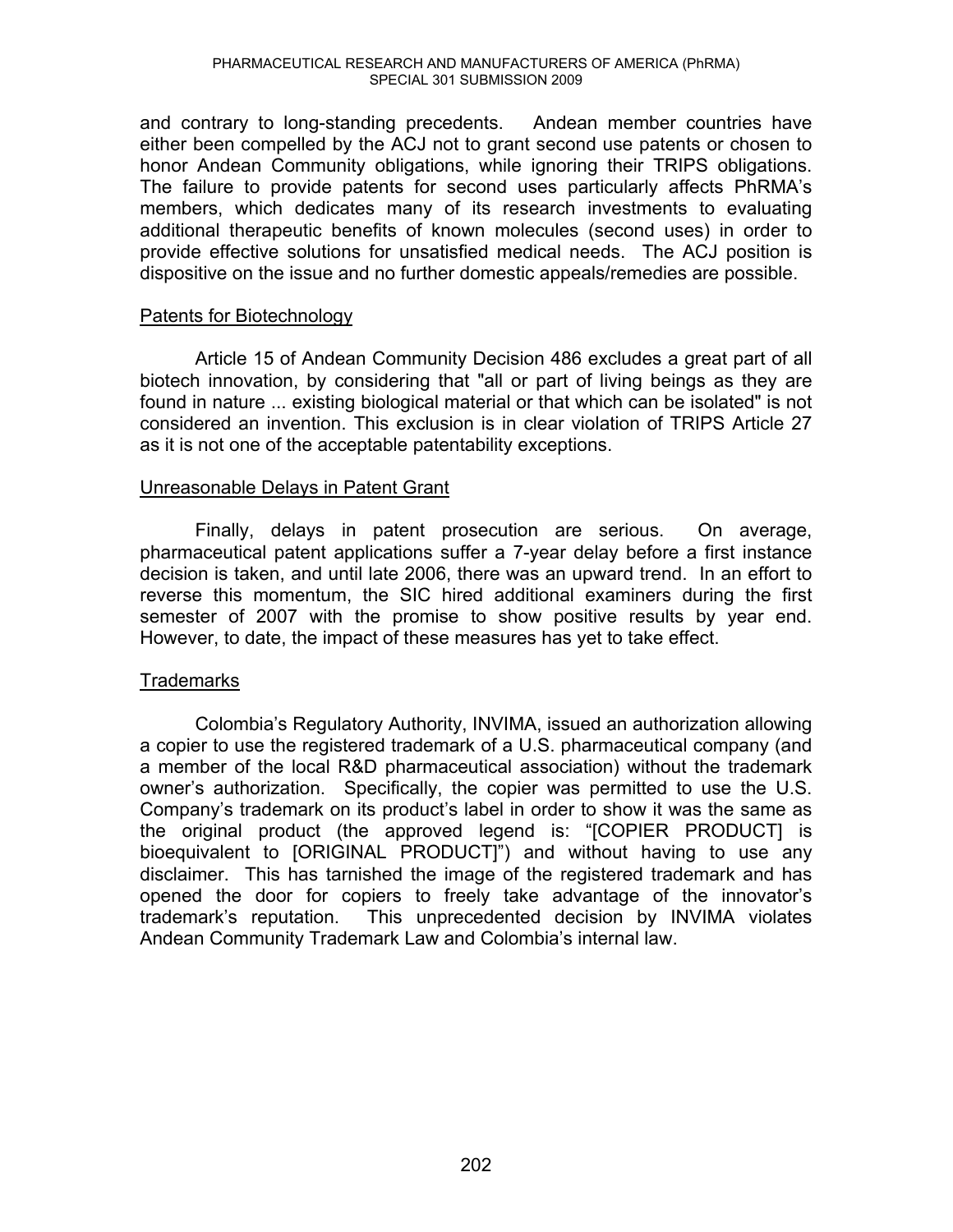## **Market Access Barriers**

## Regulatory Delays

Colombian regulatory law and practice require the Colombian health regulatory agency, INVIMA, to review clinical studies regarding the safety and efficacy of a new molecule before it can be authorized for marketing. In the majority of cases, INVIMA is satisfied with a review of the clinical studies generated and submitted by the applicant. INVIMA has significantly increased the average delay in approving new medications by increasing the frequency of times it has required the presentation of published articles. During 2007, INVIMA requested published studies in 33 percent of all applications submitted during the year (three out of nine).<sup>60</sup> This new trend significantly delays launch of new products in the Colombian market.

## Government Price Control

In 2006, the Government of Colombia modified its pricing policy for pharmaceutical products in a way that could unfairly limit free trade and may discriminate against patented pharmaceutical products. Pursuant to the policy established in Circular No. 04, all medications must be classified in one of the following three regimes established by Law 81 of 1988: (i) Supervised Freedom Regime; (ii) Regulated Freedom Regime; or (iii) Direct Control Regime.

The National Commission on Pricing of Medications fixes the maximum public sale price of the medications included in the Direct Control Regime, according to the reference price obtained as an average of the three lowest prices in the following reference countries: Argentina, Brazil, Chile, Colombia, Ecuador, Mexico, Panama, Peru and Venezuela.

Public messages delivered by the Government of Colombia suggest that the government price control measures were implemented as a counterbalance to IP provisions like the ones established in Decree 2085 and those envisioned in future CTPA obligations. Beyond simply creating a business climate that deteriorates competitiveness, these measures serve to undercut the very underpinnings of an effective IP system.

PhRMA member companies are closely monitoring the expected implementation of Circular 04, as further regulation is required for defining its scope and impact on market access for pharmaceuticals. Improper implementation and a lack of transparency in both the implementation and application of Circular 04 could negatively impact the research-based pharmaceutical industry.

 $\overline{a}$ 

<sup>&</sup>lt;sup>60</sup> INVIMA Commission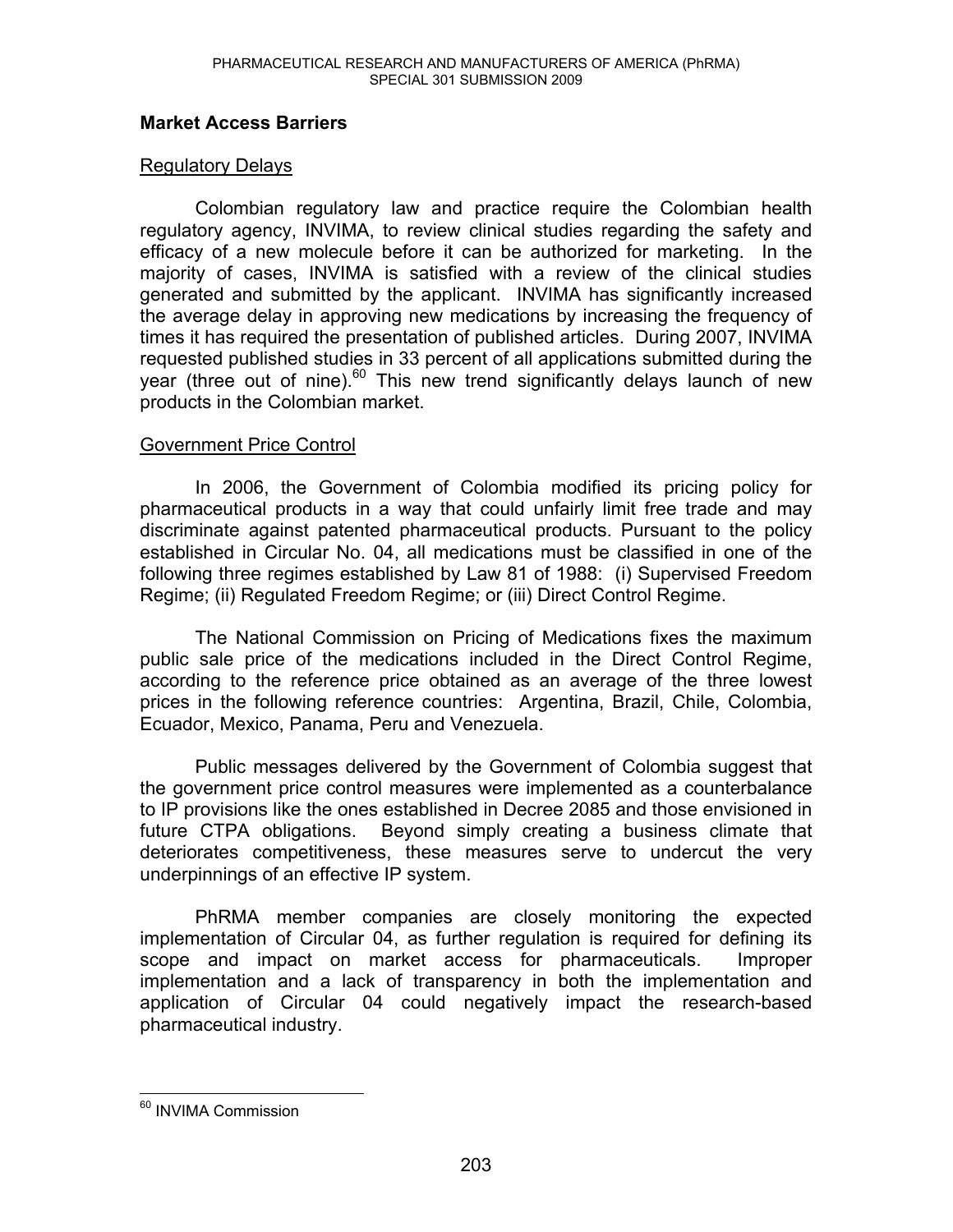## **Damage Estimate**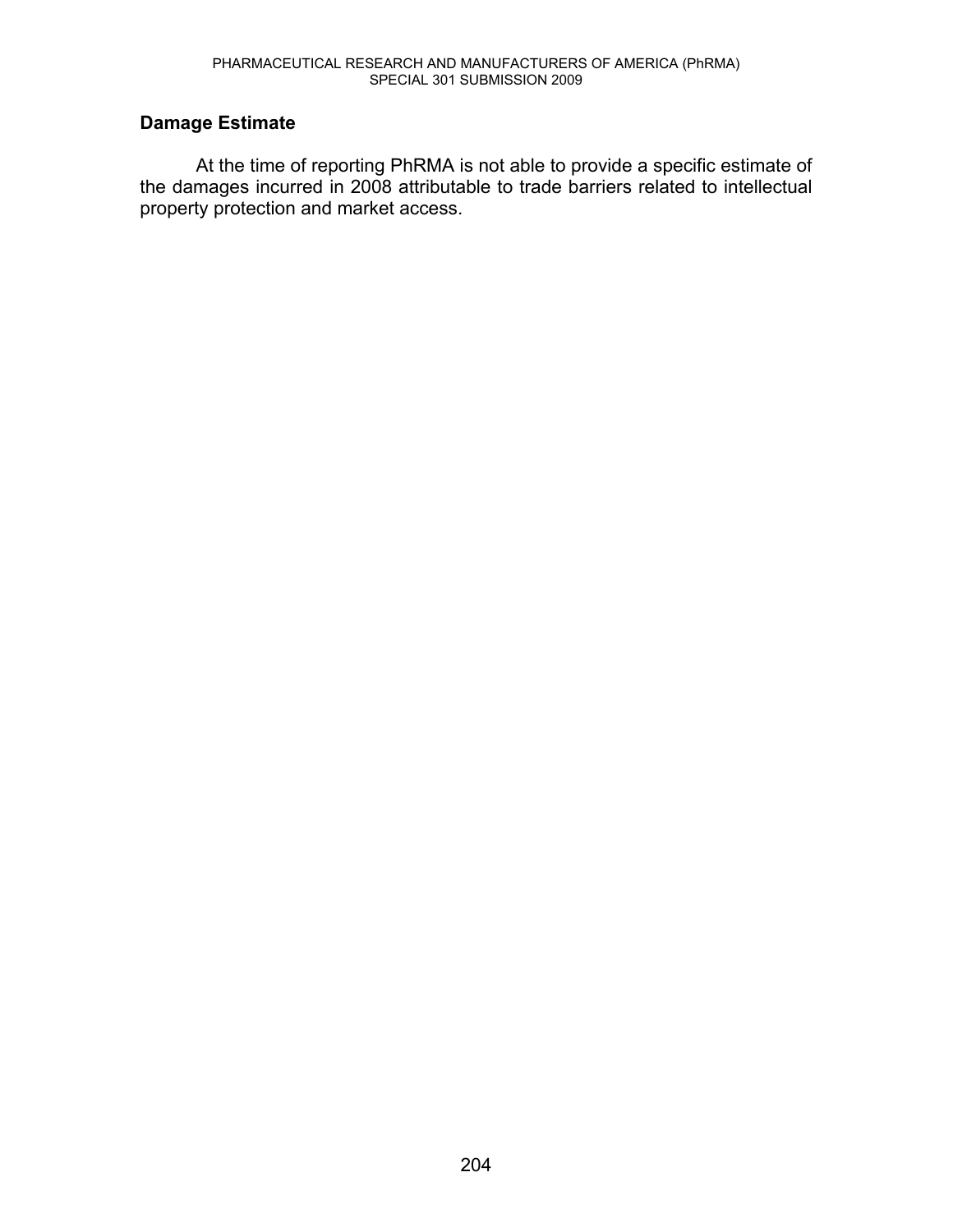# **COSTA RICA**

 PhRMA and its member companies operating in Costa Rica remain concerned that Costa Rica's obligations under the CAFTA-DR have still not been implemented.

Although several amendments appear to have improved the existing patent law, there are provisions, such as a pre-grant opposition process, that will result in delaying the grant of patents because oppositions could be filed without any sustainable argument or specification of the basis for challenge (i.e., novelty, obviousness, etc). In addition, there is a provision that refers to patent linkage, but does not provide details as to how it will be implemented; therefore, implementing regulations will be required to ensure its effective application. The procedures to forfeit a patent for failure to "work" the patent locally do not yet comply with the Paris Convention and thus represent a serious threat to patent rights in Costa Rica. Finally, Costa Rica's Patent Office has experienced serious delays in processing patent applications.

PhRMA recommends that, considering the facts expressed in this paper and prior experiences in Costa Rica over more than ten years, which have delayed effective implementation of patent and test data protection, Costa Rica remain on the **Watch List**.

## **Intellectual Property Protection**

## Data Exclusivity

The "Undisclosed Information Law" ("the Law") still contains exceptions or limitations that are inconsistent with the TRIPS Agreement or the CAFTA-DR. For example, the Law allows for disclosure of clinical test data under situations and/or conditions which are not consistent with obligations in those Agreements.

In addition, the Law requires a "deposit before a certain authority," of data that is considered "undisclosed information," and failure to deposit such information may result in the denial of protection. This creates particular uncertainty because it disregards the reality that some of the data may inevitably become public during regulatory review. Such a deposit requirement is clearly not a condition for data exclusivity under the TRIPS Agreement. An amendment to article 8 of the "Undisclosed Information Law" introduced language that reiterated certain exceptions to test data protection that are not allowed under the TRIPS Agreement nor under the CAFTA-DR, considering the confusion between undisclosed information and data exclusivity, the absence of the 5-year period of protection for data exclusivity, and the recent attempt to introduce a restricted definition for new product by the Costa Rican Government.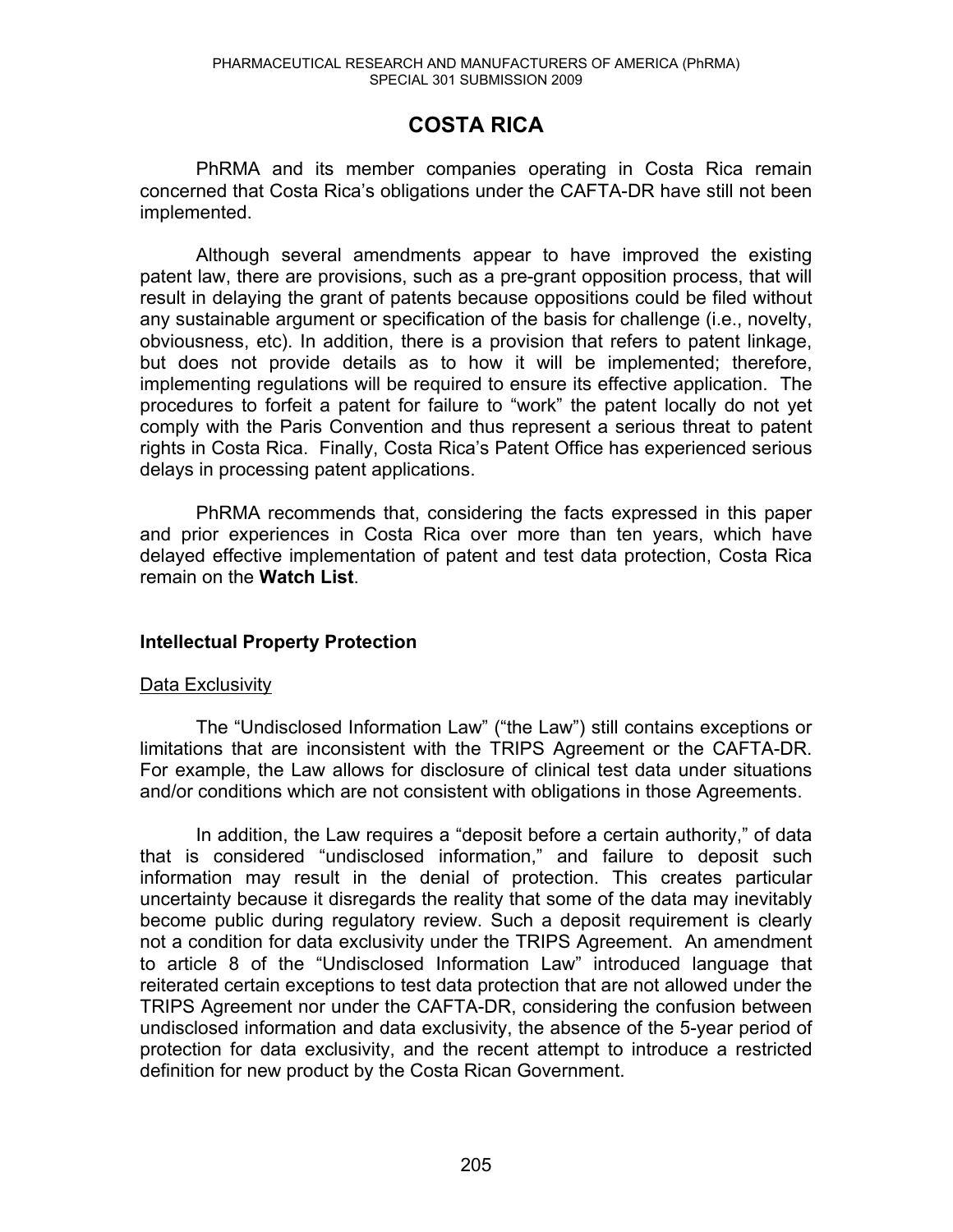## Linkage

Although the amendments to the Patent Law introduced Patent Linkage, the law's text is limited to reproducing the CAFTA-DR linkage provision without providing details for effective implementation. In late December 2008, Decree 34925 was published. The decree includes some regulations on linkage, however based on initial review they do not appear to properly implement the provision on linkage called for in CAFTA-DR. PhRMA will monitor this closely.

#### Patent Issues

The twenty year patent term in Costa Rica remains uncertain. Amended Article 17 of Law No. 6,867 (Law on Patents of Inventions, Designs, and Models) introduced confusing language to define the patent term, which may result, as did the prior existing provision, in failure to provide the internationally agreed upon 20-year patent term.

CAFTA-DR allows countries to revoke or cancel a patent only under specified circumstances, none of which includes failure to work the patent locally. Nonetheless, amended Article 18 of Law No. 6,867, which requires patent holders to "work" the patented invention in Costa Rica either by local production or by importation, establishes that if the patented invention is not worked sufficiently within the specified periods, competitors may request a compulsory license to work the invention and that the patent may be cancelled. The wording of amended Article 18 establishes terms that evidently will enable cancellation of pharmaceutical patents in Costa Rica, and fails to take into consideration the inability of pharmaceutical companies to "work" a patent without corresponding market approval.

## Inadequate IP Infrastructure

The Intellectual Property Registry has not improved its capabilities regarding patent procedures, and serious delays in patent examination remain of concern to the pharmaceutical industry. As of 2008 more than 1000 filings for patents and utility models remain pending.

## **Damage Estimate**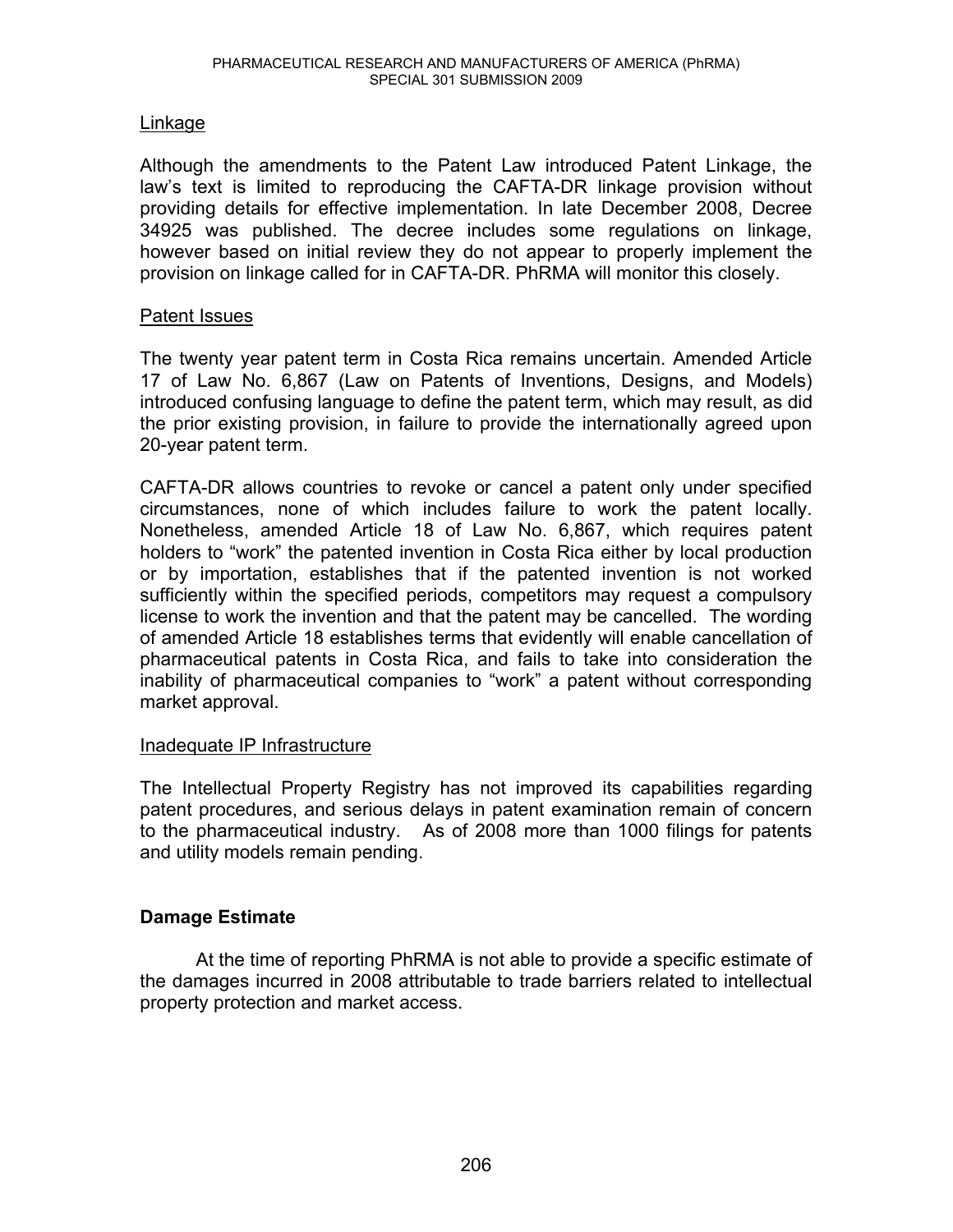## **DOMINICAN REPUBLIC**

PhRMA member companies operating in the Dominican Republic continue to face a difficult commercial climate due to the Dominican Government's failure to provide adequate intellectual property ("IP") protection. On November 14, 2006, the Dominican Congress approved Law 424-06, implementing the "CAFTA-DR" (the Agreement entered into force in March 2007). However, internal regulations, which must be adopted for the Dominican Republic to comply with test data protection and patent linkage requirements contained in the Agreement, have yet to be issued or implemented. In addition, there is a significant backlog in the issuance of patent certificates by the National Office of Industrial Property ("ONAPI"). As a result, the ability of PhRMA member companies to enforce their IP rights is substantially diminished. A bill to reform the Dominican Constitution, proposed by the President and currently being reviewed by the Dominican Congress, would eliminate the express Constitutional provisions regarding the protection of IP and the right of IP holders to prevent third parties from infringing such rights for a term defined by law.

In light of these developments, PhRMA recommends that the Dominican Republic remain on the **Watch List** for the 2009 Special 301 Report due to its failure to effectively protect IP rights.

## **Intellectual Property Protection**

## Pending Regulations for Implementation of CAFTA-DR Test Data and Linkage provisions

 Among other matters, Chapter 15 of the CAFTA-DR and Dominican Law 424-06 for the Implementation of CAFTA-DR provide for the protection of pharmaceutical test data from unfair commercial use, as well as a prohibition for health authorities (for example, the Secretary of Health) to grant regulatory approvals for the sale of pharmaceuticals subject to patent protection through a "linkage" between said health authorities and the patent status of the product. Nevertheless, the implementation of test data protection and the "linkage" provisions are still pending because Dominican authorities have not issued the necessary regulations for application of these provisions.

Fulfillment of the commitments agreed in the CAFTA-DR is increasingly important for the protection of IP rights. For example, under the current legal framework in the Dominican Republic, patent infringement cases constitute civil infractions subject to insignificant monetary compensation. This fails to adequately address violations of patent rights.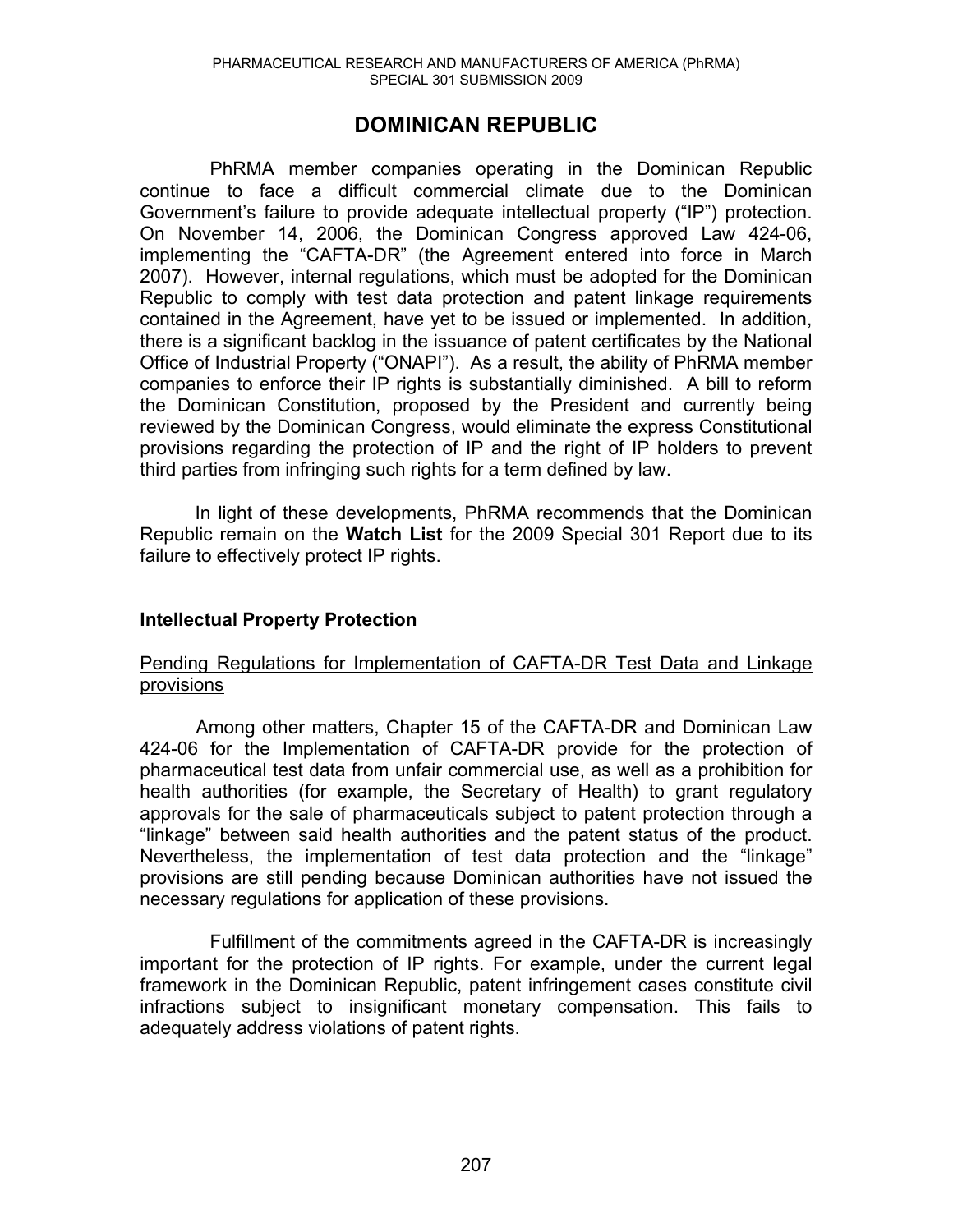#### Backlog of Issuance of Patents

 There is a significant backlog of patent applications according to the most recent information from ONAPI. While there are more than 1,300 patent applications pending at ONAPI as of the end of 2008, only 16 patents have been issued pursuant to the Dominican IP Law 20-00. Of the 16 patents issued, only 6 were pharmaceuticals

 ONAPI would benefit from capacity building so that its patent examiners could evaluate patent applications received by the office in a timelier manner and mitigate the current backlog.

## **Conclusion**

 Although certain laws may represent, in theory, increasing levels of patent protection, such as the CAFTA-DR text itself or the implementing legislation, progress remains modest. PhRMA and its member companies underscore the need for the Government of the Dominican Republic to fully implement the CAFTA-DR, including provisions related to data protection and patent linkage, in an expeditious manner.

## **Damage Estimate**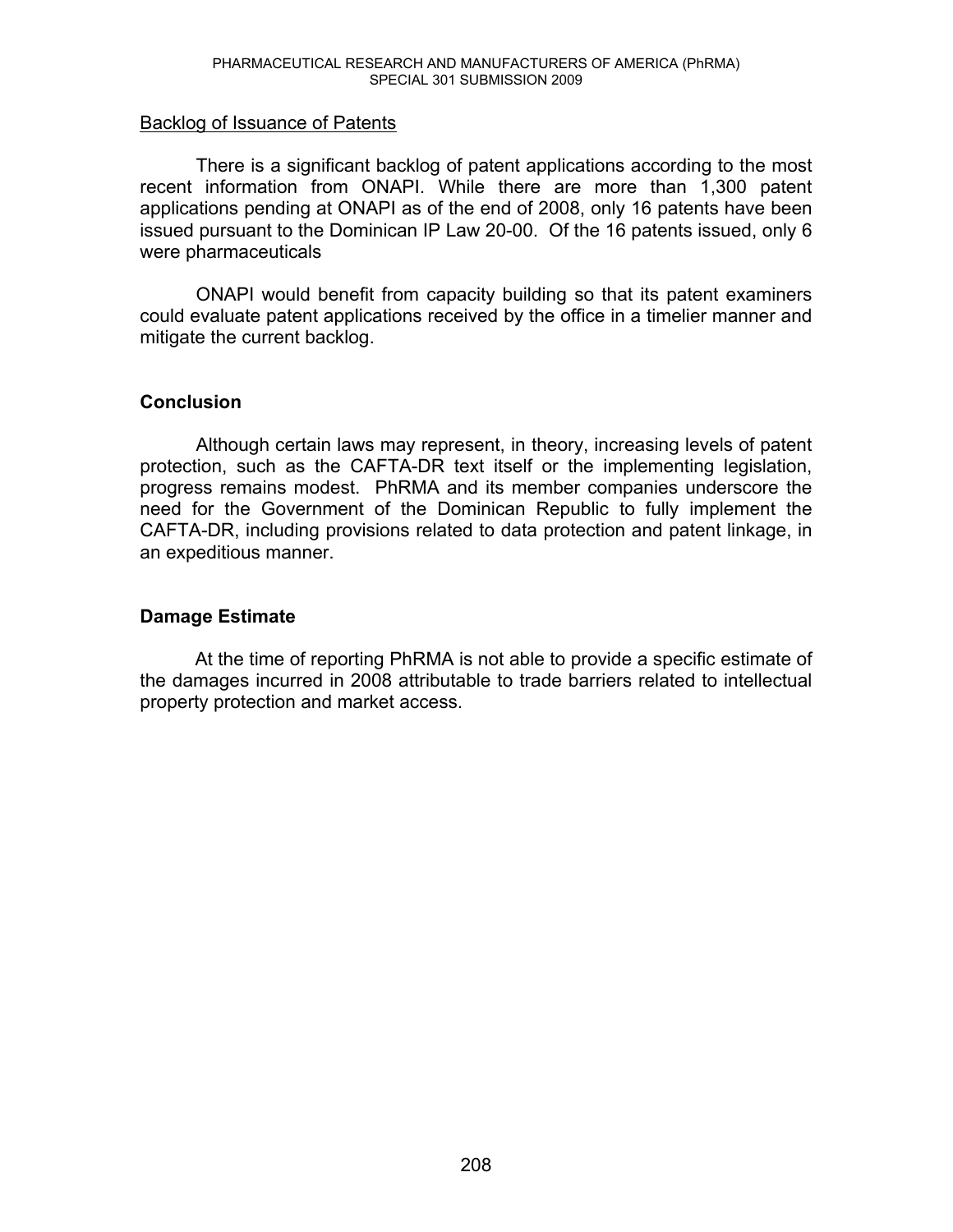# **EL SALVADOR**

PhRMA and its member companies recommend that El Salvador be placed on the **Watch List** and that the U.S. Government continue to seek assurances that the problems described herein are quickly and effectively resolved.

## **Intellectual Property Protection**.

On July 7, 2008, El Salvador's Ministry of Health issued Decree No. 65, which contains the so called "Regulation for Test Data Protection of New Pharmaceutical Products." Despite the enthusiasm displayed by El Salvador to ratify the CAFTA-DR and pass implementing legislation, it took the Administration more than two years after entry into force of the agreement to pass this regulation. Moreover, the decree still contains confusing language, which in addition to operational limitations at the Health Regulatory Agency, doesn't provide effective enforcement of data protection and patent linkage.

PhRMA's member companies have actively called for effective implementation of the CAFTA-DR and have monitored the El Salvadorian Government's regulatory projects regarding Decree 65. Consultations have been requested with the Regulatory Agency in order to review the interpretation and further application of the Decree. This process is not an expeditious one. Meanwhile, PhRMA is monitoring the Agency's action in order to identify potential and actual cases of lack of enforcement on data protection and patent linkage.

Until recently, the Higher Council for Public Health ("CSSP") was only enforcing patent linkage with regard to research-based companies; that is, sworn declarations stating that the product for which approval was being sought were only being requested by the government from petitioners for "new products" and not "generic" products. After several consultations and submission of technical papers by research-based pharmaceutical companies, the CSSP authorities acknowledged, orally, that they were obliged, by law, to request the sworn declaration, for patent linkage purposes, also from applicants for "generic" products. With the enactment of Decree 65, monitoring of CSSP's work is advisable, considering past enforcement practices. Additionally, the language of the Decree is not clear in certain areas, which may further hamper the patent linkage system.

## **Damage Estimate**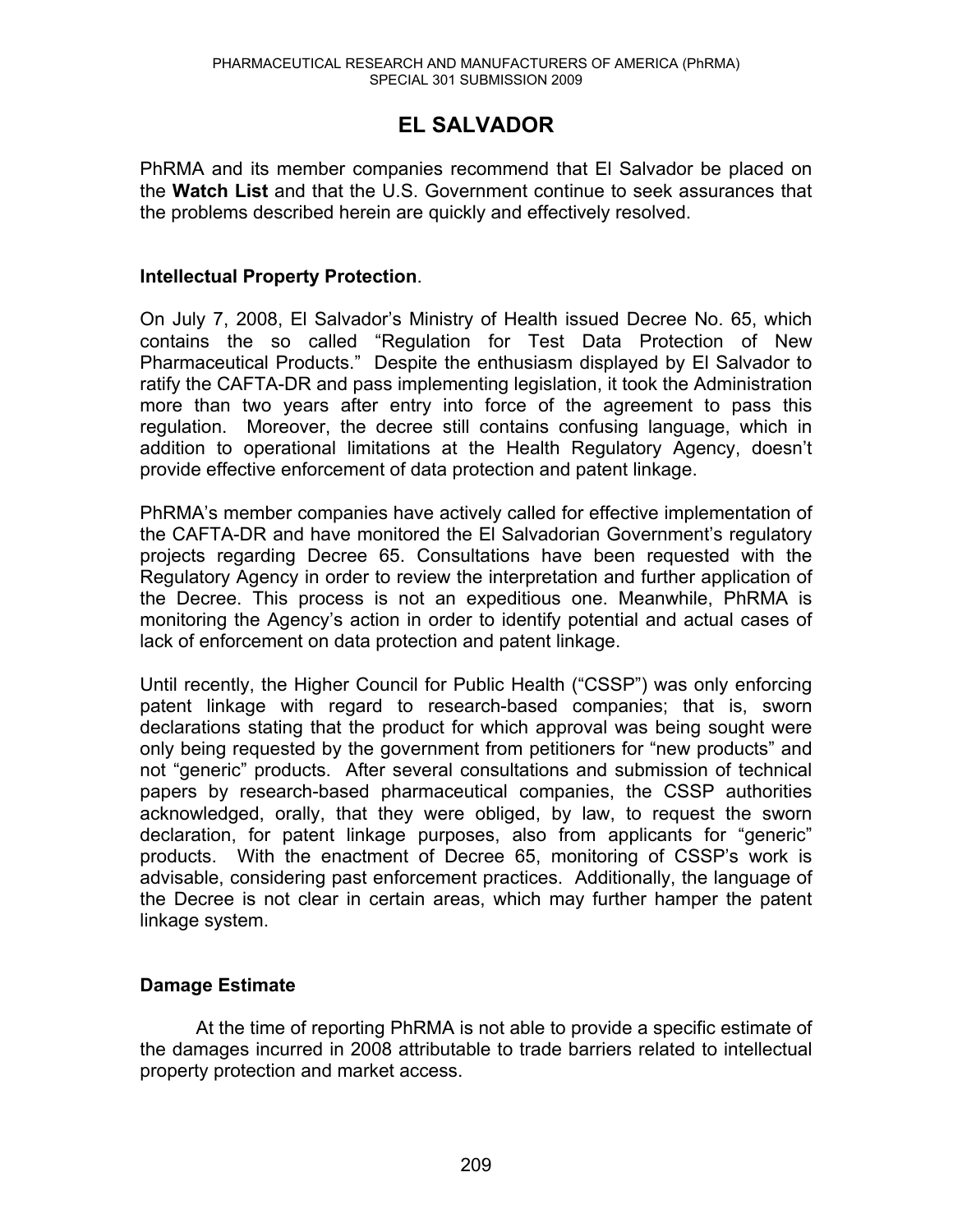# **GUATEMALA**

PhRMA and its member companies operating in Guatemala recommend that Guatemala remain on the Special 301 **Watch List** in 2009 and that the U.S. Government continue to seek assurances that the problems described herein are quickly and effectively resolved.

## **Intellectual Property Protection**

#### Patent Linkage

In January 2008, the Ministry of Health issued Norm 55-2008, which established a patent information data base consisting of data submitted by the patent owners or their representatives. This information could be used by marketing approval petitioners to prepare the sworn declaration required under Accord 351-2006. The Ministry's officials have diligently requested such sworn declarations from research-based pharmaceutical companies, but there is still uncertainty as to whether this policy is being fully enforced with respect to registrants of generics or copy products. PhRMA and its member companies will continue to monitor the implementation of the patent information data base closely.

## **Market Access Barriers**

Decree 16-2003 discriminates against innovative pharmaceutical products by establishing value-added tax exemptions and other benefits for "generic" and "natural" medicines and for "salts" used in the manufacture of such products. In addition, the Decree provides advantages to "generic" and "natural" products in government tenders, requiring the Government to favor these products over innovative products based on cost. PhRMA's member companies have presented the Government with proposals aimed at eliminating these discriminatory measures; however, these proposals have not been acted upon.

## **Damage Estimate**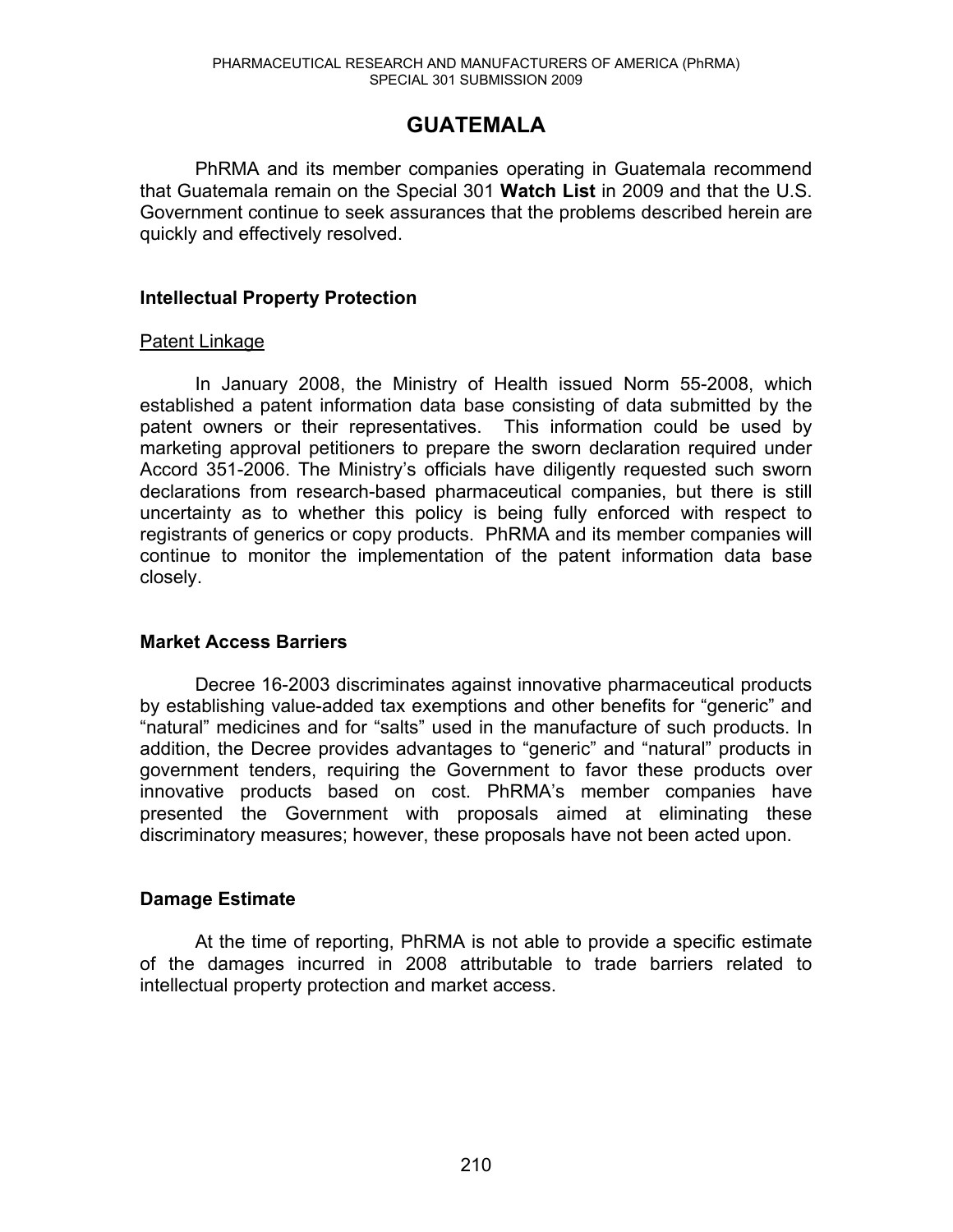# **HONDURAS**

PhRMA and its member companies operating in Honduras remain concerned that despite offers by the Honduran Government to develop implementing and clarifying regulations to test data and patent linkage norms, it has not done so as of December 2008. In 2007, two draft regulations on such matters were made publicly available for consultation. PhRMA member companies submitted comments under the established procedures and explained to the competent authorities the comments prepared for such consultations. After almost a year, the Government has not completed the process and has not passed final regulations. Health authorities have not been involved in the implementation of the CAFTA-DR and the very limited level of awareness of the specific commitments to linkage and test data protection remains a serious threat to the rights of innovative pharmaceutical companies in Honduras. The implementing legislation poses several questions regarding test data protection and patent linkage, in part due to inconsistent and unclear wording throughout the text.

 PhRMA members recommend that Honduras be placed on the **Watch List** and that the U.S. Government continue to seek assurances that the problems described herein are quickly and effectively resolved.

## **Intellectual Property Protection**

#### Data Protection and Patent Linkage

Despite repeated efforts by PhRMA member companies to discuss test data protection and patent linkage implementation with Honduran health authorities, no progress has been made in the past year toward full and effective implementation of these commitments. After publication in August 2007 of draft regulations, including two that referred to undisclosed information and test data, no further action has been taken in Honduras. The drafts under consideration did not address test data protection or patent linkage appropriately. Rather, the drafts contained numerous inconsistencies with the CAFTA-DR. Because the process, as of December 2008, has not resulted in revised draft regulations that would (i) address current deficiencies and (ii) orient the regulatory agency responsibilities, both regarding test data and patent linkage, PhRMA and its member companies feel that Honduras should be included within the Watch List.

Limited coordination between the Industry and Commerce Ministry and the Health Ministry regarding the CAFTA-DR implementation process is evident. Meanwhile, a lack of information at the Health Ministry on its obligations under the treaty, in addition to the presence of confusing and technically limited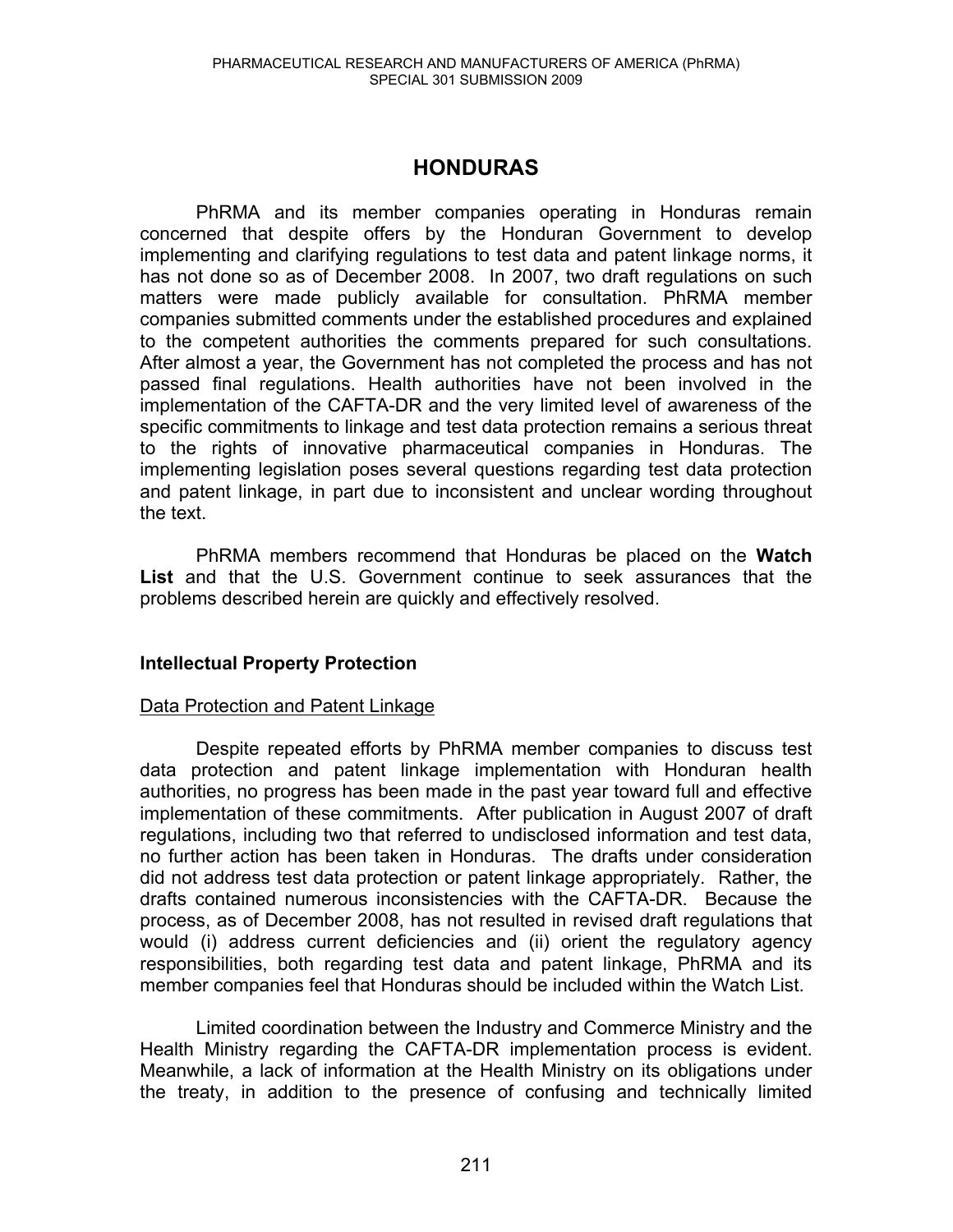language in the implementing legislation, generate great uncertainty regarding data protection.

## **Damage Estimate**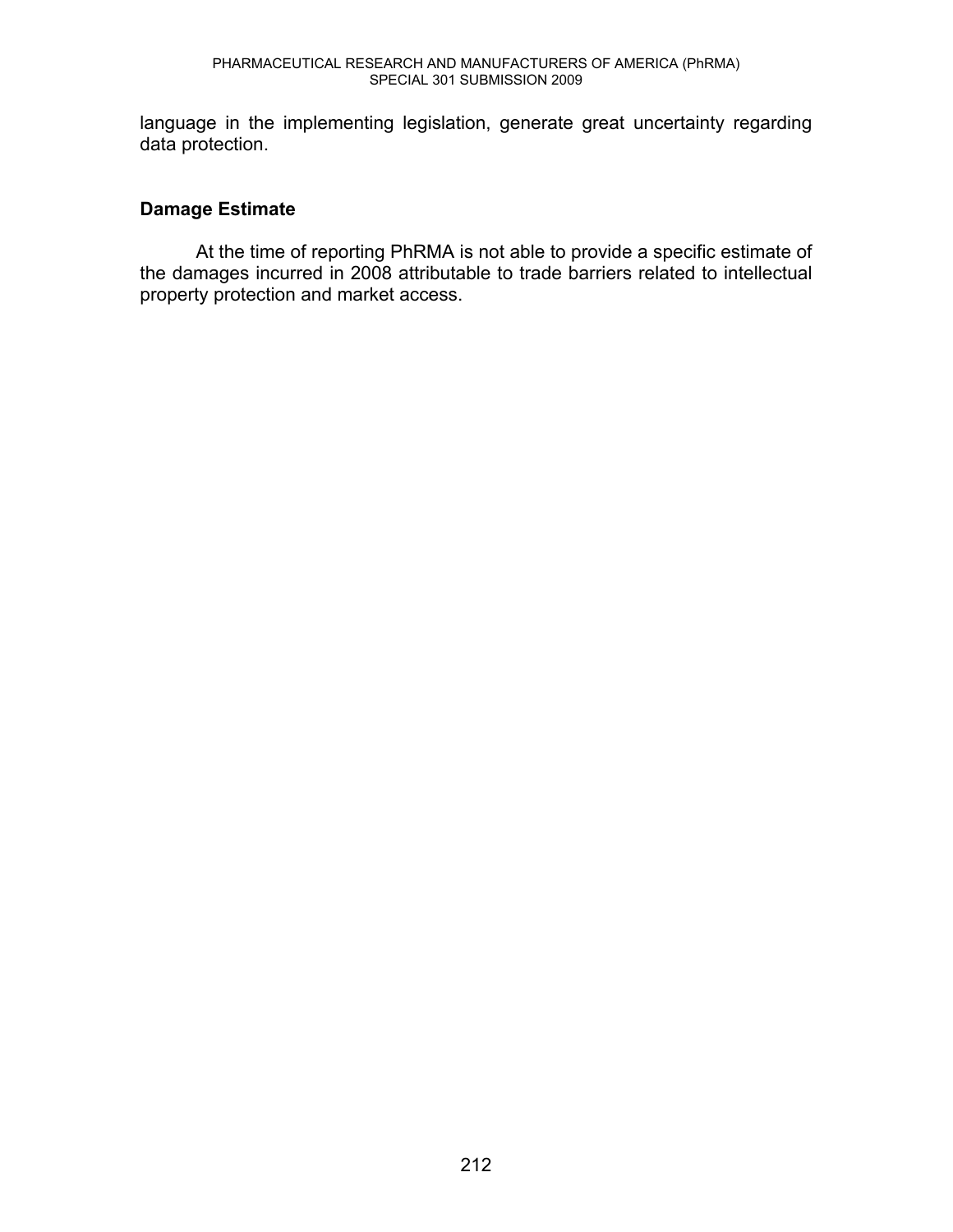# **MEXICO**

PhRMA and its member companies operating in Mexico note that while IPR statutory protection in Mexico is among the best within Latin America, nevertheless there are important issues, described below, on which Mexico has not made adequate progress and has, in some cases, regressed.

Key Issues:

- Continued failure to develop and implement regulations to ensure compliance with Mexico's obligations under NAFTA and TRIPS to provide test data protection;
- Violations of the 2003 linkage decree that remain unresolved;
- Insufficient and ineffective mechanisms to defend patent rights, namely in the area of injunctive relief; and
- Congressional consideration of legislation that diminishes current IP standards.

In light of the failure of the Mexican Government to address ongoing concerns, PhRMA recommends that Mexico be elevated to the **Watch List** and that the U.S. Government continue to seek assurances that the problems described herein are quickly and effectively resolved.

## **Intellectual Property Protection**

## Data Exclusivity

 PhRMA and its member companies have raised the need to provide adequate protection against unfair commercial use for test or other data generated to obtain marketing approval for pharmaceutical products on numerous occasions through its annual submission for the Special 301 Report and through direct advocacy with Mexican and U.S. Government officials. Nevertheless, regulations to guarantee (1) the recognition of the right for exclusive exploitation of this data by the generator for a reasonable time; and (2) the prevention of direct and indirect reliance on this data during this reasonable time period; have yet to be implemented. As a result, Mexico remains noncompliant with its NAFTA and TRIPS obligations.

The Mexican Government fails to clearly prohibit for a reasonable time Government officials from relying on test and other data submitted by our member companies to prove safety and efficacy when approving marketing requests submitted by other companies. Some minimal steps have been taken by the Government in a positive direction to prevent inappropriate disclosure of these data held by the Government, but additional measures to guarantee against improper disclosure and prevent unfair commercial use are needed. PhRMA and its member companies are concerned that the lack of such a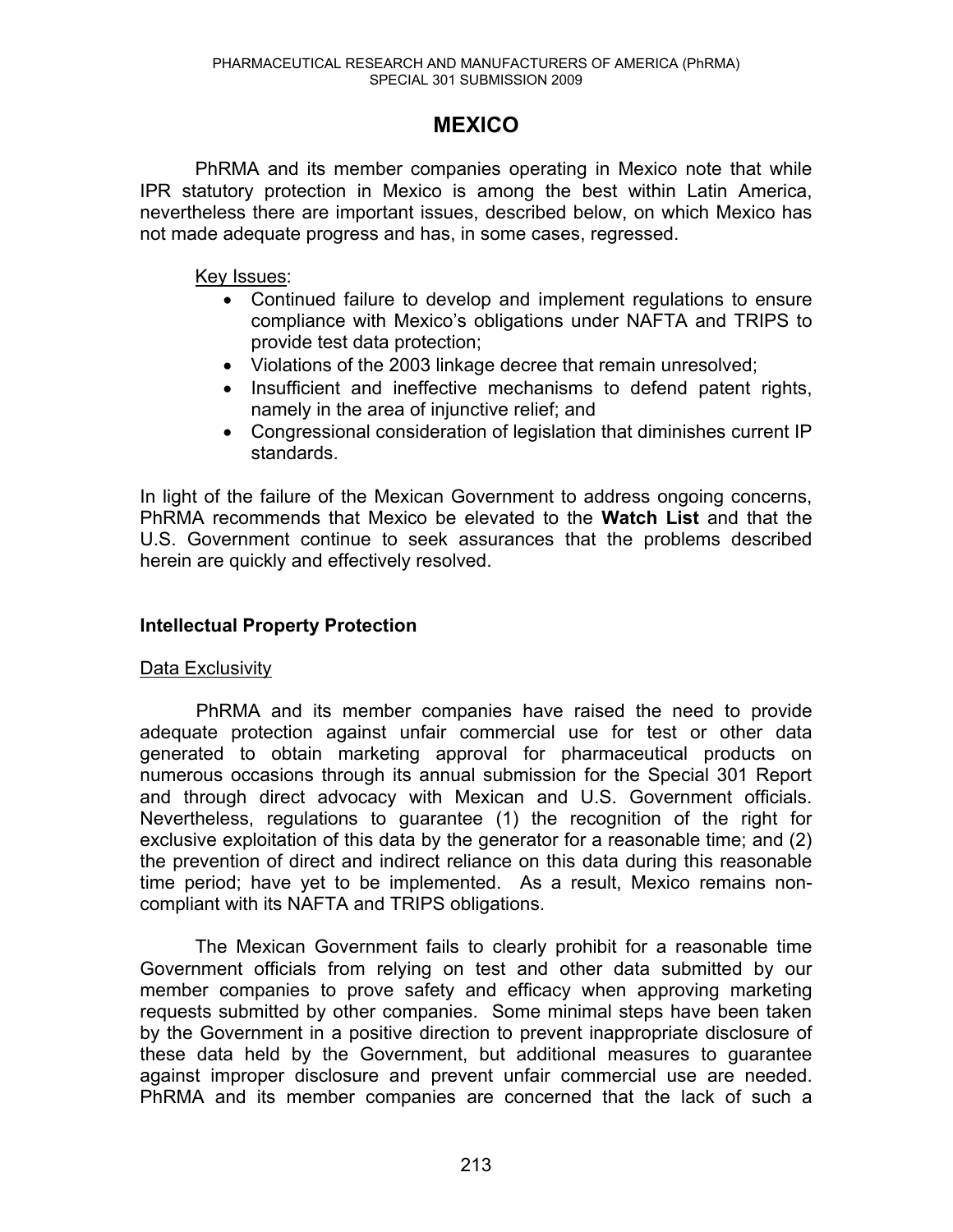mechanism, and importantly continued reliance on originator data, could potentially facilitate violations.

#### **Linkage**

 Despite continued requests for improved enforcement, COFEPRIS has not revoked all of the registrations it previously and improperly granted for infringing copies. This situation has become one of extreme concern for those patentees affected in view of the irreparable harm caused to date.

The weak enforcement of the 2003 Linkage Decree represents a clear violation of the legal framework of IP protection and harm to the IP environment in Mexico, not only from direct erosion of market share due to improper approval of infringing copies, but also from resources expended on costly and lengthy legal actions.

Furthermore, despite judicial orders requiring publication of all pharmaceutical patents claiming protection for new indications for existing compounds or new formulations, IMPI and COFEPRIS continue to limit recognition of the linkage benefits to compound patents only.

In addition, generic products with marketing authorizations granted by COFEPRIS prior to the 2003 promulgation of the Linkage Decree are appearing on the market with increasing frequency. COFEPRIS has refused to revoke such registrations, arguing that it did not have a legal obligation to respect patent rights prior to 2003. COFEPRIS' issuance of marketing authorizations for patent infringing products further underscores the difficulty in enforcing patents and the generally inadequate protection of IP rights in Mexico. PhRMA member companies note that Mexico has both international treaty obligations and domestic Constitutional obligations to protect the rights of patent holders.

 In light of these inconsistencies, PhRMA calls for the enforcement of the true spirit of the Linkage Decree (1) by ex-officio revocation of approval of all copies erroneously approved by COFEPRIS and (2) by acting with respect to the full range of patents (active ingredient, formulation and use) through administrative means instead of costly litigation.

## Enforcement of Pharmaceutical Patents

Patentees suffer irreparable damage to their patent rights when infringers profit from the lack of forceful actions to effectively stop infringing activities.

Because IMPI decisions regarding patent infringement cases are subsequently contestable before Courts, obtaining a final decision on patent infringement takes many years. Even if a favorable result is obtained, patentees still have to undertake civil actions to recover damages. The lengthy and unpredictable process causes PhRMA members undue cost and harm and call into question Mexico's commitment to the rule of law.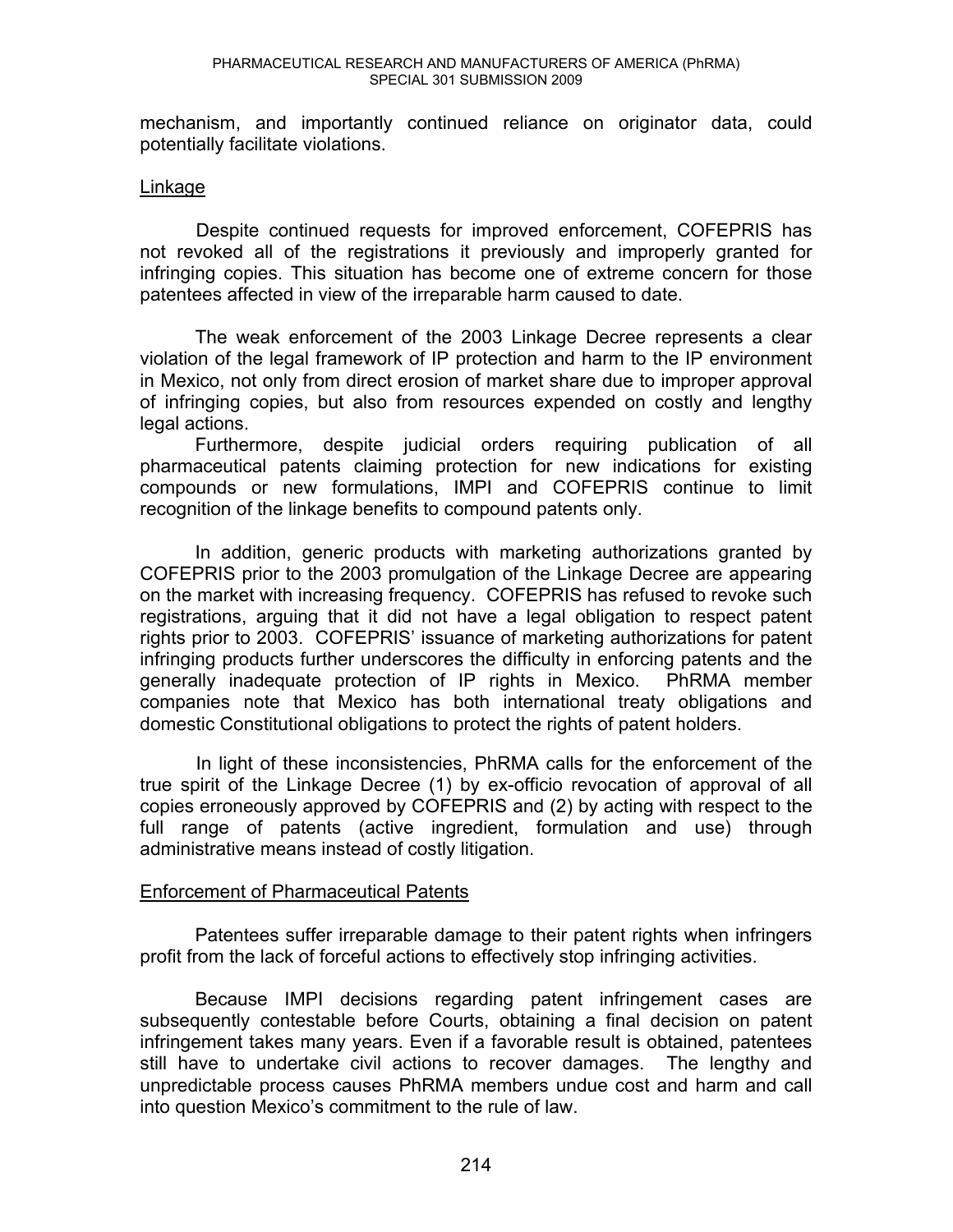## Congressional Consideration of IP-related Legislation

A considerable number of members of the Mexican Congress (in both houses) seem to be insufficiently informed on the importance of IP and inaccurately believe that pharmaceutical IP rights are a barrier to access to medicines in Mexico. This lack of understanding leads to the continued submission of bills that seek to undermine IP for pharmaceuticals in Mexico. This trend has manifested itself on issues including: compulsory licensing and pre-grant opposition on patent applications.

## **Damage Estimate**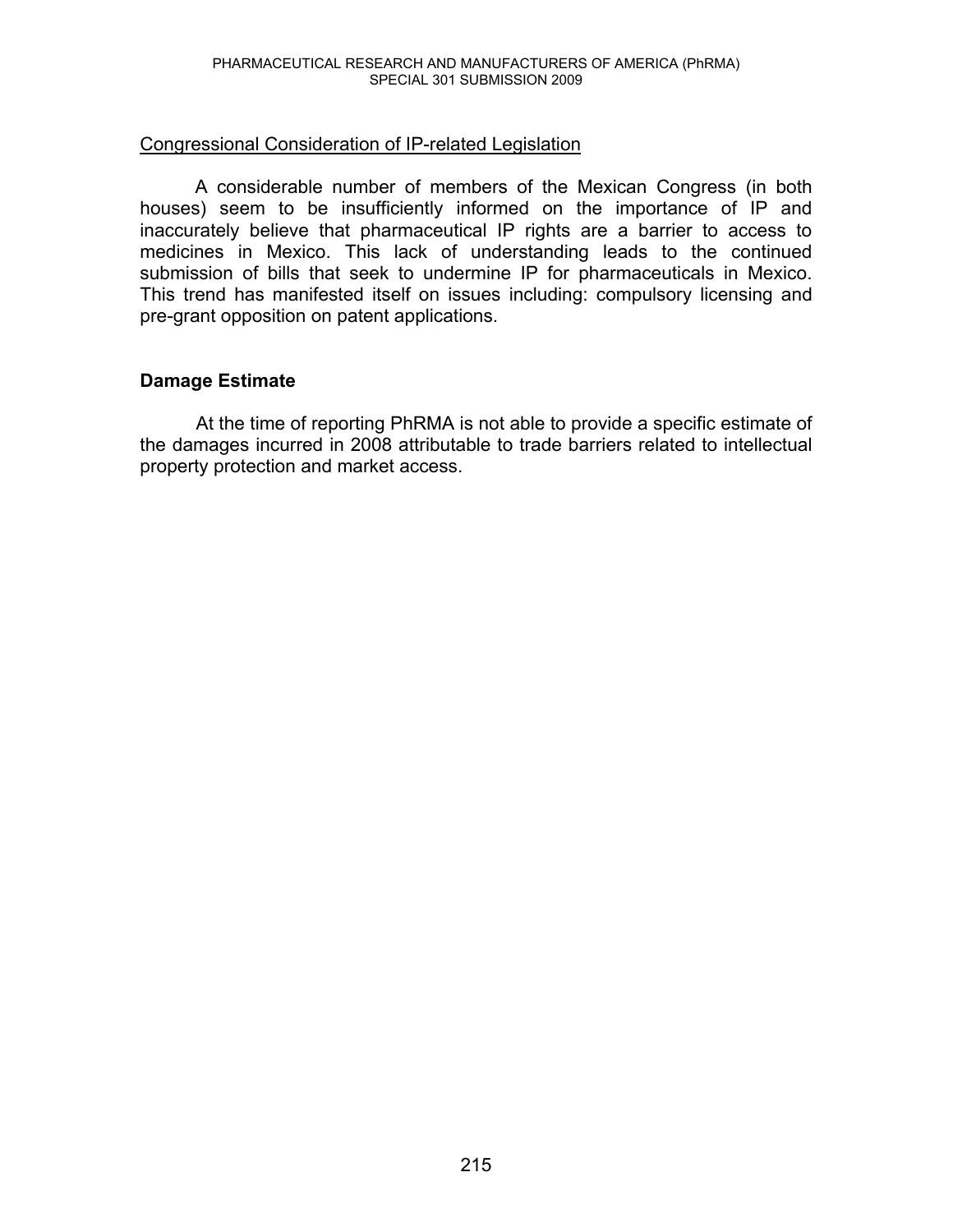# **NICARAGUA**

 PhRMA and its member companies operating in Nicaragua are concerned that the Nicaraguan Government has failed in 2008 to effectively implement its test data protection and patent linkage commitments. Though the health authorities have shown some level of awareness of the CAFTA-DR obligations to do so, they have not yet implemented regulations to comply with these obligations. Implementing legislation fails to address patent linkage and does not clearly develop protection against unfair commercial use of test data.

 PhRMA members recommend that Nicaragua be placed on the Special 301 **Watch List** in 2009 and that the U.S. Government continue to seek assurances that the problems described herein are quickly and effectively resolved.

#### **Intellectual Property Protection**

#### Data Protection and Linkage

From 2006 through September 2008, PhRMA member companies have requested that the Nicaraguan health authorities explain how test data protection and patent linkage will be enforced but have received no response. Further, the Ministry of Industry and Trade has not coordinated implementation with the Health Authorities. As of December 2008, no draft proposal for effective enforcement of patent linkage or test data protection is known to exist.

# **Damage Estimate**

At the time of reporting PhRMA is not able to provide a specific estimate of the damages incurred in 2008 attributable to trade barriers related to intellectual property protection and market access.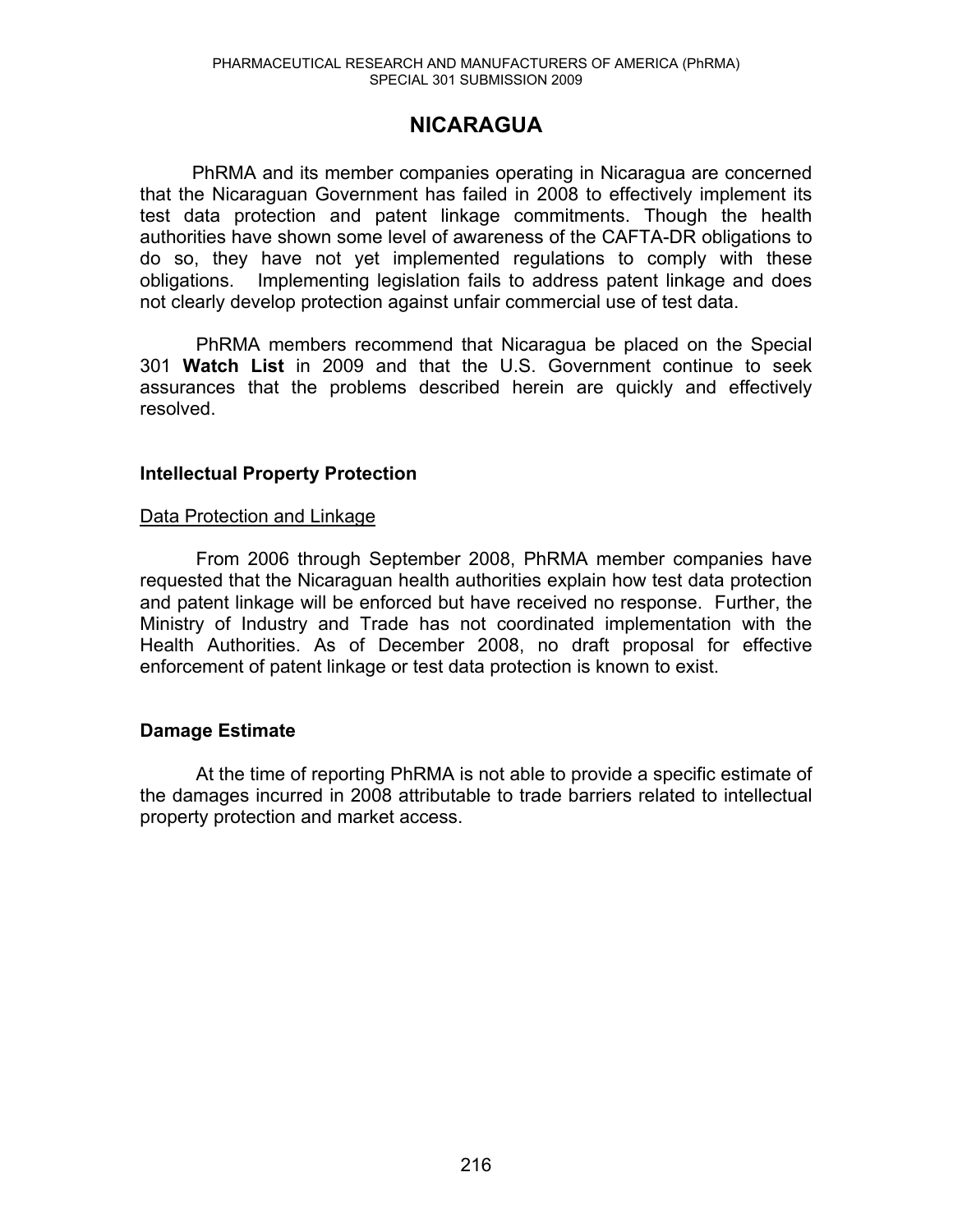# **PERU**

PhRMA and its member companies operating in Peru are concerned with the current state of intellectual property protections in Peru.

In light of the reasons outlined below, PhRMA requests that Peru remain on the **Watch List** for the 2009 Special 301 Report.

# **Intellectual Property Protection**

The United States and Peru signed the U.S.  $-$  Peru Trade Promotion Agreement (USPTPA), which sets out obligations to protect pharmaceutical test and other data and to provide a stronger intellectual property enforcement framework (which PhRMA believes should include establishing a pre-launch patent enforcement system (linkage) that will provide the opportunity for patent holders to prevent the marketing of an infringing product). Currently, entry into force (EIF) of the Agreement is being negotiated. Although PhRMA and its members do not consider the USPTPA a model for future trade agreements, PhRMA is committed to closely monitoring implementation of that Agreement.

# Patent Enforcement

The Peruvian system for enforcing patents is a two-step, sequential process: (1) an administrative process for determining infringement within the Institute for Defense of Competition and Intellectual Property (INDECOPI) that takes two years on average; and (2) a judicial action in a civil court to recover damages, which can commence only after the administrative process is exhausted. This judicial action takes four years on average and discourages patent owners from enforcing their patents.

No relationship exists in Peru between the patent protection status of pharmaceutical products and grants of sanitary registrations to copies of patented products (linkage). Additionally, preliminary injunctions have been lifted without resolution when the infringer challenged the validity of the patent by filing a nullification action, or after a 120-day preliminary injunction period elapsed. This last problem (the automatic lifting of preliminary injunctions) might be solved by Legislative Decree 1075, but enforceability is conditioned to the entry into force of the USPTPA. Furthermore, Articles 16.10.4 and 5 of the Agreement require Peru to provide patent holders with an opportunity to seek injunctive relief if marketing approval is requested by an unauthorized manufacturer of a patented product. Until now, no bill or draft regulation has been shared with the private sector aimed at complying with this obligation. PhRMA will monitor this effort closely.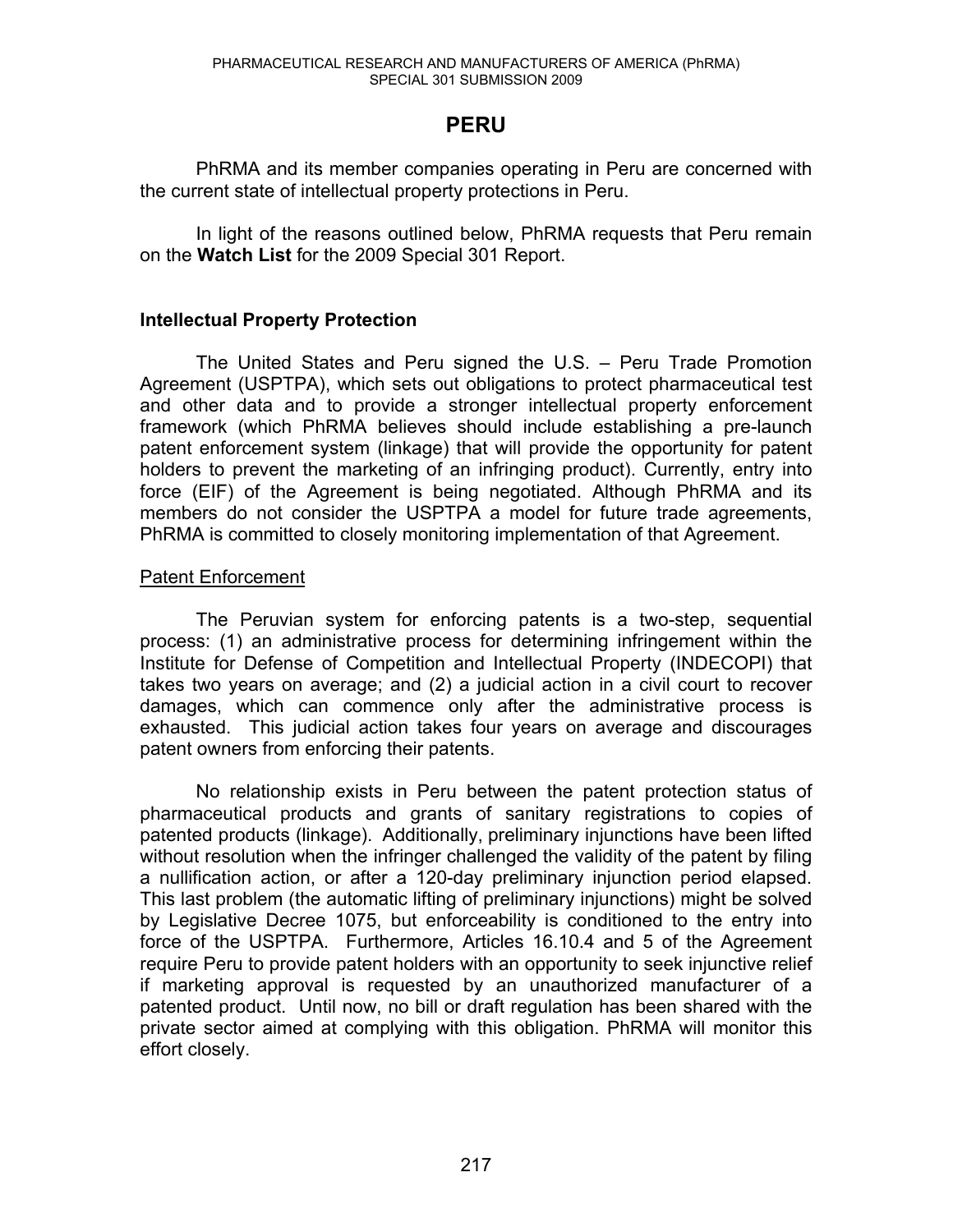With this exception, however, INDECOPI has made good efforts to lower procedural barriers. Examples of such progress are the frequent IP Training for judges and prosecutors as well as National Campaigns to promote original products acquisition by consumers and celebration of the IP Week, which includes destruction of pirated and counterfeit products (250,000 illegal products).

# Second Use Patents

The Andean Court of Justice (ACJ) issued several legal opinions (89-AI-2000, 01-AI-2001 and 34-AI-2001) forcing Andean Community members to refuse recognition of patents for second uses, in violation of TRIPS Article 27.1, and contrary to long-standing precedents. Such decisions constitute law in Bolivia, Colombia, Ecuador, and Peru. Andean member countries have either been compelled by the ACJ not to grant second use patents or chosen to honor Andean Community obligations, while ignoring their TRIPS obligations. The failure to provide patents for second uses particularly affects pharmaceutical companies, which dedicate many of their research dollars to evaluating additional therapeutic benefits of known molecules (second uses) in order to provide effective solutions for unsatisfied medical needs. The ACJ position is dispositive on the issue and no further domestic appeals/remedies are possible.

# Data Exclusivity

 The Government of Peru still fails to protect undisclosed pharmaceutical test and other data as required by the TRIPS Agreement. Article 16.10 of the USPTPA requires Peru to prevent reliance on safety and efficacy information related to pharmaceutical products for a reasonable period of normally five years whether the information is submitted to Peruvian officials or submitted to officials in other countries upon whose approval Peruvian officials rely.

Peru has approved Legislative Decree 1072 such that it will be in effect by EIF of the Agreement. Without proper implementing regulations (which to date have not been released), Decree 1072 is insufficient to provide effective data protection, since it only prevents the use of proprietary confidential documents to obtain a copy registration. Regulations should define that for a certain period of time which shall be normally 5 years from the grant of registration to a new chemical entity, no copy registration should be granted to a product that contains such protected chemical entity.

# **Market Access Barriers**

The Government of Peru is not enforcing the requirement that a parallel importer comply with the same sanitary regulations as the title-holder of the sanitary registration for an innovative pharmaceutical product. This practice is